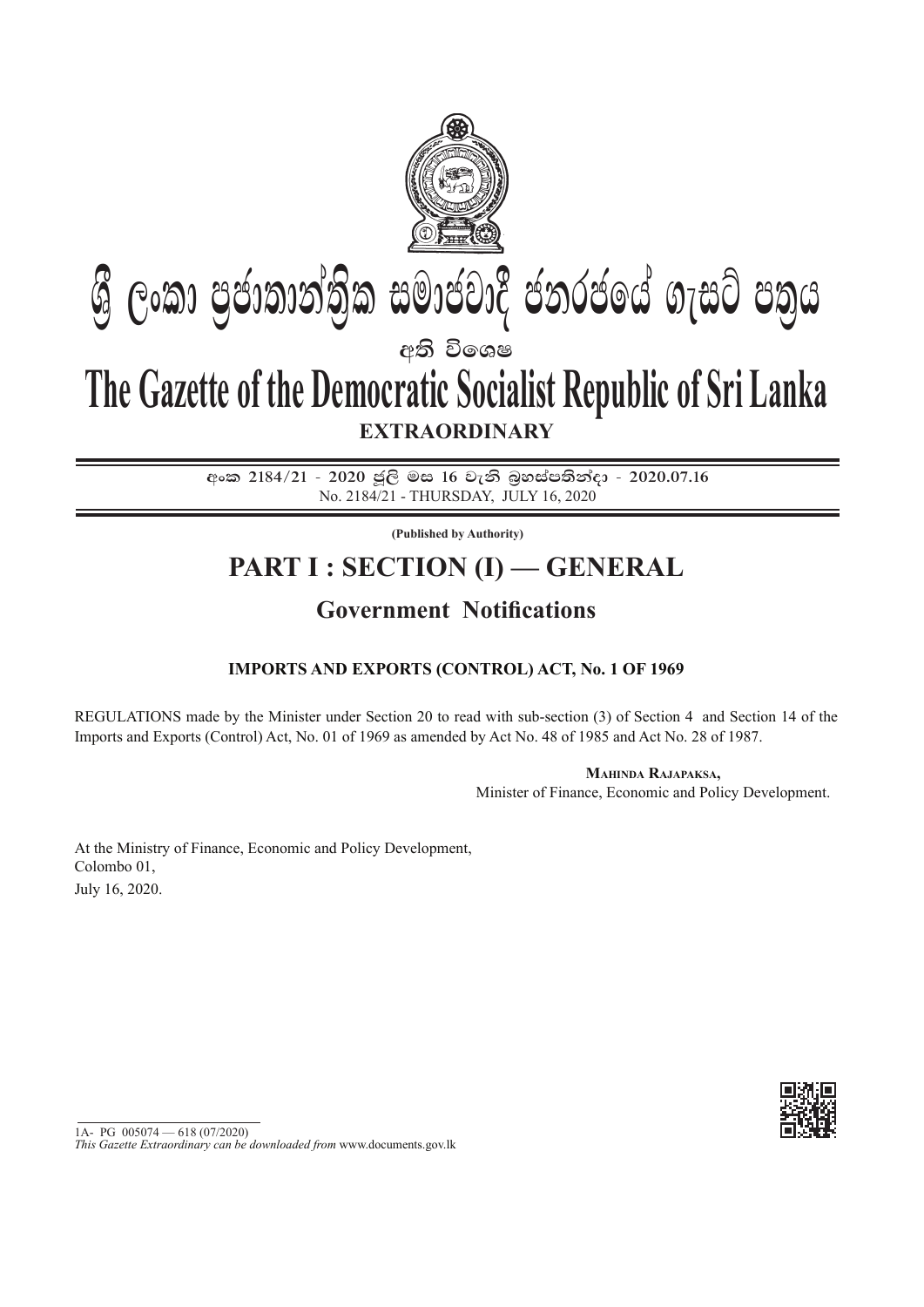#### **REGULATIONS**

- 1. These Regulations may be cited as the Imports and Exports (Control) Regulations No. 04 of 2020.
- 2. Regulation Nos. 7, 11, 12, 13, 14, 15, 16 and 17 of the Imports and Exports (Control) Regulations No. 02 of 2020, published in the *Gazette Extraordinary* No. 2176/19 dated 22 May 2020 and Regulation Nos. 3, 5, 6, 7 and 8 of the Imports and Exports (Control) Regulations No. 03 of 2020, published in the *Gazette Extraordinary* No. 2182/10 dated 30 June 2020, and their corresponding Schedules I and II are hereby repealed. Therefore, those Regulations shall be effective for importations of goods which are loaded until 16 July 2020 and the Regulations prescribed in this *Gazette* shall only be effective for importations of goods which are loaded on or after 17 July 2020.
- 3. a) An importer, who is registered under the Temporary Import and Export Processing Scheme (TIEP) or recommended by the Director General of Board of Investment of Sri Lanka or Director General of Export Development Board, and imports any goods including items listed out in Schedule I and II for the purpose of processing for direct export or for the purpose of processing and supply to another exporter, shall declare total value of goods exported in a quarter and the foreign remittance received / receivable in respect of such exports as certified by the local bank as follows;
	- i. Remittance receivables as at the beginning of the quarter
	- ii. Value of exports effected within the quarter
	- iii. Remittance received within the quarter
	- iv. Remittance receivables as at the end of the quarter

The above data shall be submitted every quarter to the Director General of Customs and Director General of Board of Investment of Sri Lanka or Director General of Export Development Board with a certificate from the concerned bank confirming the receipt of such money.

b) Further an importer, who imports goods for the purpose of processing and supply (indirect exporter) such goods to another exporter, shall submit purchase order to the banks to release documents together with a copy of the purchase order for the purpose of releasing such goods from the Sri Lanka Customs.

In such instances, banks shall consider;

- i. The Purchase Order issued by the exporter to the indirect exporter when effecting an Advance Payment or establishing a Letter of Credit or effecting a payment under the Letter of Credit without credit facility (LC at sight) or effecting a payment under the Document against Payment (DP).
- ii. The Goods Received Notice (GRN) issued by the exporter to the indirect exporter when effecting payments under the payment method of Documents against Acceptance (DA) or an Open Account (OA) or Letter of Credit with credit facility (Usance LC).

In case of 3(b)(i) above, the importer, who imports goods for the purpose of processing and supply such goods (indirect exporter) to another exporter, shall submit Goods Received Note within 14 days from the date of Customs clearance of goods to the Sri Lanka Customs. If such importer (indirect exporter) fails to submit such Goods Received Note within the stipulated time period, the Sri Lanka Customs shall notify the same to the Controller General of Imports and Exports and such importer (indirect exporter) shall be disqualified to import goods for process and supplies goods to any exporter thereafter.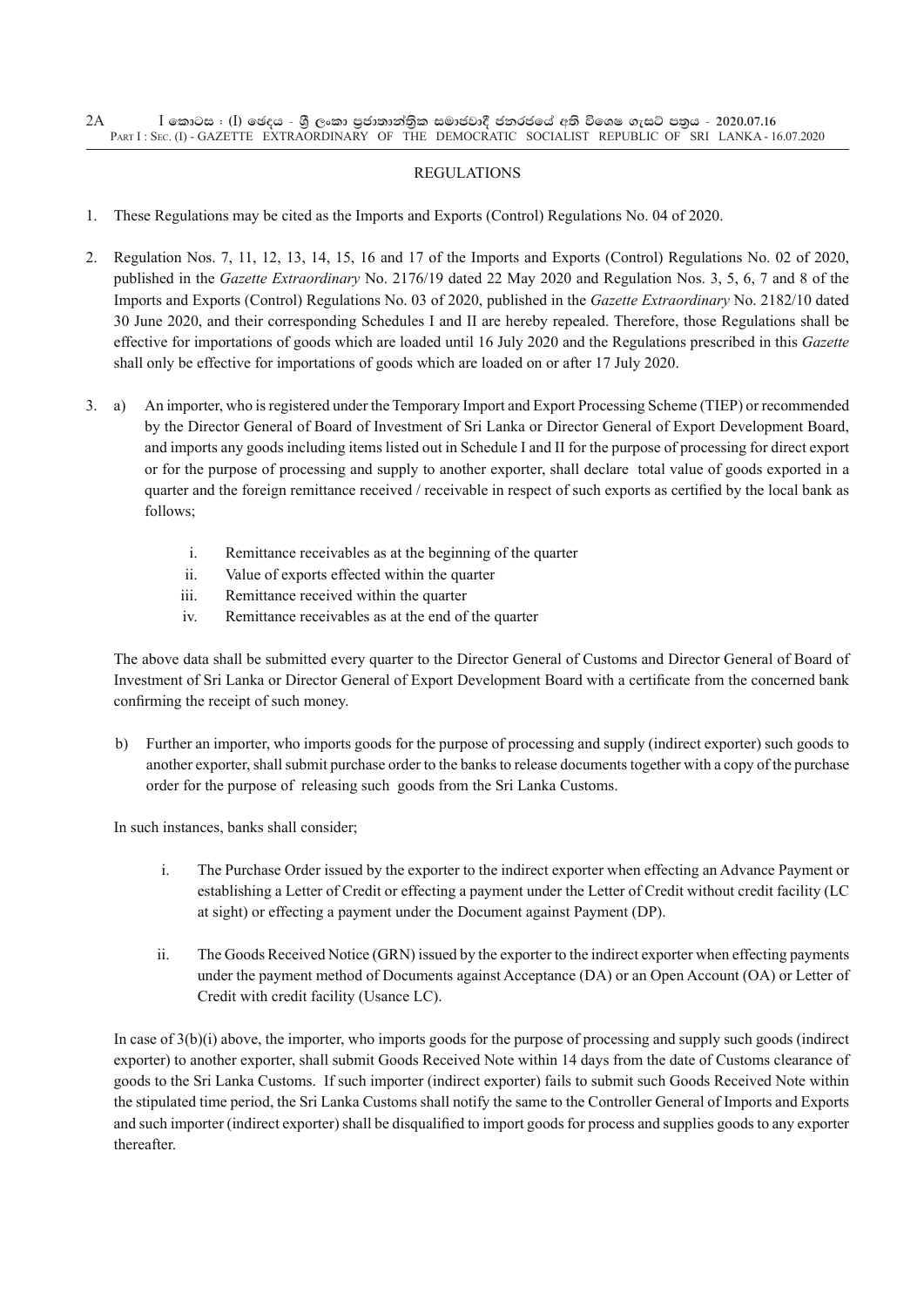- c) For the purpose of this Regulation,
	- i. The importer must submit its first foreign exchange receivable statement as at the beginning of July 2020 followed by the first quarterly statement in the end of September 2020 and continue thereafter on a quarterly basis and
	- ii. The importation for re-export purpose shall be subject to a minimum of 20% Local value addition
	- iii. The importer referred to in Regulation Nos. 3, 4 and 5, shall under all circumstances bring foreign exchange earnings to a bank in Sri Lanka not more than 120 days reckoned from the date of the export of processed goods using the imported goods referred to in Regulations Nos. 4 and 5.
- 4. An importer referred to in Regulation No. 3 may import any good including items in the Schedules I & II for the purpose of processing for export under the payment terms  $3(1)(a)$ ,  $3(1)(b)$  and  $3(1)(c)$  referred to in Imports and Exports (Control) Regulations No. 01 of 2011 published in the *Gazette Extraordinary* No. 1739/3 dated 2 January 2012.
- 5. a) Importation of any goods by an importer for export are not subject to the restrictions set out in the above Regulations No. 3 except 3(c)(iii) for the following instances. In addition, the importer shall declare the source of earning of foreign currency to the local bank when executing this regulation.
	- i. Importation on No Foreign Exchange Basis (NFE);
	- ii. The importation made by using funds of foreign buyer, without obtaining funds from local banks;
	- iii. The importation for export done through the deposits made out from the earnings of their exports of the foreign currency bank accounts (FCBU and BFCA) subject to not - exceeding the positive balance.
	- b) When importation is made as per the Regulation No.  $5(a)(i)$  and  $5(a)(ii)$  above, goods can be cleared from Sri Lanka Customs after submission of declaration which confirms importation is made as per the said regulations and approval of other institutions is not required.
- 6. On the Recommendations of the Tariff Determination Committee, appointed by the President to strengthen and revive the national economy during the COVID-19 Health Quarantine process, the items listed out in the Schedules I and II have been identified, and the imports of those items shall be subjected to the restrictions prescribed by the Regulations below.
- 7. a) The importation of the item(s) listed out in the Schedule I, which are loaded to a ship/air craft from 17 July 2020, from the country where the goods are shipped targeting the local market under the payment terms  $3(1)(a)$ ,  $3(1)(b)$ and 3(1)(c) of the Imports and Exports (Control) Regulations No. 01 of 2011 published in the *Gazette* Extraordinary No. 1739/3 dated 2 January 2012, shall be temporarily suspended until further notice.
	- b) In case of any local manufacturing product, which has at least 35% or above of local value addition, any required raw materials of that manufacturing product, which is listed out in the Schedule I of the Regulations will be allowed to import if such raw material(s) is not available locally, under a minimum 30 day credit facility. The importer shall submit recommendation from the Ministry of Industries and Supply Chain Management to clear items under this Regulation to Sri Lanka Customs. However, for importation of Agricultural Items (stipulated under the HS codes of HS headings, 07.02, 07.03, 07.05, 07.06, 07.07, 07.08, 07.09, 07.13, 07.14, 08.01, 08.03, 08.04, 08.07, 08.10, 08.11, 10.06, 10.08, 11.02, 11.03, 11.06, 12.02, 12.07, 12.08) under this regulation recommendation of the Department of Agriculture shall be required instead of the recommendation of Ministry of Industries & Supply Chain Management. The Sri Lanka Customs shall submit a monthly report to the Cabinet of Ministers through the Ministry of Finance, Economic and Policy Development, calculating the value addition of the import substitution industries after consulting the relevant Ministries and State Institutions.
- 8. a) Importation of item(s) listed out in the Schedule II, which are loaded to a ship/air craft on a date from 17 July 2020, from the country where the goods are shipped targeting the local market, other than vehicle parts, IT equipment,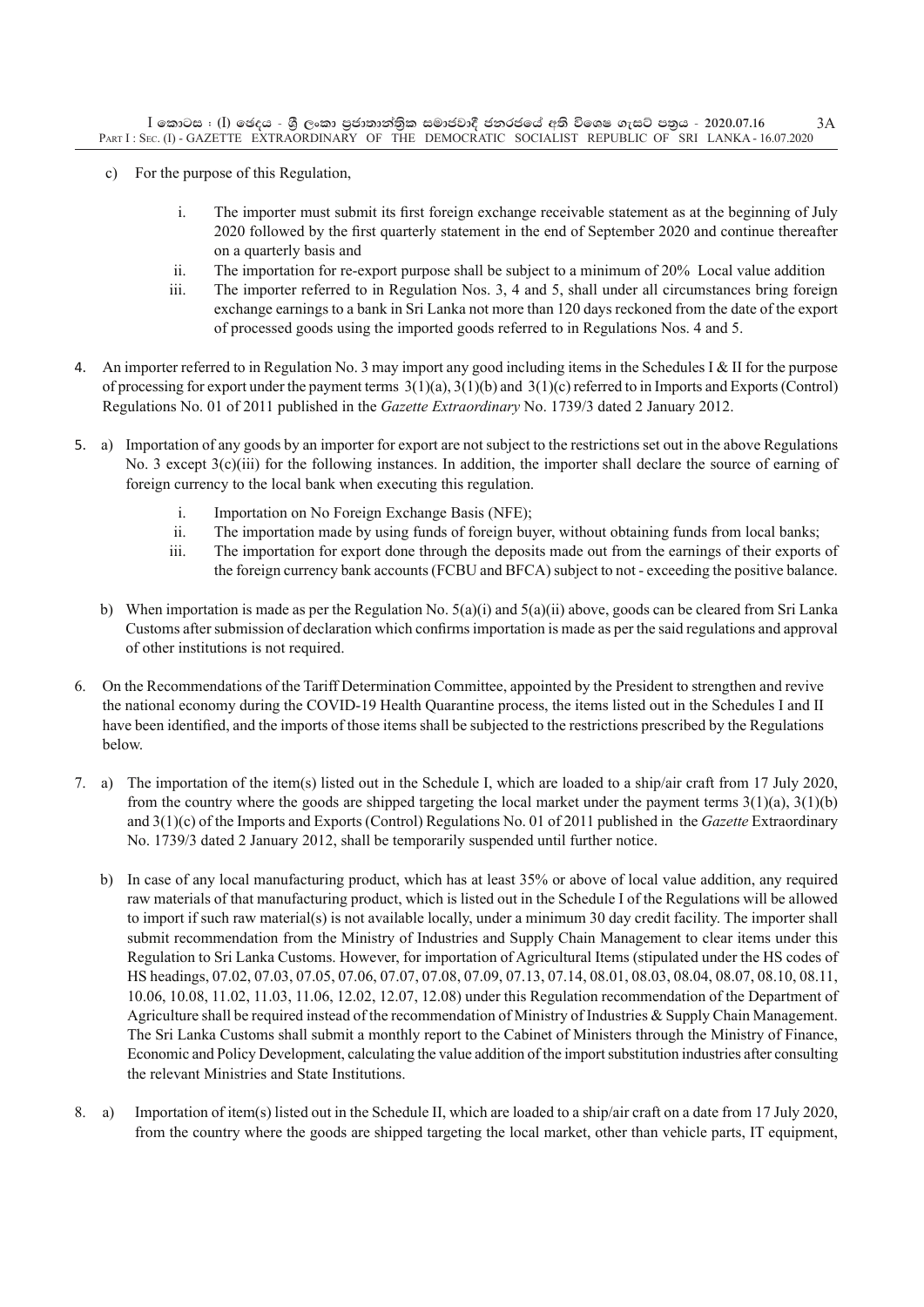#### $I$  කොටස : (I) ඡෙදය - ශූී ලංකා පුජාතාන්තිුක සමාජවාදී ජනරජයේ අති විශෙෂ ගැසට් පනුය - 2020.07.16 PART I : SEC. (I) - GAZETTE EXTRAORDINARY OF THE DEMOCRATIC SOCIALIST REPUBLIC OF SRI LANKA - 16.07.2020 4A

communication equipment, refrigerators, air conditioners, cement, sugar and palm oil, can be imported only on a minimum 90 day credit facility provided by the foreign supplier from the loading date of goods or on the availability of foreign currency deposits in local banks for its import, until further notice.

- b) Vehicle parts (All the items under the HS headings 87.08, 87.14), IT equipment (All the items under the HS headings 85.19, 85.21, 85.22, 85.23, 85.40), Communication equipment (All the items under the HS headings 85.17, 85.18, 85.25 85.26, 85.27, 85.29), refrigerators (All the items under the HS headings 84.18), air conditioners (All the items under the HS headings 84.15), Cement (All the items under the HS headings 25.23), Sugar (All the items under the HS headings 17.01), and Palm oil (All the items under the HS headings 15.11) stipulated in Schedule II, can be imported only on a minimum 180 day credit facility provided by the foreign supplier from the loading date of goods or on the availability of foreign currency deposits in local banks for its import.
- c) Notwithstanding the Regulations No. 8(a) and 8(b) above, any locally manufacturing product, which has at least 35% or above of local value addition, any required raw materials of that manufacturing product, which is listed out in the Schedule II of the Regulations will be allowed to import, if such raw material(s) is not available locally, under a minimum 30 day credit facility. The importer shall submit recommendation from Ministry of Industries & Supply Chain Management to clear items under this Regulation to Sri Lanka Customs. The Sri Lanka Customs shall submit a monthly report to the Cabinet of Ministers through the Ministry of Finance, Economic and Policy Development, calculating the value addition of the import substitution industries after consulting the relevant Ministries and State Institutions.
- 9. Sri Lanka Customs shall release items listed out in the Schedules I and II of the Imports and Exports (Control) Regulations No. 01 of 2020 published in the *Gazette Extraordinary* No. 2171/5 dated 16 April 2020, Imports and Exports (Control) Regulations No. 02 of 2020 published in the *Gazette Extraordinary* No. 2176/19 dated 22 May 2020, Imports and Exports (Control) Regulations No. 03 of 2020 published in the *Gazette Extraordinary* No. 2182/10 dated 30 June 2020 and Imports and Exports (Control) Regulations No. 04 of 2020 published in this Gazette, if total invoice of such items has already been paid under the Advance Payment method before the effective date of respective said Regulations. However, in the case of Banking Act Directions No. 01 of 2020 dated 19 March 2020 of the Central Bank of Sri Lanka, the total invoice of such items should have been paid under the Advance Payment method on or before 18 March 2020.
- 10.
	- a) Sri Lanka Customs shall release the agricultural items stipulated under the HS codes of HS headings, 07.02, 07.03, 07.05, 07.06, 07.07, 07.08, 07.09, 07.13, 07.14, 08.01, 08.03, 08.04, 08.07, 08.10, 08.11, 10.06, 10.08, 11.02, 11.03, 11.06, 12.02, 12.07, 12.08 in the Schedule I, for which the advance payment of 80% or more has been made on or before 21 May 2020 and imported targeting the local market.
	- b) Sri Lanka Customs shall release items listed out in the Schedule I of the Imports and Exports (Control) Regulations No. 01 of 2020 published in the *Gazette Extraordinary* No 2171/5 dated 16 April 2020, Imports and Exports (Control) Regulations No. 02 of 2020 published in the *Gazette Extraordinary* No. 2176/19 dated 22 May 2020 except in the agricultural product mentioned in10(a) above, Imports and Exports (Control) Regulations No. 03 of 2020 published in the *Gazette Extraordinary* No. 2182/10 dated 30 June 2020 and Imports and Exports (Control) Regulations No. 04 of 2020 published in this *Gazette* except agricultural product mentioned in10(a) above only on a minimum 90 day credit facility provided by foreign supplier, if 20% or more, but less than 100% invoice of such items has already been paid under the Advance Payment method before the effective date of respective said Regulations. However, in the case of Banking Act Directions No. 01 of 2020 dated 19 March 2020 of the Central Bank of Sri Lanka, 20% or more, but less than 100 % of the total invoice of such items should have been paid under the Advance Payment method on or before 18 March 2020.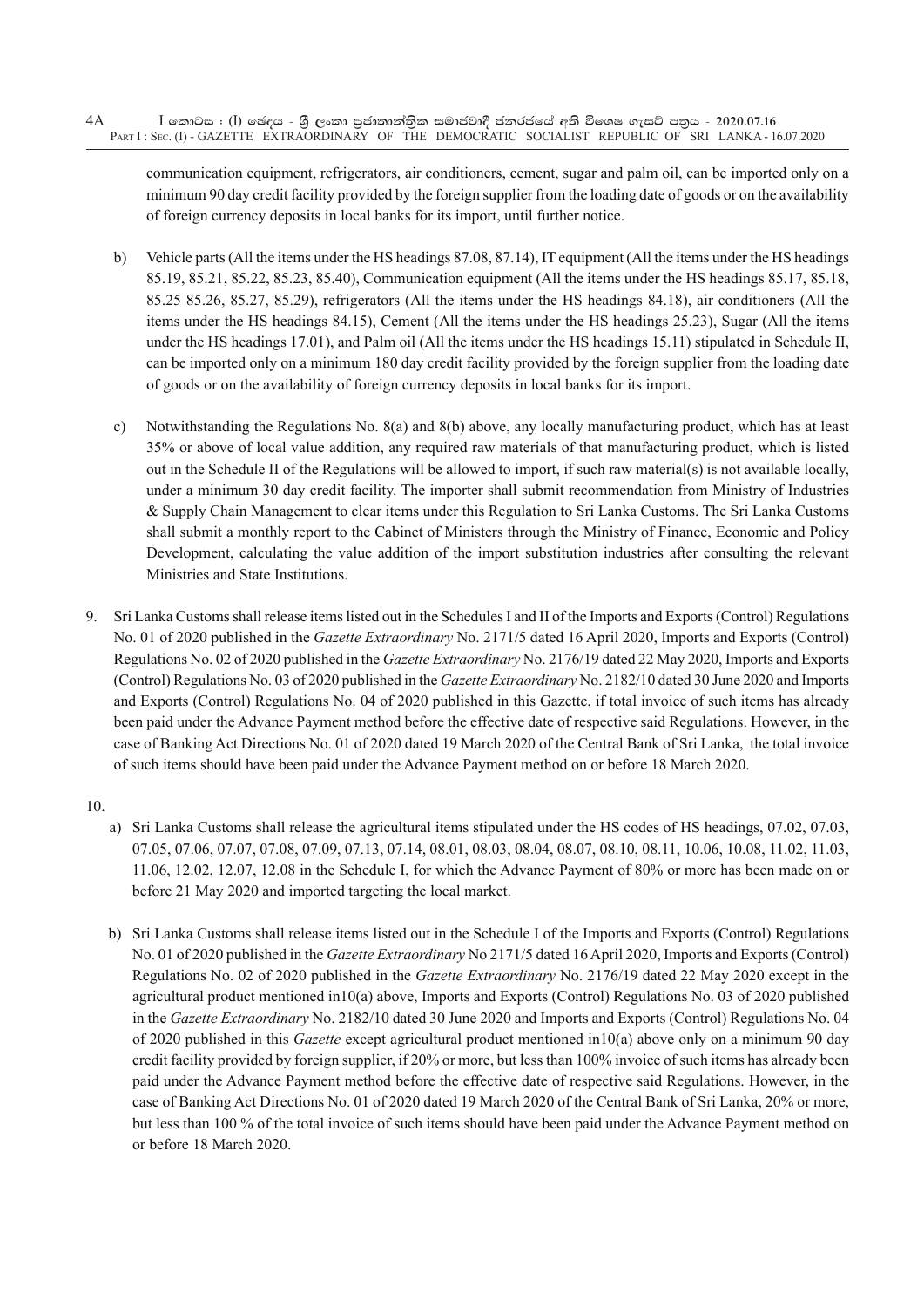$\rm I$  කොටස : ( $\rm I$ ) ඡෙදය - ශුී ලංකා පුජාතාන්තිුක සමාජවාදී ජනරජයේ අති විශෙෂ ගැසට් පතුය - 2020.07.16 Part I : Sec. (I) - GAZETTE EXTRAORDINARY OF THE DEMOCRATIC SOCIALIST REPUBLIC OF SRI LANKA - 16.07.2020 5A

- c. Sri Lanka Customs shall release items listed out in the Schedule II of the Imports and Exports (Control) Regulations No. 01 of 2020 published in the *Gazette Extraordinary* No 2171/5 dated 16 April 2020, Imports and Exports (Control) Regulations No. 02 of 2020 published in the *Gazette Extraordinary* No 2176/19 dated 22 May 2020, Imports and Exports (Control) Regulations No. 03 of 2020 published in the *Gazette Extraordinary* No 2182/10 dated 30 June 2020 and Imports and Exports (Control) Regulations No. 04 of 2020 published in this *Gazette* without credit facility , if 80% or more, but less than 100% invoice of such items has already been paid under the Advance Payment method before the effective date of respective said Regulations. However, in the case of Banking Act Directions No. 01 of 2020 dated 19 March 2020 of the Central Bank of Sri Lanka, 80% or more, but less than 100 % of the total invoice of such items should have been paid under the Advance Payment method on or before 18 March 2020.
- 11. Sri Lanka customs shall take appropriate action for violation of Regulations and release items;
	- a) stipulated in Schedule I of the *Gazette Extraordinary* No. 2171/5 dated 16 April 2020 and shipped during the period from 18 April 2020 to 21 May 2020 subject to payment which is effected after 120 days from the date of loading.
	- b) removed from Schedule I of the *Gazette Extraordinary* No 2176/19 dated 22 May 2020 and its amendment published in the *Gazette Extraordinary* No 2182/10 dated 30 June 2020 by this *Gazette* and shipped during the period from 22 May 2020 to 16 July 2020, subject to payment which is effected after 90 days from the date of loading.
	- c) which are newly added to Schedule II of this *Gazette* from the Schedule I of the *Gazette Extraordinary* No 2176/19 dated 22 May 2020, and its amendment, the *Gazette Extraordinary* No 2182/10 dated 30 June 2020, categorized under the HS heading 84.15, 84.18, 87.08, 87.14, and shipped during the period from 22 May 2020 to 16 July 2020, subject to the condition that payment is effected for all items after 180 days from the date of loading.
	- d) which are newly added to Schedule II of this *Gazette* from the Schedule I of the *Gazette Extraordinary* No 2176/19 dated 22 May 2020, and its amendment, the *Gazette Extraordinary* No 2182/10 dated 30 June 2020, except items categorized under the HS heading 84.15, 84.18, 87.08, 87.14, and shipped during the period from 22 May 2020 to 16 July 2020, subject to the condition that payment is effected for all items after 90 days from the date of loading.
- 12. Bank shall release the documents for clearing purpose in the instances mentioned in above Regulation Nos. 9, 10 and 11 when conditions mentioned therein are fulfilled.
- 13. The Regulation Nos. 9, 10 and 11 shall not make sanction to implement a decision given for a specific case by the Controller General of Imports and Exports on or before 16 July 2020.
- 14. a) The item(s) that are required for flagship projects approved under Section 17 of the Board of Investment Act No. 4 of 1978 and listed in Schedule I, which are not mentioned in the Negative list issued by the Ministry of Finance, Economic and Policy Development, can be imported under the direct foreign investments of investors. Furthermore, the loans of local banks shall not be used for importation.
	- b) Notwithstanding the Regulation No. 7 mentioned in the above, importation of goods targeting the local market, which are listed in Schedule I and not mentioned in the Negative List issued by the Ministry of Finance, Economic and Policy Development, can be made only on a minimum 90 day credit facility provided by the foreign supplier for the projects approved under Section 17 of the Board of Investment of Sri Lanka Act, No. 4 of 1978 where the direct foreign investments of investors are not involved.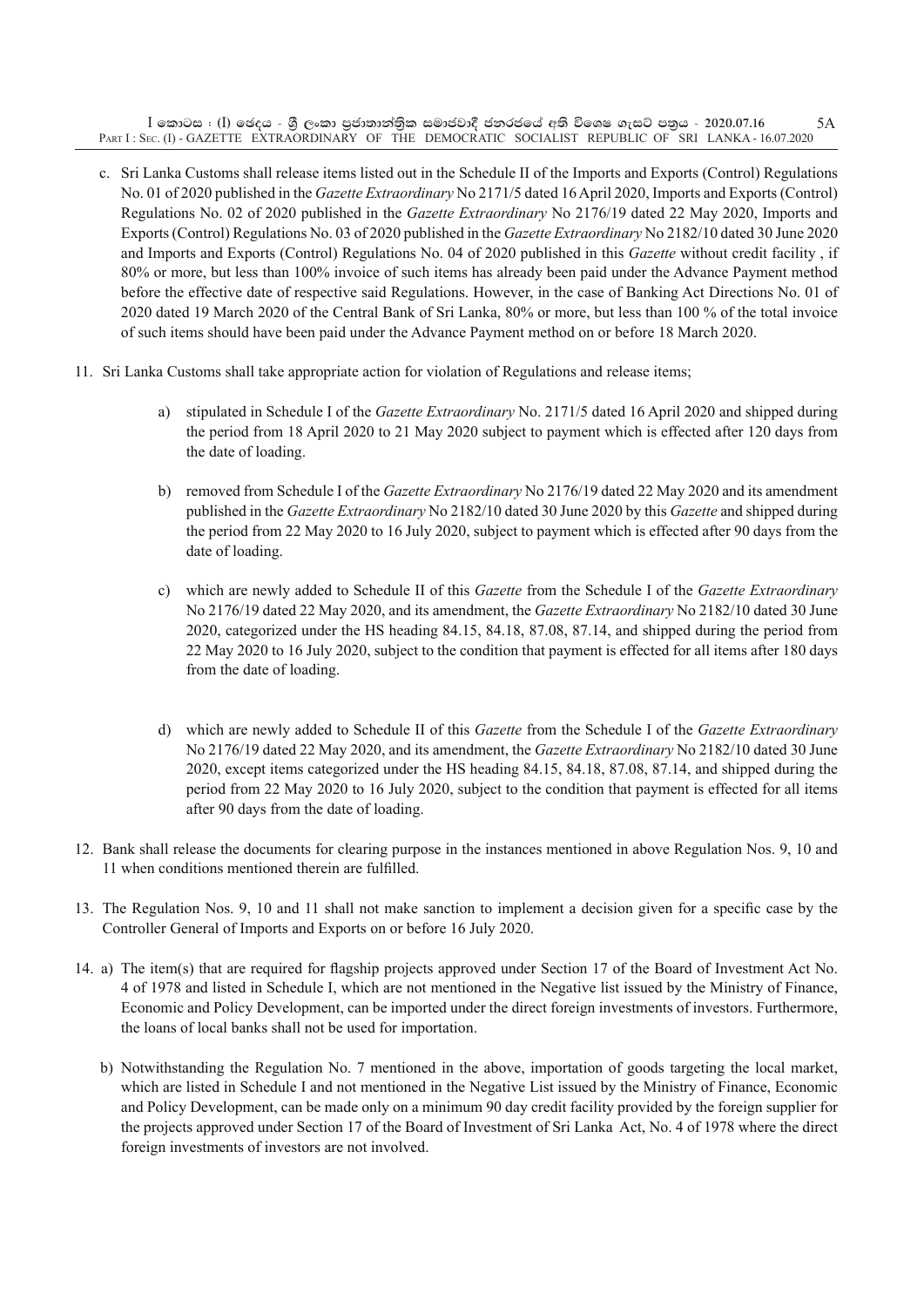- $I$  කොටස : (I) ඡෙදය ශූී ලංකා පුජාතාන්තිුක සමාජවාදී ජනරජයේ අති විශෙෂ ගැසට් පනුය 2020.07.16 PART I: SEC. (I) - GAZETTE EXTRAORDINARY OF THE DEMOCRATIC SOCIALIST REPUBLIC OF SRI LANKA - 16.07.2020 6A
	- c) However, for the projects approved under Section 17 of the Board of Investment of Sri Lanka (BOI) Act No. 4 of 1978, expected to commence commercial operations before 31 October 2020 and for which credit facilities cannot be obtained from suppliers, the item(s) listed out in Schedule I can be imported subject to the approval of the Board of Directors of Board of Investment of Sri Lanka in terms of the agreement entered with Board of Investment of Sri Lanka by the party who executes the project.
- 15. Any person who submits an application to a bank to make payment for the import of the item(s) listed out in the Schedules I & II shall mention the correct HS code as specified in Schedule 'A' of the Customs Ordinance and the relevant Schedule of the item(s), in the application.
- 16. In terms of Section 21 of the Imports and Exports (Control) Act No. 1 of 1969, restrictions specified in the Regulations issued under that Act are deemed as the restrictions imposed under the Customs Ordinance. Therefore, the Director General of Customs shall act as per the objectives of these Regulations.
- 17. To achieve the objectives of these Regulations, the Controller General of Imports and Exports shall issue operational instructions to the Director General of Customs and the local banks.
- 18. The head of the Department of Foreign Exchange and the head of the Bank Supervision Department of the Central Bank of Sri Lanka must ensure that the commercial banks function as per the objectives of these Regulations.
- 19. Where the bank acts in violation of the provisions of these Regulations, the Director General of Customs shall notify the Head of the Department of Foreign Exchange and the Controller General of Imports and Exports of such circumstance and shall forward the details of such violations along with all documentary evidence relating thereto them. The Head of the Department of Foreign Exchange and the Controller General of Imports and Exports shall take action as provided for in the law or inform the relevant authority to take appropriate action, as the case may be.
- 20. Where any person who is the Declarant or the Importer acts in violation of the provisions of these Regulations, the Director General of Customs and the Controller General of Imports and Exports shall take action as provided for in law and as per the approval obtained in accordance with the concurrence given to the Minister of Finance, Economic and Policy Development by the President on the recommendations of the Tariff Determination Committee.
- 21. The final decision shall be made on the issues arising in the implementation of the above regulations as per the approval obtained in accordance with the concurrence given to the Minister of Finance, Economic and Policy Development by the President on the recommendations of the Tariff Determination Committee, concerning strengthening and revival of the National Economy in the COVID-19 Health Quarantine Process.
- 22. In these Regulations
	- i. **'The temporary suspension of imports'** shall mean that the importation of goods which does not comply with the relevant regulations stated above is prohibited.
	- ii. **'Exportation'** shall mean the carrying and taking out of Sri Lanka, or causing to be carried or taken out of Sri Lanka, when used in relation to any goods whether by sea or by air of such goods as mentioned in the section 22 of the Imports and Exports (Control) Act, 1 of 1969.
	- iii. '**Importation/Import'** shall mean the importing and bringing into Sri Lanka, or causing to be imported or brought into Sri Lanka, when used in relation to any goods whether by sea or by air of such goods as mentioned in the section 22 of the Imports and Exports (Control) Act, 1 of 1969.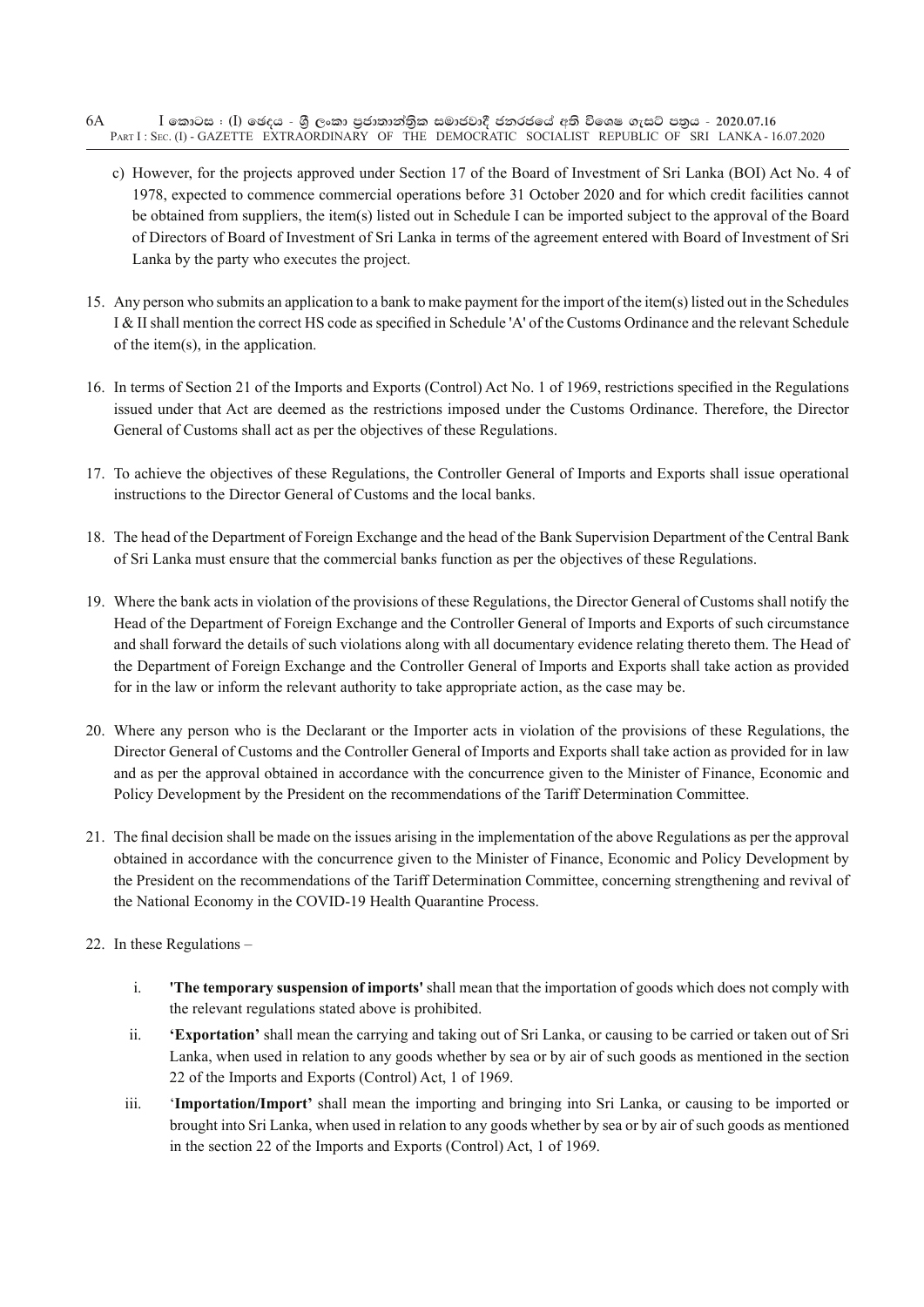$\rm I$  කොටස : ( $\rm I$ ) ඡෙදය - ශුී ලංකා පුජාතාන්තිුක සමාජවාදී ජනරජයේ අති විශෙෂ ගැසට් පතුය - 2020.07.16 Part I : Sec. (I) - GAZETTE EXTRAORDINARY OF THE DEMOCRATIC SOCIALIST REPUBLIC OF SRI LANKA - 16.07.2020 7A

- iv. **'Importer (Indirect Exporter)'** shall mean a person who abides recommendation of Board of Investment of Sri Lanka or Export Development Board or registered under Temporary Import & Export Processing Scheme (TIEP) to import goods for the purpose of process and supply such goods to another exporter.
- v. **'Local Value Addition'** shall mean the enhancement of value of the unit price of the imported goods made at the factory and it is calculated by using the following equation.

Local value addition = (Ex-factory price (wholesale price)) – (CIF Value of imported materials)  $x100\%$ Ex-factory (wholesale price) Price

- vi. **'No Foreign Exchange Basis'** shall mean importation of goods without payment in foreign exchange out of Sri Lanka.
- vii. **'flagship projects'** shall means a project which would contribute to the economy by following ways of;
	- a. having minimum envisage or realized investment of USD 100 Million or
	- b. generating and maintaining 500 or more employment opportunities or
	- c. generating foreign exchange earnings of minimum USD 50 Million per annum or
	- d. project of national interest, with the approval of the cabinet to carter to the specific needs of healthcare sector or any sector identified by the cabinet or
	- e. projects identified under the Strategic Development Projects Act, No. 14 of 2008 and in terms of regulations published there under.
- viii **'Section 17 projects'** shall mean an enterprise approved under section 17 of the Board of Investment (BOI) Act, No. 4 of 1978, which entered into an agreement with BOI having fulfilled the investment threshold or any other specified requirement.
- ix **'Local Market'** shall mean selling goods in Sri Lanka for local consumption or consuming in person.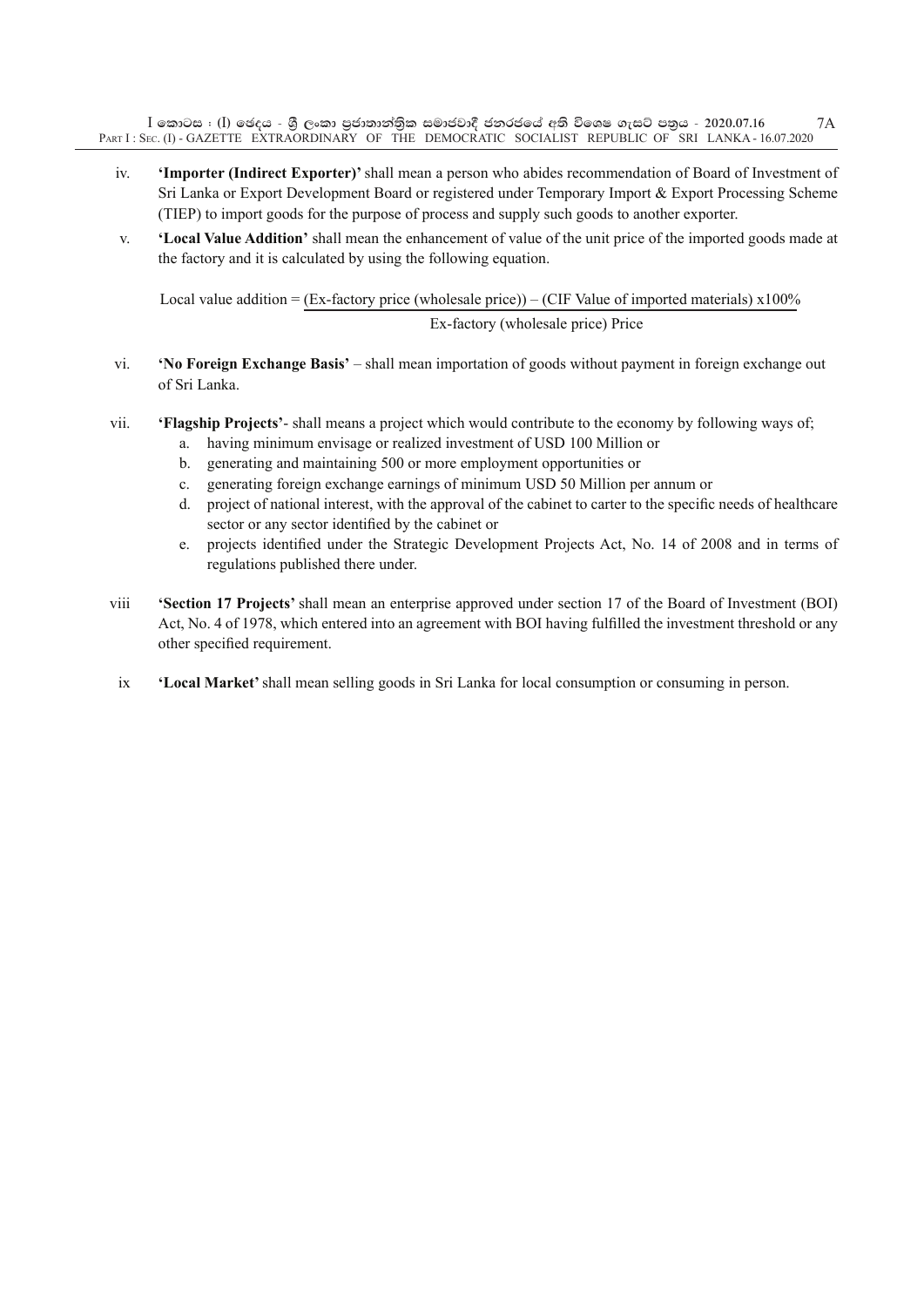$\rm I$  කොටස : ( $\rm I$ ) ඡෙදය - ශුී ලංකා පුජාතාන්තුික සමාජවාදී ජනරජයේ අති විශෙෂ ගැසට් පතුය - 2020.07.16 Part I : Sec. (I) - GAZETTE EXTRAORDINARY OF THE DEMOCRATIC SOCIALIST REPUBLIC OF SRI LANKA - 16.07.2020 8A

|   |                               |                             |                          | эспечию 1                                                                                                                                                                                                                                                                                                                                                                                                                                                |                               |
|---|-------------------------------|-----------------------------|--------------------------|----------------------------------------------------------------------------------------------------------------------------------------------------------------------------------------------------------------------------------------------------------------------------------------------------------------------------------------------------------------------------------------------------------------------------------------------------------|-------------------------------|
|   | Column I<br><b>HS</b> Heading | Column II<br><b>HS Code</b> |                          | Column III<br><b>Description</b>                                                                                                                                                                                                                                                                                                                                                                                                                         | Column IV<br><b>Temporary</b> |
|   |                               |                             |                          |                                                                                                                                                                                                                                                                                                                                                                                                                                                          | Suspension                    |
|   |                               |                             |                          |                                                                                                                                                                                                                                                                                                                                                                                                                                                          | (TS)                          |
| 1 | 03.01                         |                             |                          | Live Fish.                                                                                                                                                                                                                                                                                                                                                                                                                                               |                               |
|   |                               |                             |                          | Ornamental Fish                                                                                                                                                                                                                                                                                                                                                                                                                                          |                               |
|   |                               | 0301.11.00                  | --                       | Freshwater:                                                                                                                                                                                                                                                                                                                                                                                                                                              |                               |
|   |                               | 0301.11.90                  | ---                      | Other                                                                                                                                                                                                                                                                                                                                                                                                                                                    | <b>TS</b>                     |
|   |                               | 0301.19.00                  | --                       | Other:                                                                                                                                                                                                                                                                                                                                                                                                                                                   |                               |
|   |                               | 0301.19.10                  | ---                      | Restricted species under the Fisheries Ordinance                                                                                                                                                                                                                                                                                                                                                                                                         | <b>TS</b>                     |
|   |                               | 0301.19.90                  | $---$                    | Other                                                                                                                                                                                                                                                                                                                                                                                                                                                    | <b>TS</b>                     |
|   |                               |                             |                          | Other live fish;                                                                                                                                                                                                                                                                                                                                                                                                                                         |                               |
|   |                               | 0301.93.00                  | --                       | Carp (Cyprinus spp., Carassius spp., Ctenopharyngodon idellus,<br>Hypophthalmichthys spp., Cirrhinus spp., Mylopharyngodon<br>piceus, Catla catla, Labeo spp., Osteochilus hasselti,<br>Leptobarbus hoeveni, Megalobrama spp.)                                                                                                                                                                                                                           | <b>TS</b>                     |
|   |                               | 0301.99.00                  | $\overline{a}$           | Other                                                                                                                                                                                                                                                                                                                                                                                                                                                    | <b>TS</b>                     |
|   |                               |                             |                          |                                                                                                                                                                                                                                                                                                                                                                                                                                                          |                               |
| 2 | 03.04                         |                             |                          | Fish fillets and other fish meat (whether or not minced),<br>fresh, chilled or frozen.                                                                                                                                                                                                                                                                                                                                                                   |                               |
|   |                               |                             |                          | Fresh or chilled fillets of tilapias (Oreochromis spp.), catfish<br>(Pangasius spp., Silurus spp., Clarias spp., Ictalurus spp.), carp<br>(Cyprinus spp., Carassius spp., Ctenopharyngodon idellus,<br>Hypophthalmichthys spp., Cirrhinus spp., Mylopharyngodon<br>piceus, Catla catla, Labeo spp., Osteochilus hasselti,<br>Leptobarbus hoeveni, Megalobrama spp.), eels (Anguilla spp.),<br>Nile perch (Lates niloticus) and snakeheads (Channa spp.): |                               |
|   |                               | 0304.39.00                  | --                       | Other                                                                                                                                                                                                                                                                                                                                                                                                                                                    | <b>TS</b>                     |
|   |                               |                             |                          | Frozen fillets of other fish :                                                                                                                                                                                                                                                                                                                                                                                                                           |                               |
|   |                               | 0304.81.00                  | --                       | Pacific salmon (Oncorhynchus nerka, Oncorhynchus gorbuscha,<br>Oncorhynchus keta, Oncorhynchus tschawytscha, Oncorhynchus<br>kisutch, Oncorhynchus masou and Oncorhynchus rhodurus),<br>Atlantic salmon (Salmo salar) and Danube salmon (Hucho<br>hucho)                                                                                                                                                                                                 | <b>TS</b>                     |
|   |                               | 0304.87.00                  | $\overline{\phantom{a}}$ | Tunas (of the genus Thunnus), skipjack or stripe-bellied bonito<br>(Euthynnus (Katsuwonus) pelamis)                                                                                                                                                                                                                                                                                                                                                      | <b>TS</b>                     |
|   |                               |                             |                          | Other, frozen :                                                                                                                                                                                                                                                                                                                                                                                                                                          |                               |
|   |                               | 0304.95.00                  |                          | Fish of the families Bregmacerotidae, Euclichthyidae,<br>Gadidae, Macrouridae, Melanonidae, Merlucciidae, Moridae<br>and Muraenolepididae, other than Alaska Pollack (Theragra<br>chalcogramma)                                                                                                                                                                                                                                                          | <b>TS</b>                     |
|   |                               | 0304.99.00                  |                          | Other                                                                                                                                                                                                                                                                                                                                                                                                                                                    | TS                            |

**Schedule I**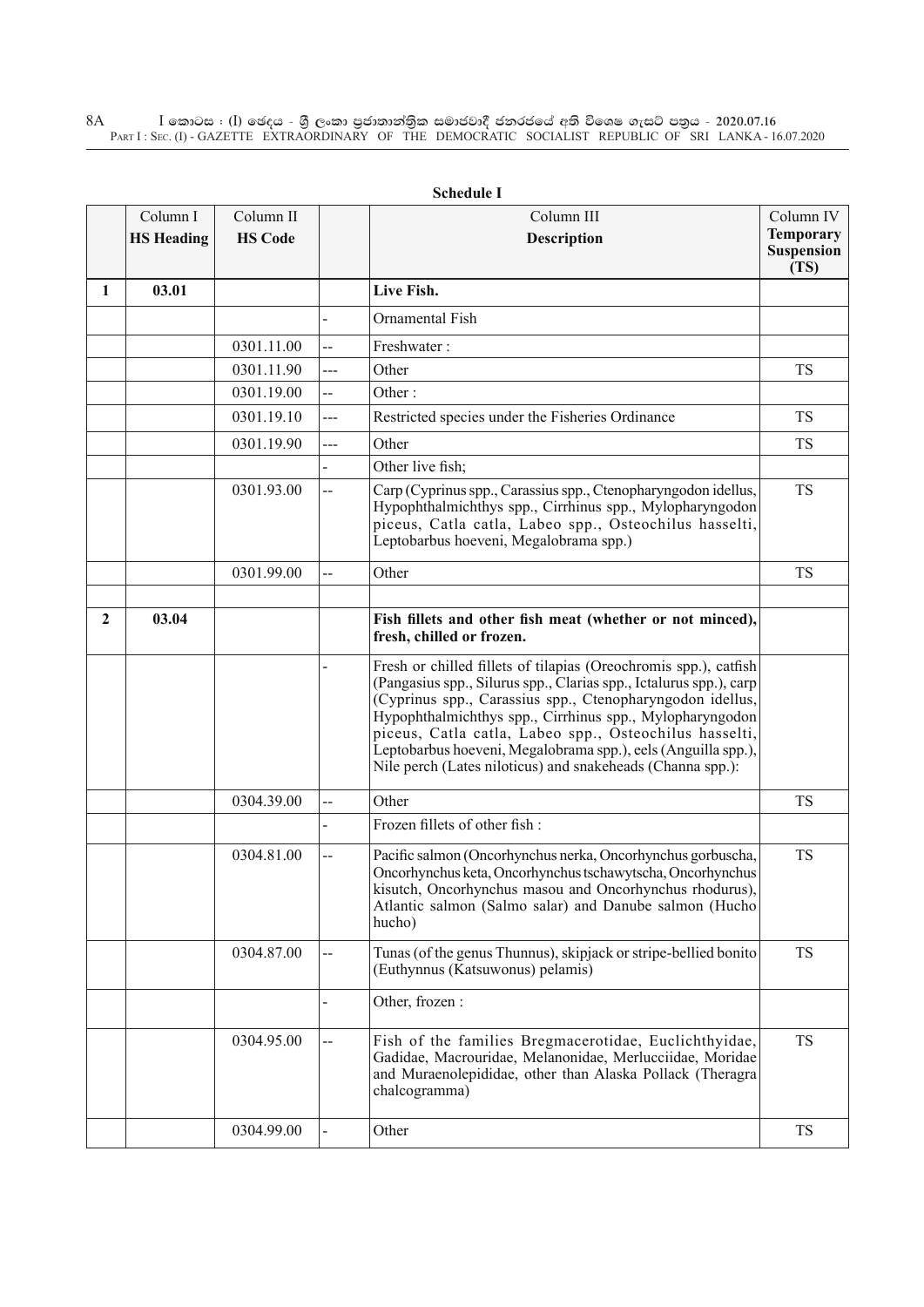$\rm I$  කොටස : ( $\rm I$ ) ඡෙදය - ශුී ලංකා පුජාතාන්තිුක සමාජවාදී ජනරජයේ අති විශෙෂ ගැසට් පතුය - 2020.07.16 Part I : Sec. (I) - GAZETTE EXTRAORDINARY OF THE DEMOCRATIC SOCIALIST REPUBLIC OF SRI LANKA - 16.07.2020 9A

|                         | Column I          | Column II      |                | Column III                                                                                                   | Column IV                             |
|-------------------------|-------------------|----------------|----------------|--------------------------------------------------------------------------------------------------------------|---------------------------------------|
|                         | <b>HS Heading</b> | <b>HS Code</b> |                | <b>Description</b>                                                                                           | <b>Temporary</b><br><b>Suspension</b> |
|                         |                   |                |                |                                                                                                              | (TS)                                  |
| $\mathbf{3}$            | 07.02             | 0702.00.00     |                | Tomatoes, fresh or chilled.                                                                                  | <b>TS</b>                             |
|                         |                   |                |                |                                                                                                              |                                       |
| $\overline{\mathbf{4}}$ | 07.03             |                |                | Onions, shallots, garlic, leeks and other alliaceous vegetables,<br>fresh or chilled.                        |                                       |
|                         |                   | 0703.90.00     |                | Leeks and other alliaceous vegetables                                                                        | <b>TS</b>                             |
|                         |                   |                |                |                                                                                                              |                                       |
| 5                       | 07.05             |                |                | Lettuce (Lactuca sativa) and chicory (Cichorium spp.),<br>fresh or chilled.                                  |                                       |
|                         |                   |                |                | Lettuce:                                                                                                     |                                       |
|                         |                   | 0705.11.00     | --             | Cabbage lettuce (head lettuce)                                                                               | <b>TS</b>                             |
|                         |                   | 0705.19.00     | --             | Other                                                                                                        | <b>TS</b>                             |
|                         |                   |                |                | Chicory:                                                                                                     |                                       |
|                         |                   | 0705.21.00     | --             | Witloof chicory (Cichorium intybus var. foliosum)                                                            | <b>TS</b>                             |
|                         |                   | 0705.29.00     | $\overline{a}$ | Other                                                                                                        | <b>TS</b>                             |
|                         |                   |                |                |                                                                                                              |                                       |
| 6                       | 07.06             |                |                | Carrots, turnips, salad beetroot, salsify, celeriac, radishes<br>and similar edible roots, fresh or chilled. |                                       |
|                         |                   | 0706.10.00     |                | Carrots and turnips                                                                                          | <b>TS</b>                             |
|                         |                   | 0706.90.00     |                | Other                                                                                                        | <b>TS</b>                             |
|                         |                   |                |                |                                                                                                              |                                       |
| 7                       | 07.07             | 0707.00.00     |                | Cucumbers and gherkins, fresh or chilled :                                                                   |                                       |
|                         |                   | 0707.00.10     | ---            | Cucumbers                                                                                                    | <b>TS</b>                             |
|                         |                   | 0707.00.20     | ---            | Gherkins                                                                                                     | <b>TS</b>                             |
|                         |                   |                |                |                                                                                                              |                                       |
| 8                       | 07.08             |                |                | Leguminous vegetables, shelled or unshelled, fresh or<br>chilled.                                            |                                       |
|                         |                   | 0708.10.00     |                | Peas (Pisum sativum)                                                                                         | TS                                    |
|                         |                   | 0708.20.00     |                | Beans (Vigna spp., Phaseolus spp.)                                                                           | <b>TS</b>                             |
|                         |                   | 0708.90.00     |                | Other leguminous vegetables                                                                                  | <b>TS</b>                             |
|                         |                   |                |                |                                                                                                              |                                       |
| 9                       | 07.09             |                |                | Other vegetables, fresh or chilled.                                                                          |                                       |
|                         |                   |                |                | Mushrooms and truffles :                                                                                     |                                       |
|                         |                   | 0709.51.00     | --             | Mushrooms of the genus Agaricus                                                                              | <b>TS</b>                             |
|                         |                   | 0709.59.00     | --             | Other:                                                                                                       |                                       |
|                         |                   | 0709.59.10     | ---            | Truffles                                                                                                     | <b>TS</b>                             |
|                         |                   | 0709.59.90     | ---            | Other                                                                                                        | <b>TS</b>                             |
|                         |                   | 0709.60.00     |                | Fruits of the genus Capsicum or of the genus Pimenta                                                         | <b>TS</b>                             |
|                         |                   |                |                | Other:                                                                                                       |                                       |
|                         |                   | 0709.93.00     | --             | Pumpkins, squash and gourds (Cucurbita spp.)                                                                 | <b>TS</b>                             |
|                         |                   | 0709.99.00     |                | Other:                                                                                                       |                                       |
|                         |                   |                | ---            | Sweet corn (Zea mays var.sacharata), whether or not on the cob:                                              |                                       |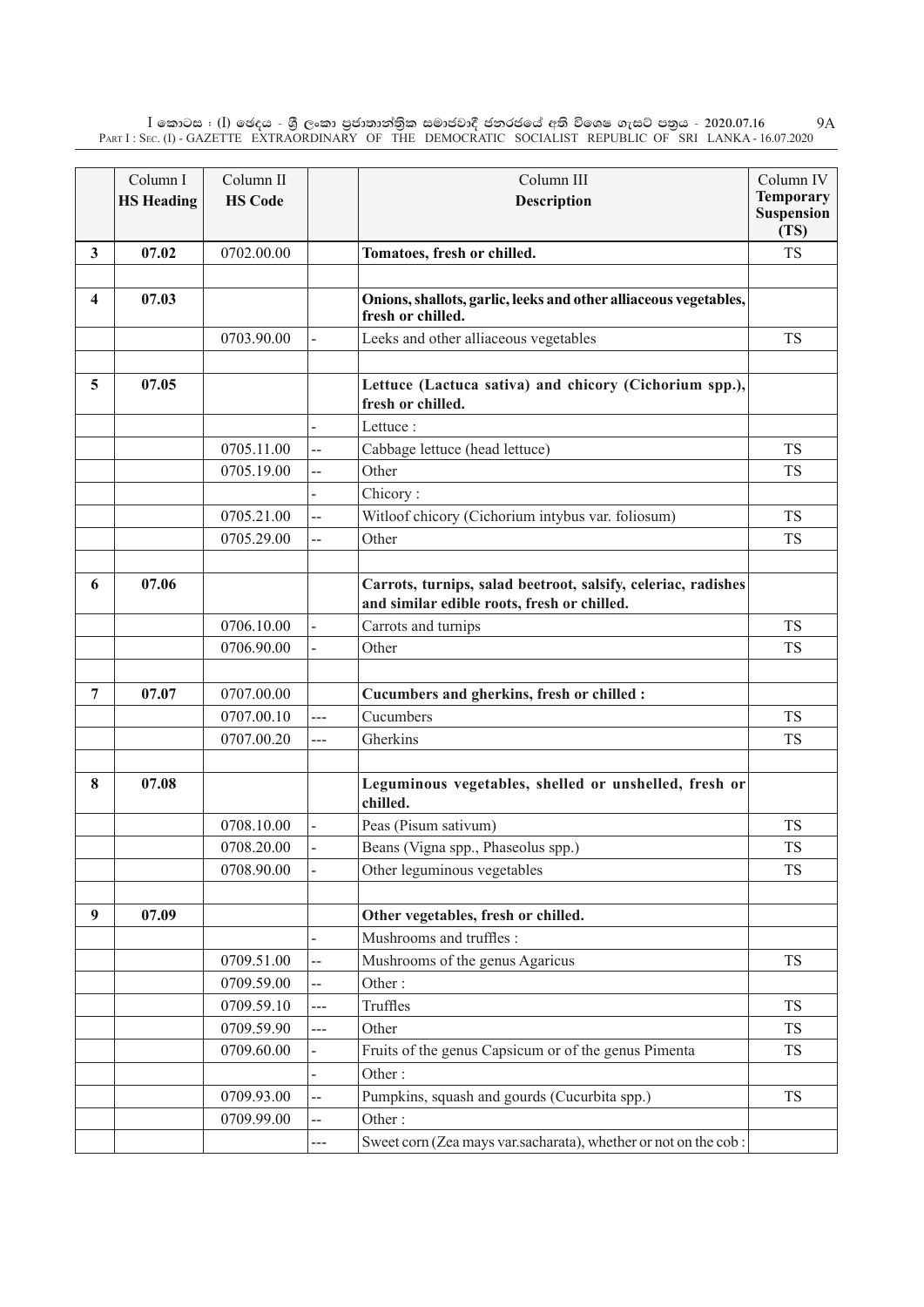$\rm I$  කොටස : ( $\rm I$ ) ඡෙදය - ශුී ලංකා පුජාතාන්තුික සමාජවාදී ජනරජයේ අති විශෙෂ ගැසට් පතුය - 2020.07.16 Part I : Sec. (I) - GAZETTE EXTRAORDINARY OF THE DEMOCRATIC SOCIALIST REPUBLIC OF SRI LANKA - 16.07.2020 10A

|    | Column I          | Column II      |                | Column III                                                                                                                                                                                                                            | Column IV                                     |
|----|-------------------|----------------|----------------|---------------------------------------------------------------------------------------------------------------------------------------------------------------------------------------------------------------------------------------|-----------------------------------------------|
|    | <b>HS Heading</b> | <b>HS Code</b> |                | Description                                                                                                                                                                                                                           | <b>Temporary</b><br><b>Suspension</b><br>(TS) |
|    |                   | 0709.99.12     | ----           | Other                                                                                                                                                                                                                                 | <b>TS</b>                                     |
|    |                   | 0709.99.20     | $---$          | Other                                                                                                                                                                                                                                 | <b>TS</b>                                     |
|    |                   |                |                |                                                                                                                                                                                                                                       |                                               |
| 10 | 07.13             |                |                | Dried leguminous vegetables, shelled, whether or not<br>skinned or split.                                                                                                                                                             |                                               |
|    |                   |                |                | Beans (Vigna spp., Phaseolus spp.):                                                                                                                                                                                                   |                                               |
|    |                   | 0713.31.00     | $\overline{a}$ | Beans of the species Vigna mungo (L.) Hepper or Vigna radiata<br>(L.) Wilczek:                                                                                                                                                        |                                               |
|    |                   |                | ---            | Green gram (moong):                                                                                                                                                                                                                   |                                               |
|    |                   | 0713.31.19     | $---$          | Other                                                                                                                                                                                                                                 | <b>TS</b>                                     |
|    |                   | 0713.35.00     | --             | Cow peas (Vigna unguiculata):                                                                                                                                                                                                         |                                               |
|    |                   | 0713.35.90     | ---            | Other                                                                                                                                                                                                                                 | <b>TS</b>                                     |
|    |                   |                |                |                                                                                                                                                                                                                                       |                                               |
| 11 | 07.14             |                |                | Manioc, arrowroot, salep, Jerusalem artichokes, sweet<br>potatoes and similar roots and tubers with high starch or<br>inulin content, fresh, chilled, frozen or dried, whether or<br>not sliced or in the form of pellets; sago pith. |                                               |
|    |                   | 0714.10.00     |                | Manioc (cassava)                                                                                                                                                                                                                      | <b>TS</b>                                     |
|    |                   | 0714.20.00     | $\blacksquare$ | Sweet potatoes                                                                                                                                                                                                                        | <b>TS</b>                                     |
| 12 | 08.01             |                |                | Coconuts, Brazil nuts and cashew nuts, fresh or dried,<br>whether or not shelled or peeled                                                                                                                                            |                                               |
|    |                   |                |                | Cashew nuts:                                                                                                                                                                                                                          |                                               |
|    |                   | 0801.32.00     | --             | Shelled                                                                                                                                                                                                                               | <b>TS</b>                                     |
|    |                   |                |                |                                                                                                                                                                                                                                       |                                               |
| 13 | 08.03             |                |                | Bananas, including plantains, fresh or dried.                                                                                                                                                                                         |                                               |
|    |                   | 0803.10.00     |                | Plantains                                                                                                                                                                                                                             |                                               |
|    |                   | 0803.10.10     | ---            | Fresh                                                                                                                                                                                                                                 | <b>TS</b>                                     |
|    |                   | 0803.10.90     | ---            | Other                                                                                                                                                                                                                                 | <b>TS</b>                                     |
|    |                   | 0803.90.00     |                | Other                                                                                                                                                                                                                                 |                                               |
|    |                   | 0803.90.10     | $\overline{a}$ | Fresh                                                                                                                                                                                                                                 | <b>TS</b>                                     |
|    |                   | 0803.90.90     | ---            | Other                                                                                                                                                                                                                                 | <b>TS</b>                                     |
|    |                   |                |                |                                                                                                                                                                                                                                       |                                               |
| 14 | 08.04             |                |                | Dates, figs, pineapples, avocados, guavas, mangoes and<br>mangoesteens, fresh or dried.                                                                                                                                               |                                               |
|    |                   | 0804.30.00     | $\overline{a}$ | Pineapples :                                                                                                                                                                                                                          |                                               |
|    |                   | 0804.30.10     | ---            | Fresh                                                                                                                                                                                                                                 | <b>TS</b>                                     |
|    |                   | 0804.30.20     | ---            | Dried                                                                                                                                                                                                                                 | <b>TS</b>                                     |
|    |                   | 0804.40.00     |                | Avocados:                                                                                                                                                                                                                             |                                               |
|    |                   | 0804.40.10     | ---            | Fresh                                                                                                                                                                                                                                 | <b>TS</b>                                     |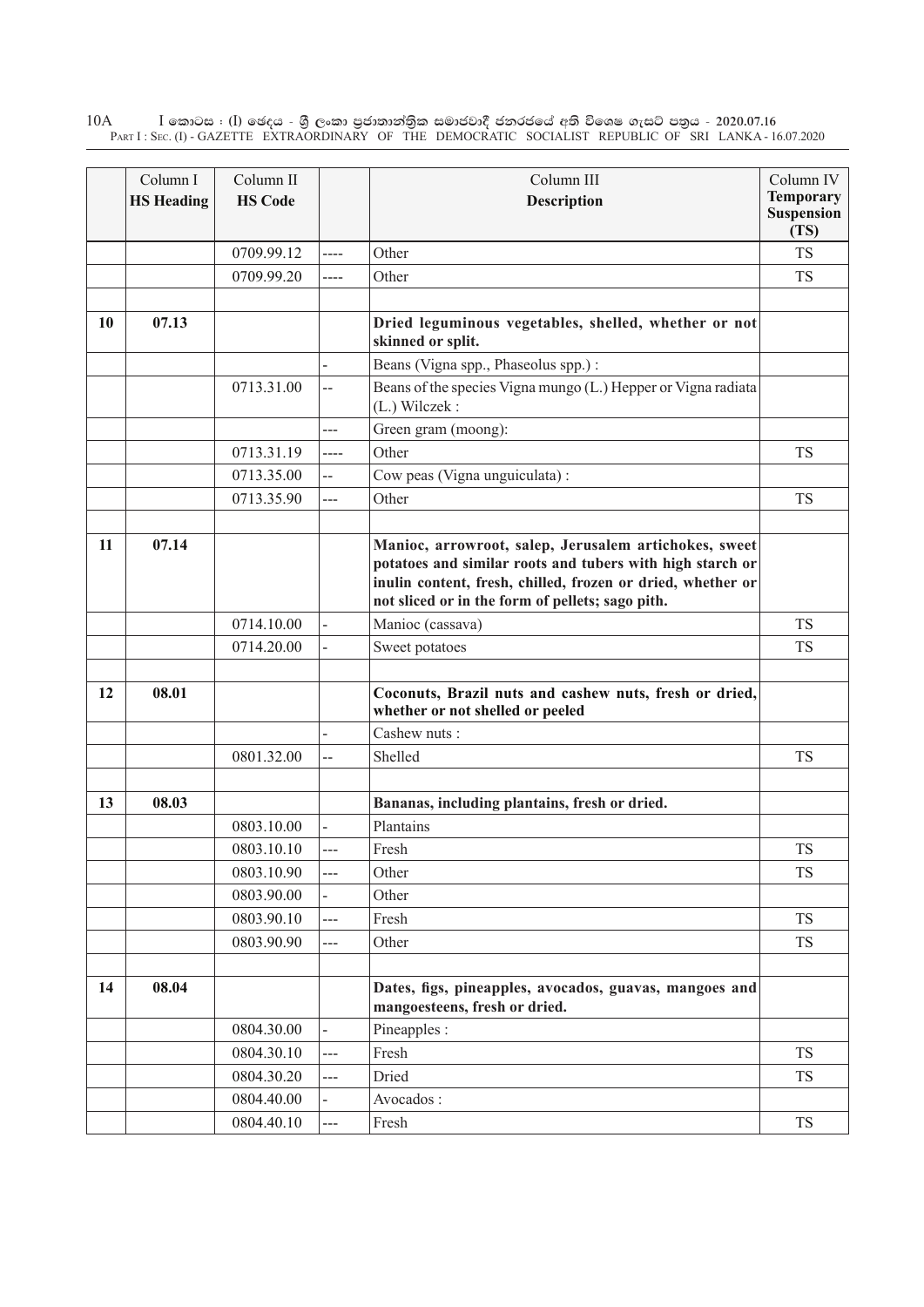$\rm I$  කොටස : ( $\rm I$ ) ඡෙදය - ශුී ලංකා පුජාතාන්තිුක සමාජවාදී ජනරජයේ අති විශෙෂ ගැසට් පතුය - 2020.07.16 Part I : Sec. (I) - GAZETTE EXTRAORDINARY OF THE DEMOCRATIC SOCIALIST REPUBLIC OF SRI LANKA - 16.07.2020 11A

|    | Column I          | Column II      |                          | Column III                                                                             | Column IV                 |
|----|-------------------|----------------|--------------------------|----------------------------------------------------------------------------------------|---------------------------|
|    | <b>HS Heading</b> | <b>HS Code</b> |                          | <b>Description</b>                                                                     | <b>Temporary</b>          |
|    |                   |                |                          |                                                                                        | <b>Suspension</b><br>(TS) |
|    |                   | 0804.40.20     | ---                      | Dried                                                                                  | <b>TS</b>                 |
|    |                   | 0804.50.00     |                          | Guavas, mangoes and mangoesteens :                                                     |                           |
|    |                   | 0804.50.10     | ---                      | Guavas, fresh                                                                          | <b>TS</b>                 |
|    |                   | 0804.50.20     | ---                      | Guavas, dried                                                                          | <b>TS</b>                 |
|    |                   | 0804.50.30     | ---                      | Mangoes, fresh                                                                         | <b>TS</b>                 |
|    |                   | 0804.50.40     | ---                      | Mangoes, dried                                                                         | <b>TS</b>                 |
|    |                   | 0804.50.50     | ---                      | Mangoesteens, fresh                                                                    | <b>TS</b>                 |
|    |                   | 0804.50.60     | ---                      | Mangoesteens, dried                                                                    | <b>TS</b>                 |
|    |                   |                |                          |                                                                                        |                           |
| 15 | 08.07             |                |                          | Melons (including watermelons) and papaws (papayas),<br>fresh.                         |                           |
|    |                   |                |                          | Melons (including watermelons):                                                        |                           |
|    |                   | 0807.11.00     | $\overline{a}$           | Watermelons                                                                            | <b>TS</b>                 |
|    |                   | 0807.19.00     | --                       | Other                                                                                  | <b>TS</b>                 |
|    |                   |                |                          |                                                                                        |                           |
| 16 | 08.10             |                |                          | Other fruit, fresh.                                                                    |                           |
|    |                   | 0810.10.00     |                          | Strawberries                                                                           | <b>TS</b>                 |
|    |                   | 0810.60.00     |                          | Durians                                                                                | <b>TS</b>                 |
|    |                   |                |                          |                                                                                        |                           |
| 17 | 08.11             |                |                          | Fruit and nuts, uncooked or cooked by steaming or boiling                              |                           |
|    |                   |                |                          | in water, frozen, whether or not containing added sugar or<br>other sweetening matter. |                           |
|    |                   | 0811.10.00     |                          | Strawberries                                                                           | <b>TS</b>                 |
|    |                   |                |                          |                                                                                        |                           |
| 18 | 10.06             |                |                          | Rice.                                                                                  |                           |
|    |                   | 1006.20.00     |                          | Husked (brown) rice                                                                    | <b>TS</b>                 |
|    |                   | 1006.30.00     |                          | Semi-milled or wholly milled rice, whether or not polished or<br>glazed:               |                           |
|    |                   | 1006.30.10     | ---                      | Raw Rice (kekulu)                                                                      | <b>TS</b>                 |
|    |                   | 1006.30.20     | ---                      | Nadu Rice (red or white)                                                               | <b>TS</b>                 |
|    |                   | 1006.30.30     | $---$                    | Samba Rice (red or white)                                                              | <b>TS</b>                 |
|    |                   | 1006.30.40     | ---                      | Basmati Rice and long grain rice (except Basmati)                                      | <b>TS</b>                 |
|    |                   | 1006.30.90     | ---                      | Other                                                                                  | <b>TS</b>                 |
|    |                   | 1006.40.00     |                          | Broken rice                                                                            | <b>TS</b>                 |
|    |                   |                |                          |                                                                                        |                           |
| 19 | 10.08             |                |                          | Buckwheat, millet and canary seeds; other cereals.                                     |                           |
|    |                   |                | $\overline{\phantom{0}}$ | Millet:                                                                                |                           |
|    |                   | 1008.29.00     | --                       | Other:                                                                                 |                           |
|    |                   | 1008.29.10     | ---                      | Kurakkan (Eleusine coracana spp.)                                                      | <b>TS</b>                 |
|    |                   | 1008.29.90     | ---                      | Other                                                                                  | <b>TS</b>                 |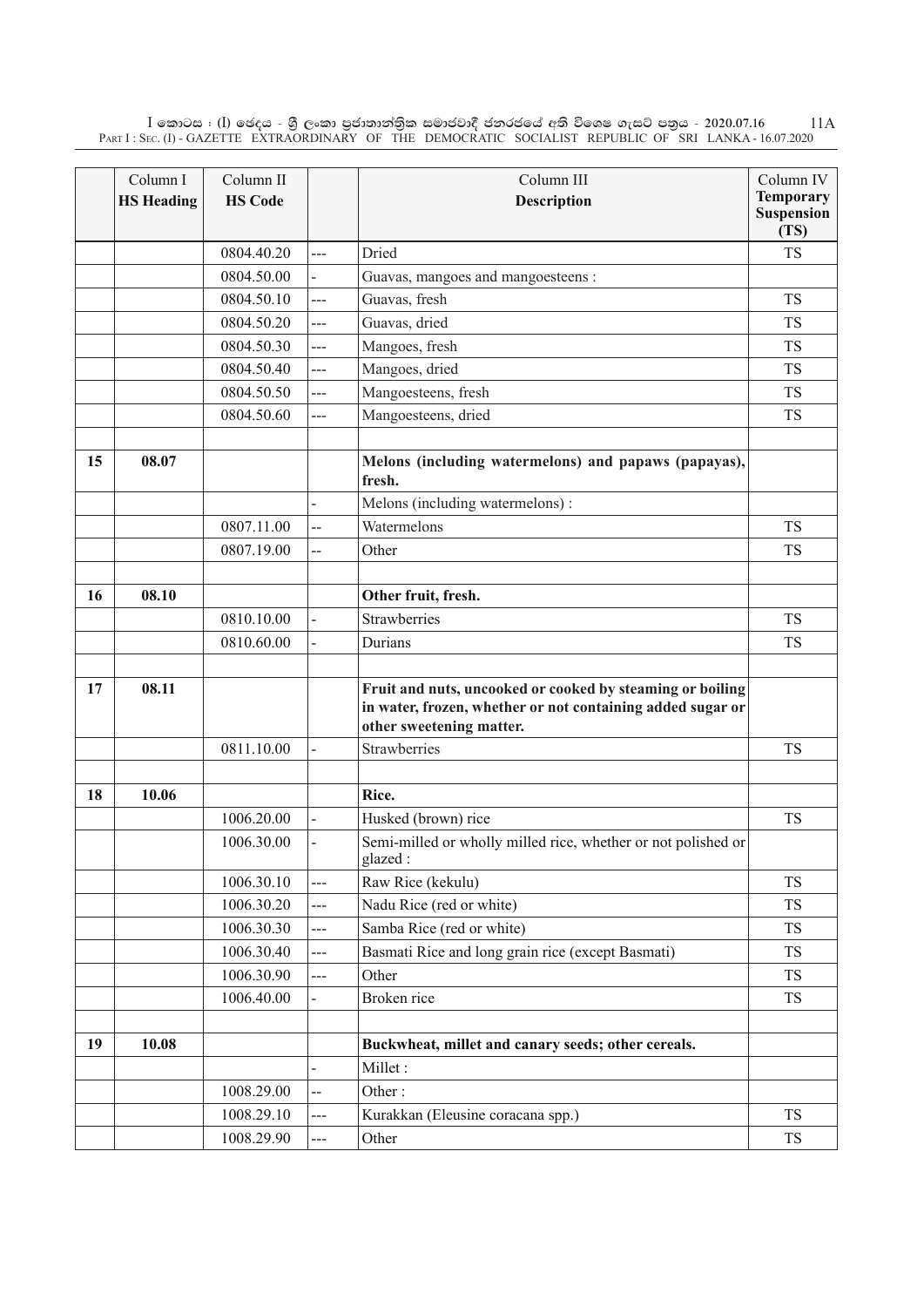$\rm I$  කොටස : ( $\rm I$ ) ඡෙදය - ශුී ලංකා පුජාතාන්තුික සමාජවාදී ජනරජයේ අති විශෙෂ ගැසට් පතුය - 2020.07.16 Part I : Sec. (I) - GAZETTE EXTRAORDINARY OF THE DEMOCRATIC SOCIALIST REPUBLIC OF SRI LANKA - 16.07.2020 12A

|    | Column I<br><b>HS Heading</b> | Column II<br><b>HS Code</b> |                | Column III<br>Description                                                                                                                                         | Column IV<br><b>Temporary</b><br>Suspension<br>(TS) |
|----|-------------------------------|-----------------------------|----------------|-------------------------------------------------------------------------------------------------------------------------------------------------------------------|-----------------------------------------------------|
| 20 | 11.02                         |                             |                | Cereal flours other than of wheat or meslin.                                                                                                                      |                                                     |
|    |                               | 1102.20.00                  |                | Maize (corn) flour                                                                                                                                                | <b>TS</b>                                           |
|    |                               | 1102.90.00                  |                | Other:                                                                                                                                                            |                                                     |
|    |                               | 1102.90.10                  | ---            | Rice flour                                                                                                                                                        | <b>TS</b>                                           |
|    |                               | 1102.90.20                  | ---            | Kurakkan (Eleusine coracana spp.) flour                                                                                                                           | <b>TS</b>                                           |
|    |                               | 1102.90.30                  | ---            | Rye flour                                                                                                                                                         | <b>TS</b>                                           |
|    |                               | 1102.90.90                  | ---            | Other                                                                                                                                                             | <b>TS</b>                                           |
| 21 | 11.03                         |                             |                | Cereal groats, meal and pellets.                                                                                                                                  |                                                     |
|    |                               |                             |                | Groats and meal:                                                                                                                                                  |                                                     |
|    |                               | 1103.11.00                  | $\overline{a}$ | Of wheat                                                                                                                                                          | <b>TS</b>                                           |
|    |                               | 1103.13.00                  | --             | Of maize (corn)                                                                                                                                                   | <b>TS</b>                                           |
|    |                               | 1103.19.00                  | --             | Of other cereals                                                                                                                                                  | <b>TS</b>                                           |
|    |                               | 1103.20.00                  |                | Pellets                                                                                                                                                           | <b>TS</b>                                           |
| 22 | 11.06                         |                             |                | Flour, meal and powder of the dried leguminous vegetables<br>of heading 07.13, of sago or of roots or tubers of heading<br>07.14 or of the products of Chapter 8. |                                                     |
|    |                               | 1106.10.00                  |                | Of the dried leguminous vegetables of heading 07.13 :                                                                                                             |                                                     |
|    |                               | 1106.10.10                  | ---            | Black-gram flour                                                                                                                                                  | <b>TS</b>                                           |
|    |                               | 1106.10.90                  | ---            | Other                                                                                                                                                             | <b>TS</b>                                           |
|    |                               | 1106.20.00                  |                | Of sago or of roots or tubers of heading 07.14 :                                                                                                                  |                                                     |
|    |                               | 1106.20.90                  | $---$          | Other                                                                                                                                                             | <b>TS</b>                                           |
|    |                               | 1106.30.00                  | $\overline{a}$ | Of the products of Chapter 8:                                                                                                                                     |                                                     |
|    |                               | 1106.30.10                  | ---            | Dried coconut kernel, ground or powdered after extracting oil                                                                                                     | <b>TS</b>                                           |
|    |                               | 1106.30.90                  |                | Other                                                                                                                                                             | <b>TS</b>                                           |
| 23 | 12.02                         |                             |                | Ground-nuts, not roasted or otherwise cooked, whether or<br>not shelled or broken                                                                                 |                                                     |
|    |                               | 1202.30.00                  |                | Seed                                                                                                                                                              | <b>TS</b>                                           |
|    |                               |                             |                | Other:                                                                                                                                                            |                                                     |
|    |                               | 1202.41.00                  | --             | In shell                                                                                                                                                          | <b>TS</b>                                           |
|    |                               | 1202.42.00                  | --             | Shelled, whether or not broken                                                                                                                                    | <b>TS</b>                                           |
| 24 | 12.07                         |                             |                | Other oil seeds and oleaginous fruits, whether or not broken                                                                                                      |                                                     |
|    |                               |                             |                | Cotton seeds:                                                                                                                                                     |                                                     |
|    |                               | 1207.40.00                  |                | Sesamum seeds                                                                                                                                                     | <b>TS</b>                                           |
|    |                               |                             |                |                                                                                                                                                                   |                                                     |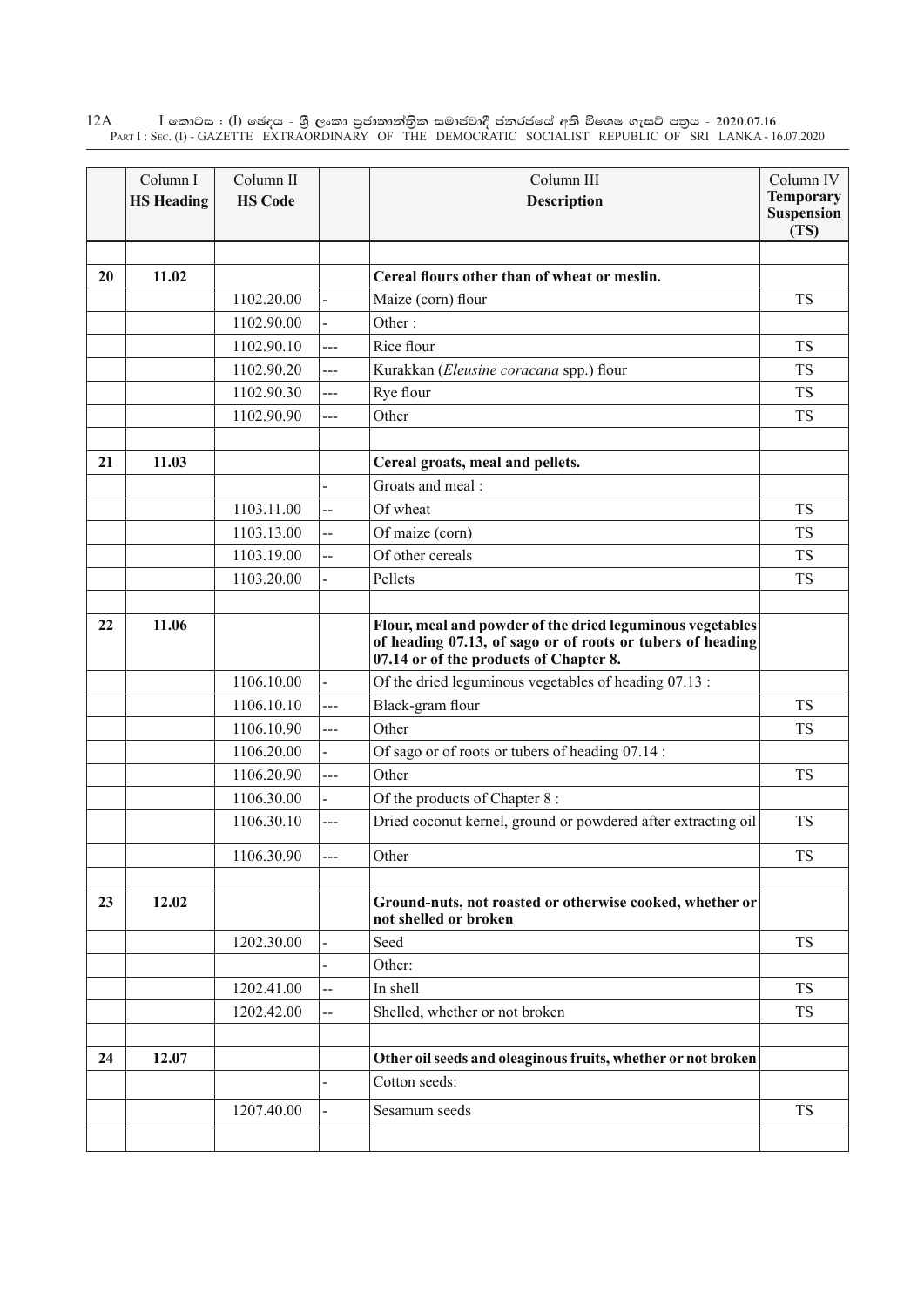$\rm I$  කොටස : ( $\rm I$ ) ඡෙදය - ශුී ලංකා පුජාතාන්තිුක සමාජවාදී ජනරජයේ අති විශෙෂ ගැසට් පතුය - 2020.07.16 Part I : Sec. (I) - GAZETTE EXTRAORDINARY OF THE DEMOCRATIC SOCIALIST REPUBLIC OF SRI LANKA - 16.07.2020 13A

|    | Column I          | Column II      |                | Column III                                                                                                                                                                                                                                                                                                                            | Column IV                              |
|----|-------------------|----------------|----------------|---------------------------------------------------------------------------------------------------------------------------------------------------------------------------------------------------------------------------------------------------------------------------------------------------------------------------------------|----------------------------------------|
|    | <b>HS Heading</b> | <b>HS Code</b> |                | <b>Description</b>                                                                                                                                                                                                                                                                                                                    | <b>Temporary</b><br>Suspension<br>(TS) |
| 25 | 12.08             |                |                | Flours and meals of oil seeds or oleaginous fruits, other than<br>those of mustard.                                                                                                                                                                                                                                                   |                                        |
|    |                   | 1208.10.00     |                | Of soya beans                                                                                                                                                                                                                                                                                                                         | <b>TS</b>                              |
|    |                   | 1208.90.00     |                | Other                                                                                                                                                                                                                                                                                                                                 | <b>TS</b>                              |
|    |                   |                |                |                                                                                                                                                                                                                                                                                                                                       |                                        |
| 26 | 15.07             |                |                | Soya-bean oil and its fractions, whether or not refined, but<br>not chemically modified.                                                                                                                                                                                                                                              |                                        |
|    |                   | 1507.10.00     |                | Crude oil, whether or not degummed                                                                                                                                                                                                                                                                                                    | <b>TS</b>                              |
|    |                   | 1507.90.00     | $\overline{a}$ | Other                                                                                                                                                                                                                                                                                                                                 | <b>TS</b>                              |
|    |                   |                |                |                                                                                                                                                                                                                                                                                                                                       |                                        |
| 27 | 15.13             |                |                | Coconut (copra), palm kernel or babassu oil and fractions<br>thereof, whether or not refined, but not chemically modified.                                                                                                                                                                                                            |                                        |
|    |                   |                |                | Palm kernel or babassu oil and fractions there of:                                                                                                                                                                                                                                                                                    |                                        |
|    |                   | 1513.21.00     | --             | Crude oil                                                                                                                                                                                                                                                                                                                             | <b>TS</b>                              |
|    |                   | 1513.29.00     | $\overline{a}$ | Other                                                                                                                                                                                                                                                                                                                                 | <b>TS</b>                              |
|    |                   |                |                |                                                                                                                                                                                                                                                                                                                                       |                                        |
| 28 | 17.04             |                |                | Sugar confectionery (including white chocolate), not<br>containing cocoa.                                                                                                                                                                                                                                                             |                                        |
|    |                   | 1704.10.00     |                | Chewing gum, whether or not sugar-coated :                                                                                                                                                                                                                                                                                            |                                        |
|    |                   | 1704.10.10     | $\overline{a}$ | In retail packaging of 1 kg or less                                                                                                                                                                                                                                                                                                   | <b>TS</b>                              |
|    |                   | 1704.10.90     | ---            | Other                                                                                                                                                                                                                                                                                                                                 | <b>TS</b>                              |
|    |                   | 1704.90.00     |                | Other:                                                                                                                                                                                                                                                                                                                                |                                        |
|    |                   | 1704.90.10     | ---            | In retail packaging of 1 kg or less                                                                                                                                                                                                                                                                                                   | <b>TS</b>                              |
|    |                   | 1704.90.90     | ---            | Other                                                                                                                                                                                                                                                                                                                                 | <b>TS</b>                              |
|    |                   |                |                |                                                                                                                                                                                                                                                                                                                                       |                                        |
| 29 | 19.03             | 1903.00.00     |                | Tapioca and substitutes therefor prepared from starch,<br>in the form of flakes, grains, pearls, siftings, or in similar<br>forms. (except sago)                                                                                                                                                                                      | <b>TS</b>                              |
|    |                   |                |                |                                                                                                                                                                                                                                                                                                                                       |                                        |
| 30 | 19.04             |                |                | Prepared foods obtained by the swelling or roasting of<br>cereals or cereal products (for example, corn flakes); cereals<br>(other than maize (corn)) in grain form or in the form of<br>flakes or other worked grains (except flour, groats and<br>meal), pre-cooked, or otherwise prepared, not elsewhere<br>specified or included. |                                        |
|    |                   | 1904.30.00     |                | Bulgur wheat                                                                                                                                                                                                                                                                                                                          | <b>TS</b>                              |
|    |                   | 1904.90.00     |                | Other                                                                                                                                                                                                                                                                                                                                 | <b>TS</b>                              |
| 31 | 19.05             |                |                | Bread, pastry, cakes, biscuits and other bakers' wares,<br>whether or not containing cocoa; communion wafers, empty<br>cachets of a kind suitable for pharmaceutical use, sealing<br>wafers, rice paper and similar products.                                                                                                         |                                        |
|    |                   | 1905.10.00     |                | Crispbread                                                                                                                                                                                                                                                                                                                            | <b>TS</b>                              |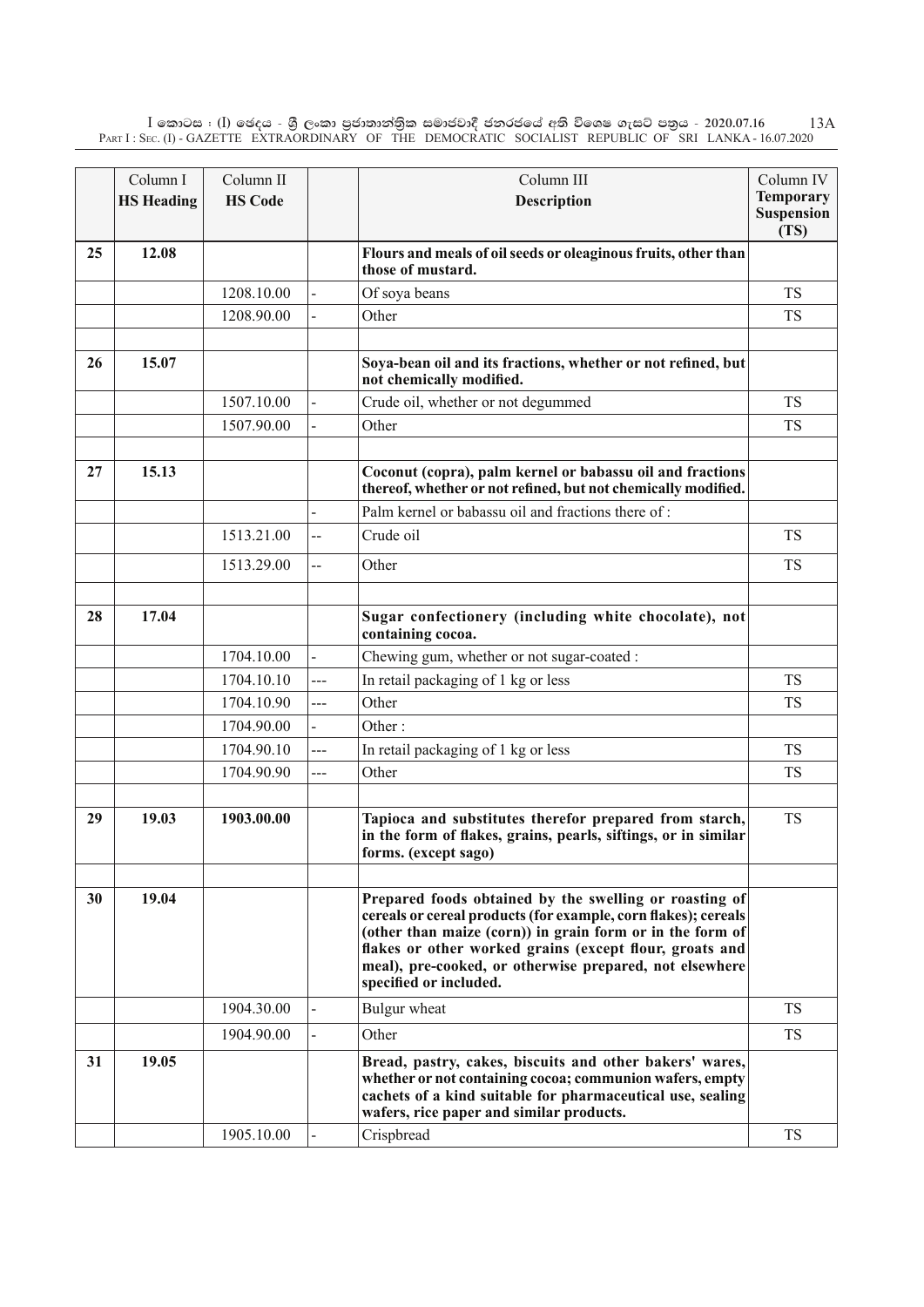$\rm I$  කොටස : ( $\rm I$ ) ඡෙදය - ශුී ලංකා පුජාතාන්තුික සමාජවාදී ජනරජයේ අති විශෙෂ ගැසට් පතුය - 2020.07.16 Part I : Sec. (I) - GAZETTE EXTRAORDINARY OF THE DEMOCRATIC SOCIALIST REPUBLIC OF SRI LANKA - 16.07.2020 14A

|    | Column I<br><b>HS Heading</b> | Column II<br><b>HS Code</b> |                          | Column III<br>Description                                                                                                                                                                                        | Column IV<br><b>Temporary</b><br><b>Suspension</b><br>(TS) |
|----|-------------------------------|-----------------------------|--------------------------|------------------------------------------------------------------------------------------------------------------------------------------------------------------------------------------------------------------|------------------------------------------------------------|
|    |                               | 1905.20.00                  |                          | Gingerbread and the like                                                                                                                                                                                         | <b>TS</b>                                                  |
|    |                               |                             |                          | Sweet biscuits, waffles and wafers :                                                                                                                                                                             |                                                            |
|    |                               | 1905.31.00                  | --                       | Sweet biscuits:                                                                                                                                                                                                  |                                                            |
|    |                               | 1905.31.10                  | ---                      | In retail packaging of 1 kg or less                                                                                                                                                                              | <b>TS</b>                                                  |
|    |                               | 1905.31.90                  | ---                      | Other                                                                                                                                                                                                            | <b>TS</b>                                                  |
|    |                               | 1905.32.00                  | --                       | Waffles and wafers:                                                                                                                                                                                              |                                                            |
|    |                               | 1905.32.10                  | ---                      | In retail packaging of 1 kg or less                                                                                                                                                                              | <b>TS</b>                                                  |
|    |                               | 1905.32.90                  | $---$                    | Other                                                                                                                                                                                                            | <b>TS</b>                                                  |
|    |                               | 1905.40.00                  | $\overline{\phantom{0}}$ | Rusks, toasted bread and similar toasted products:                                                                                                                                                               |                                                            |
|    |                               | 1905.40.10                  | ---                      | In retail packaging of 1 kg or less                                                                                                                                                                              | <b>TS</b>                                                  |
|    |                               | 1905.40.90                  | $\overline{a}$           | Other                                                                                                                                                                                                            | <b>TS</b>                                                  |
|    |                               | 1905.90.00                  |                          | Other:                                                                                                                                                                                                           |                                                            |
|    |                               | 1905.90.10                  | $\overline{a}$           | <b>Bread</b>                                                                                                                                                                                                     | <b>TS</b>                                                  |
|    |                               | 1905.90.20                  | ---                      | Other, in retail packaging of 1 kg or less                                                                                                                                                                       | <b>TS</b>                                                  |
|    |                               | 1905.90.90                  | ---                      | Other                                                                                                                                                                                                            | <b>TS</b>                                                  |
| 32 | 21.06                         |                             |                          | Food preparations not elsewhere specified or included.                                                                                                                                                           |                                                            |
|    |                               | 2106.90.00                  |                          | Other:                                                                                                                                                                                                           |                                                            |
|    |                               | 2106.90.60                  | ---                      | Papadam and similar products                                                                                                                                                                                     | <b>TS</b>                                                  |
|    |                               |                             |                          |                                                                                                                                                                                                                  |                                                            |
| 33 | 22.01                         |                             |                          | Waters, including natural or artificial mineral waters<br>and aerated waters, not containing added sugar or other<br>sweetening matter nor flavoured; ice and snow.                                              |                                                            |
|    |                               | 2201.10.00                  |                          | Mineral waters and aerated waters :                                                                                                                                                                              |                                                            |
|    |                               | 2201.10.10                  | ---                      | Mineral waters                                                                                                                                                                                                   | <b>TS</b>                                                  |
|    |                               | 2201.10.90                  | $\overline{a}$           | Other                                                                                                                                                                                                            | <b>TS</b>                                                  |
|    |                               | 2201.90.00                  | -                        | Other:                                                                                                                                                                                                           |                                                            |
|    |                               | 2201.90.10                  | ---                      | Water                                                                                                                                                                                                            | <b>TS</b>                                                  |
|    |                               | 2201.90.90                  | ---                      | Other                                                                                                                                                                                                            | <b>TS</b>                                                  |
| 34 | 22.06                         | 2206.00.00                  |                          | Other fermented beverages (for example, cider, perry,<br>mead, sake); mixtures of fermented beverages and mixtures<br>of fermented beverages and nonalcoholic beverages, not<br>elsewhere specified or included. |                                                            |
|    |                               | 2206.00.10                  | $--$                     | Nonalcoholic beverages                                                                                                                                                                                           | <b>TS</b>                                                  |
|    |                               | 2206.00.90                  | ---                      | Other                                                                                                                                                                                                            |                                                            |
|    |                               | 2206.00.91                  | ----                     | Palmyrah Toddy                                                                                                                                                                                                   | <b>TS</b>                                                  |
|    |                               | 2206.00.99                  | ----                     | Other                                                                                                                                                                                                            | <b>TS</b>                                                  |
|    |                               |                             |                          |                                                                                                                                                                                                                  |                                                            |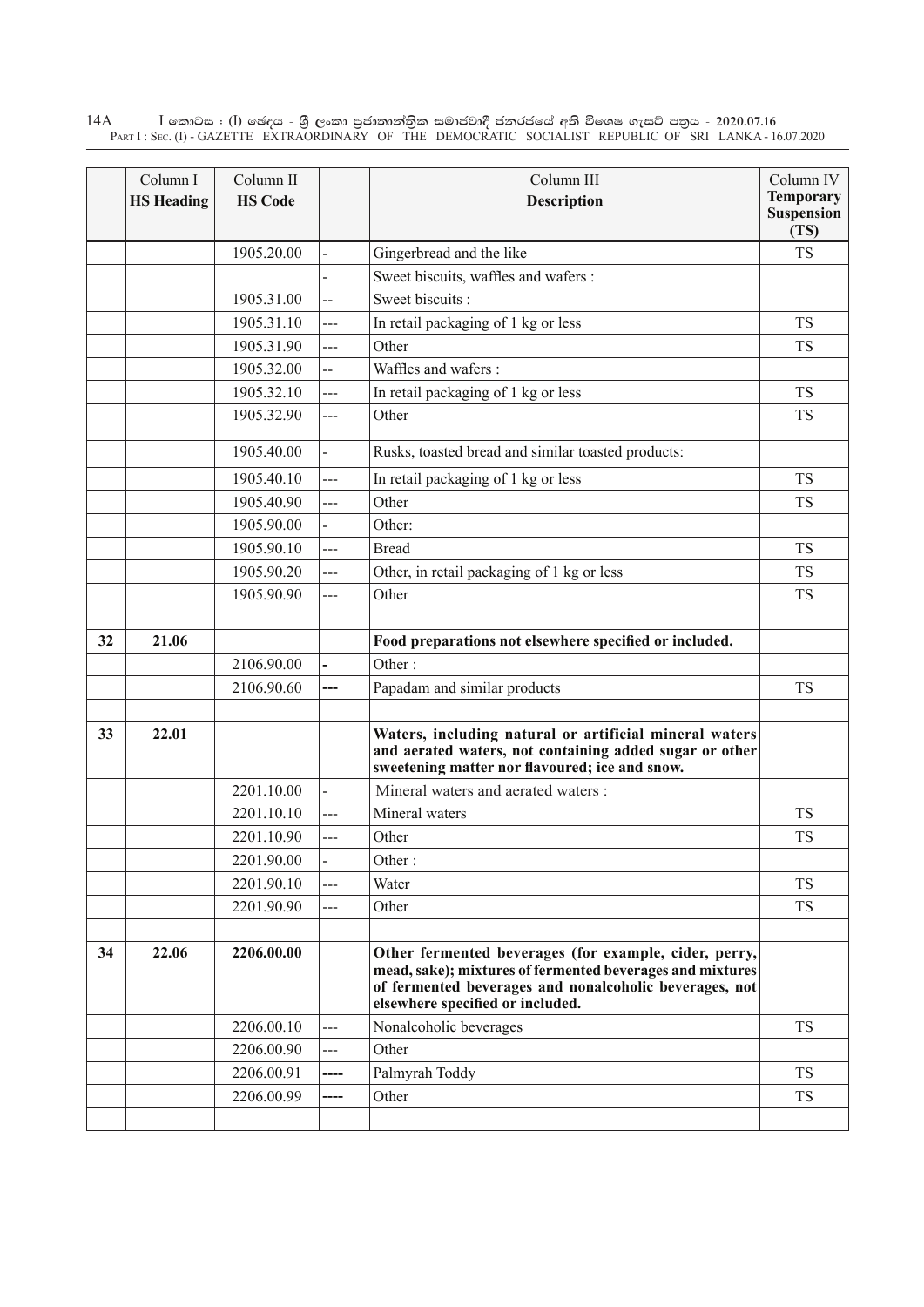$\rm I$  කොටස : ( $\rm I$ ) ඡෙදය - ශුී ලංකා පුජාතාන්තිුක සමාජවාදී ජනරජයේ අති විශෙෂ ගැසට් පතුය - 2020.07.16 Part I : Sec. (I) - GAZETTE EXTRAORDINARY OF THE DEMOCRATIC SOCIALIST REPUBLIC OF SRI LANKA - 16.07.2020 15A

|    | Column I          | Column II      |                | Column III                                                                                                                                                                                                                                                                                                                                                                                                                                    | Column IV                                     |
|----|-------------------|----------------|----------------|-----------------------------------------------------------------------------------------------------------------------------------------------------------------------------------------------------------------------------------------------------------------------------------------------------------------------------------------------------------------------------------------------------------------------------------------------|-----------------------------------------------|
|    | <b>HS Heading</b> | <b>HS Code</b> |                | <b>Description</b>                                                                                                                                                                                                                                                                                                                                                                                                                            | <b>Temporary</b><br><b>Suspension</b><br>(TS) |
| 35 | 22.09             | 2209.00.00     |                | Vinegar and substitutes for vinegar obtained from acetic<br>acid.                                                                                                                                                                                                                                                                                                                                                                             | <b>TS</b>                                     |
| 36 | 25.06             |                |                | Quartz (other than natural sands); quartzite, whether or not<br>roughly trimmed or merely cut, by sawing or otherwise, into<br>blocks or slabs of a rectangular (including square) shape.                                                                                                                                                                                                                                                     |                                               |
|    |                   | 2506.10.00     |                | Quartz:                                                                                                                                                                                                                                                                                                                                                                                                                                       |                                               |
|    |                   | 2506.10.10     | ---            | Raw vein quartz                                                                                                                                                                                                                                                                                                                                                                                                                               | TS                                            |
|    |                   | 2506.10.90     | ---            | Value added vein quartz                                                                                                                                                                                                                                                                                                                                                                                                                       | <b>TS</b>                                     |
|    |                   | 2506.20.00     |                | Quartzite                                                                                                                                                                                                                                                                                                                                                                                                                                     | <b>TS</b>                                     |
| 37 | 25.15             |                |                | Marble, travertine, ecaussine and other calcareous<br>monumental or building stone of an apparent specific<br>gravity of 2.5 or more, and alabaster, whether or not roughly<br>trimmed or merely cut, by sawing or otherwise, into blocks<br>or slabs of a rectangular (including square) shape.                                                                                                                                              |                                               |
|    |                   |                |                | Marble and travertine :                                                                                                                                                                                                                                                                                                                                                                                                                       |                                               |
|    |                   | 2515.11.00     | $\overline{a}$ | Crude or roughly trimmed                                                                                                                                                                                                                                                                                                                                                                                                                      | <b>TS</b>                                     |
|    |                   | 2515.12.00     | --             | Merely cut, by sawing or otherwise, into blocks or slabs of a<br>rectangular (including square) shape                                                                                                                                                                                                                                                                                                                                         | <b>TS</b>                                     |
| 38 | 25.16             |                |                | Granite, prophyry, basalt, sandstone and other monu-<br>mental or building stone, whether or not roughly trimmed<br>or merely cut, by sawing or otherwise, into blocks or slabs<br>of a rectangular (including square) shape.                                                                                                                                                                                                                 |                                               |
|    |                   |                |                | Granite                                                                                                                                                                                                                                                                                                                                                                                                                                       |                                               |
|    |                   | 2516.11.00     |                | Crude or roughly trimmed                                                                                                                                                                                                                                                                                                                                                                                                                      | <b>TS</b>                                     |
|    |                   | 2516.12.00     | --             | Merely cut, by sawing or otherwise, into blocks or slabs of a<br>rectangular (including square) shape                                                                                                                                                                                                                                                                                                                                         | <b>TS</b>                                     |
|    |                   | 2516.20.00     |                | Sandstone                                                                                                                                                                                                                                                                                                                                                                                                                                     | <b>TS</b>                                     |
|    |                   | 2516.90.00     |                | Other monumental or building stone                                                                                                                                                                                                                                                                                                                                                                                                            | <b>TS</b>                                     |
| 39 | 34.01             |                |                | Soap; organic surface-active products and preparations for<br>use as soap, in the form of bars, cakes, moulded pieces or<br>shapes, whether or not containing soap; organic surface-<br>active products and preparations for washing the skin, in the<br>form of liquid or cream and put up for retail sale, whether<br>or not containing soap; paper, wadding, felt and nonwovens,<br>impregnated, coated or covered with soap or detergent. |                                               |
|    |                   |                |                | Soap and organic surface-active products and preparations, in<br>the form of bars, cakes, moulded pieces or shapes, and paper,<br>wadding, felt and nonwovens, impregnated, coated or covered<br>with soap or detergent :                                                                                                                                                                                                                     |                                               |
|    |                   | 3401.11.00     | Щ.             | For toilet use (including medicated products):                                                                                                                                                                                                                                                                                                                                                                                                |                                               |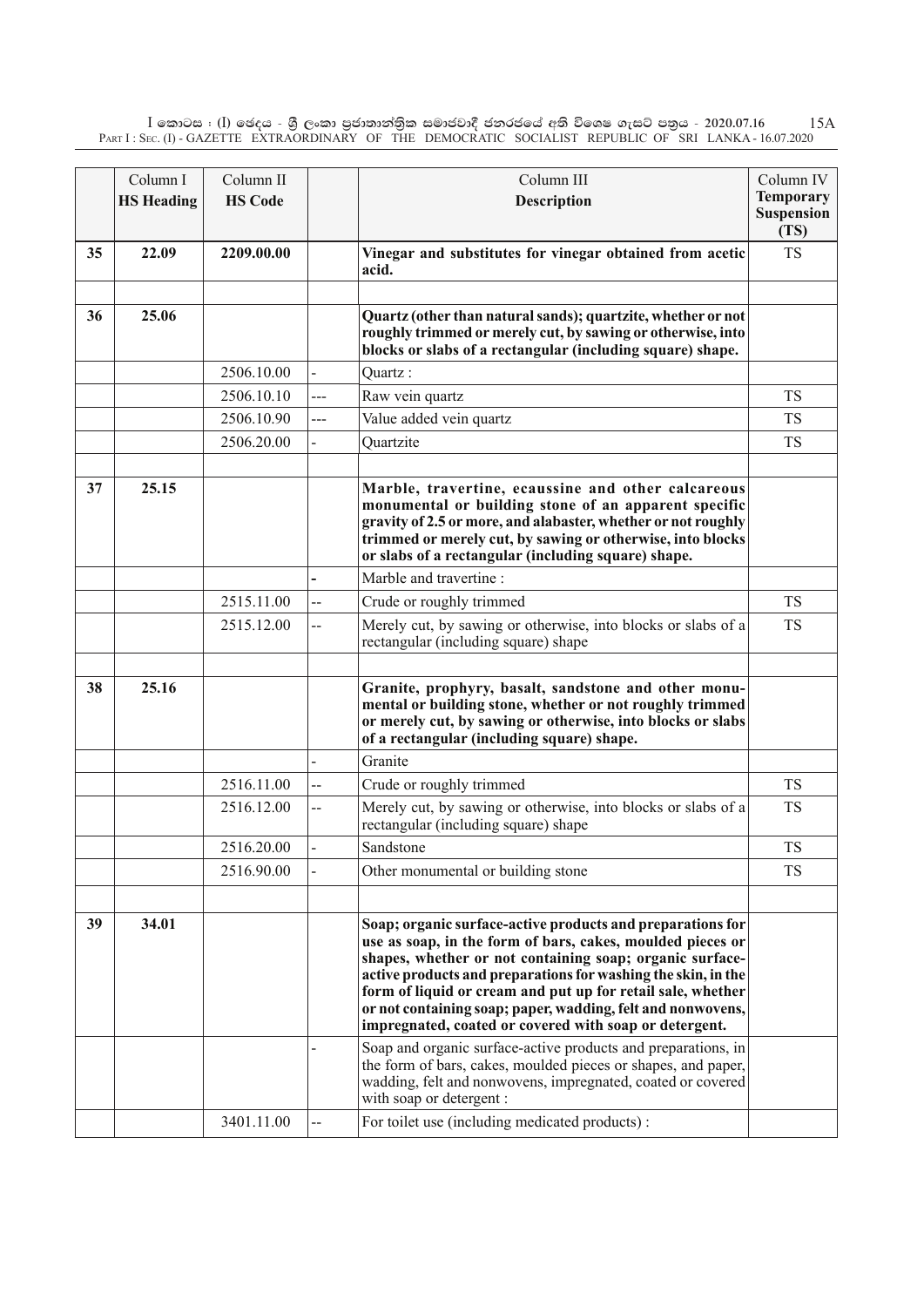$\rm I$  කොටස : ( $\rm I$ ) ඡෙදය - ශුී ලංකා පුජාතාන්තුික සමාජවාදී ජනරජයේ අති විශෙෂ ගැසට් පතුය - 2020.07.16 Part I : Sec. (I) - GAZETTE EXTRAORDINARY OF THE DEMOCRATIC SOCIALIST REPUBLIC OF SRI LANKA - 16.07.2020 16A

|    | Column I          | Column II      |        | Column III                                                                                                                                                                                                                      | Column IV                              |
|----|-------------------|----------------|--------|---------------------------------------------------------------------------------------------------------------------------------------------------------------------------------------------------------------------------------|----------------------------------------|
|    | <b>HS Heading</b> | <b>HS Code</b> |        | Description                                                                                                                                                                                                                     | <b>Temporary</b><br>Suspension<br>(TS) |
|    |                   | 3401.11.20     | ---    | Wet wipes                                                                                                                                                                                                                       | <b>TS</b>                              |
|    |                   | 3401.11.30     | ---    | In retail packaging of 500 g or less                                                                                                                                                                                            | <b>TS</b>                              |
|    |                   | 3401.11.90     | ---    | Other                                                                                                                                                                                                                           | <b>TS</b>                              |
|    |                   | 3401.19.00     | --     | Other:                                                                                                                                                                                                                          |                                        |
|    |                   | 3401.19.20     | ---    | Wet wipes                                                                                                                                                                                                                       | <b>TS</b>                              |
|    |                   | 3401.19.30     | ---    | In retail packaging of 500 g or less                                                                                                                                                                                            | <b>TS</b>                              |
|    |                   | 3401.19.90     | ---    | Other                                                                                                                                                                                                                           | <b>TS</b>                              |
|    |                   | 3401.20.00     |        | Soap in other forms:                                                                                                                                                                                                            |                                        |
|    |                   | 3401.20.90     | ---    | Other                                                                                                                                                                                                                           | <b>TS</b>                              |
|    |                   | 3401.30.00     |        | Organic surface-active products and preparations for washing<br>the skin, in the form of liquid or cream and put up for retail<br>sale, whether or not containing soap                                                          |                                        |
|    |                   | 3401.30.20     | ---    | Wet wipes                                                                                                                                                                                                                       | <b>TS</b>                              |
|    |                   | 3401.30.90     | $---$  | Other                                                                                                                                                                                                                           | <b>TS</b>                              |
|    |                   |                |        |                                                                                                                                                                                                                                 |                                        |
| 40 | 38.24             |                |        | Prepared binders for foundry moulds or cores; chemical<br>products and preparation of the chemical or allied industries<br>(including those consisting of mixtures of natural products),<br>not elsewhere specified or included |                                        |
|    |                   | 3824.99.00     | --     | Other:                                                                                                                                                                                                                          |                                        |
|    |                   | 3824.99.20     | ---    | Road marking paints                                                                                                                                                                                                             | <b>TS</b>                              |
|    |                   | 3824.99.90     | $\sim$ | Other                                                                                                                                                                                                                           | <b>TS</b>                              |
| 41 | 39.18             |                |        | Floor coverings of plastics, whether or not self-adhesive,<br>in rolls or in the form of tiles; wall or ceiling coverings of<br>plastics, as defined in Note 9 to this Chapter.                                                 |                                        |
|    |                   | 3918.10.00     |        | Of polymers of vinyl chloride                                                                                                                                                                                                   | <b>TS</b>                              |
|    |                   | 3918.90.00     |        | Of other plastics                                                                                                                                                                                                               | <b>TS</b>                              |
| 42 | 39.22             |                |        | Baths, shower-baths, sinks, wash-basins, bidets, lavatory<br>pans, seats and covers, flushing cisterns and similar sanitary<br>ware, of plastics.                                                                               |                                        |
|    |                   | 3922.10.00     |        | Baths, shower-baths, sinks and wash-basins                                                                                                                                                                                      | <b>TS</b>                              |
|    |                   | 3922.90.00     |        | Other:                                                                                                                                                                                                                          |                                        |
|    |                   | 3922.90.10     | ---    | Waterless unrinals using 'Key Valves'                                                                                                                                                                                           | <b>TS</b>                              |
|    |                   | 3922.90.90     | ---    | Other                                                                                                                                                                                                                           | <b>TS</b>                              |
| 43 | 39.23             |                |        | Articles for the conveyance or packing of goods, of plastics;<br>stoppers, lids, caps and other closures, of plastics.                                                                                                          |                                        |
|    |                   | 3923.10.00     |        | Boxes, cases, crates and similar articles :                                                                                                                                                                                     |                                        |
|    |                   | 3923.10.10     | $-$    | Containers imported for the packing of gems and jewellery                                                                                                                                                                       | <b>TS</b>                              |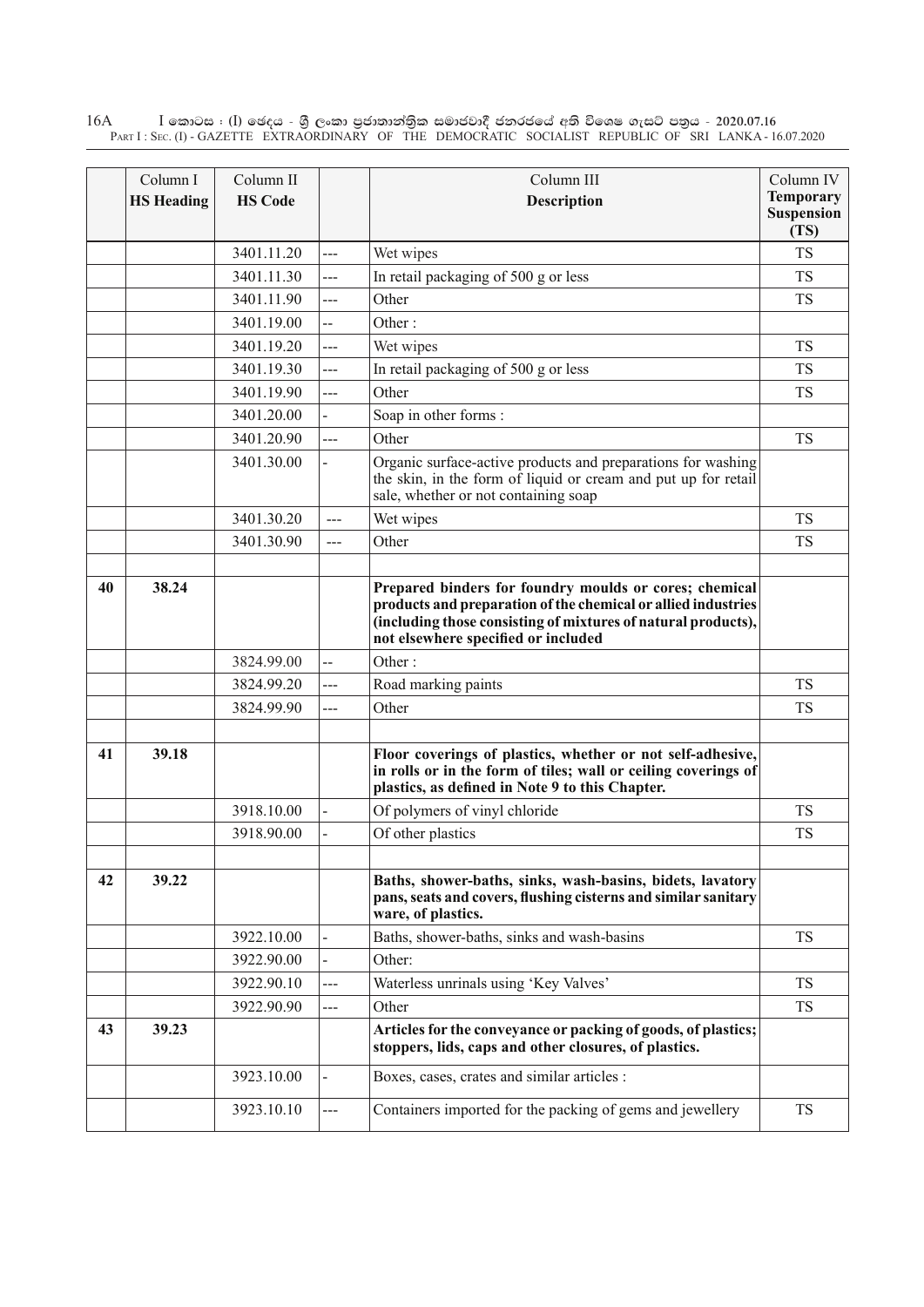$\rm I$  කොටස : ( $\rm I$ ) ඡෙදය - ශුී ලංකා පුජාතාන්තිුක සමාජවාදී ජනරජයේ අති විශෙෂ ගැසට් පතුය - 2020.07.16 Part I : Sec. (I) - GAZETTE EXTRAORDINARY OF THE DEMOCRATIC SOCIALIST REPUBLIC OF SRI LANKA - 16.07.2020 17A

|    | Column I          | Column II      |                | Column III                                                                                                                        | Column IV                 |
|----|-------------------|----------------|----------------|-----------------------------------------------------------------------------------------------------------------------------------|---------------------------|
|    | <b>HS Heading</b> | <b>HS Code</b> |                | <b>Description</b>                                                                                                                | <b>Temporary</b>          |
|    |                   |                |                |                                                                                                                                   | <b>Suspension</b><br>(TS) |
|    |                   | 3923.10.20     | ---            | Plastic cages for the transport of live poultry                                                                                   | <b>TS</b>                 |
|    |                   | 3923.10.30     | ---            | Plastic crates of a kind used for the transport of fruits and<br>vegetables                                                       | <b>TS</b>                 |
|    |                   | 3923.10.90     | $\overline{a}$ | Other                                                                                                                             | <b>TS</b>                 |
|    |                   |                |                | Sacks and bags (including cones)                                                                                                  |                           |
|    |                   | 3923.29.00     | Щ.             | Of other plastics :                                                                                                               |                           |
|    |                   | 3923.29.10     | ---            | Made of sheeting with thickness of 40 microns and below                                                                           | <b>TS</b>                 |
|    |                   | 3923.29.20     | ---            | Other, heat shrinkable bags, printed for packing of poultry<br>products                                                           | <b>TS</b>                 |
|    |                   | 3923.30.00     | $\blacksquare$ | Carboys, bottles, flasks and similar articles :                                                                                   |                           |
|    |                   | 3923.30.20     | $-$ - $-$      | Bottles of a capacity not exceeding 300 ml                                                                                        | <b>TS</b>                 |
|    |                   | 3923.30.90     | $---$          | Other                                                                                                                             | <b>TS</b>                 |
|    |                   |                |                |                                                                                                                                   |                           |
| 44 | 39.24             |                |                | Tableware, kitchenware, other household articles and<br>hygienic or toilet articles, of plastics.                                 |                           |
|    |                   | 3924.10.00     |                | Tableware and kitchenware:                                                                                                        |                           |
|    |                   | 3924.10.10     | $---$          | Of bio-degradable and compostable plastic approved by the<br>Central Environment Authority and the SLSI                           | <b>TS</b>                 |
|    |                   | 3924.10.90     | $\overline{a}$ | Of other plastics                                                                                                                 | <b>TS</b>                 |
|    |                   | 3924.90.00     |                | Other:                                                                                                                            |                           |
|    |                   | 3924.90.20     | ---            | Water bottles not more than 1 L, equipped with micro filters for<br>the absorption of heavy metals, micro-organisms and chemicals | <b>TS</b>                 |
|    |                   | 3924.90.90     | ---            | Other (Except hangers, Feeding Bottle, Baby Soother, Nipple<br>Shield, Baby Teether only)                                         | <b>TS</b>                 |
| 45 | 39.25             |                |                | Builders ware of plastics, not elsewhere specified or included.                                                                   |                           |
|    |                   | 3925.10.00     |                | Reservoirs, tanks, vats and similar containers, of a capacity<br>exceeding 300 l                                                  | <b>TS</b>                 |
|    |                   | 3925.20.00     |                | Doors, windows and their frames and thresholds for doors                                                                          | <b>TS</b>                 |
|    |                   | 3925.30.00     |                | Shutters, blinds (including Venetian blinds) and similar articles<br>and parts thereof                                            | <b>TS</b>                 |
|    |                   | 3925.90.00     |                | Other                                                                                                                             | <b>TS</b>                 |
| 46 | 39.26             |                |                | Other articles of plastics and articles of other materials of<br>headings 39.01 to 39.14.                                         |                           |
|    |                   | 3926.10.00     | $\overline{a}$ | Office or school supplies :                                                                                                       |                           |
|    |                   | 3926.10.90     | --             | Other (Except UV treated Polythene for the use in poly houses<br>for the production of value added agricultural crops only)       | <b>TS</b>                 |
|    |                   | 3926.30.00     |                | Fittings for furniture, coachwork or the like                                                                                     | <b>TS</b>                 |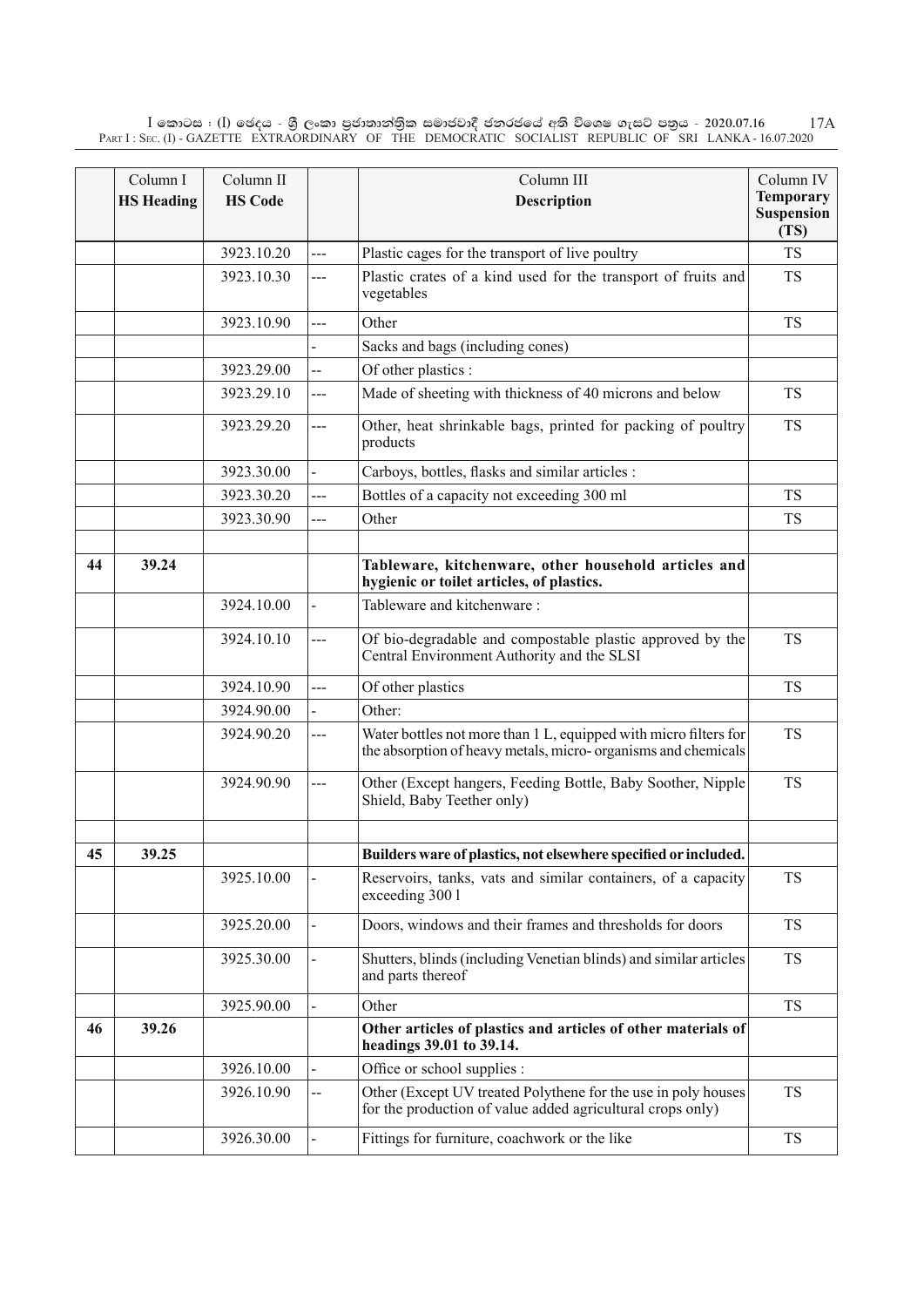$\rm I$  කොටස : ( $\rm I$ ) ඡෙදය - ශුී ලංකා පුජාතාන්තුික සමාජවාදී ජනරජයේ අති විශෙෂ ගැසට් පතුය - 2020.07.16 Part I : Sec. (I) - GAZETTE EXTRAORDINARY OF THE DEMOCRATIC SOCIALIST REPUBLIC OF SRI LANKA - 16.07.2020 18A

|    | Column I<br><b>HS Heading</b> | Column II<br><b>HS Code</b> |                | Column III<br><b>Description</b>                                                                                                                                                                                                                                                                                                                                                                                                                                                                                                                                                                                                                                                                                 | Column IV<br><b>Temporary</b> |
|----|-------------------------------|-----------------------------|----------------|------------------------------------------------------------------------------------------------------------------------------------------------------------------------------------------------------------------------------------------------------------------------------------------------------------------------------------------------------------------------------------------------------------------------------------------------------------------------------------------------------------------------------------------------------------------------------------------------------------------------------------------------------------------------------------------------------------------|-------------------------------|
|    |                               |                             |                |                                                                                                                                                                                                                                                                                                                                                                                                                                                                                                                                                                                                                                                                                                                  | <b>Suspension</b><br>(TS)     |
|    |                               | 3926.40.00                  |                | Statuettes and other ornamental articles                                                                                                                                                                                                                                                                                                                                                                                                                                                                                                                                                                                                                                                                         | <b>TS</b>                     |
|    |                               | 3926.90.00                  |                | Other:                                                                                                                                                                                                                                                                                                                                                                                                                                                                                                                                                                                                                                                                                                           |                               |
|    |                               | 3926.90.60                  | ---            | Handles for toothbrushes                                                                                                                                                                                                                                                                                                                                                                                                                                                                                                                                                                                                                                                                                         | TS                            |
|    |                               | 3926.90.70                  | ---            | Plastic beads                                                                                                                                                                                                                                                                                                                                                                                                                                                                                                                                                                                                                                                                                                    | <b>TS</b>                     |
|    |                               |                             | ---            | Other                                                                                                                                                                                                                                                                                                                                                                                                                                                                                                                                                                                                                                                                                                            |                               |
|    |                               | 3926.90.91                  | ----           | Paddy Planting Trays                                                                                                                                                                                                                                                                                                                                                                                                                                                                                                                                                                                                                                                                                             | <b>TS</b>                     |
| 47 | 40.11                         |                             |                | New pneumatic tyres, of rubber                                                                                                                                                                                                                                                                                                                                                                                                                                                                                                                                                                                                                                                                                   |                               |
|    |                               | 4011.10.00                  |                | Of a kind used on motor cars (including station wagons and<br>racing cars)                                                                                                                                                                                                                                                                                                                                                                                                                                                                                                                                                                                                                                       |                               |
|    |                               | 4011.10.90                  | ---            | Other – Rim Size 12, 13 & 14 inches                                                                                                                                                                                                                                                                                                                                                                                                                                                                                                                                                                                                                                                                              | <b>TS</b>                     |
|    |                               | 4011.20.00                  |                | Of a kind used on buses or lorries :                                                                                                                                                                                                                                                                                                                                                                                                                                                                                                                                                                                                                                                                             |                               |
|    |                               |                             |                | Having a rim size 20 inches and above :                                                                                                                                                                                                                                                                                                                                                                                                                                                                                                                                                                                                                                                                          |                               |
|    |                               | 4011.20.19                  | ----           | Other – $Rim$ Size 20 inches                                                                                                                                                                                                                                                                                                                                                                                                                                                                                                                                                                                                                                                                                     | <b>TS</b>                     |
|    |                               | 4011.20.90                  | ---            | Other – Rim Size below 17.5 inches                                                                                                                                                                                                                                                                                                                                                                                                                                                                                                                                                                                                                                                                               | <b>TS</b>                     |
|    |                               | 4011.40.00                  |                | Of a kind used on motorcycles                                                                                                                                                                                                                                                                                                                                                                                                                                                                                                                                                                                                                                                                                    | <b>TS</b>                     |
|    |                               | 4011.50.00                  |                | Of a kind used on bicycles                                                                                                                                                                                                                                                                                                                                                                                                                                                                                                                                                                                                                                                                                       | <b>TS</b>                     |
|    |                               | 4011.90.00                  |                | Other:                                                                                                                                                                                                                                                                                                                                                                                                                                                                                                                                                                                                                                                                                                           |                               |
|    |                               | 4011.90.10                  | ---            | Of a kind used on auto trishaws                                                                                                                                                                                                                                                                                                                                                                                                                                                                                                                                                                                                                                                                                  | <b>TS</b>                     |
|    |                               | 4011.90.90                  | ---            | Other                                                                                                                                                                                                                                                                                                                                                                                                                                                                                                                                                                                                                                                                                                            | <b>TS</b>                     |
| 48 | 42.02                         |                             |                | Trunks, suit-cases, vanity- cases, executive-cases, brief-<br>cases, school satchels, spectacle cases, binocular cases,<br>camera cases, musical instrument cases, gun cases, holsters<br>and similar containers; travelling-bags, insulated food or<br>beverages bags, toilet bags, rucksacks, handbags, shopping-<br>bags, wallets, purses, map- cases, cigarette-cases, tobacco-<br>pouches, tool bags, sports bags, bottle cases, jewellery<br>boxes, powder-boxes, cutlery cases and similar containers,<br>of leather or of composition leather, of sheeting of plastics,<br>of textile materials, of vulcanised fibre or of paperboard, or<br>wholly or mainly covered with such materials or with paper. |                               |
|    |                               |                             |                | Trunks, suit-cases, vanity-cases, executive-cases, brief-cases,<br>school satchels and similar containers :                                                                                                                                                                                                                                                                                                                                                                                                                                                                                                                                                                                                      |                               |
|    |                               | 4202.11.00                  | --             | With outer surface of leather or of composition leather                                                                                                                                                                                                                                                                                                                                                                                                                                                                                                                                                                                                                                                          | <b>TS</b>                     |
|    |                               | 4202.12.00                  | --             | With outer surface of plastics or of textile materials                                                                                                                                                                                                                                                                                                                                                                                                                                                                                                                                                                                                                                                           | <b>TS</b>                     |
|    |                               | 4202.19.00                  | $\overline{a}$ | Other                                                                                                                                                                                                                                                                                                                                                                                                                                                                                                                                                                                                                                                                                                            | <b>TS</b>                     |
|    |                               |                             |                | Handbags, whether or not with shoulder strap, including<br>those without handle:                                                                                                                                                                                                                                                                                                                                                                                                                                                                                                                                                                                                                                 |                               |
|    |                               | 4202.21.00                  | --             | With outer surface of leather or of composition leather                                                                                                                                                                                                                                                                                                                                                                                                                                                                                                                                                                                                                                                          | <b>TS</b>                     |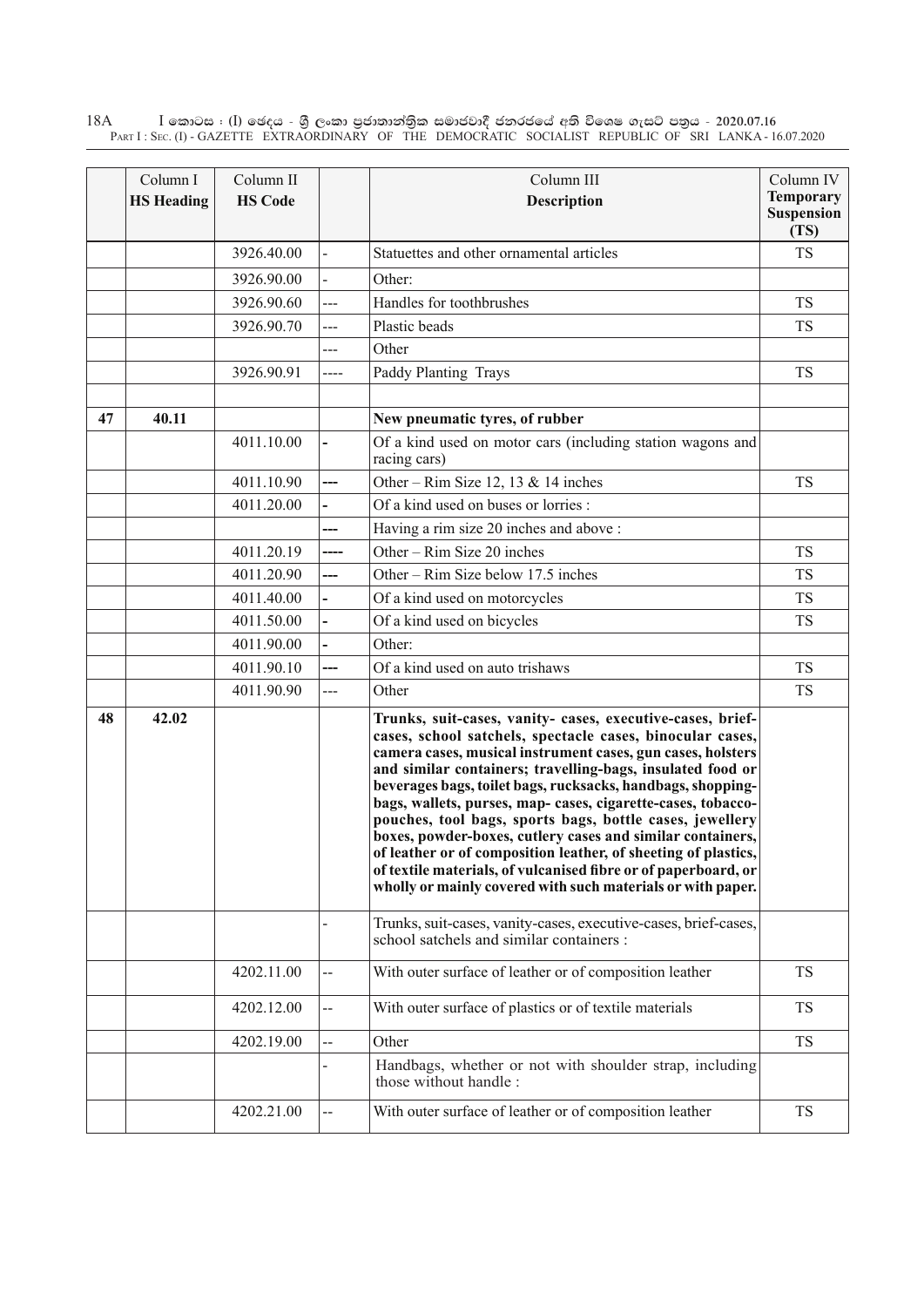$\rm I$  කොටස : ( $\rm I$ ) ඡෙදය - ශුී ලංකා පුජාතාන්තිුක සමාජවාදී ජනරජයේ අති විශෙෂ ගැසට් පතුය - 2020.07.16 Part I : Sec. (I) - GAZETTE EXTRAORDINARY OF THE DEMOCRATIC SOCIALIST REPUBLIC OF SRI LANKA - 16.07.2020 19A

|    | Column I          | Column II      |                | Column III                                                                                                                  | Column IV                                     |
|----|-------------------|----------------|----------------|-----------------------------------------------------------------------------------------------------------------------------|-----------------------------------------------|
|    | <b>HS Heading</b> | <b>HS Code</b> |                | <b>Description</b>                                                                                                          | <b>Temporary</b><br><b>Suspension</b><br>(TS) |
|    |                   | 4202.22.00     | Щ.             | With outer surface of sheeting of plastics or of textile materials                                                          | <b>TS</b>                                     |
|    |                   | 4202.29.00     | --             | Other                                                                                                                       | <b>TS</b>                                     |
|    |                   |                |                | Articles of a kind normally carried in the pocket or in the<br>handbag:                                                     |                                               |
|    |                   | 4202.31.00     | $\overline{a}$ | With outer surface of leather or of composition leather                                                                     | <b>TS</b>                                     |
|    |                   | 4202.32.00     | --             | With outer surface of sheeting of plastics or of textile materials                                                          | <b>TS</b>                                     |
|    |                   | 4202.39.00     | --             | Other                                                                                                                       | <b>TS</b>                                     |
|    |                   |                |                | Other:                                                                                                                      |                                               |
|    |                   | 4202.91.00     | --             | With outer surface of leather or of composition leather                                                                     | <b>TS</b>                                     |
|    |                   | 4202.92.00     | $\overline{a}$ | With outer surface of sheeting of plastics or of textile materials                                                          | <b>TS</b>                                     |
|    |                   | 4202.99.00     | --             | Other                                                                                                                       | <b>TS</b>                                     |
|    |                   |                |                |                                                                                                                             |                                               |
| 49 | 42.03             |                |                | Articles of apparel and clothing accessories, of leather<br>or of composition leather.                                      |                                               |
|    |                   | 4203.10.00     |                | Articles of apparel                                                                                                         | <b>TS</b>                                     |
|    |                   |                |                | Gloves, mittens and mitts :                                                                                                 |                                               |
|    |                   | 4203.21.00     | --             | Specially designed for use in sports                                                                                        | <b>TS</b>                                     |
|    |                   | 4203.29.00     | Ц.             | Other                                                                                                                       | <b>TS</b>                                     |
|    |                   | 4203.30.00     |                | Belts and bandoliers                                                                                                        | <b>TS</b>                                     |
|    |                   | 4203.40.00     |                | Other clothing accessories                                                                                                  | <b>TS</b>                                     |
|    |                   |                |                |                                                                                                                             |                                               |
| 50 | 42.05             | 4205.00.00     |                | Other articles of leather or of composition leather :                                                                       |                                               |
|    |                   | 4205.00.90     | ---            | Other                                                                                                                       | <b>TS</b>                                     |
|    |                   |                |                |                                                                                                                             |                                               |
| 51 | 44.18             |                |                | Builders' joinery and carpentry of wood, including cellular<br>wood panels, assembled flooring panels, shingles and shakes. |                                               |
|    |                   | 4418.10.00     |                | Windows, French-windows and their frames                                                                                    | <b>TS</b>                                     |
|    |                   | 4418.20.00     |                | Doors and their frames and thresholds                                                                                       | <b>TS</b>                                     |
|    |                   | 4418.40.00     |                | Shuttering for concrete constructional work                                                                                 | <b>TS</b>                                     |
|    |                   | 4418.50.00     |                | Shingles and shakes                                                                                                         | <b>TS</b>                                     |
|    |                   | 4418.60.00     |                | Posts and beams                                                                                                             | <b>TS</b>                                     |
|    |                   |                |                | Assembled flooring panels :                                                                                                 |                                               |
|    |                   | 4418.73.00     | --             | Of bamboo or with at least the top layer (wear layer) of bamboo                                                             | <b>TS</b>                                     |
|    |                   | 4418.74.00     | $\overline{a}$ | Other, for mosaic floors :                                                                                                  |                                               |
|    |                   | 4418.74.10     | ---            | Of rubber wood                                                                                                              | <b>TS</b>                                     |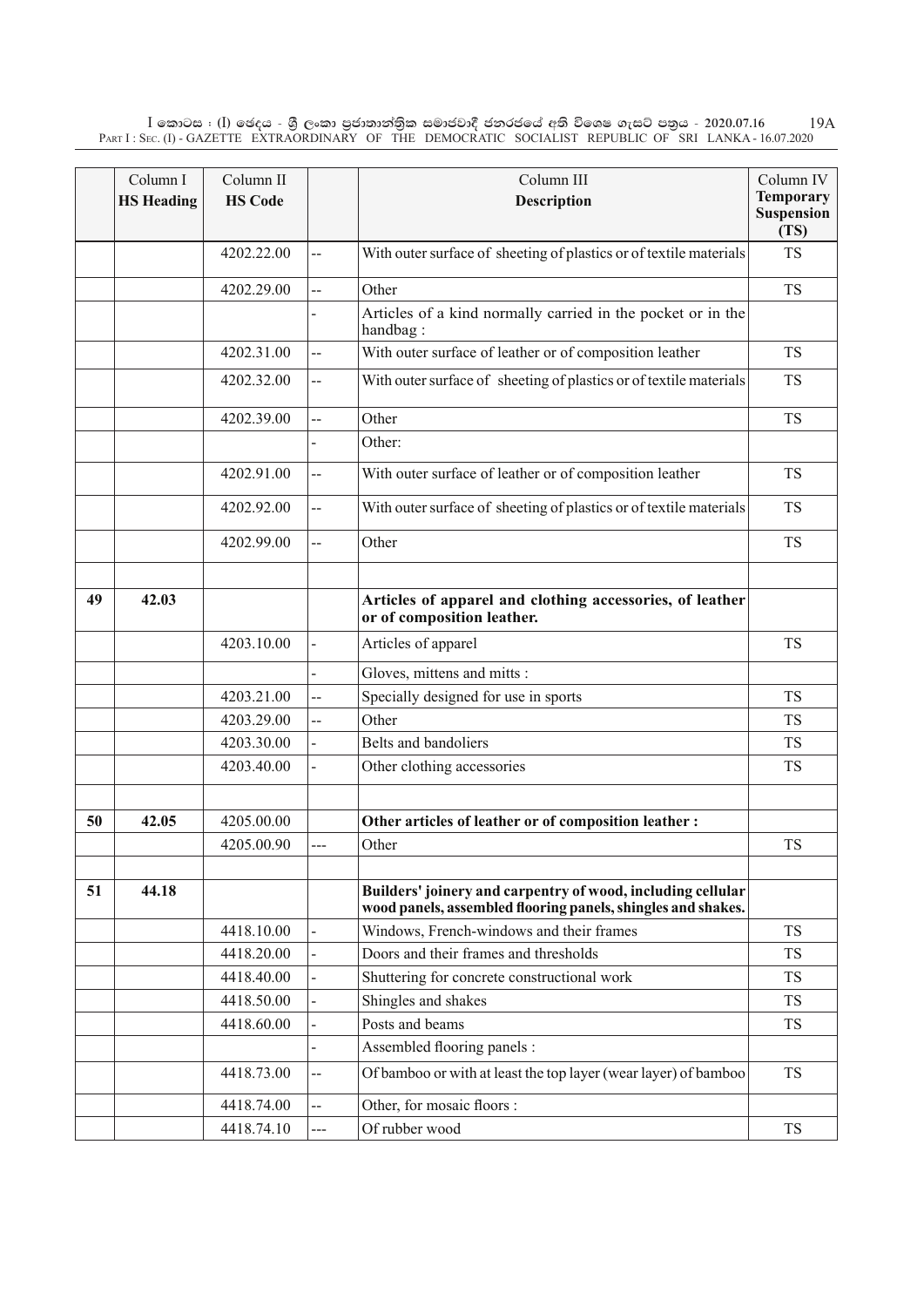Column I **HS Heading** Column II **HS Code** Column III **Description** Column IV **Temporary Suspension (TS)** 4418.74.90 --- | Other T 4418.75.00 -- Other, multilayer : 4418.75.90 --- Other T  $4418.79.00$  -- Other:  $4418.79.10$   $\longrightarrow$  Of rubber wood TS  $4418.79.90$   $---$  Other TS Other:  $4418.91.00$   $\left| \begin{array}{c} \text{-} \\ \text{C} \end{array} \right|$  TS  $4418.99.00$  -- Other TS **52 44.19 Tableware and kitchenware, of wood. -** Of bamboo:  $4419.11.00$   $\left| \begin{array}{c} \text{-} \\ \text{-} \end{array} \right|$  Bread boards, chopping boards and similar boards TS  $4419.12.00$   $\qquad$  Chopsticks TS 4419.19.00 -- Other T 4419.90.00 - Other T **53 44.20 Wood marquetry and inlaid wood; caskets and cases for jewellery or cutlery, and similar articles, of wood; statuettes and other ornaments, of wood; wooden articles of furniture not falling in Chapter 94.** 4420.10.00 - Statuettes and other ornaments, of wood TS 4420.90.00 - Other T **54 44.21 Other articles of wood.** 4421.10.00 - Clothes hangers TS Other:  $4421.91.00$   $\left| \begin{array}{c} -2 \\ -1 \end{array} \right|$  Of bamboo : 4421.91.10 --- | Match splints TS **55 46.01 Plaits and similar products of plaiting materials, whether or not assembled into strips; plaiting materials, plaits and similar products of plaiting materials, bound together in parallel strands or woven, in sheet form, whether or not being finished articles (for example, mats, matting, screens).** Mats, matting and screens of vegetable materials :  $4601.21.00$  -- Of bamboo TS 4601.29.00 -- Other TS

 $\rm I$  කොටස : ( $\rm I$ ) ඡෙදය - ශුී ලංකා පුජාතාන්තුික සමාජවාදී ජනරජයේ අති විශෙෂ ගැසට් පතුය - 2020.07.16 Part I : Sec. (I) - GAZETTE EXTRAORDINARY OF THE DEMOCRATIC SOCIALIST REPUBLIC OF SRI LANKA - 16.07.2020 20A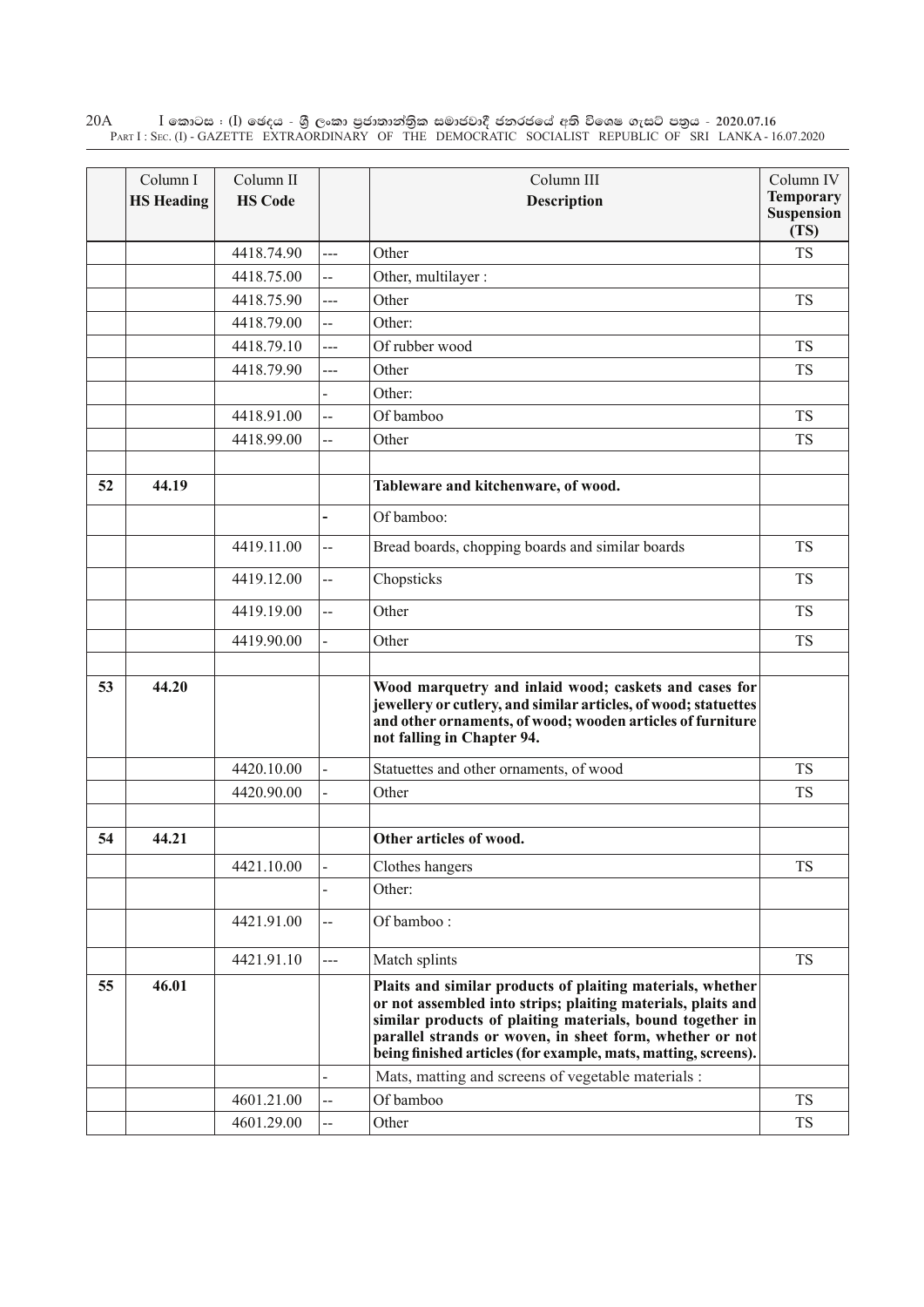$\rm I$  කොටස : ( $\rm I$ ) ඡෙදය - ශුී ලංකා පුජාතාන්තිුක සමාජවාදී ජනරජයේ අති විශෙෂ ගැසට් පතුය - 2020.07.16 Part I : Sec. (I) - GAZETTE EXTRAORDINARY OF THE DEMOCRATIC SOCIALIST REPUBLIC OF SRI LANKA - 16.07.2020 21A

|    | Column I          | Column II      |                          | Column III                                                                                                                                                                                                     | Column IV          |
|----|-------------------|----------------|--------------------------|----------------------------------------------------------------------------------------------------------------------------------------------------------------------------------------------------------------|--------------------|
|    | <b>HS Heading</b> | <b>HS Code</b> |                          | <b>Description</b>                                                                                                                                                                                             | <b>Temporary</b>   |
|    |                   |                |                          |                                                                                                                                                                                                                | Suspension<br>(TS) |
|    |                   |                |                          | Other:                                                                                                                                                                                                         |                    |
|    |                   | 4601.92.00     | $\overline{a}$           | Of bamboo                                                                                                                                                                                                      | TS                 |
|    |                   | 4601.99.00     | $\overline{a}$           | Other                                                                                                                                                                                                          | <b>TS</b>          |
|    |                   |                |                          |                                                                                                                                                                                                                |                    |
| 56 | 46.02             |                |                          | Basketwork, wickerwork and other articles, made<br>directly to shape from plaiting materials or made up from<br>goods of heading 46.01; articles of loofah.                                                    |                    |
|    |                   |                |                          | Of vegetable materials :                                                                                                                                                                                       |                    |
|    |                   | 4602.11.00     | --                       | Of bamboo                                                                                                                                                                                                      | <b>TS</b>          |
|    |                   | 4602.12.00     | $\overline{a}$           | Of rattan                                                                                                                                                                                                      | <b>TS</b>          |
|    |                   | 4602.19.00     | Ц.                       | Other                                                                                                                                                                                                          | <b>TS</b>          |
|    |                   | 4602.90.00     |                          | Other                                                                                                                                                                                                          | <b>TS</b>          |
|    |                   |                |                          |                                                                                                                                                                                                                |                    |
| 57 | 61.01             |                |                          | Men's or boys' overcoats, car-coats, capes, cloaks, anoraks<br>(including ski-jackets), wind- cheaters, wind-jackets and<br>similar articles, knitted or crocheted, other than those of<br>heading 61.03.      |                    |
|    |                   | 6101.20.00     |                          | Of cotton                                                                                                                                                                                                      | <b>TS</b>          |
|    |                   | 6101.30.00     |                          | Of man-made fibers                                                                                                                                                                                             | TS                 |
|    |                   | 6101.90.00     |                          | Of other textile materials                                                                                                                                                                                     | <b>TS</b>          |
|    |                   |                |                          |                                                                                                                                                                                                                |                    |
| 58 | 61.02             |                |                          | Women's or girls' overcoats, car- coats, capes, cloaks,<br>anoraks (including ski-jackets), wind- cheaters, wind-<br>jackets and similar articles, knitted or crocheted, other than<br>those of heading 61.04. |                    |
|    |                   | 6102.10.00     |                          | Of wool or fine animal hair                                                                                                                                                                                    | <b>TS</b>          |
|    |                   | 6102.20.00     |                          | Of cotton                                                                                                                                                                                                      | TS                 |
|    |                   | 6102.30.00     |                          | Of man-made fibers                                                                                                                                                                                             | <b>TS</b>          |
|    |                   | 6102.90.00     |                          | Of other textile materials                                                                                                                                                                                     | <b>TS</b>          |
|    |                   |                |                          |                                                                                                                                                                                                                |                    |
| 59 | 61.03             |                |                          | Men's or boys' suits, ensembles, jackets, blazers, trousers,<br>bib and brace overalls, breeches and shorts (other than<br>swimwear), knitted or crocheted.                                                    |                    |
|    |                   | 6103.10.00     | $\blacksquare$           | <b>Suits</b>                                                                                                                                                                                                   | <b>TS</b>          |
|    |                   |                |                          | Ensembles :                                                                                                                                                                                                    |                    |
|    |                   | 6103.22.00     | $\overline{a}$           | Of cotton                                                                                                                                                                                                      | <b>TS</b>          |
|    |                   | 6103.23.00     | ш,                       | Of synthetic fibers                                                                                                                                                                                            | <b>TS</b>          |
|    |                   | 6103.29.00     | $\overline{\phantom{a}}$ | Of other textile materials                                                                                                                                                                                     | <b>TS</b>          |
|    |                   |                |                          | Jackets and blazers :                                                                                                                                                                                          |                    |
|    |                   | 6103.31.00     | $\overline{a}$           | Of wool or fine animal hair                                                                                                                                                                                    | <b>TS</b>          |
|    |                   | 6103.32.00     | --                       | Of cotton                                                                                                                                                                                                      | <b>TS</b>          |
|    |                   | 6103.33.00     | $\overline{\phantom{a}}$ | Of synthetic fibers                                                                                                                                                                                            | <b>TS</b>          |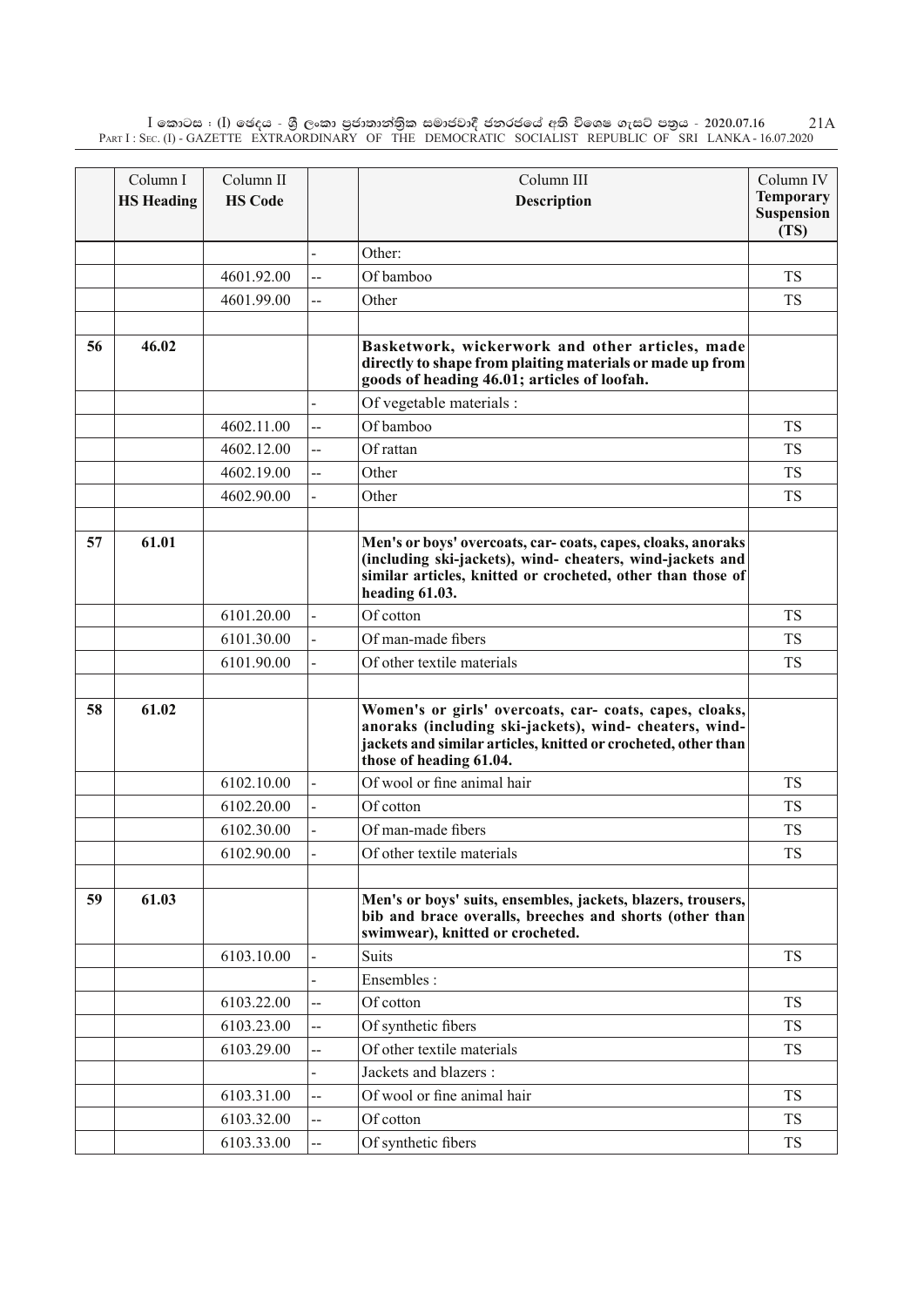$\rm I$  කොටස : ( $\rm I$ ) ඡෙදය - ශුී ලංකා පුජාතාන්තුික සමාජවාදී ජනරජයේ අති විශෙෂ ගැසට් පතුය - 2020.07.16 Part I : Sec. (I) - GAZETTE EXTRAORDINARY OF THE DEMOCRATIC SOCIALIST REPUBLIC OF SRI LANKA - 16.07.2020 22A

|    | Column I<br><b>HS Heading</b> | Column II<br><b>HS Code</b> |                | Column III<br>Description                                                                                                                                                                          | Column IV<br><b>Temporary</b><br><b>Suspension</b><br>(TS) |
|----|-------------------------------|-----------------------------|----------------|----------------------------------------------------------------------------------------------------------------------------------------------------------------------------------------------------|------------------------------------------------------------|
|    |                               | 6103.39.00                  | Ц.             | Of other textile materials                                                                                                                                                                         | <b>TS</b>                                                  |
|    |                               |                             |                | Trousers, bib and brace overalls, breeches and shorts :                                                                                                                                            |                                                            |
|    |                               | 6103.41.00                  | --             | Of wool or fine animal hair                                                                                                                                                                        | <b>TS</b>                                                  |
|    |                               | 6103.42.00                  | $\overline{a}$ | Of cotton                                                                                                                                                                                          | <b>TS</b>                                                  |
|    |                               | 6103.43.00                  | --             | Of synthetic fibers                                                                                                                                                                                | <b>TS</b>                                                  |
|    |                               | 6103.49.00                  | --             | Of other textile materials                                                                                                                                                                         | <b>TS</b>                                                  |
| 60 | 61.04                         |                             |                | Women's or girls' suits, ensembles, jackets, blazers, dresses,<br>skirts, divided skirts, trousers, bib and brace overalls,<br>breeches and shorts (other than swimwear), knitted or<br>crocheted. |                                                            |
|    |                               |                             |                | Suits:                                                                                                                                                                                             |                                                            |
|    |                               | 6104.13.00                  | --             | Of synthetic fibers                                                                                                                                                                                | <b>TS</b>                                                  |
|    |                               | 6104.19.00                  | --             | Of other textile materials                                                                                                                                                                         | <b>TS</b>                                                  |
|    |                               |                             |                | Ensembles:                                                                                                                                                                                         |                                                            |
|    |                               | 6104.22.00                  | --             | Of cotton                                                                                                                                                                                          | <b>TS</b>                                                  |
|    |                               | 6104.23.00                  | --             | Of synthetic fibers                                                                                                                                                                                | <b>TS</b>                                                  |
|    |                               | 6104.29.00                  | $\overline{a}$ | Of other textile materials                                                                                                                                                                         | <b>TS</b>                                                  |
|    |                               |                             |                | Jackets and blazers :                                                                                                                                                                              |                                                            |
|    |                               | 6104.31.00                  | $\overline{a}$ | Of wool or fine animal hair                                                                                                                                                                        | <b>TS</b>                                                  |
|    |                               | 6104.32.00                  | --             | Of cotton                                                                                                                                                                                          | <b>TS</b>                                                  |
|    |                               | 6104.33.00                  | $\overline{a}$ | Of synthetic fibers                                                                                                                                                                                | <b>TS</b>                                                  |
|    |                               | 6104.39.00                  | --             | Of other textile materials                                                                                                                                                                         | <b>TS</b>                                                  |
|    |                               |                             |                | Dresses:                                                                                                                                                                                           |                                                            |
|    |                               | 6104.42.00                  | --             | Of cotton                                                                                                                                                                                          | <b>TS</b>                                                  |
|    |                               | 6104.43.00                  | $\overline{a}$ | Of synthetic fibers                                                                                                                                                                                | <b>TS</b>                                                  |
|    |                               | 6104.44.00                  | --             | Of artificial fibers                                                                                                                                                                               | <b>TS</b>                                                  |
|    |                               | 6104.49.00                  | $\overline{a}$ | Of other textile materials                                                                                                                                                                         | TS                                                         |
|    |                               |                             |                | Skirts and divided skirts:                                                                                                                                                                         |                                                            |
|    |                               | 6104.52.00                  | --             | Of cotton                                                                                                                                                                                          | <b>TS</b>                                                  |
|    |                               | 6104.53.00                  | --             | Of synthetic fibers                                                                                                                                                                                | <b>TS</b>                                                  |
|    |                               | 6104.59.00                  | --             | Of other textile materials                                                                                                                                                                         | <b>TS</b>                                                  |
|    |                               |                             |                | Trousers, bib and brace overalls, breeches and shorts :                                                                                                                                            |                                                            |
|    |                               | 6104.61.00                  | --             | Of wool or fine animal hair                                                                                                                                                                        | <b>TS</b>                                                  |
|    |                               | 6104.62.00                  | --             | Of cotton                                                                                                                                                                                          | <b>TS</b>                                                  |
|    |                               | 6104.63.00                  | --             | Of synthetic fibers                                                                                                                                                                                | <b>TS</b>                                                  |
|    |                               | 6104.69.00                  | --             | Of other textile materials                                                                                                                                                                         | <b>TS</b>                                                  |
|    |                               |                             |                |                                                                                                                                                                                                    |                                                            |
| 61 | 61.05                         |                             |                | Men's or boys' shirts, knitted or crocheted.                                                                                                                                                       |                                                            |
|    |                               | 6105.10.00                  |                | Of cotton                                                                                                                                                                                          | TS                                                         |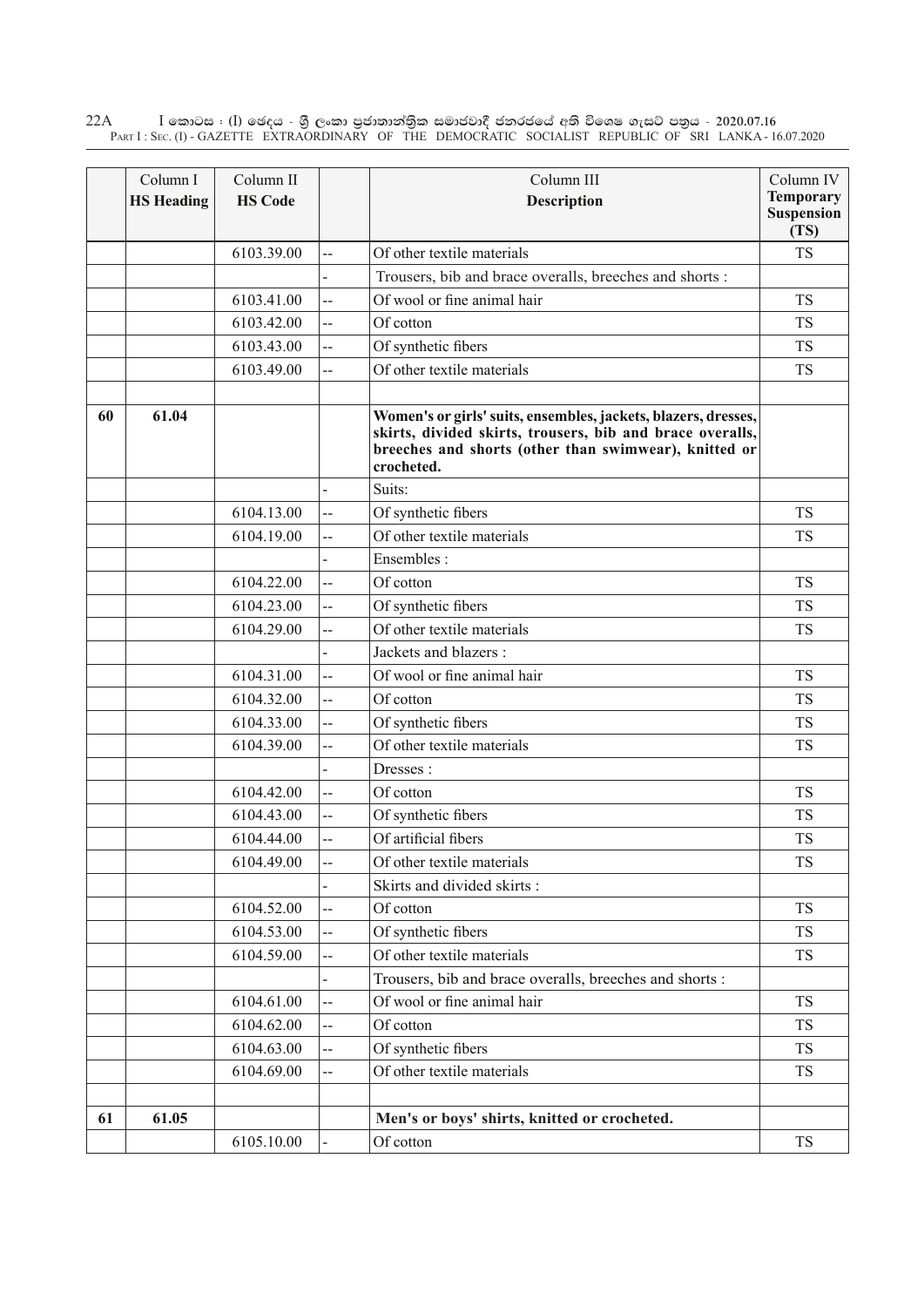$\rm I$  කොටස : ( $\rm I$ ) ඡෙදය - ශුී ලංකා පුජාතාන්තිුක සමාජවාදී ජනරජයේ අති විශෙෂ ගැසට් පතුය - 2020.07.16 Part I : Sec. (I) - GAZETTE EXTRAORDINARY OF THE DEMOCRATIC SOCIALIST REPUBLIC OF SRI LANKA - 16.07.2020 23A

|    | Column I          | Column II      |                          | Column III                                                                                                                                                          | Column IV                 |
|----|-------------------|----------------|--------------------------|---------------------------------------------------------------------------------------------------------------------------------------------------------------------|---------------------------|
|    | <b>HS Heading</b> | <b>HS Code</b> |                          | <b>Description</b>                                                                                                                                                  | <b>Temporary</b>          |
|    |                   |                |                          |                                                                                                                                                                     | <b>Suspension</b><br>(TS) |
|    |                   | 6105.20.00     |                          | Of man-made fibers                                                                                                                                                  | <b>TS</b>                 |
|    |                   | 6105.90.00     |                          | Of other textile materials                                                                                                                                          | <b>TS</b>                 |
|    |                   |                |                          |                                                                                                                                                                     |                           |
| 62 | 61.06             |                |                          | Women's or girls' blouses, shirts and shirt-blouses,<br>knitted or crocheted.                                                                                       |                           |
|    |                   | 6106.10.00     |                          | Of cotton                                                                                                                                                           | <b>TS</b>                 |
|    |                   | 6106.20.00     |                          | Of man-made fibers                                                                                                                                                  | <b>TS</b>                 |
|    |                   | 6106.90.00     |                          | Of other textile materials                                                                                                                                          | <b>TS</b>                 |
|    |                   |                |                          |                                                                                                                                                                     |                           |
| 63 | 61.07             |                |                          | Men's or boy's underpants, briefs, nightshirts, pyjamas,<br>bathrobes, dressing gowns and similar articles, knitted<br>or crocheted.                                |                           |
|    |                   |                |                          | Underpants and briefs :                                                                                                                                             |                           |
|    |                   | 6107.11.00     | --                       | Of cotton                                                                                                                                                           | <b>TS</b>                 |
|    |                   | 6107.12.00     | --                       | Of man-made fibers                                                                                                                                                  | <b>TS</b>                 |
|    |                   | 6107.19.00     | --                       | Of other textile materials                                                                                                                                          | <b>TS</b>                 |
|    |                   |                |                          | Nightshirts and pyjamas:                                                                                                                                            |                           |
|    |                   | 6107.21.00     | $\overline{a}$           | Of cotton                                                                                                                                                           | <b>TS</b>                 |
|    |                   | 6107.29.00     | --                       | Of other textile materials                                                                                                                                          | <b>TS</b>                 |
|    |                   |                |                          | Other:                                                                                                                                                              |                           |
|    |                   | 6107.91.00     | $\overline{a}$           | Of cotton                                                                                                                                                           | <b>TS</b>                 |
|    |                   | 6107.99.00     | --                       | Of other textile materials                                                                                                                                          | <b>TS</b>                 |
|    |                   |                |                          |                                                                                                                                                                     |                           |
| 64 | 61.08             |                |                          | Women's or girls' slips, petticoats, briefs, panties,<br>nightdresses, pyjamas, negligees, bathrobes, dressing<br>gowns and similar articles, knitted or crocheted. |                           |
|    |                   |                |                          | Slips and petticoats :                                                                                                                                              |                           |
|    |                   | 6108.11.00     | $\overline{a}$           | Of man-made fibers                                                                                                                                                  | <b>TS</b>                 |
|    |                   | 6108.19.00     | --                       | Of other textile materials                                                                                                                                          | <b>TS</b>                 |
|    |                   |                |                          | Briefs and panties :                                                                                                                                                |                           |
|    |                   | 6108.21.00     | $\overline{\phantom{a}}$ | Of cotton                                                                                                                                                           | <b>TS</b>                 |
|    |                   | 6108.22.00     |                          | Of man-made fibers                                                                                                                                                  | <b>TS</b>                 |
|    |                   | 6108.29.00     | --                       | Of other textile materials                                                                                                                                          | <b>TS</b>                 |
|    |                   |                |                          | Nightdresses and pyjamas :                                                                                                                                          |                           |
|    |                   | 6108.31.00     | --                       | Of cotton                                                                                                                                                           | <b>TS</b>                 |
|    |                   | 6108.32.00     |                          | Of man-made fibers                                                                                                                                                  | <b>TS</b>                 |
|    |                   | 6108.39.00     | --                       | Of other textile materials                                                                                                                                          | TS                        |
|    |                   |                |                          | Other:                                                                                                                                                              |                           |
|    |                   | 6108.91.00     | --                       | Of cotton                                                                                                                                                           | TS                        |
|    |                   | 6108.92.00     | --                       | Of man-made fibers                                                                                                                                                  | <b>TS</b>                 |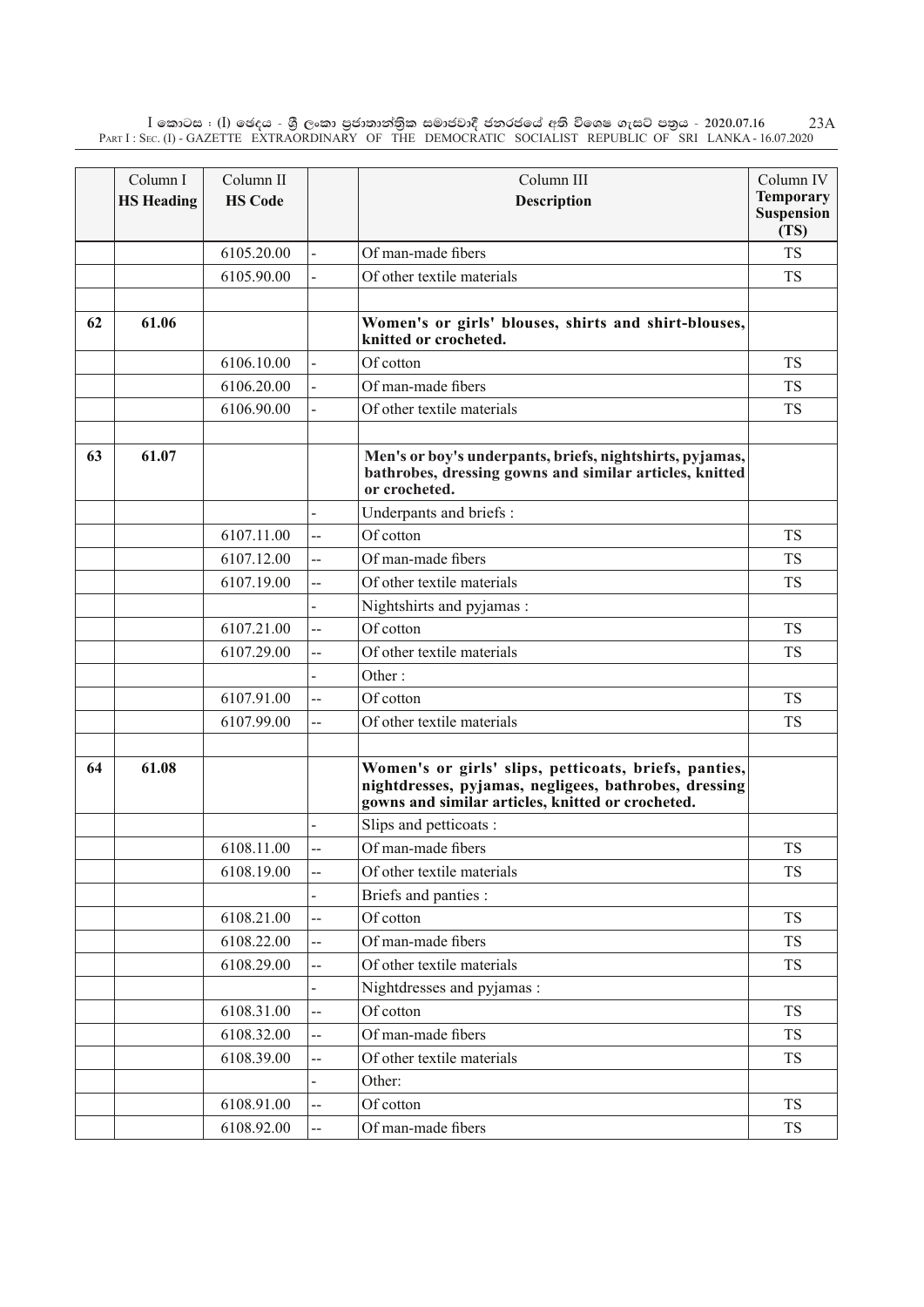$\rm I$  කොටස : ( $\rm I$ ) ඡෙදය - ශුී ලංකා පුජාතාන්තුික සමාජවාදී ජනරජයේ අති විශෙෂ ගැසට් පතුය - 2020.07.16 Part I : Sec. (I) - GAZETTE EXTRAORDINARY OF THE DEMOCRATIC SOCIALIST REPUBLIC OF SRI LANKA - 16.07.2020 24A

|    | Column I          | Column II      |                | Column III                                                                               | Column IV                                     |
|----|-------------------|----------------|----------------|------------------------------------------------------------------------------------------|-----------------------------------------------|
|    | <b>HS Heading</b> | <b>HS Code</b> |                | Description                                                                              | <b>Temporary</b><br><b>Suspension</b><br>(TS) |
|    |                   | 6108.99.00     | --             | Of other textile materials                                                               | <b>TS</b>                                     |
| 65 | 61.09             |                |                | T-shirts, singlets and other vests, knitted or crocheted.                                |                                               |
|    |                   | 6109.10.00     | $\overline{a}$ | Of cotton                                                                                | <b>TS</b>                                     |
|    |                   | 6109.90.00     |                | Of other textile materials                                                               | <b>TS</b>                                     |
| 66 | 61.10             |                |                | Jerseys, pullovers, cardigans, waistcoats and similar<br>articles, knitted or crocheted. |                                               |
|    |                   |                |                | Of wool or fine animal hair:                                                             |                                               |
|    |                   | 6110.11.00     | Ц.             | Of wool                                                                                  | <b>TS</b>                                     |
|    |                   | 6110.12.00     | $\overline{a}$ | Of Kashmir (cashmere) goats                                                              | <b>TS</b>                                     |
|    |                   | 6110.19.00     | Ц.             | Other                                                                                    | <b>TS</b>                                     |
|    |                   | 6110.20.00     | $\overline{a}$ | Of cotton                                                                                | <b>TS</b>                                     |
|    |                   | 6110.30.00     |                | Of man-made fibers                                                                       | <b>TS</b>                                     |
|    |                   | 6110.90.00     |                | Of other textile materials                                                               | <b>TS</b>                                     |
| 67 | 61.11             |                |                | Babies' garments and clothing accessories, knitted or<br>crocheted.                      |                                               |
|    |                   | 6111.20.00     |                | Of cotton                                                                                | <b>TS</b>                                     |
|    |                   | 6111.30.00     |                | Of synthetic fibers                                                                      | <b>TS</b>                                     |
|    |                   | 6111.90.00     |                | Of other textile materials                                                               | <b>TS</b>                                     |
| 68 | 61.12             |                |                | Track suits, ski suits and swimwear, knitted or crocheted.                               |                                               |
|    |                   |                |                | Track suits:                                                                             |                                               |
|    |                   | 6112.11.00     | $\overline{a}$ | Of cotton                                                                                | <b>TS</b>                                     |
|    |                   | 6112.12.00     | --             | Of synthetic fibers                                                                      | <b>TS</b>                                     |
|    |                   | 6112.19.00     | --             | Of other textile materials                                                               | <b>TS</b>                                     |
|    |                   |                |                | Men's or boys' swimwear :                                                                |                                               |
|    |                   | 6112.31.00     | --             | Of synthetic fibers                                                                      | <b>TS</b>                                     |
|    |                   | 6112.39.00     | --             | Of other textile materials                                                               | <b>TS</b>                                     |
|    |                   |                |                | Women's or girls' swimwear :                                                             |                                               |
|    |                   | 6112.41.00     | --             | Of synthetic fibers                                                                      | <b>TS</b>                                     |
|    |                   | 6112.49.00     | --             | Of other textile materials                                                               | <b>TS</b>                                     |
| 69 | 61.13             | 6113.00.00     |                | Garments, made up of knitted or crocheted fabrics of<br>heading 59.03, 59.06 or 59.07.   | <b>TS</b>                                     |
| 70 | 61.14             |                |                | Other garments, knitted or crocheted.                                                    |                                               |
|    |                   | 6114.20.00     |                | Of cotton                                                                                | <b>TS</b>                                     |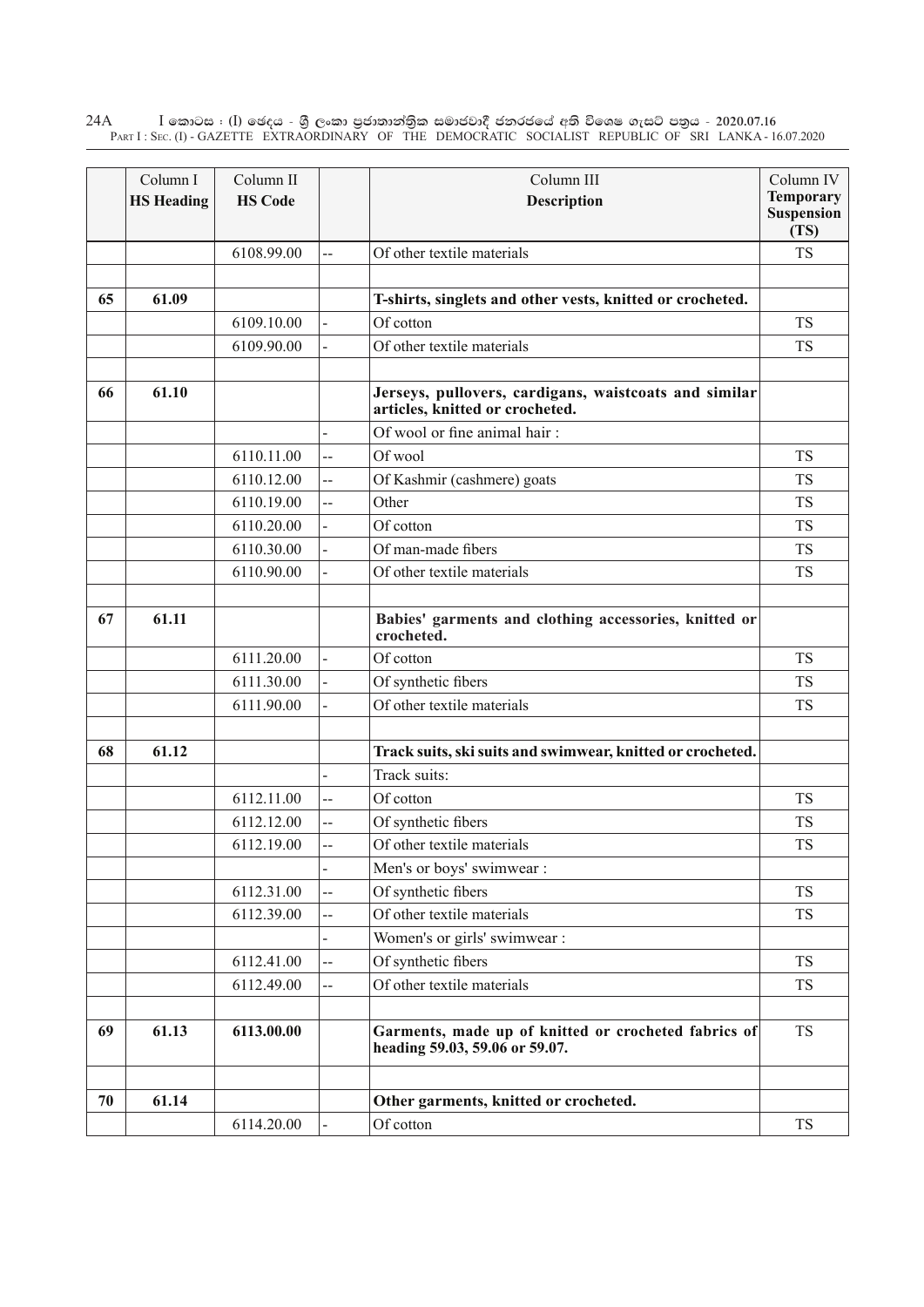$\rm I$  කොටස : ( $\rm I$ ) ඡෙදය - ශුී ලංකා පුජාතාන්තිුක සමාජවාදී ජනරජයේ අති විශෙෂ ගැසට් පතුය - 2020.07.16 Part I : Sec. (I) - GAZETTE EXTRAORDINARY OF THE DEMOCRATIC SOCIALIST REPUBLIC OF SRI LANKA - 16.07.2020 25A

|    | Column I          | Column II      |                | Column III                                                                                                                                                                                                      | Column IV                              |
|----|-------------------|----------------|----------------|-----------------------------------------------------------------------------------------------------------------------------------------------------------------------------------------------------------------|----------------------------------------|
|    | <b>HS Heading</b> | <b>HS Code</b> |                | <b>Description</b>                                                                                                                                                                                              | <b>Temporary</b><br>Suspension<br>(TS) |
|    |                   | 6114.30.00     |                | Of man-made fibers                                                                                                                                                                                              | <b>TS</b>                              |
|    |                   | 6114.90.00     |                | Of other textile materials                                                                                                                                                                                      | <b>TS</b>                              |
|    |                   |                |                |                                                                                                                                                                                                                 |                                        |
| 71 | 61.15             |                |                | Panty hose, tights, stockings, socks and other hosiery,<br>including graduated compression hosiery (for example,<br>stockings for varicose veins ) and footwear without<br>applied soles, knitted or crocheted. |                                        |
|    |                   | 6115.10.00     |                | Graduated compression hosiery, (for example, stockings for<br>varicose veins)                                                                                                                                   | <b>TS</b>                              |
|    |                   |                |                | Other Panty hose and tights :                                                                                                                                                                                   |                                        |
|    |                   | 6115.29.00     | $\overline{a}$ | Of other textile materials                                                                                                                                                                                      | <b>TS</b>                              |
|    |                   | 6115.30.00     |                | Other women's full-length or knee-length hosiery, measuring<br>per single yarn less than 67 decitex                                                                                                             | <b>TS</b>                              |
|    |                   |                |                | Other:                                                                                                                                                                                                          |                                        |
|    |                   | 6115.94.00     | <u></u>        | Of wool or fine animal hair                                                                                                                                                                                     | <b>TS</b>                              |
|    |                   | 6115.95.00     | $\overline{a}$ | Of cotton                                                                                                                                                                                                       | <b>TS</b>                              |
|    |                   | 6115.96.00     | $\overline{a}$ | Of synthetic fibers                                                                                                                                                                                             | TS                                     |
|    |                   | 6115.99.00     | $\overline{a}$ | Of other textile materials                                                                                                                                                                                      | <b>TS</b>                              |
| 72 | 61.16             |                |                | Gloves, mittens and mitts, knitted or crocheted.                                                                                                                                                                |                                        |
|    |                   | 6116.10.00     | $\blacksquare$ | Impregnated, coated or covered with plastics or rubber                                                                                                                                                          | <b>TS</b>                              |
|    |                   |                |                |                                                                                                                                                                                                                 |                                        |
|    |                   | 6116.91.00     | $\overline{a}$ | Other:<br>Of wool or fine animal hair                                                                                                                                                                           | <b>TS</b>                              |
|    |                   | 6116.92.00     | $\overline{a}$ | Of cotton                                                                                                                                                                                                       | <b>TS</b>                              |
|    |                   | 6116.93.00     | $\overline{a}$ | Of synthetic fibers                                                                                                                                                                                             | <b>TS</b>                              |
|    |                   | 6116.99.00     | --             | Of other textile materials                                                                                                                                                                                      | TS                                     |
|    |                   |                |                |                                                                                                                                                                                                                 |                                        |
| 73 | 61.17             |                |                | Other made up clothing accessories, knitted or crocheted;<br>knitted or crocheted parts of garments or of clothing<br>accessories.                                                                              |                                        |
|    |                   | 6117.10.00     |                | Shawls, scarves, mufflers, mantillas, veils and the like                                                                                                                                                        | <b>TS</b>                              |
|    |                   | 6117.80.00     |                | Other accessories :                                                                                                                                                                                             |                                        |
|    |                   | 6117.80.10     | $---$          | Knee and ankle guards                                                                                                                                                                                           | <b>TS</b>                              |
|    |                   | 6117.80.20     | $---$          | Ties, bow ties and cravats                                                                                                                                                                                      | <b>TS</b>                              |
|    |                   | 6117.80.90     | $---$          | Other                                                                                                                                                                                                           | <b>TS</b>                              |
|    |                   | 6117.90.00     |                | Parts (except polyester Collar and cuff)                                                                                                                                                                        | <b>TS</b>                              |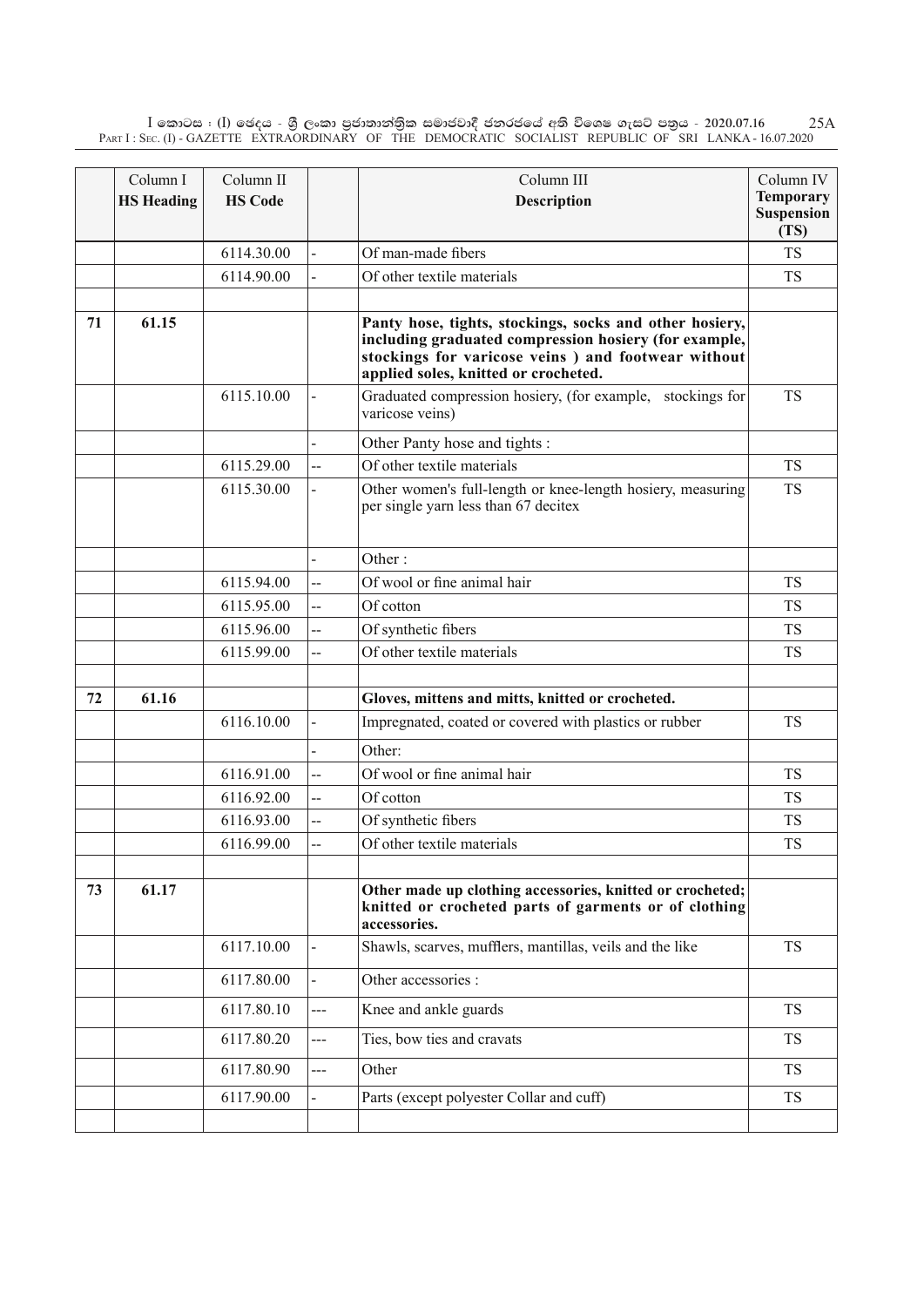$\rm I$  කොටස : ( $\rm I$ ) ඡෙදය - ශුී ලංකා පුජාතාන්තුික සමාජවාදී ජනරජයේ අති විශෙෂ ගැසට් පතුය - 2020.07.16 Part I : Sec. (I) - GAZETTE EXTRAORDINARY OF THE DEMOCRATIC SOCIALIST REPUBLIC OF SRI LANKA - 16.07.2020 26A

|    | Column I<br><b>HS</b> Heading | Column II<br><b>HS Code</b> |                | Column III<br>Description                                                                                                                                                          | Column IV<br><b>Temporary</b><br><b>Suspension</b> |
|----|-------------------------------|-----------------------------|----------------|------------------------------------------------------------------------------------------------------------------------------------------------------------------------------------|----------------------------------------------------|
| 74 | 62.01                         |                             |                | Men's or boys' overcoats, car-coats, capes, cloaks, anoraks<br>(including ski-jackets), wind-cheaters, wind-jackets and<br>similar articles, other than those of heading 62.03.    | (TS)                                               |
|    |                               |                             |                | Overcoats, raincoats, car-coats, capes, cloaks and similar<br>articles :                                                                                                           |                                                    |
|    |                               | 6201.11.00                  | --             | Of wool or fine animal hair                                                                                                                                                        | <b>TS</b>                                          |
|    |                               | 6201.12.00                  | $\overline{a}$ | Of cotton                                                                                                                                                                          | <b>TS</b>                                          |
|    |                               | 6201.13.00                  | Ξ.             | Of man-made fibres                                                                                                                                                                 | <b>TS</b>                                          |
|    |                               | 6201.19.00                  | --             | Of other textile materials                                                                                                                                                         | <b>TS</b>                                          |
|    |                               |                             |                | Other:                                                                                                                                                                             |                                                    |
|    |                               | 6201.92.00                  | --             | Of cotton                                                                                                                                                                          | <b>TS</b>                                          |
|    |                               | 6201.93.00                  | --             | Of man-made fibres                                                                                                                                                                 | <b>TS</b>                                          |
|    |                               | 6201.99.00                  | Ц.             | Of other textile materials                                                                                                                                                         | <b>TS</b>                                          |
|    |                               |                             |                |                                                                                                                                                                                    |                                                    |
| 75 | 62.02                         |                             |                | Women's or girls' overcoats, car-coats, capes, cloaks,<br>anoraks (including ski-jackets), wind-cheaters, wind-jackets<br>and similar articles, other than those of heading 62.04. |                                                    |
|    |                               |                             |                | Overcoats, raincoats, car-coats, capes, cloaks and similar<br>articles :                                                                                                           |                                                    |
|    |                               | 6202.11.00                  | --             | Of wool or fine animal hair                                                                                                                                                        | <b>TS</b>                                          |
|    |                               | 6202.12.00                  | --             | Of cotton                                                                                                                                                                          | <b>TS</b>                                          |
|    |                               | 6202.13.00                  | Ξ.             | Of man-made fibres                                                                                                                                                                 | <b>TS</b>                                          |
|    |                               | 6202.19.00                  | --             | Of other textile materials                                                                                                                                                         | <b>TS</b>                                          |
|    |                               |                             |                | Other:                                                                                                                                                                             |                                                    |
|    |                               | 6202.91.00                  | $\overline{a}$ | Of wool or fine animal hair                                                                                                                                                        | <b>TS</b>                                          |
|    |                               | 6202.92.00                  | Ξ.             | Of cotton                                                                                                                                                                          | <b>TS</b>                                          |
|    |                               | 6202.93.00                  | --             | Of man-made fibres                                                                                                                                                                 | TS                                                 |
|    |                               | 6202.99.00                  | Ξ.             | Of other textile materials                                                                                                                                                         | <b>TS</b>                                          |
| 76 | 62.03                         |                             |                | Men's or boys' suits, ensembles, jackets, blazers, trousers,<br>bib and brace overalls, breeches and shorts (other than<br>swimwear).                                              |                                                    |
|    |                               |                             |                | Suits:                                                                                                                                                                             |                                                    |
|    |                               | 6203.11.00                  | --             | Of wool or fine animal hair                                                                                                                                                        | <b>TS</b>                                          |
|    |                               | 6203.12.00                  | --             | Of synthetic fibres                                                                                                                                                                | <b>TS</b>                                          |
|    |                               | 6203.19.00                  | --             | Of other textile materials                                                                                                                                                         | <b>TS</b>                                          |
|    |                               |                             |                | Ensembles :                                                                                                                                                                        |                                                    |
|    |                               | 6203.22.00                  | --             | Of cotton                                                                                                                                                                          | <b>TS</b>                                          |
|    |                               | 6203.23.00                  | --             | Of synthetic fibres                                                                                                                                                                | <b>TS</b>                                          |
|    |                               | 6203.29.00                  | --             | Of other textile materials                                                                                                                                                         | <b>TS</b>                                          |
|    |                               |                             |                | Jackets and blazers :                                                                                                                                                              |                                                    |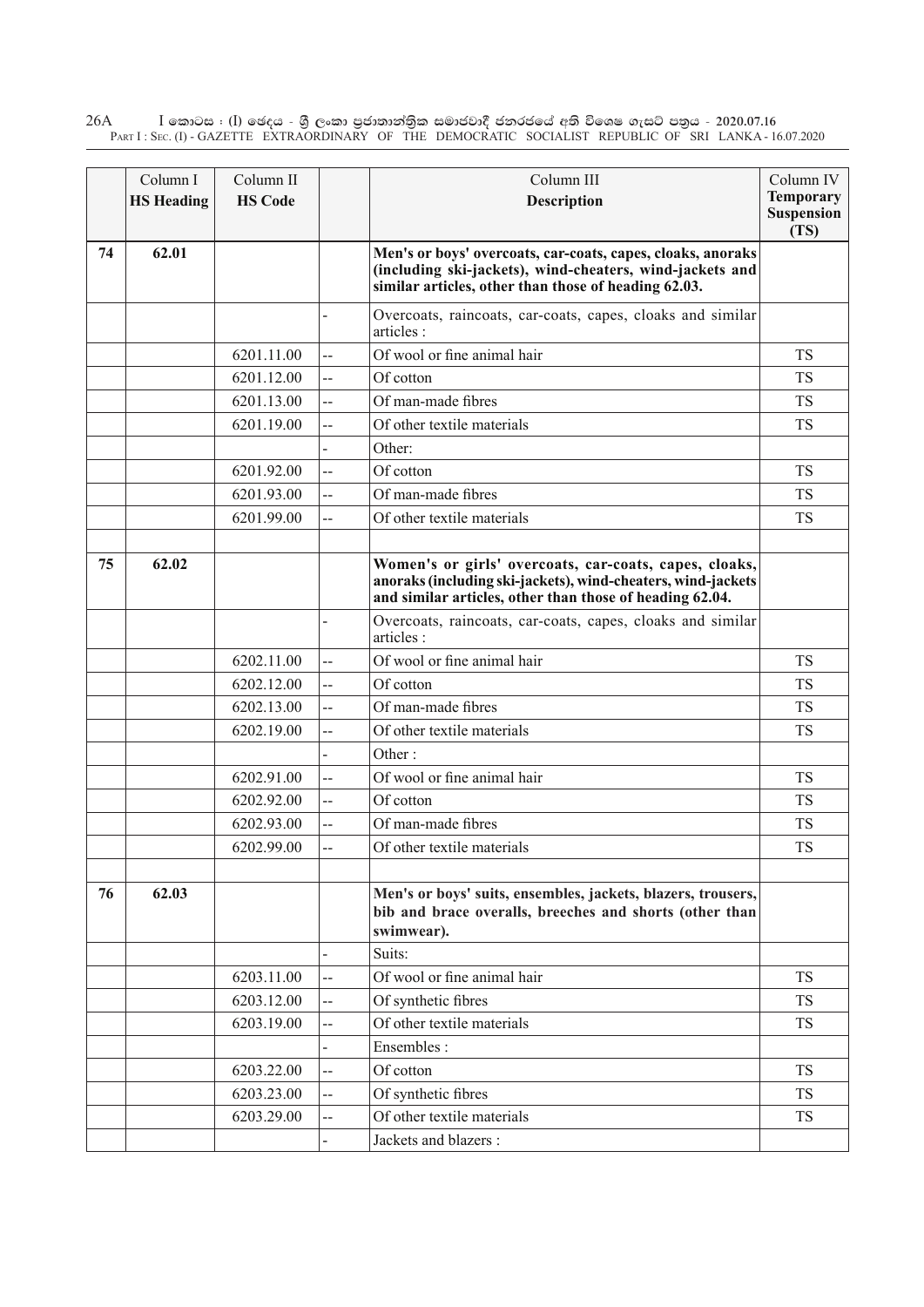$\rm I$  කොටස : ( $\rm I$ ) ඡෙදය - ශුී ලංකා පුජාතාන්තිුක සමාජවාදී ජනරජයේ අති විශෙෂ ගැසට් පතුය - 2020.07.16 Part I : Sec. (I) - GAZETTE EXTRAORDINARY OF THE DEMOCRATIC SOCIALIST REPUBLIC OF SRI LANKA - 16.07.2020 27A

|    | Column I          | Column II      |                | Column III                                                                                                                                                                | Column IV                              |
|----|-------------------|----------------|----------------|---------------------------------------------------------------------------------------------------------------------------------------------------------------------------|----------------------------------------|
|    | <b>HS Heading</b> | <b>HS Code</b> |                | Description                                                                                                                                                               | <b>Temporary</b><br>Suspension<br>(TS) |
|    |                   | 6203.31.00     | --             | Of wool or fine animal hair                                                                                                                                               | <b>TS</b>                              |
|    |                   | 6203.32.00     | --             | Of cotton                                                                                                                                                                 | <b>TS</b>                              |
|    |                   | 6203.33.00     | $\overline{a}$ | Of synthetic fibres                                                                                                                                                       | <b>TS</b>                              |
|    |                   | 6203.39.00     | --             | Of other textile materials                                                                                                                                                | <b>TS</b>                              |
|    |                   |                |                | Trousers, bib and brace overalls, breeches and shorts :                                                                                                                   |                                        |
|    |                   | 6203.41.00     | ш.             | Of wool or fine animal hair                                                                                                                                               | <b>TS</b>                              |
|    |                   | 6203.42.00     | $\overline{a}$ | Of cotton                                                                                                                                                                 | <b>TS</b>                              |
|    |                   | 6203.43.00     | ш.             | Of synthetic fibres                                                                                                                                                       | <b>TS</b>                              |
|    |                   | 6203.49.00     | --             | Of other textile materials                                                                                                                                                | <b>TS</b>                              |
|    |                   |                |                |                                                                                                                                                                           |                                        |
| 77 | 62.04             |                |                | Women's or girls' suits, ensembles, jackets, blazers, dresses,<br>skirts, divided skirts, trousers, bib and brace overalls,<br>breeches and shorts (other than swimwear). |                                        |
|    |                   |                |                | Suits:                                                                                                                                                                    |                                        |
|    |                   | 6204.12.00     | $\overline{a}$ | Of cotton                                                                                                                                                                 | <b>TS</b>                              |
|    |                   | 6204.13.00     | $\overline{a}$ | Of synthetic fibres                                                                                                                                                       | <b>TS</b>                              |
|    |                   | 6204.19.00     | $\overline{a}$ | Of other textile materials                                                                                                                                                | <b>TS</b>                              |
|    |                   |                |                | Ensembles:                                                                                                                                                                |                                        |
|    |                   | 6204.22.00     | $\overline{a}$ | Of cotton                                                                                                                                                                 | <b>TS</b>                              |
|    |                   | 6204.23.00     | --             | Of synthetic fibres                                                                                                                                                       | <b>TS</b>                              |
|    |                   | 6204.29.00     | --             | Of other textile materials                                                                                                                                                | <b>TS</b>                              |
|    |                   |                |                | Jackets and blazers :                                                                                                                                                     |                                        |
|    |                   | 6204.31.00     | --             | Of wool or fine animal hair                                                                                                                                               | <b>TS</b>                              |
|    |                   | 6204.32.00     | $\overline{a}$ | Of cotton                                                                                                                                                                 | <b>TS</b>                              |
|    |                   | 6204.33.00     | $\overline{a}$ | Of synthetic fibres                                                                                                                                                       | <b>TS</b>                              |
|    |                   | 6204.39.00     | --             | Of other textile materials                                                                                                                                                | <b>TS</b>                              |
|    |                   |                |                | Dresses:                                                                                                                                                                  |                                        |
|    |                   | 6204.41.00     | --             | Of wool or fine animal hair                                                                                                                                               | <b>TS</b>                              |
|    |                   | 6204.42.00     | $\overline{a}$ | Of cotton                                                                                                                                                                 | <b>TS</b>                              |
|    |                   | 6204.43.00     |                | Of synthetic fibres                                                                                                                                                       | TS                                     |
|    |                   | 6204.44.00     | --             | Of artificial fibres                                                                                                                                                      | <b>TS</b>                              |
|    |                   | 6204.49.00     |                | Of other textile materials                                                                                                                                                | TS                                     |
|    |                   |                |                | Skirts and divided skirts:                                                                                                                                                |                                        |
|    |                   | 6204.52.00     | --             | Of cotton                                                                                                                                                                 | <b>TS</b>                              |
|    |                   | 6204.53.00     | $\overline{a}$ | Of synthetic fibres                                                                                                                                                       | <b>TS</b>                              |
|    |                   | 6204.59.00     | --             | Of other textile materials                                                                                                                                                | <b>TS</b>                              |
|    |                   |                |                | Trousers, bib and brace overalls, breeches and shorts :                                                                                                                   |                                        |
|    |                   | 6204.61.00     | Щ,             | Of wool or fine animal hair                                                                                                                                               | <b>TS</b>                              |
|    |                   | 6204.62.00     | ш,             | Of cotton                                                                                                                                                                 | <b>TS</b>                              |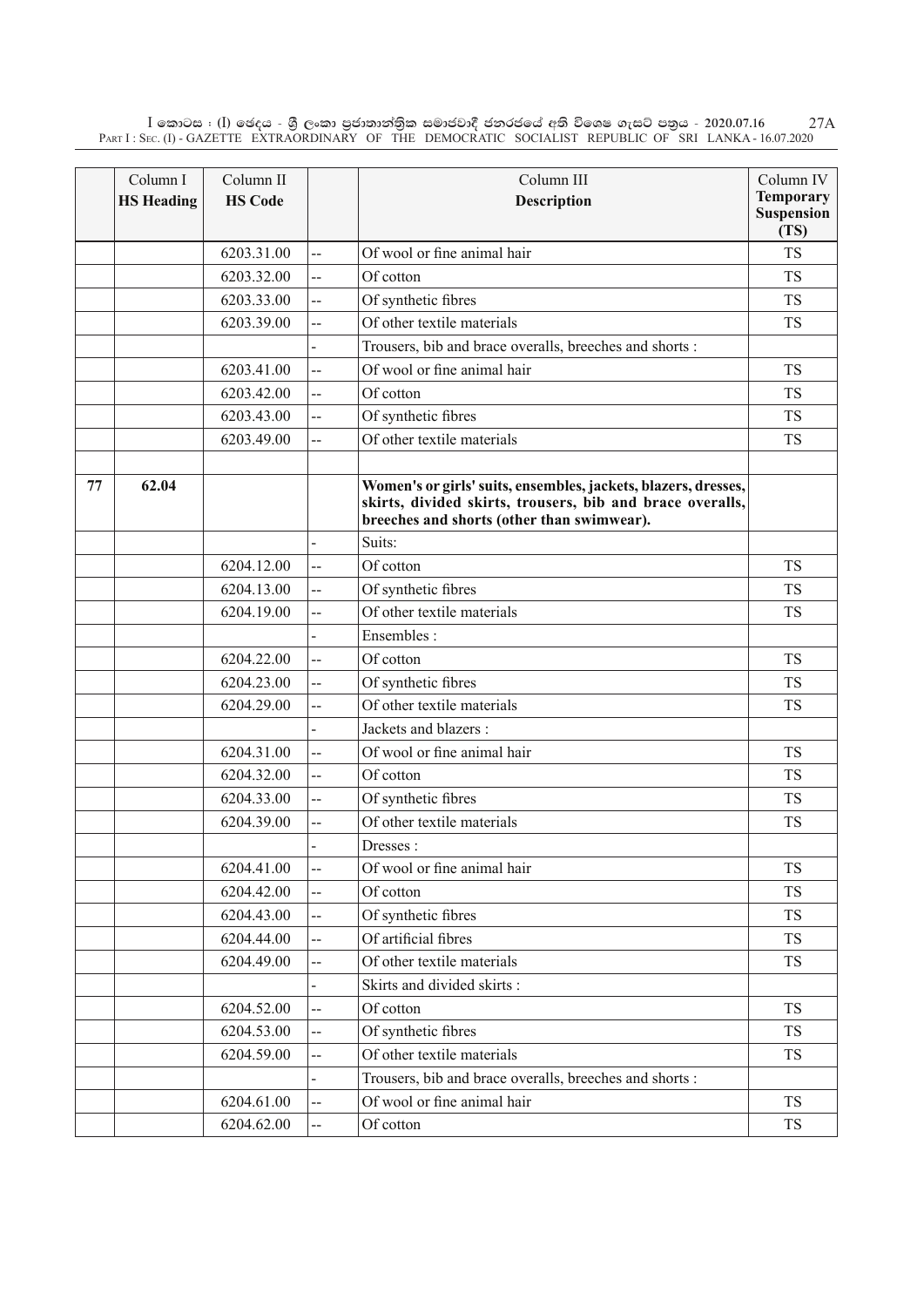$\rm I$  කොටස : ( $\rm I$ ) ඡෙදය - ශුී ලංකා පුජාතාන්තුික සමාජවාදී ජනරජයේ අති විශෙෂ ගැසට් පතුය - 2020.07.16 Part I : Sec. (I) - GAZETTE EXTRAORDINARY OF THE DEMOCRATIC SOCIALIST REPUBLIC OF SRI LANKA - 16.07.2020 28A

|    | Column I<br><b>HS Heading</b> | Column II<br><b>HS Code</b> |                | Column III<br>Description                                                                                                                                               | Column IV<br><b>Temporary</b><br><b>Suspension</b><br>(TS) |
|----|-------------------------------|-----------------------------|----------------|-------------------------------------------------------------------------------------------------------------------------------------------------------------------------|------------------------------------------------------------|
|    |                               | 6204.63.00                  | ш,             | Of synthetic fibres                                                                                                                                                     | <b>TS</b>                                                  |
|    |                               | 6204.69.00                  | $\overline{a}$ | Of other textile materials                                                                                                                                              | <b>TS</b>                                                  |
|    |                               |                             |                |                                                                                                                                                                         |                                                            |
| 78 | 62.05                         |                             |                | Men's or boys' shirts.                                                                                                                                                  |                                                            |
|    |                               | 6205.20.00                  |                | Of cotton                                                                                                                                                               | <b>TS</b>                                                  |
|    |                               | 6205.30.00                  |                | Of man-made fibres                                                                                                                                                      | <b>TS</b>                                                  |
|    |                               | 6205.90.00                  |                | Of other textile materials:                                                                                                                                             |                                                            |
|    |                               | 6205.90.10                  | ---            | Of wool or fine animal hair                                                                                                                                             | <b>TS</b>                                                  |
|    |                               | 6205.90.90                  | $---$          | Other                                                                                                                                                                   | <b>TS</b>                                                  |
|    |                               |                             |                |                                                                                                                                                                         |                                                            |
| 79 | 62.06                         |                             |                | Women's or girls' blouses, shirts and shirt-blouses.                                                                                                                    |                                                            |
|    |                               | 6206.10.00                  |                | Of silk or silk waste                                                                                                                                                   | <b>TS</b>                                                  |
|    |                               | 6206.20.00                  |                | Of wool or fine animal hair                                                                                                                                             | <b>TS</b>                                                  |
|    |                               | 6206.30.00                  |                | Of cotton                                                                                                                                                               | <b>TS</b>                                                  |
|    |                               | 6206.40.00                  |                | Of man-made fibres                                                                                                                                                      | <b>TS</b>                                                  |
|    |                               | 6206.90.00                  |                | Of other textile materials                                                                                                                                              | <b>TS</b>                                                  |
| 80 | 62.07                         |                             |                | Men's or boys' singlets and other vests, underpants, briefs,<br>nightshirts, pyjamas, bathrobes, dressing gowns and similar<br>articles.                                |                                                            |
|    |                               |                             |                | Underpants and briefs :                                                                                                                                                 |                                                            |
|    |                               | 6207.11.00                  | --             | Of cotton                                                                                                                                                               | <b>TS</b>                                                  |
|    |                               | 6207.19.00                  | $\overline{a}$ | Of other textile materials                                                                                                                                              | <b>TS</b>                                                  |
|    |                               |                             |                | Nightshirts and pyjamas:                                                                                                                                                |                                                            |
|    |                               | 6207.21.00                  | --             | Of cotton                                                                                                                                                               | <b>TS</b>                                                  |
|    |                               | 6207.22.00                  | --             | Of man-made fibres                                                                                                                                                      | <b>TS</b>                                                  |
|    |                               | 6207.29.00                  | --             | Of other textile materials                                                                                                                                              | <b>TS</b>                                                  |
|    |                               |                             |                | Other:                                                                                                                                                                  |                                                            |
|    |                               | 6207.91.00                  | --             | Of cotton                                                                                                                                                               | <b>TS</b>                                                  |
|    |                               | 6207.99.00                  | ш,             | Of other textile materials                                                                                                                                              | <b>TS</b>                                                  |
| 81 | 62.08                         |                             |                | Women's or girls' singlets and other vests, slips, petticoats,<br>briefs, panties, nightdresses, pyjamas, negligees, bathrobes,<br>dressing gowns and similar articles. |                                                            |
|    |                               |                             |                | Slips and petticoats:                                                                                                                                                   |                                                            |
|    |                               | 6208.11.00                  | --             | Of man-made fibres                                                                                                                                                      | <b>TS</b>                                                  |
|    |                               | 6208.19.00                  | --             | Of other textile materials                                                                                                                                              | <b>TS</b>                                                  |
|    |                               |                             |                | Night dresses and pyjamas :                                                                                                                                             |                                                            |
|    |                               | 6208.21.00                  | --             | Of cotton                                                                                                                                                               | <b>TS</b>                                                  |
|    |                               | 6208.22.00                  | --             | Of man-made fibres                                                                                                                                                      | <b>TS</b>                                                  |
|    |                               | 6208.29.00                  | --             | Of other textile materials                                                                                                                                              | <b>TS</b>                                                  |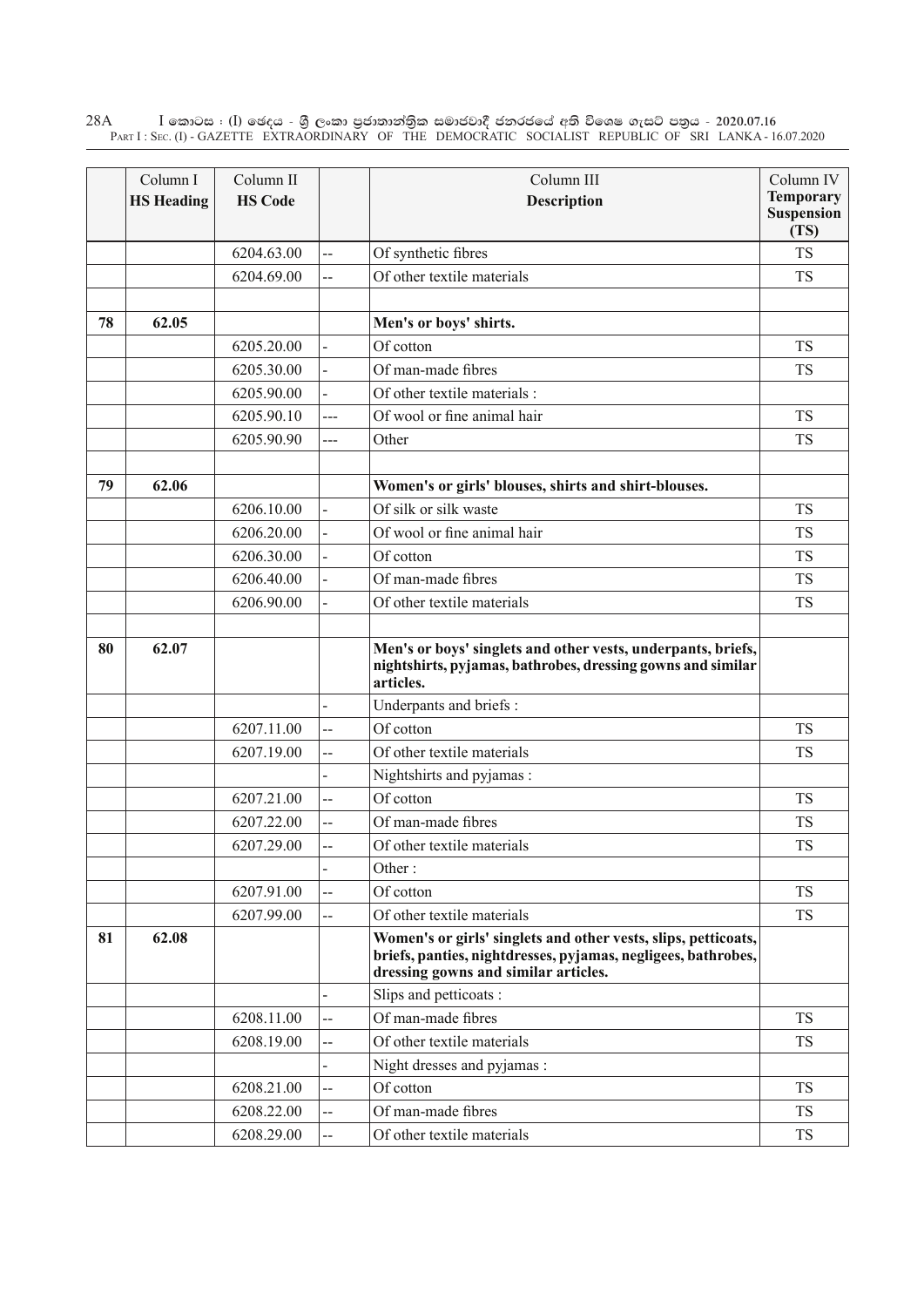$\rm I$  කොටස : ( $\rm I$ ) ඡෙදය - ශුී ලංකා පුජාතාන්තිුක සමාජවාදී ජනරජයේ අති විශෙෂ ගැසට් පතුය - 2020.07.16 Part I : Sec. (I) - GAZETTE EXTRAORDINARY OF THE DEMOCRATIC SOCIALIST REPUBLIC OF SRI LANKA - 16.07.2020 29A

|    | Column I          | Column II      |                          | Column III                                                                 | Column IV                 |
|----|-------------------|----------------|--------------------------|----------------------------------------------------------------------------|---------------------------|
|    | <b>HS Heading</b> | <b>HS Code</b> |                          | <b>Description</b>                                                         | <b>Temporary</b>          |
|    |                   |                |                          |                                                                            | <b>Suspension</b><br>(TS) |
|    |                   |                |                          | Other:                                                                     |                           |
|    |                   | 6208.91.00     | $\overline{a}$           | Of cotton                                                                  | <b>TS</b>                 |
|    |                   | 6208.92.00     | --                       | Of man-made fibres                                                         | <b>TS</b>                 |
|    |                   | 6208.99.00     | --                       | Of other textile materials                                                 | <b>TS</b>                 |
|    |                   |                |                          |                                                                            |                           |
| 82 | 62.09             |                |                          | Babies' garments and clothing accessories.                                 |                           |
|    |                   | 6209.20.00     |                          | Of cotton                                                                  | <b>TS</b>                 |
|    |                   | 6209.30.00     |                          | Of synthetic fibres                                                        | <b>TS</b>                 |
|    |                   | 6209.90.00     |                          | Of other textile materials                                                 | <b>TS</b>                 |
|    |                   |                |                          |                                                                            |                           |
| 83 | 62.10             |                |                          | Garments, made up of fabrics of heading 56.02, 56.03, 59.06<br>or 59.07.   |                           |
|    |                   | 6210.10.00     |                          | Of fabrics of heading 56.02 or 56.03                                       | <b>TS</b>                 |
|    |                   | 6210.20.00     |                          | Other garments, of the type described in subheadings 6201.11<br>to 6201.19 | <b>TS</b>                 |
|    |                   | 6210.30.00     |                          | Other garments, of the type described in subheadings 6202.11<br>to 6202.19 | <b>TS</b>                 |
|    |                   | 6210.40.00     |                          | Other men's or boys' garments                                              | <b>TS</b>                 |
|    |                   | 6210.50.00     |                          | Other women's or girls' garments                                           | <b>TS</b>                 |
|    |                   |                |                          |                                                                            |                           |
| 84 | 62.11             |                |                          | Track suits, ski suits and swimwear; other garments.                       |                           |
|    |                   |                |                          | Swimwear:                                                                  |                           |
|    |                   | 6211.11.00     | $\overline{a}$           | Men's or boys'                                                             | <b>TS</b>                 |
|    |                   | 6211.12.00     | --                       | Women's or girls'                                                          | <b>TS</b>                 |
|    |                   | 6211.20.00     | --                       | Ski suits                                                                  | <b>TS</b>                 |
|    |                   |                |                          | Other garments, men's or boys':                                            |                           |
|    |                   | 6211.32.00     | $\overline{a}$           | Of cotton                                                                  | <b>TS</b>                 |
|    |                   | 6211.33.00     | --                       | Of man-made fibres                                                         | <b>TS</b>                 |
|    |                   | 6211.39.00     | $\overline{a}$           | Of other textile materials                                                 | <b>TS</b>                 |
|    |                   |                |                          | Other garments, women's or girls':                                         |                           |
|    |                   | 6211.42.00     | ш.                       | Of cotton:                                                                 |                           |
|    |                   | 6211.42.10     | ---                      | <b>Sarees</b>                                                              | <b>TS</b>                 |
|    |                   | 6211.42.90     | ---                      | Other                                                                      | <b>TS</b>                 |
|    |                   | 6211.43.00     | --                       | Of man-made fibres :                                                       |                           |
|    |                   | 6211.43.10     | $\frac{1}{2}$            | <b>Sarees</b>                                                              | <b>TS</b>                 |
|    |                   | 6211.43.90     | ---                      | Other                                                                      | <b>TS</b>                 |
|    |                   | 6211.49.00     | Щ,                       | Of other textile materials :                                               |                           |
|    |                   | 6211.49.10     | ---                      | Sarees                                                                     | <b>TS</b>                 |
|    |                   | 6211.49.90     | $\overline{\phantom{a}}$ | Other                                                                      | <b>TS</b>                 |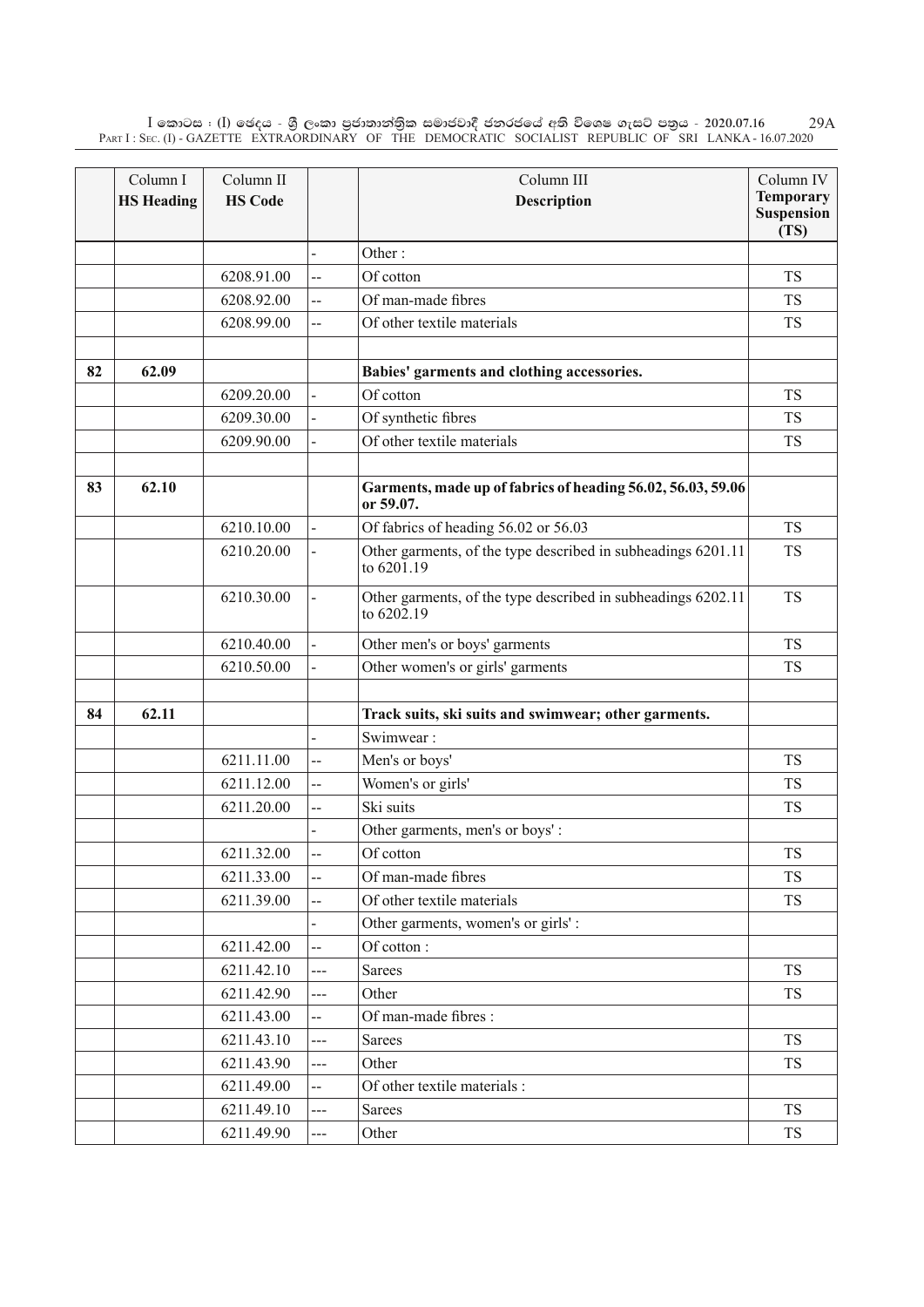$\rm I$  කොටස : ( $\rm I$ ) ඡෙදය - ශුී ලංකා පුජාතාන්තුික සමාජවාදී ජනරජයේ අති විශෙෂ ගැසට් පතුය - 2020.07.16 Part I : Sec. (I) - GAZETTE EXTRAORDINARY OF THE DEMOCRATIC SOCIALIST REPUBLIC OF SRI LANKA - 16.07.2020 30A

|    | Column I<br><b>HS Heading</b> | Column II<br><b>HS Code</b> |                | Column III<br>Description                                                                                                                    | Column IV<br><b>Temporary</b><br><b>Suspension</b><br>(TS) |
|----|-------------------------------|-----------------------------|----------------|----------------------------------------------------------------------------------------------------------------------------------------------|------------------------------------------------------------|
| 85 | 62.12                         |                             |                | Brassieres, girdles, corsets, braces, suspenders, garters and<br>similar articles and parts thereof, whether or not knitted<br>or crocheted. |                                                            |
|    |                               | 6212.10.00                  | $\overline{a}$ | <b>Brassieres</b>                                                                                                                            | <b>TS</b>                                                  |
|    |                               | 6212.20.00                  |                | Girdles and panty-girdles                                                                                                                    | <b>TS</b>                                                  |
|    |                               | 6212.30.00                  |                | Corselettes                                                                                                                                  | <b>TS</b>                                                  |
|    |                               | 6212.90.00                  |                | Other (except bra cups)                                                                                                                      | <b>TS</b>                                                  |
| 86 | 62.13                         |                             |                | Handkerchiefs.                                                                                                                               |                                                            |
|    |                               | 6213.20.00                  |                | Of cotton                                                                                                                                    | <b>TS</b>                                                  |
|    |                               | 6213.90.00                  |                | Of other textile materials                                                                                                                   | <b>TS</b>                                                  |
| 87 | 62.14                         |                             |                | Shawls, scarves, mufflers, mantillas, veils and the like.                                                                                    |                                                            |
|    |                               | 6214.10.00                  |                | Of silk or silk waste                                                                                                                        | <b>TS</b>                                                  |
|    |                               | 6214.30.00                  |                | Of synthetic fibres                                                                                                                          | <b>TS</b>                                                  |
|    |                               | 6214.40.00                  |                | Of artificial fibres                                                                                                                         | <b>TS</b>                                                  |
|    |                               | 6214.90.00                  |                | Of other textile materials                                                                                                                   | <b>TS</b>                                                  |
| 88 | 62.15                         |                             |                | Ties, bow ties and cravats.                                                                                                                  |                                                            |
|    |                               | 6215.10.00                  | $\overline{a}$ | Of silk or silk waste                                                                                                                        | <b>TS</b>                                                  |
|    |                               | 6215.20.00                  |                | Of man-made fibres                                                                                                                           | <b>TS</b>                                                  |
|    |                               | 6215.90.00                  |                | Of other textile materials                                                                                                                   | <b>TS</b>                                                  |
| 89 | 62.16                         | 6216.00.00                  |                | Gloves, mittens and mitts.                                                                                                                   | <b>TS</b>                                                  |
|    |                               |                             |                |                                                                                                                                              |                                                            |
| 90 | 62.17                         |                             |                | Other made up clothing accessories; parts of garments or<br>of clothing accessories, other than those of heading 62.12.                      |                                                            |
|    |                               | 6217.10.00                  |                | Accessories                                                                                                                                  | <b>TS</b>                                                  |
|    |                               | 6217.90.00                  |                | Parts                                                                                                                                        | TS                                                         |
| 91 | 63.01                         |                             |                | Blankets and travelling rugs.                                                                                                                |                                                            |
|    |                               | 6301.10.00                  |                | Electric blankets                                                                                                                            | <b>TS</b>                                                  |
|    |                               | 6301.20.00                  |                | Blankets (other than electric blankets) and travelling rugs, of<br>wool or of fine animal hair                                               | TS                                                         |
|    |                               | 6301.30.00                  |                | Blankets (other than electric blankets) and travelling rugs, of<br>cotton                                                                    | <b>TS</b>                                                  |
|    |                               | 6301.40.00                  |                | Blankets (other than electric blankets) and travelling rugs, of<br>synthetic fibres                                                          | <b>TS</b>                                                  |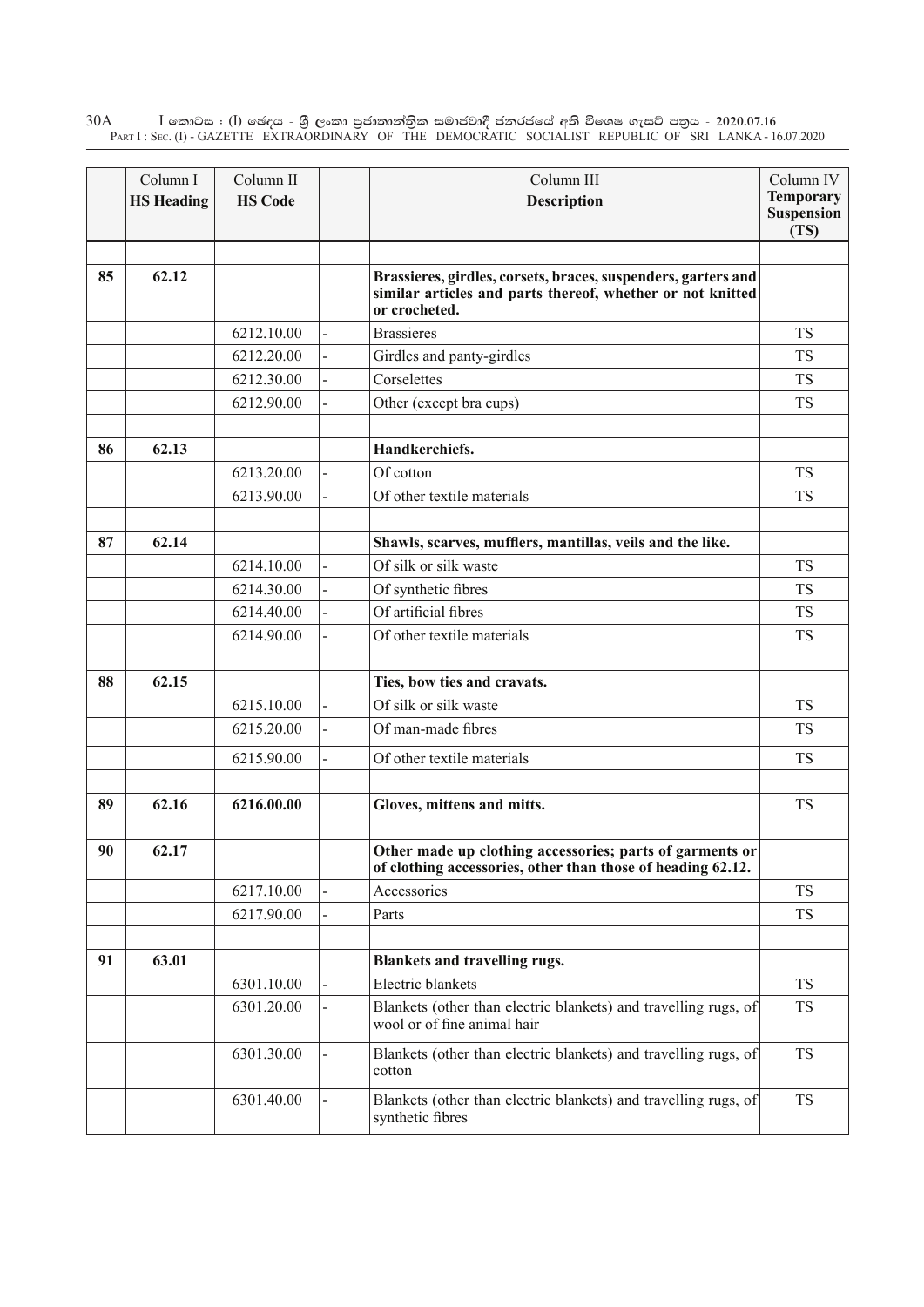$\rm I$  කොටස : ( $\rm I$ ) ඡෙදය - ශුී ලංකා පුජාතාන්තිුක සමාජවාදී ජනරජයේ අති විශෙෂ ගැසට් පතුය - 2020.07.16 Part I : Sec. (I) - GAZETTE EXTRAORDINARY OF THE DEMOCRATIC SOCIALIST REPUBLIC OF SRI LANKA - 16.07.2020 31A

|    | Column I          | Column II      |                | Column III                                                                                | Column IV<br><b>Temporary</b> |
|----|-------------------|----------------|----------------|-------------------------------------------------------------------------------------------|-------------------------------|
|    | <b>HS Heading</b> | <b>HS Code</b> |                | <b>Description</b>                                                                        | <b>Suspension</b><br>(TS)     |
|    |                   | 6301.90.00     |                | Other blankets and travelling rugs                                                        | <b>TS</b>                     |
|    |                   |                |                |                                                                                           |                               |
| 92 | 63.02             |                |                | Bed linen, table linen, toilet linen and kitchen linen.                                   |                               |
|    |                   | 6302.10.00     |                | Bed linen, knitted or crocheted                                                           | <b>TS</b>                     |
|    |                   |                |                | Other bed linen, printed :                                                                |                               |
|    |                   | 6302.21.00     | $\overline{a}$ | Of cotton                                                                                 | <b>TS</b>                     |
|    |                   | 6302.22.00     | $\overline{a}$ | Of man-made fibres                                                                        | <b>TS</b>                     |
|    |                   | 6302.29.00     | --             | Of other textile materials                                                                | <b>TS</b>                     |
|    |                   |                |                | Other bed linen:                                                                          |                               |
|    |                   | 6302.31.00     | --             | Of cotton                                                                                 | <b>TS</b>                     |
|    |                   | 6302.32.00     | --             | Of man-made fibres                                                                        | <b>TS</b>                     |
|    |                   | 6302.39.00     | --             | Of other textile materials                                                                | <b>TS</b>                     |
|    |                   | 6302.40.00     |                | Table linen, knitted or crocheted                                                         | <b>TS</b>                     |
|    |                   |                |                | Other table linen:                                                                        |                               |
|    |                   | 6302.51.00     | $\overline{a}$ | Of cotton                                                                                 | <b>TS</b>                     |
|    |                   | 6302.53.00     | --             | Of man-made fibres                                                                        | <b>TS</b>                     |
|    |                   | 6302.59.00     | $\overline{a}$ | Of other textile materials                                                                | <b>TS</b>                     |
|    |                   | 6302.60.00     |                | Toilet linen and kitchen linen, of terry towelling or similar terry<br>fabrics, of cotton | <b>TS</b>                     |
|    |                   |                |                | Other:                                                                                    |                               |
|    |                   | 6302.91.00     | --             | Of cotton                                                                                 | <b>TS</b>                     |
|    |                   | 6302.93.00     | --             | Of man-made fibres                                                                        | <b>TS</b>                     |
|    |                   | 6302.99.00     | Ц.             | Of other textile materials                                                                | <b>TS</b>                     |
| 93 | 63.03             |                |                | Curtains (including drapes) and interior blinds; curtain or<br>bed valances.              |                               |
|    |                   |                | $\overline{a}$ | Knitted or crocheted:                                                                     |                               |
|    |                   | 6303.12.00     | Ц,             | Of synthetic fibres                                                                       | <b>TS</b>                     |
|    |                   | 6303.19.00     | $\overline{a}$ | Of other textile materials                                                                | <b>TS</b>                     |
|    |                   |                |                | Other:                                                                                    |                               |
|    |                   | 6303.91.00     | $\overline{a}$ | Of cotton                                                                                 | <b>TS</b>                     |
|    |                   | 6303.92.00     |                | Of synthetic fibres                                                                       | <b>TS</b>                     |
|    |                   | 6303.99.00     | $\overline{a}$ | Of other textile materials                                                                | <b>TS</b>                     |
|    |                   |                |                |                                                                                           |                               |
| 94 | 63.04             |                |                | Other furnishing articles, excluding those of heading 94.04.                              |                               |
|    |                   |                |                | Bedspreads:                                                                               |                               |
|    |                   | 6304.11.00     | --             | Knitted or crocheted                                                                      | <b>TS</b>                     |
|    |                   | 6304.19.00     | щ.             | Other                                                                                     | <b>TS</b>                     |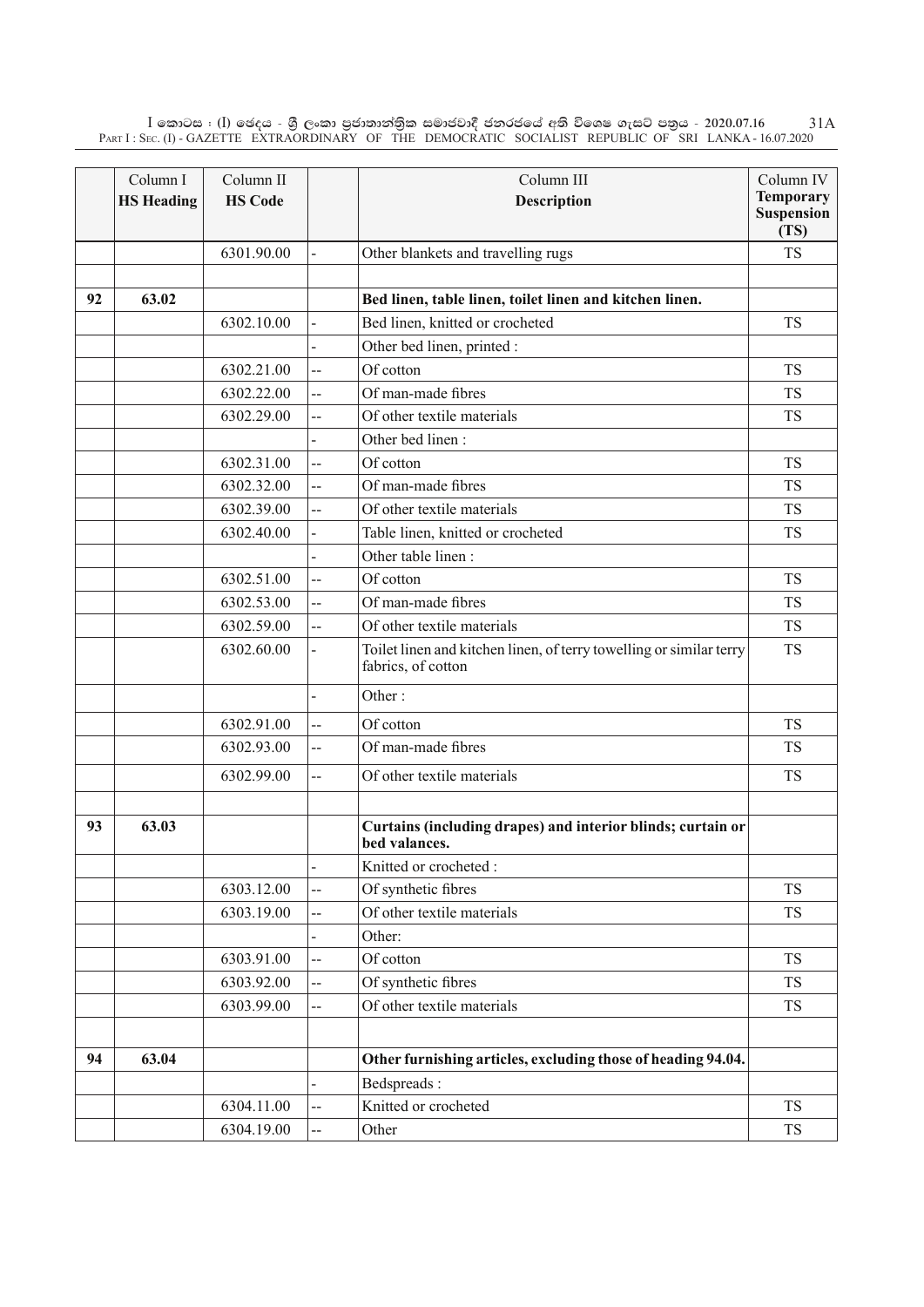$\rm I$  කොටස : ( $\rm I$ ) ඡෙදය - ශුී ලංකා පුජාතාන්තුික සමාජවාදී ජනරජයේ අති විශෙෂ ගැසට් පතුය - 2020.07.16 Part I : Sec. (I) - GAZETTE EXTRAORDINARY OF THE DEMOCRATIC SOCIALIST REPUBLIC OF SRI LANKA - 16.07.2020 32A

|    | Column I<br><b>HS Heading</b> | Column II<br><b>HS Code</b> |                | Column III<br>Description                                                                                                                                                                                                         | Column IV<br><b>Temporary</b><br><b>Suspension</b><br>(TS) |
|----|-------------------------------|-----------------------------|----------------|-----------------------------------------------------------------------------------------------------------------------------------------------------------------------------------------------------------------------------------|------------------------------------------------------------|
|    |                               | 6304.20.00                  |                | Bed nets specified in Subheading Note 1 to this Chapter                                                                                                                                                                           | <b>TS</b>                                                  |
|    |                               |                             |                | Other:                                                                                                                                                                                                                            |                                                            |
|    |                               | 6304.91.00                  | $\overline{a}$ | Knitted or crocheted                                                                                                                                                                                                              | <b>TS</b>                                                  |
|    |                               | 6304.92.00                  | --             | Not knitted or crocheted, of cotton                                                                                                                                                                                               | TS                                                         |
|    |                               | 6304.93.00                  | --             | Not knitted or crocheted, of synthetic fibres                                                                                                                                                                                     | <b>TS</b>                                                  |
|    |                               | 6304.99.00                  | --             | Not knitted or crocheted, of other textile materials                                                                                                                                                                              | <b>TS</b>                                                  |
| 95 | 63.05                         |                             |                | Sacks and bags, of a kind used for the packing of goods.                                                                                                                                                                          |                                                            |
|    |                               | 6305.20.00                  | $\overline{a}$ | Of cotton                                                                                                                                                                                                                         | <b>TS</b>                                                  |
|    |                               |                             |                | Of man-made textile materials :                                                                                                                                                                                                   |                                                            |
|    |                               | 6305.32.00                  | $\overline{a}$ | Flexible intermediate bulk containers                                                                                                                                                                                             | <b>TS</b>                                                  |
|    |                               | 6305.33.00                  | --             | Other, of polyethylene or polypropylene strip or the like                                                                                                                                                                         | <b>TS</b>                                                  |
|    |                               | 6305.39.00                  | --             | Other                                                                                                                                                                                                                             | <b>TS</b>                                                  |
|    |                               | 6305.90.00                  |                | Of other textile materials                                                                                                                                                                                                        | <b>TS</b>                                                  |
| 96 | 63.06                         |                             |                | Tarpaulins, awnings and sunblinds; tents; sails for boats,<br>sailboards or landcraft; camping goods.                                                                                                                             |                                                            |
|    |                               |                             |                | Tarpaulins, awnings and sunblinds :                                                                                                                                                                                               |                                                            |
|    |                               | 6306.12.00                  | --             | Of synthetic fibres                                                                                                                                                                                                               | <b>TS</b>                                                  |
|    |                               | 6306.19.00                  | ш,             | Of other textile materials                                                                                                                                                                                                        | <b>TS</b>                                                  |
|    |                               |                             |                | Tents:                                                                                                                                                                                                                            |                                                            |
|    |                               | 6306.22.00                  | --             | Of synthetic fibres                                                                                                                                                                                                               | <b>TS</b>                                                  |
|    |                               | 6306.29.00                  | --             | Of other textile materials                                                                                                                                                                                                        | TS                                                         |
|    |                               | 6306.30.00                  |                | Sails                                                                                                                                                                                                                             | <b>TS</b>                                                  |
|    |                               | 6306.40.00                  |                | Pneumatic mattresses                                                                                                                                                                                                              | <b>TS</b>                                                  |
|    |                               | 6306.90.00                  |                | Other:                                                                                                                                                                                                                            | <b>TS</b>                                                  |
| 97 | 63.07                         |                             |                | Other made up articles, including dress patterns.                                                                                                                                                                                 |                                                            |
|    |                               | 6307.10.00                  |                | Floor-cloths, dish-cloths, dusters and similar cleaning cloths                                                                                                                                                                    | <b>TS</b>                                                  |
|    |                               | 6307.20.00                  |                | Life-jackets and life-belts                                                                                                                                                                                                       | TS                                                         |
| 98 | 63.08                         | 6308.00.00                  |                | Sets consisting of woven fabric and yarn, whether or not with<br>accessories, for making up into rugs, tapestries, embroidered<br>table cloths or serviettes, or similar textile articles, put up<br>in packings for retail sale. | <b>TS</b>                                                  |
|    |                               |                             |                |                                                                                                                                                                                                                                   |                                                            |
| 99 | 65.01                         | 6501.00.00                  |                | Hat-forms, hat bodies and hoods of felt, neither blocked<br>to shape nor with made brims; plateaux and manchons<br>(including slit manchons), of felt.                                                                            | <b>TS</b>                                                  |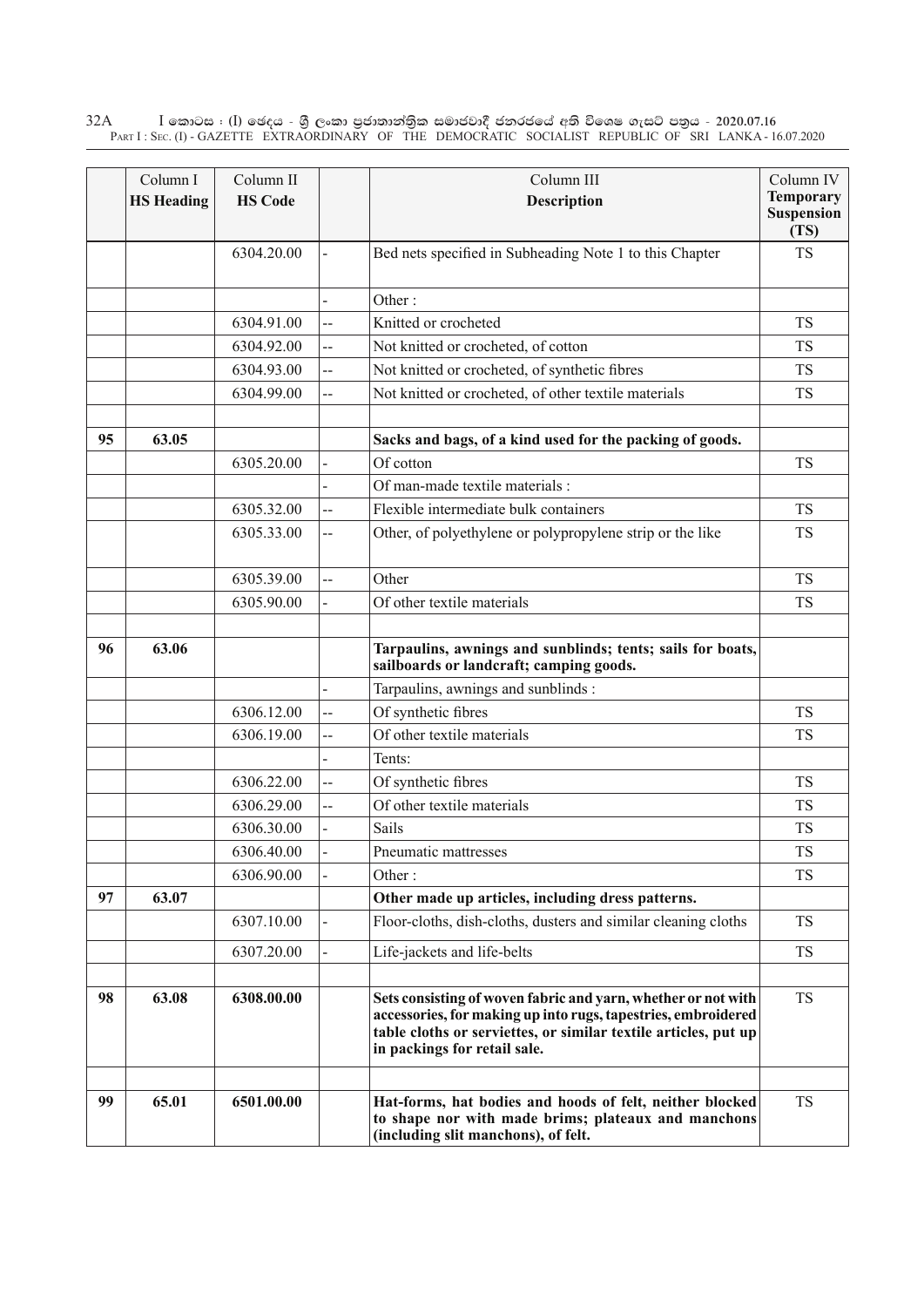$\rm I$  කොටස : ( $\rm I$ ) ඡෙදය - ශුී ලංකා පුජාතාන්තිුක සමාජවාදී ජනරජයේ අති විශෙෂ ගැසට් පතුය - 2020.07.16 Part I : Sec. (I) - GAZETTE EXTRAORDINARY OF THE DEMOCRATIC SOCIALIST REPUBLIC OF SRI LANKA - 16.07.2020 33A

|            | Column I          | Column II      |     | Column III                                                                                                                                                                                                                                                                                                    | Column IV                             |
|------------|-------------------|----------------|-----|---------------------------------------------------------------------------------------------------------------------------------------------------------------------------------------------------------------------------------------------------------------------------------------------------------------|---------------------------------------|
|            | <b>HS Heading</b> | <b>HS Code</b> |     | <b>Description</b>                                                                                                                                                                                                                                                                                            | <b>Temporary</b><br><b>Suspension</b> |
|            |                   |                |     |                                                                                                                                                                                                                                                                                                               | (TS)                                  |
|            |                   |                |     |                                                                                                                                                                                                                                                                                                               |                                       |
| <b>100</b> | 65.02             | 6502.00.00     |     | Hat-shapes, plaited or made by assembling strips of any<br>material, neither blocked to shape, nor with made brims,<br>nor lined, nor trimmed.                                                                                                                                                                | <b>TS</b>                             |
|            |                   |                |     |                                                                                                                                                                                                                                                                                                               |                                       |
| 101        | 65.07             | 6507.00.00     |     | Head-bands, linings, covers, hat foundations, hat frames,<br>peaks and chinstraps, for headgear.                                                                                                                                                                                                              | <b>TS</b>                             |
| 102        | 66.02             | 6602.00.00     |     | Walking-sticks, seat-sticks, whips, riding-crops and the like :                                                                                                                                                                                                                                               |                                       |
|            |                   | 6602.00.90     | --- | Other                                                                                                                                                                                                                                                                                                         | <b>TS</b>                             |
|            |                   |                |     |                                                                                                                                                                                                                                                                                                               |                                       |
| 103        | 67.01             | 6701.00.00     |     | Skins and other parts of birds with their feathers or down,<br>feathers, parts of feathers, down and articles thereof (other<br>than goods of heading 05.05 and worked quills and scapes).                                                                                                                    | <b>TS</b>                             |
|            |                   |                |     |                                                                                                                                                                                                                                                                                                               |                                       |
| 104        | 67.02             |                |     | Artificial flowers, foliage and fruit and parts thereof; articles<br>made of artificial flowers, foliage or fruit.                                                                                                                                                                                            |                                       |
|            |                   | 6702.10.00     |     | Of plastics                                                                                                                                                                                                                                                                                                   | <b>TS</b>                             |
|            |                   | 6702.90.00     |     | Of other materials                                                                                                                                                                                                                                                                                            | <b>TS</b>                             |
|            |                   |                |     |                                                                                                                                                                                                                                                                                                               |                                       |
| 105        | 68.01             | 6801.00.00     |     | Setts, curbstones and flagstones, of natural stone (except<br>slate).                                                                                                                                                                                                                                         | <b>TS</b>                             |
|            |                   |                |     |                                                                                                                                                                                                                                                                                                               |                                       |
| 106        | 68.02             |                |     | Worked monumental or building stone (except slate) and<br>articles thereof, other than goods of heading 68.01; mosaic<br>cubes and the like, of natural stone (including slate), whether<br>or not on a backing; artificially coloured granules, chippings<br>and powder, of natural stone (including slate). |                                       |
|            |                   | 6802.10.00     |     | Tiles, cubes and similar articles, whether or not rectangular<br>(including squares), the largest surface area of which is capable<br>of being enclosed in a square the side of which is less than 7 cm;<br>artificially coloured granules, chippings and powder                                              | <b>TS</b>                             |
|            |                   |                |     | Other monumental or building stone and articles thereof, simply<br>cut or sawn, with a flat or even surface :                                                                                                                                                                                                 |                                       |
|            |                   | 6802.21.00     | --  | Marble, travertine and alabaster                                                                                                                                                                                                                                                                              | <b>TS</b>                             |
|            |                   | 6802.23.00     | --  | Granite                                                                                                                                                                                                                                                                                                       | <b>TS</b>                             |
|            |                   | 6802.29.00     | --  | Other stone                                                                                                                                                                                                                                                                                                   | <b>TS</b>                             |
|            |                   |                |     | Other:                                                                                                                                                                                                                                                                                                        |                                       |
|            |                   | 6802.91.00     | --  | Marble, travertine and alabaster                                                                                                                                                                                                                                                                              |                                       |
|            |                   | 6802.91.10     | --- | unpolished marble slabs, merely cut, with epoxy application on<br>one side and glass fibre netting on the other side                                                                                                                                                                                          | <b>TS</b>                             |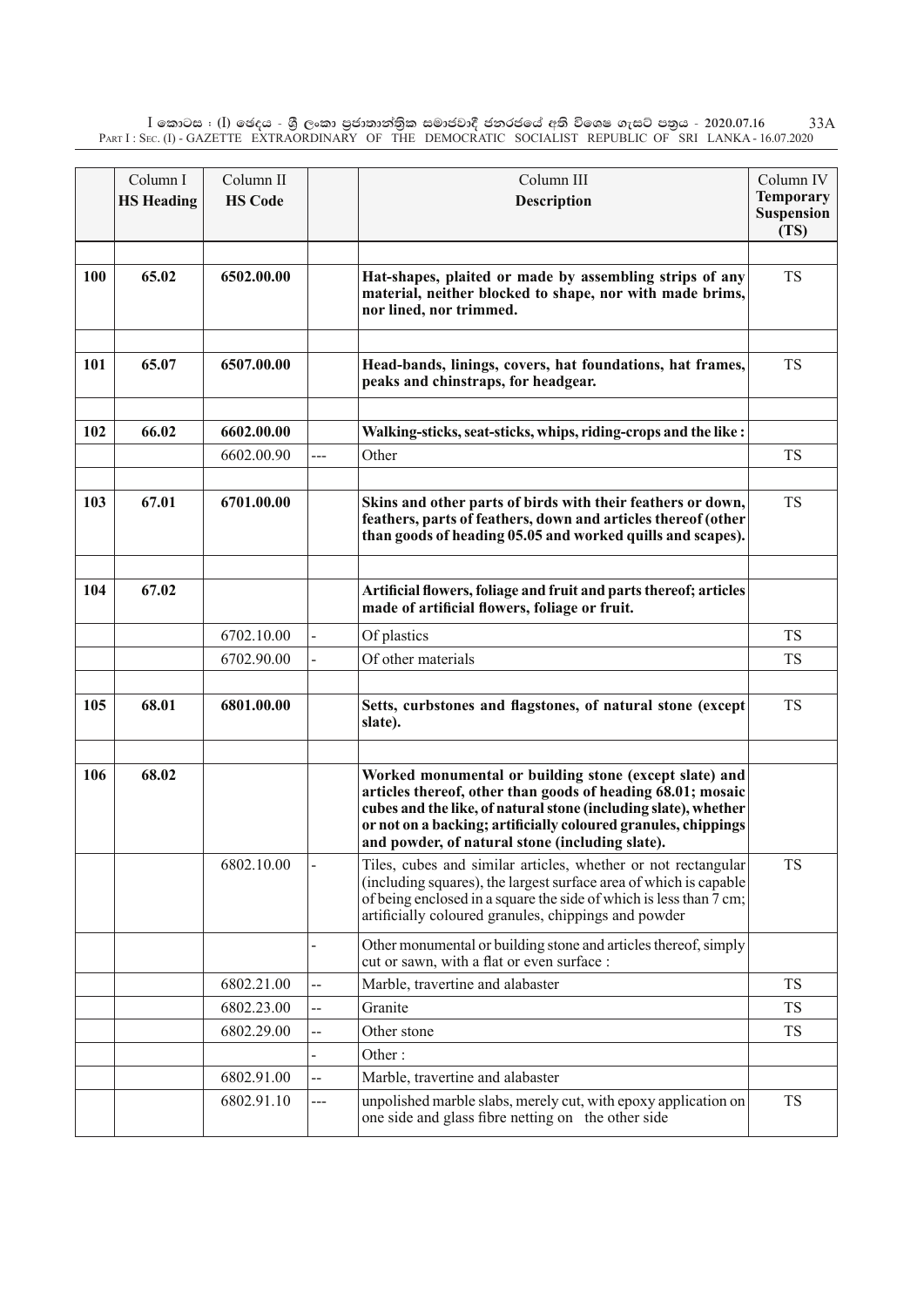$\rm I$  කොටස : ( $\rm I$ ) ඡෙදය - ශුී ලංකා පුජාතාන්තුික සමාජවාදී ජනරජයේ අති විශෙෂ ගැසට් පතුය - 2020.07.16 Part I : Sec. (I) - GAZETTE EXTRAORDINARY OF THE DEMOCRATIC SOCIALIST REPUBLIC OF SRI LANKA - 16.07.2020 34A

|     | Column I          | Column II      |                | Column III                                                                                                                                                                                                                                                                                                                              | Column IV                              |
|-----|-------------------|----------------|----------------|-----------------------------------------------------------------------------------------------------------------------------------------------------------------------------------------------------------------------------------------------------------------------------------------------------------------------------------------|----------------------------------------|
|     | <b>HS Heading</b> | <b>HS Code</b> |                | Description                                                                                                                                                                                                                                                                                                                             | <b>Temporary</b><br>Suspension<br>(TS) |
|     |                   | 6802.91.90     | ---            | Other                                                                                                                                                                                                                                                                                                                                   | <b>TS</b>                              |
|     |                   | 6802.92.00     | --             | Other calcareous stone                                                                                                                                                                                                                                                                                                                  | <b>TS</b>                              |
|     |                   | 6802.93.00     | Ц.             | Granite                                                                                                                                                                                                                                                                                                                                 | <b>TS</b>                              |
|     |                   | 6802.99.00     | --             | Other Stone:                                                                                                                                                                                                                                                                                                                            |                                        |
|     |                   | 6802.99.10     | ---            | Balls for crushing mills                                                                                                                                                                                                                                                                                                                | <b>TS</b>                              |
|     |                   | 6802.99.90     | ---            | Other                                                                                                                                                                                                                                                                                                                                   | <b>TS</b>                              |
| 107 | 68.03             | 6803.00.00     |                | Worked slate and articles of slate or of agglomerated slate.                                                                                                                                                                                                                                                                            | <b>TS</b>                              |
| 108 | 68.04             |                |                | Millstones, grindstones, grinding wheels and the like,<br>without frameworks, for grinding, sharpening, polishing,<br>trueing or cutting, hand sharpening or polishing stones, and<br>parts thereof, of natural stone, of agglomerated natural or<br>artificial abrasives, or of ceramics, with or without parts of<br>other materials. |                                        |
|     |                   | 6804.10.00     |                | Millstones and grindstones for milling, grinding or pulping                                                                                                                                                                                                                                                                             | <b>TS</b>                              |
|     |                   |                |                | Other millstones, grindstones, grinding wheels and the like :                                                                                                                                                                                                                                                                           |                                        |
|     |                   | 6804.21.00     | --             | Of agglomerated synthetic or natural diamond                                                                                                                                                                                                                                                                                            | <b>TS</b>                              |
|     |                   | 6804.23.00     | Ц.             | Of natural stone                                                                                                                                                                                                                                                                                                                        | <b>TS</b>                              |
|     |                   | 6804.30.00     |                | Hand sharpening or polishing stones                                                                                                                                                                                                                                                                                                     | <b>TS</b>                              |
| 109 | 68.10             |                |                | Articles of cement, of concrete or of artificial stone, whether<br>or not reinforced.                                                                                                                                                                                                                                                   |                                        |
|     |                   |                |                | Tiles, flagstones, bricks and similar articles :                                                                                                                                                                                                                                                                                        |                                        |
|     |                   | 6810.11.00     | --             | Building blocks and bricks:                                                                                                                                                                                                                                                                                                             |                                        |
|     |                   | 6810.11.90     | $\overline{a}$ | Other                                                                                                                                                                                                                                                                                                                                   | <b>TS</b>                              |
|     |                   | 6810.19.00     | --             | Other                                                                                                                                                                                                                                                                                                                                   | <b>TS</b>                              |
|     |                   |                |                | Other articles :                                                                                                                                                                                                                                                                                                                        |                                        |
|     |                   | 6810.91.00     | --             | Prefabricated structural components for building or civil<br>engineering                                                                                                                                                                                                                                                                | <b>TS</b>                              |
|     |                   | 6810.99.00     | --             | Other:                                                                                                                                                                                                                                                                                                                                  |                                        |
|     |                   | 6810.99.90     | ---            | Other                                                                                                                                                                                                                                                                                                                                   | <b>TS</b>                              |
| 110 | 68.11             |                |                | Articles of asbestos-cement, of cellulose                                                                                                                                                                                                                                                                                               |                                        |
|     |                   |                |                | Fibre-cement or the like.                                                                                                                                                                                                                                                                                                               |                                        |
|     |                   | 6811.40.00     |                | Containing asbestos:                                                                                                                                                                                                                                                                                                                    |                                        |
|     |                   | 6811.40.10     | $---$          | Corrugated sheets                                                                                                                                                                                                                                                                                                                       | <b>TS</b>                              |
|     |                   | 6811.40.20     | ---            | Other sheets, panels, tiles and similar articles                                                                                                                                                                                                                                                                                        | <b>TS</b>                              |
|     |                   | 6811.40.30     | ---            | Tubes, pipes and tube or pipe fittings                                                                                                                                                                                                                                                                                                  | <b>TS</b>                              |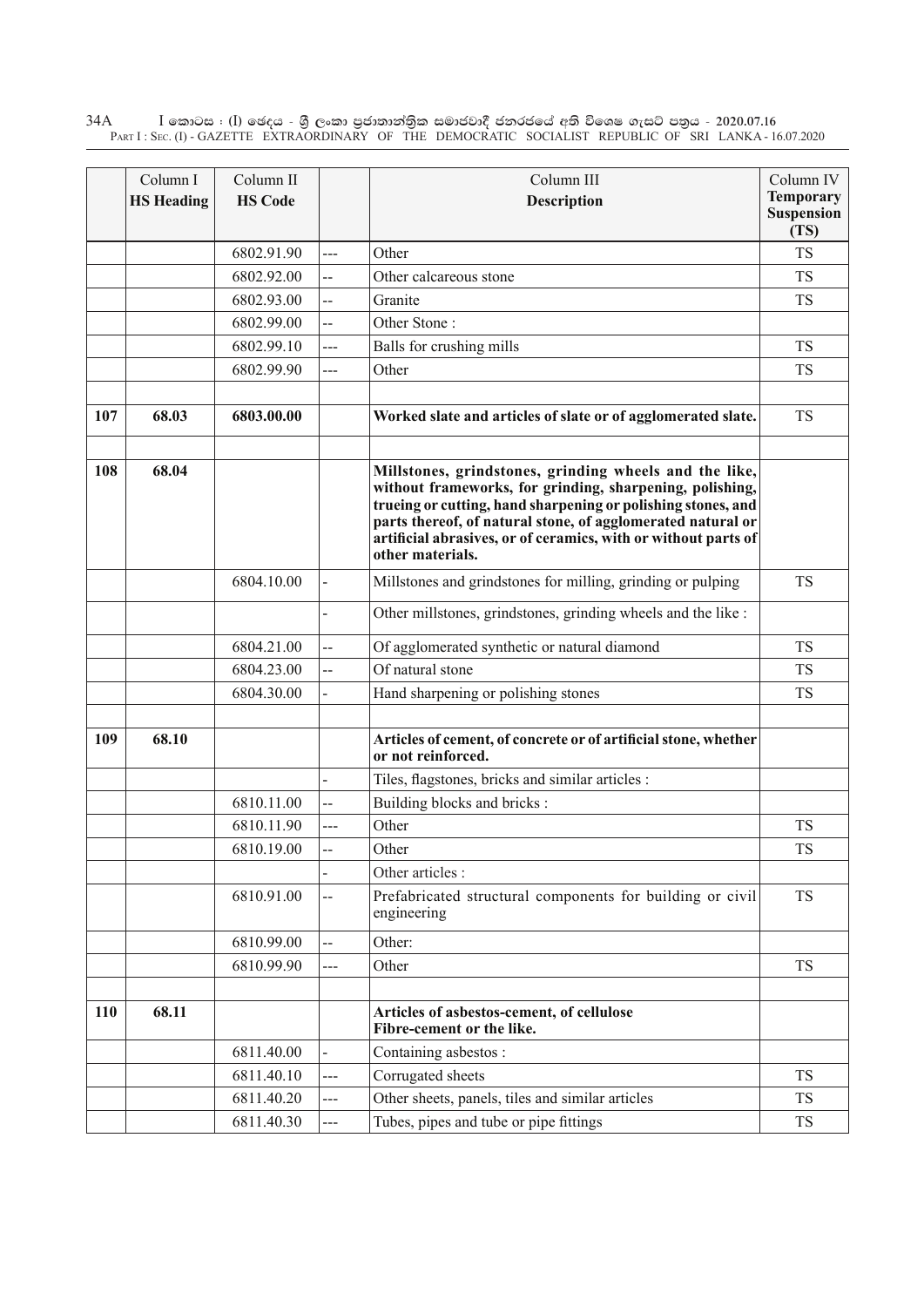$\rm I$  කොටස : ( $\rm I$ ) ඡෙදය - ශුී ලංකා පුජාතාන්තිුක සමාජවාදී ජනරජයේ අති විශෙෂ ගැසට් පතුය - 2020.07.16 Part I : Sec. (I) - GAZETTE EXTRAORDINARY OF THE DEMOCRATIC SOCIALIST REPUBLIC OF SRI LANKA - 16.07.2020 35A

|     | Column I<br><b>HS Heading</b> | Column II<br><b>HS Code</b> |                          | Column III<br>Description                                                                                                                           | Column IV<br><b>Temporary</b><br><b>Suspension</b><br>(TS) |
|-----|-------------------------------|-----------------------------|--------------------------|-----------------------------------------------------------------------------------------------------------------------------------------------------|------------------------------------------------------------|
|     |                               | 6811.40.40                  | ---                      | Packing washers and joints                                                                                                                          | <b>TS</b>                                                  |
|     |                               | 6811.40.90                  | ---                      | Other                                                                                                                                               | <b>TS</b>                                                  |
|     |                               |                             |                          | Not containing asbestos :                                                                                                                           |                                                            |
|     |                               | 6811.81.00                  | --                       | Corrugated sheets                                                                                                                                   | TS                                                         |
|     |                               |                             |                          |                                                                                                                                                     |                                                            |
| 111 | 69.04                         |                             |                          | Ceramic building bricks, flooring blocks, support or filler<br>tiles and the like.                                                                  |                                                            |
|     |                               | 6904.10.00                  |                          | <b>Building bricks</b>                                                                                                                              | <b>TS</b>                                                  |
|     |                               | 6904.90.00                  |                          | Other                                                                                                                                               | <b>TS</b>                                                  |
|     |                               |                             |                          |                                                                                                                                                     |                                                            |
| 112 | 69.05                         |                             |                          | Roofing tiles, chimney-pots, cowls, chimney liners,<br>architectural ornaments and other ceramic constructional<br>goods.                           |                                                            |
|     |                               | 6905.10.00                  |                          | Roofing tiles                                                                                                                                       | <b>TS</b>                                                  |
|     |                               | 6905.90.00                  |                          | Other                                                                                                                                               | <b>TS</b>                                                  |
|     |                               |                             |                          |                                                                                                                                                     |                                                            |
| 113 | 69.06                         | 6906.00.00                  |                          | Ceramic pipes, conduits, guttering and pipe fittings.                                                                                               | <b>TS</b>                                                  |
|     |                               |                             |                          |                                                                                                                                                     |                                                            |
| 114 | 69.07                         |                             |                          | Ceramic flags and paving, hearth or wall tiles; unglazed<br>ceramic mosaic cubes and the like, whether or not on a<br>backing; finishing ceramics.  |                                                            |
|     |                               |                             |                          | Flags and paving, hearth or wall tiles, other than those of<br>subheadings 6907.30 and 6907.40 :                                                    |                                                            |
|     |                               | 6907.21.00                  | ∽–                       | Of a water absorption coefficent by weight not exceeding 0.5%:                                                                                      |                                                            |
|     |                               | 6907.21.10                  | $---$                    | Wall tiles                                                                                                                                          | <b>TS</b>                                                  |
|     |                               | 6907.21.90                  | $\overline{a}$           | Other                                                                                                                                               | <b>TS</b>                                                  |
|     |                               | 6907.22.00                  | Ц.                       | Of a water absorption coefficient by weight exceeding 0.5%<br>but not exceeding 10%:                                                                |                                                            |
|     |                               | 6907.22.10                  | $---$                    | Wall tiles                                                                                                                                          | <b>TS</b>                                                  |
|     |                               | 6907.22.90                  | ---                      | Other                                                                                                                                               | <b>TS</b>                                                  |
|     |                               | 6907.23.00                  | $\overline{\phantom{a}}$ | Of a water absorption coefficient by weight exceeding 10%:                                                                                          |                                                            |
|     |                               | 6907.23.10                  | $---$                    | Wall tiles                                                                                                                                          | <b>TS</b>                                                  |
|     |                               | 6907.23.90                  | ---                      | Other                                                                                                                                               | <b>TS</b>                                                  |
|     |                               | 6907.30.00                  |                          | Mosaic cubes and the like, other than those of subheading<br>6907.40                                                                                | TS                                                         |
|     |                               | 6907.40.00                  |                          | Finishing ceramics                                                                                                                                  | TS                                                         |
|     |                               |                             |                          |                                                                                                                                                     |                                                            |
| 115 | 69.10                         |                             |                          | Ceramic sinks, wash basins, wash basin pedestals, baths,<br>bidets, water closet pans, flushing cisterns, urinals and<br>similar sanitary fixtures. |                                                            |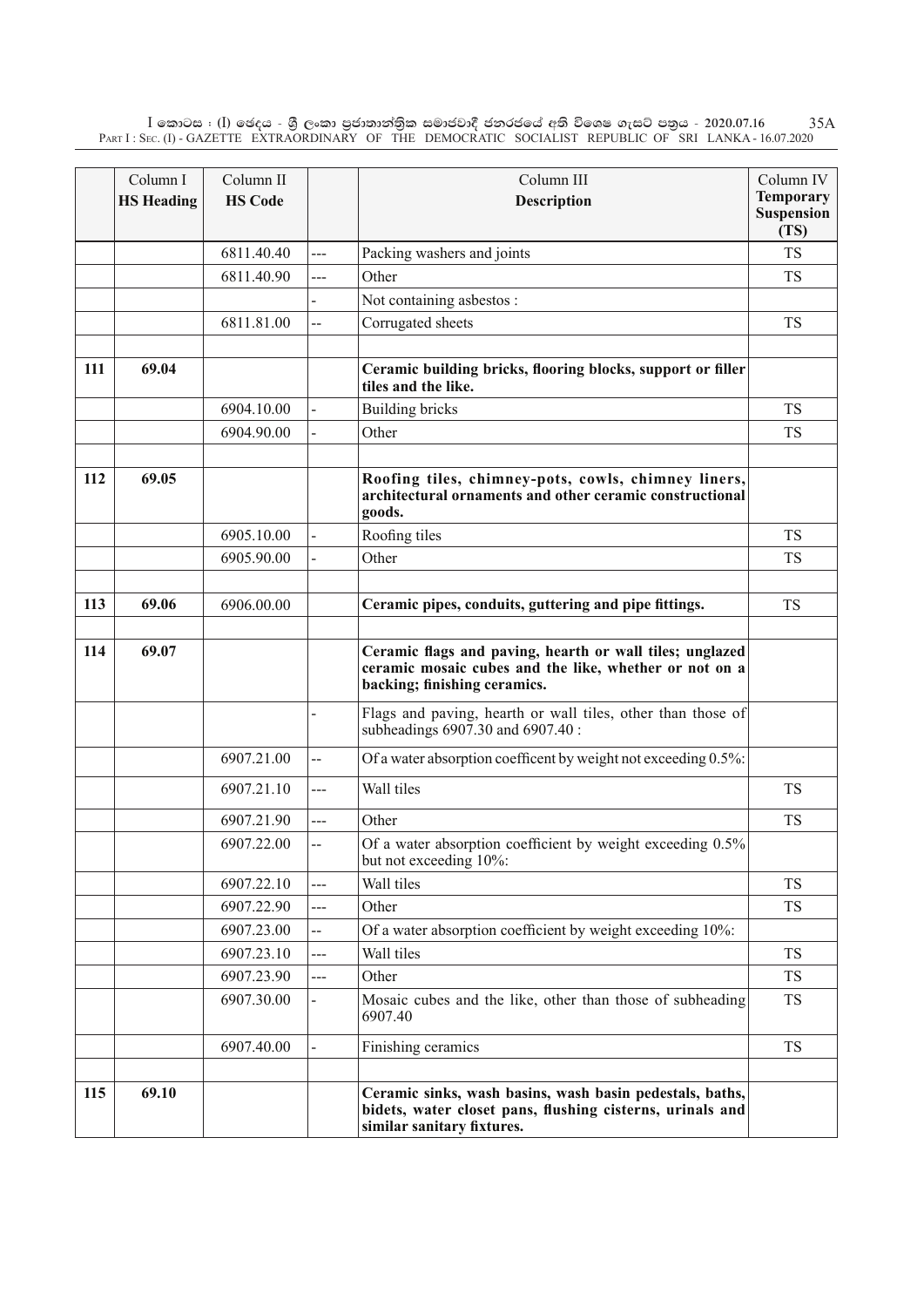$\rm I$  කොටස : ( $\rm I$ ) ඡෙදය - ශුී ලංකා පුජාතාන්තුික සමාජවාදී ජනරජයේ අති විශෙෂ ගැසට් පතුය - 2020.07.16 Part I : Sec. (I) - GAZETTE EXTRAORDINARY OF THE DEMOCRATIC SOCIALIST REPUBLIC OF SRI LANKA - 16.07.2020 36A

|     | Column I          | Column II      |                | Column III                                                                                                                                                                                    | Column IV                              |
|-----|-------------------|----------------|----------------|-----------------------------------------------------------------------------------------------------------------------------------------------------------------------------------------------|----------------------------------------|
|     | <b>HS Heading</b> | <b>HS Code</b> |                | Description                                                                                                                                                                                   | <b>Temporary</b><br>Suspension<br>(TS) |
|     |                   | 6910.10.00     |                | Of porcelain or china:                                                                                                                                                                        |                                        |
|     |                   | 6910.10.10     | ---            | Squatting pans                                                                                                                                                                                | <b>TS</b>                              |
|     |                   | 6910.10.90     | ---            | Other                                                                                                                                                                                         | <b>TS</b>                              |
|     |                   | 6910.90.00     |                | Other:                                                                                                                                                                                        |                                        |
|     |                   | 6910.90.10     | ---            | Squatting pans                                                                                                                                                                                | <b>TS</b>                              |
|     |                   | 6910.90.90     | ---            | Other                                                                                                                                                                                         | <b>TS</b>                              |
| 116 | 69.11             |                |                | Tableware, kitchenware, other household articles and toilet<br>articles, of porcelain or china.                                                                                               |                                        |
|     |                   | 6911.10.00     |                | Tableware and kitchenware                                                                                                                                                                     | <b>TS</b>                              |
|     |                   | 6911.90.00     |                | Other                                                                                                                                                                                         | <b>TS</b>                              |
|     |                   |                |                |                                                                                                                                                                                               |                                        |
| 117 | 69.12             | 6912.00.00     |                | Ceramic tableware, kitchenware, other household articles<br>and toilet articles, other than of porcelain or china :                                                                           |                                        |
|     |                   | 6912.00.10     | $\overline{a}$ | Tableware                                                                                                                                                                                     | <b>TS</b>                              |
|     |                   | 6912.00.90     | ---            | Other                                                                                                                                                                                         | <b>TS</b>                              |
|     |                   |                |                |                                                                                                                                                                                               |                                        |
| 118 | 69.13             |                |                | Statuettes and other ornamental ceramic articles.                                                                                                                                             |                                        |
|     |                   | 6913.10.00     |                | Of porcelain or china                                                                                                                                                                         | <b>TS</b>                              |
|     |                   | 6913.90.00     |                | Other:                                                                                                                                                                                        |                                        |
|     |                   | 6913.90.10     | $\overline{a}$ | Ornaments                                                                                                                                                                                     | <b>TS</b>                              |
|     |                   | 6913.90.90     | ---            | Other                                                                                                                                                                                         | <b>TS</b>                              |
|     |                   |                |                |                                                                                                                                                                                               |                                        |
| 119 | 69.14             |                |                | Other ceramic articles.                                                                                                                                                                       |                                        |
|     |                   | 6914.10.00     |                | Of porcelain or china:                                                                                                                                                                        |                                        |
|     |                   | 6914.10.90     | ---            | Other                                                                                                                                                                                         | <b>TS</b>                              |
| 120 | 71.17             |                |                | <b>Imitation Jewellery.</b>                                                                                                                                                                   |                                        |
|     |                   |                |                | Of base metal, whether or not plated with precious metal :                                                                                                                                    |                                        |
|     |                   | 7117.11.00     | --             | Cuff-links and studs                                                                                                                                                                          | <b>TS</b>                              |
|     |                   | 7117.19.00     | --             | Other                                                                                                                                                                                         | <b>TS</b>                              |
|     |                   | 7117.90.00     |                | Other                                                                                                                                                                                         | <b>TS</b>                              |
| 121 | 73.23             |                |                | Table, kitchen or other household articles and parts thereof,<br>of iron or steel; iron or steel wool; pot scourers and scouring<br>or polishing pads, gloves and the like, of iron or steel. |                                        |
|     |                   | 7323.10.00     |                | Iron or steel wool; pot scourers and scouring or polishing pads,<br>gloves and the like                                                                                                       | <b>TS</b>                              |
|     |                   |                |                | Other:                                                                                                                                                                                        |                                        |
|     |                   | 7323.91.00     | --             | Of cast iron, not enamelled                                                                                                                                                                   | <b>TS</b>                              |
|     |                   | 7323.92.00     | --             | Of cast iron, enamelled                                                                                                                                                                       | <b>TS</b>                              |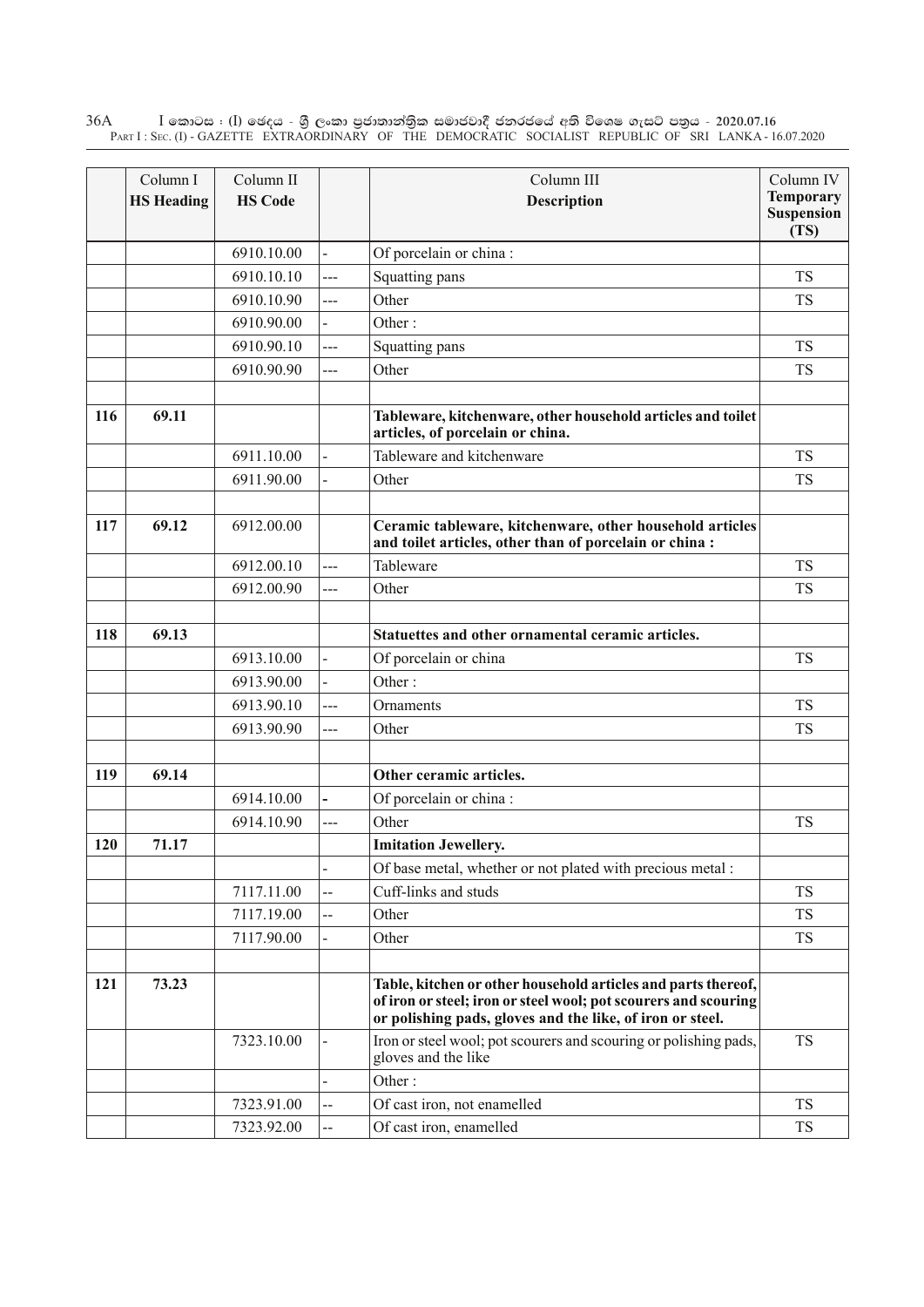$\rm I$  කොටස : ( $\rm I$ ) ඡෙදය - ශුී ලංකා පුජාතාන්තිුක සමාජවාදී ජනරජයේ අති විශෙෂ ගැසට් පතුය - 2020.07.16 Part I : Sec. (I) - GAZETTE EXTRAORDINARY OF THE DEMOCRATIC SOCIALIST REPUBLIC OF SRI LANKA - 16.07.2020 37A

|     | Column I          | Column II      |                | Column III                                                                                                                                                                                                         | Column IV                                     |
|-----|-------------------|----------------|----------------|--------------------------------------------------------------------------------------------------------------------------------------------------------------------------------------------------------------------|-----------------------------------------------|
|     | <b>HS Heading</b> | <b>HS Code</b> |                | <b>Description</b>                                                                                                                                                                                                 | <b>Temporary</b><br><b>Suspension</b><br>(TS) |
|     |                   | 7323.93.00     | --             | Of stainless steel                                                                                                                                                                                                 | <b>TS</b>                                     |
|     |                   | 7323.94.00     | --             | Of iron (other than cast iron) or steel, enamelled                                                                                                                                                                 | <b>TS</b>                                     |
|     |                   | 7323.99.00     | --             | Other                                                                                                                                                                                                              | <b>TS</b>                                     |
| 122 | 76.15             |                |                | Table, kitchen or other household articles and parts therof,<br>of aluminium; pot scourers and scouring or polishing pads,<br>gloves and the like, of aluminium; sanitary ware and parts<br>thereof, of aluminium. |                                               |
|     |                   | 7615.10.00     |                | Table, kitchen or other household articles and parts thereof; pot<br>scourers and scouring or polishing pads, gloves and the like:                                                                                 |                                               |
|     |                   | 7615.10.10     | ---            | Pot scourers and scouring or polishing pads, gloves and the like                                                                                                                                                   | <b>TS</b>                                     |
|     |                   | 7615.20.00     |                | Sanitary ware and parts thereof:                                                                                                                                                                                   |                                               |
|     |                   | 7615.20.10     | ---            | <b>Sinks</b>                                                                                                                                                                                                       | <b>TS</b>                                     |
|     |                   | 7615.20.90     | ---            | Other                                                                                                                                                                                                              | <b>TS</b>                                     |
|     |                   |                |                |                                                                                                                                                                                                                    |                                               |
| 123 | 86.05             | 8605.00.00     |                | Railway or tramway passenger coaches, not self-propelled;<br>luggage vans, post office coaches and other special purpose<br>railway or tramway coaches, not self-propelled (excluding<br>those of heading 86.04).  | <b>TS</b>                                     |
|     |                   |                |                |                                                                                                                                                                                                                    |                                               |
| 124 | 87.02             |                |                | Moter vehicles for the transport of ten or more persons,<br>including the driver                                                                                                                                   |                                               |
|     |                   | 8702.10.00     | $\overline{a}$ | With only compression – ignition internal combustion piston<br>engine(diesel or semi-diesel):                                                                                                                      |                                               |
|     |                   |                | ---            | Motor vehicles for the transport of less than 13 person(adults)<br>including he driver, not more than three and a half years old:                                                                                  |                                               |
|     |                   | 8702.10.12     | ----           | Modified vehicles of heading 87.03, not more than two years old                                                                                                                                                    | <b>TS</b>                                     |
|     |                   | 8702.10.19     | ----           | Other                                                                                                                                                                                                              | <b>TS</b>                                     |
|     |                   |                | ---            | Motor vehicles for the transport of 13 or more persons (adults)<br>but less than 25 persons (adults) including the driver, not more<br>than five years old :                                                       |                                               |
|     |                   | 8702.10.32     | ----           | Modified vehicles of heading 87.03, not more than five years old                                                                                                                                                   | <b>TS</b>                                     |
|     |                   | 8702.10.39     | ----           | Other                                                                                                                                                                                                              | <b>TS</b>                                     |
|     |                   |                | ---            | Motor vehicles for the transport of 25 or more persons (adults)<br>but less than 35 persons (adults) including the driver, not more<br>than ten years old :                                                        |                                               |
|     |                   | 8702.10.53     | ----           | Modified vehicles of heading 87.03, not more than two years old                                                                                                                                                    | <b>TS</b>                                     |
|     |                   | 8702.10.55     | ----           | Other, not more than five years old                                                                                                                                                                                | <b>TS</b>                                     |
|     |                   | 8702.10.59     | ----           | Other                                                                                                                                                                                                              | <b>TS</b>                                     |
|     |                   |                | ---            | Other, not more than ten years old :                                                                                                                                                                               |                                               |
|     |                   | 8702.10.73     | ----           | Modified Vehicles of heading 87.03, not more than two years old                                                                                                                                                    | <b>TS</b>                                     |
|     |                   | 8702.10.75     | ----           | Other, not more than five years old                                                                                                                                                                                | TS                                            |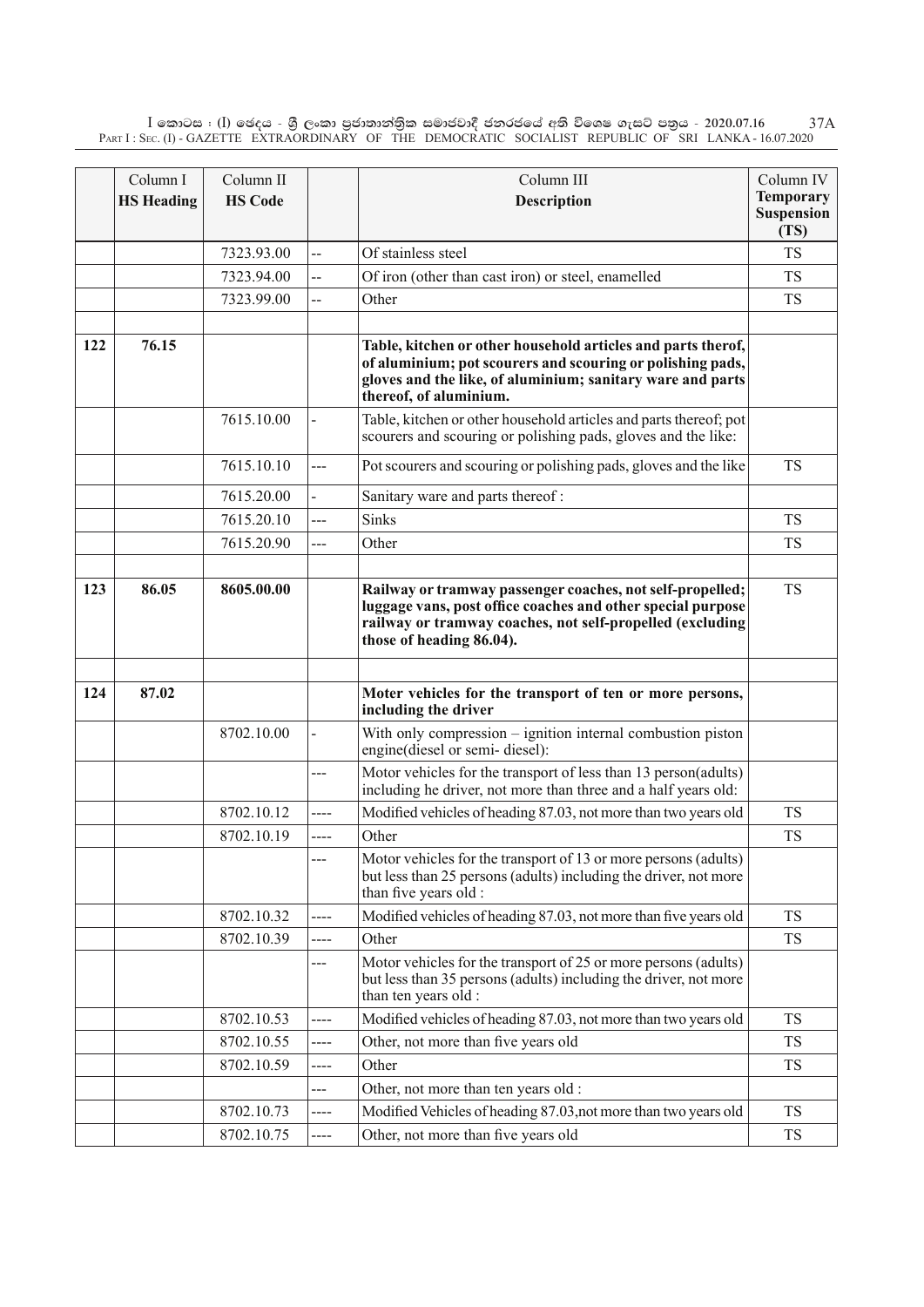$\rm I$  කොටස : ( $\rm I$ ) ඡෙදය - ශුී ලංකා පුජාතාන්තුික සමාජවාදී ජනරජයේ අති විශෙෂ ගැසට් පතුය - 2020.07.16 Part I : Sec. (I) - GAZETTE EXTRAORDINARY OF THE DEMOCRATIC SOCIALIST REPUBLIC OF SRI LANKA - 16.07.2020 38A

| Column I<br><b>HS Heading</b> | Column II<br><b>HS Code</b> |       | Column III<br>Description                                                                                                                                    | Column IV<br><b>Temporary</b><br><b>Suspension</b><br>(TS) |
|-------------------------------|-----------------------------|-------|--------------------------------------------------------------------------------------------------------------------------------------------------------------|------------------------------------------------------------|
|                               | 8702.10.79                  | ----  | Other                                                                                                                                                        | <b>TS</b>                                                  |
|                               |                             |       | Other, more than ten years old:                                                                                                                              |                                                            |
|                               | 8702.20.00                  |       | With both compression-ignition internal combustion piston<br>engine (diesel or semi- diesel) and electric motor as motors<br>for propulsion:                 |                                                            |
|                               |                             | ---   | Motor vehicles for the transport of less than 13 persons (adults)<br>including the driver, not moe than three and a half years old:                          |                                                            |
|                               | 8702.20.11                  | $---$ | Modified vehicles of heading 87.03, not more than two years old                                                                                              | <b>TS</b>                                                  |
|                               | 8702.20.19                  | ----  | Other                                                                                                                                                        | <b>TS</b>                                                  |
|                               |                             | ---   | Motor vehicles for the transport of 13 or more persons (adults)<br>but less than 25 persons (adults) including the driver, not more<br>than five years old : |                                                            |
|                               | 8702.20.31                  | ----  | Modified vehicles of 87.03, not more than two years old                                                                                                      | <b>TS</b>                                                  |
|                               | 8702.20.39                  | ----  | Other                                                                                                                                                        | <b>TS</b>                                                  |
|                               |                             | ---   | Motor vehicles for the transport of 25 or more persons (adults)<br>but less than 35 persons (adults) including the driver, not more<br>than ten years old :  |                                                            |
|                               | 8702.20.51                  | ----  | Modified vehicles of heading 87.03, not more than two years old                                                                                              | <b>TS</b>                                                  |
|                               | 8702.20.53                  | ----  | Other, not more than five years old                                                                                                                          | TS                                                         |
|                               | 8702.20.59                  | ----  | Other                                                                                                                                                        | <b>TS</b>                                                  |
|                               |                             | ---   | Other, not more than ten years old :                                                                                                                         |                                                            |
|                               | 8702.20.71                  | ----  | Modified vehicles of heading 87.03, more than two years old                                                                                                  | <b>TS</b>                                                  |
|                               | 8702.20.73                  | ----  | Other, not more than five years old                                                                                                                          | <b>TS</b>                                                  |
|                               | 8702.20.79                  | ----  | Other                                                                                                                                                        | <b>TS</b>                                                  |
|                               |                             | ---   | Other, more than ten years old:                                                                                                                              |                                                            |
|                               | 8702.30.00                  |       | With both spark- ignition internal combustion reciprocating<br>piston engine and electric motor as motors for propulsion :                                   |                                                            |
|                               |                             | ---   | Motor vehicles for the transport of less than 13 persons (adults)<br>including the driver, not more than three and a half years old:                         |                                                            |
|                               | 8702.30.11                  | ----  | Modified vehicles of heading 87.03, not more than two years old                                                                                              | TS                                                         |
|                               | 8702.30.19                  | ----  | Other                                                                                                                                                        | <b>TS</b>                                                  |
|                               |                             | ---   | Motor vehicles for the transport of 13 or more persons (adults)<br>but less than 25 persons (adults) including the driver, not more<br>than five years old : |                                                            |
|                               | 8702.30.31                  | ----  | Modified vehicles of heading 87.03, not more than two years old                                                                                              | <b>TS</b>                                                  |
|                               | 8702.30.39                  | ----  | Other                                                                                                                                                        | <b>TS</b>                                                  |
|                               |                             | ---   | Motor vehicles for the transport of 25 or more persons (adults)<br>but less than 35 persons (adults) including the driver, not more<br>than ten years old :  |                                                            |
|                               | 8702.30.51                  | ----  | Modified vehicles of heading 87.03, not more than two years old                                                                                              | <b>TS</b>                                                  |
|                               | 8702.30.53                  | ----  | Other, not more than five years old                                                                                                                          | <b>TS</b>                                                  |
|                               | 8702.30.59                  | ----  | Other                                                                                                                                                        | TS                                                         |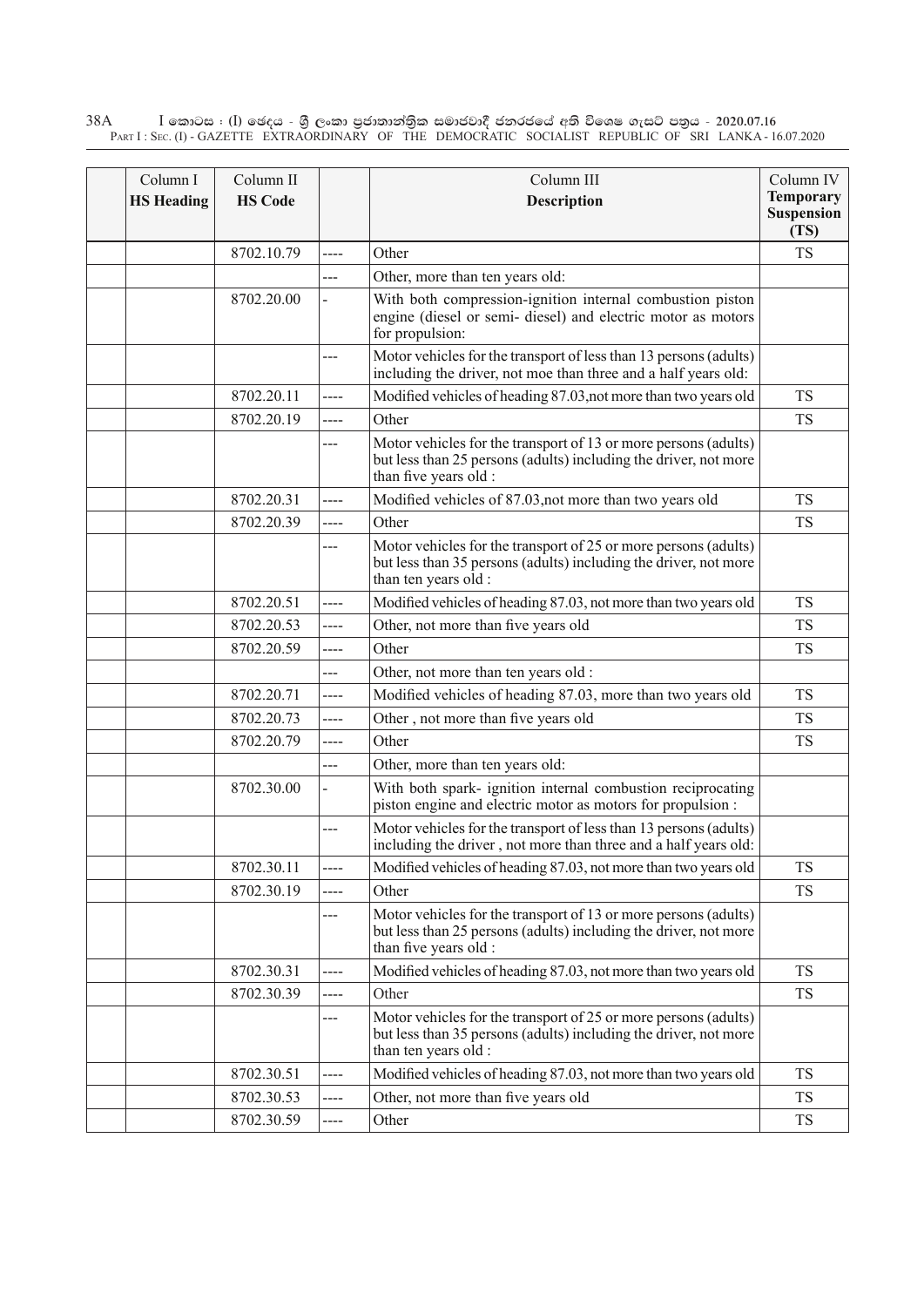$\rm I$  කොටස : ( $\rm I$ ) ඡෙදය - ශුී ලංකා පුජාතාන්තිුක සමාජවාදී ජනරජයේ අති විශෙෂ ගැසට් පතුය - 2020.07.16 Part I : Sec. (I) - GAZETTE EXTRAORDINARY OF THE DEMOCRATIC SOCIALIST REPUBLIC OF SRI LANKA - 16.07.2020 39A

| Column I<br><b>HS Heading</b> | Column II<br><b>HS Code</b> |       | Column III<br>Description                                                                                                                                    | Column IV<br><b>Temporary</b><br><b>Suspension</b><br>(TS) |
|-------------------------------|-----------------------------|-------|--------------------------------------------------------------------------------------------------------------------------------------------------------------|------------------------------------------------------------|
|                               |                             | ---   | Other, not more than ten years old :                                                                                                                         |                                                            |
|                               | 8702.30.71                  | ----  | Modified vehicles of heading 87.03, not more than two years old                                                                                              | <b>TS</b>                                                  |
|                               | 8702.30.73                  | ----  | Other, not more than five years old                                                                                                                          | <b>TS</b>                                                  |
|                               | 8702.30.79                  | ----  | Other                                                                                                                                                        | <b>TS</b>                                                  |
|                               |                             | ---   | Other, more than ten years old :                                                                                                                             |                                                            |
|                               | 8702.40.00                  |       | With only electric motor for propulsion :                                                                                                                    |                                                            |
|                               |                             | ---   | Motor vehicles for the transport of less than 13 persons (adults)<br>including the driver, not more than three and a half years old:                         |                                                            |
|                               | 8702.40.11                  | ----  | Modified vehicles of heading 87.03, not more than two years old                                                                                              | <b>TS</b>                                                  |
|                               | 8702.40.19                  | ----  | Other                                                                                                                                                        | <b>TS</b>                                                  |
|                               |                             | ---   | Motor vehicles for the transport of 13 or more persons (adults)<br>but less than 25 persons (adults) including the driver, not more<br>than five years old : |                                                            |
|                               | 8702.40.31                  | ----  | Modified vehicles of heading 87.03, not more than two years old                                                                                              | <b>TS</b>                                                  |
|                               | 8702.40.39                  | ----  | Other                                                                                                                                                        | <b>TS</b>                                                  |
|                               |                             | ---   | Motor vehicles for the transport of 25 or more persons (adults)<br>but less than 35 persons (adults) including the driver, not more<br>than ten years old :  |                                                            |
|                               | 8702.40.51                  | ----  | Modified Vehicles of heading 87.03, not more than two years<br>old                                                                                           | <b>TS</b>                                                  |
|                               | 8702.40.53                  | ----  | Other, not more than five years old                                                                                                                          | <b>TS</b>                                                  |
|                               | 8702.40.59                  | ----  | Other                                                                                                                                                        | <b>TS</b>                                                  |
|                               |                             | ---   | Other, not more than ten years old:                                                                                                                          |                                                            |
|                               | 8702.40.71                  | ----  | Modified vehicles of heading 87.03, not more than two years old                                                                                              | <b>TS</b>                                                  |
|                               | 8702.40.73                  | $---$ | Other, not more than five years old                                                                                                                          | <b>TS</b>                                                  |
|                               | 8702.40.79                  | ----  | Other                                                                                                                                                        | <b>TS</b>                                                  |
|                               |                             | ---   | Other, more than ten years old:                                                                                                                              |                                                            |
|                               | 8702.90.00                  |       | Other:                                                                                                                                                       |                                                            |
|                               |                             | ---   | Motor vehicles for the transport of less than 13 persons (adults)<br>including the driver, not more than three and a half years old :                        |                                                            |
|                               | 8702.90.12                  | ----  | Modified Vehicles of heading 87.03, not more than two years<br>old                                                                                           | <b>TS</b>                                                  |
|                               | 8702.90.19                  | ----  | Other                                                                                                                                                        | <b>TS</b>                                                  |
|                               |                             | ---   | Motor vehicles for the transport of 13 or more persons (adults)<br>but less than 25 persons (adults) including the driver, not more<br>than five years old : |                                                            |
|                               | 8702.90.32                  | ----  | Modified Vehicles of heading 87.03, not more than two years<br>old                                                                                           | <b>TS</b>                                                  |
|                               | 8702.90.39                  | ----  | Other                                                                                                                                                        | <b>TS</b>                                                  |
|                               |                             | ---   | Motor vehicles for the transport of 25 or more persons (adults)<br>but less than 35 persons (adults) including the driver, not more<br>than ten years old :  |                                                            |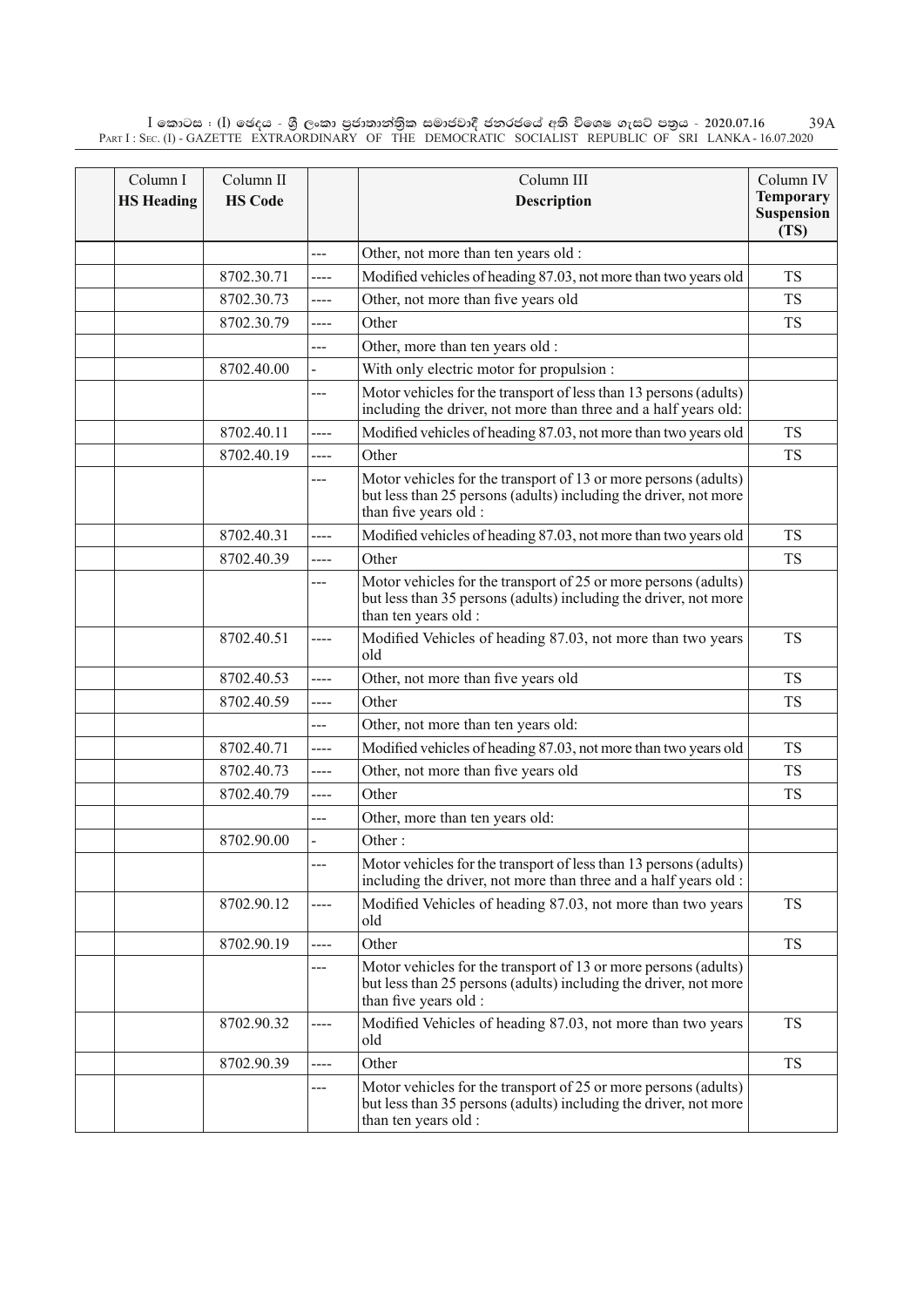$\rm I$  කොටස : ( $\rm I$ ) ඡෙදය - ශුී ලංකා පුජාතාන්තුික සමාජවාදී ජනරජයේ අති විශෙෂ ගැසට් පතුය - 2020.07.16 Part I : Sec. (I) - GAZETTE EXTRAORDINARY OF THE DEMOCRATIC SOCIALIST REPUBLIC OF SRI LANKA - 16.07.2020 40A

|     | Column I<br><b>HS Heading</b> | Column II<br><b>HS Code</b> |                | Column III<br>Description                                                                                                                                                  | Column IV<br><b>Temporary</b><br><b>Suspension</b> |
|-----|-------------------------------|-----------------------------|----------------|----------------------------------------------------------------------------------------------------------------------------------------------------------------------------|----------------------------------------------------|
|     |                               |                             |                |                                                                                                                                                                            | (TS)                                               |
|     |                               | 8702.90.53                  | ----           | Modified Vehicles of heading 87.03, not more than two years<br>old                                                                                                         | <b>TS</b>                                          |
|     |                               | 8702.90.55                  | ----           | Other, not more than five years old                                                                                                                                        | <b>TS</b>                                          |
|     |                               | 8702.90.59                  | ----           | Other                                                                                                                                                                      | <b>TS</b>                                          |
|     |                               |                             | ---            | Other, not more than ten years old :                                                                                                                                       |                                                    |
|     |                               | 8702.90.73                  | ----           | Modified Vehicles of heading 87.03, not more than two years<br>old                                                                                                         | <b>TS</b>                                          |
|     |                               | 8702.90.75                  | ----           | Other, not more than five years old                                                                                                                                        | <b>TS</b>                                          |
|     |                               | 8702.90.79                  | ----           | Other                                                                                                                                                                      | <b>TS</b>                                          |
| 125 | 87.03                         |                             |                | Motor cars and other motor vehicles principally designed<br>for the transport of persons (other than those of heading<br>87.02), including station wagons and racing cars. |                                                    |
|     |                               | 8703.10.00                  |                | Vehicles specially designed for travelling on snow; golf cars<br>and similar vehicles:                                                                                     |                                                    |
|     |                               |                             | ---            | Not more than three years old :                                                                                                                                            |                                                    |
|     |                               | 8703.10.11                  | ----           | <b>Electric Golf cars</b>                                                                                                                                                  | <b>TS</b>                                          |
|     |                               | 8703.10.19                  | ----           | Other                                                                                                                                                                      | <b>TS</b>                                          |
|     |                               |                             | ---            | Auto-trishaws:                                                                                                                                                             |                                                    |
|     |                               | 8703.21.52                  | ----           | Other, driven by liquefied petroleum (LP) gas, not more than<br>two years old                                                                                              | <b>TS</b>                                          |
|     |                               | 8703.21.54                  | ----           | Other, not more than two years old                                                                                                                                         | <b>TS</b>                                          |
|     |                               |                             | ---            | Motor cars including station wagons and racing cars, not more<br>than three years old :                                                                                    |                                                    |
|     |                               | 8703.21.62                  | ----           | Go-Karts                                                                                                                                                                   | <b>TS</b>                                          |
|     |                               | 8703.21.63                  | ----           | Other, of cylinder capacity not exceeding 300 cc including<br>Quadricycle                                                                                                  | TS                                                 |
|     |                               | 8703.21.64                  | ----           | All - terrain vehicle (ATV)                                                                                                                                                | <b>TS</b>                                          |
|     |                               | 8703.21.69                  |                | Other                                                                                                                                                                      | <b>TS</b>                                          |
|     |                               |                             | ---            | Motor cars including station wagons and racing cars, more<br>than three years old :                                                                                        |                                                    |
|     |                               | 8703.21.73                  | ----           | All - terrain vehicle (ATV)                                                                                                                                                | <b>TS</b>                                          |
|     |                               |                             | ----           | Other:                                                                                                                                                                     |                                                    |
|     |                               | 8703.21.92                  | ----           | Not more than three years old                                                                                                                                              | <b>TS</b>                                          |
|     |                               | 8703.22.00                  |                | Of a cylinder capacity exceeding 1,000 cc but not exceeding<br>1,500 cc:                                                                                                   |                                                    |
|     |                               | 8703.22.50                  | ---            | Motor cars including station wagons and racing cars, not more<br>than three years old                                                                                      | <b>TS</b>                                          |
|     |                               | 8703.22.70                  | $\overline{a}$ | Other, not more than three years old                                                                                                                                       | <b>TS</b>                                          |
|     |                               | 8703.23.00                  | ---            | Of a cylinder capacity exceeding 1,500 cc but not exceeding<br>$3,000$ cc :                                                                                                |                                                    |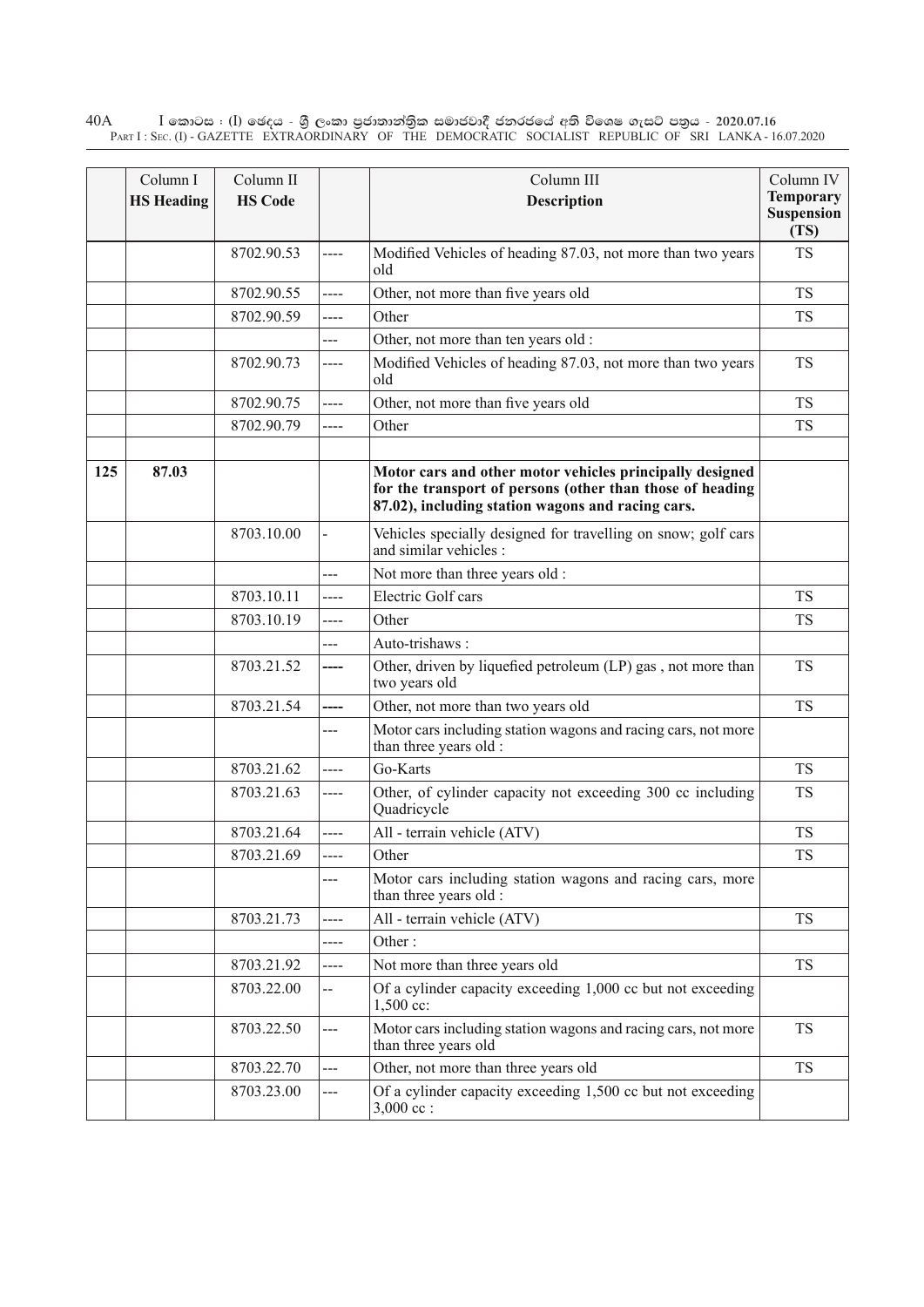$\rm I$  කොටස : ( $\rm I$ ) ඡෙදය - ශුී ලංකා පුජාතාන්තිුක සමාජවාදී ජනරජයේ අති විශෙෂ ගැසට් පතුය - 2020.07.16 Part I : Sec. (I) - GAZETTE EXTRAORDINARY OF THE DEMOCRATIC SOCIALIST REPUBLIC OF SRI LANKA - 16.07.2020 41A

| Column I<br><b>HS</b> Heading | Column II<br><b>HS Code</b> |                          | Column III<br><b>Description</b>                                                                                                         | Column IV<br><b>Temporary</b><br><b>Suspension</b><br>(TS) |
|-------------------------------|-----------------------------|--------------------------|------------------------------------------------------------------------------------------------------------------------------------------|------------------------------------------------------------|
|                               |                             | ---                      | Motor cars including station wagons and racing cars of a<br>cylinder capacity not exceeding 2,000 cc, not more than three<br>years old : |                                                            |
|                               | 8703.23.52                  | ----                     | Of a cylinder capacity not exceeding 1,600 cc                                                                                            | <b>TS</b>                                                  |
|                               | 8703.23.55                  | $---$                    | Of a cylinder capacity exceeding 1,600 cc, but not exceeding<br>$1,800$ cc                                                               | <b>TS</b>                                                  |
|                               | 8703.23.59                  | ----                     | Other                                                                                                                                    | <b>TS</b>                                                  |
|                               |                             | ---                      | Motor cars including station wagons and racing cars of a<br>cylinder capacity not exceeding 2,000 cc, more than three<br>years old :     |                                                            |
|                               | 8703.23.70                  | ---                      | Motor cars including station wagons and racing cars of a<br>cylinder capacity exceeding 2,000 cc, not more than three<br>years old       | <b>TS</b>                                                  |
|                               |                             | ---                      | Other:                                                                                                                                   |                                                            |
|                               | 8703.23.92                  | ----                     | Of a cylinder capacity not exceeding 2,000 cc, not more than<br>three years old                                                          | <b>TS</b>                                                  |
|                               | 8703.23.96                  | ----                     | Of a cylinder capacity exceeding 2,000 cc, not more than three<br>years old                                                              | <b>TS</b>                                                  |
|                               | 8703.24.00                  | $\overline{\phantom{a}}$ | Of a cylinder capacity exceeding 3,000 cc :                                                                                              |                                                            |
|                               | 8703.24.50                  | ---                      | Motor cars including station wagons and racing cars, not more<br>than three years old                                                    | <b>TS</b>                                                  |
|                               | 8703.24.70                  | ---                      | Other, not more than three years old                                                                                                     | <b>TS</b>                                                  |
|                               |                             |                          | Other vehicles, with only compression-ignition internal<br>combustion piston engine (diesel or semi-diesel) :                            |                                                            |
|                               | 8703.31.00                  | --                       | Of a cylinder capacity not exceeding 1,500 cc :                                                                                          |                                                            |
|                               | 8703.31.50                  | ---                      | Auto-trishaws not more than two years old                                                                                                | <b>TS</b>                                                  |
|                               | 8703.31.70                  | ---                      | Motor cars including station wagons and racing cars, not more<br>than three years old                                                    | <b>TS</b>                                                  |
|                               |                             | ---                      | Other:                                                                                                                                   |                                                            |
|                               | 8703.31.92                  | ----                     | Not more than three years old                                                                                                            | <b>TS</b>                                                  |
|                               | 8703.32.00                  | --                       | Of a cylinder capacity exceeding 1,500 cc but not exceeding<br>$2,500$ cc:                                                               |                                                            |
|                               |                             | ---                      | Motor cars including station wagons and racing cars of a<br>cylinder capacity not exceeding 2,000 cc, not more than three<br>years old : |                                                            |
|                               | 8703.32.52                  | ----                     | Of a cylinder capacity not exceeding 1,600 cc                                                                                            | <b>TS</b>                                                  |
|                               | 8703.32.55                  | ----                     | Of a cylinder capacity exceeding 1,600 cc, but not exceeding<br>1,800 cc                                                                 | <b>TS</b>                                                  |
|                               | 8703.32.59                  | $- - - -$                | Other                                                                                                                                    | <b>TS</b>                                                  |
|                               |                             | ---                      | Motor cars including station wagons and racing cars of a<br>cylinder capacity exceeding 2,000 cc, not more than three<br>years old :     |                                                            |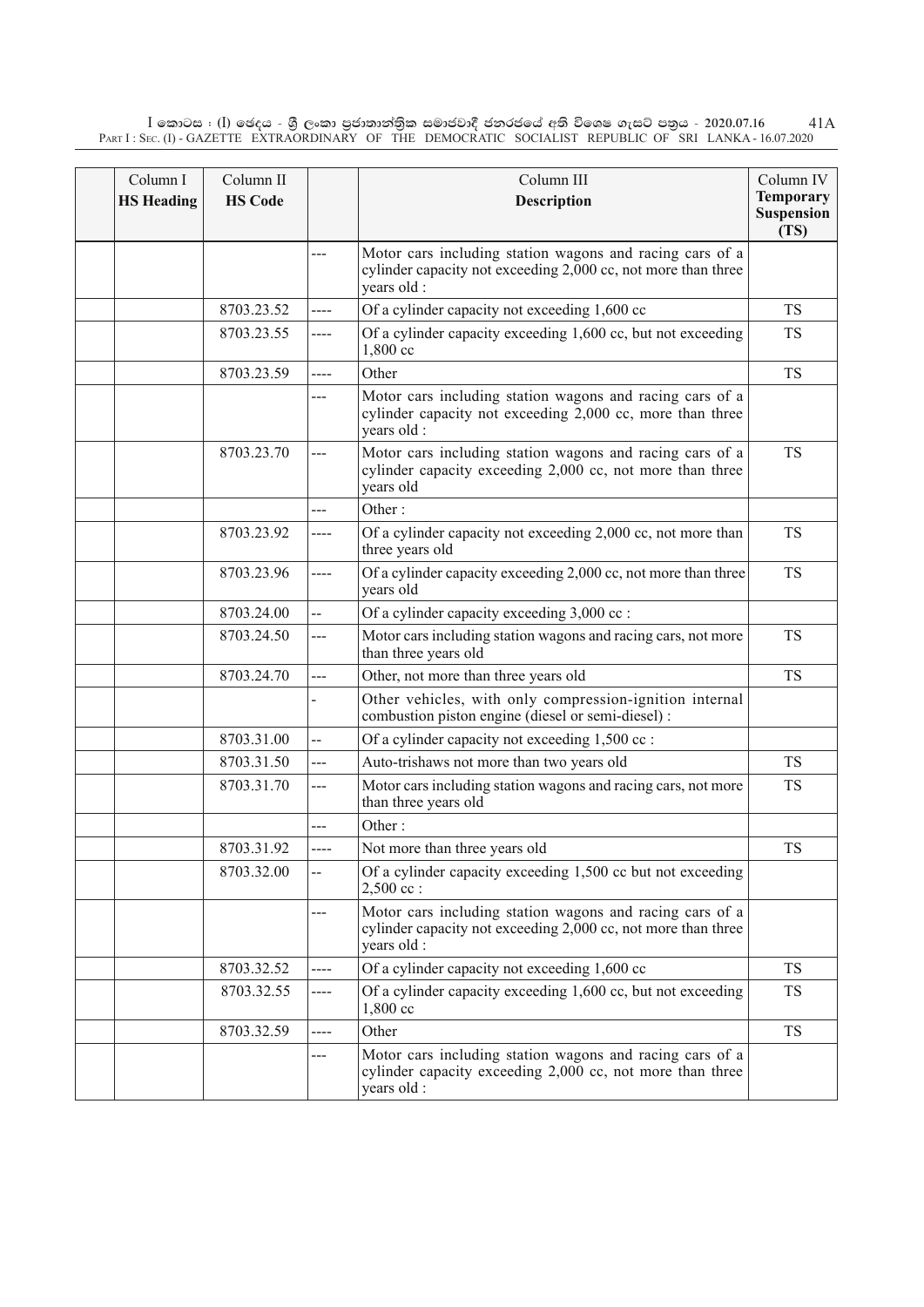$\rm I$  කොටස : ( $\rm I$ ) ඡෙදය - ශුී ලංකා පුජාතාන්තුික සමාජවාදී ජනරජයේ අති විශෙෂ ගැසට් පතුය - 2020.07.16 Part I : Sec. (I) - GAZETTE EXTRAORDINARY OF THE DEMOCRATIC SOCIALIST REPUBLIC OF SRI LANKA - 16.07.2020 42A

| Column I<br><b>HS Heading</b> | Column II<br><b>HS Code</b> |          | Column III<br>Description                                                                                                                                                                                                                                        | Column IV<br><b>Temporary</b><br><b>Suspension</b><br>(TS) |
|-------------------------------|-----------------------------|----------|------------------------------------------------------------------------------------------------------------------------------------------------------------------------------------------------------------------------------------------------------------------|------------------------------------------------------------|
|                               | 8703.32.71                  |          | Vehicles for the transport of 7 or more persons (adults) including<br>the driver, with non-monologue body bolted on ladder type<br>heavy duty chassis, with permanent four-wheel drive capability,<br>and a total payload (of persons and cargo) of over 800 kg. | <b>TS</b>                                                  |
|                               | 8703.32.79                  | ----     | Other                                                                                                                                                                                                                                                            | <b>TS</b>                                                  |
|                               |                             | ---      | Other:                                                                                                                                                                                                                                                           |                                                            |
|                               | 8703.32.92                  | ----     | Of a cylinder capacity not exceeding 2,000 cc, not more than<br>three years old                                                                                                                                                                                  | <b>TS</b>                                                  |
|                               | 8703.32.93                  | ----     | Motor - homes, specially equipped for habitation (with sleeping,<br>cooking, toilet facilities etc.) of a cylinder capacity exceeding<br>2000cc, not more than three years old                                                                                   | <b>TS</b>                                                  |
|                               | 8703.32.95                  | ----     | Other, of a cylinder capacity exceeding 2000 cc., not more<br>than three years old                                                                                                                                                                               | <b>TS</b>                                                  |
|                               | 8703.33.00                  | --       | Of a cylinder capacity exceeding 2,500 cc:                                                                                                                                                                                                                       |                                                            |
|                               | 8703.33.50                  | ---      | Motor cars including station wagons and racing cars, not more<br>than three years old                                                                                                                                                                            | <b>TS</b>                                                  |
|                               |                             | ---      | Other, not more than three years old :                                                                                                                                                                                                                           |                                                            |
|                               | 8703.33.71                  | ----     | Motor-homes, specially equipped for habitation (with sleeping,<br>cooking, toilet facilities etc)                                                                                                                                                                | <b>TS</b>                                                  |
|                               | 8703.33.79                  | ----     | Other                                                                                                                                                                                                                                                            | <b>TS</b>                                                  |
|                               | 8703.40.00                  | $\equiv$ | Other vehicles, with both spark-ignition internal combustion<br>reciprocating piston engine and electric motor as motors for<br>propulsion, other than those capable of being charged by<br>plugging to external source of electric power:                       |                                                            |
|                               |                             | ---      | Vehicles other than motor cars including station wagons and<br>racing cars, of a cylinder capacity not exceeding 1,000 cc :                                                                                                                                      |                                                            |
|                               | 8703.40.15                  | ----     | Auto-trishaws, not more than two years old                                                                                                                                                                                                                       | <b>TS</b>                                                  |
|                               | 8703.40.18                  | ----     | Other, not more than three years old                                                                                                                                                                                                                             | <b>TS</b>                                                  |
|                               |                             |          | Motor cars including station wagons and racing cars , of cylinder<br>capacity not exceeding 1,000 cc :                                                                                                                                                           |                                                            |
|                               | 8703.40.21                  | ----     | Go-Karts, not more than three years old                                                                                                                                                                                                                          | <b>TS</b>                                                  |
|                               | 8703.40.23                  | ----     | Quadricycle of cylinder capacity not exceeding 300 cc, not<br>more than three years old                                                                                                                                                                          | <b>TS</b>                                                  |
|                               | 8703.40.25                  | ----     | All terrain vehicle (ATV), not more than three years old                                                                                                                                                                                                         | <b>TS</b>                                                  |
|                               | 8703.40.28                  | ----     | Other, not more than three years old                                                                                                                                                                                                                             | <b>TS</b>                                                  |
|                               |                             | ---      | Of a cylinder capacity exceeding 1,000 cc but not exceeding<br>$1,500$ cc:                                                                                                                                                                                       |                                                            |
|                               | 8703.40.35                  | ----     | Motor cars including station wagons and racing cars, not more<br>than three years old                                                                                                                                                                            | <b>TS</b>                                                  |
|                               | 8703.40.38                  | ----     | Other, not more than three years old                                                                                                                                                                                                                             | <b>TS</b>                                                  |
|                               |                             | ---      | Vehicles other than motor cars including station wagons and<br>racing cars of a cylinder capacity exceeding 1,500 cc but not<br>exceeding 2,000 cc :                                                                                                             |                                                            |
|                               | 8703.40.48                  | ---      | Other, not more than three years old                                                                                                                                                                                                                             | TS                                                         |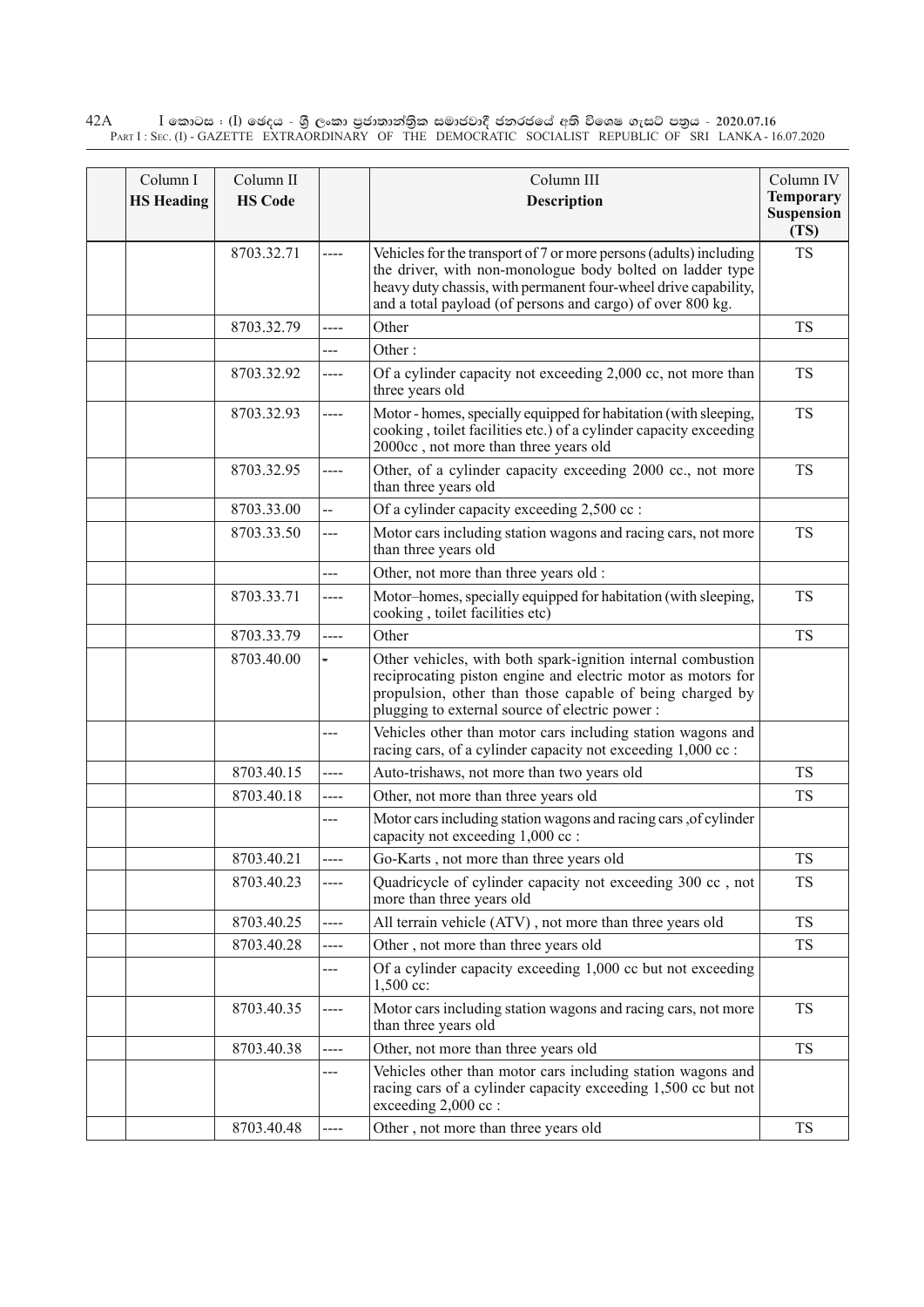$\rm I$  කොටස : ( $\rm I$ ) ඡෙදය - ශුී ලංකා පුජාතාන්තිුක සමාජවාදී ජනරජයේ අති විශෙෂ ගැසට් පතුය - 2020.07.16 Part I : Sec. (I) - GAZETTE EXTRAORDINARY OF THE DEMOCRATIC SOCIALIST REPUBLIC OF SRI LANKA - 16.07.2020 43A

| Column I<br><b>HS</b> Heading | Column II<br><b>HS Code</b> |      | Column III<br><b>Description</b>                                                                                                                                                                                                                           | Column IV<br><b>Temporary</b><br><b>Suspension</b><br>(TS) |
|-------------------------------|-----------------------------|------|------------------------------------------------------------------------------------------------------------------------------------------------------------------------------------------------------------------------------------------------------------|------------------------------------------------------------|
|                               |                             | ---  | Motor cars including station wagons and racing cars of a<br>cylinder capacity exceeding 1,500 cc but not exceeding 2,000<br>$cc$ :                                                                                                                         |                                                            |
|                               | 8703.40.51                  | ---- | Of a cylinder capacity not exceeding 1,600 cc, not more than<br>three years old                                                                                                                                                                            | <b>TS</b>                                                  |
|                               | 8703.40.53                  | ---- | Of a cylinder capacity exceeding 1,600 cc, but not exceeding<br>1,800 cc ,not more than three years old                                                                                                                                                    | <b>TS</b>                                                  |
|                               | 8703.40.58                  | ---- | Other, not more than three years old                                                                                                                                                                                                                       | <b>TS</b>                                                  |
|                               |                             | ---  | Vehicles other than motor cars including station wagons and<br>racing cars of a cylinder capacity exceeding 2,000 cc but not<br>exceeding 3000cc :                                                                                                         |                                                            |
|                               | 8703.40.68                  | ---- | Other, not more than three years old                                                                                                                                                                                                                       | <b>TS</b>                                                  |
|                               |                             | ---  | Motor cars including station wagons and racing cars of a<br>cylinder capacity exceeding 2,000 cc but not exceeding 3000cc :                                                                                                                                |                                                            |
|                               | 8703.40.71                  | ---- | Not more than three years old                                                                                                                                                                                                                              | <b>TS</b>                                                  |
|                               |                             | ---  | Vehicles other than motor cars including station wagons and<br>racing cars of a cylinder capacity exceeding 3000cc :                                                                                                                                       |                                                            |
|                               | 8703.40.88                  | ---- | Other, not more than three years old                                                                                                                                                                                                                       | <b>TS</b>                                                  |
|                               |                             | ---  | Motor cars including station wagons and racing cars of a<br>cylinder capacity exceeding 3000cc :                                                                                                                                                           |                                                            |
|                               | 8703.40.91                  | ---- | Not more than three years old                                                                                                                                                                                                                              | <b>TS</b>                                                  |
|                               | 8703.50.00                  |      | Other vehicles, with both compression-ignition internal<br>combustion piston engine (diesel or semi-diesel) and electric<br>motor as motors for propulsion, other than those capable of<br>being charged by plugging to external source of electric power: |                                                            |
|                               |                             | ---  | Vehicles other than motor cars including station wagons and<br>racing cars ,of cylinder capacity not exceeding 1,000 cc :                                                                                                                                  |                                                            |
|                               | 8703.50.15                  | ---- | Auto-trishaws, not more than two years old                                                                                                                                                                                                                 | <b>TS</b>                                                  |
|                               | 8703.50.18                  | ---- | Other, not more than three years old                                                                                                                                                                                                                       | <b>TS</b>                                                  |
|                               |                             | ---  | Motor cars including station wagons and racing cars, of cylinder<br>capacity not exceeding 1,000 cc :                                                                                                                                                      |                                                            |
|                               | 8703.50.21                  | ---- | Go-Karts, not more than three years old                                                                                                                                                                                                                    | <b>TS</b>                                                  |
|                               | 8703.50.23                  | ---- | Quadricycle of cylinder capacity not exceeding 300 cc, not<br>more than three years old                                                                                                                                                                    | TS                                                         |
|                               | 8703.50.25                  | ---- | All-terrain vehicle (ATV), not more than three years old                                                                                                                                                                                                   | <b>TS</b>                                                  |
|                               | 8703.50.28                  | ---- | Other, not more than three years old                                                                                                                                                                                                                       | <b>TS</b>                                                  |
|                               |                             | ---  | Of a cylinder capacity exceeding 1,000 cc but not exceeding<br>1,500 cc:                                                                                                                                                                                   |                                                            |
|                               | 8703.50.35                  | ---- | Motor cars including station wagons and racing cars, not more<br>than three years old                                                                                                                                                                      | <b>TS</b>                                                  |
|                               | 8703.50.38                  | ---- | Other, not more than three years old                                                                                                                                                                                                                       | <b>TS</b>                                                  |
|                               |                             | ---  | Vehicles other than motor cars including station wagons and<br>racing cars of a cylinder capacity exceeding 1,500 cc but not<br>exceeding $2,000$ cc :                                                                                                     |                                                            |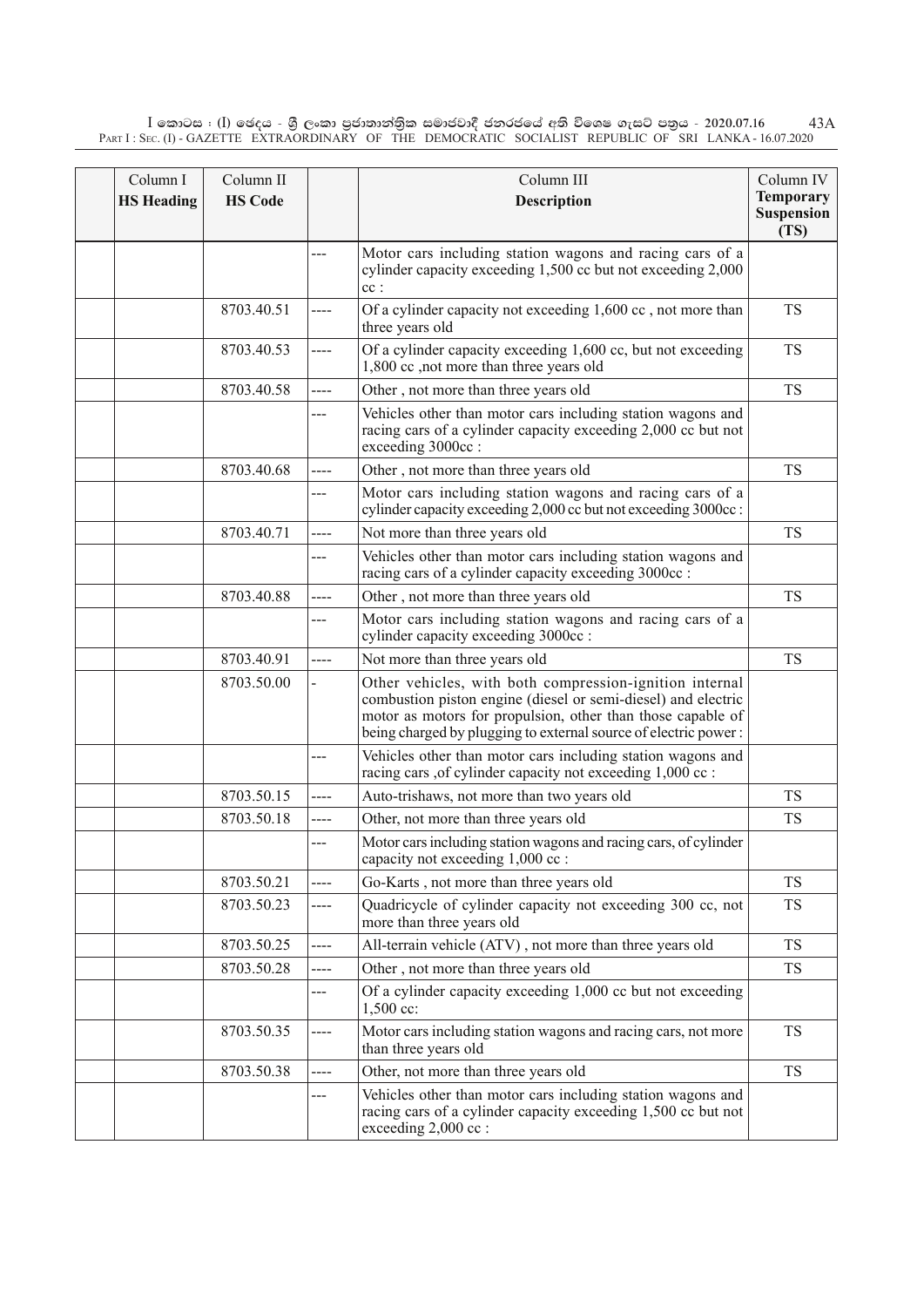$\rm I$  කොටස : ( $\rm I$ ) ඡෙදය - ශුී ලංකා පුජාතාන්තුික සමාජවාදී ජනරජයේ අති විශෙෂ ගැසට් පතුය - 2020.07.16 Part I : Sec. (I) - GAZETTE EXTRAORDINARY OF THE DEMOCRATIC SOCIALIST REPUBLIC OF SRI LANKA - 16.07.2020 44A

| Column I<br><b>HS Heading</b> | Column II<br><b>HS Code</b> |      | Column III<br><b>Description</b>                                                                                                                                                                                                                                                                  | Column IV<br><b>Temporary</b><br>Suspension<br>(TS) |
|-------------------------------|-----------------------------|------|---------------------------------------------------------------------------------------------------------------------------------------------------------------------------------------------------------------------------------------------------------------------------------------------------|-----------------------------------------------------|
|                               | 8703.50.48                  | ---- | Other, not more than three years old                                                                                                                                                                                                                                                              | <b>TS</b>                                           |
|                               |                             | ---  | Motor cars including station wagons and racing cars of a<br>cylinder capacity exceeding 1,500 cc but not exceeding 2,000<br>$cc$ :                                                                                                                                                                |                                                     |
|                               | 8703.50.51                  | ---- | Of a cylinder capacity not exceeding 1,600 cc, not more than<br>three years old                                                                                                                                                                                                                   | <b>TS</b>                                           |
|                               | 8703.50.53                  | ---- | Of a cylinder capacity exceeding 1,600 cc, but not exceeding<br>1,800 cc ,not more than three years old                                                                                                                                                                                           | <b>TS</b>                                           |
|                               | 8703.50.58                  | ---- | Other, not more than three years old                                                                                                                                                                                                                                                              | <b>TS</b>                                           |
|                               |                             | ---  | Vehicles other than motor cars including station wagons and<br>racing cars of a cylinder capacity exceeding 2,000 cc but not<br>exceeding 3000cc:                                                                                                                                                 |                                                     |
|                               | 8703.50.68                  | ---- | Other, not more than three years old                                                                                                                                                                                                                                                              | <b>TS</b>                                           |
|                               |                             | ---  | Motor cars including station wagons and racing cars of a<br>cylinder capacity exceeding 2,000 cc but not exceeding 3000cc :                                                                                                                                                                       |                                                     |
|                               | 8703.50.71                  | ---- | Vehicles for the transport of 7 or more persons (adults) including<br>the driver, with non-monocoque body bolted on ladder type<br>heavy duty chassis, with permanent four-wheel drive capability,<br>and a total payload (of persons and cargo) of over 800 kg, not<br>more than three years old | <b>TS</b>                                           |
|                               | 8703.50.72                  | ---- | Motor-homes, specially equipped for habitation (with sleeping,<br>cooking, toilet facilities etc.), not more than three years old                                                                                                                                                                 | <b>TS</b>                                           |
|                               | 8703.50.78                  | ---- | Other, not more than three years old                                                                                                                                                                                                                                                              | <b>TS</b>                                           |
|                               |                             | ---  | Vehicles other than motor cars including station wagons and<br>racing cars of a cylinder capacity exceeding 3000cc :                                                                                                                                                                              |                                                     |
|                               | 8703.50.88                  | ---- | Other, not more than three years old                                                                                                                                                                                                                                                              | <b>TS</b>                                           |
|                               |                             | ---  | Motor cars including station wagons and racing cars of a<br>cylinder capacity exceeding 3000cc :                                                                                                                                                                                                  |                                                     |
|                               | 8703.50.91                  | ---- | Motor-homes, specially equipped for habitation (with sleeping,<br>cooking, toilet facilities etc), not more than three years old                                                                                                                                                                  | <b>TS</b>                                           |
|                               | 8703.50.98                  |      | Other, not more than three years old                                                                                                                                                                                                                                                              | <b>TS</b>                                           |
|                               | 8703.60.00                  |      | Other vehicles, with both spark-ignition internal combustion<br>reciprocating piston engine and electric motor as motors for<br>propulsion, capable of being charged by plugging to external<br>source of electric power:                                                                         |                                                     |
|                               |                             | ---  | Vehicles other than motor cars including station wagons and<br>racing cars , of cylinder capacity not exceeding 1,000 cc :                                                                                                                                                                        |                                                     |
|                               | 8703.60.15                  | ---- | Auto-trishaws, not more than two years old                                                                                                                                                                                                                                                        | <b>TS</b>                                           |
|                               | 8703.60.18                  | ---- | Other, not more than three years old                                                                                                                                                                                                                                                              | <b>TS</b>                                           |
|                               |                             | ---  | Motor cars including station wagons and racing cars , of cylinder<br>capacity not exceeding 1,000 cc :                                                                                                                                                                                            |                                                     |
|                               | 8703.60.21                  | ---- | Go-Karts, not more than three years old                                                                                                                                                                                                                                                           | <b>TS</b>                                           |
|                               | 8703.60.23                  | ---- | Quadricycle of cylinder capacity not exceeding 300 cc, not<br>more than three years old                                                                                                                                                                                                           | <b>TS</b>                                           |
|                               | 8703.60.25                  | ---- | All-terrain vehicle (ATV), not more than three years old                                                                                                                                                                                                                                          | TS                                                  |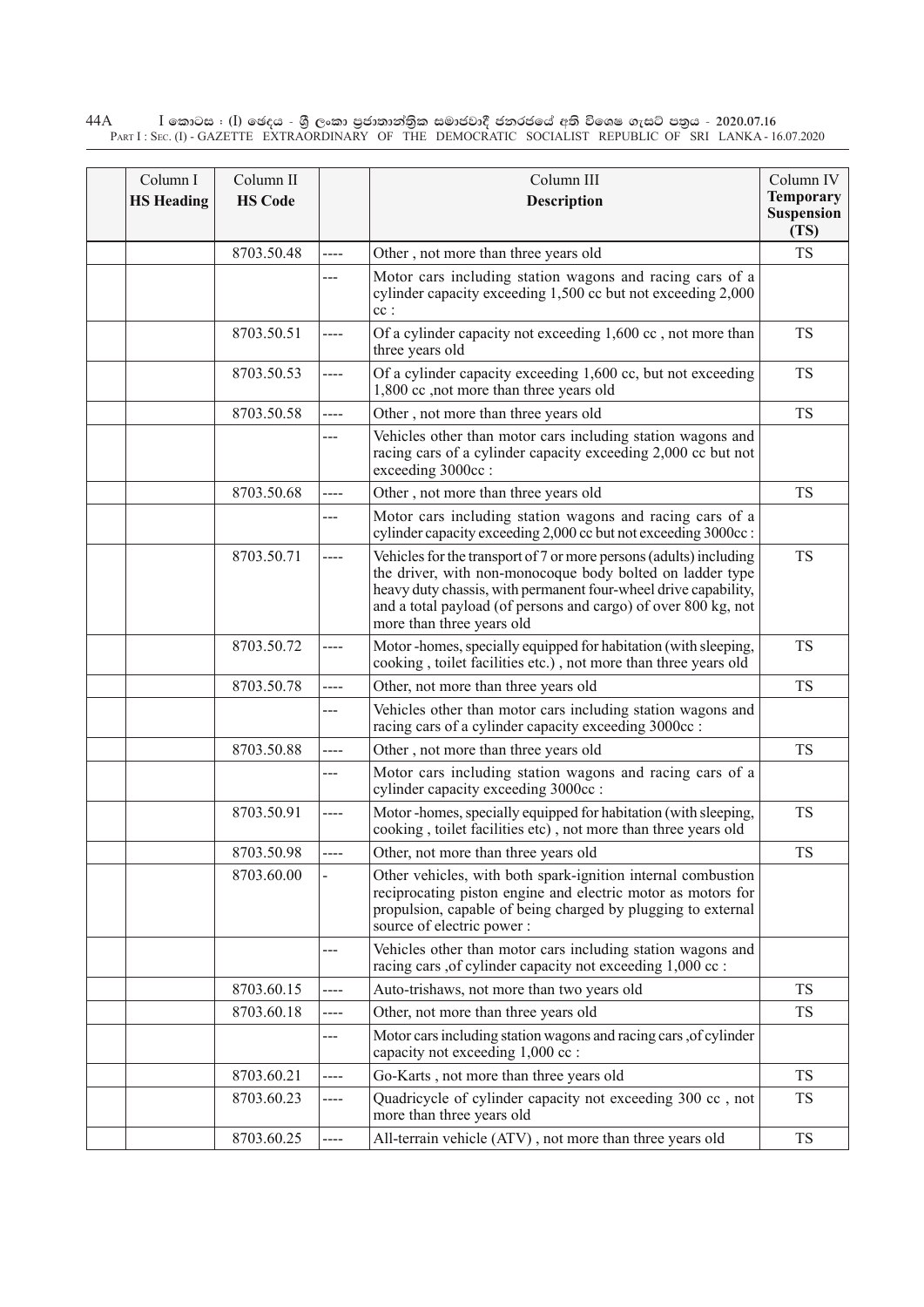$\rm I$  කොටස : ( $\rm I$ ) ඡෙදය - ශුී ලංකා පුජාතාන්තිුක සමාජවාදී ජනරජයේ අති විශෙෂ ගැසට් පතුය - 2020.07.16 Part I : Sec. (I) - GAZETTE EXTRAORDINARY OF THE DEMOCRATIC SOCIALIST REPUBLIC OF SRI LANKA - 16.07.2020 45A

| Column I<br><b>HS Heading</b> | Column II<br><b>HS Code</b> |      | Column III<br><b>Description</b>                                                                                                                                                                                                          | Column IV<br><b>Temporary</b><br><b>Suspension</b><br>(TS) |
|-------------------------------|-----------------------------|------|-------------------------------------------------------------------------------------------------------------------------------------------------------------------------------------------------------------------------------------------|------------------------------------------------------------|
|                               | 8703.60.28                  | ---- | Other, not more than three years old                                                                                                                                                                                                      | <b>TS</b>                                                  |
|                               |                             | ---  | Of a cylinder capacity exceeding 1,000 cc but not exceeding<br>$1,500$ cc:                                                                                                                                                                |                                                            |
|                               | 8703.60.35                  | ---- | Motor cars including station wagons and racing cars, not more<br>than three years old                                                                                                                                                     | <b>TS</b>                                                  |
|                               | 8703.60.38                  | ---- | Other, not more than three years old                                                                                                                                                                                                      | <b>TS</b>                                                  |
|                               |                             | ---  | Vehicles other than motor cars including station wagons and<br>racing cars of a cylinder capacity exceeding 1,500 cc but not<br>exceeding 2,000 cc :                                                                                      |                                                            |
|                               | 8703.60.48                  | ---- | Other, not more than three years old                                                                                                                                                                                                      | <b>TS</b>                                                  |
|                               |                             | ---  | Motor cars including station wagons and racing cars of a<br>cylinder capacity exceeding 1,500 cc but not exceeding 2,000<br>$cc$ :                                                                                                        |                                                            |
|                               | 8703.60.51                  | ---- | Of a cylinder capacity not exceeding 1,600 cc, not more than<br>three years old                                                                                                                                                           | <b>TS</b>                                                  |
|                               | 8703.60.53                  | ---- | Of a cylinder capacity exceeding 1,600 cc, but not exceeding<br>1,800 cc , not more than three years old                                                                                                                                  | <b>TS</b>                                                  |
|                               | 8703.60.58                  | ---- | Other, not more than three years old                                                                                                                                                                                                      | <b>TS</b>                                                  |
|                               |                             | ---  | Vehicles other than motor cars including station wagons and<br>racing cars of a cylinder capacity exceeding 2,000 cc but not<br>exceeding 3000cc:                                                                                         |                                                            |
|                               | 8703.60.68                  | ---- | Other, not more than three years old                                                                                                                                                                                                      | <b>TS</b>                                                  |
|                               |                             | ---  | Motor cars including station wagons and racing cars of a<br>cylinder capacity exceeding 2,000 cc but not exceeding 3000cc :                                                                                                               |                                                            |
|                               | 8703.60.71                  | ---- | Not more than three years old                                                                                                                                                                                                             | <b>TS</b>                                                  |
|                               |                             | ---  | Vehicles other than motor cars including station wagons and<br>racing cars of a cylinder capacity exceeding 3000cc :                                                                                                                      |                                                            |
|                               | 8703.60.88                  | ---- | Other, not more than three years old                                                                                                                                                                                                      | <b>TS</b>                                                  |
|                               |                             | ---  | Motor cars including station wagons and racing cars of a<br>cylinder capacity exceeding 3000cc :                                                                                                                                          |                                                            |
|                               | 8703.60.91                  | ---- | Not more than three years old                                                                                                                                                                                                             | <b>TS</b>                                                  |
|                               | 8703.70.00                  |      | Other vehicles, with both compression-ignition internal<br>combustion piston engine (diesel or semi-diesel) and electric<br>motor as motors for propulsion, capable of being charged by<br>plugging to external source of electric power: |                                                            |
|                               |                             | ---  | Vehicles other than motor cars including station wagons and<br>racing cars , of cylinder capacity not exceeding 1,000 cc :                                                                                                                |                                                            |
|                               | 8703.70.15                  | ---- | Auto-trishaws, not more than two years old                                                                                                                                                                                                | <b>TS</b>                                                  |
|                               | 8703.70.18                  | ---- | Other, not more than three years old                                                                                                                                                                                                      | <b>TS</b>                                                  |
|                               |                             | ---  | Motor cars including station wagons and racing cars , of cylinder<br>capacity not exceeding 1,000 cc :                                                                                                                                    |                                                            |
|                               | 8703.70.21                  | ---- | Go-Karts, not more than three years old                                                                                                                                                                                                   | <b>TS</b>                                                  |
|                               | 8703.70.23                  | ---- | Quadricycle of cylinder capacity not exceeding 300 cc, not<br>more than three years old                                                                                                                                                   | TS                                                         |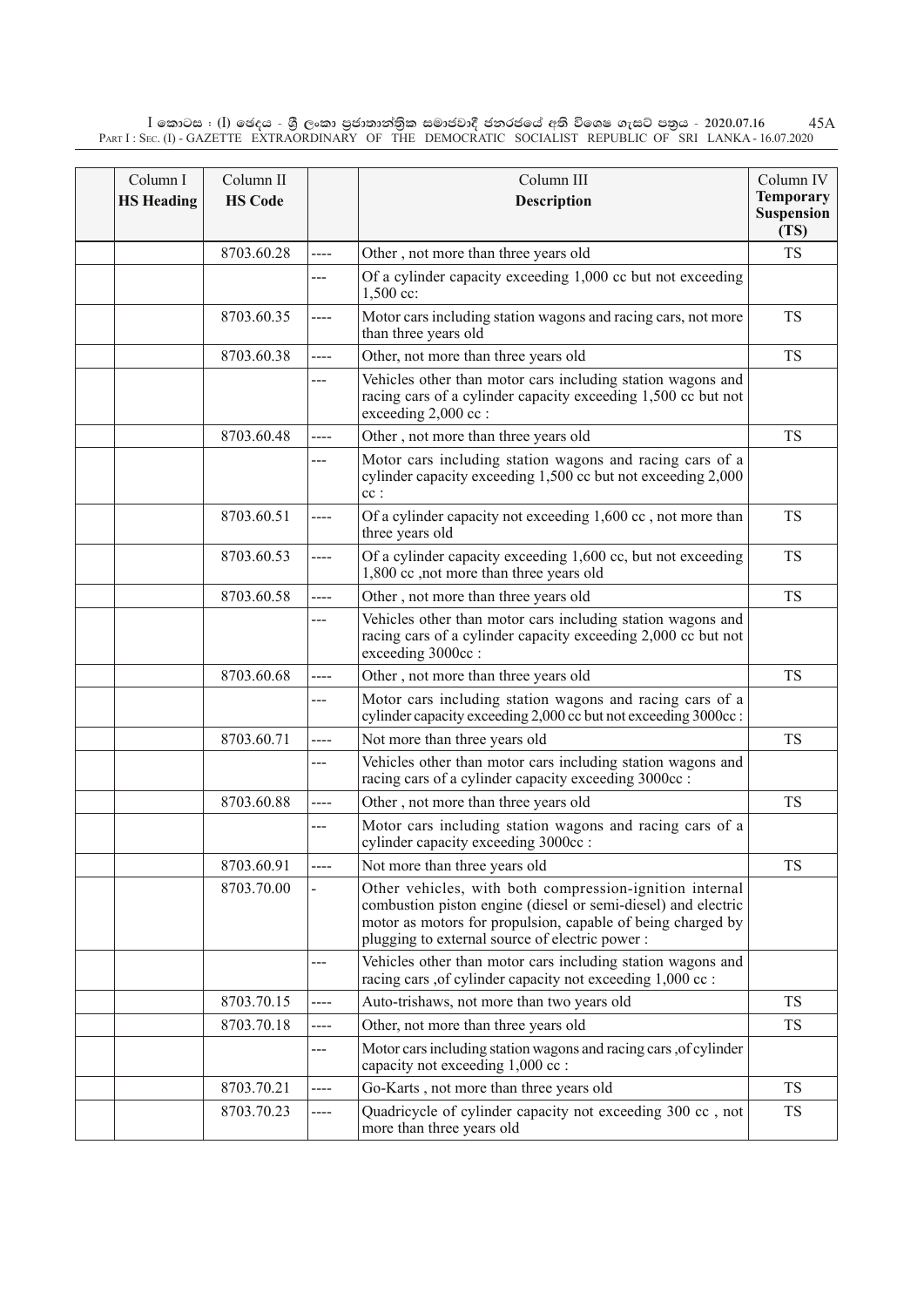$\rm I$  කොටස : ( $\rm I$ ) ඡෙදය - ශුී ලංකා පුජාතාන්තුික සමාජවාදී ජනරජයේ අති විශෙෂ ගැසට් පතුය - 2020.07.16 Part I : Sec. (I) - GAZETTE EXTRAORDINARY OF THE DEMOCRATIC SOCIALIST REPUBLIC OF SRI LANKA - 16.07.2020 46A

| Column I<br><b>HS Heading</b> | Column II<br><b>HS Code</b> |      | Column III<br>Description                                                                                                                                                                                                                                                                         | Column IV<br><b>Temporary</b><br><b>Suspension</b><br>(TS) |
|-------------------------------|-----------------------------|------|---------------------------------------------------------------------------------------------------------------------------------------------------------------------------------------------------------------------------------------------------------------------------------------------------|------------------------------------------------------------|
|                               | 8703.70.25                  | ---- | All-terrain vehicle (ATV), not more than three years old                                                                                                                                                                                                                                          | <b>TS</b>                                                  |
|                               | 8703.70.28                  | ---- | Other, not more than three years old                                                                                                                                                                                                                                                              | <b>TS</b>                                                  |
|                               |                             | ---  | Of a cylinder capacity exceeding 1,000 cc but not exceeding<br>1,500 cc:                                                                                                                                                                                                                          |                                                            |
|                               | 8703.70.35                  | ---- | Motor cars including station wagons and racing cars, not more<br>than three years old                                                                                                                                                                                                             | <b>TS</b>                                                  |
|                               | 8703.70.38                  | ---- | Other, not more than three years old                                                                                                                                                                                                                                                              | <b>TS</b>                                                  |
|                               |                             | ---  | Vehicles other than motor cars including station wagons and<br>racing cars of a cylinder capacity exceeding 1,500 cc but not<br>exceeding 2,000 cc :                                                                                                                                              |                                                            |
|                               | 8703.70.48                  | ---- | Other, not more than three years old                                                                                                                                                                                                                                                              | <b>TS</b>                                                  |
|                               |                             |      | Motor cars including station wagons and racing cars of a<br>cylinder capacity exceeding 1,500 cc but not exceeding 2,000<br>$cc$ :                                                                                                                                                                |                                                            |
|                               | 8703.70.51                  | ---- | Of a cylinder capacity not exceeding 1,600 cc, not more than<br>three years old                                                                                                                                                                                                                   | <b>TS</b>                                                  |
|                               | 8703.70.53                  | ---- | Of a cylinder capacity exceeding 1,600 cc, but not exceeding<br>1,800 cc , not more than three years old                                                                                                                                                                                          | <b>TS</b>                                                  |
|                               | 8703.70.58                  | ---- | Other, not more than three years old                                                                                                                                                                                                                                                              | <b>TS</b>                                                  |
|                               |                             | ---  | Vehicles other than motor cars including station wagons and<br>racing cars of a cylinder capacity exceeding 2,000 cc but not<br>exceeding 3000cc :                                                                                                                                                |                                                            |
|                               | 8703.70.68                  | ---- | Other, not more than three years old                                                                                                                                                                                                                                                              | <b>TS</b>                                                  |
|                               |                             | ---  | Motor cars including station wagons and racing cars of a<br>cylinder capacity exceeding 2,000 cc but not exceeding 3000cc :                                                                                                                                                                       |                                                            |
|                               | 8703.70.71                  | ---- | Vehicles for the transport of 7 or more persons (adults) including<br>the driver, with non-monocoque body bolted on ladder type<br>heavy duty chassis, with permanent four-wheel drive capability,<br>and a total payload (of persons and cargo) of over 800 kg, not<br>more than three years old | <b>TS</b>                                                  |
|                               | 8703.70.72                  |      | Motor-homes, specially equipped for habitation (with sleeping,<br>cooking, toilet facilities etc), not more than three years old                                                                                                                                                                  | <b>TS</b>                                                  |
|                               | 8703.70.78                  | ---- | Other, not more than three years old                                                                                                                                                                                                                                                              | <b>TS</b>                                                  |
|                               |                             | ---  | Vehicles other than motor cars including station wagons and<br>racing cars of a cylinder capacity exceeding 3000cc :                                                                                                                                                                              |                                                            |
|                               | 8703.70.88                  | ---- | Other, not more than three years old                                                                                                                                                                                                                                                              | <b>TS</b>                                                  |
|                               |                             | ---  | Motor cars including station wagons and racing cars of a<br>cylinder capacity exceeding 3000cc :                                                                                                                                                                                                  |                                                            |
|                               | 8703.70.91                  | ---- | Motor-homes, specially equipped for habitation (with sleeping,<br>cooking ,toilet facilities etc.), not more than three years old                                                                                                                                                                 | <b>TS</b>                                                  |
|                               | 8703.70.98                  | ---- | Other, not more than three years old                                                                                                                                                                                                                                                              | <b>TS</b>                                                  |
|                               | 8703.80.00                  |      | Other vehicles, with only electric motor for propulsion :                                                                                                                                                                                                                                         |                                                            |
|                               |                             | ---  | Electric auto-trishaws:                                                                                                                                                                                                                                                                           |                                                            |
|                               | 8703.80.11                  | ---- | Not more than two years old                                                                                                                                                                                                                                                                       | TS                                                         |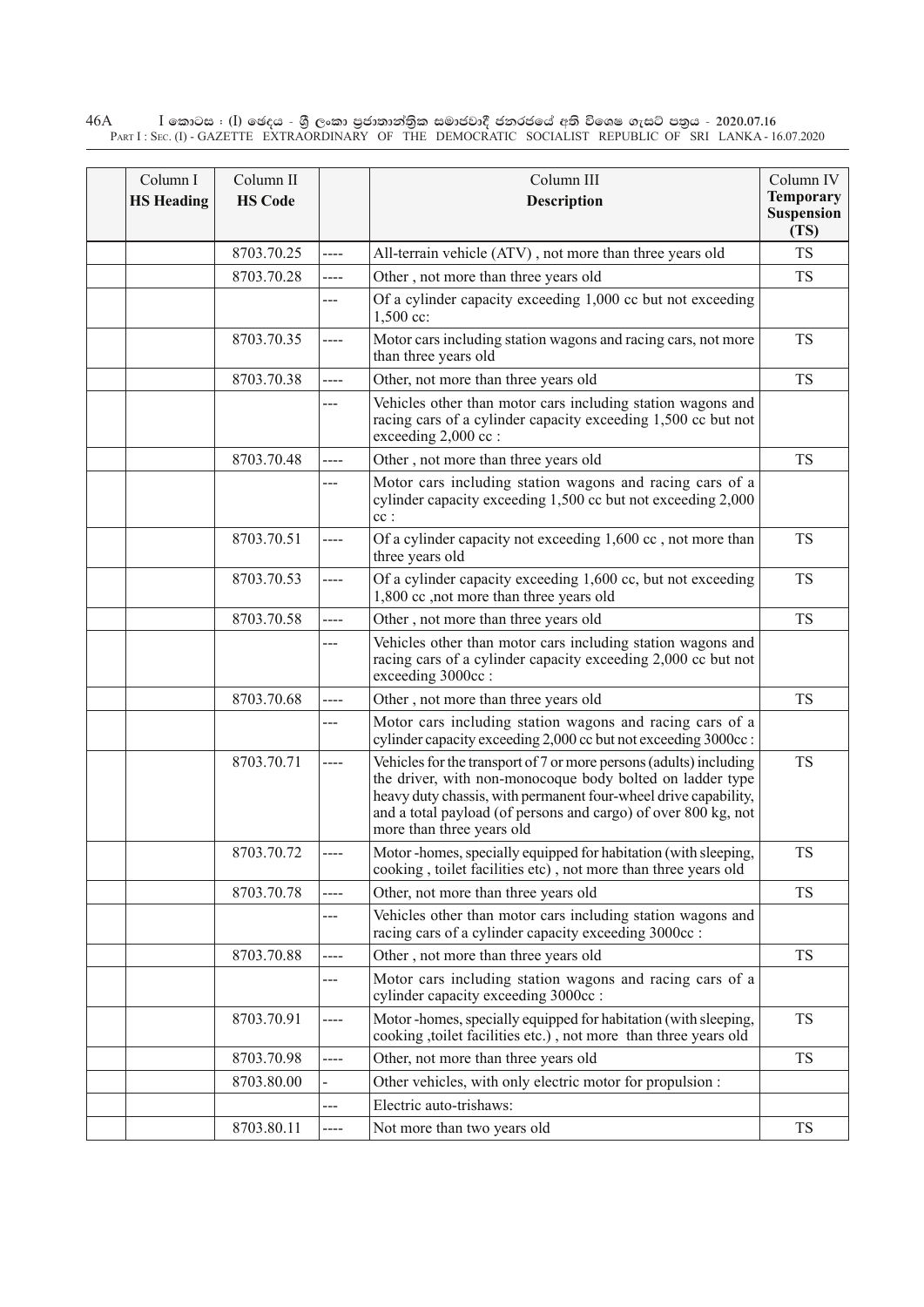$\rm I$  කොටස : ( $\rm I$ ) ඡෙදය - ශුී ලංකා පුජාතාන්තිුක සමාජවාදී ජනරජයේ අති විශෙෂ ගැසට් පතුය - 2020.07.16 Part I : Sec. (I) - GAZETTE EXTRAORDINARY OF THE DEMOCRATIC SOCIALIST REPUBLIC OF SRI LANKA - 16.07.2020 47A

|     | Column I<br><b>HS Heading</b> | Column II<br><b>HS Code</b> |      | Column III<br><b>Description</b>                                                                                                                                                                                                                               | Column IV<br><b>Temporary</b><br><b>Suspension</b><br>(TS) |
|-----|-------------------------------|-----------------------------|------|----------------------------------------------------------------------------------------------------------------------------------------------------------------------------------------------------------------------------------------------------------------|------------------------------------------------------------|
|     |                               |                             | ---  | Other, powered by on board accumulators charged solely by<br>electricity generated by on board solar electricity panels:                                                                                                                                       |                                                            |
|     |                               | 8703.80.21                  | ---- | Not more than 3 years old                                                                                                                                                                                                                                      | <b>TS</b>                                                  |
|     |                               |                             | ---  | Other, powered by on board accumulators charged by external<br>electric source (e.g. National Grid), not more than 3 years old :                                                                                                                               |                                                            |
|     |                               | 8703.80.31                  | ---- | Capacity of motors not exceeding 50kW                                                                                                                                                                                                                          | <b>TS</b>                                                  |
|     |                               | 8703.80.32                  | ---- | Capacity of motors exceeding 50kW, but not exceeding 100kW                                                                                                                                                                                                     | <b>TS</b>                                                  |
|     |                               | 8703.80.33                  | ---- | Capacity of motors exceeding 100kW, but not exceeding<br>200kW                                                                                                                                                                                                 | <b>TS</b>                                                  |
|     |                               | 8703.80.34                  | ---- | Capacity of motors exceeding 200kW                                                                                                                                                                                                                             | <b>TS</b>                                                  |
|     |                               |                             | ---  | Other, powered by on board accumulators charged by external<br>electric source (e.g. National grid) and supported by an internal<br>combustion engine used exclusively to generate electricity by<br>driving a generator on board, not more than 3 years old : |                                                            |
|     |                               | 8703.80.51                  | ---- | Capacity of motors not exceeding 50kW                                                                                                                                                                                                                          | <b>TS</b>                                                  |
|     |                               | 8703.80.52                  | ---- | Capacity of motors exceeding 50kW, but not exceeding 100kW                                                                                                                                                                                                     | <b>TS</b>                                                  |
|     |                               | 8703.80.53                  | ---- | Capacity of motors exceeding 100kW, but not exceeding<br>200kW                                                                                                                                                                                                 | <b>TS</b>                                                  |
|     |                               | 8703.80.54                  | ---- | Capacity of motors exceeding 200kW                                                                                                                                                                                                                             | <b>TS</b>                                                  |
|     |                               |                             | ---  | Other:                                                                                                                                                                                                                                                         |                                                            |
|     |                               | 8703.80.71                  | ---- | Not more than three years old                                                                                                                                                                                                                                  | <b>TS</b>                                                  |
|     |                               | 8703.90.00                  |      | Other:                                                                                                                                                                                                                                                         |                                                            |
|     |                               |                             | ---  | Not more than three years old :                                                                                                                                                                                                                                |                                                            |
|     |                               | 8703.90.11                  | ---- | With wankel rotary engine                                                                                                                                                                                                                                      | <b>TS</b>                                                  |
|     |                               | 8703.90.19                  | ---- | Other                                                                                                                                                                                                                                                          | <b>TS</b>                                                  |
|     |                               |                             |      |                                                                                                                                                                                                                                                                |                                                            |
| 126 | 87.04                         |                             |      | Motor vehicles for the transport of goods.                                                                                                                                                                                                                     |                                                            |
|     |                               | 8704.10.00                  |      | Dumpers designed for off-highway use                                                                                                                                                                                                                           | <b>TS</b>                                                  |
|     |                               |                             |      | Other, with compression-ignition internal combustion piston<br>engine (diesel or semi-diesel) :                                                                                                                                                                |                                                            |
|     |                               | 8704.21.00                  | --   | g.v.w. not exceeding 5 tonnes :                                                                                                                                                                                                                                |                                                            |
|     |                               |                             | ---  | Special purpose tankers/bowsers and trucks:                                                                                                                                                                                                                    |                                                            |
|     |                               | 8704.21.13                  | ---- | Garbage trucks equipped with waste compacting mechanism,<br>not more than five years old                                                                                                                                                                       | <b>TS</b>                                                  |
|     |                               |                             | ---  | Auto-trishaws:                                                                                                                                                                                                                                                 |                                                            |
|     |                               | 8704.21.21                  | ---- | Not more than four years old                                                                                                                                                                                                                                   | <b>TS</b>                                                  |
|     |                               |                             | ---  | Chassis fitted with engines and cabs                                                                                                                                                                                                                           |                                                            |
|     |                               | 8704.21.31                  | ---- | for vehicles of national subdivision 8704.21.43, not more than<br>four years old                                                                                                                                                                               | <b>TS</b>                                                  |
|     |                               | 8704.21.33                  | ---- | for vehicles of national subdivision 8704.21.51, not more than<br>four years old                                                                                                                                                                               | <b>TS</b>                                                  |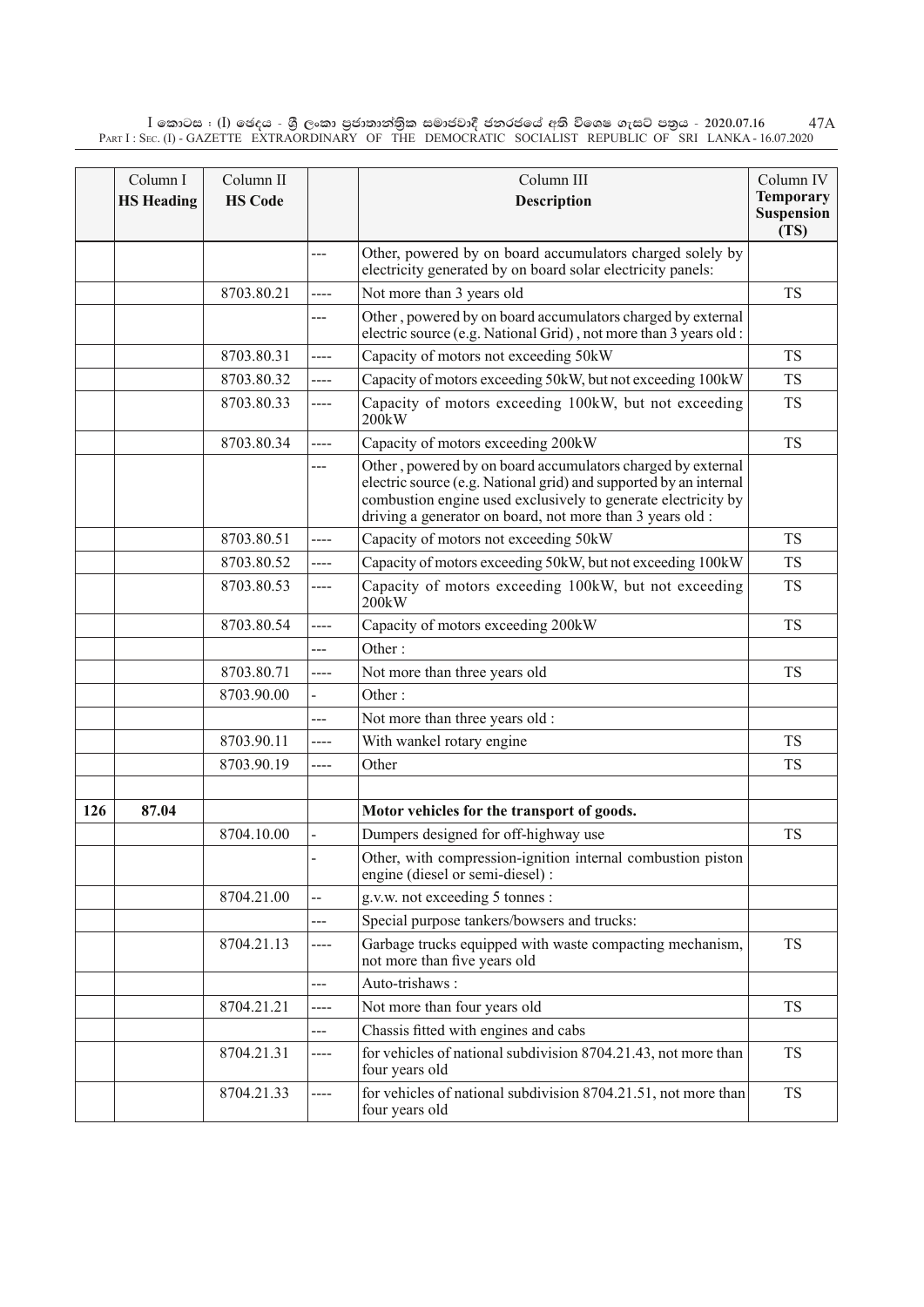$\rm I$  කොටස : ( $\rm I$ ) ඡෙදය - ශුී ලංකා පුජාතාන්තුික සමාජවාදී ජනරජයේ අති විශෙෂ ගැසට් පතුය - 2020.07.16 Part I : Sec. (I) - GAZETTE EXTRAORDINARY OF THE DEMOCRATIC SOCIALIST REPUBLIC OF SRI LANKA - 16.07.2020 48A

| Column I          | Column II      |       | Column III                                                                                                                                                                                                                                                                                                                                                                                                              | Column IV                                     |
|-------------------|----------------|-------|-------------------------------------------------------------------------------------------------------------------------------------------------------------------------------------------------------------------------------------------------------------------------------------------------------------------------------------------------------------------------------------------------------------------------|-----------------------------------------------|
| <b>HS Heading</b> | <b>HS Code</b> |       | Description                                                                                                                                                                                                                                                                                                                                                                                                             | <b>Temporary</b><br><b>Suspension</b><br>(TS) |
|                   | 8704.21.35     | ----  | for vehicles of national subdivision 8704.21.63, not more than<br>four years old                                                                                                                                                                                                                                                                                                                                        | <b>TS</b>                                     |
|                   | 8704.21.37     | $---$ | for vehicles of national subdivision 8704.21.67, not more than<br>four years old                                                                                                                                                                                                                                                                                                                                        | <b>TS</b>                                     |
|                   |                |       | Vehicles with separate bodies for cabin and for cargo area, the<br>cabin been designed for 3 persons (adults) or less, including<br>the driver, with no additional space in the cabin that can be<br>converted for other uses, and cargo carrying capacity of less<br>than 2000 kg, but excluding those vehicles with an engine<br>compartment totally protruding to the front of the vehicle from<br>the driving cab : |                                               |
|                   | 8704.21.41     |       | Cargo carrying capacity of less than 800kg, not more than<br>four years old                                                                                                                                                                                                                                                                                                                                             | <b>TS</b>                                     |
|                   | 8704.21.43     | ----  | Cargo carrying capacity of 800kg or more, not more than four<br>years old                                                                                                                                                                                                                                                                                                                                               | <b>TS</b>                                     |
|                   |                | ---   | Vehicles with separate bodies for cabin and cargo area, the cabin<br>been designed for 3 persons (adults) or less, including the driver,<br>with no additional space in the cabin that can be converted for<br>other uses, and cargo carrying capacity of 2000 kg or more:                                                                                                                                              |                                               |
|                   | 8704.21.51     | ----  | Not more than four years old                                                                                                                                                                                                                                                                                                                                                                                            | <b>TS</b>                                     |
|                   |                |       | Vehicles with separate bodies for cabin and for cargo area, the<br>cabin been designed for 3 persons (adults) or less, including<br>the driver, with no additional space in the cabin that can be<br>converted for other uses, and cargo carrying capacity of less<br>than $2000$ kg :                                                                                                                                  |                                               |
|                   | 8704.21.61     | ----  | Vehicles fitted with front leaf sprigs and Cargo carrying capacity<br>of less than 800kg, not more than four years old                                                                                                                                                                                                                                                                                                  | <b>TS</b>                                     |
|                   | 8704.21.63     | ----  | Vehicles fitted with front leaf sprigs and Cargo carrying capacity<br>of 800kg or more, not more than four years old                                                                                                                                                                                                                                                                                                    | <b>TS</b>                                     |
|                   | 8704.21.65     | ----  | Other Vehicles, Cargo carrying capacity of less than 800kg, not<br>more than four years old                                                                                                                                                                                                                                                                                                                             | <b>TS</b>                                     |
|                   | 8704.21.67     | ----  | Other Vehicles, Cargo carrying capacity of 800kg or more, not<br>more than four years old                                                                                                                                                                                                                                                                                                                               | <b>TS</b>                                     |
|                   |                | ---   | Other vehicles with separate bodies for cabin and cargo area,<br>cabin been designed for six persons (adults) or less including<br>the driver, with no additional space in the cabin that can be<br>converted for other use, and a cargo carrying capacity of<br>800 kg or more, but excluding those vehicles with an engine<br>compartment totally protruding to the front of the vehicle from<br>the driving cab:     |                                               |
|                   | 8704.21.71     | ----  | Not more than four years old                                                                                                                                                                                                                                                                                                                                                                                            | <b>TS</b>                                     |
|                   |                | ---   | Other:                                                                                                                                                                                                                                                                                                                                                                                                                  |                                               |
|                   | 8704.21.91     | ----  | Other vehicles with separate bodies for cabin and cargo area,<br>not more than four years old                                                                                                                                                                                                                                                                                                                           | <b>TS</b>                                     |
|                   | 8704.21.93     | ----  | Other vehicles not more than four years old                                                                                                                                                                                                                                                                                                                                                                             | <b>TS</b>                                     |
|                   | 8704.22.00     | --    | g.v.w. exceeding 5 tonnes but not exceeding 20 tonnes :                                                                                                                                                                                                                                                                                                                                                                 |                                               |
|                   |                | ---   | Garbage trucks equipped with waste compacting mechanism.:                                                                                                                                                                                                                                                                                                                                                               |                                               |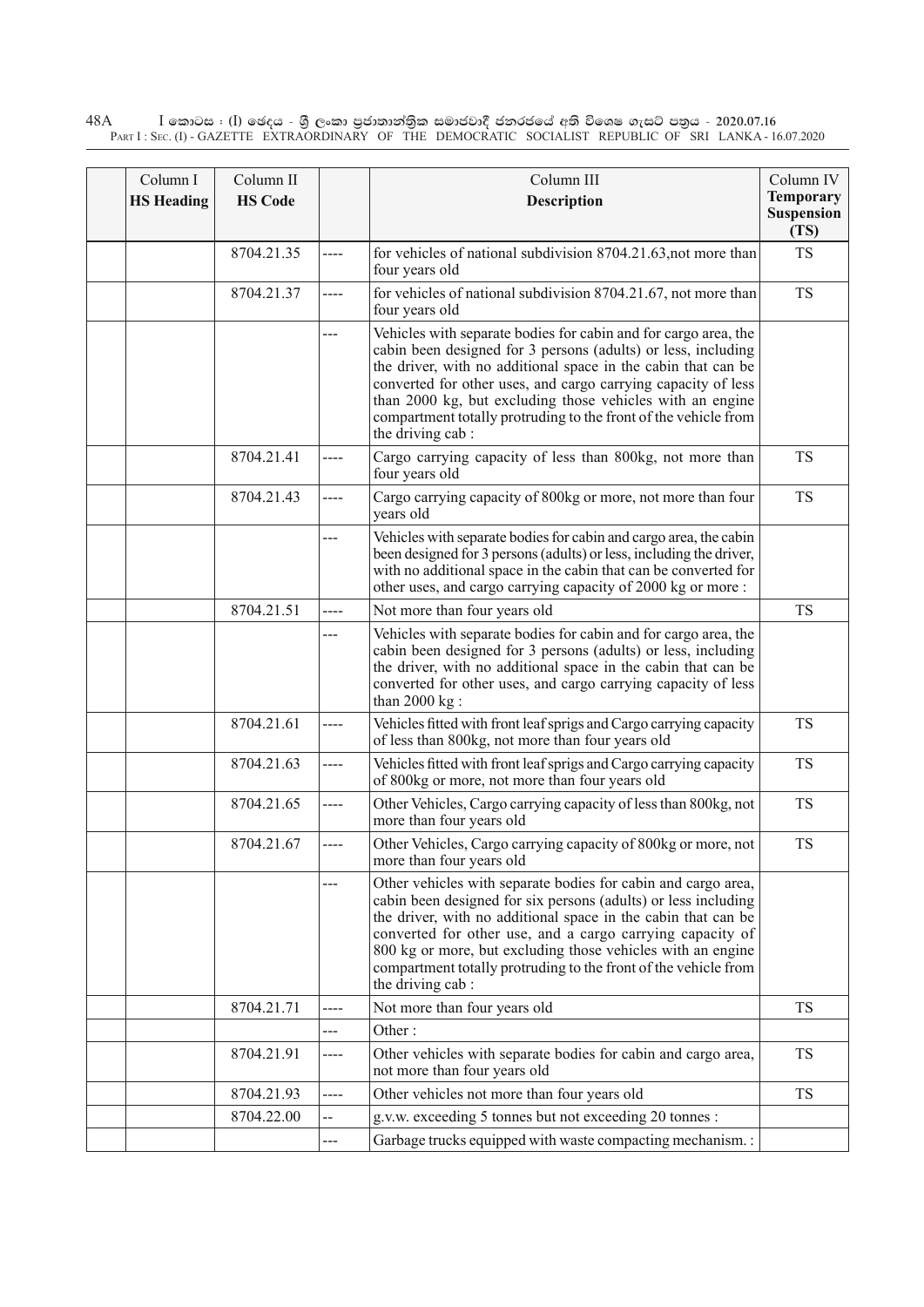$\rm I$  කොටස : ( $\rm I$ ) ඡෙදය - ශුී ලංකා පුජාතාන්තිුක සමාජවාදී ජනරජයේ අති විශෙෂ ගැසට් පතුය - 2020.07.16 Part I : Sec. (I) - GAZETTE EXTRAORDINARY OF THE DEMOCRATIC SOCIALIST REPUBLIC OF SRI LANKA - 16.07.2020 49A

| Column I<br><b>HS Heading</b> | Column II<br><b>HS Code</b> |                | Column III<br><b>Description</b>                                                                                                                                                                                                                                                                                                                                                                                       | Column IV<br><b>Temporary</b><br><b>Suspension</b><br>(TS) |
|-------------------------------|-----------------------------|----------------|------------------------------------------------------------------------------------------------------------------------------------------------------------------------------------------------------------------------------------------------------------------------------------------------------------------------------------------------------------------------------------------------------------------------|------------------------------------------------------------|
|                               | 8704.22.51                  | ----           | Not more than five years old                                                                                                                                                                                                                                                                                                                                                                                           | <b>TS</b>                                                  |
|                               |                             | ---            | Other:                                                                                                                                                                                                                                                                                                                                                                                                                 |                                                            |
|                               | 8704.22.61                  | ----           | Not more than five years old                                                                                                                                                                                                                                                                                                                                                                                           | <b>TS</b>                                                  |
|                               | 8704.22.62                  | ----           | More than five years old but less than ten years old                                                                                                                                                                                                                                                                                                                                                                   | <b>TS</b>                                                  |
|                               | 8704.23.00                  | ÷              | g.v.w. exceeding 20 tonnes :                                                                                                                                                                                                                                                                                                                                                                                           |                                                            |
|                               |                             | ---            | Garbage trucks equipped with waste compacting mechanism :                                                                                                                                                                                                                                                                                                                                                              |                                                            |
|                               | 8704.23.61                  | ----           | Not more than five years old                                                                                                                                                                                                                                                                                                                                                                                           | <b>TS</b>                                                  |
|                               |                             | ---            | Other:                                                                                                                                                                                                                                                                                                                                                                                                                 |                                                            |
|                               | 8704.23.71                  | ----           | Not more than five years old                                                                                                                                                                                                                                                                                                                                                                                           | <b>TS</b>                                                  |
|                               | 8704.23.72                  | ----           | More than five years old but less than ten years old                                                                                                                                                                                                                                                                                                                                                                   | <b>TS</b>                                                  |
|                               |                             |                | Other, with spark-ignition internal combustion piston engine :                                                                                                                                                                                                                                                                                                                                                         |                                                            |
|                               | 8704.31.00                  | --             | g.v.w. not exceeding 5 tonnes :                                                                                                                                                                                                                                                                                                                                                                                        |                                                            |
|                               |                             | ---            | Special purpose tankers/bowsers and trucks:                                                                                                                                                                                                                                                                                                                                                                            |                                                            |
|                               | 8704.31.13                  | ----           | Garbage trucks equipped with waste compacting mechanism,<br>not more than five years old                                                                                                                                                                                                                                                                                                                               | <b>TS</b>                                                  |
|                               |                             | $\overline{a}$ | Auto-trishaws:                                                                                                                                                                                                                                                                                                                                                                                                         |                                                            |
|                               | 8704.31.22                  | ----           | Other, not more than four years old                                                                                                                                                                                                                                                                                                                                                                                    | <b>TS</b>                                                  |
|                               |                             | ---            | Chassis fitted with engines and cabs:                                                                                                                                                                                                                                                                                                                                                                                  |                                                            |
|                               | 8704.31.31                  | ----           | for vehicles of national subdivision 8704.31.43, not more than<br>four years old                                                                                                                                                                                                                                                                                                                                       | <b>TS</b>                                                  |
|                               | 8704.31.33                  | $---$          | for vehicles of national subdivision 8704.31.51, not more than<br>four years old                                                                                                                                                                                                                                                                                                                                       | <b>TS</b>                                                  |
|                               | 8704.31.35                  | $---$          | for vehicles of national subdivision 8704.31.63, not more than<br>four years old                                                                                                                                                                                                                                                                                                                                       | <b>TS</b>                                                  |
|                               | 8704.31.37                  | ----           | for vehicles of national subdivision 8704.31.67, not more than<br>four years old                                                                                                                                                                                                                                                                                                                                       | <b>TS</b>                                                  |
|                               |                             | ---            | Vehicles with separate bodies for cabin and for cargo area, the<br>cabin been designed for 3 persons (adults) or less, including<br>the driver, with no additional space in the cabin that can be<br>converted for other uses, and cargo carrying capacity of less<br>than 2000 kg, but excluding those vehicles with an engine<br>compartment totally protruding to the front of the vehicle from<br>the driving cab: |                                                            |
|                               | 8704.31.41                  | ----           | Cargo carrying capacity of less than 800kg, not more than<br>four years old                                                                                                                                                                                                                                                                                                                                            | <b>TS</b>                                                  |
|                               | 8704.31.43                  | ----           | Cargo carrying capacity of 800kg or more, not more than four<br>years old                                                                                                                                                                                                                                                                                                                                              | <b>TS</b>                                                  |
|                               |                             | $--$           | Vehicles with separate bodies for cabin and cargo area, cabin<br>been designed for three persons (adults) or less, including<br>the driver with no additional space in the cabin that can be<br>converted for other uses and cargo carrying capacity of 2000<br>kg or more:                                                                                                                                            |                                                            |
|                               | 8704.31.51                  | ---            | Not more than four years old                                                                                                                                                                                                                                                                                                                                                                                           | <b>TS</b>                                                  |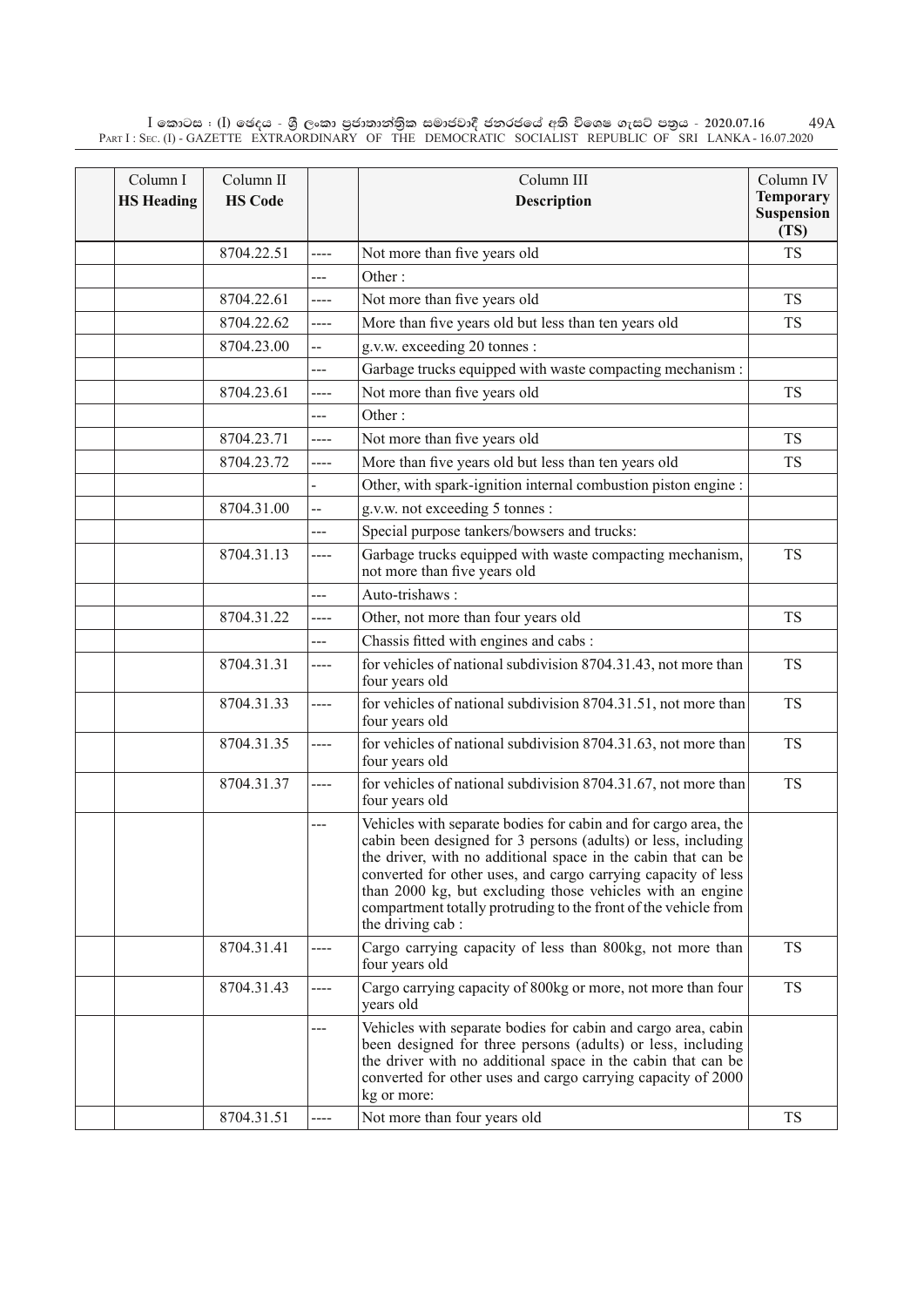$\rm I$  කොටස : ( $\rm I$ ) ඡෙදය - ශුී ලංකා පුජාතාන්තුික සමාජවාදී ජනරජයේ අති විශෙෂ ගැසට් පතුය - 2020.07.16 Part I : Sec. (I) - GAZETTE EXTRAORDINARY OF THE DEMOCRATIC SOCIALIST REPUBLIC OF SRI LANKA - 16.07.2020 50A

| Column I          | Column II      |       | Column III                                                                                                                                                                                                                                                                                                                                                                                                          | Column IV<br><b>Temporary</b> |
|-------------------|----------------|-------|---------------------------------------------------------------------------------------------------------------------------------------------------------------------------------------------------------------------------------------------------------------------------------------------------------------------------------------------------------------------------------------------------------------------|-------------------------------|
| <b>HS Heading</b> | <b>HS Code</b> |       | Description                                                                                                                                                                                                                                                                                                                                                                                                         | <b>Suspension</b><br>(TS)     |
|                   |                | ---   | Vehicles with separate bodies for cabin and for cargo area, the<br>cabin been designed for 3 persons (adults) or less, including<br>the driver, with no additional space in the cabin that can be<br>converted for other uses, and cargo carrying capacity of less<br>than $2000$ kg :                                                                                                                              |                               |
|                   | 8704.31.61     | ----  | Vehicles fitted with front leaf sprigs and Cargo carrying capacity<br>of less than 800kg, not more than four years old                                                                                                                                                                                                                                                                                              | <b>TS</b>                     |
|                   | 8704.31.63     | ----  | Vehicles fitted with front leaf sprigs and Cargo carrying capacity<br>of 800kg or more, not more than four years old                                                                                                                                                                                                                                                                                                | <b>TS</b>                     |
|                   | 8704.31.65     | $---$ | Other Vehicles, Cargo carrying capacity of less than 800kg, not<br>more than four years old                                                                                                                                                                                                                                                                                                                         | <b>TS</b>                     |
|                   | 8704.31.67     | ----  | Other Vehicles, Cargo carrying capacity of 800kg or more, not<br>more than four years old                                                                                                                                                                                                                                                                                                                           | <b>TS</b>                     |
|                   |                | ---   | Other vehicles with separate bodies for cabin and cargo area,<br>cabin been designed for six persons (adults) or less including<br>the driver, with no additional space in the cabin that can be<br>converted for other use, and a cargo carrying capacity of<br>800 kg or more, but excluding those vehicles with an engine<br>compartment totally protruding to the front of the vehicle from<br>the driving cab: |                               |
|                   | 8704.31.71     | ----  | Not more than four years old                                                                                                                                                                                                                                                                                                                                                                                        | <b>TS</b>                     |
|                   |                |       | Other:                                                                                                                                                                                                                                                                                                                                                                                                              |                               |
|                   | 8704.31.91     | ----  | Vehicles with separate bodies for cabin and cargo area, not<br>more than four years old                                                                                                                                                                                                                                                                                                                             | <b>TS</b>                     |
|                   | 8704.31.93     | ----  | Other not more than four years old                                                                                                                                                                                                                                                                                                                                                                                  | <b>TS</b>                     |
|                   | 8704.32.00     | --    | g.v.w. exceeding 5 tonnes :                                                                                                                                                                                                                                                                                                                                                                                         |                               |
|                   |                | ----  | Garbage trucks equipped with waste compacting mechanism :                                                                                                                                                                                                                                                                                                                                                           |                               |
|                   | 8704.32.51     | ----  | Not more than five years old                                                                                                                                                                                                                                                                                                                                                                                        | <b>TS</b>                     |
|                   |                | ---   | Other:                                                                                                                                                                                                                                                                                                                                                                                                              |                               |
|                   | 8704.32.61     | ----  | Not more than five years old                                                                                                                                                                                                                                                                                                                                                                                        | TS                            |
|                   | 8704.32.62     |       | More than five years old but not more than ten years old                                                                                                                                                                                                                                                                                                                                                            | <b>TS</b>                     |
|                   | 8704.90.00     |       | Other:                                                                                                                                                                                                                                                                                                                                                                                                              |                               |
|                   | 8704.90.10     | ---   | Electric auto-trishaws not more than five years old                                                                                                                                                                                                                                                                                                                                                                 | <b>TS</b>                     |
|                   |                | ---   | Other electric, not more than five years old                                                                                                                                                                                                                                                                                                                                                                        |                               |
|                   | 8704.90.31     | ----  | Capacity of motors not exceeding 50kW                                                                                                                                                                                                                                                                                                                                                                               | <b>TS</b>                     |
|                   | 8704.90.32     | ----  | Capacity of motors exceeding 50kW, but not exceeding 100kW                                                                                                                                                                                                                                                                                                                                                          | TS                            |
|                   | 8704.90.33     | ----  | Capacity of motors exceeding 100kW, but not exceeding<br>200kW                                                                                                                                                                                                                                                                                                                                                      | TS                            |
|                   | 8704.90.34     | ----  | Capacity of motors exceeding 200kW                                                                                                                                                                                                                                                                                                                                                                                  | <b>TS</b>                     |
|                   |                | ---   | Other electric, more than five years old                                                                                                                                                                                                                                                                                                                                                                            |                               |
|                   | 8704.90.50     | ---   | Other, not more than five years old                                                                                                                                                                                                                                                                                                                                                                                 | TS                            |
|                   |                |       |                                                                                                                                                                                                                                                                                                                                                                                                                     |                               |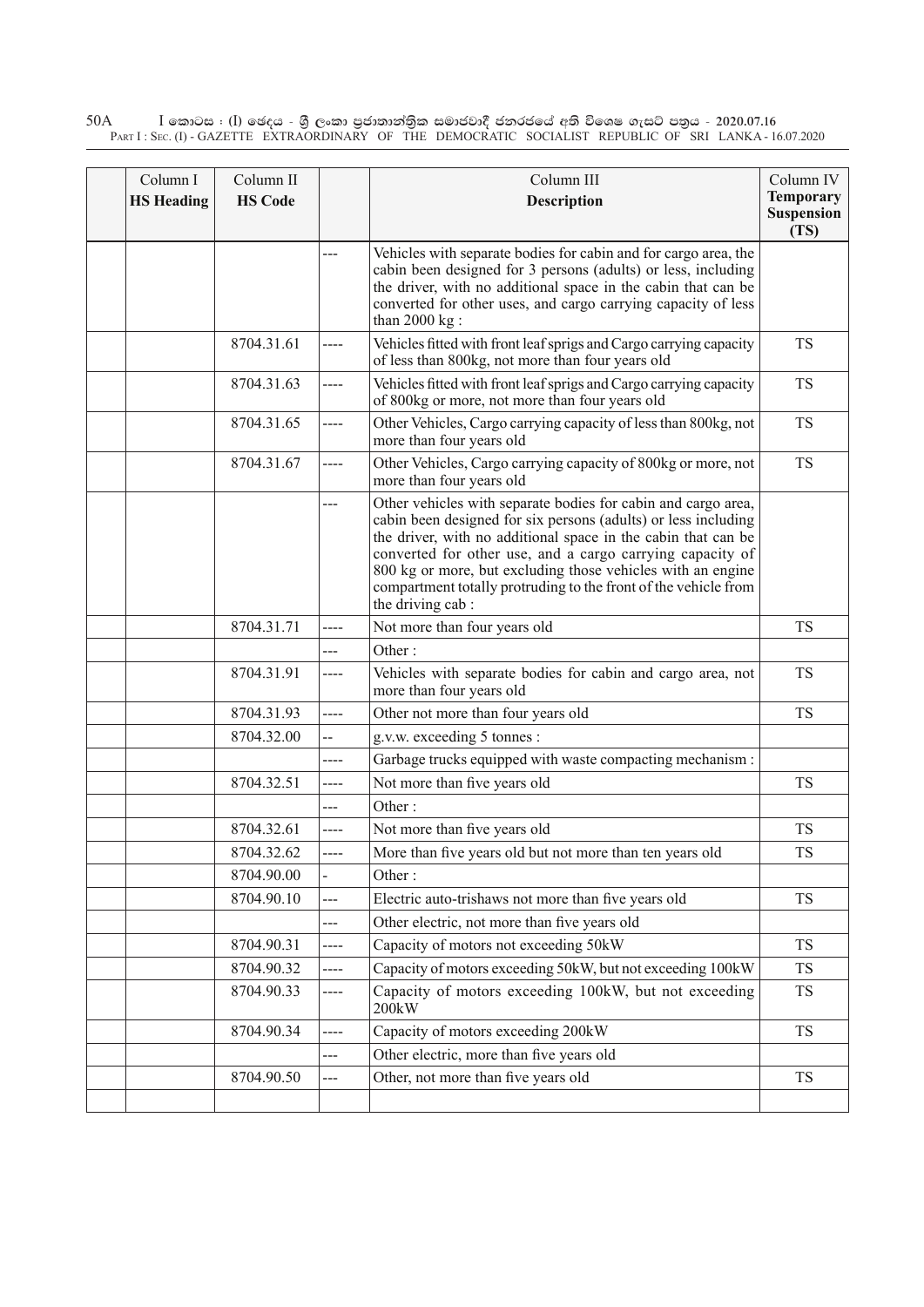$\rm I$  කොටස : ( $\rm I$ ) ඡෙදය - ශුී ලංකා පුජාතාන්තිුක සමාජවාදී ජනරජයේ අති විශෙෂ ගැසට් පතුය - 2020.07.16 Part I : Sec. (I) - GAZETTE EXTRAORDINARY OF THE DEMOCRATIC SOCIALIST REPUBLIC OF SRI LANKA - 16.07.2020 51A

|     | Column I<br><b>HS Heading</b> | Column II<br><b>HS Code</b> |                          | Column III<br><b>Description</b>                                                                                                                                                                                                                                                                              | Column IV<br><b>Temporary</b><br>Suspension<br>(TS) |
|-----|-------------------------------|-----------------------------|--------------------------|---------------------------------------------------------------------------------------------------------------------------------------------------------------------------------------------------------------------------------------------------------------------------------------------------------------|-----------------------------------------------------|
| 127 | 87.05                         |                             |                          | Special purpose motor vehicles, other than those principally<br>designed for the transport of persons or goods (for example,<br>breakdown lorries, crane lorries, fire fighting vehicles,<br>concrete-mixer lorries, road sweeper lorries, spraying<br>lorries, mobile workshops, mobile radiological units). |                                                     |
|     |                               | 8705.10.00                  |                          | Crane lorries :                                                                                                                                                                                                                                                                                               |                                                     |
|     |                               | 8705.10.10                  | ---                      | Not more than ten years old                                                                                                                                                                                                                                                                                   | <b>TS</b>                                           |
|     |                               | 8705.20.00                  | $\overline{\phantom{a}}$ | Mobile drilling derricks :                                                                                                                                                                                                                                                                                    |                                                     |
|     |                               | 8705.20.10                  | ---                      | Not more than seven years old                                                                                                                                                                                                                                                                                 | <b>TS</b>                                           |
|     |                               | 8705.30.00                  | $\overline{\phantom{a}}$ | Fire fighting vehicles :                                                                                                                                                                                                                                                                                      |                                                     |
|     |                               | 8705.30.10                  | ---                      | Not more than seven years old                                                                                                                                                                                                                                                                                 | <b>TS</b>                                           |
|     |                               | 8705.40.00                  | $\overline{\phantom{0}}$ | Concrete-mixer lorries :                                                                                                                                                                                                                                                                                      |                                                     |
|     |                               | 8705.40.10                  | ---                      | Not more than ten years old                                                                                                                                                                                                                                                                                   | <b>TS</b>                                           |
|     |                               | 8705.90.00                  |                          | Other:                                                                                                                                                                                                                                                                                                        |                                                     |
|     |                               |                             | ---                      | Mobile workshops                                                                                                                                                                                                                                                                                              |                                                     |
|     |                               | 8705.90.11                  | ----                     | Not more than seven years old                                                                                                                                                                                                                                                                                 | <b>TS</b>                                           |
|     |                               |                             | ---                      | Gully bowsers equipped with suction pumps for extracting<br>sewage water/wastes:                                                                                                                                                                                                                              |                                                     |
|     |                               | 8705.90.21                  | ----                     | Not more than seven years old                                                                                                                                                                                                                                                                                 | <b>TS</b>                                           |
|     |                               |                             | ---                      | Concrete pump trucks:                                                                                                                                                                                                                                                                                         |                                                     |
|     |                               | 8705.90.31                  | ----                     | Not more than ten years old                                                                                                                                                                                                                                                                                   | <b>TS</b>                                           |
|     |                               |                             | ---                      | Other:                                                                                                                                                                                                                                                                                                        |                                                     |
|     |                               | 8705.90.91                  | ----                     | g. v. w. not exceeding 4 tonnes, not more than seven years old                                                                                                                                                                                                                                                | <b>TS</b>                                           |
|     |                               | 8705.90.93                  | ----                     | g. v. w. exceeding 4 tonnes, not more than seven years old                                                                                                                                                                                                                                                    | <b>TS</b>                                           |
|     |                               | 8705.90.94                  | ----                     | g. v. w. exceeding 4 tonnes, more than seven years old                                                                                                                                                                                                                                                        | <b>TS</b>                                           |
| 128 | 87.07                         |                             |                          | Bodies (including cabs), for the motor vehicles of headings<br>87.01 to 87.05.                                                                                                                                                                                                                                |                                                     |
|     |                               | 8707.90.00                  | $\overline{a}$           | Other:                                                                                                                                                                                                                                                                                                        |                                                     |
|     |                               | 8707.90.20                  | ---                      | Other, for the motor vehicles of heading 87.02, for the transport<br>of 25 or more persons including the driver                                                                                                                                                                                               | <b>TS</b>                                           |
|     |                               | 8707.90.30                  | ---                      | Other, for the vehicles of sub-heading 8701.20 and the vehicles<br>of heading 87.04, of a G.V.W. exceeding 3,000kg                                                                                                                                                                                            | <b>TS</b>                                           |
| 129 | 87.11                         |                             |                          | Motorcycles (including mopeds) and cycles fitted with an<br>auxiliary motor, with or without side-cars; side-cars.                                                                                                                                                                                            |                                                     |
|     |                               | 8711.10.00                  | -                        | With reciprocating internal combustion piston engine of a<br>cylinder capacity not exceeding 50 cc :                                                                                                                                                                                                          |                                                     |
|     |                               | 8711.10.10                  | ---                      | Not more than three years old                                                                                                                                                                                                                                                                                 | <b>TS</b>                                           |
|     |                               | 8711.20.00                  |                          | With reciprocating internal combustion piston engine of a<br>cylinder capacity exceeding 50 cc but not exceeding 250 cc :                                                                                                                                                                                     |                                                     |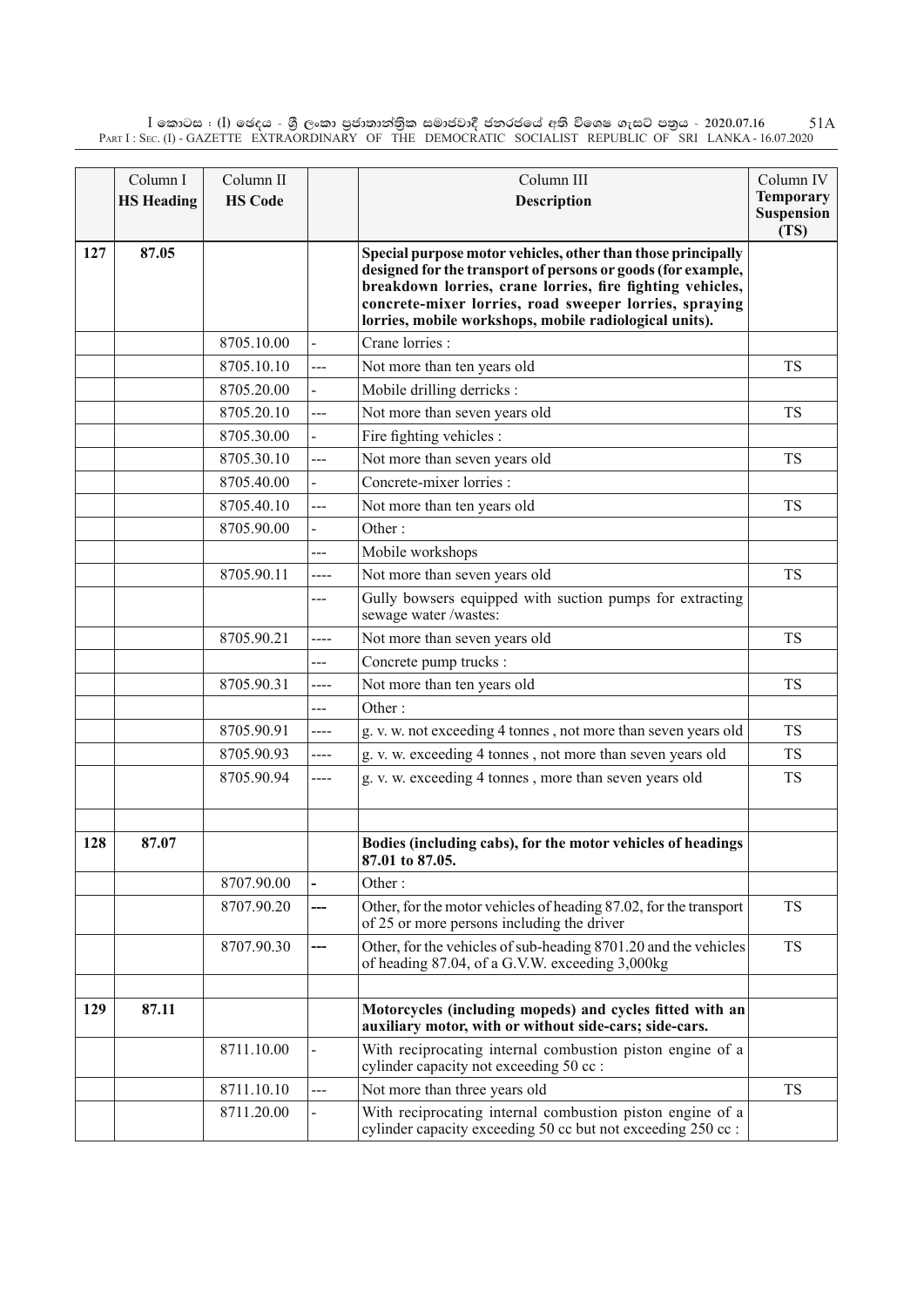$\rm I$  කොටස : ( $\rm I$ ) ඡෙදය - ශුී ලංකා පුජාතාන්තුික සමාජවාදී ජනරජයේ අති විශෙෂ ගැසට් පතුය - 2020.07.16 Part I : Sec. (I) - GAZETTE EXTRAORDINARY OF THE DEMOCRATIC SOCIALIST REPUBLIC OF SRI LANKA - 16.07.2020 52A

|     | Column I          | Column II      |                | Column III                                                                                                                 | Column IV                                     |
|-----|-------------------|----------------|----------------|----------------------------------------------------------------------------------------------------------------------------|-----------------------------------------------|
|     | <b>HS Heading</b> | <b>HS Code</b> |                | Description                                                                                                                | <b>Temporary</b><br><b>Suspension</b><br>(TS) |
|     |                   | 8711.20.10     | ---            | Exceeding 50 cc but not exceeding 200 cc, not more than three<br>years old                                                 | <b>TS</b>                                     |
|     |                   | 8711.20.30     | $---$          | Other, not more than three years old                                                                                       | <b>TS</b>                                     |
|     |                   | 8711.30.00     |                | With reciprocating internal combustion piston engine of a<br>cylinder capacity exceeding 250 cc but not exceeding 500 cc:  |                                               |
|     |                   | 8711.30.10     | ---            | Exceeding 250 cc but not exceeding 350 cc, not more than<br>three years old                                                | <b>TS</b>                                     |
|     |                   | 8711.30.30     | $---$          | Exceeding 350 cc but not exceeding 450 cc, not more than<br>three years old                                                | <b>TS</b>                                     |
|     |                   | 8711.30.50     | $\overline{a}$ | Other, not more than three years old                                                                                       | <b>TS</b>                                     |
|     |                   | 8711.40.00     |                | With reciprocating internal combustion piston engine of a<br>cylinder capacity exceeding 500 cc but not exceeding 800 cc : |                                               |
|     |                   | 8711.40.10     | $---$          | Not more than three years old                                                                                              | <b>TS</b>                                     |
|     |                   | 8711.50.00     |                | With reciprocating internal combustion piston engine of a<br>cylinder capacity exceeding 800 cc :                          |                                               |
|     |                   | 8711.50.10     | $---$          | Exceeding 800 cc but not exceeding 1000 cc, not more than<br>three years old                                               | <b>TS</b>                                     |
|     |                   | 8711.50.30     | $---$          | Other, not more than three years old                                                                                       | <b>TS</b>                                     |
|     |                   | 8711.60.00     |                | With electric motor for propulsion:                                                                                        |                                               |
|     |                   | 8711.60.10     | ---            | Not more than three years old                                                                                              | <b>TS</b>                                     |
|     |                   | 8711.90.00     |                | Other                                                                                                                      | TS                                            |
| 130 | 87.12             | 8712.00.00     |                | Bicycles and other cycles (including delivery tricycles), not<br>motorized:                                                |                                               |
|     |                   | 8712.00.10     | ---            | Delivery tricycles                                                                                                         | <b>TS</b>                                     |
|     |                   | 8712.00.20     | $\overline{a}$ | Used bicycle                                                                                                               | <b>TS</b>                                     |
|     |                   | 8712.00.90     | ---            | Other                                                                                                                      | <b>TS</b>                                     |
| 131 | 94.01             |                |                | Seats (other than those of heading 94.02), whether or not<br>convertible into beds, and parts thereof.                     |                                               |
|     |                   | 9401.30.00     |                | Swivel seats with variable height adjustment :                                                                             |                                               |
|     |                   | 9401.30.90     | ---            | Other                                                                                                                      | <b>TS</b>                                     |
|     |                   | 9401.40.00     | $\blacksquare$ | Seats other than garden seats or camping equipment, convertible<br>into beds:                                              |                                               |
|     |                   | 9401.40.90     | ---            | Other                                                                                                                      | <b>TS</b>                                     |
|     |                   |                |                | Seats of cane, osier, bamboo or similar materials :                                                                        |                                               |
|     |                   | 9401.52.00     | --             | Of bamboo:                                                                                                                 |                                               |
|     |                   | 9401.52.90     | ---            | Other                                                                                                                      | <b>TS</b>                                     |
|     |                   | 9401.53.00     |                | Of rattan:                                                                                                                 |                                               |
|     |                   | 9401.53.90     | ---            | Other                                                                                                                      | TS                                            |
|     |                   | 9401.59.00     |                | Other:                                                                                                                     |                                               |
|     |                   | 9401.59.90     | ---            | Other                                                                                                                      | <b>TS</b>                                     |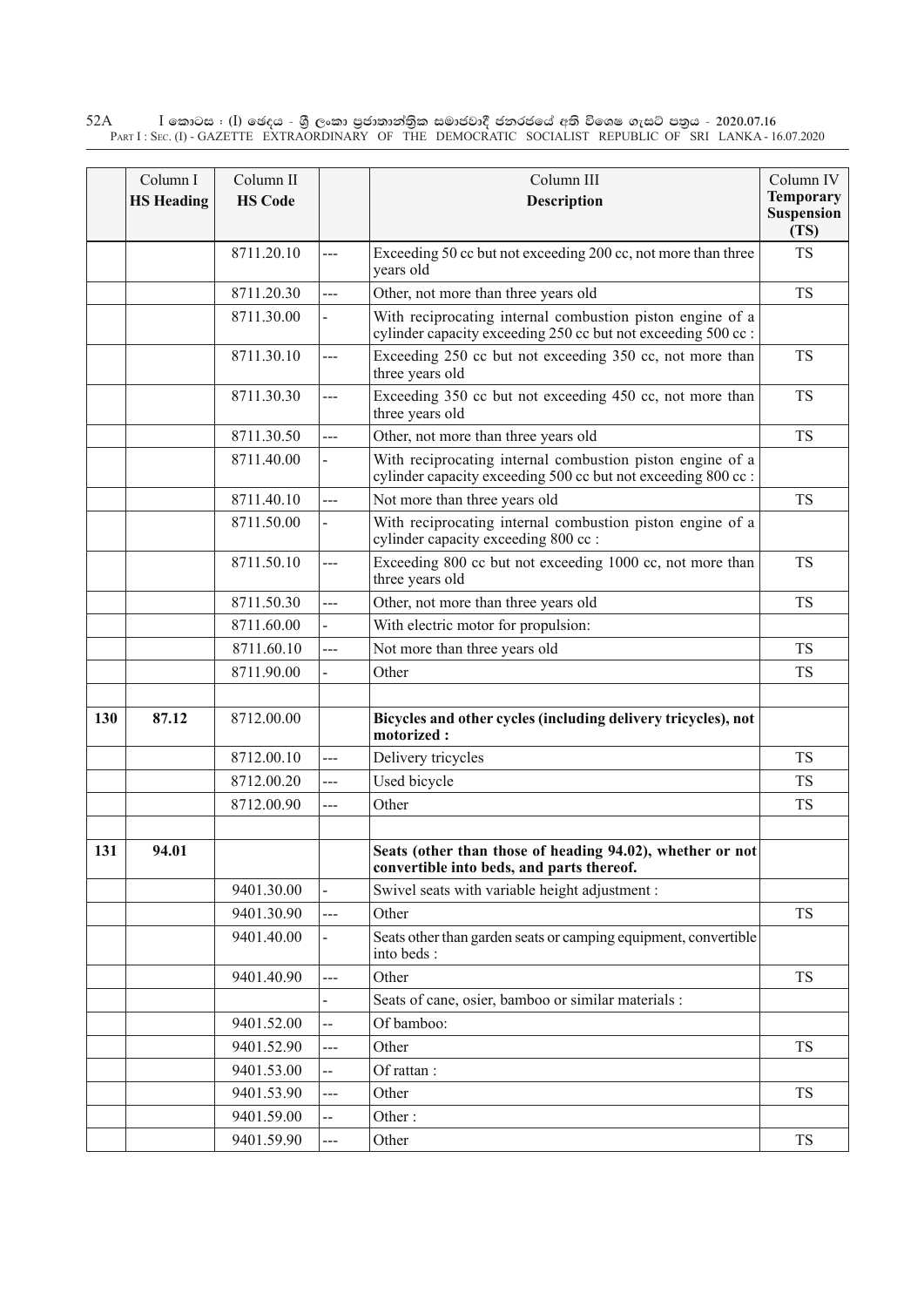$\rm I$  කොටස : ( $\rm I$ ) ඡෙදය - ශුී ලංකා පුජාතාන්තිුක සමාජවාදී ජනරජයේ අති විශෙෂ ගැසට් පතුය - 2020.07.16 Part I : Sec. (I) - GAZETTE EXTRAORDINARY OF THE DEMOCRATIC SOCIALIST REPUBLIC OF SRI LANKA - 16.07.2020 53A

|     | Column I<br><b>HS Heading</b> | Column II<br><b>HS Code</b> |                | Column III<br><b>Description</b>                                                      | Column IV<br><b>Temporary</b><br><b>Suspension</b><br>(TS) |
|-----|-------------------------------|-----------------------------|----------------|---------------------------------------------------------------------------------------|------------------------------------------------------------|
|     |                               |                             |                | Other seats, with wooden frames :                                                     |                                                            |
|     |                               | 9401.61.00                  | $\overline{a}$ | Upholstered:                                                                          |                                                            |
|     |                               | 9401.61.90                  | ---            | Other                                                                                 | <b>TS</b>                                                  |
|     |                               | 9401.69.00                  | ш.             | Other                                                                                 |                                                            |
|     |                               | 9401.69.90                  | ---            | Other                                                                                 | <b>TS</b>                                                  |
|     |                               |                             |                | Other seats, with metal frames :                                                      |                                                            |
|     |                               | 9401.71.00                  | Щ.             | Upholstered:                                                                          |                                                            |
|     |                               | 9401.71.90                  | ---            | Other                                                                                 | <b>TS</b>                                                  |
|     |                               | 9401.79.00                  | --             | Other:                                                                                |                                                            |
|     |                               | 9401.79.90                  | ---            | Other                                                                                 | <b>TS</b>                                                  |
|     |                               | 9401.80.00                  |                | Other seats:                                                                          |                                                            |
|     |                               | 9401.80.90                  | ---            | Other                                                                                 | <b>TS</b>                                                  |
|     |                               | 9401.90.00                  |                | Parts:                                                                                |                                                            |
|     |                               | 9401.90.90                  | ---            | Other                                                                                 | <b>TS</b>                                                  |
|     |                               |                             |                |                                                                                       |                                                            |
| 132 | 94.03                         |                             |                | Other furniture and parts thereof.                                                    |                                                            |
|     |                               | 9403.10.00                  |                | Metal furniture of a kind used in offices :                                           |                                                            |
|     |                               | 9403.10.90                  | ---            | Other                                                                                 | <b>TS</b>                                                  |
|     |                               | 9403.20.00                  |                | Other metal furniture :                                                               |                                                            |
|     |                               | 9403.20.90                  | $\overline{a}$ | Other                                                                                 | <b>TS</b>                                                  |
|     |                               | 9403.30.00                  |                | Wooden furniture of a kind used in offices :                                          |                                                            |
|     |                               | 9403.30.90                  | ---            | Other                                                                                 | <b>TS</b>                                                  |
|     |                               | 9403.40.00                  |                | Wooden furniture of a kind used in the kitchen:                                       |                                                            |
|     |                               | 9403.40.90                  | $\overline{a}$ | Other                                                                                 | <b>TS</b>                                                  |
|     |                               | 9403.50.00                  |                | Wooden furniture of a kind used in the bedroom:                                       |                                                            |
|     |                               | 9403.50.90                  | $\overline{a}$ | Other                                                                                 | <b>TS</b>                                                  |
|     |                               | 9403.60.00                  |                | Other wooden furniture :                                                              |                                                            |
|     |                               | 9403.60.90                  | ---            | Other                                                                                 | <b>TS</b>                                                  |
|     |                               | 9403.70.00                  |                | Furniture of plastics :                                                               |                                                            |
|     |                               | 9403.70.90                  | $\overline{a}$ | Other                                                                                 | <b>TS</b>                                                  |
|     |                               |                             |                | Furniture of other materials, including cane, osier, bamboo or<br>similar materials : |                                                            |
|     |                               | 9403.82.00                  | $\overline{a}$ | Of Bamboo:                                                                            |                                                            |
|     |                               | 9403.82.90                  | ---            | Other                                                                                 | <b>TS</b>                                                  |
|     |                               | 9403.83.00                  | --             | Of rattan:                                                                            |                                                            |
|     |                               | 9403.83.90                  | ---            | Other                                                                                 | <b>TS</b>                                                  |
|     |                               | 9403.89.00                  | --             | Other:                                                                                |                                                            |
|     |                               | 9403.89.90                  | $\overline{a}$ | Other                                                                                 | <b>TS</b>                                                  |
|     |                               | 9403.90.00                  |                | Parts:                                                                                |                                                            |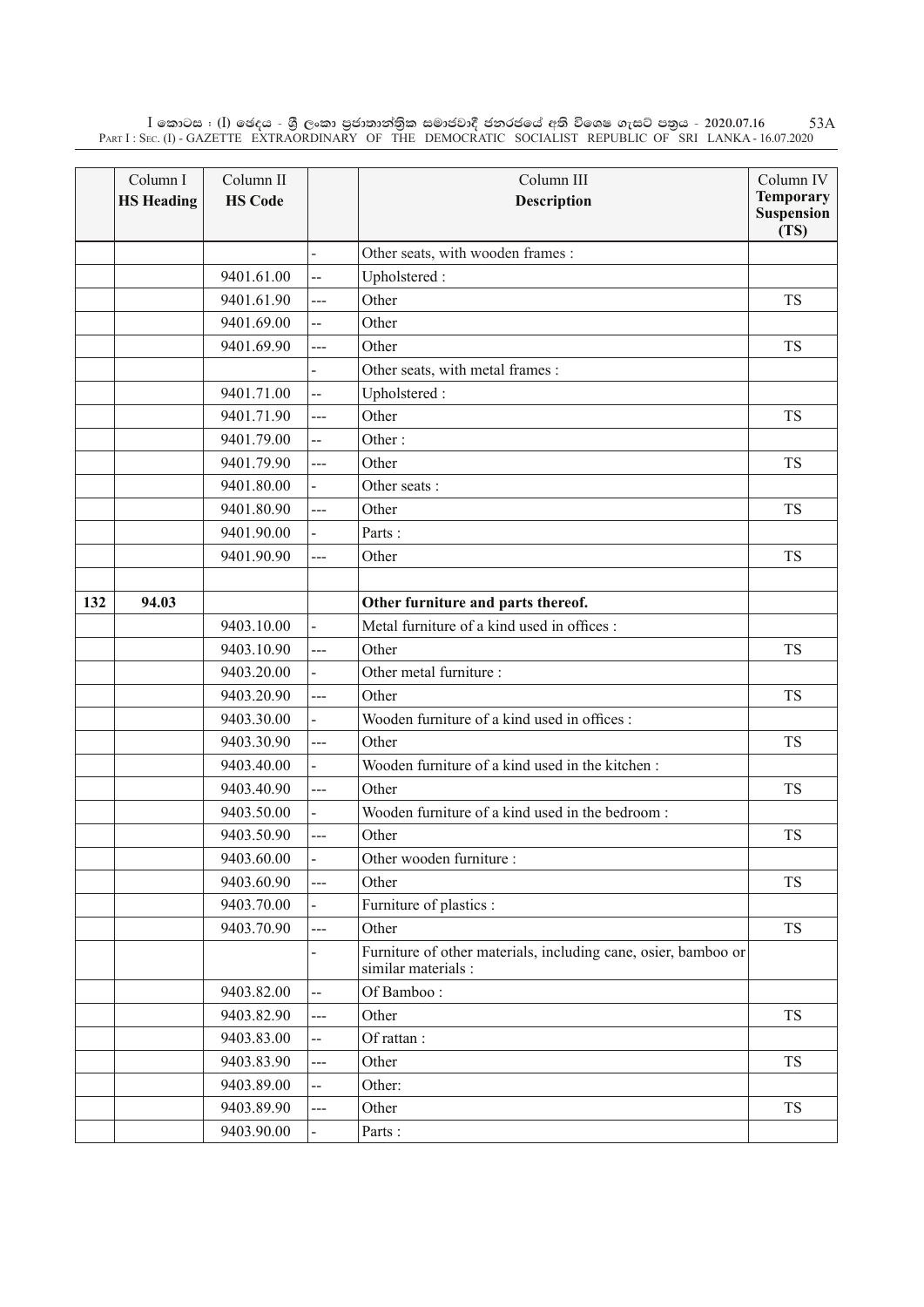$\rm I$  කොටස : ( $\rm I$ ) ඡෙදය - ශුී ලංකා පුජාතාන්තුික සමාජවාදී ජනරජයේ අති විශෙෂ ගැසට් පතුය - 2020.07.16 Part I : Sec. (I) - GAZETTE EXTRAORDINARY OF THE DEMOCRATIC SOCIALIST REPUBLIC OF SRI LANKA - 16.07.2020 54A

|     | Column I          | Column II      |                | Column III                                                                                                                                                                                                                                                                                                        | Column IV                                     |
|-----|-------------------|----------------|----------------|-------------------------------------------------------------------------------------------------------------------------------------------------------------------------------------------------------------------------------------------------------------------------------------------------------------------|-----------------------------------------------|
|     | <b>HS Heading</b> | <b>HS Code</b> |                | Description                                                                                                                                                                                                                                                                                                       | <b>Temporary</b><br><b>Suspension</b><br>(TS) |
|     |                   | 9403.90.90     | ---            | Other                                                                                                                                                                                                                                                                                                             | <b>TS</b>                                     |
|     |                   |                |                |                                                                                                                                                                                                                                                                                                                   |                                               |
| 133 | 94.04             |                |                | Mattress supports; articles of bedding and similar<br>furnishing (for example, mattresses, quilts, eiderdowns,<br>cushions, pouffes and pillows) fitted with springs or stuffed<br>or internally fitted with any material or of cellular rubber<br>or plastics, whether or not covered.                           |                                               |
|     |                   | 9404.10.00     |                | Mattress supports :                                                                                                                                                                                                                                                                                               |                                               |
|     |                   | 9404.10.90     | ---            | Other                                                                                                                                                                                                                                                                                                             | <b>TS</b>                                     |
|     |                   |                |                | Mattresses:                                                                                                                                                                                                                                                                                                       |                                               |
|     |                   | 9404.21.00     | $\overline{a}$ | Of cellular rubber or plastics, whether or not covered :                                                                                                                                                                                                                                                          |                                               |
|     |                   | 9404.21.90     | ---            | Other                                                                                                                                                                                                                                                                                                             | <b>TS</b>                                     |
|     |                   | 9404.29.00     | --             | Of other materials:                                                                                                                                                                                                                                                                                               |                                               |
|     |                   | 9404.29.20     | ---            | unused coir pads or mattress for bedding, above 60 mm in<br>thickness                                                                                                                                                                                                                                             | <b>TS</b>                                     |
|     |                   | 9404.29.90     | ---            | Other                                                                                                                                                                                                                                                                                                             | <b>TS</b>                                     |
|     |                   | 9404.30.00     |                | Sleeping bags:                                                                                                                                                                                                                                                                                                    |                                               |
|     |                   | 9404.30.90     | ---            | Other                                                                                                                                                                                                                                                                                                             | <b>TS</b>                                     |
|     |                   | 9404.90.00     |                | Other:                                                                                                                                                                                                                                                                                                            |                                               |
|     |                   | 9404.90.90     | ---            | Other                                                                                                                                                                                                                                                                                                             | <b>TS</b>                                     |
| 134 | 95.08             |                |                | Roundabouts, swings, shooting galleries and other<br>fairground amusements; travelling circuses, travelling<br>menageries; travelling theatres.                                                                                                                                                                   |                                               |
|     |                   | 9508.10.00     |                | Travelling circuses and travelling menageries                                                                                                                                                                                                                                                                     | <b>TS</b>                                     |
|     |                   | 9508.90.00     | $\overline{a}$ | Other                                                                                                                                                                                                                                                                                                             | <b>TS</b>                                     |
| 135 | 96.03             |                |                | Brooms, brushes (including brushes constituting parts<br>of machines, appliances or vehicles), hand-operated<br>mechanical floor sweepers, not motorised, mops and feather<br>dusters; prepared knots and tufts for broom or brush<br>making; paint pads and rollers; squeegees (other than roller<br>squeegees). |                                               |
|     |                   | 9603.10.00     |                | Brooms and brushes, consisting of twigs or other vegetable<br>materials bound together, with or without handles :                                                                                                                                                                                                 |                                               |
|     |                   | 9603.10.10     | ---            | Brooms made of coconut fibre                                                                                                                                                                                                                                                                                      | <b>TS</b>                                     |
|     |                   | 9603.10.20     | ---            | Brooms made of other fibre                                                                                                                                                                                                                                                                                        | <b>TS</b>                                     |
|     |                   | 9603.10.30     | ---            | Tawashi brushes made of 100% coconut fibre                                                                                                                                                                                                                                                                        | <b>TS</b>                                     |
|     |                   | 9603.10.50     | ---            | Tawashi brushes made of coir fibre mixed with artificial fibre                                                                                                                                                                                                                                                    | <b>TS</b>                                     |
|     |                   | 9603.10.60     | ---            | Other brushes made of coconut fibre                                                                                                                                                                                                                                                                               | <b>TS</b>                                     |
|     |                   | 9603.10.70     | ---            | Brushes made of other fibre                                                                                                                                                                                                                                                                                       | <b>TS</b>                                     |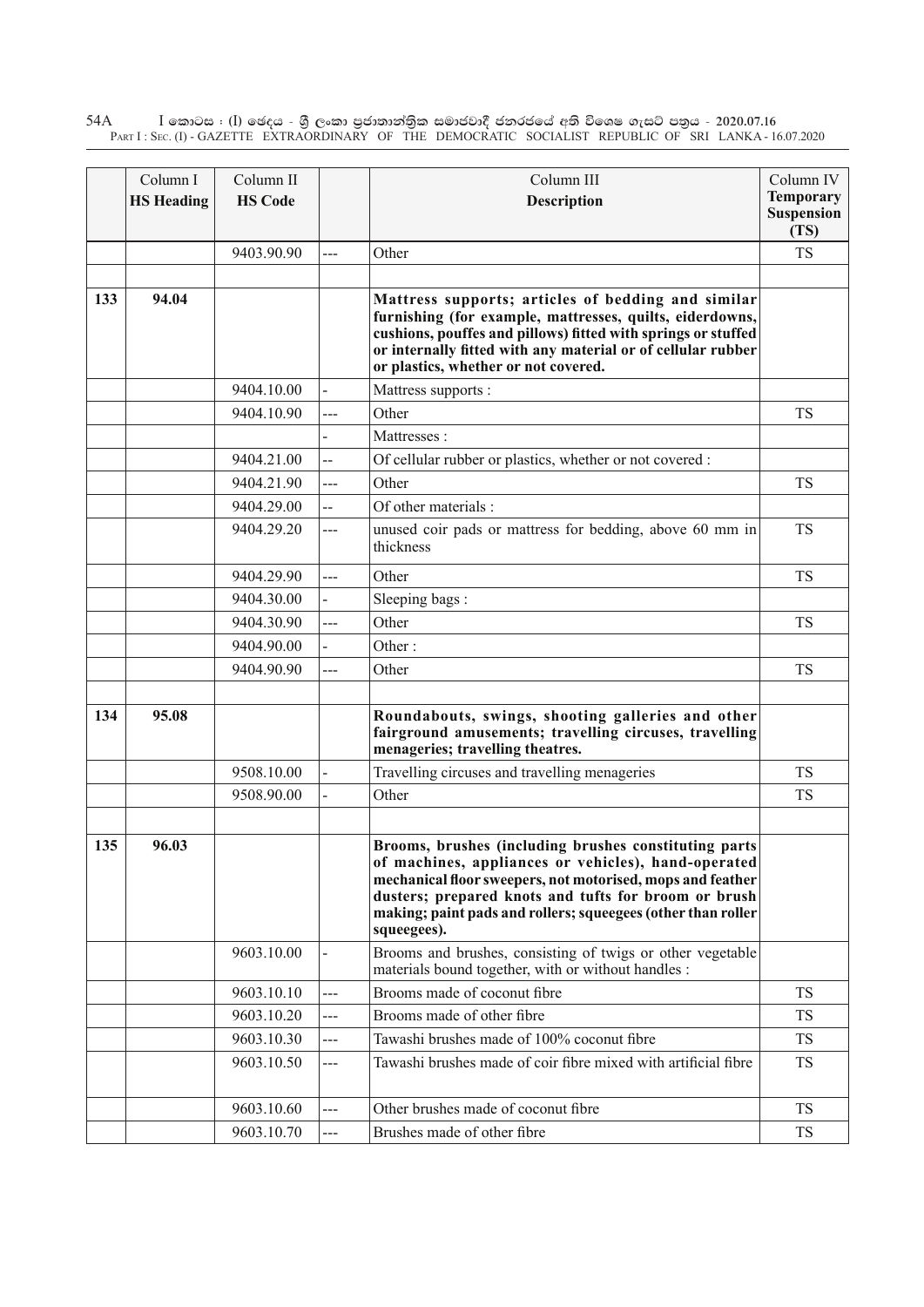$\rm I$  කොටස : ( $\rm I$ ) ඡෙදය - ශුී ලංකා පුජාතාන්තිුක සමාජවාදී ජනරජයේ අති විශෙෂ ගැසට් පතුය - 2020.07.16 Part I : Sec. (I) - GAZETTE EXTRAORDINARY OF THE DEMOCRATIC SOCIALIST REPUBLIC OF SRI LANKA - 16.07.2020 55A

| Column I<br><b>HS</b> Heading | Column II<br><b>HS Code</b> |                | Column III<br><b>Description</b>                                                                                                                                                           | Column IV<br><b>Temporary</b><br><b>Suspension</b><br>(TS) |
|-------------------------------|-----------------------------|----------------|--------------------------------------------------------------------------------------------------------------------------------------------------------------------------------------------|------------------------------------------------------------|
|                               |                             |                | Tooth brushes, shaving brushes, hair brushes, nail brushes,<br>eyelash brushes and other toilet brushes for use on the person,<br>including such brushes constituting parts of appliances: |                                                            |
|                               | 9603.21.00                  | $-$            | Tooth brushes, including dental-plate brushes                                                                                                                                              | <b>TS</b>                                                  |
|                               | 9603.29.00                  | $\overline{a}$ | Other                                                                                                                                                                                      | <b>TS</b>                                                  |
|                               | 9603.30.00                  |                | Artists' brushes, writing brushes and similar brushes for the<br>application of cosmetics                                                                                                  | <b>TS</b>                                                  |
|                               | 9603.40.00                  |                | Paint, distemper, varnish or similar brushes (other than brushes<br>of subheading 9603.30); paint pads and rollers                                                                         | <b>TS</b>                                                  |
|                               | 9603.90.00                  |                | Other:                                                                                                                                                                                     |                                                            |
|                               | 9603.90.10                  | ---            | Squeegees with inbuilt control valve, for use as "liquid shoe-<br>polish applicators"                                                                                                      | <b>TS</b>                                                  |
|                               | 9603.90.90                  |                | Other:                                                                                                                                                                                     | <b>TS</b>                                                  |
|                               |                             |                |                                                                                                                                                                                            |                                                            |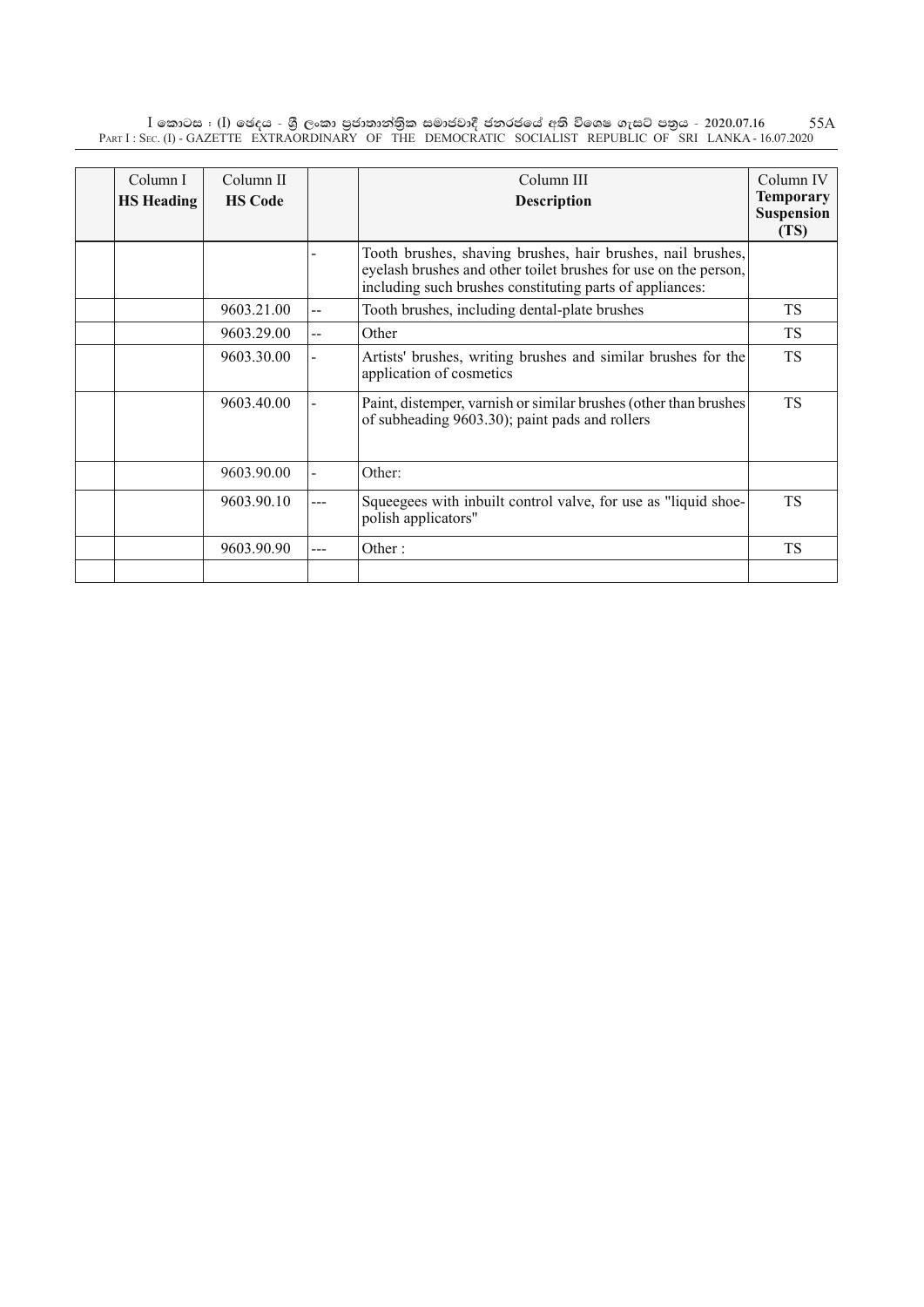## $\rm I$  කොටස : ( $\rm I$ ) ඡෙදය - ශුී ලංකා පුජාතාන්තුික සමාජවාදී ජනරජයේ අති විශෙෂ ගැසට් පතුය - 2020.07.16 Part I : Sec. (I) - GAZETTE EXTRAORDINARY OF THE DEMOCRATIC SOCIALIST REPUBLIC OF SRI LANKA - 16.07.2020 56A

## **Schedule II**

|                | Column I<br><b>HS</b><br>Heading | Column II<br><b>HS Code</b> |                          | Column III<br><b>Description</b>                                                                                                                                                                                                                                                                                                                                                                                                                     |               | Column IV<br><b>Credit Basis</b><br>(C) |
|----------------|----------------------------------|-----------------------------|--------------------------|------------------------------------------------------------------------------------------------------------------------------------------------------------------------------------------------------------------------------------------------------------------------------------------------------------------------------------------------------------------------------------------------------------------------------------------------------|---------------|-----------------------------------------|
|                |                                  |                             |                          |                                                                                                                                                                                                                                                                                                                                                                                                                                                      | 90<br>days    | 180<br>days                             |
| 1              | 03.04                            |                             |                          | Fish fillets and other fish meat (whether or not minced),<br>fresh, chilled or frozen.                                                                                                                                                                                                                                                                                                                                                               |               |                                         |
|                |                                  |                             | $\overline{\phantom{a}}$ | Fresh or chilled fillets of other fish:                                                                                                                                                                                                                                                                                                                                                                                                              |               |                                         |
|                |                                  | 0304.41.00                  | $\overline{a}$           | Pacific salmon (Oncorhynchusnerka, Oncorhynchusgorbuscha,<br>Oncorhynchus keta, Oncorhynchustschawytscha,<br>Oncorhynchuskisutch, Oncorhynchusmasou and<br>Oncorhynchusrhodurus), Atlantic salmon (Salmo salar) and<br>Danube salmon (Huchohucho)                                                                                                                                                                                                    | $\mathcal{C}$ |                                         |
|                |                                  | 0304.49.00                  | $-$                      | Other                                                                                                                                                                                                                                                                                                                                                                                                                                                | $\mathcal{C}$ |                                         |
|                |                                  |                             | $\blacksquare$           | Other, fresh or chilled :                                                                                                                                                                                                                                                                                                                                                                                                                            |               |                                         |
|                |                                  | 0304.51.00                  | $\overline{\phantom{a}}$ | Tilapias (Oreochromis spp.), catfish (Pangasius spp., Silurus<br>spp., Clarias spp., Ictalurus spp.), carp (Cyprinus spp., Carassius<br>spp., Ctenopharyngodonidellus, Hypophthalmichthys spp.,<br>Cirrhinus spp., Mylopharyngodonpiceus), Catlacatla, Labeo<br>spp., Ost                                                                                                                                                                            | $\mathcal{C}$ |                                         |
|                |                                  |                             | $\overline{a}$           | Frozen fillets of tilapias (Oreochromis spp.), catfish<br>(Pangasius spp., Silurus spp., Clarias spp., Ictalurus spp.),<br>carp (Cyprinus spp., Carassiusspp., Ctenopharyngodonidellus,<br>Hypophthalmichthys<br>Cirrhinus<br>spp.<br>spp.<br>Mylopharyngodonpiceus, CatlaCatla, w Labeo spp.,<br>Osteochilushasselti, Leptobarbushoeveni, Megalobrama<br>spp.), eels (Anguilla spp.), Nile perch (Latesniloticus) and<br>snakeheads (Channa spp.) : |               |                                         |
|                |                                  | 0304.61.00                  | $\overline{\phantom{a}}$ | Tilapias (Oreochromis spp.)                                                                                                                                                                                                                                                                                                                                                                                                                          | $\mathsf{C}$  |                                         |
|                |                                  | 0304.62.00                  | $\overline{\phantom{a}}$ | Catfish (Pangasius spp., Silurus spp., Clarias spp., Ictalurus<br>spp.)                                                                                                                                                                                                                                                                                                                                                                              | $\mathcal{C}$ |                                         |
|                |                                  | 0304.69.00                  | $\overline{\phantom{a}}$ | Other                                                                                                                                                                                                                                                                                                                                                                                                                                                | $\mathcal{C}$ |                                         |
|                |                                  |                             | $\overline{a}$           | Frozen fillets of fish of the families Bregmacerotidae,<br>Euclichthyidae, Gadidae, Macrouridae, Melanonidae,<br>Merlucciidae, Moridae and Muraenolepididae :                                                                                                                                                                                                                                                                                        |               |                                         |
|                |                                  | 0304.74.00                  | $\overline{\phantom{a}}$ | Hake (Merluccius spp., urophycis spp.)                                                                                                                                                                                                                                                                                                                                                                                                               | $\mathcal{C}$ |                                         |
|                |                                  |                             |                          |                                                                                                                                                                                                                                                                                                                                                                                                                                                      |               |                                         |
| $\overline{2}$ | 04.02                            |                             |                          | Milk and cream, concentrated or containing added sugar<br>or other sweetening matter.                                                                                                                                                                                                                                                                                                                                                                |               |                                         |
|                |                                  | 0402.10.00                  | $\blacksquare$           | In powder, granules or other solid forms, of a fat content, by<br>weight, not exceeding 1.5%                                                                                                                                                                                                                                                                                                                                                         | $\mathcal{C}$ |                                         |
|                |                                  |                             | $\overline{\phantom{a}}$ | In powder, granules or other solid forms, of a fat content, by<br>weight, exceeding 1.5% :                                                                                                                                                                                                                                                                                                                                                           |               |                                         |
|                |                                  | 0402.21.00                  | --                       | Not containing added sugar or other sweetening matter                                                                                                                                                                                                                                                                                                                                                                                                | $\mathcal{C}$ |                                         |
|                |                                  | 0402.29.00                  | --                       | Other                                                                                                                                                                                                                                                                                                                                                                                                                                                | $\mathcal{C}$ |                                         |
|                |                                  |                             | $\blacksquare$           | Other:                                                                                                                                                                                                                                                                                                                                                                                                                                               |               |                                         |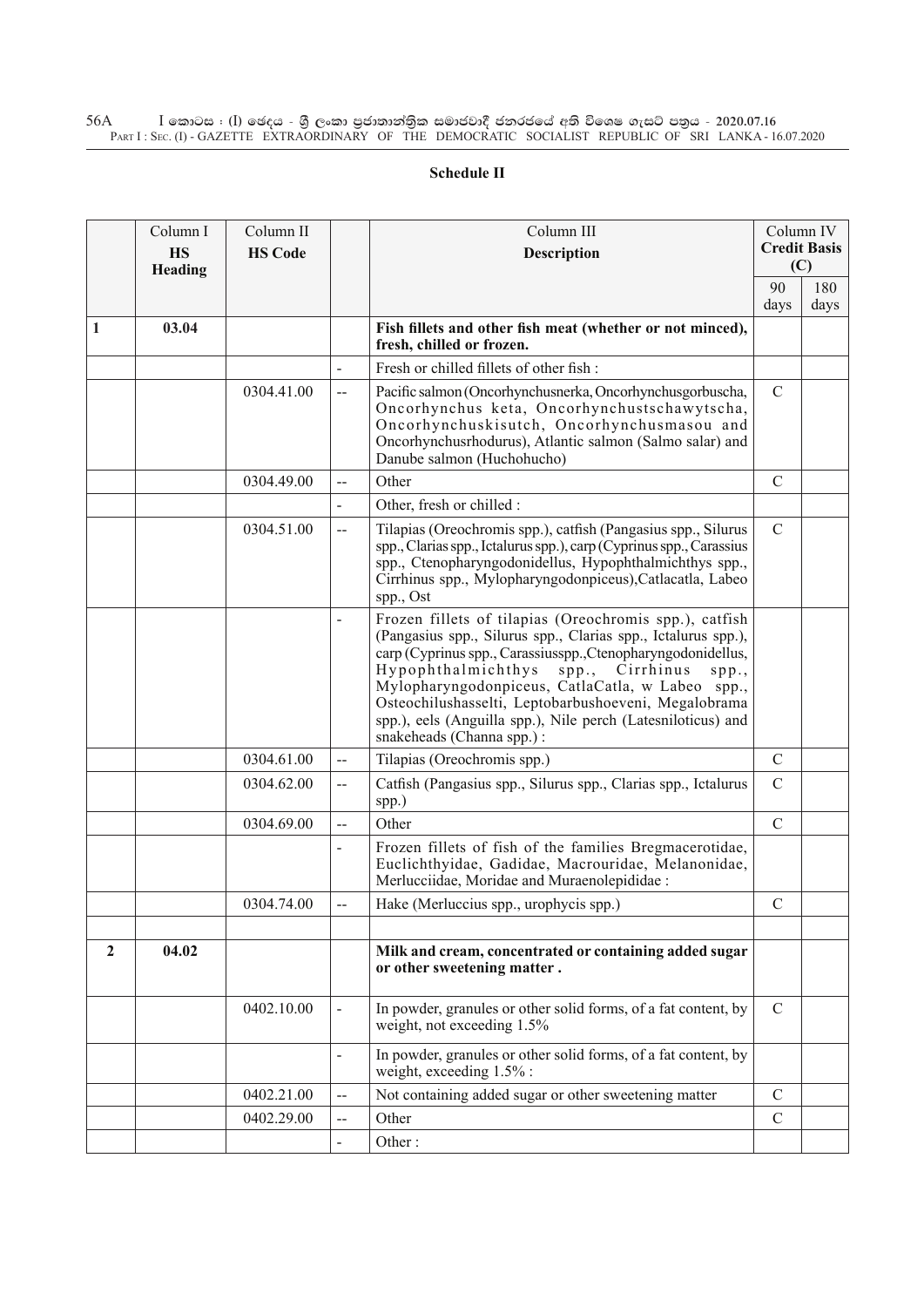$\rm I$  කොටස : ( $\rm I$ ) ඡෙදය - ශුී ලංකා පුජාතාන්තිුක සමාජවාදී ජනරජයේ අති විශෙෂ ගැසට් පතුය - 2020.07.16 Part I : Sec. (I) - GAZETTE EXTRAORDINARY OF THE DEMOCRATIC SOCIALIST REPUBLIC OF SRI LANKA - 16.07.2020 57A

|                         | Column I<br><b>HS</b><br>Heading | Column II<br><b>HS Code</b> |                          | Column III<br><b>Description</b>                                                                                                                                                                                                                        | (C)           | Column IV<br><b>Credit Basis</b> |
|-------------------------|----------------------------------|-----------------------------|--------------------------|---------------------------------------------------------------------------------------------------------------------------------------------------------------------------------------------------------------------------------------------------------|---------------|----------------------------------|
|                         |                                  |                             |                          |                                                                                                                                                                                                                                                         | 90            | 180                              |
|                         |                                  |                             |                          |                                                                                                                                                                                                                                                         | days          | days                             |
|                         |                                  | 0402.99.00                  | $-$                      | Other:                                                                                                                                                                                                                                                  |               |                                  |
|                         |                                  | 0402.99.10                  | ---                      | <b>Sweetened Condensed Milk</b>                                                                                                                                                                                                                         | $\mathcal{C}$ |                                  |
|                         |                                  | 0402.99.90                  | ---                      | Other                                                                                                                                                                                                                                                   | $\mathcal{C}$ |                                  |
| 3                       | 04.03                            |                             |                          | Buttermilk, curdled milk and cream, yogurt, kephir and<br>other fermented or acidified milk and cream, whether<br>or not concentrated or containing added sugar or other<br>sweetening matter or flavoured or containing added fruit,<br>nuts or cocoa. |               |                                  |
|                         |                                  | 0403.10.00                  |                          | Yogurt                                                                                                                                                                                                                                                  | $\mathcal{C}$ |                                  |
|                         |                                  | 0403.90.00                  |                          | Other                                                                                                                                                                                                                                                   | $\mathcal{C}$ |                                  |
|                         |                                  |                             |                          |                                                                                                                                                                                                                                                         |               |                                  |
| $\overline{\mathbf{4}}$ | 07.13                            |                             |                          | Dried leguminous vegetables, shelled, whether or not<br>skinned or split.                                                                                                                                                                               |               |                                  |
|                         |                                  | 0713.40.00                  | $\overline{a}$           | Lentils:                                                                                                                                                                                                                                                |               |                                  |
|                         |                                  |                             | $---$                    | Massor dhal (red lentils) whole or split:                                                                                                                                                                                                               |               |                                  |
|                         |                                  | 0713.40.12                  | $---$                    | Split                                                                                                                                                                                                                                                   | $\mathcal{C}$ |                                  |
|                         |                                  |                             |                          |                                                                                                                                                                                                                                                         |               |                                  |
| 5                       | 10.01                            |                             |                          | Wheat and meslin.                                                                                                                                                                                                                                       |               |                                  |
|                         |                                  |                             | $\blacksquare$           | Other:                                                                                                                                                                                                                                                  |               |                                  |
|                         |                                  | 1001.91.00                  | $\overline{a}$           | Seed                                                                                                                                                                                                                                                    |               |                                  |
|                         |                                  | 1001.91.10                  | $---$                    | Wheat grain                                                                                                                                                                                                                                             | $\mathcal{C}$ |                                  |
|                         |                                  | 1001.99.00                  | $-$                      | Other:                                                                                                                                                                                                                                                  |               |                                  |
|                         |                                  | 1001.99.10                  | $---$                    | Wheat grain                                                                                                                                                                                                                                             | $\mathcal{C}$ |                                  |
|                         |                                  |                             |                          |                                                                                                                                                                                                                                                         |               |                                  |
| 6                       | 10.06                            |                             |                          | Rice.                                                                                                                                                                                                                                                   |               |                                  |
|                         |                                  | 1006.30.00                  | $\blacksquare$           | Semi-milled or wholly milled rice, whether or not polished<br>or glazed :                                                                                                                                                                               |               |                                  |
|                         |                                  | 1006.30.40                  | ---                      | Basmati Rice and long grain rice (Basmati only)                                                                                                                                                                                                         | $\mathcal{C}$ |                                  |
|                         |                                  |                             |                          |                                                                                                                                                                                                                                                         |               |                                  |
| 7                       | 11.04                            |                             |                          | Cereal grains otherwise worked (for example, hulled,<br>rolled, flaked, pearled, sliced or kibbled), except rice of<br>heading 10.06; germ of cereals, whole, rolled, flaked or<br>ground.                                                              |               |                                  |
|                         |                                  |                             |                          | Rolled or flaked grains :                                                                                                                                                                                                                               |               |                                  |
|                         |                                  | 1104.12.00                  | $\overline{a}$           | Of oats                                                                                                                                                                                                                                                 | $\mathcal{C}$ |                                  |
|                         |                                  | 1104.19.00                  | --                       | Of other cereals                                                                                                                                                                                                                                        | $\mathcal{C}$ |                                  |
|                         |                                  |                             | $\overline{\phantom{a}}$ | Other worked grains (for example, hulled, pearled, sliced or<br>kibbled):                                                                                                                                                                               |               |                                  |
|                         |                                  | 1104.22.00                  | $\overline{\phantom{a}}$ | Of oats                                                                                                                                                                                                                                                 | $\mathcal{C}$ |                                  |
|                         |                                  | 1104.23.00                  | $-$                      | Of maize (corn)                                                                                                                                                                                                                                         | $\mathcal{C}$ |                                  |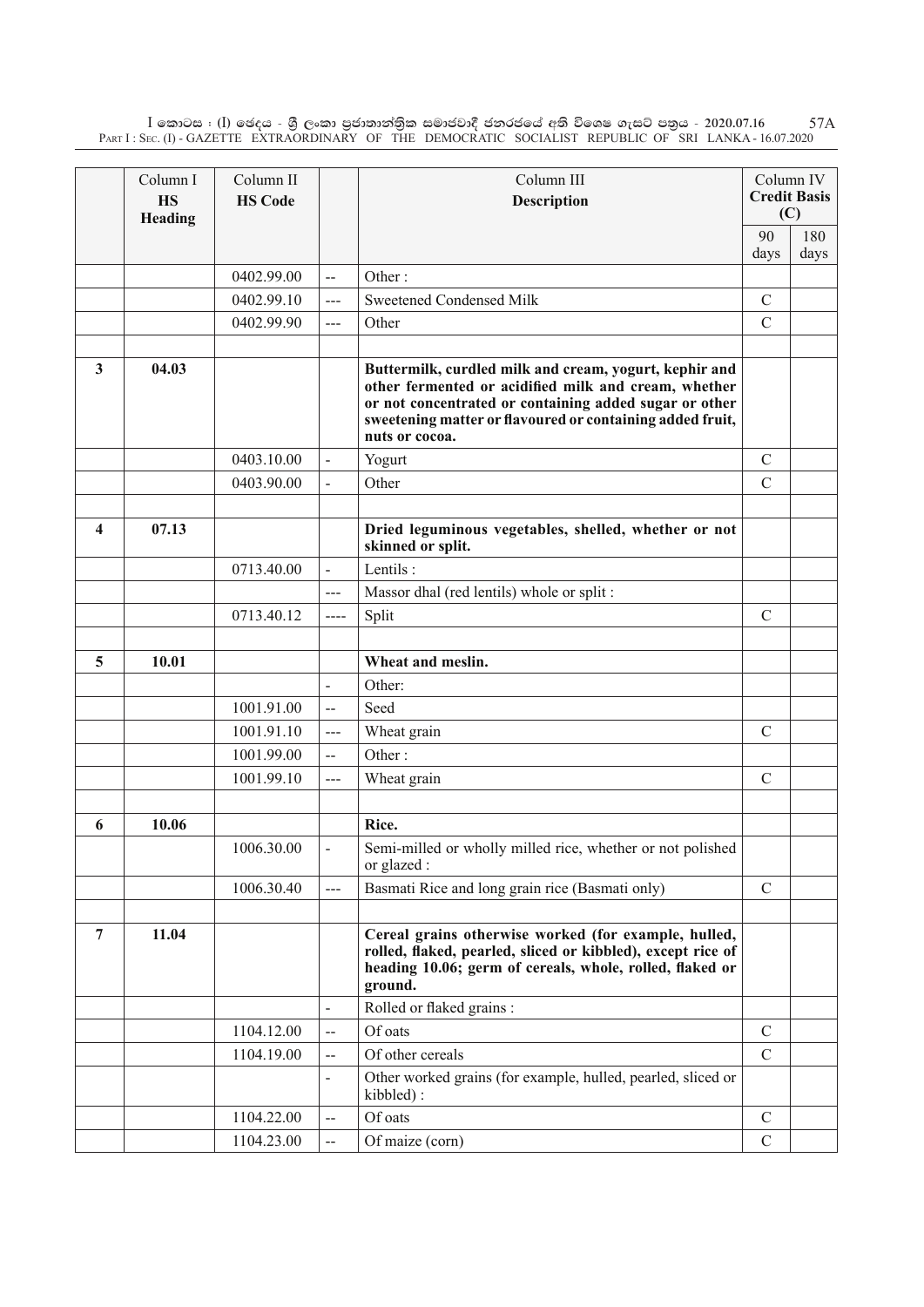$\rm I$  කොටස : ( $\rm I$ ) ඡෙදය - ශුී ලංකා පුජාතාන්තුික සමාජවාදී ජනරජයේ අති විශෙෂ ගැසට් පතුය - 2020.07.16 Part I : Sec. (I) - GAZETTE EXTRAORDINARY OF THE DEMOCRATIC SOCIALIST REPUBLIC OF SRI LANKA - 16.07.2020 58A

|    | Column I<br><b>HS</b><br>Heading | Column II<br><b>HS Code</b> |                          | Column III<br><b>Description</b>                                                                                               |                | Column IV<br><b>Credit Basis</b><br>(C) |
|----|----------------------------------|-----------------------------|--------------------------|--------------------------------------------------------------------------------------------------------------------------------|----------------|-----------------------------------------|
|    |                                  |                             |                          |                                                                                                                                | 90<br>days     | 180<br>days                             |
|    |                                  | 1104.29.00                  | L.                       | Of other cereals                                                                                                               | $\mathcal{C}$  |                                         |
|    |                                  | 1104.30.00                  | $\overline{a}$           | Germ of cereals, whole, rolled, flaked or ground                                                                               | $\mathcal{C}$  |                                         |
| 8  | 11.05                            |                             |                          | Flour, meal, powder, flakes, granules and pellets of<br>potatoes.                                                              |                |                                         |
|    |                                  | 1105.10.00                  | $\overline{a}$           | Flour, meal and powder                                                                                                         | $\mathcal{C}$  |                                         |
|    |                                  | 1105.20.00                  |                          | Flakes, granules and pellets                                                                                                   | $\overline{C}$ |                                         |
| 9  | 11.07                            |                             |                          | Malt, whether or not roasted.                                                                                                  |                |                                         |
|    |                                  | 1107.10.00                  | $\overline{a}$           | Not roasted                                                                                                                    | $\mathcal{C}$  |                                         |
|    |                                  | 1107.20.00                  | $\overline{a}$           | Roasted                                                                                                                        | $\overline{C}$ |                                         |
| 10 | 11.08                            |                             |                          | Starches; inulin.                                                                                                              |                |                                         |
|    |                                  |                             | $\overline{a}$           | Starches:                                                                                                                      |                |                                         |
|    |                                  | 1108.12.00                  | $\overline{\phantom{a}}$ | Maize (corn) starch                                                                                                            | $\mathcal{C}$  |                                         |
|    |                                  | 1108.14.00                  | $\overline{\phantom{a}}$ | Manioc (cassava) starch                                                                                                        | $\mathcal{C}$  |                                         |
|    |                                  |                             |                          |                                                                                                                                |                |                                         |
| 11 | 15.11                            |                             |                          | Palm oil and its fractions, whether or not refined, but not<br>chemically modified.                                            |                |                                         |
|    |                                  | 1511.10.00                  | $\overline{a}$           | Crude oil                                                                                                                      |                | $\mathcal{C}$                           |
|    |                                  | 1511.90.00                  | $\overline{\phantom{0}}$ | Other:                                                                                                                         |                |                                         |
|    |                                  | 1511.90.10                  | $\overline{a}$           | Serial fractions at room temperature (palm stearin)                                                                            |                | $\mathcal{C}$                           |
|    |                                  | 1511.90.20                  | $\overline{a}$           | Palm oil imported in packing of 210 l and below                                                                                |                | $\mathcal{C}$                           |
|    |                                  | 1511.90.30                  | $\overline{a}$           | Crude palm olein                                                                                                               |                | $\mathcal{C}$                           |
|    |                                  | 1511.90.90                  | $---$                    | Other                                                                                                                          |                | $\mathcal{C}$                           |
| 12 | 15.12                            |                             |                          | Sunflower seed, safflower or cotton-seed oil and fractions<br>thereof, whether or not refined, but not chemically<br>modified. |                |                                         |
|    |                                  |                             |                          | Sunflower-seed or safflower oil and fractions thereof:                                                                         |                |                                         |
|    |                                  | 1512.19.00                  | --                       | Other                                                                                                                          | $\mathcal{C}$  |                                         |
|    |                                  |                             |                          | Cotton-seed oil and its fractions :                                                                                            |                |                                         |
|    |                                  | 1512.29.00                  | --                       | Other                                                                                                                          | $\mathcal{C}$  |                                         |
| 13 | 15.13                            |                             |                          | Coconut (copra), palm kernel or babassu oil and fractions<br>thereof, whether or not refined, but not chemically<br>modified.  |                |                                         |
|    |                                  |                             |                          | Coconut (copra) oil and its fractions :                                                                                        |                |                                         |
|    |                                  | 1513.11.00                  | $-$                      | Crude oil:                                                                                                                     |                |                                         |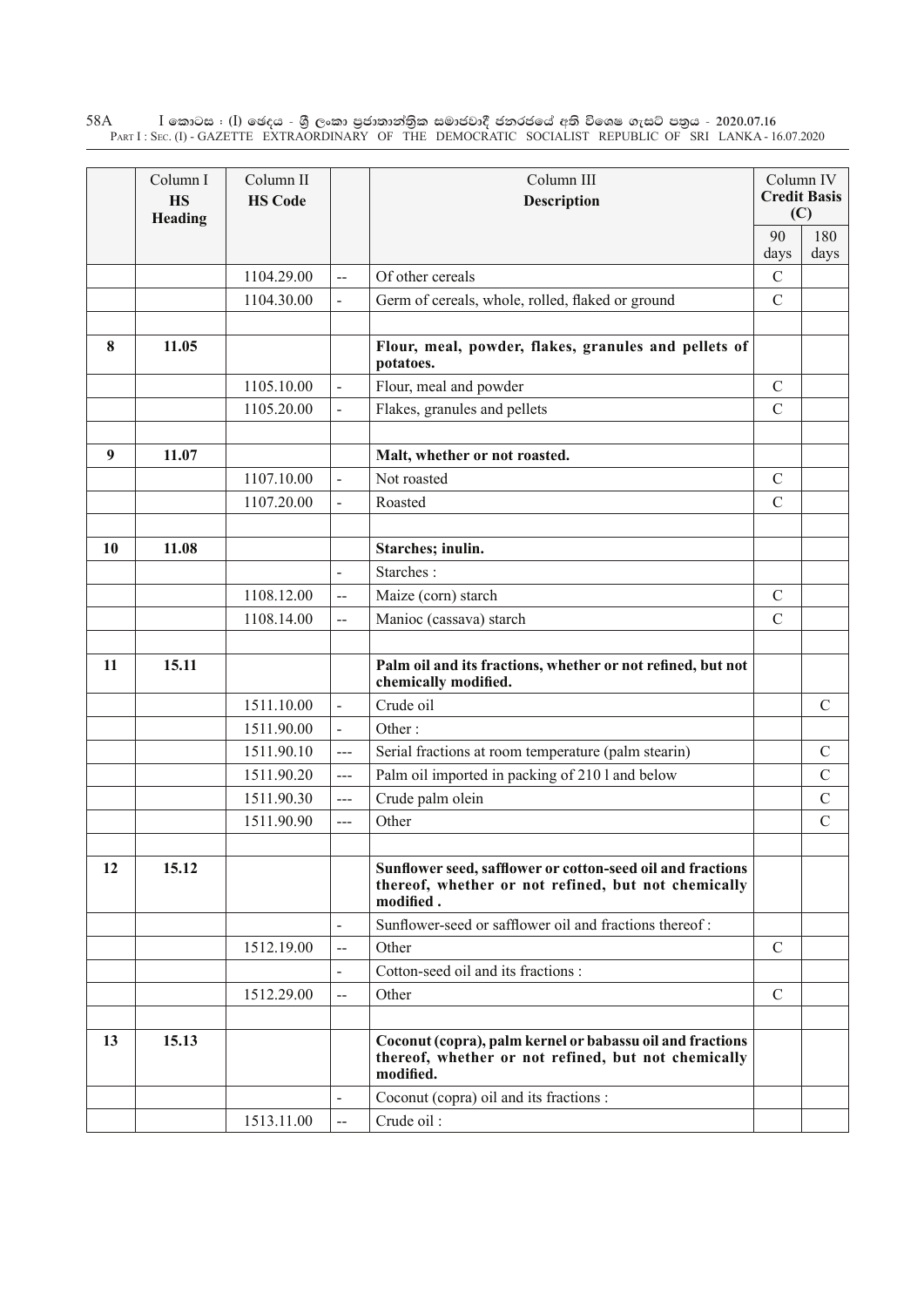$\rm I$  කොටස : ( $\rm I$ ) ඡෙදය - ශුී ලංකා පුජාතාන්තිුක සමාජවාදී ජනරජයේ අති විශෙෂ ගැසට් පතුය - 2020.07.16 Part I : Sec. (I) - GAZETTE EXTRAORDINARY OF THE DEMOCRATIC SOCIALIST REPUBLIC OF SRI LANKA - 16.07.2020 59A

|    | Column I<br><b>HS</b><br>Heading | Column II<br><b>HS Code</b> |                          | Column III<br>Description                                                                                                                                                                                                                                                                                                                                                                                                                                    |               | Column IV<br><b>Credit Basis</b><br>(C) |
|----|----------------------------------|-----------------------------|--------------------------|--------------------------------------------------------------------------------------------------------------------------------------------------------------------------------------------------------------------------------------------------------------------------------------------------------------------------------------------------------------------------------------------------------------------------------------------------------------|---------------|-----------------------------------------|
|    |                                  |                             |                          |                                                                                                                                                                                                                                                                                                                                                                                                                                                              | 90            | 180                                     |
|    |                                  |                             |                          |                                                                                                                                                                                                                                                                                                                                                                                                                                                              | days          | days                                    |
|    |                                  |                             | $---$                    | In bulk:                                                                                                                                                                                                                                                                                                                                                                                                                                                     |               |                                         |
|    |                                  | 1513.11.11                  | $\cdots$                 | Virgin coconut oil                                                                                                                                                                                                                                                                                                                                                                                                                                           | $\mathcal{C}$ |                                         |
|    |                                  | 1513.11.19                  | $---$                    | Other                                                                                                                                                                                                                                                                                                                                                                                                                                                        | $\mathcal{C}$ |                                         |
|    |                                  |                             | ---                      | Other:                                                                                                                                                                                                                                                                                                                                                                                                                                                       |               |                                         |
|    |                                  | 1513.11.21                  | $\qquad \qquad - - -$    | Virgin coconut oil                                                                                                                                                                                                                                                                                                                                                                                                                                           | $\mathcal{C}$ |                                         |
|    |                                  | 1513.11.29                  | $---$                    | Other                                                                                                                                                                                                                                                                                                                                                                                                                                                        | $\mathcal{C}$ |                                         |
|    |                                  | 1513.19.00                  | $\overline{\phantom{a}}$ | Other                                                                                                                                                                                                                                                                                                                                                                                                                                                        |               |                                         |
|    |                                  | 1513.19.10                  | ---                      | In bulk                                                                                                                                                                                                                                                                                                                                                                                                                                                      | $\mathcal{C}$ |                                         |
|    |                                  | 1513.19.90                  | $--$                     | Other                                                                                                                                                                                                                                                                                                                                                                                                                                                        | $\mathcal{C}$ |                                         |
|    |                                  |                             |                          |                                                                                                                                                                                                                                                                                                                                                                                                                                                              |               |                                         |
| 14 | 17.01                            |                             |                          | Cane or beet sugar and chemically pure sucrose, in solid<br>form.                                                                                                                                                                                                                                                                                                                                                                                            |               |                                         |
|    |                                  |                             |                          | Raw sugar not containing added flavouring or colouring<br>matter:                                                                                                                                                                                                                                                                                                                                                                                            |               |                                         |
|    |                                  | 1701.14.00                  | $\overline{a}$           | Other cane sugar                                                                                                                                                                                                                                                                                                                                                                                                                                             |               | $\mathcal{C}$                           |
|    |                                  |                             | $\overline{\phantom{a}}$ | Other:                                                                                                                                                                                                                                                                                                                                                                                                                                                       |               |                                         |
|    |                                  | 1701.99.00                  | $\overline{a}$           | Other:                                                                                                                                                                                                                                                                                                                                                                                                                                                       |               |                                         |
|    |                                  | 1701.99.10                  | ---                      | White crystalline cane sugar                                                                                                                                                                                                                                                                                                                                                                                                                                 |               | $\mathcal{C}$                           |
|    |                                  | 1701.99.20                  | ---                      | White crystalline beet sugar                                                                                                                                                                                                                                                                                                                                                                                                                                 |               | $\mathcal{C}$                           |
|    |                                  | 1701.99.90                  | ---                      | Other                                                                                                                                                                                                                                                                                                                                                                                                                                                        |               | $\mathcal{C}$                           |
|    |                                  |                             |                          |                                                                                                                                                                                                                                                                                                                                                                                                                                                              |               |                                         |
| 15 | 18.06                            |                             |                          | Chocolate and other food preparations containing cocoa                                                                                                                                                                                                                                                                                                                                                                                                       |               |                                         |
|    |                                  | 1806.20.00                  | $\frac{1}{2}$            | Other preparations in blocks, slabs or bars weighing more than<br>2 kg or in liquid, paste, powder, granular or other bulk form in<br>containers or immediate packings, of a content exceeding 2 kg.                                                                                                                                                                                                                                                         | $\mathcal{C}$ |                                         |
|    |                                  |                             |                          | Other, in blocks, slabs or bars:                                                                                                                                                                                                                                                                                                                                                                                                                             |               |                                         |
|    |                                  | 1806.31.00                  |                          | Filled                                                                                                                                                                                                                                                                                                                                                                                                                                                       | $\mathcal{C}$ |                                         |
|    |                                  | 1806.32.00                  | --                       | Not filled                                                                                                                                                                                                                                                                                                                                                                                                                                                   | $\mathcal{C}$ |                                         |
|    |                                  | 1806.90.00                  |                          | Other                                                                                                                                                                                                                                                                                                                                                                                                                                                        | $\mathcal{C}$ |                                         |
|    |                                  |                             |                          |                                                                                                                                                                                                                                                                                                                                                                                                                                                              |               |                                         |
| 16 | 19.01                            |                             |                          | Malt extract; food preparations of flour, groats, meal,<br>starch or malt extract, not containing cocoa or containing<br>less than 40% by weight of cocoa calculated on a totally<br>defatted basis, not elsewhere specified or included; food<br>preparations of goods of headings 04.01 to 04.04, not<br>containing cocoa or containing less than 5% by weight of<br>cocoa calculated on a totally defatted basis, not elsewhere<br>specified or included. |               |                                         |
|    |                                  | 1901.90.00                  |                          | Other:                                                                                                                                                                                                                                                                                                                                                                                                                                                       |               |                                         |
|    |                                  | 1901.90.90                  | ---                      | Other:                                                                                                                                                                                                                                                                                                                                                                                                                                                       |               |                                         |
|    |                                  | 1901.90.99                  |                          | Other                                                                                                                                                                                                                                                                                                                                                                                                                                                        | $\mathcal{C}$ |                                         |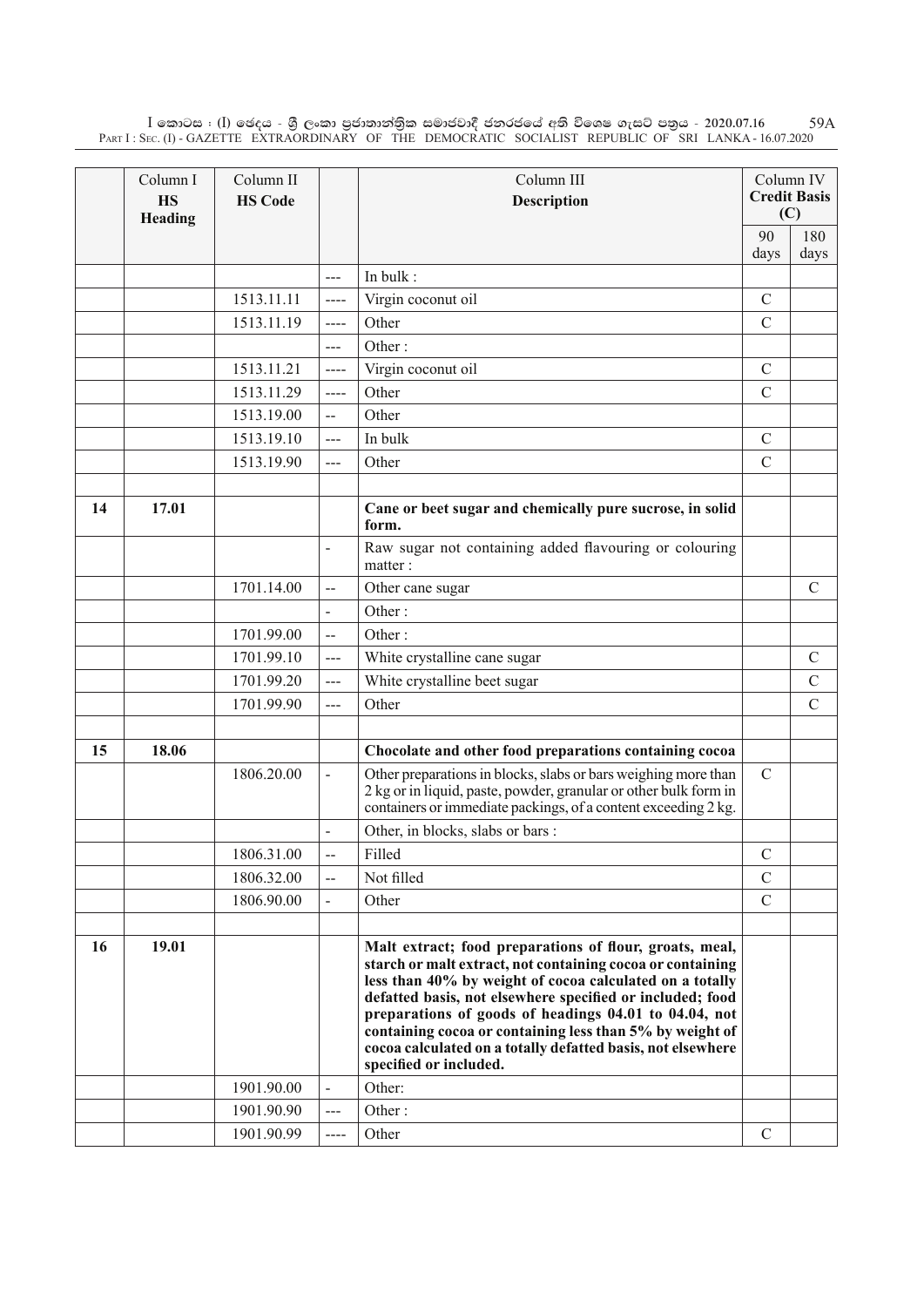$\rm I$  කොටස : ( $\rm I$ ) ඡෙදය - ශුී ලංකා පුජාතාන්තුික සමාජවාදී ජනරජයේ අති විශෙෂ ගැසට් පතුය - 2020.07.16 Part I : Sec. (I) - GAZETTE EXTRAORDINARY OF THE DEMOCRATIC SOCIALIST REPUBLIC OF SRI LANKA - 16.07.2020 60A

|    | Column I<br><b>HS</b><br>Heading | Column II<br><b>HS Code</b> |                          | Column III<br><b>Description</b>                                                                                                                                                                                                                                                                                                      |               | Column IV<br><b>Credit Basis</b><br>(C) |
|----|----------------------------------|-----------------------------|--------------------------|---------------------------------------------------------------------------------------------------------------------------------------------------------------------------------------------------------------------------------------------------------------------------------------------------------------------------------------|---------------|-----------------------------------------|
|    |                                  |                             |                          |                                                                                                                                                                                                                                                                                                                                       | 90<br>days    | 180<br>days                             |
| 17 | 19.02                            |                             |                          | Pasta, whether or not cooked or stuffed (with meat or<br>other substances) or otherwise prepared, such as spaghetti,<br>macaroni, noodles, lasagne, gnocchi, ravioli, cannelloni;<br>couscous, whether or not prepared.                                                                                                               |               |                                         |
|    |                                  |                             | $\overline{a}$           | Uncooked pasta, not stuffed or otherwise prepared :                                                                                                                                                                                                                                                                                   |               |                                         |
|    |                                  | 1902.11.00                  | $\overline{\phantom{a}}$ | Containing eggs                                                                                                                                                                                                                                                                                                                       | $\mathcal{C}$ |                                         |
|    |                                  | 1902.19.00                  | $\overline{\phantom{a}}$ | Other                                                                                                                                                                                                                                                                                                                                 | $\mathcal{C}$ |                                         |
|    |                                  | 1902.20.00                  |                          | Stuffed pasta, whether or not cooked or otherwise prepared                                                                                                                                                                                                                                                                            | $\mathcal{C}$ |                                         |
|    |                                  | 1902.30.00                  |                          | Other pasta                                                                                                                                                                                                                                                                                                                           | $\mathcal{C}$ |                                         |
|    |                                  | 1902.40.00                  |                          | Couscous                                                                                                                                                                                                                                                                                                                              | $\mathcal{C}$ |                                         |
|    |                                  |                             |                          |                                                                                                                                                                                                                                                                                                                                       |               |                                         |
| 18 | 19.04                            |                             |                          | Prepared foods obtained by the swelling or roasting of<br>cereals or cereal products (for example, corn flakes);<br>cereals (other than maize (corn)) in grain form or in<br>the form of flakes or other worked grains (except flour,<br>groats and meal), pre-cooked, or otherwise prepared, not<br>elsewhere specified or included. |               |                                         |
|    |                                  | 1904.10.00                  | $\overline{\phantom{a}}$ | Prepared foods obtained by the swelling or roasting of cereals<br>or cereal products                                                                                                                                                                                                                                                  | $\mathcal{C}$ |                                         |
|    |                                  | 1904.20.00                  |                          | Prepared foods obtained from unroasted cereal flakes or from<br>mixtures of unroasted cereal flakes and roasted cereal flakes<br>or swelled cereals                                                                                                                                                                                   | $\mathcal{C}$ |                                         |
| 19 | 20.04                            |                             |                          | Other vegetables prepared or preserved otherwise than<br>by vinegar or acetic acid, frozen, other than products of<br>heading 20.06.                                                                                                                                                                                                  |               |                                         |
|    |                                  | 2004.10.00                  |                          | Potatoes                                                                                                                                                                                                                                                                                                                              | $\mathcal{C}$ |                                         |
|    |                                  |                             |                          |                                                                                                                                                                                                                                                                                                                                       |               |                                         |
| 20 | 22.02                            |                             |                          | Waters, including mineral waters and aerated waters,<br>containing added sugar or other sweetening matter<br>or flavoured, and other non-alcoholic beverages, not<br>including fruit or vegetable juices of heading 20.09.                                                                                                            |               |                                         |
|    |                                  | 2202.10.00                  |                          | Waters, including mineral waters and aerated waters,<br>containing added sugar or other sweetening matter or<br>flavoured                                                                                                                                                                                                             | $\mathcal{C}$ |                                         |
|    |                                  |                             | $\blacksquare$           | Other:                                                                                                                                                                                                                                                                                                                                |               |                                         |
|    |                                  | 2202.91.00                  | $-$                      | Non-alcoholic beer                                                                                                                                                                                                                                                                                                                    | $\mathcal{C}$ |                                         |
|    |                                  | 2202.99.00                  | $\overline{\phantom{a}}$ | Other:                                                                                                                                                                                                                                                                                                                                |               |                                         |
|    |                                  | 2202.99.10                  | $--$                     | Tea in beverage form                                                                                                                                                                                                                                                                                                                  | $\mathcal{C}$ |                                         |
|    |                                  | 2202.99.40                  | $---$                    | Herbs based beverages                                                                                                                                                                                                                                                                                                                 | $\mathcal{C}$ |                                         |
|    |                                  |                             | $\qquad \qquad - -$      | Beverages based on fruit or vegetable juices:                                                                                                                                                                                                                                                                                         |               |                                         |
|    |                                  | 2202.99.51                  | ----                     | Sugar contents of which is more than 6g per 100ml                                                                                                                                                                                                                                                                                     | $\mathcal{C}$ |                                         |
|    |                                  | 2202.99.59                  | ----                     | Other                                                                                                                                                                                                                                                                                                                                 | $\mathcal{C}$ |                                         |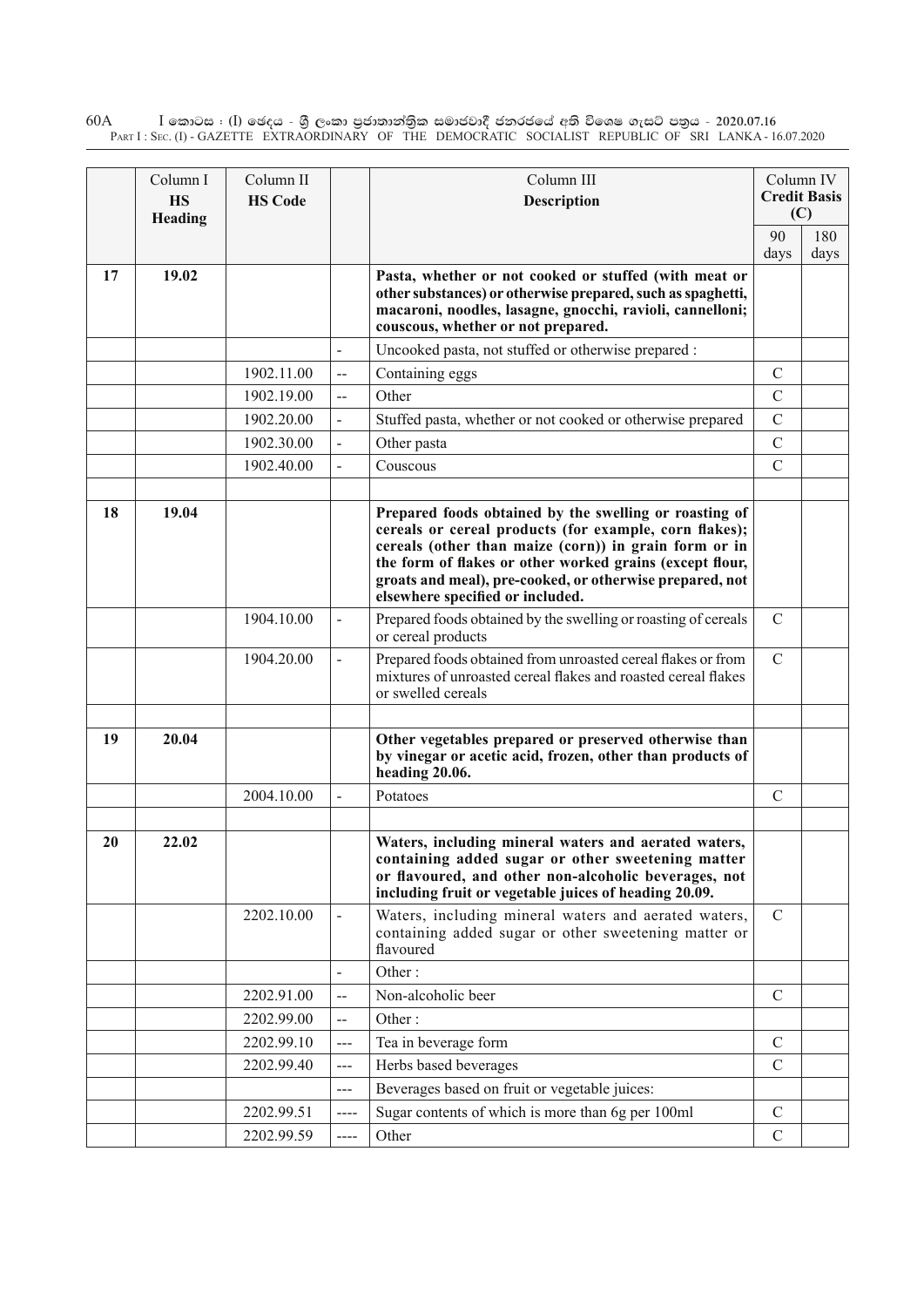$\rm I$  කොටස : ( $\rm I$ ) ඡෙදය - ශුී ලංකා පුජාතාන්තිුක සමාජවාදී ජනරජයේ අති විශෙෂ ගැසට් පතුය - 2020.07.16 Part I : Sec. (I) - GAZETTE EXTRAORDINARY OF THE DEMOCRATIC SOCIALIST REPUBLIC OF SRI LANKA - 16.07.2020 61A

|    | Column I<br><b>HS</b><br>Heading | Column II<br><b>HS Code</b> |                | Column III<br><b>Description</b>                                                                                                                                                                                                    |               | Column IV<br><b>Credit Basis</b><br>(C) |
|----|----------------------------------|-----------------------------|----------------|-------------------------------------------------------------------------------------------------------------------------------------------------------------------------------------------------------------------------------------|---------------|-----------------------------------------|
|    |                                  |                             |                |                                                                                                                                                                                                                                     | 90            | 180                                     |
|    |                                  |                             |                |                                                                                                                                                                                                                                     | days          | days                                    |
|    |                                  |                             | $---$          | Beverages based on milk:                                                                                                                                                                                                            |               |                                         |
|    |                                  | 2202.99.61                  | $\cdots$       | Sugar contents of which is more than 6g per 100ml                                                                                                                                                                                   | $\mathcal{C}$ |                                         |
|    |                                  | 2202.99.69                  | $---$          | Other                                                                                                                                                                                                                               | $\mathcal{C}$ |                                         |
|    |                                  | 2202.99.70                  | $--$           | Beverages based on cereal, grain, or tree nuts                                                                                                                                                                                      | $\mathcal{C}$ |                                         |
|    |                                  |                             | $---$          | Other:                                                                                                                                                                                                                              |               |                                         |
|    |                                  | 2202.99.91                  | ----           | Sugar contents of which is more than 6g per 100ml                                                                                                                                                                                   | $\mathcal{C}$ |                                         |
|    |                                  | 2202.99.99                  | $---$          | Other                                                                                                                                                                                                                               | $\mathcal{C}$ |                                         |
|    |                                  |                             |                |                                                                                                                                                                                                                                     |               |                                         |
| 21 | 22.03                            | 2203.00.00                  |                | Beer made from malt.                                                                                                                                                                                                                |               |                                         |
|    |                                  | 2203.00.10                  | ---            | Canned beer less than 350 ml                                                                                                                                                                                                        | $\mathcal{C}$ |                                         |
|    |                                  | 2203.00.20                  | $---$          | Canned beer 350 ml or more                                                                                                                                                                                                          | $\mathcal{C}$ |                                         |
|    |                                  | 2203.00.90                  | ---            | Other                                                                                                                                                                                                                               | $\mathcal{C}$ |                                         |
|    |                                  |                             |                |                                                                                                                                                                                                                                     |               |                                         |
| 22 | 25.23                            |                             |                | Portland cement, aluminous cement, slag cement,<br>supersulphate cement and similar hyudraulic cements,<br>whether or not coloured or in the form of clinkers.                                                                      |               |                                         |
|    |                                  |                             |                | Portland cement:                                                                                                                                                                                                                    |               |                                         |
|    |                                  | 2523.29.00                  | $\overline{a}$ | Other:                                                                                                                                                                                                                              |               |                                         |
|    |                                  | 2523.29.10                  | ---            | Water-proof cement, boiler cement and similar compositions                                                                                                                                                                          |               | $\mathbf C$                             |
|    |                                  | 2523.29.20                  | $\overline{a}$ | Other portland cement imported in packings of 50 kg and<br>below                                                                                                                                                                    |               | $\mathsf{C}$                            |
|    |                                  | 2523.29.30                  | ---            | Other portland cement imported in packings of over 50 kg<br>or in bulk                                                                                                                                                              |               | $\mathcal{C}$                           |
|    |                                  | 2523.30.00                  | ---            | Aluminous cement                                                                                                                                                                                                                    |               | $\mathcal{C}$                           |
|    |                                  | 2523.90.00                  | ---            | Other hydraulic cements                                                                                                                                                                                                             |               | $\mathcal{C}$                           |
| 23 | 27.01                            |                             |                | Coal; briquettes, ovoids and similar solid fuels<br>manufactured from coal.                                                                                                                                                         |               |                                         |
|    |                                  |                             |                | Coal, whether or not pulverized, but not agglomerated:                                                                                                                                                                              |               |                                         |
|    |                                  | 2701.12.00                  | $\overline{a}$ | Bituminous coal                                                                                                                                                                                                                     | $\mathcal{C}$ |                                         |
|    |                                  |                             |                |                                                                                                                                                                                                                                     |               |                                         |
| 24 | 27.15                            | 2715.00.00                  |                | Bituminous mixtures based on natural asphalt, on natural<br>bitumen, on petroleum bitumen, on mineral tar or on<br>mineral tar pitch (for example, bituminous mastics, cut-<br>backs).                                              | C             |                                         |
|    |                                  |                             |                |                                                                                                                                                                                                                                     |               |                                         |
| 25 | 32.08                            |                             |                | Paints and varnishes (including enamels and lacquers)<br>based on synthetic polymers or chemically modified<br>natural polymers, dispersed or dissolved in a non-aqueous<br>medium; solutions as defined in Note 4 to this Chapter. |               |                                         |
|    |                                  | 3208.10.00                  |                | Based on polyesters :                                                                                                                                                                                                               |               |                                         |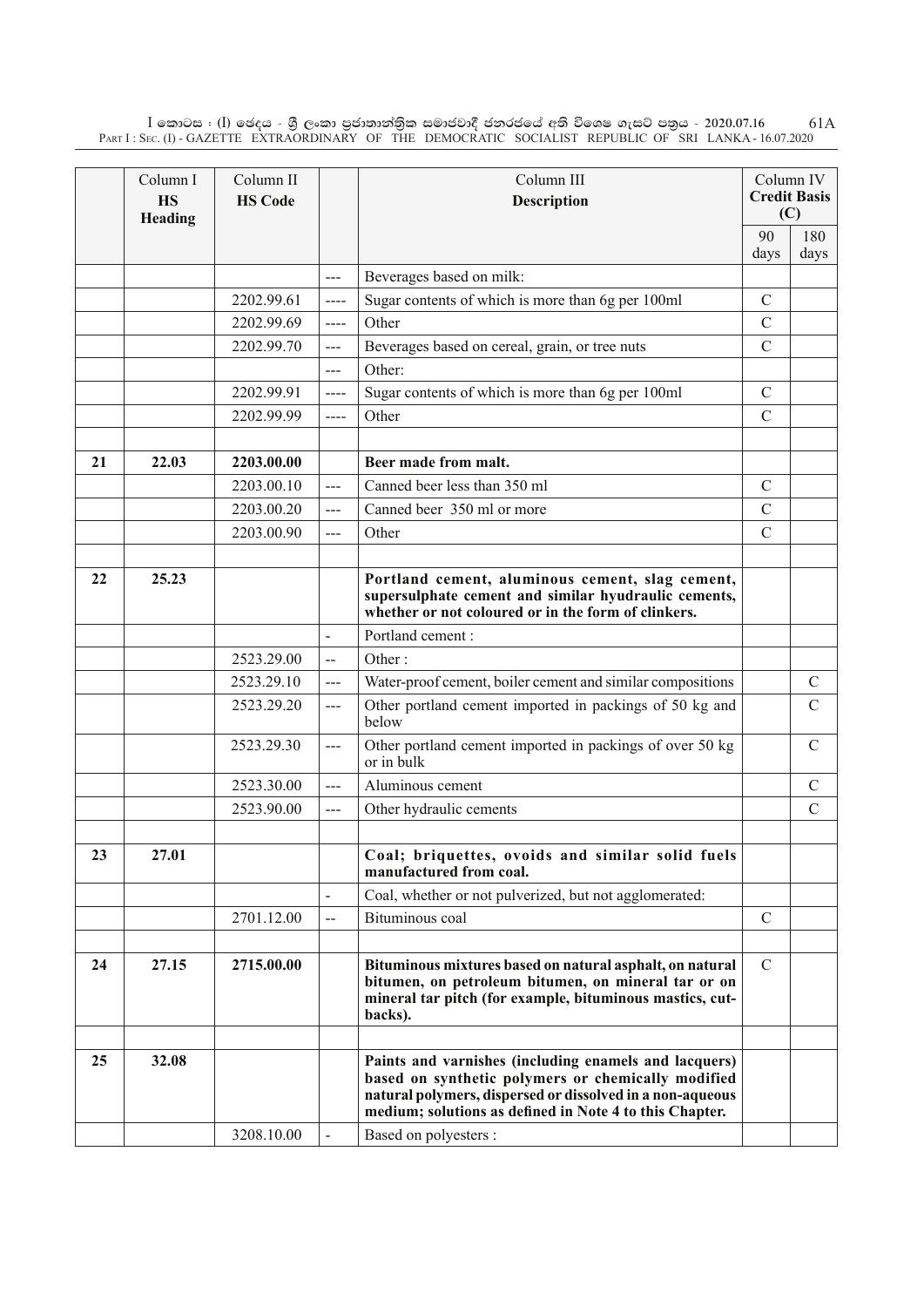$\rm I$  කොටස : ( $\rm I$ ) ඡෙදය - ශුී ලංකා පුජාතාන්තුික සමාජවාදී ජනරජයේ අති විශෙෂ ගැසට් පතුය - 2020.07.16 Part I : Sec. (I) - GAZETTE EXTRAORDINARY OF THE DEMOCRATIC SOCIALIST REPUBLIC OF SRI LANKA - 16.07.2020 62A

|    | Column I<br><b>HS</b><br>Heading | Column II<br><b>HS Code</b> |                          | Column III<br><b>Description</b>                                                                                                                                                            |                | Column IV<br><b>Credit Basis</b><br>(C) |
|----|----------------------------------|-----------------------------|--------------------------|---------------------------------------------------------------------------------------------------------------------------------------------------------------------------------------------|----------------|-----------------------------------------|
|    |                                  |                             |                          |                                                                                                                                                                                             | 90             | 180                                     |
|    |                                  |                             |                          |                                                                                                                                                                                             | days           | days                                    |
|    |                                  | 3208.10.10                  | $---$                    | Paints (including enamels)                                                                                                                                                                  | $\mathcal{C}$  |                                         |
|    |                                  | 3208.10.90                  | ---                      | Other                                                                                                                                                                                       | $\overline{C}$ |                                         |
|    |                                  | 3208.20.00                  | $\overline{a}$           | Based on acrylic or vinyl polymers :                                                                                                                                                        |                |                                         |
|    |                                  | 3208.20.10                  | $\overline{a}$           | Paints (including enamels)                                                                                                                                                                  | $\mathcal{C}$  |                                         |
|    |                                  | 3208.20.90                  | $\frac{1}{2}$            | Other                                                                                                                                                                                       | $\mathcal{C}$  |                                         |
|    |                                  | 3208.90.00                  | $\blacksquare$           | Other:                                                                                                                                                                                      |                |                                         |
|    |                                  | 3208.90.10                  | $---$                    | Solutions of polyurethane in primary form                                                                                                                                                   | $\mathcal{C}$  |                                         |
|    |                                  | 3208.90.20                  | ---                      | Paints (including enamels)                                                                                                                                                                  | $\mathcal{C}$  |                                         |
|    |                                  | 3208.90.90                  | $\frac{1}{2}$            | Other                                                                                                                                                                                       | $\mathcal{C}$  |                                         |
|    |                                  |                             |                          |                                                                                                                                                                                             |                |                                         |
| 26 | 32.09                            |                             |                          | Paints and varnishes (including enamels and lacquers)<br>based on synthetic polymers or chemically modified<br>natural polymers, dispersed or dissolved in an aqueous<br>medium.            |                |                                         |
|    |                                  | 3209.10.00                  | $\overline{\phantom{a}}$ | Based on acrylic or vinyl polymers :                                                                                                                                                        |                |                                         |
|    |                                  | 3209.10.10                  | $---$                    | Paints (including enamels)                                                                                                                                                                  | $\overline{C}$ |                                         |
|    |                                  | 3209.10.90                  | $--$                     | Other                                                                                                                                                                                       | $\mathcal{C}$  |                                         |
|    |                                  | 3209.90.00                  | $\overline{a}$           | Other:                                                                                                                                                                                      |                |                                         |
|    |                                  | 3209.90.10                  | $--$                     | Paints (including enamels)                                                                                                                                                                  | $\mathcal{C}$  |                                         |
|    |                                  | 3209.90.90                  | ---                      | Other                                                                                                                                                                                       | $\mathcal{C}$  |                                         |
|    |                                  |                             |                          |                                                                                                                                                                                             |                |                                         |
| 27 | 33.03                            | 3303.00.00                  |                          | Perfumes and toilet waters.                                                                                                                                                                 |                |                                         |
|    |                                  | 3303.00.10                  | ---                      | Perfumes                                                                                                                                                                                    | $\mathcal{C}$  |                                         |
|    |                                  |                             | ---                      | Toilet waters                                                                                                                                                                               |                |                                         |
|    |                                  | 3303.00.21                  | ----                     | Baby cologne conforming to SLS 589 and containing alcohol<br>not less than 55% and not more than 65% by $v/v$                                                                               | $\mathcal{C}$  |                                         |
|    |                                  | 3303.00.22                  | ----                     | Other colognes containing alcohol not less than 50% and not<br>more than $90\%$ by v/v                                                                                                      | $\mathcal{C}$  |                                         |
|    |                                  | 3303.00.29                  | ----                     | Other                                                                                                                                                                                       | $\mathbf C$    |                                         |
|    |                                  |                             |                          |                                                                                                                                                                                             |                |                                         |
| 28 | 33.04                            |                             |                          | Beauty or make-up preparations and preparations for<br>the care of the skin (other than medicaments), including<br>sunscreen or sun tan preparations; manicure or pedicure<br>preparations. |                |                                         |
|    |                                  | 3304.10.00                  |                          | Lip make-up preparations                                                                                                                                                                    | $\mathcal{C}$  |                                         |
|    |                                  | 3304.20.00                  |                          | Eye make-up preparations                                                                                                                                                                    | $\mathbf C$    |                                         |
|    |                                  | 3304.30.00                  |                          | Manicure or pedicure preparations                                                                                                                                                           | $\mathbf C$    |                                         |
|    |                                  |                             | $\overline{\phantom{0}}$ | Other:                                                                                                                                                                                      |                |                                         |
|    |                                  | 3304.91.00                  |                          | Powders, whether or not compressed                                                                                                                                                          | $\mathcal{C}$  |                                         |
|    |                                  | 3304.99.00                  | --                       | Other                                                                                                                                                                                       | $\mathcal{C}$  |                                         |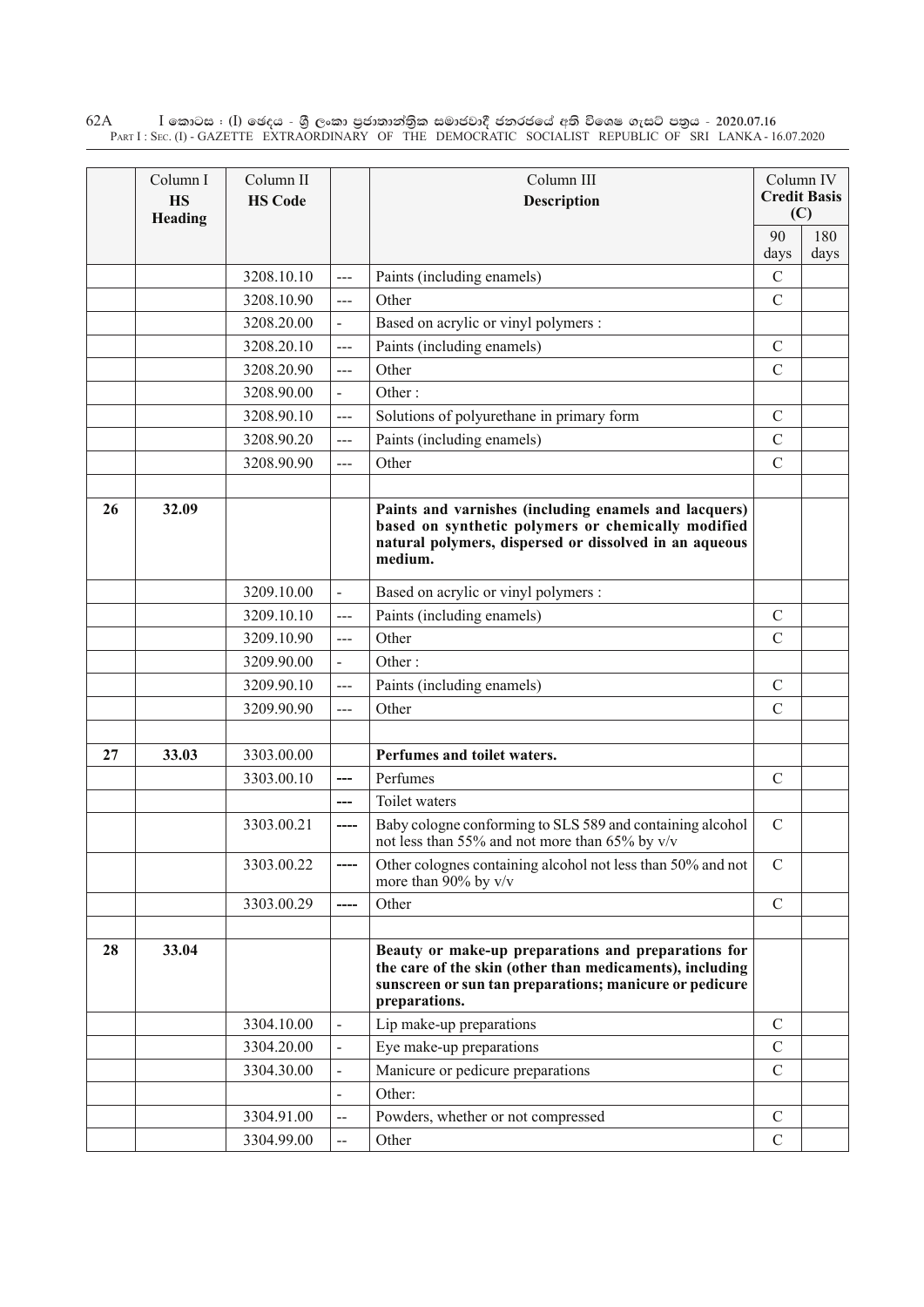$\rm I$  කොටස : ( $\rm I$ ) ඡෙදය - ශුී ලංකා පුජාතාන්තිුක සමාජවාදී ජනරජයේ අති විශෙෂ ගැසට් පතුය - 2020.07.16 Part I : Sec. (I) - GAZETTE EXTRAORDINARY OF THE DEMOCRATIC SOCIALIST REPUBLIC OF SRI LANKA - 16.07.2020 63A

|    | Column I<br><b>HS</b><br>Heading | Column II<br><b>HS Code</b> |                              | Column III<br><b>Description</b>                                                                                                                                                                                                                                                                 |               | Column IV<br><b>Credit Basis</b><br>(C) |
|----|----------------------------------|-----------------------------|------------------------------|--------------------------------------------------------------------------------------------------------------------------------------------------------------------------------------------------------------------------------------------------------------------------------------------------|---------------|-----------------------------------------|
|    |                                  |                             |                              |                                                                                                                                                                                                                                                                                                  | 90            | 180                                     |
|    |                                  |                             |                              |                                                                                                                                                                                                                                                                                                  | days          | days                                    |
| 29 | 33.05                            |                             |                              | Preparations for use on the hair.                                                                                                                                                                                                                                                                |               |                                         |
|    |                                  | 3305.10.00                  |                              | Shampoos                                                                                                                                                                                                                                                                                         | $\mathcal{C}$ |                                         |
|    |                                  | 3305.20.00                  |                              | Preparations for permanent waving or straightening                                                                                                                                                                                                                                               | $\mathcal{C}$ |                                         |
|    |                                  | 3305.30.00                  |                              | Hair lacquers                                                                                                                                                                                                                                                                                    | $\mathcal{C}$ |                                         |
|    |                                  | 3305.90.00                  |                              | Other                                                                                                                                                                                                                                                                                            | $\mathcal{C}$ |                                         |
| 30 | 33.06                            |                             |                              | Preparations for oral or dental hygiene, including denture<br>fixative pastes and powders; yarn used to clean between<br>the teeth (dental floss), in individual retail packages.                                                                                                                |               |                                         |
|    |                                  | 3306.10.00                  | $\overline{a}$               | Dentifrices                                                                                                                                                                                                                                                                                      | $\mathcal{C}$ |                                         |
|    |                                  | 3306.20.00                  | $\blacksquare$               | Yarn used to clean between the teeth (dental floss)                                                                                                                                                                                                                                              | $\mathcal{C}$ |                                         |
|    |                                  | 3306.90.00                  |                              | Other                                                                                                                                                                                                                                                                                            | $\mathcal{C}$ |                                         |
|    |                                  |                             |                              |                                                                                                                                                                                                                                                                                                  |               |                                         |
| 31 | 33.07                            |                             |                              | Pre-shave, shaving or after-shave preparations, personal<br>deodorants, bath preparations, depilatories and other<br>perfumery, cosmetic or toilet preparations not elsewhere<br>specified or included; prepared room deodorisers, whether<br>or not perfumed or having disinfectant properties. |               |                                         |
|    |                                  | 3307.10.00                  | $\overline{\phantom{0}}$     | Pre-shave, shaving or after-shave preparations                                                                                                                                                                                                                                                   | $\mathcal{C}$ |                                         |
|    |                                  | 3307.20.00                  | $\overline{\phantom{0}}$     | Personal deodorants and antiperspirants                                                                                                                                                                                                                                                          | $\mathcal{C}$ |                                         |
|    |                                  | 3307.30.00                  | $\qquad \qquad \blacksquare$ | Perfumed bath salts and other bath preparations                                                                                                                                                                                                                                                  | $\mathcal{C}$ |                                         |
|    |                                  |                             |                              | Preparations for perfuming or deodorizing rooms, including<br>odoriferous preparations used during religious rites :                                                                                                                                                                             |               |                                         |
|    |                                  | 3307.49.00                  | $\overline{\phantom{a}}$     | Other                                                                                                                                                                                                                                                                                            | $\mathcal{C}$ |                                         |
|    |                                  | 3307.90.00                  | $\overline{\phantom{a}}$     | Other $\cdot$                                                                                                                                                                                                                                                                                    |               |                                         |
|    |                                  | 3307.90.10                  | ---                          | Contact lens solutions                                                                                                                                                                                                                                                                           | $\mathcal{C}$ |                                         |
|    |                                  | 3307.90.90                  | ---                          | Other                                                                                                                                                                                                                                                                                            | $\mathcal{C}$ |                                         |
|    |                                  |                             |                              |                                                                                                                                                                                                                                                                                                  |               |                                         |
| 32 | 38.23                            |                             |                              | Industrial monocarboxylic fatty acids; acid oils from<br>refining; industrial fatty alcohols.                                                                                                                                                                                                    |               |                                         |
|    |                                  |                             | $\overline{\phantom{0}}$     | Industrial monocarboxylic fatty acids; acid oils from refining:                                                                                                                                                                                                                                  |               |                                         |
|    |                                  | 3823.19.00                  | $-$                          | Other:                                                                                                                                                                                                                                                                                           |               |                                         |
|    |                                  | 3823.19.20                  | ---                          | Palm oil fatty acids                                                                                                                                                                                                                                                                             | $\mathcal{C}$ |                                         |
|    |                                  |                             |                              |                                                                                                                                                                                                                                                                                                  |               |                                         |
| 33 | 39.01                            |                             |                              | Polymers of ethylene, in primary forms.                                                                                                                                                                                                                                                          |               |                                         |
|    |                                  | 3901.10.00                  |                              | Polyethylene having a specific gravity of less than 0.94                                                                                                                                                                                                                                         | $\mathcal{C}$ |                                         |
|    |                                  | 3901.20.00                  |                              | Polyethylene having a specific gravity of 0.94 or more                                                                                                                                                                                                                                           | $\mathcal{C}$ |                                         |
| 34 | 39.17                            |                             |                              | Tubes, pipes and hoses, and fittings therefor (for example,<br>joints, elbows, flanges), of plastics.                                                                                                                                                                                            |               |                                         |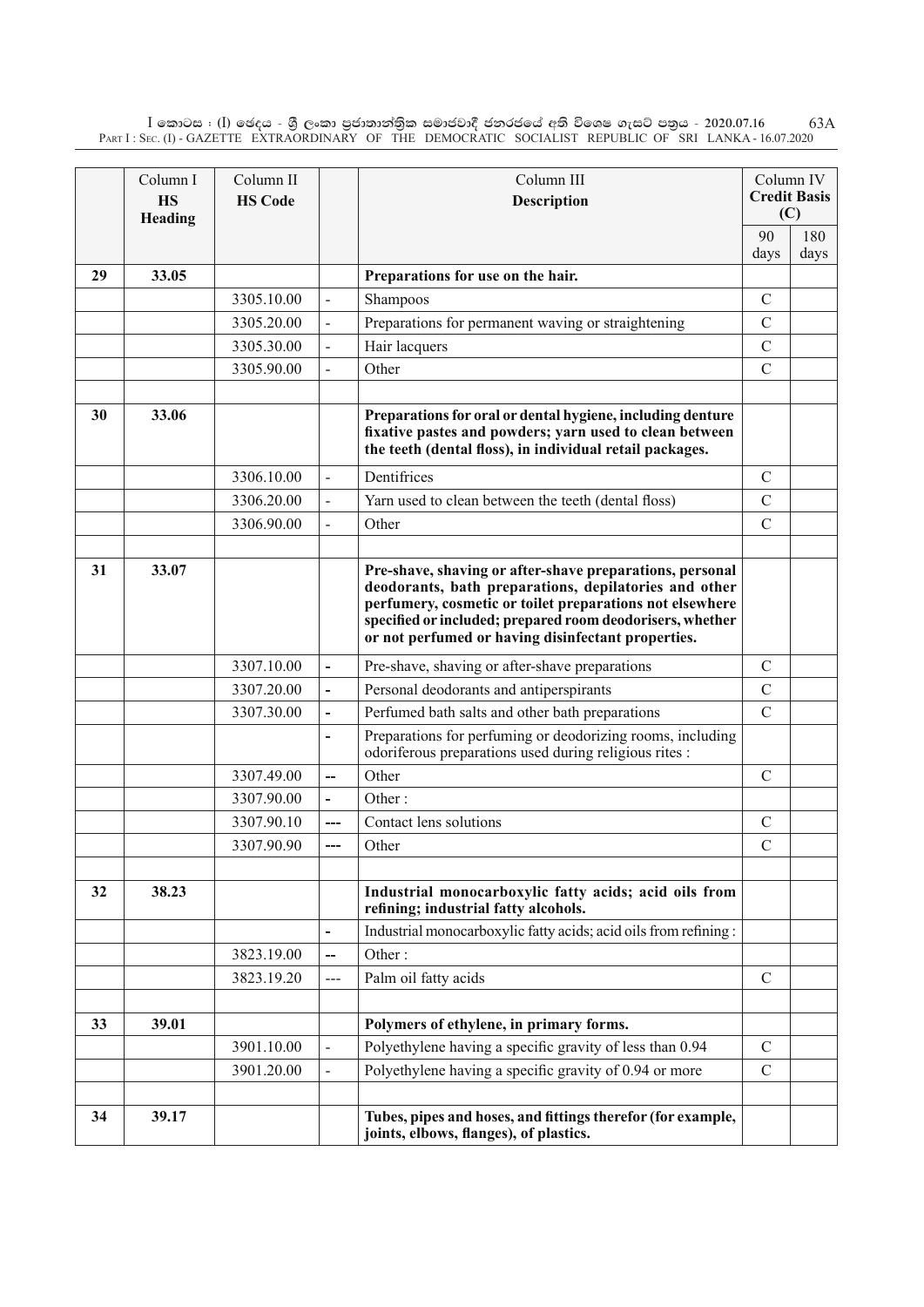$\rm I$  කොටස : ( $\rm I$ ) ඡෙදය - ශුී ලංකා පුජාතාන්තුික සමාජවාදී ජනරජයේ අති විශෙෂ ගැසට් පතුය - 2020.07.16 Part I : Sec. (I) - GAZETTE EXTRAORDINARY OF THE DEMOCRATIC SOCIALIST REPUBLIC OF SRI LANKA - 16.07.2020 64A

|    | Column I<br><b>HS</b><br>Heading | Column II<br><b>HS Code</b> |                          | Column III<br><b>Description</b>                                                                                                                  |               | Column IV<br><b>Credit Basis</b><br>(C) |
|----|----------------------------------|-----------------------------|--------------------------|---------------------------------------------------------------------------------------------------------------------------------------------------|---------------|-----------------------------------------|
|    |                                  |                             |                          |                                                                                                                                                   | 90<br>days    | 180<br>days                             |
|    |                                  |                             | $\overline{a}$           | Tubes, pipes and hoses, rigid:                                                                                                                    |               |                                         |
|    |                                  | 3917.21.00                  | $\overline{\phantom{a}}$ | Of polymers of ethylene                                                                                                                           | $\mathcal{C}$ |                                         |
|    |                                  |                             |                          |                                                                                                                                                   |               |                                         |
| 35 | 39.22                            |                             |                          | Baths, shower-baths, sinks, wash-basins, bidets, lavatory<br>pans, seats and covers, flushing cisterns and similar<br>sanitary ware, of plastics. |               |                                         |
|    |                                  | 3922.20.00                  |                          | Lavatory seats and covers                                                                                                                         | $\mathcal{C}$ |                                         |
|    |                                  |                             |                          |                                                                                                                                                   |               |                                         |
| 36 | 39.23                            |                             |                          | Articles for the conveyance or packing of goods, of plastics;<br>stoppers, lids, caps and other closures, of plastics.                            |               |                                         |
|    |                                  |                             | $\overline{\phantom{0}}$ | Sacks and bags (including cones):                                                                                                                 |               |                                         |
|    |                                  | 3923.21.00                  | $\overline{\phantom{a}}$ | Of polymers of ethylene :                                                                                                                         |               |                                         |
|    |                                  | 3923.21.10                  | ---                      | Made of sheeting with thickness of 40 microns and below                                                                                           | $\mathcal{C}$ |                                         |
|    |                                  | 3923.21.20                  | ---                      | Other, heat shrinkable bags, printed for packing of poultry<br>products                                                                           | $\mathcal{C}$ |                                         |
|    |                                  | 3923.21.90                  | ---                      | Other                                                                                                                                             | $\mathcal{C}$ |                                         |
|    |                                  | 3923.29.00                  | $\overline{a}$           | Of other plastics :                                                                                                                               |               |                                         |
|    |                                  | 3923.29.90                  | $---$                    | Other                                                                                                                                             | $\mathcal{C}$ |                                         |
| 37 | 40.01                            |                             |                          | Natural rubber, balata, gutta-percha, guayule, chicle<br>and similar natural gums, in primary forms or in plates,<br>sheets or strip.             |               |                                         |
|    |                                  | 4001.10.00                  | $\overline{\phantom{0}}$ | Natural rubber latex, whether or not pre-vulcanised :                                                                                             |               |                                         |
|    |                                  | 4001.10.10                  | $\frac{1}{2}$            | Centrifuged rubber                                                                                                                                | $\mathcal{C}$ |                                         |
|    |                                  | 4001.10.90                  | ---                      | Other                                                                                                                                             | $\mathcal{C}$ |                                         |
|    |                                  |                             |                          | Natural rubber in other forms:                                                                                                                    |               |                                         |
|    |                                  | 4001.21.00                  | $\overline{\phantom{a}}$ | Smoked sheets:                                                                                                                                    |               |                                         |
|    |                                  | 4001.21.10                  | $--$                     | R.S.S.1                                                                                                                                           | $\mathbf C$   |                                         |
|    |                                  | 4001.21.20                  | ---                      | R.S.S.2                                                                                                                                           | $\mathcal{C}$ |                                         |
|    |                                  | 4001.21.30                  | $---$                    | R.S.S.3                                                                                                                                           | $\mathcal{C}$ |                                         |
|    |                                  | 4001.21.40                  | $--$                     | R.S.S.4                                                                                                                                           | $\mathbf C$   |                                         |
|    |                                  | 4001.21.50                  | $---$                    | R.S.S.5                                                                                                                                           | $\mathcal{C}$ |                                         |
|    |                                  | 4001.21.90                  | ---                      | Other                                                                                                                                             | $\mathbf C$   |                                         |
|    |                                  | 4001.22.00                  | $\overline{a}$           | Technically specified natural rubber (TSNR)                                                                                                       | $\mathcal{C}$ |                                         |
|    |                                  | 4001.29.00                  | $\overline{a}$           | Other:                                                                                                                                            |               |                                         |
|    |                                  |                             | ---                      | Crepe:                                                                                                                                            |               |                                         |
|    |                                  | 4001.29.11                  | ----                     | Crepe:                                                                                                                                            | $\mathbf C$   |                                         |
|    |                                  | 4001.29.12                  | $\cdots$                 | Pale                                                                                                                                              | $\mathcal{C}$ |                                         |
|    |                                  | 4001.29.13                  | ----                     | <b>Brown</b>                                                                                                                                      | $\mathcal{C}$ |                                         |
|    |                                  | 4001.29.14                  | $\cdots$                 | Scrap                                                                                                                                             | $\mathcal{C}$ |                                         |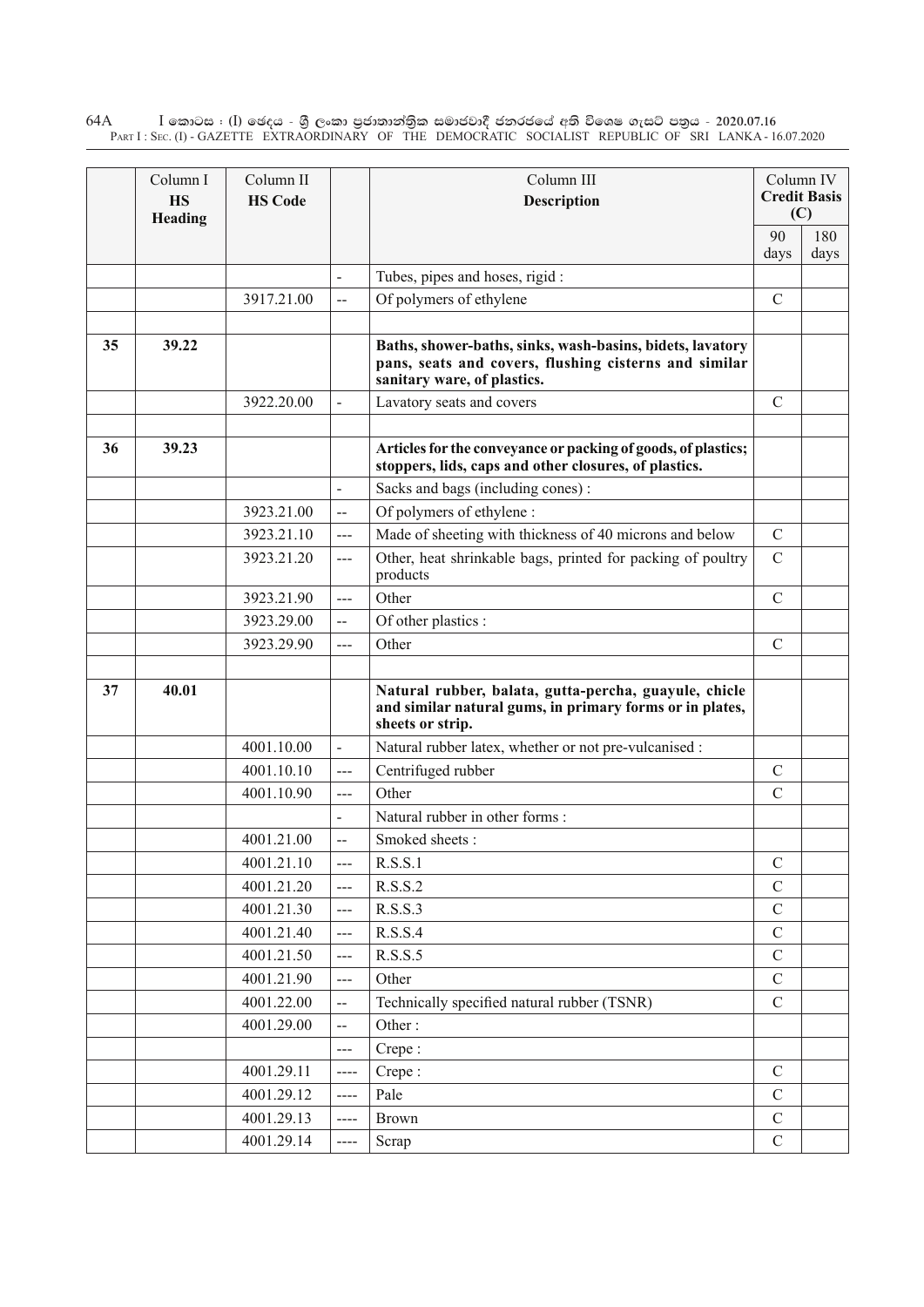$\rm I$  කොටස : ( $\rm I$ ) ඡෙදය - ශුී ලංකා පුජාතාන්තිුක සමාජවාදී ජනරජයේ අති විශෙෂ ගැසට් පතුය - 2020.07.16 Part I : Sec. (I) - GAZETTE EXTRAORDINARY OF THE DEMOCRATIC SOCIALIST REPUBLIC OF SRI LANKA - 16.07.2020 65A

|    | Column I<br><b>HS</b><br>Heading | Column II<br><b>HS Code</b> |                              | Column III<br>Description                                                                                                                                                                                                           |               | Column IV<br><b>Credit Basis</b><br>(C) |
|----|----------------------------------|-----------------------------|------------------------------|-------------------------------------------------------------------------------------------------------------------------------------------------------------------------------------------------------------------------------------|---------------|-----------------------------------------|
|    |                                  |                             |                              |                                                                                                                                                                                                                                     | 90            | 180                                     |
|    |                                  |                             |                              |                                                                                                                                                                                                                                     | days          | days                                    |
|    |                                  | 4001.29.20                  | $\overline{a}$               | <b>Block rubber</b>                                                                                                                                                                                                                 | $\mathcal{C}$ |                                         |
|    |                                  | 4001.29.30                  | ---                          | Low nitrogen natural rubber (LNNR)                                                                                                                                                                                                  | $\mathcal{C}$ |                                         |
|    |                                  | 4001.29.40                  | $---$                        | Deproteinized natural rubber (DPNR)                                                                                                                                                                                                 | $\mathbf C$   |                                         |
|    |                                  | 4001.29.50                  | $---$                        | MG rubber                                                                                                                                                                                                                           | $\mathcal{C}$ |                                         |
|    |                                  | 4001.29.60                  | $\overline{a}$               | SP rubber                                                                                                                                                                                                                           | $\mathcal{C}$ |                                         |
|    |                                  | 4001.29.70                  | ---                          | Other chemically modified form of rubber                                                                                                                                                                                            | $\mathcal{C}$ |                                         |
|    |                                  | 4001.29.90                  | $\overline{a}$               | Other                                                                                                                                                                                                                               | $\mathcal{C}$ |                                         |
|    |                                  | 4001.30.00                  |                              | Balata, gutta-percha, guayule, chicle and similar natural gums                                                                                                                                                                      | $\mathcal{C}$ |                                         |
|    |                                  |                             |                              |                                                                                                                                                                                                                                     |               |                                         |
| 38 | 40.02                            |                             |                              | Synthetic rubber and factice derived from oils, in primary<br>forms or in plates, sheets or strip; mixtures of any product<br>of heading 40.01 with any product of this heading, in<br>primary forms or in plates, sheets or strip. |               |                                         |
|    |                                  |                             |                              | Styrene-butadiene rubber (SBR); carboxylated styrene-<br>butadiene rubber (XSBR):                                                                                                                                                   |               |                                         |
|    |                                  | 4002.11.00                  | $\overline{\phantom{a}}$     | Latex                                                                                                                                                                                                                               | $\mathcal{C}$ |                                         |
|    |                                  | 4002.19.00                  | $-$                          | Other                                                                                                                                                                                                                               | $\mathcal{C}$ |                                         |
|    |                                  | 4002.20.00                  |                              | Butadiene rubber (BR)                                                                                                                                                                                                               | $\mathcal{C}$ |                                         |
|    |                                  |                             | $\blacksquare$               | Isobutene-isoprene (butyl) rubber (IIR); halo-isobutene-<br>isoprene rubber (CIIR or BIIR):                                                                                                                                         |               |                                         |
|    |                                  | 4002.31.00                  | $\overline{a}$               | Isobutene-isoprene (butyl) rubber (IIR)                                                                                                                                                                                             | $\mathcal{C}$ |                                         |
|    |                                  | 4002.39.00                  | $\overline{a}$               | Other                                                                                                                                                                                                                               | $\mathcal{C}$ |                                         |
|    |                                  |                             | $\overline{\phantom{0}}$     | Chloroprene (Chlorobutadiene) rubber (CR):                                                                                                                                                                                          |               |                                         |
|    |                                  | 4002.41.00                  | --                           | Latex                                                                                                                                                                                                                               | $\mathcal{C}$ |                                         |
|    |                                  | 4002.49.00                  | $\overline{\phantom{a}}$     | Other                                                                                                                                                                                                                               | $\mathcal{C}$ |                                         |
|    |                                  |                             |                              | Acrylonitrile-butadiene rubber (NBR):                                                                                                                                                                                               |               |                                         |
|    |                                  | 4002.51.00                  | $\overline{a}$               | Latex                                                                                                                                                                                                                               | $\mathcal{C}$ |                                         |
|    |                                  | 4002.59.00                  | --                           | Other                                                                                                                                                                                                                               | $\mathbf C$   |                                         |
|    |                                  | 4002.60.00                  |                              | Isoprene rubber (IR)                                                                                                                                                                                                                | $\mathbf C$   |                                         |
|    |                                  | 4002.70.00                  |                              | Ethylene-propylene-non-conjugated diene rubber (EPDM)                                                                                                                                                                               | $\mathcal{C}$ |                                         |
|    |                                  | 4002.80.00                  |                              | Mixtures of any product of heading 40.01 with any product<br>of this heading                                                                                                                                                        | $\mathcal{C}$ |                                         |
|    |                                  |                             | $\qquad \qquad \blacksquare$ | Other:                                                                                                                                                                                                                              |               |                                         |
|    |                                  | 4002.91.00                  | $-$                          | Latex                                                                                                                                                                                                                               | $\mathcal{C}$ |                                         |
|    |                                  | 4002.99.00                  | $-$                          | Other                                                                                                                                                                                                                               | $\mathcal{C}$ |                                         |
|    |                                  |                             |                              |                                                                                                                                                                                                                                     |               |                                         |
| 39 | 40.11                            |                             |                              | New pneumatic tyres, of rubber                                                                                                                                                                                                      |               |                                         |
|    |                                  | 4011.10.00                  | $\qquad \qquad \blacksquare$ | Of a kind used on motor cars (including station wagons and<br>racing cars)                                                                                                                                                          |               |                                         |
|    |                                  | 4011.10.10                  | $\overline{a}$               | Of a kind used on Go-Karts having a rim size 05 inches                                                                                                                                                                              | $\mathcal{C}$ |                                         |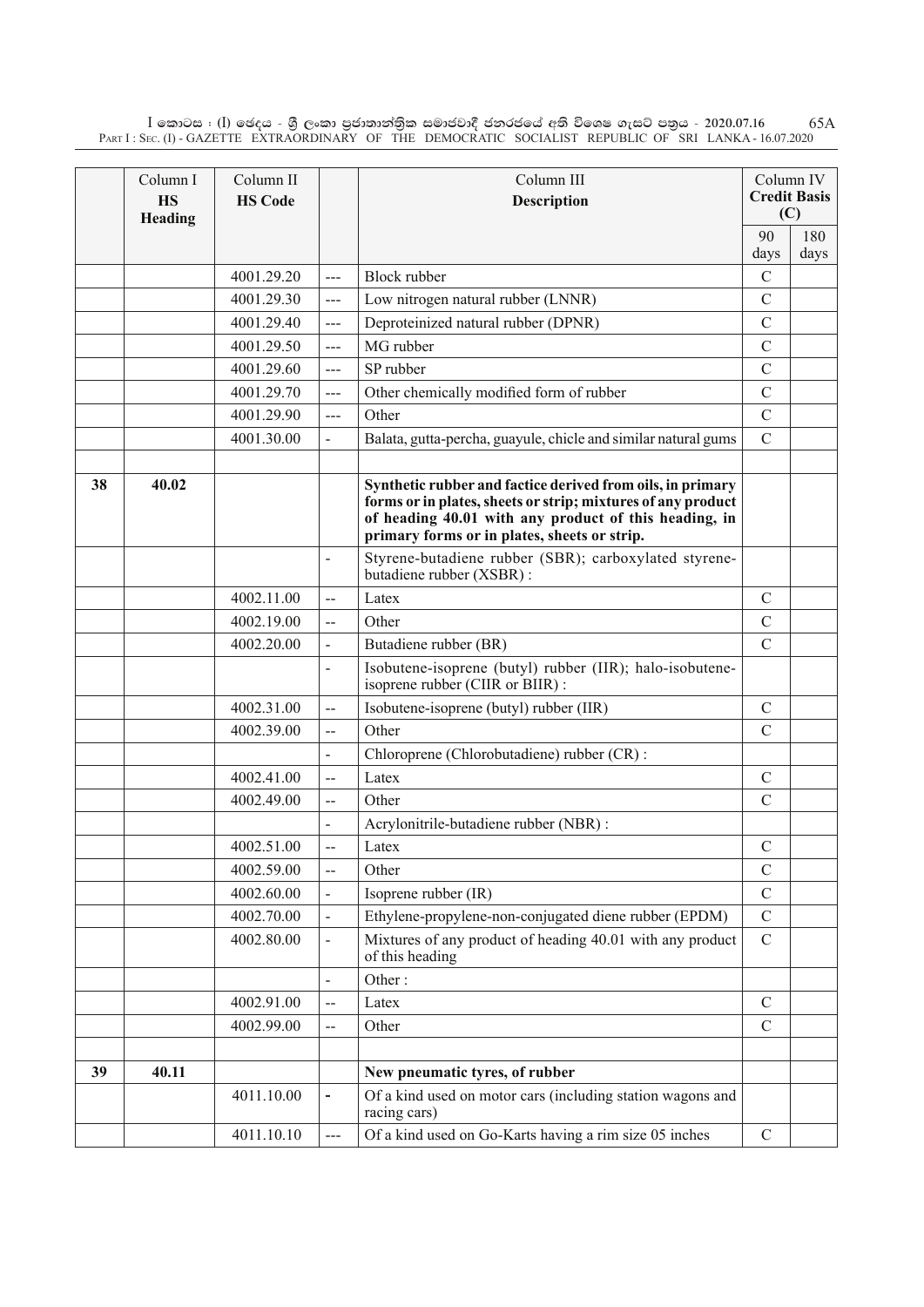$\rm I$  කොටස : ( $\rm I$ ) ඡෙදය - ශුී ලංකා පුජාතාන්තුික සමාජවාදී ජනරජයේ අති විශෙෂ ගැසට් පතුය - 2020.07.16 Part I : Sec. (I) - GAZETTE EXTRAORDINARY OF THE DEMOCRATIC SOCIALIST REPUBLIC OF SRI LANKA - 16.07.2020 66A

|    | Column I<br><b>HS</b><br>Heading | Column II<br><b>HS Code</b> |                          | Column III<br><b>Description</b>                                                                                                                              |               | Column IV<br><b>Credit Basis</b><br>(C) |
|----|----------------------------------|-----------------------------|--------------------------|---------------------------------------------------------------------------------------------------------------------------------------------------------------|---------------|-----------------------------------------|
|    |                                  |                             |                          |                                                                                                                                                               | 90<br>days    | 180<br>days                             |
|    |                                  | 4011.10.90                  | $\overline{a}$           | Other – Rim Size except 12, 13 & 14 inches                                                                                                                    | $\mathcal{C}$ |                                         |
|    |                                  | 4011.20.00                  | $\overline{\phantom{0}}$ | Of a kind used on buses or lorries :                                                                                                                          |               |                                         |
|    |                                  |                             | ---                      | Having a rim size 20 inches and above :                                                                                                                       |               |                                         |
|    |                                  | 4011.20.11                  | ----                     | Tyre casing without markings                                                                                                                                  | $\mathcal{C}$ |                                         |
|    |                                  | 4011.20.19                  | $---$                    | Other - Rim Size above 20 inches                                                                                                                              | $\mathcal{C}$ |                                         |
|    |                                  | 4011.20.90                  | $---$                    | Other - Rim Size 17.5 inches and above                                                                                                                        | $\mathcal{C}$ |                                         |
|    |                                  | 4011.30.00                  | $\overline{\phantom{0}}$ | Of a kind used on aircraft                                                                                                                                    | $\mathcal{C}$ |                                         |
|    |                                  | 4011.70.00                  |                          | Of a kind used on agricultural or forestry vehicles and<br>machines                                                                                           | $\mathcal{C}$ |                                         |
|    |                                  | 4011.80.00                  | $\overline{\phantom{0}}$ | Of a kind used on construction, mining or industrial handling<br>vehicles and machines :                                                                      |               |                                         |
|    |                                  | 4011.80.10                  | $---$                    | Having a rim size not exceeding 61 cm                                                                                                                         | $\mathcal{C}$ |                                         |
|    |                                  | 4011.80.90                  | $---$                    | Having a rim size exceeding 61 cm                                                                                                                             | $\mathcal{C}$ |                                         |
|    |                                  |                             |                          |                                                                                                                                                               |               |                                         |
| 40 | 40.12                            |                             |                          | Retreaded or used pneumatic tyres of rubber; solid or<br>cushion tyres, tyre treads and tyre flaps, of rubber.                                                |               |                                         |
|    |                                  | 4012.90.00                  | $\blacksquare$           | Other:                                                                                                                                                        |               |                                         |
|    |                                  | 4012.90.10                  | $\overline{a}$           | Solid tyres                                                                                                                                                   | $\mathcal{C}$ |                                         |
|    |                                  | 4012.90.90                  | $\overline{a}$           | Other                                                                                                                                                         | $\mathcal{C}$ |                                         |
|    |                                  |                             |                          |                                                                                                                                                               |               |                                         |
| 41 | 42.01                            | 4201.00.00                  |                          | Saddlery and harness for any animal (including traces,<br>leads, knee pads, muzzles, saddle cloths, saddle bags, dog<br>coats and the like), of any material. | $\mathcal{C}$ |                                         |
|    |                                  |                             |                          |                                                                                                                                                               |               |                                         |
| 42 | 42.05                            | 4205.00.00                  |                          | Other articles of leather or of composition leather :                                                                                                         |               |                                         |
|    |                                  | 4205.00.10                  | $---$                    | Articles of leather or of composition leather, of a kind used<br>in machinery or mechanical appliances or for other technical<br>uses                         | $\mathcal{C}$ |                                         |
|    |                                  |                             |                          |                                                                                                                                                               |               |                                         |
| 43 | 63.05                            |                             |                          | Sacks and bags, of a kind used for the packing of goods                                                                                                       |               |                                         |
|    |                                  | 6305.10.00                  |                          | Of jute or of other textile bastfibres of heading 53.03 :                                                                                                     |               |                                         |
|    |                                  | 6305.10.10                  | $---$                    | Jute bags not knitted or crocheted                                                                                                                            | $\mathcal{C}$ |                                         |
|    |                                  | 6305.10.90                  | $---$                    | Other                                                                                                                                                         | $\mathcal{C}$ |                                         |
|    |                                  |                             |                          |                                                                                                                                                               |               |                                         |
| 44 | 64.02                            |                             |                          | Other footwear with outer soles and uppers of rubber or<br>plastics.                                                                                          |               |                                         |
|    |                                  |                             | $\overline{a}$           | Sports footwear:                                                                                                                                              |               |                                         |
|    |                                  | 6402.12.00                  | --                       | Ski-boots, cross-country ski footwear and snowboard boots                                                                                                     | $\mathcal{C}$ |                                         |
|    |                                  | 6402.19.00                  | --                       | Other:                                                                                                                                                        |               |                                         |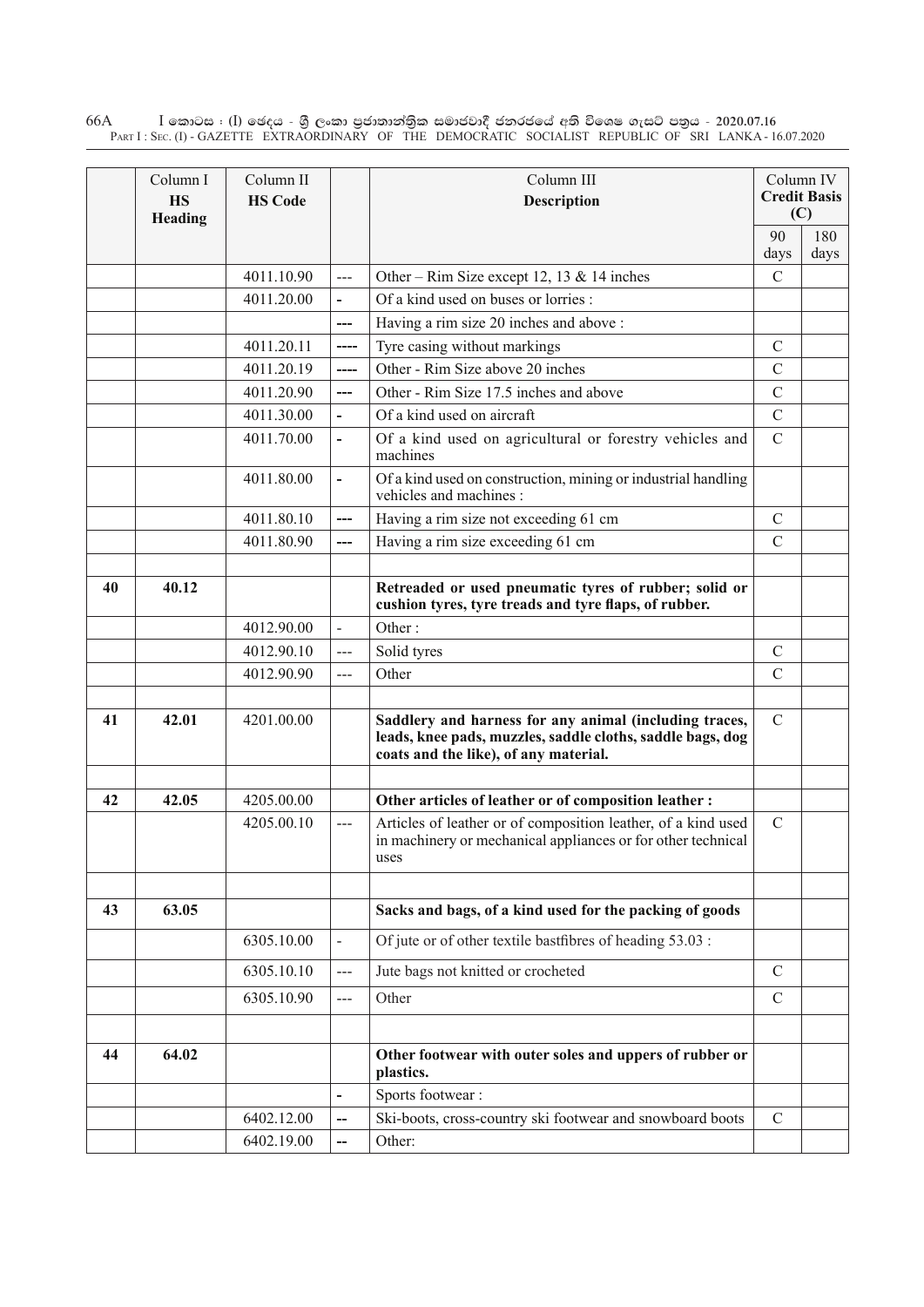$\rm I$  කොටස : ( $\rm I$ ) ඡෙදය - ශුී ලංකා පුජාතාන්තිුක සමාජවාදී ජනරජයේ අති විශෙෂ ගැසට් පතුය - 2020.07.16 Part I : Sec. (I) - GAZETTE EXTRAORDINARY OF THE DEMOCRATIC SOCIALIST REPUBLIC OF SRI LANKA - 16.07.2020 67A

|    | Column I<br><b>HS</b><br>Heading | Column II<br><b>HS Code</b> |                          | Column III<br>Description                                                                                                    | Column IV<br><b>Credit Basis</b><br>(C) |      |
|----|----------------------------------|-----------------------------|--------------------------|------------------------------------------------------------------------------------------------------------------------------|-----------------------------------------|------|
|    |                                  |                             |                          |                                                                                                                              | 90                                      | 180  |
|    |                                  |                             |                          |                                                                                                                              | days                                    | days |
|    |                                  | 6402.19.10                  | ---                      | Football shoes and rugby shoes                                                                                               | $\mathcal{C}$                           |      |
|    |                                  | 6402.19.19                  | ---                      | Other                                                                                                                        | $\mathcal{C}$                           |      |
|    |                                  | 6402.20.00                  | $\overline{\phantom{0}}$ | Footwear with upper straps or thongs assembled to the sole<br>by means of plugs                                              | $\mathcal{C}$                           |      |
|    |                                  |                             | $\overline{\phantom{0}}$ | Other footwear:                                                                                                              |                                         |      |
|    |                                  | 6402.91.00                  | --                       | Covering the ankle                                                                                                           | $\mathcal{C}$                           |      |
|    |                                  | 6402.99.00                  | $\overline{\phantom{a}}$ | Other                                                                                                                        | $\mathcal{C}$                           |      |
|    |                                  |                             |                          |                                                                                                                              |                                         |      |
| 45 | 64.03                            |                             |                          | Footwear with outer soles of rubber, plastics, leather or<br>composition leather and uppers of leather.                      |                                         |      |
|    |                                  |                             |                          | Sports footwear:                                                                                                             |                                         |      |
|    |                                  | 6403.12.00                  | --                       | Ski-boots, cross-country ski footwear and snowboard boots                                                                    | $\mathcal{C}$                           |      |
|    |                                  | 6403.19.00                  | --                       | Other:                                                                                                                       |                                         |      |
|    |                                  | 6403.19.10                  | ---                      | Football shoes, rugby shoes                                                                                                  | $\mathcal{C}$                           |      |
|    |                                  | 6403.19.19                  | $---$                    | Other                                                                                                                        | $\mathcal{C}$                           |      |
|    |                                  | 6403.20.00                  | $\overline{\phantom{0}}$ | Footwear with outer soles of leather, and uppers which consist<br>of leather straps across the instep and around the big toe | $\mathcal{C}$                           |      |
|    |                                  | 6403.40.00                  | $\overline{\phantom{a}}$ | Other footwear, incorporating a protective metal toe-cap                                                                     | $\mathcal{C}$                           |      |
|    |                                  |                             | $\overline{\phantom{a}}$ | Other footwear with outer soles of leather :                                                                                 |                                         |      |
|    |                                  | 6403.51.00                  | $\overline{a}$           | Covering the ankle                                                                                                           | $\mathcal{C}$                           |      |
|    |                                  | 6403.59.00                  | $-$                      | Other                                                                                                                        | $\mathcal{C}$                           |      |
|    |                                  |                             | $\blacksquare$           | Other footwear:                                                                                                              |                                         |      |
|    |                                  | 6403.91.00                  | --                       | Covering the ankle                                                                                                           | $\mathcal{C}$                           |      |
|    |                                  | 6403.99.00                  | $\overline{a}$           | Other                                                                                                                        | $\mathcal{C}$                           |      |
|    |                                  |                             |                          |                                                                                                                              |                                         |      |
| 46 | 64.04                            |                             |                          | Footwear with outer soles of rubber, plastics, leather or<br>composition leather and uppers of textile materials             |                                         |      |
|    |                                  |                             |                          | Footwear with outer soles of rubber or plastics :                                                                            |                                         |      |
|    |                                  | 6404.11.00                  | $\hspace{0.05cm}$        | Sports footwear; tennis shoes, basketball shoes, gym shoes,<br>training shoes and the like                                   | $\mathbf C$                             |      |
|    |                                  | 6404.19.00                  | $\overline{a}$           | Other                                                                                                                        | $\mathcal{C}$                           |      |
|    |                                  | 6404.20.00                  |                          | Footwear with outer soles of leather or composition leather                                                                  | $\mathcal{C}$                           |      |
|    |                                  |                             |                          |                                                                                                                              |                                         |      |
| 47 | 64.05                            |                             |                          | Other footwear.                                                                                                              |                                         |      |
|    |                                  | 6405.10.00                  |                          | With uppers of leather or composition leather                                                                                | $\mathcal{C}$                           |      |
|    |                                  | 6405.20.00                  |                          | With uppers of textile materials                                                                                             | $\mathcal{C}$                           |      |
|    |                                  | 6405.90.00                  |                          | Other                                                                                                                        | $\mathcal{C}$                           |      |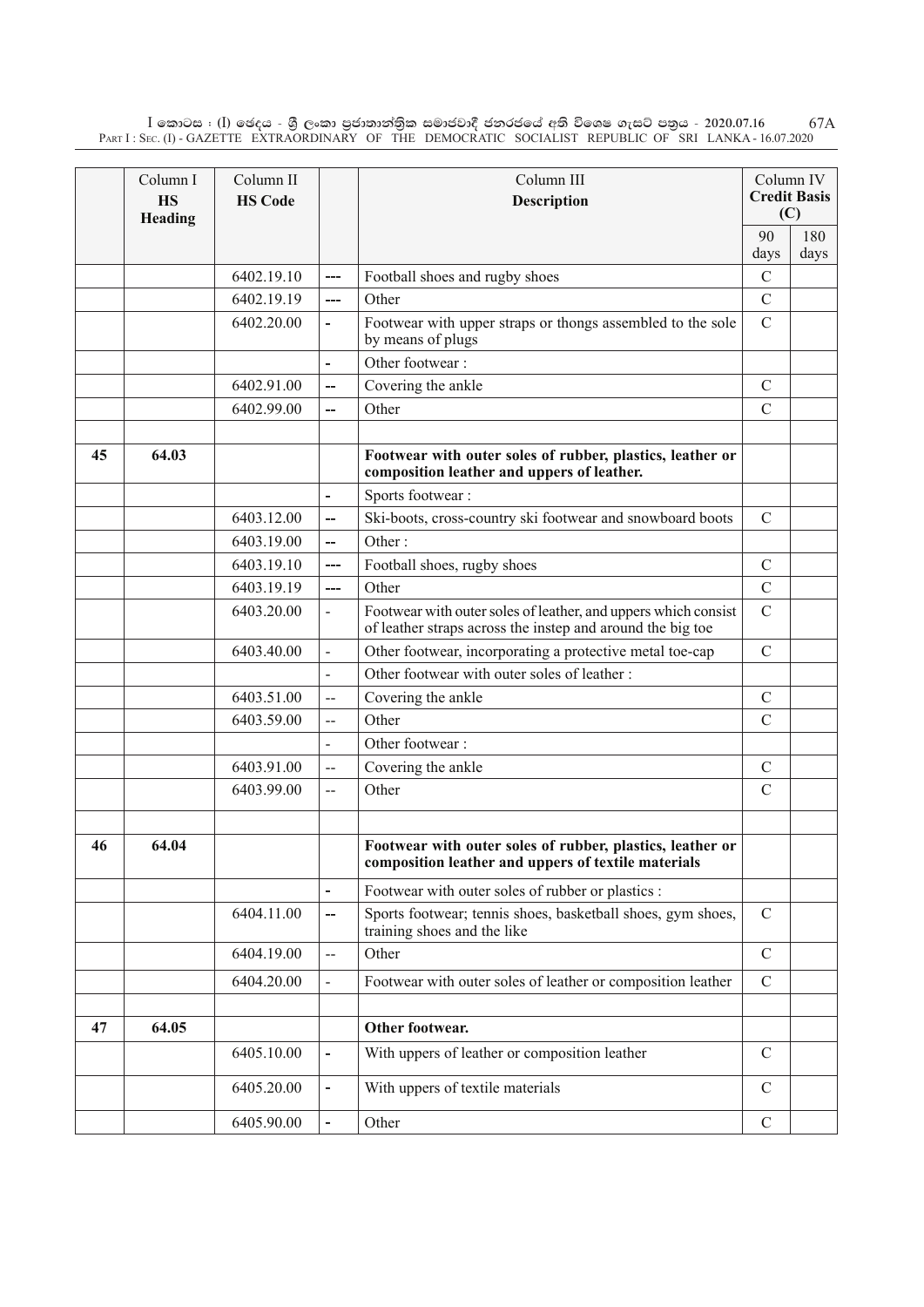$\rm I$  කොටස : ( $\rm I$ ) ඡෙදය - ශුී ලංකා පුජාතාන්තුික සමාජවාදී ජනරජයේ අති විශෙෂ ගැසට් පතුය - 2020.07.16 Part I : Sec. (I) - GAZETTE EXTRAORDINARY OF THE DEMOCRATIC SOCIALIST REPUBLIC OF SRI LANKA - 16.07.2020 68A

|    | Column I  | Column II      |                          | Column III                                                                                                                                                                                                                                 |               | Column IV           |
|----|-----------|----------------|--------------------------|--------------------------------------------------------------------------------------------------------------------------------------------------------------------------------------------------------------------------------------------|---------------|---------------------|
|    | <b>HS</b> | <b>HS Code</b> |                          | <b>Description</b>                                                                                                                                                                                                                         |               | <b>Credit Basis</b> |
|    | Heading   |                |                          |                                                                                                                                                                                                                                            | (C)           |                     |
|    |           |                |                          |                                                                                                                                                                                                                                            | 90            | 180                 |
| 48 | 64.06     |                |                          |                                                                                                                                                                                                                                            | days          | days                |
|    |           |                |                          | Parts of footwear (including uppers whether or not<br>attached to soles other than outer soles); removable in-<br>soles, heel cushions and similar articles; gaiters, leggings<br>and similar articles, and parts thereof.                 |               |                     |
|    |           | 6406.10.00     | $\ddot{\phantom{1}}$     | uppers and parts thereof, other than stiffeners                                                                                                                                                                                            | $\mathcal{C}$ |                     |
|    |           | 6406.20.00     | $\blacksquare$           | Outer soles and heels, of rubber or plastics :                                                                                                                                                                                             |               |                     |
|    |           | 6406.20.10     | $\overline{a}$           | Heels                                                                                                                                                                                                                                      | $\mathcal{C}$ |                     |
|    |           | 6406.20.90     | $\overline{a}$           | Other                                                                                                                                                                                                                                      | $\mathcal{C}$ |                     |
|    |           | 6406.90.00     | $\blacksquare$           | Other:                                                                                                                                                                                                                                     |               |                     |
|    |           | 6406.90.10     | $\overline{a}$           | Of wood                                                                                                                                                                                                                                    | $\mathcal{C}$ |                     |
|    |           |                | $---$                    | Of Other Materials:                                                                                                                                                                                                                        |               |                     |
|    |           | 6406.90.91     | ----                     | uppers attached to inner soles                                                                                                                                                                                                             | $\mathcal{C}$ |                     |
|    |           | 6406.90.99     | $---$                    | Other                                                                                                                                                                                                                                      | $\mathcal{C}$ |                     |
|    |           |                |                          |                                                                                                                                                                                                                                            |               |                     |
| 49 | 65.04     | 6504.00.00     |                          | Hats and other headgear, plaited or made by assembling<br>strips of any material, whether or not lined or trimmed.                                                                                                                         | $\mathcal{C}$ |                     |
|    |           |                |                          |                                                                                                                                                                                                                                            |               |                     |
| 50 | 65.05     |                |                          | Hats and other headgear, knitted or crocheted, or made<br>up from lace, felt or other textile fabric, in the piece (but<br>not in strips), whether or not lined or trimmed; hair-nets<br>of any material, whether or not lined or trimmed. |               |                     |
|    |           | 6505.00.10     | ---                      | Hair - nets of any material, whether or not lined or trimmed                                                                                                                                                                               | $\mathsf{C}$  |                     |
|    |           | 6505.00.90     | $\overline{a}$           | Other                                                                                                                                                                                                                                      | $\mathcal{C}$ |                     |
|    |           |                |                          |                                                                                                                                                                                                                                            |               |                     |
| 51 | 65.06     |                |                          | Other headgear, whether or not lined or trimmed.                                                                                                                                                                                           |               |                     |
|    |           |                | $\overline{\phantom{a}}$ | Other:                                                                                                                                                                                                                                     |               |                     |
|    |           | 6506.91.00     | $\overline{a}$           | Of rubber or of plastics :                                                                                                                                                                                                                 |               |                     |
|    |           | 6506.91.10     | ---                      | Bathing caps                                                                                                                                                                                                                               | $\mathbf C$   |                     |
|    |           | 6506.91.90     | ---                      | Other                                                                                                                                                                                                                                      | $\mathcal{C}$ |                     |
|    |           | 6506.99.00     | $\overline{\phantom{a}}$ | Of other materials:                                                                                                                                                                                                                        |               |                     |
|    |           | 6506.99.10     | ---                      | Bathing caps                                                                                                                                                                                                                               | $\mathcal{C}$ |                     |
|    |           | 6506.99.90     | ---                      | Other                                                                                                                                                                                                                                      | $\mathcal{C}$ |                     |
|    |           |                |                          |                                                                                                                                                                                                                                            |               |                     |
| 52 | 66.01     |                |                          | Umbrellas and sun umbrellas (including walking-stick<br>umbrellas, garden umbrellas and similar umbrellas).                                                                                                                                |               |                     |
|    |           | 6601.10.00     | $\overline{\phantom{a}}$ | Garden or similar umbrellas                                                                                                                                                                                                                | $\mathcal{C}$ |                     |
|    |           |                | $\overline{\phantom{a}}$ | Other:                                                                                                                                                                                                                                     |               |                     |
|    |           | 6601.91.00     | --                       | Having a telescopic shaft                                                                                                                                                                                                                  | $\mathcal{C}$ |                     |
|    |           | 6601.99.00     | --                       | Other                                                                                                                                                                                                                                      | $\mathcal{C}$ |                     |
|    |           |                |                          |                                                                                                                                                                                                                                            |               |                     |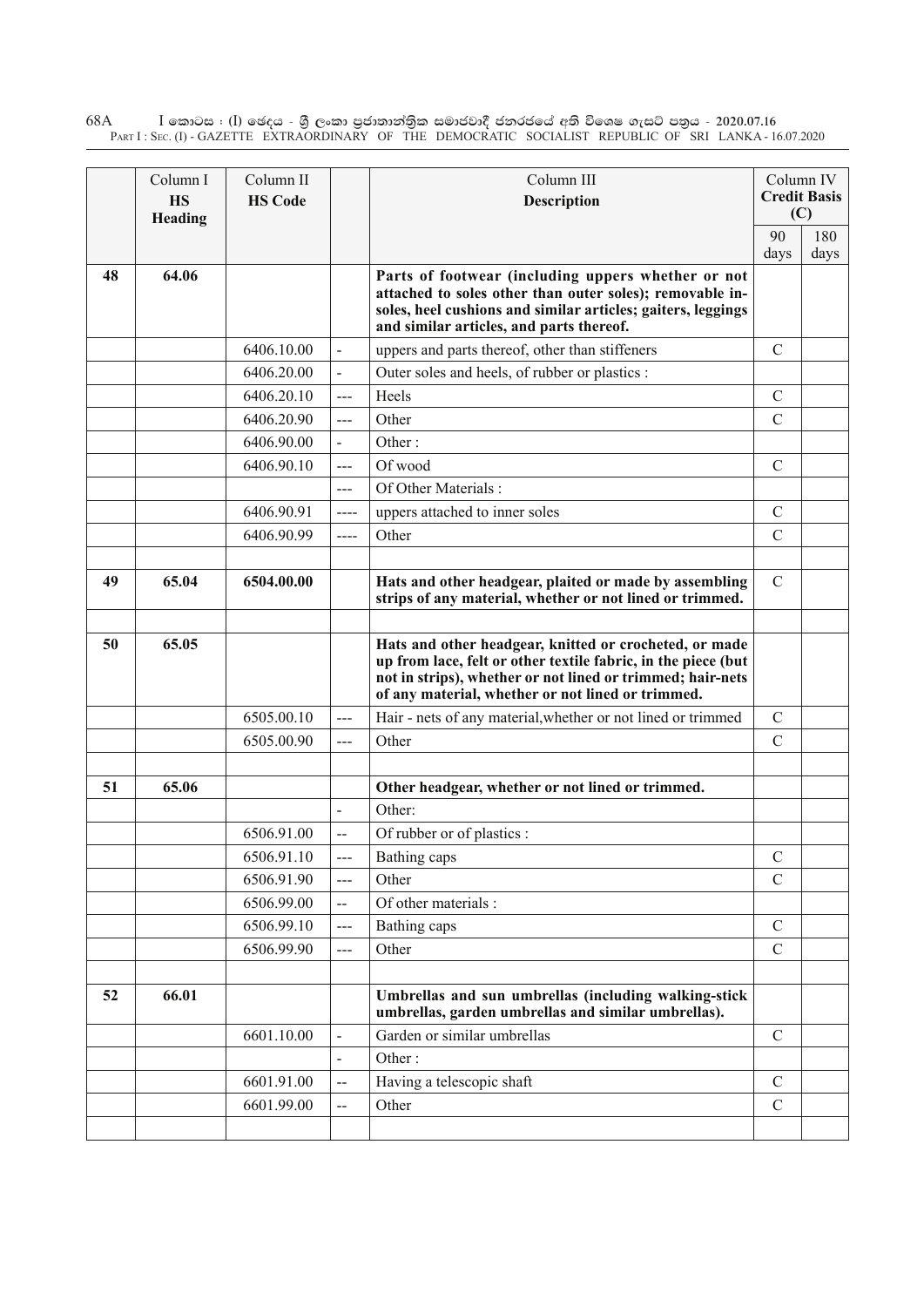$\rm I$  කොටස : ( $\rm I$ ) ඡෙදය - ශුී ලංකා පුජාතාන්තිුක සමාජවාදී ජනරජයේ අති විශෙෂ ගැසට් පතුය - 2020.07.16 Part I : Sec. (I) - GAZETTE EXTRAORDINARY OF THE DEMOCRATIC SOCIALIST REPUBLIC OF SRI LANKA - 16.07.2020 69A

|    | Column I  | Column II      |                | Column III                                                                                                                                                                                                                                                                                                                              |               | Column IV           |
|----|-----------|----------------|----------------|-----------------------------------------------------------------------------------------------------------------------------------------------------------------------------------------------------------------------------------------------------------------------------------------------------------------------------------------|---------------|---------------------|
|    | <b>HS</b> | <b>HS Code</b> |                | Description                                                                                                                                                                                                                                                                                                                             | (C)           | <b>Credit Basis</b> |
|    | Heading   |                |                |                                                                                                                                                                                                                                                                                                                                         | 90            | 180                 |
|    |           |                |                |                                                                                                                                                                                                                                                                                                                                         | days          | days                |
| 53 | 67.03     | 6703.00.00     |                | Human hair, dressed, thinned, bleached or otherwise<br>worked; wool or other animal hair or other textile<br>materials, prepared for use in making wigs or the like.                                                                                                                                                                    | $\mathcal{C}$ |                     |
|    |           |                |                |                                                                                                                                                                                                                                                                                                                                         |               |                     |
| 54 | 67.04     |                |                | Wigs, false beards, eyebrows and eyelashes, switches and<br>the like, of human or animal hair or of textile materials;<br>articles of human hair not elsewhere specified or included.                                                                                                                                                   |               |                     |
|    |           |                |                | Of synthetic textile materials :                                                                                                                                                                                                                                                                                                        |               |                     |
|    |           | 6704.11.00     | $-$            | Complete wigs                                                                                                                                                                                                                                                                                                                           | $\mathcal{C}$ |                     |
|    |           | 6704.19.00     | $-$            | Other                                                                                                                                                                                                                                                                                                                                   | $\mathcal{C}$ |                     |
|    |           | 6704.20.00     | $\blacksquare$ | Of human hair                                                                                                                                                                                                                                                                                                                           | $\mathcal{C}$ |                     |
|    |           | 6704.90.00     |                | Of other materials                                                                                                                                                                                                                                                                                                                      | $\mathcal{C}$ |                     |
|    |           |                |                |                                                                                                                                                                                                                                                                                                                                         |               |                     |
| 55 | 68.04     |                |                | Millstones, grindstones, grinding wheels and the like,<br>without frameworks, for grinding, sharpening, polishing,<br>trueing or cutting, hand sharpening or polishing stones,<br>and parts thereof, of natural stone, of agglomerated<br>natural or artificial abrasives, or of ceramics, with or<br>without parts of other materials. |               |                     |
|    |           | 6804.22.00     | --             | Of other agglomerated abrasives or of ceramics                                                                                                                                                                                                                                                                                          | $\mathcal{C}$ |                     |
| 56 | 70.13     |                |                | Glassware of a kind used for table, kitchen, toilet, office,<br>indoor decoration or similar purposes (other than that of<br>heading 70.10 or 70.18).                                                                                                                                                                                   |               |                     |
|    |           | 7013.10.00     | $\frac{1}{2}$  | Of glass-ceramics                                                                                                                                                                                                                                                                                                                       | C             |                     |
|    |           |                |                | Stemware drinking glasses other than of glass-ceramics :                                                                                                                                                                                                                                                                                |               |                     |
|    |           | 7013.22.00     | $-$            | Of lead crystal                                                                                                                                                                                                                                                                                                                         | $\mathcal{C}$ |                     |
|    |           | 7013.28.00     | $\overline{a}$ | Other                                                                                                                                                                                                                                                                                                                                   | $\mathcal{C}$ |                     |
|    |           |                |                | Other drinking glasses other than of glass-ceramics :                                                                                                                                                                                                                                                                                   |               |                     |
|    |           | 7013.33.00     | $-$            | Of lead crystal                                                                                                                                                                                                                                                                                                                         | $\mathcal{C}$ |                     |
|    |           | 7013.37.00     | $\overline{a}$ | Other                                                                                                                                                                                                                                                                                                                                   | $\mathcal{C}$ |                     |
|    |           |                |                | Glassware of a kind used for table (other than drinking<br>glasses) or kitchen purposes other than of glass-ceramics :                                                                                                                                                                                                                  |               |                     |
|    |           | 7013.41.00     | $-$            | Of lead crystal                                                                                                                                                                                                                                                                                                                         | $\mathcal{C}$ |                     |
|    |           | 7013.42.00     | $-$            | Of glass having a linear coefficient of expansion not exceeding<br>$5x10^{-6}$ per Kelvin within a temperature range of $0\,^{\circ}\text{C}$ to 300 $^{\circ}\text{C}$                                                                                                                                                                 | $\mathcal{C}$ |                     |
|    |           | 7013.49.00     | --             | Other                                                                                                                                                                                                                                                                                                                                   | $\mathcal{C}$ |                     |
|    |           |                |                | Other glassware:                                                                                                                                                                                                                                                                                                                        |               |                     |
|    |           | 7013.91.00     | $-$            | Of lead crystal                                                                                                                                                                                                                                                                                                                         | $\mathcal{C}$ |                     |
|    |           | 7013.99.00     | --             | Other:                                                                                                                                                                                                                                                                                                                                  |               |                     |
|    |           | 7013.99.90     |                | Other                                                                                                                                                                                                                                                                                                                                   | $\mathcal{C}$ |                     |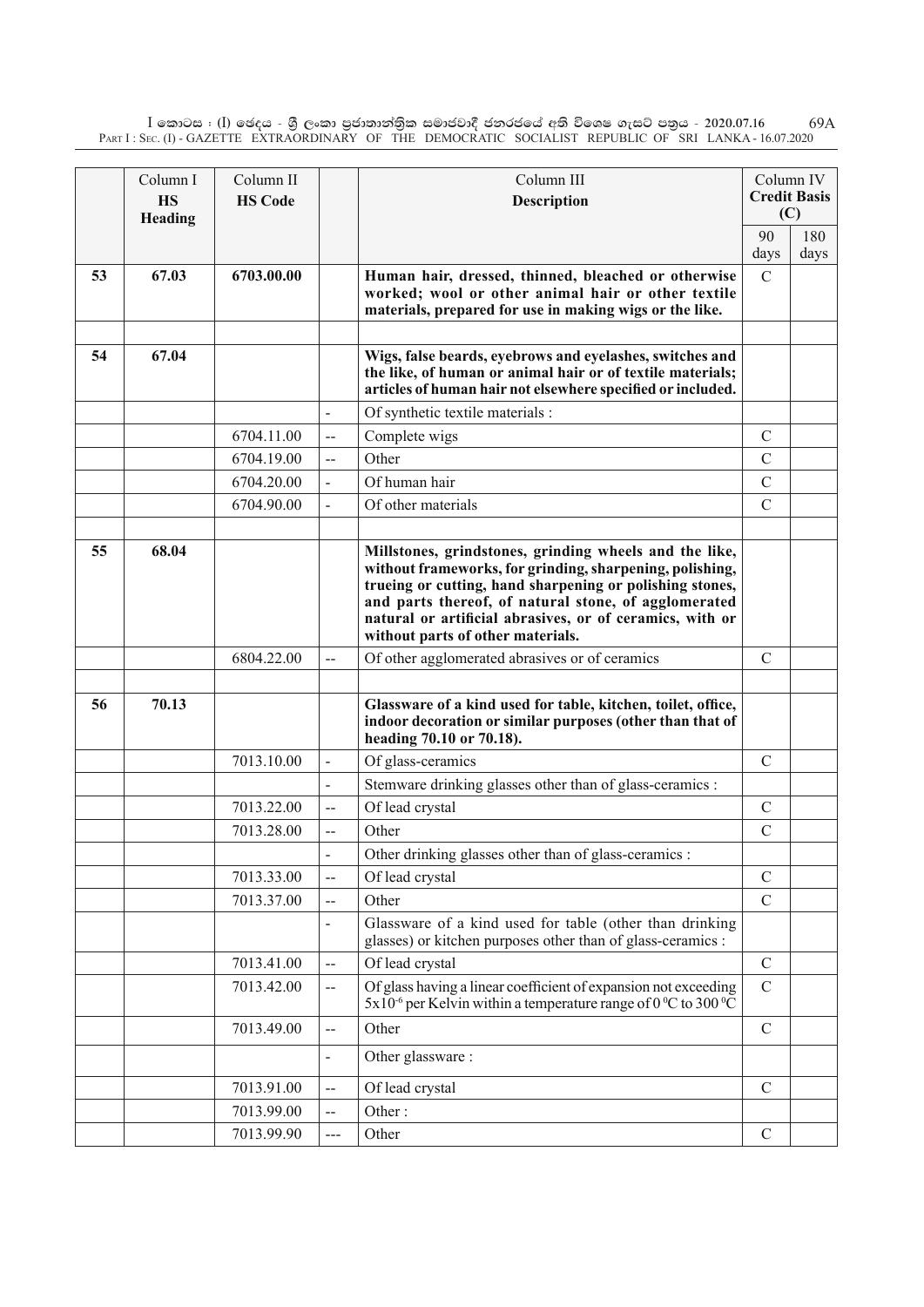$\rm I$  කොටස : ( $\rm I$ ) ඡෙදය - ශුී ලංකා පුජාතාන්තුික සමාජවාදී ජනරජයේ අති විශෙෂ ගැසට් පතුය - 2020.07.16 Part I : Sec. (I) - GAZETTE EXTRAORDINARY OF THE DEMOCRATIC SOCIALIST REPUBLIC OF SRI LANKA - 16.07.2020 70A

|    | Column I  | Column II      |                          | Column III                                                                                                                                                                                                                                                                                                                                                                                                              |               | Column IV           |
|----|-----------|----------------|--------------------------|-------------------------------------------------------------------------------------------------------------------------------------------------------------------------------------------------------------------------------------------------------------------------------------------------------------------------------------------------------------------------------------------------------------------------|---------------|---------------------|
|    | <b>HS</b> | <b>HS Code</b> |                          | <b>Description</b>                                                                                                                                                                                                                                                                                                                                                                                                      |               | <b>Credit Basis</b> |
|    | Heading   |                |                          |                                                                                                                                                                                                                                                                                                                                                                                                                         | 90            | (C)<br>180          |
|    |           |                |                          |                                                                                                                                                                                                                                                                                                                                                                                                                         | days          | days                |
| 57 | 70.16     |                |                          | Paving blocks, slabs, bricks, squares, tiles and other<br>articles of pressed or moulded glass, whether or not wired,<br>of a kind used for building or construction purposes;<br>glass cubes and other glass smallwares, whether or not<br>on a backing, for mosaics or similar decorative purposes;<br>leaded lights and the like; multicellular or foam glass in<br>blocks, panels, plates, shells or similar forms. |               |                     |
|    |           | 7016.10.00     | $\overline{\phantom{a}}$ | Glass cubes and other glass smallwares, whether or not on a<br>backing, for mosaics or similar decorative purposes                                                                                                                                                                                                                                                                                                      | $\mathbf C$   |                     |
|    |           | 7016.90.00     |                          | Other                                                                                                                                                                                                                                                                                                                                                                                                                   | $\mathcal{C}$ |                     |
|    |           |                |                          |                                                                                                                                                                                                                                                                                                                                                                                                                         |               |                     |
| 58 | 72.01     |                |                          | Pig iron and, Spiegeleisen in pigs, blocks or other primary<br>forms.                                                                                                                                                                                                                                                                                                                                                   |               |                     |
|    |           | 7201.10.00     |                          | Non-alloy pig iron containing by weight 0.5% or less of<br>phosphorus                                                                                                                                                                                                                                                                                                                                                   | $\mathcal{C}$ |                     |
|    |           |                |                          |                                                                                                                                                                                                                                                                                                                                                                                                                         |               |                     |
| 59 | 72.02     |                |                          | Ferro-alloys.                                                                                                                                                                                                                                                                                                                                                                                                           |               |                     |
|    |           |                |                          | Ferro-manganese:                                                                                                                                                                                                                                                                                                                                                                                                        |               |                     |
|    |           | 7202.11.00     | $-$                      | Containing by weight more than 2% of carbon                                                                                                                                                                                                                                                                                                                                                                             | $\mathcal{C}$ |                     |
|    |           | 7202.19.00     | $-$                      | Other                                                                                                                                                                                                                                                                                                                                                                                                                   | $\mathcal{C}$ |                     |
|    |           |                | $\blacksquare$           | Ferro-silicon:                                                                                                                                                                                                                                                                                                                                                                                                          |               |                     |
|    |           | 7202.21.00     | $-$                      | Containing by weight more than 55% of silicon                                                                                                                                                                                                                                                                                                                                                                           | $\mathcal{C}$ |                     |
|    |           | 7202.29.00     | $\overline{\phantom{a}}$ | Other                                                                                                                                                                                                                                                                                                                                                                                                                   | $\mathcal{C}$ |                     |
|    |           | 7202.30.00     | $\overline{\phantom{a}}$ | Ferro-silico-manganese                                                                                                                                                                                                                                                                                                                                                                                                  | $\mathcal{C}$ |                     |
|    |           |                | $\blacksquare$           | Ferro-chromium:                                                                                                                                                                                                                                                                                                                                                                                                         |               |                     |
|    |           | 7202.49.00     | --                       | Other                                                                                                                                                                                                                                                                                                                                                                                                                   | $\mathcal{C}$ |                     |
|    |           | 7202.50.00     |                          | Ferro-silico-chromium                                                                                                                                                                                                                                                                                                                                                                                                   | $\mathcal{C}$ |                     |
|    |           | 7202.70.00     |                          | Ferro-molybdenum                                                                                                                                                                                                                                                                                                                                                                                                        | $\mathcal{C}$ |                     |
|    |           |                |                          | Other:                                                                                                                                                                                                                                                                                                                                                                                                                  |               |                     |
|    |           | 7202.99.00     | $-$                      | Other                                                                                                                                                                                                                                                                                                                                                                                                                   | $\mathbf C$   |                     |
|    |           |                |                          |                                                                                                                                                                                                                                                                                                                                                                                                                         |               |                     |
| 60 | 72.03     |                |                          | Ferrous products obtained by direct reduction of iron ore<br>and other spongy ferrous products, in lumps, pellets or<br>similar forms; iron having a minimum purity by weight<br>of 99.94%, in lumps, pellets or similar forms.                                                                                                                                                                                         |               |                     |
|    |           | 7203.10.00     |                          | Ferrous products obtained by direct reduction of iron ore                                                                                                                                                                                                                                                                                                                                                               | $\mathcal{C}$ |                     |
|    |           | 7203.90.00     |                          | Other                                                                                                                                                                                                                                                                                                                                                                                                                   | $\mathcal{C}$ |                     |
| 61 | 72.05     |                |                          | Granules and powders, of pig iron, spiegeleisen, iron or                                                                                                                                                                                                                                                                                                                                                                |               |                     |
|    |           |                |                          | steel.                                                                                                                                                                                                                                                                                                                                                                                                                  |               |                     |
|    |           | 7205.10.00     |                          | Granules                                                                                                                                                                                                                                                                                                                                                                                                                | $\mathcal{C}$ |                     |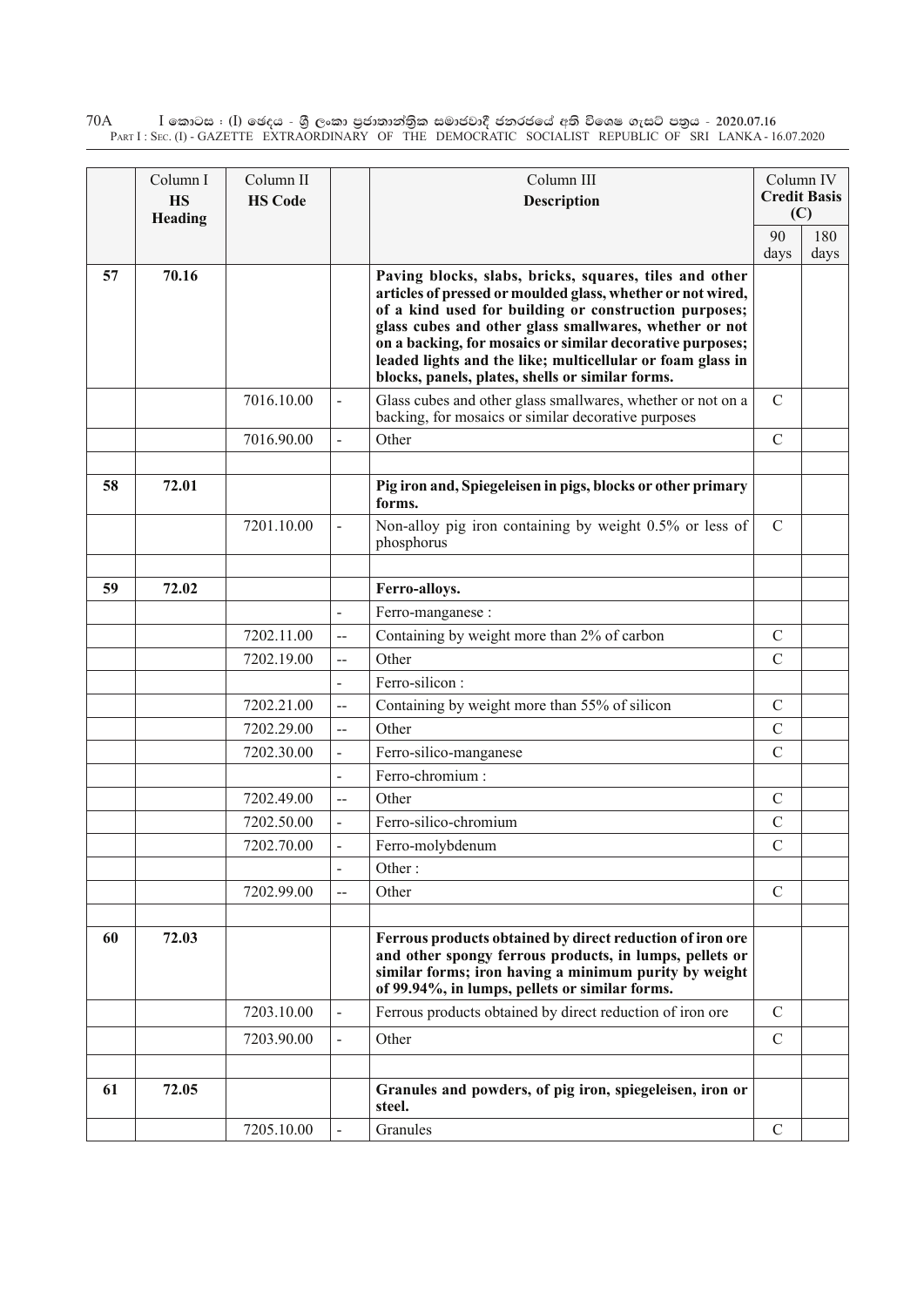$\rm I$  කොටස : ( $\rm I$ ) ඡෙදය - ශුී ලංකා පුජාතාන්තිුක සමාජවාදී ජනරජයේ අති විශෙෂ ගැසට් පතුය - 2020.07.16 Part I : Sec. (I) - GAZETTE EXTRAORDINARY OF THE DEMOCRATIC SOCIALIST REPUBLIC OF SRI LANKA - 16.07.2020 71A

|    | Column I<br><b>HS</b><br>Heading | Column II<br><b>HS Code</b> |                          | Column III<br>Description                                                                                                 |               | Column IV<br><b>Credit Basis</b><br>(C) |
|----|----------------------------------|-----------------------------|--------------------------|---------------------------------------------------------------------------------------------------------------------------|---------------|-----------------------------------------|
|    |                                  |                             |                          |                                                                                                                           | 90            | 180                                     |
|    |                                  |                             |                          |                                                                                                                           | days          | days                                    |
|    |                                  |                             | $\overline{a}$           | Powders:                                                                                                                  |               |                                         |
|    |                                  | 7205.21.00                  | --                       | Of alloy steel                                                                                                            | $\mathcal{C}$ |                                         |
|    |                                  | 7205.29.00                  | $\overline{a}$           | Other                                                                                                                     | $\mathcal{C}$ |                                         |
| 62 | 72.06                            |                             |                          | Iron and non-alloy steel in ingots or other primary forms<br>(excluding iron of heading 72.03).                           |               |                                         |
|    |                                  | 7206.90.00                  |                          | Other                                                                                                                     | $\mathcal{C}$ |                                         |
|    |                                  |                             |                          |                                                                                                                           |               |                                         |
| 63 | 72.07                            |                             |                          | Semi-finished products of iron or non-alloy steel.                                                                        |               |                                         |
|    |                                  |                             | $\overline{\phantom{a}}$ | Containing by weight less than 0.25% of carbon:                                                                           |               |                                         |
|    |                                  | 7207.11.00                  | $\overline{a}$           | Of rectangular (including square) cross-section, the width<br>measuring less than twice the thickness                     |               |                                         |
|    |                                  | 7207.11.90                  | $---$                    | Other                                                                                                                     | $\mathcal{C}$ |                                         |
|    |                                  | 7207.19.00                  | $\overline{a}$           | Other                                                                                                                     | $\mathcal{C}$ |                                         |
|    |                                  | 7207.20.00                  |                          | Containing by weight 0.25% or more of carbon                                                                              |               |                                         |
|    |                                  | 7207.20.10                  | ---                      | <b>Billets</b>                                                                                                            | $\mathcal{C}$ |                                         |
|    |                                  | 7207.20.90                  | ---                      | Other                                                                                                                     | $\mathcal{C}$ |                                         |
|    |                                  |                             |                          |                                                                                                                           |               |                                         |
| 64 | 72.08                            |                             |                          | Flat-rolled products of iron or non-alloy steel, of a width<br>of 600 mm or more, hot-rolled, not clad, plated or coated. |               |                                         |
|    |                                  | 7208.10.00                  | $\overline{\phantom{0}}$ | In coils, not further worked than hot-rolled, with patterns in<br>relief                                                  | $\mathcal{C}$ |                                         |
|    |                                  |                             | $\overline{a}$           | Other, in coils, not further worked than hot-rolled, pickled:                                                             |               |                                         |
|    |                                  | 7208.25.00                  | $\overline{\phantom{a}}$ | Of a thickness of 4.75 mm or more                                                                                         | $\mathcal{C}$ |                                         |
|    |                                  | 7208.26.00                  | $-$                      | Of a thickness of 3 mm or more but less than 4.75 mm                                                                      | $\mathcal{C}$ |                                         |
|    |                                  | 7208.27.00                  | $\overline{\phantom{a}}$ | Of a thickness of less than 3 mm                                                                                          | $\mathcal{C}$ |                                         |
|    |                                  |                             |                          | Other, in coils, not further worked than hot-rolled :                                                                     |               |                                         |
|    |                                  | 7208.36.00                  | --                       | Of a thickness exceeding 10 mm                                                                                            | $\mathcal{C}$ |                                         |
|    |                                  | 7208.37.00                  | $-$                      | Of a thickness of 4.75 mm or more but not exceeding 10 mm                                                                 | $\mathcal{C}$ |                                         |
|    |                                  | 7208.38.00                  | $\overline{a}$           | Of a thickness of 3 mm or more but less than 4.75 mm                                                                      | $\mathcal{C}$ |                                         |
|    |                                  | 7208.39.00                  |                          | Of a thickness of less than 3 mm                                                                                          | $\mathcal{C}$ |                                         |
|    |                                  | 7208.40.00                  |                          | Not in coils, not further worked than hot-rolled, with patterns<br>in relief                                              | $\mathcal{C}$ |                                         |
|    |                                  |                             | $\overline{\phantom{0}}$ | Other, not in coils, not further worked than hot-rolled :                                                                 |               |                                         |
|    |                                  | 7208.51.00                  | $\mathbf{u}$             | Of a thickness exceeding 10 mm                                                                                            | $\mathcal{C}$ |                                         |
|    |                                  | 7208.52.00                  | $-$                      | Of a thickness of 4.75 mm or more but not exceeding 10 mm                                                                 | $\mathcal{C}$ |                                         |
|    |                                  | 7208.53.00                  | --                       | Of a thickness of 3 mm or more but less than 4.75 mm                                                                      | $\mathbf C$   |                                         |
|    |                                  | 7208.54.00                  | $\overline{\phantom{a}}$ | Of a thickness of less than 3 mm                                                                                          | $\mathcal{C}$ |                                         |
|    |                                  | 7208.90.00                  |                          | Other                                                                                                                     | $\mathcal{C}$ |                                         |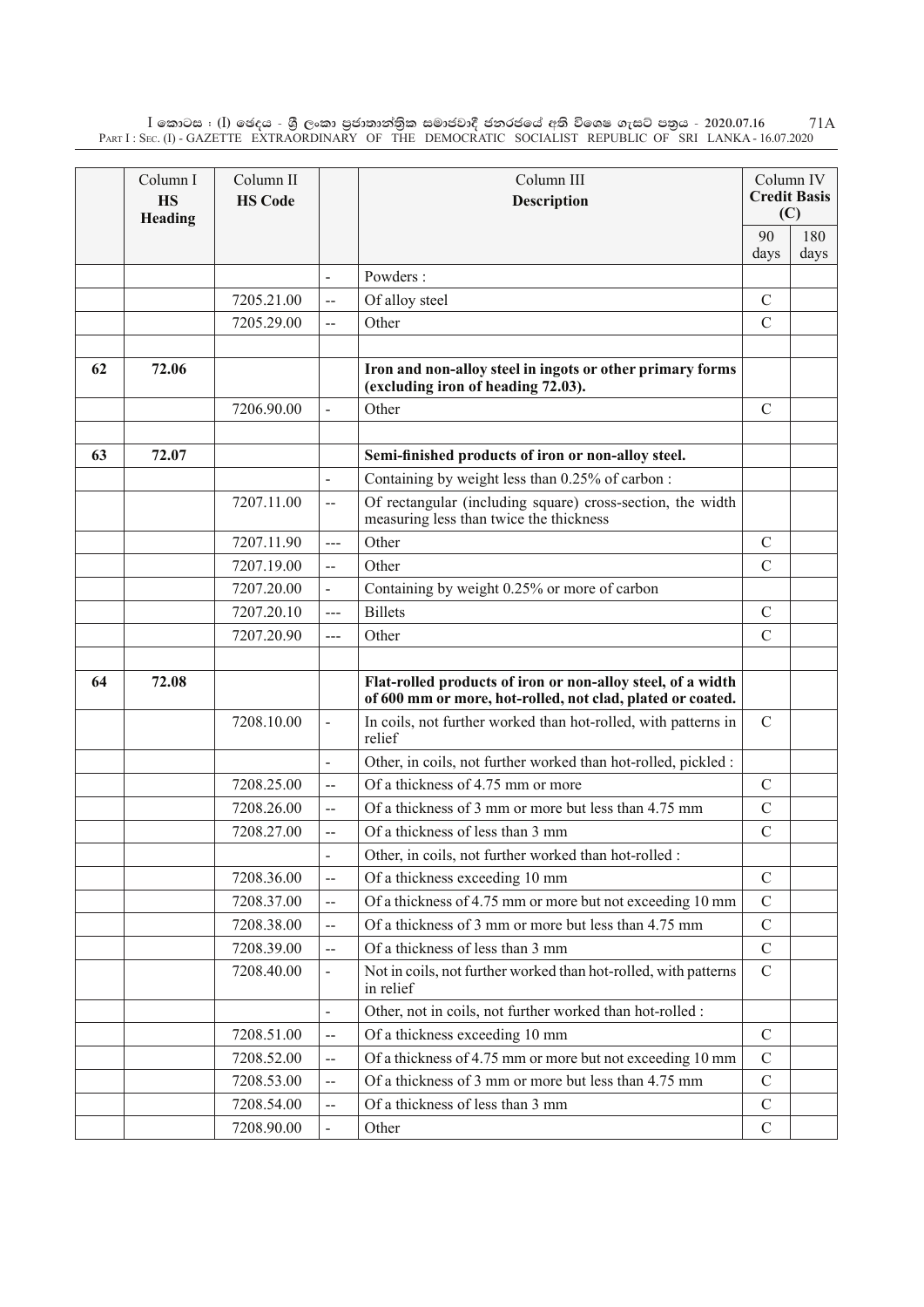$\rm I$  කොටස : ( $\rm I$ ) ඡෙදය - ශුී ලංකා පුජාතාන්තුික සමාජවාදී ජනරජයේ අති විශෙෂ ගැසට් පතුය - 2020.07.16 Part I : Sec. (I) - GAZETTE EXTRAORDINARY OF THE DEMOCRATIC SOCIALIST REPUBLIC OF SRI LANKA - 16.07.2020 72A

|    | Column I<br><b>HS</b><br>Heading | Column II<br><b>HS Code</b> |                          | Column III<br><b>Description</b>                                                                                                             |               | Column IV<br><b>Credit Basis</b><br>(C) |
|----|----------------------------------|-----------------------------|--------------------------|----------------------------------------------------------------------------------------------------------------------------------------------|---------------|-----------------------------------------|
|    |                                  |                             |                          |                                                                                                                                              | 90<br>days    | 180<br>days                             |
| 65 | 72.09                            |                             |                          | Flat-rolled products of iron or non-alloy steel, of a width<br>of 600 mm or more, cold-rolled (cold-reduced), not clad,<br>plated or coated. |               |                                         |
|    |                                  |                             | $\overline{a}$           | In coils, not further worked than cold-rolled (cold-reduced):                                                                                |               |                                         |
|    |                                  | 7209.15.00                  | --                       | Of a thickness of 3 mm or more                                                                                                               | $\mathcal{C}$ |                                         |
|    |                                  | 7209.16.00                  | $\overline{\phantom{a}}$ | Of a thickness exceeding 1 mm but less than 3 mm                                                                                             | $\mathcal{C}$ |                                         |
|    |                                  | 7209.17.00                  | $\overline{a}$           | Of a thickness of 0.5 mm or more but not exceeding 1 mm                                                                                      | $\mathcal{C}$ |                                         |
|    |                                  | 7209.18.00                  | $\overline{\phantom{a}}$ | Of a thickness of less than 0.5 mm                                                                                                           | $\mathcal{C}$ |                                         |
|    |                                  |                             | $\overline{a}$           | Not in coils, not further worked than cold-rolled (cold-<br>reduced):                                                                        |               |                                         |
|    |                                  | 7209.25.00                  | $\overline{a}$           | Of a thickness of 3 mm or more                                                                                                               | $\mathcal{C}$ |                                         |
|    |                                  | 7209.26.00                  | $\overline{a}$           | Of a thickness exceeding 1 mm but less than 3 mm                                                                                             | $\mathcal{C}$ |                                         |
|    |                                  | 7209.27.00                  | $\overline{a}$           | Of a thickness of 0.5 mm or more but not exceeding 1 mm                                                                                      | $\mathcal{C}$ |                                         |
|    |                                  | 7209.28.00                  | $-$                      | Of a thickness of less than 0.5 mm                                                                                                           | $\mathcal{C}$ |                                         |
|    |                                  | 7209.90.00                  |                          | Other                                                                                                                                        | $\mathcal{C}$ |                                         |
|    |                                  |                             |                          |                                                                                                                                              |               |                                         |
| 66 | 72.10                            |                             |                          | Flat-rolled products of iron or non-alloy steel, of a width<br>of 600 mm or more, clad, plated or coated.                                    |               |                                         |
|    |                                  |                             | $\overline{a}$           | Plated or coated with tin:                                                                                                                   |               |                                         |
|    |                                  | 7210.11.00                  | $\overline{\phantom{a}}$ | Of a thickness of 0.5 mm or more                                                                                                             | $\mathcal{C}$ |                                         |
|    |                                  | 7210.12.00                  | $\overline{\phantom{a}}$ | Of a thickness of less than 0.5 mm:                                                                                                          |               |                                         |
|    |                                  | 7210.12.10                  | $\overline{a}$           | Printed                                                                                                                                      | $\mathcal{C}$ |                                         |
|    |                                  | 7210.12.20                  | $---$                    | Electrolytic tin plates for the manufacture of metal fittings<br>for tea chests                                                              | $\mathcal{C}$ |                                         |
|    |                                  | 7210.12.90                  | $\frac{1}{2}$            | Other                                                                                                                                        | $\mathcal{C}$ |                                         |
|    |                                  | 7210.30.00                  |                          | Electrolytically plated or coated with zinc                                                                                                  | $\mathcal{C}$ |                                         |
|    |                                  |                             |                          | Otherwise plated or coated with zinc :                                                                                                       |               |                                         |
|    |                                  | 7210.41.00                  | --                       | Corrugated                                                                                                                                   | $\mathcal{C}$ |                                         |
|    |                                  | 7210.49.00                  | --                       | Other:                                                                                                                                       |               |                                         |
|    |                                  | 7210.49.10                  | ---                      | Flat sheets, of a thickness not exceeding 0.17 mm, in rolls                                                                                  | $\mathbf C$   |                                         |
|    |                                  |                             | $---$                    | Flat sheets, of a thickness exceeding 0.17mm, in rolls                                                                                       |               |                                         |
|    |                                  | 7210.49.21                  | ----                     | Galvanized and annealed (galvanealed)                                                                                                        | $\mathcal{C}$ |                                         |
|    |                                  | 7210.49.22                  | ----                     | Not further worked after hot dipping                                                                                                         | $\mathcal{C}$ |                                         |
|    |                                  | 7210.49.29                  | $---$                    | Other                                                                                                                                        | $\mathcal{C}$ |                                         |
|    |                                  | 7210.49.90                  | ----                     | Other                                                                                                                                        | $\mathcal{C}$ |                                         |
|    |                                  | 7210.50.00                  |                          | Plated or coated with chromium oxides or with chromium<br>and chromium oxides                                                                | $\mathcal{C}$ |                                         |
|    |                                  |                             |                          | Plated or coated with aluminium:                                                                                                             |               |                                         |
|    |                                  | 7210.61.00                  |                          | Plated or coated with aluminium-zinc alloys                                                                                                  | $\mathcal{C}$ |                                         |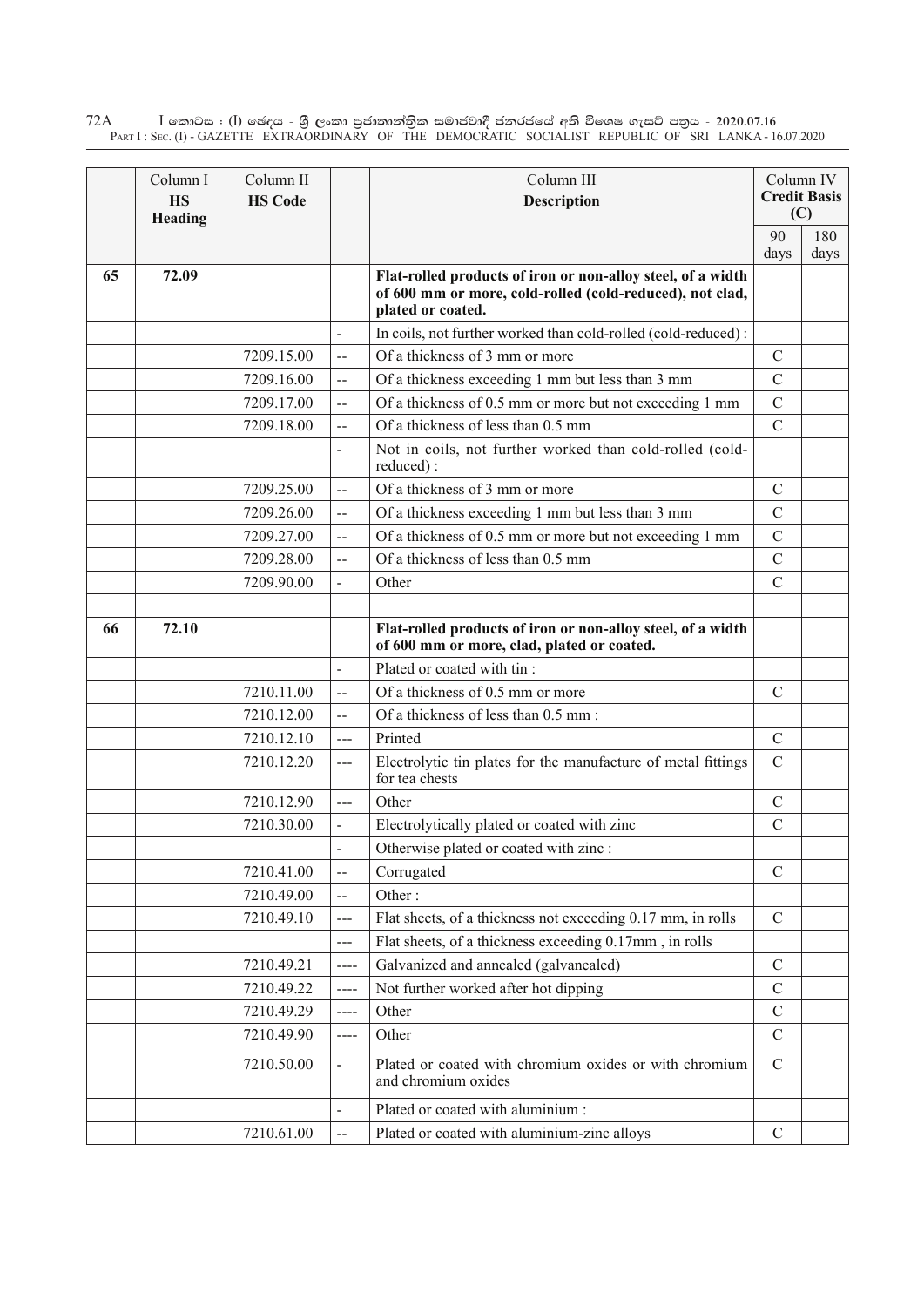$\rm I$  කොටස : ( $\rm I$ ) ඡෙදය - ශුී ලංකා පුජාතාන්තිුක සමාජවාදී ජනරජයේ අති විශෙෂ ගැසට් පතුය - 2020.07.16 Part I : Sec. (I) - GAZETTE EXTRAORDINARY OF THE DEMOCRATIC SOCIALIST REPUBLIC OF SRI LANKA - 16.07.2020 73A

|    | Column I<br><b>HS</b><br>Heading | Column II<br><b>HS Code</b> |                          | Column III<br>Description                                                                                                                                          |               | Column IV<br><b>Credit Basis</b><br>(C) |
|----|----------------------------------|-----------------------------|--------------------------|--------------------------------------------------------------------------------------------------------------------------------------------------------------------|---------------|-----------------------------------------|
|    |                                  |                             |                          |                                                                                                                                                                    | 90            | 180                                     |
|    |                                  |                             |                          |                                                                                                                                                                    | days          | days                                    |
|    |                                  | 7210.69.00                  | $\overline{a}$           | Other                                                                                                                                                              | $\mathcal{C}$ |                                         |
|    |                                  | 7210.70.00                  | --                       | Painted, varnished or coated with plastics                                                                                                                         | $\mathcal{C}$ |                                         |
|    |                                  | 7210.90.00                  |                          | Other                                                                                                                                                              | $\mathcal{C}$ |                                         |
| 67 | 72.11                            |                             |                          | Flat-rolled products of iron or non-alloy steel, of a width<br>of less than 600 mm, not clad, plated or coated.                                                    |               |                                         |
|    |                                  |                             |                          | Not further worked than hot-rolled :                                                                                                                               |               |                                         |
|    |                                  | 7211.13.00                  | $\overline{a}$           | Rolled on four faces or in a closed box pass, of a width<br>exceeding 150 mm and a thickness of not less than 4 mm,<br>not in coils and without patterns in relief | $\mathcal{C}$ |                                         |
|    |                                  | 7211.14.00                  | $\overline{a}$           | Other, of a thickness of 4.75 mm or more                                                                                                                           | $\mathcal{C}$ |                                         |
|    |                                  | 7211.19.00                  | $\overline{a}$           | Other                                                                                                                                                              | $\mathcal{C}$ |                                         |
|    |                                  |                             |                          | Not further worked than cold-rolled (cold-reduced):                                                                                                                |               |                                         |
|    |                                  | 7211.23.00                  | --                       | Containing by weight less than 0.25% of carbon                                                                                                                     | $\mathcal{C}$ |                                         |
|    |                                  | 7211.29.00                  | $\overline{a}$           | Other                                                                                                                                                              | $\mathcal{C}$ |                                         |
|    |                                  | 7211.90.00                  |                          | Other                                                                                                                                                              | $\mathcal{C}$ |                                         |
| 68 | 72.12                            |                             |                          | Flat-rolled products of iron or non-alloy steel, of a width<br>of less than 600 mm, clad, plated or coated.                                                        |               |                                         |
|    |                                  | 7212.10.00                  | $\overline{\phantom{0}}$ | Plated or coated with tin:                                                                                                                                         |               |                                         |
|    |                                  | 7212.10.10                  | $---$                    | Electrolytic tin plate of a thickness not exceeding 0.22 mm                                                                                                        | $\mathcal{C}$ |                                         |
|    |                                  | 7212.10.90                  | $---$                    | Other                                                                                                                                                              | $\mathcal{C}$ |                                         |
|    |                                  | 7212.20.00                  |                          | Electrolytically plated or coated with zinc :                                                                                                                      |               |                                         |
|    |                                  | 7212.20.10                  | $\overline{a}$           | Of steel of a thickness of less than 3 mm and having a<br>minimum yield point of 275 Mpa                                                                           | $\mathsf C$   |                                         |
|    |                                  | 7212.20.90                  | ---                      | Other                                                                                                                                                              | $\mathcal{C}$ |                                         |
|    |                                  | 7212.30.00                  | $\overline{\phantom{a}}$ | Otherwise plated or coated with zinc                                                                                                                               | $\mathcal{C}$ |                                         |
|    |                                  | 7212.40.00                  | $\overline{\phantom{a}}$ | Painted, varnished or coated with plastics                                                                                                                         | $\mathcal{C}$ |                                         |
|    |                                  | 7212.50.00                  |                          | Otherwise plated or coated :                                                                                                                                       |               |                                         |
|    |                                  | 7212.50.10                  | $---$                    | Plated or coated with chromium oxides or with chromium<br>and chromium oxides                                                                                      | $\mathcal{C}$ |                                         |
|    |                                  | 7212.50.90                  | ---                      | other                                                                                                                                                              | $\mathcal{C}$ |                                         |
|    |                                  | 7212.60.00                  |                          | Clad                                                                                                                                                               | $\mathcal{C}$ |                                         |
| 69 | 72.13                            |                             |                          | Bars and rods, hot-rolled, in irregularly wound coils, of<br>iron or non-alloy steel.                                                                              |               |                                         |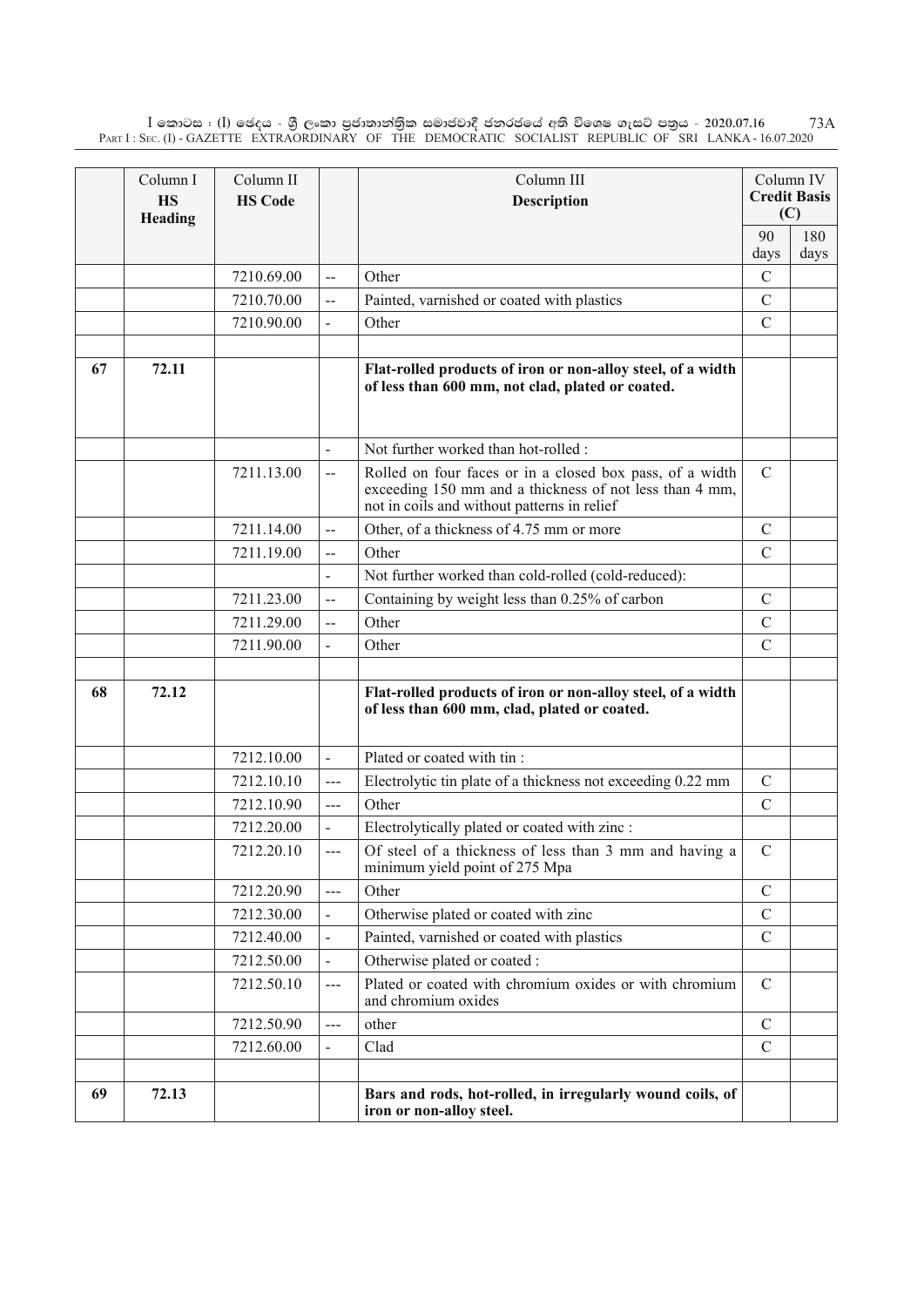$\rm I$  කොටස : ( $\rm I$ ) ඡෙදය - ශුී ලංකා පුජාතාන්තුික සමාජවාදී ජනරජයේ අති විශෙෂ ගැසට් පතුය - 2020.07.16 Part I : Sec. (I) - GAZETTE EXTRAORDINARY OF THE DEMOCRATIC SOCIALIST REPUBLIC OF SRI LANKA - 16.07.2020 74A

|    | Column I<br><b>HS</b><br>Heading | Column II<br><b>HS Code</b> |                          | Column III<br><b>Description</b>                                                                                                                                        |               | Column IV<br><b>Credit Basis</b><br>(C) |
|----|----------------------------------|-----------------------------|--------------------------|-------------------------------------------------------------------------------------------------------------------------------------------------------------------------|---------------|-----------------------------------------|
|    |                                  |                             |                          |                                                                                                                                                                         | 90<br>days    | 180<br>days                             |
|    |                                  | 7213.10.00                  | $\overline{a}$           | Containing indentations, ribs, grooves or other deformations<br>produced during the rolling process :                                                                   |               |                                         |
|    |                                  | 7213.10.90                  | ---                      | Other                                                                                                                                                                   | $\mathcal{C}$ |                                         |
|    |                                  | 7213.20.00                  | $\overline{\phantom{a}}$ | Other, of free-cutting steel                                                                                                                                            | $\mathcal{C}$ |                                         |
|    |                                  |                             |                          | Other:                                                                                                                                                                  |               |                                         |
|    |                                  | 7213.91.00                  | $\overline{a}$           | Of circular cross-section measuring less than 14 mm in<br>diameter                                                                                                      |               |                                         |
|    |                                  | 7213.91.10                  | ----                     | Circular cross-section measuring less than 8 mm                                                                                                                         | $\mathcal{C}$ |                                         |
|    |                                  | 7213.91.90                  | $---$                    | Other                                                                                                                                                                   | $\mathcal{C}$ |                                         |
|    |                                  | 7213.99.00                  | $\overline{a}$           | Other                                                                                                                                                                   | $\mathcal{C}$ |                                         |
|    |                                  |                             |                          |                                                                                                                                                                         |               |                                         |
| 70 | 72.14                            |                             |                          | Other bars and rods of iron or non-alloy steel, not<br>further worked than forged, hot-rolled, hot-drawn or<br>hot-extruded, but including those twisted after rolling. |               |                                         |
|    |                                  | 7214.10.00                  | $\blacksquare$           | Forged:                                                                                                                                                                 |               |                                         |
|    |                                  | 7214.10.10                  | $---$                    | Flattened circles and modified rectangles                                                                                                                               | $\mathcal{C}$ |                                         |
|    |                                  | 7214.10.90                  | $---$                    | Other                                                                                                                                                                   | $\mathcal{C}$ |                                         |
|    |                                  | 7214.20.00                  | $\blacksquare$           | Containing indentations, ribs, grooves or other deformations<br>produced during the rolling process or twisted after rolling :                                          |               |                                         |
|    |                                  | 7214.20.10                  | $---$                    | Flattened circles and modified rectangles                                                                                                                               | $\mathcal{C}$ |                                         |
|    |                                  | 7214.20.90                  | ---                      | Other                                                                                                                                                                   | $\mathcal{C}$ |                                         |
|    |                                  | 7214.30.00                  |                          | Other, of free-cutting steel                                                                                                                                            | $\mathcal{C}$ |                                         |
|    |                                  |                             |                          | Other:                                                                                                                                                                  |               |                                         |
|    |                                  | 7214.91.00                  | $\overline{a}$           | Of rectangular (other than square) cross-section :                                                                                                                      |               |                                         |
|    |                                  | 7214.91.10                  | $\overline{a}$           | Flat bars of a width not exceeding 30 mm and thickness not<br>exceeding 6 mm, containing by weight less than 0.25% of<br>carbon                                         | $\mathcal{C}$ |                                         |
|    |                                  | 7214.91.90                  | ---                      | Other                                                                                                                                                                   | $\mathcal{C}$ |                                         |
|    |                                  | 7214.99.00                  | --                       | Other                                                                                                                                                                   | $\mathcal{C}$ |                                         |
|    |                                  |                             |                          |                                                                                                                                                                         |               |                                         |
| 71 | 72.15                            |                             |                          | Other bars and rods of iron or non-alloy steel.                                                                                                                         |               |                                         |
|    |                                  | 7215.10.00                  |                          | Of free-cutting steel, not further worked than cold-formed<br>or cold-finished                                                                                          | $\mathcal{C}$ |                                         |
|    |                                  | 7215.50.00                  |                          | Other, not further worked than cold-formed or cold-finished                                                                                                             | $\mathcal{C}$ |                                         |
|    |                                  | 7215.90.00                  |                          | Other                                                                                                                                                                   | $\mathcal{C}$ |                                         |
| 72 | 72.16                            |                             |                          | Angles, shapes and sections of iron or non-alloy steel.                                                                                                                 |               |                                         |
|    |                                  | 7216.10.00                  |                          | U, I or H sections, not further worked than hot-rolled, hot-<br>drawn or extruded, of a height of less than 80 mm                                                       | $\mathcal{C}$ |                                         |
|    |                                  |                             |                          | L or T sections, not further worked than hot-rolled, hot-drawn<br>or extruded, of a height of less than 80 mm :                                                         |               |                                         |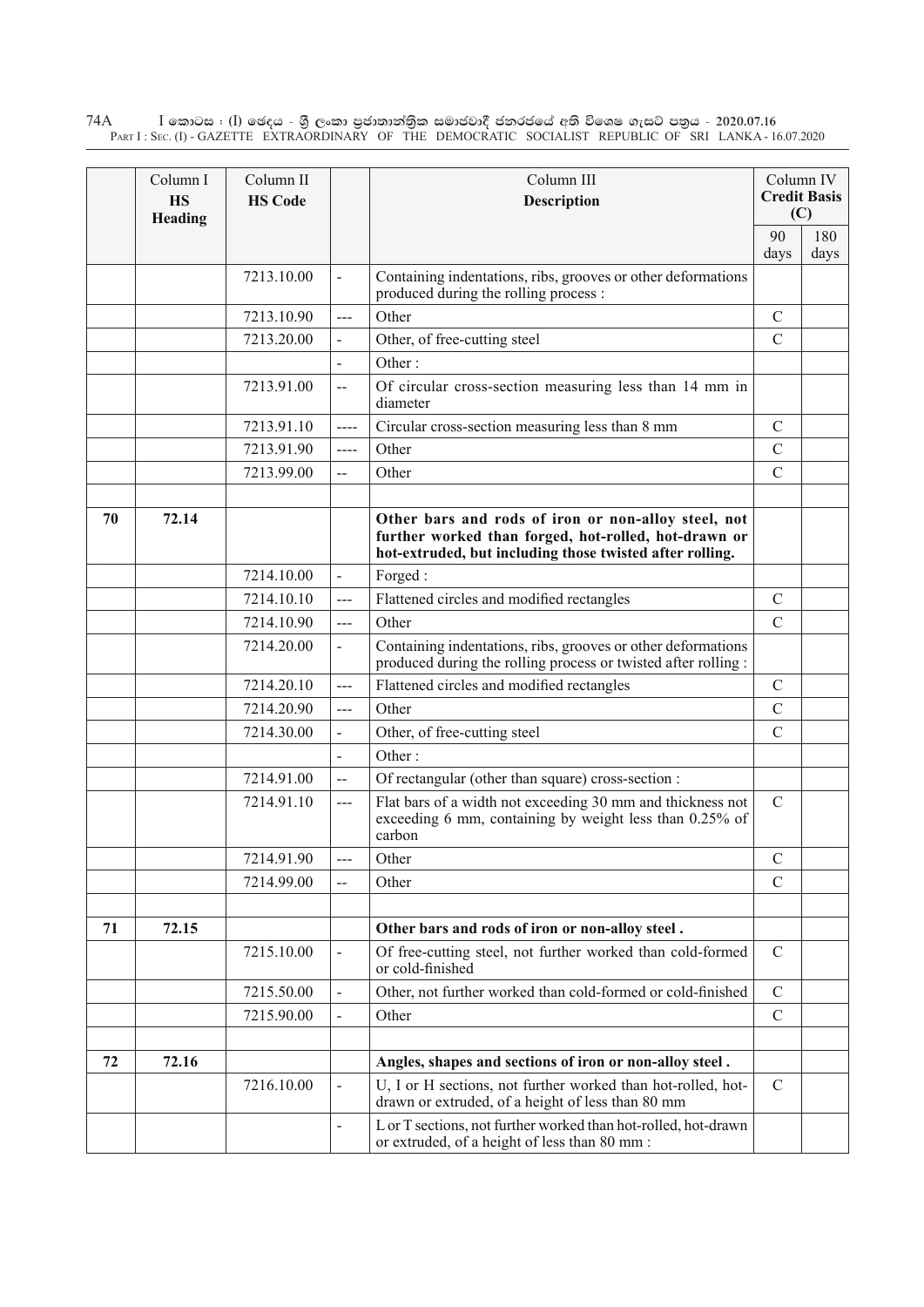$\rm I$  කොටස : ( $\rm I$ ) ඡෙදය - ශුී ලංකා පුජාතාන්තිුක සමාජවාදී ජනරජයේ අති විශෙෂ ගැසට් පතුය - 2020.07.16 Part I : Sec. (I) - GAZETTE EXTRAORDINARY OF THE DEMOCRATIC SOCIALIST REPUBLIC OF SRI LANKA - 16.07.2020 75A

|    | Column I<br><b>HS</b><br>Heading | Column II<br><b>HS Code</b> |                          | Column III<br><b>Description</b>                                                                                     |               | Column IV<br><b>Credit Basis</b><br>(C) |
|----|----------------------------------|-----------------------------|--------------------------|----------------------------------------------------------------------------------------------------------------------|---------------|-----------------------------------------|
|    |                                  |                             |                          |                                                                                                                      | 90            | 180                                     |
|    |                                  |                             |                          |                                                                                                                      | days          | days                                    |
|    |                                  | 7216.21.00                  | $\frac{1}{2}$            | L sections                                                                                                           | $\mathcal{C}$ |                                         |
|    |                                  | 7216.22.00                  | $\overline{a}$           | T sections                                                                                                           | $\mathcal{C}$ |                                         |
|    |                                  |                             | $\overline{\phantom{a}}$ | U, I or H sections, not further worked than hot-rolled, hot-<br>drawn or extruded, of a height of 80 mm or more:     |               |                                         |
|    |                                  | 7216.31.00                  | $-$                      | U sections                                                                                                           | $\mathcal{C}$ |                                         |
|    |                                  | 7216.32.00                  | --                       | I sections                                                                                                           | $\mathcal{C}$ |                                         |
|    |                                  | 7216.33.00                  | --                       | H sections                                                                                                           | $\mathcal{C}$ |                                         |
|    |                                  | 7216.40.00                  | $\blacksquare$           | L or T sections, not further worked than hot-rolled, hot-drawn<br>or extruded, of a height of 80 mm or more          | $\mathcal{C}$ |                                         |
|    |                                  | 7216.50.00                  |                          | Other angles, shapes and sections, not further worked than<br>hot-rolled, hot-drawn or extruded                      | $\mathcal{C}$ |                                         |
|    |                                  |                             |                          | Angles, shapes and sections, not further worked than cold-<br>formed or cold-finished :                              |               |                                         |
|    |                                  | 7216.61.00                  | $-$                      | Obtained from flat-rolled products                                                                                   | $\mathcal{C}$ |                                         |
|    |                                  | 7216.69.00                  | $\overline{a}$           | Other                                                                                                                | $\mathcal{C}$ |                                         |
|    |                                  |                             | $\overline{\phantom{a}}$ | Other:                                                                                                               |               |                                         |
|    |                                  | 7216.91.00                  | $\overline{a}$           | Cold-formed or cold-finished from flat-rolled products                                                               | $\mathcal{C}$ |                                         |
|    |                                  | 7216.99.00                  | $\overline{a}$           | Other                                                                                                                | $\mathcal{C}$ |                                         |
|    |                                  |                             |                          |                                                                                                                      |               |                                         |
| 73 | 72.17                            |                             |                          | Wire of iron or non-alloy steel.                                                                                     |               |                                         |
|    |                                  | 7217.10.00                  |                          | Not plated or coated, whether or not polished                                                                        | $\mathcal{C}$ |                                         |
|    |                                  | 7217.20.00                  | $\sim$                   | Plated or coated with zinc:                                                                                          |               |                                         |
|    |                                  | 7217.20.10                  | ---                      | Wire of a solid cross section in the shape of circles measuring<br>less than 1.6 mm in diameter                      | $\mathcal{C}$ |                                         |
|    |                                  | 7217.20.20                  | $\overline{a}$           | Wire of a solid cross section in the shape of circles measuring<br>1.6 mm in diameter or more but not exceeding 4 mm | $\mathbf C$   |                                         |
|    |                                  | 7217.20.90                  | ---                      | Other                                                                                                                | $\mathcal{C}$ |                                         |
|    |                                  | 7217.30.00                  |                          | Plated or coated with other base metals                                                                              | $\mathcal{C}$ |                                         |
|    |                                  | 7217.90.00                  |                          | Other:                                                                                                               |               |                                         |
|    |                                  | 7217.90.10                  | ---                      | Plated or coated with plastics                                                                                       | $\mathcal{C}$ |                                         |
|    |                                  | 7217.90.90                  | ---                      | Other                                                                                                                | $\mathcal{C}$ |                                         |
|    |                                  |                             |                          |                                                                                                                      |               |                                         |
| 74 | 72.18                            |                             |                          | Stainless steel in ingots or other primary forms; semi-<br>finished products of stainless steel.                     |               |                                         |
|    |                                  | 7218.99.00                  | $\overline{a}$           | Other                                                                                                                | $\mathcal{C}$ |                                         |
|    |                                  |                             |                          |                                                                                                                      |               |                                         |
| 75 | 72.19                            |                             |                          | Flat-rolled products of stainless steel, of a width of 600<br>mm or more.                                            |               |                                         |
|    |                                  |                             |                          | Not further worked than hot-rolled, in coils :                                                                       |               |                                         |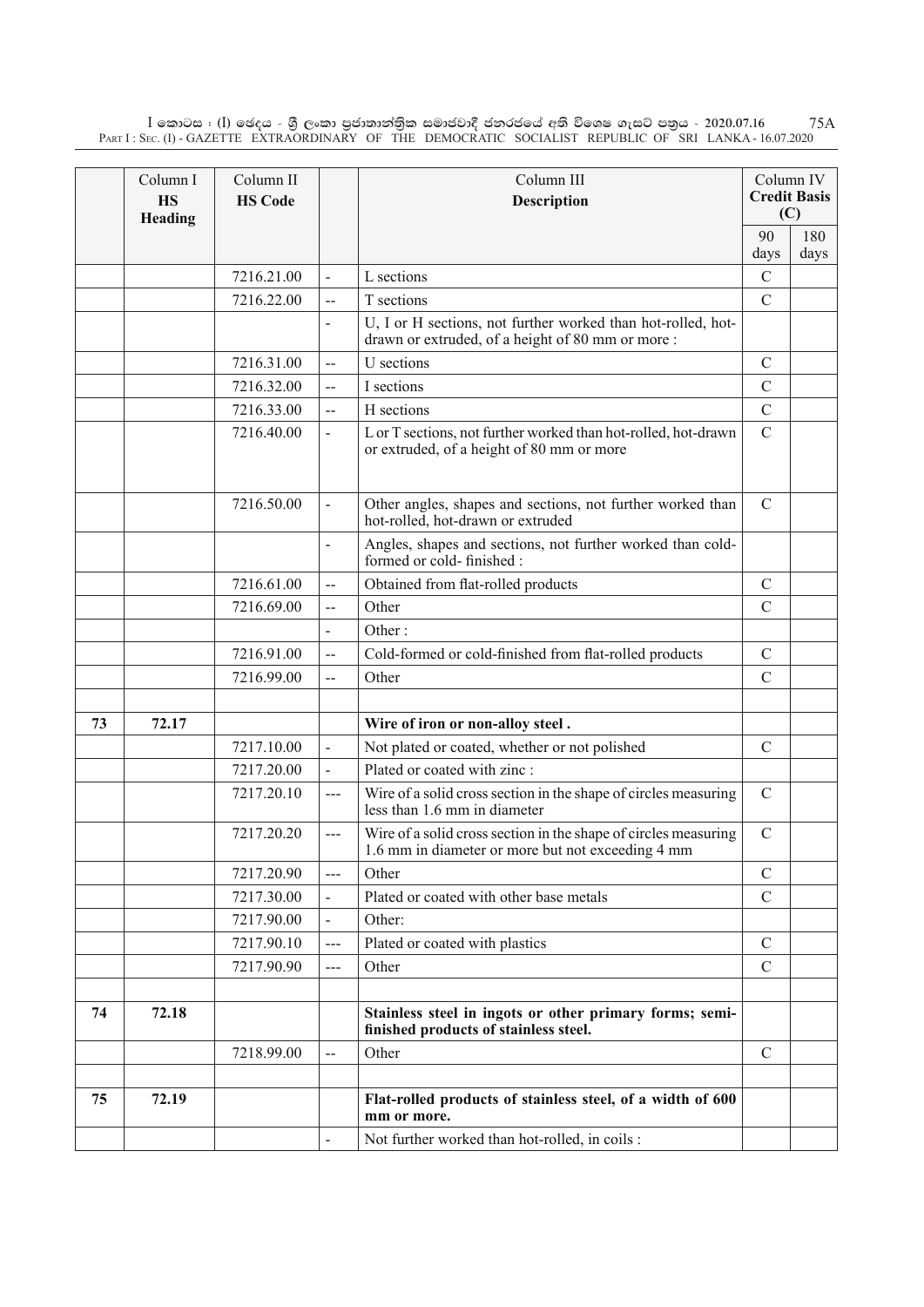$\rm I$  කොටස : ( $\rm I$ ) ඡෙදය - ශුී ලංකා පුජාතාන්තුික සමාජවාදී ජනරජයේ අති විශෙෂ ගැසට් පතුය - 2020.07.16 Part I : Sec. (I) - GAZETTE EXTRAORDINARY OF THE DEMOCRATIC SOCIALIST REPUBLIC OF SRI LANKA - 16.07.2020 76A

|    | Column I<br><b>HS</b><br>Heading | Column II<br><b>HS Code</b> |                          | Column III<br><b>Description</b>                                                           |                | Column IV<br><b>Credit Basis</b><br>(C) |
|----|----------------------------------|-----------------------------|--------------------------|--------------------------------------------------------------------------------------------|----------------|-----------------------------------------|
|    |                                  |                             |                          |                                                                                            | 90             | 180                                     |
|    |                                  |                             |                          |                                                                                            | days           | days                                    |
|    |                                  | 7219.11.00                  | $\overline{\phantom{a}}$ | Of a thickness exceeding 10 mm                                                             | $\overline{C}$ |                                         |
|    |                                  | 7219.12.00                  | $\overline{\phantom{a}}$ | Of a thickness of 4.75 mm or more but not exceeding 10 mm                                  | $\overline{C}$ |                                         |
|    |                                  | 7219.13.00                  | $\overline{a}$           | Of a thickness of 3 mm or more but less than 4.75 mm                                       | $\overline{C}$ |                                         |
|    |                                  | 7219.14.00                  | $\overline{a}$           | Of a thickness of less than 3 mm                                                           | $\mathcal{C}$  |                                         |
|    |                                  |                             | $\overline{a}$           | Not further worked than hot-rolled, in coils :                                             |                |                                         |
|    |                                  | 7219.21.00                  | $\overline{a}$           | Of a thickness exceeding 10 mm                                                             | $\mathbf C$    |                                         |
|    |                                  | 7219.22.00                  | --                       | Of a thickness of 4.75 mm or more but not exceeding 10 mm                                  | $\overline{C}$ |                                         |
|    |                                  | 7219.23.00                  | $\overline{\phantom{a}}$ | Of a thickness of 3 mm or more but less than 4.75 mm                                       | $\mathcal{C}$  |                                         |
|    |                                  | 7219.24.00                  | Ц.                       | Of a thickness of less than 3 mm                                                           | $\mathcal{C}$  |                                         |
|    |                                  |                             | $\overline{a}$           | Not further worked than cold-rolled (cold-reduced):                                        |                |                                         |
|    |                                  | 7219.31.00                  | $\overline{a}$           | Of a thickness of 4.75 mm or more                                                          | $\overline{C}$ |                                         |
|    |                                  | 7219.32.00                  | $\overline{a}$           | Of a thickness of 3 mm or more but less than 4.75 mm                                       | $\overline{C}$ |                                         |
|    |                                  | 7219.33.00                  | --                       | Of a thickness exceeding 1 mm but less than 3 mm                                           | $\overline{C}$ |                                         |
|    |                                  | 7219.34.00                  | --                       | Of a thickness of 0.5 mm or more but not exceeding 1 mm                                    | $\overline{C}$ |                                         |
|    |                                  | 7219.35.00                  | Ц.                       | Of a thickness of less than 0.5 mm                                                         | $\overline{C}$ |                                         |
|    |                                  | 7219.90.00                  | $\overline{a}$           | Other                                                                                      | $\overline{C}$ |                                         |
|    |                                  |                             |                          |                                                                                            |                |                                         |
| 76 | 72.20                            |                             |                          | Flat-rolled products of stainless steel, of a width of less<br>than 600 mm.                |                |                                         |
|    |                                  |                             | $\blacksquare$           | Not further worked than hot-rolled :                                                       |                |                                         |
|    |                                  | 7220.11.00                  | $\overline{a}$           | Of a thickness of 4.75 mm or more                                                          | $\mathcal{C}$  |                                         |
|    |                                  | 7220.12.00                  | $\overline{\phantom{a}}$ | Of a thickness of less than 4.75 mm                                                        | $\mathcal{C}$  |                                         |
|    |                                  | 7220.20.00                  | $\overline{a}$           | Not further worked than cold-rolled (cold-reduced)                                         | $\overline{C}$ |                                         |
|    |                                  | 7220.90.00                  | $\overline{a}$           | Other                                                                                      | $\mathcal{C}$  |                                         |
|    |                                  |                             |                          |                                                                                            |                |                                         |
| 77 | 72.21                            | 7221.00.00                  |                          | Bars and rods, hot-rolled, in irregularly wound coils, of<br>stainless steel.              | $\mathcal{C}$  |                                         |
|    |                                  |                             |                          |                                                                                            |                |                                         |
| 78 | 72.22                            |                             |                          | Other bars and rods of stainless steel; angles, shapes and<br>sections of stainless steel. |                |                                         |
|    |                                  |                             | $\overline{\phantom{a}}$ | Bars and rods, not further worked than hot-rolled, hot-drawn<br>or extruded :              |                |                                         |
|    |                                  | 7222.11.00                  | --                       | Of circular cross-section                                                                  | $\mathbf C$    |                                         |
|    |                                  | 7222.19.00                  | --                       | Other                                                                                      | $\mathcal{C}$  |                                         |
|    |                                  | 7222.20.00                  |                          | Bars and rods, not further worked than cold-formed or cold-<br>finished                    | $\mathcal{C}$  |                                         |
|    |                                  | 7222.30.00                  |                          | Other bars and rods                                                                        | $\mathcal{C}$  |                                         |
|    |                                  | 7222.40.00                  |                          | Angles, shapes and sections                                                                | $\mathcal{C}$  |                                         |
|    |                                  |                             |                          |                                                                                            |                |                                         |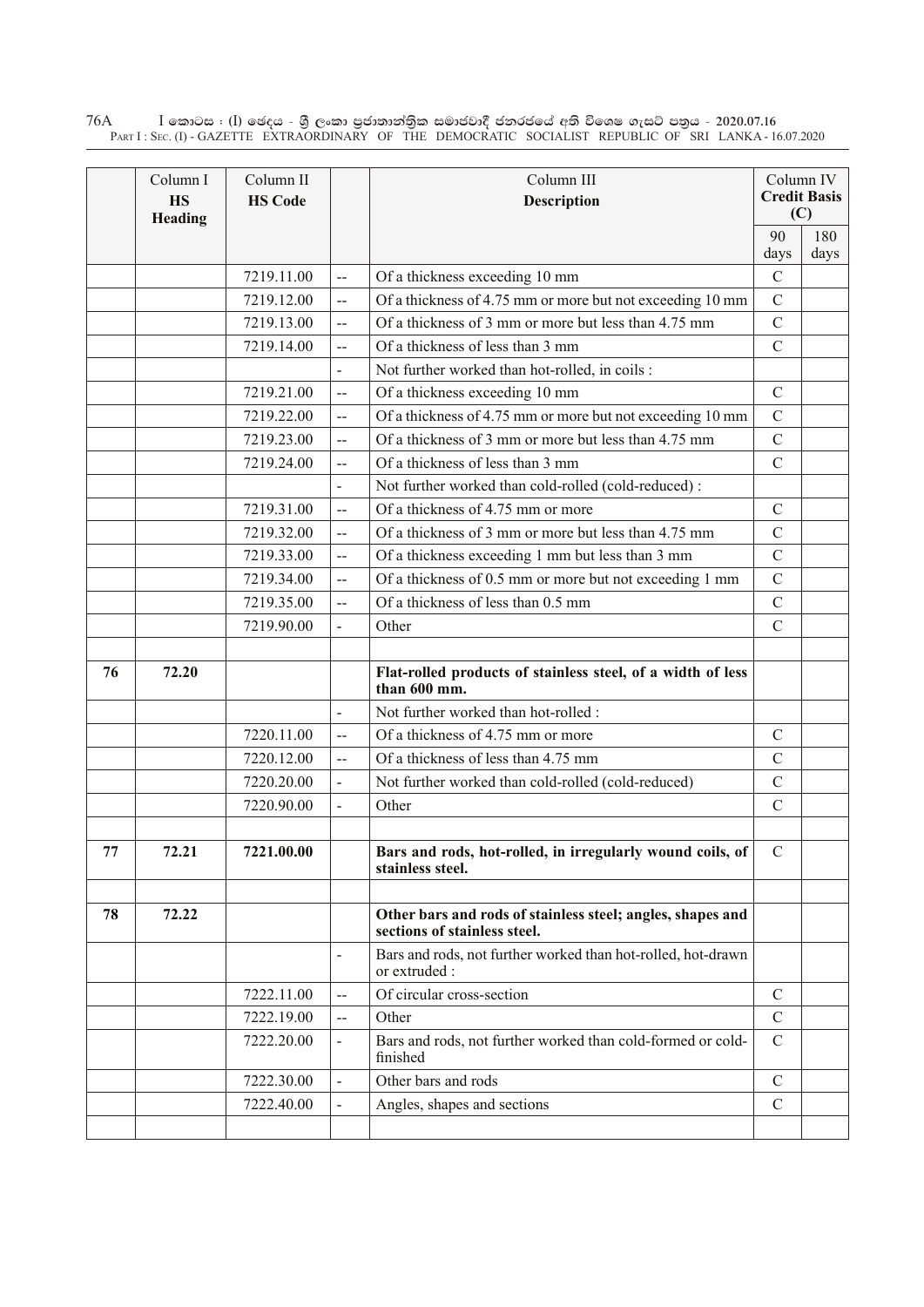$\rm I$  කොටස : ( $\rm I$ ) ඡෙදය - ශුී ලංකා පුජාතාන්තිුක සමාජවාදී ජනරජයේ අති විශෙෂ ගැසට් පතුය - 2020.07.16 Part I : Sec. (I) - GAZETTE EXTRAORDINARY OF THE DEMOCRATIC SOCIALIST REPUBLIC OF SRI LANKA - 16.07.2020 77A

|    | Column I<br><b>HS</b><br>Heading | Column II<br><b>HS Code</b> |                          | Column III<br><b>Description</b>                                                                                                                            |               | Column IV<br><b>Credit Basis</b><br>(C) |
|----|----------------------------------|-----------------------------|--------------------------|-------------------------------------------------------------------------------------------------------------------------------------------------------------|---------------|-----------------------------------------|
|    |                                  |                             |                          |                                                                                                                                                             | 90            | 180                                     |
|    |                                  |                             |                          |                                                                                                                                                             | days          | days                                    |
| 79 | 72.23                            | 7223.00.00                  |                          | Wire of stainless steel                                                                                                                                     | $\mathcal{C}$ |                                         |
| 80 | 72.24                            |                             |                          | Other alloy steel in ingots or other primary forms; semi-<br>finished products of other alloy steel.                                                        |               |                                         |
|    |                                  | 7224.90.00                  | $\overline{a}$           | Other                                                                                                                                                       | $\mathbf C$   |                                         |
|    |                                  |                             |                          |                                                                                                                                                             |               |                                         |
| 81 | 72.25                            |                             |                          | Flat-rolled products of other alloy steel, of a width of 600<br>mm or more.                                                                                 |               |                                         |
|    |                                  |                             |                          | Of silicon-electrical steel:                                                                                                                                |               |                                         |
|    |                                  | 7225.19.00                  | $\overline{a}$           | Other                                                                                                                                                       | $\mathcal{C}$ |                                         |
|    |                                  | 7225.30.00                  | $\blacksquare$           | Other, not further worked than hot-rolled, in coils                                                                                                         | $\mathcal{C}$ |                                         |
|    |                                  | 7225.40.00                  | $\overline{a}$           | Other, not further worked than hot-rolled, not in coils                                                                                                     | $\mathcal{C}$ |                                         |
|    |                                  |                             | $\overline{a}$           | Other:                                                                                                                                                      |               |                                         |
|    |                                  | 7225.92.00                  | $\overline{\phantom{a}}$ | Otherwise plated or coated with zinc                                                                                                                        | $\mathcal{C}$ |                                         |
|    |                                  | 7225.99.00                  | $-$                      | Other                                                                                                                                                       | $\mathcal{C}$ |                                         |
|    |                                  |                             |                          |                                                                                                                                                             |               |                                         |
| 82 | 72.26                            |                             |                          | Flat-rolled products of other alloy steel, of a width of less<br>than $600$ mm $(\#)$ .                                                                     |               |                                         |
|    |                                  |                             | $\overline{a}$           | Of silicon-electrical steel:                                                                                                                                |               |                                         |
|    |                                  | 7226.11.00                  | $\overline{a}$           | Grain-oriented                                                                                                                                              | $\mathcal{C}$ |                                         |
|    |                                  | 7226.19.00                  | $\overline{a}$           | Other                                                                                                                                                       | $\mathcal{C}$ |                                         |
|    |                                  |                             | $\frac{1}{2}$            | Other:                                                                                                                                                      |               |                                         |
|    |                                  | 7226.91.00                  | $\overline{a}$           | Not further worked than hot-rolled                                                                                                                          | $\mathcal{C}$ |                                         |
|    |                                  | 7226.99.00                  | $\overline{a}$           | Other                                                                                                                                                       | $\mathcal{C}$ |                                         |
|    |                                  |                             |                          |                                                                                                                                                             |               |                                         |
| 83 | 72.27                            |                             |                          | Bars and rods, hot-rolled, in irregularly wound coils, of<br>other alloy steel.                                                                             |               |                                         |
|    |                                  | 7227.90.00                  |                          | Other                                                                                                                                                       | $\mathcal{C}$ |                                         |
|    |                                  |                             |                          |                                                                                                                                                             |               |                                         |
| 84 | 72.28                            |                             |                          | Other bars and rods of other alloy steel; angles, shapes<br>and sections, of other alloy steel; hollow drill bars and<br>rods, of alloy or non-alloy steel. |               |                                         |
|    |                                  | 7228.10.00                  |                          | Bars and rods, of high speed steel                                                                                                                          | $\mathcal{C}$ |                                         |
|    |                                  | 7228.20.00                  |                          | Bars and rods, of silico-manganese steel                                                                                                                    | $\mathbf C$   |                                         |
|    |                                  | 7228.30.00                  |                          | Other bars and rods, not further worked than hot-rolled, hot-<br>drawn or extruded                                                                          | $\mathcal{C}$ |                                         |
|    |                                  | 7228.40.00                  |                          | Other bars and rods, not further worked than forged                                                                                                         | $\mathcal{C}$ |                                         |
|    |                                  | 7228.60.00                  |                          | Other bars and rods                                                                                                                                         | $\mathcal{C}$ |                                         |
|    |                                  | 7228.70.00                  |                          | Angles, shapes and sections                                                                                                                                 | $\mathcal{C}$ |                                         |
|    |                                  | 7228.80.00                  |                          | Hollow drill bars and rods                                                                                                                                  | $\mathcal{C}$ |                                         |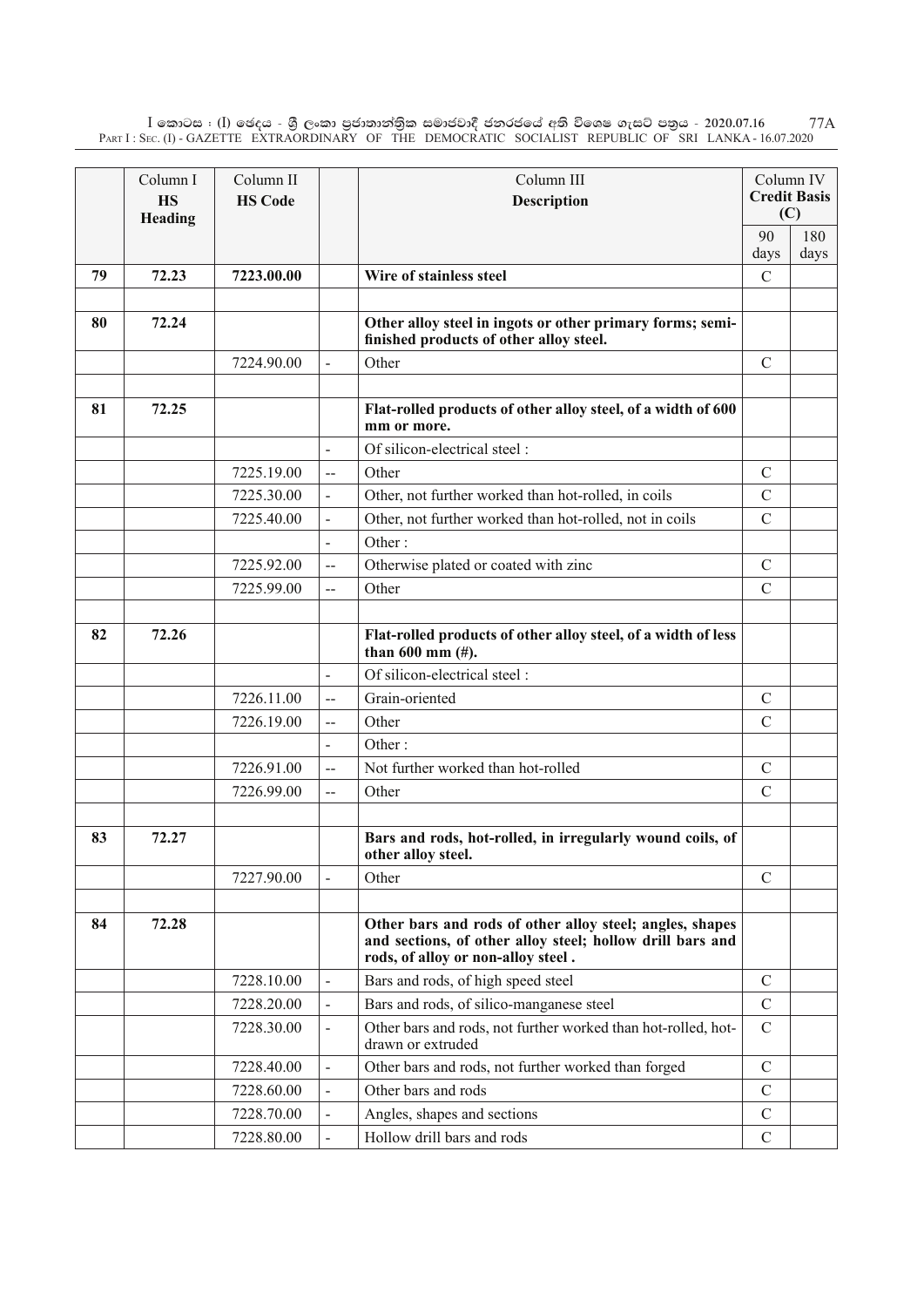$\rm I$  කොටස : ( $\rm I$ ) ඡෙදය - ශුී ලංකා පුජාතාන්තුික සමාජවාදී ජනරජයේ අති විශෙෂ ගැසට් පතුය - 2020.07.16 Part I : Sec. (I) - GAZETTE EXTRAORDINARY OF THE DEMOCRATIC SOCIALIST REPUBLIC OF SRI LANKA - 16.07.2020 78A

|    | Column I<br><b>HS</b><br>Heading | Column II<br><b>HS Code</b> |                          | Column III<br><b>Description</b>                                                                                                                                                                                                                                                                                                                                                     |               | Column IV<br><b>Credit Basis</b><br>(C) |
|----|----------------------------------|-----------------------------|--------------------------|--------------------------------------------------------------------------------------------------------------------------------------------------------------------------------------------------------------------------------------------------------------------------------------------------------------------------------------------------------------------------------------|---------------|-----------------------------------------|
|    |                                  |                             |                          | 90<br>days                                                                                                                                                                                                                                                                                                                                                                           | 180<br>days   |                                         |
| 85 | 72.29                            |                             |                          | Wire of other alloy steel.                                                                                                                                                                                                                                                                                                                                                           |               |                                         |
|    |                                  | 7229.20.00                  |                          | Of silico-manganese steel                                                                                                                                                                                                                                                                                                                                                            | $\mathcal{C}$ |                                         |
|    |                                  | 7229.90.00                  | $\overline{a}$           | Other                                                                                                                                                                                                                                                                                                                                                                                | $\mathcal{C}$ |                                         |
| 86 | 73.01                            |                             |                          | Sheet piling of iron or steel, whether or not drilled,<br>punched or made from assembled elements; welded<br>angles, shapes and sections, of iron or steel.                                                                                                                                                                                                                          |               |                                         |
|    |                                  | 7301.10.00                  |                          | Sheet piling                                                                                                                                                                                                                                                                                                                                                                         | $\mathcal{C}$ |                                         |
|    |                                  | 7301.20.00                  |                          | Angles, shapes and sections                                                                                                                                                                                                                                                                                                                                                          | $\mathcal{C}$ |                                         |
| 87 | 73.02                            |                             |                          | Railway or tramway track construction material of iron or<br>steel, the following: rails, check-rails and rack rails, switch<br>blades, crossing frogs, point rods and other crossing pieces,<br>sleepers (cross-ties), fish-plates, chairs, chair wedges, sole<br>plates (base plates), rail clips, bedplates, ties and other<br>material specialized for jointing or fixing rails. |               |                                         |
|    |                                  | 7302.10.00                  |                          | Rails                                                                                                                                                                                                                                                                                                                                                                                | $\mathcal{C}$ |                                         |
|    |                                  | 7302.30.00                  |                          | Switch blades, crossing frogs, point rods and other crossing<br>pieces                                                                                                                                                                                                                                                                                                               | $\mathcal{C}$ |                                         |
|    |                                  | 7302.40.00                  |                          | Fish-plates and sole plates                                                                                                                                                                                                                                                                                                                                                          | $\mathcal{C}$ |                                         |
|    |                                  | 7302.90.00                  |                          | Other                                                                                                                                                                                                                                                                                                                                                                                | $\mathcal{C}$ |                                         |
| 88 | 73.03                            | 7303.00.00                  |                          | Tubes, pipes and hollow profiles, of cast iron.                                                                                                                                                                                                                                                                                                                                      | $\mathcal{C}$ |                                         |
| 89 | 73.04                            |                             |                          | Tubes, pipes and hollow profiles, seamless, of iron (other<br>than cast iron) or steel $(+)$ .                                                                                                                                                                                                                                                                                       |               |                                         |
|    |                                  |                             |                          | Line pipe of a kind used for oil or gas pipelines :                                                                                                                                                                                                                                                                                                                                  |               |                                         |
|    |                                  | 7304.11.00                  | --                       | Of stainless steel                                                                                                                                                                                                                                                                                                                                                                   | $\mathcal{C}$ |                                         |
|    |                                  | 7304.19.00                  |                          | Other                                                                                                                                                                                                                                                                                                                                                                                | $\mathcal{C}$ |                                         |
|    |                                  |                             | $\overline{\phantom{0}}$ | Casing, tubing and drill pipe, of a kind used in drilling for<br>oil or gas :                                                                                                                                                                                                                                                                                                        |               |                                         |
|    |                                  | 7304.22.00                  | $-$                      | Drill pipe of stainless steel                                                                                                                                                                                                                                                                                                                                                        | $\mathcal{C}$ |                                         |
|    |                                  | 7304.23.00                  | $-$                      | Other drill pipe                                                                                                                                                                                                                                                                                                                                                                     | $\mathcal{C}$ |                                         |
|    |                                  | 7304.24.00                  | --                       | Other, of stainless steel :                                                                                                                                                                                                                                                                                                                                                          |               |                                         |
|    |                                  | 7304.24.10                  | $--$                     | Seamless tubes and pipes                                                                                                                                                                                                                                                                                                                                                             | $\mathcal{C}$ |                                         |
|    |                                  | 7304.24.90                  | $---$                    | Other                                                                                                                                                                                                                                                                                                                                                                                | $\mathcal{C}$ |                                         |
|    |                                  | 7304.29.00                  | --                       | Other:                                                                                                                                                                                                                                                                                                                                                                               |               |                                         |
|    |                                  | 7304.29.10                  | ---                      | Seamless tubes and pipes                                                                                                                                                                                                                                                                                                                                                             | $\mathcal{C}$ |                                         |
|    |                                  | 7304.29.90                  | $--$                     | Other                                                                                                                                                                                                                                                                                                                                                                                | $\mathcal{C}$ |                                         |
|    |                                  |                             |                          | Other, of circular cross-section, of iron or non-alloy steel :                                                                                                                                                                                                                                                                                                                       |               |                                         |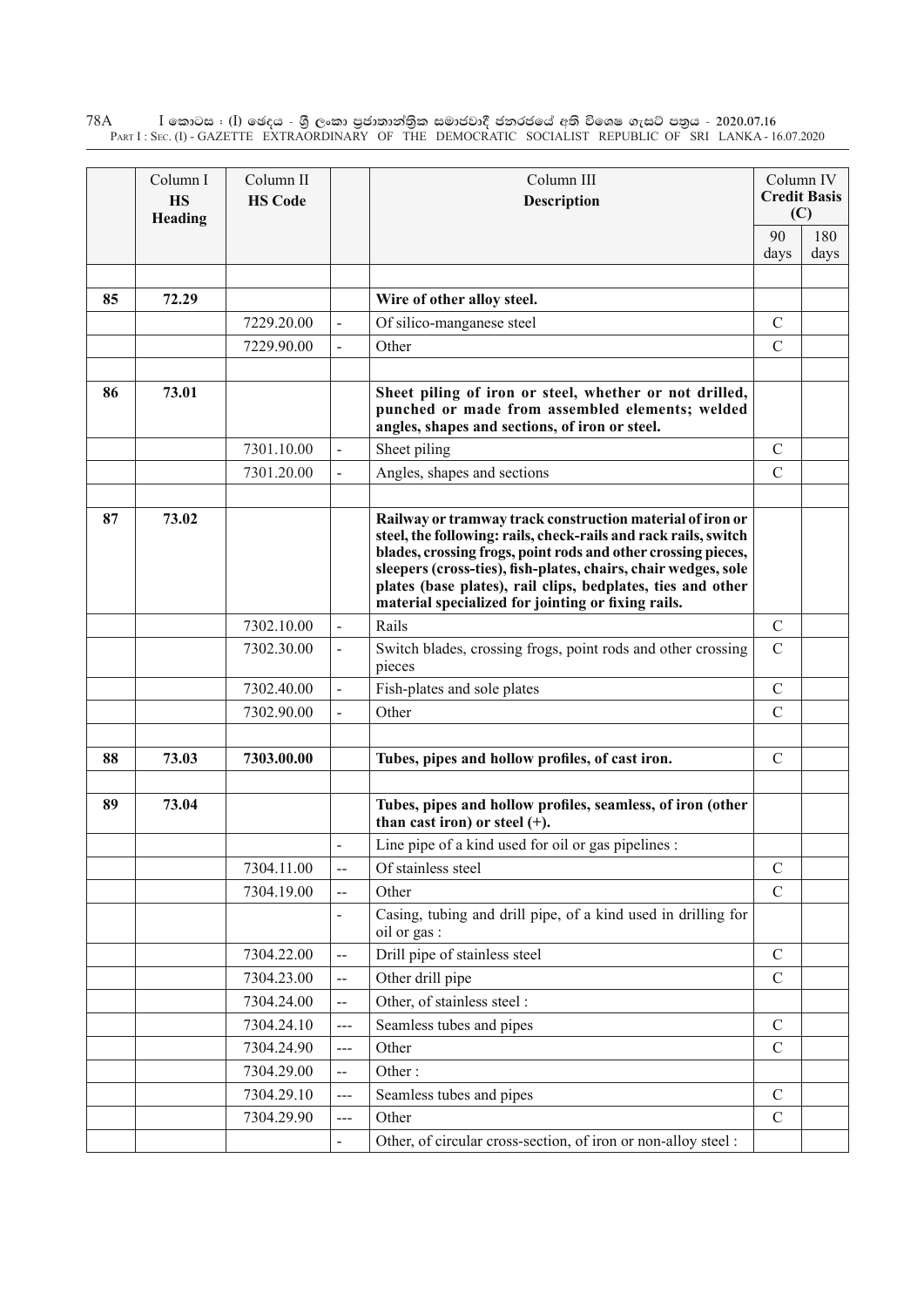$\rm I$  කොටස : ( $\rm I$ ) ඡෙදය - ශුී ලංකා පුජාතාන්තිුක සමාජවාදී ජනරජයේ අති විශෙෂ ගැසට් පතුය - 2020.07.16 Part I : Sec. (I) - GAZETTE EXTRAORDINARY OF THE DEMOCRATIC SOCIALIST REPUBLIC OF SRI LANKA - 16.07.2020 79A

|    | Column I<br><b>HS</b><br>Heading | Column II<br><b>HS Code</b> |                          | Column III<br>Description                                                                                                                                                                    |               | Column IV<br><b>Credit Basis</b><br>(C) |
|----|----------------------------------|-----------------------------|--------------------------|----------------------------------------------------------------------------------------------------------------------------------------------------------------------------------------------|---------------|-----------------------------------------|
|    |                                  |                             |                          |                                                                                                                                                                                              | 90            | 180                                     |
|    |                                  |                             |                          |                                                                                                                                                                                              | days          | days                                    |
|    |                                  | 7304.31.00                  | $\overline{\phantom{a}}$ | Cold-drawn or cold-rolled (cold-reduced):                                                                                                                                                    |               |                                         |
|    |                                  | 7304.31.10                  | ---                      | Seamless tubes and pipes                                                                                                                                                                     | $\mathcal{C}$ |                                         |
|    |                                  | 7304.31.90                  | $\overline{a}$           | Other                                                                                                                                                                                        | $\mathcal{C}$ |                                         |
|    |                                  | 7304.39.00                  | $\overline{a}$           | Other:                                                                                                                                                                                       |               |                                         |
|    |                                  | 7304.39.10                  | $\overline{a}$           | Seamless tubes and pipes                                                                                                                                                                     | $\mathcal{C}$ |                                         |
|    |                                  | 7304.39.90                  | ---                      | Other                                                                                                                                                                                        | $\mathcal{C}$ |                                         |
|    |                                  |                             | $\blacksquare$           | Other, of circular cross-section, of stainless steel :                                                                                                                                       |               |                                         |
|    |                                  | 7304.41.00                  | $-$                      | Cold-drawn or cold-rolled (cold-reduced):                                                                                                                                                    |               |                                         |
|    |                                  | 7304.41.10                  | $---$                    | Seamless tubes and pipes                                                                                                                                                                     | $\mathcal{C}$ |                                         |
|    |                                  | 7304.41.90                  | ---                      | Other                                                                                                                                                                                        | $\mathcal{C}$ |                                         |
|    |                                  | 7304.49.00                  | $\overline{\phantom{a}}$ | Other:                                                                                                                                                                                       |               |                                         |
|    |                                  | 7304.49.10                  | $---$                    | Seamless tubes and pipes                                                                                                                                                                     | $\mathcal{C}$ |                                         |
|    |                                  | 7304.49.90                  | $\overline{a}$           | Other                                                                                                                                                                                        | $\mathcal{C}$ |                                         |
|    |                                  |                             |                          | Other, of circular cross-section, of other alloy steel :                                                                                                                                     |               |                                         |
|    |                                  | 7304.51.00                  | $\overline{a}$           | Cold-drawn or cold-rolled (cold-reduced):                                                                                                                                                    |               |                                         |
|    |                                  | 7304.51.10                  | ---                      | Seamless tubes and pipes                                                                                                                                                                     | $\mathcal{C}$ |                                         |
|    |                                  | 7304.51.90                  | $\overline{a}$           | Other                                                                                                                                                                                        | $\mathcal{C}$ |                                         |
|    |                                  | 7304.59.00                  | $-$                      | Other:                                                                                                                                                                                       |               |                                         |
|    |                                  | 7304.59.10                  | $-$                      | Seamless tubes and pipes                                                                                                                                                                     | $\mathcal{C}$ |                                         |
|    |                                  | 7304.59.90                  | ---                      | Other                                                                                                                                                                                        | $\mathcal{C}$ |                                         |
|    |                                  | 7304.90.00                  | $\overline{\phantom{0}}$ | Other:                                                                                                                                                                                       |               |                                         |
|    |                                  | 7304.90.10                  | $---$                    | Seamless tubes and pipes                                                                                                                                                                     | $\mathcal{C}$ |                                         |
|    |                                  | 7304.90.90                  | ---                      | Other                                                                                                                                                                                        | $\mathcal{C}$ |                                         |
|    |                                  |                             |                          |                                                                                                                                                                                              |               |                                         |
| 90 | 73.05                            |                             |                          | Other tubes and pipes (for example, welded, riveted<br>or similarly closed), having circular cross-sections, the<br>external diameter of which exceeds 406.4 mm, of iron or<br>steel $(+)$ . |               |                                         |
|    |                                  |                             |                          | Line pipe of a kind used for oil or gas pipelines :                                                                                                                                          |               |                                         |
|    |                                  | 7305.11.00                  | --                       | Longitudinally submerged arc welded :                                                                                                                                                        |               |                                         |
|    |                                  | 7305.11.10                  | ---                      | Over 20 cm diameter                                                                                                                                                                          | $\mathcal{C}$ |                                         |
|    |                                  | 7305.11.90                  | ---                      | Other                                                                                                                                                                                        | $\mathcal{C}$ |                                         |
|    |                                  | 7305.19.00                  | $-$                      | Other:                                                                                                                                                                                       |               |                                         |
|    |                                  | 7305.19.90                  | ---                      | Other                                                                                                                                                                                        | $\mathcal{C}$ |                                         |
|    |                                  | 7305.20.00                  | $\overline{\phantom{a}}$ | Casing of a kind used in drilling for oil or gas:                                                                                                                                            |               |                                         |
|    |                                  | 7305.20.90                  | $---$                    | Other                                                                                                                                                                                        | $\mathcal{C}$ |                                         |
|    |                                  |                             |                          | Other, welded :                                                                                                                                                                              |               |                                         |
|    |                                  | 7305.31.00                  | --                       | Longitudinally welded:                                                                                                                                                                       |               |                                         |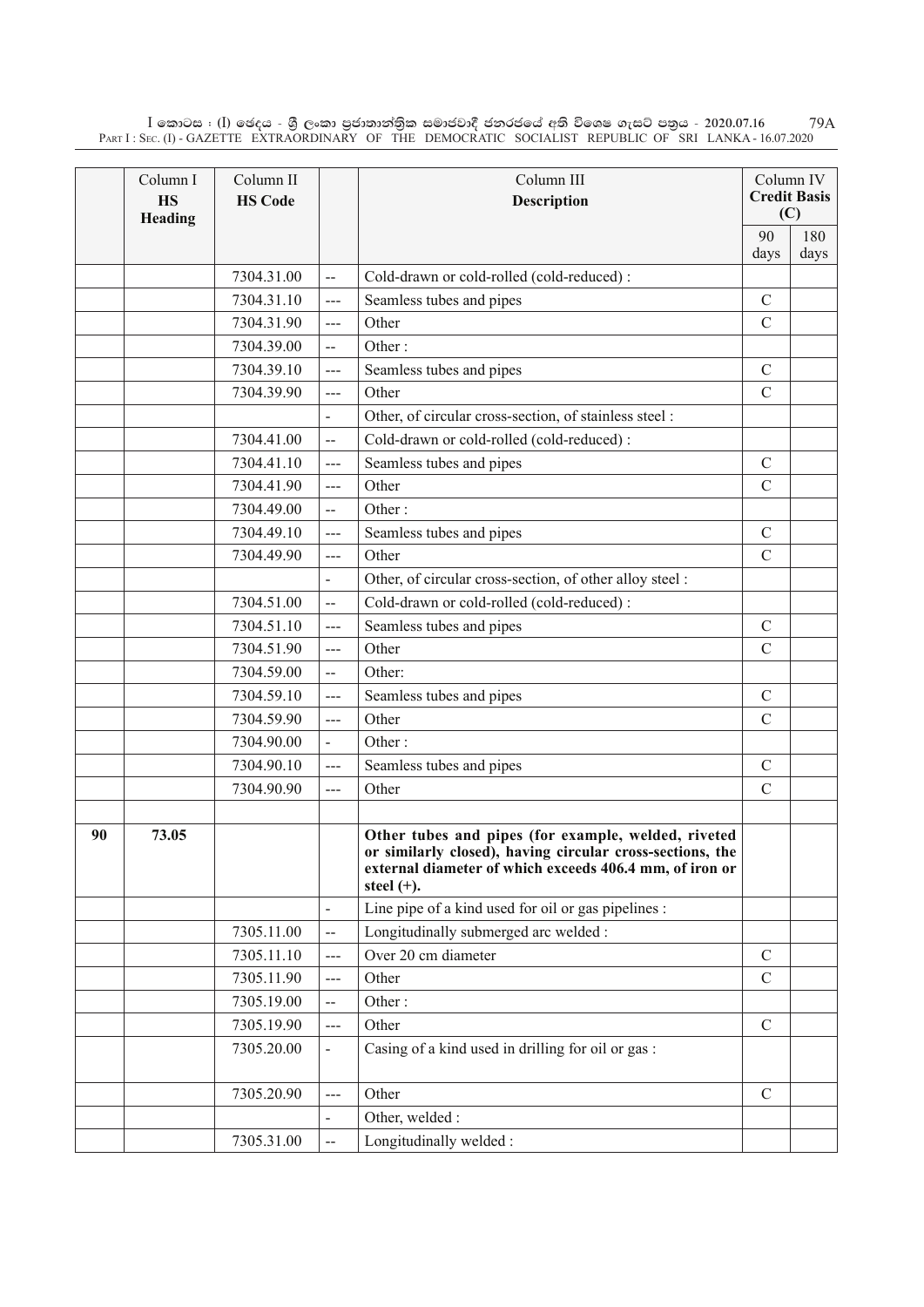$\rm I$  කොටස : ( $\rm I$ ) ඡෙදය - ශුී ලංකා පුජාතාන්තුික සමාජවාදී ජනරජයේ අති විශෙෂ ගැසට් පතුය - 2020.07.16 Part I : Sec. (I) - GAZETTE EXTRAORDINARY OF THE DEMOCRATIC SOCIALIST REPUBLIC OF SRI LANKA - 16.07.2020 80A

|    | Column I<br><b>HS</b><br>Heading | Column II<br><b>HS Code</b> |                          | Column III<br><b>Description</b>                                                                                                |               | Column IV<br><b>Credit Basis</b><br>(C) |
|----|----------------------------------|-----------------------------|--------------------------|---------------------------------------------------------------------------------------------------------------------------------|---------------|-----------------------------------------|
|    |                                  |                             |                          |                                                                                                                                 | 90<br>days    | 180<br>days                             |
|    |                                  | 7305.31.90                  | $\overline{a}$           | Other                                                                                                                           | $\mathcal{C}$ |                                         |
|    |                                  | 7305.39.00                  | $\overline{a}$           | Other:                                                                                                                          |               |                                         |
|    |                                  | 7305.39.10                  | $---$                    | High-pressure hydro-electric conduits of steel whether or<br>not reinforced                                                     | $\mathcal{C}$ |                                         |
|    |                                  | 7305.90.00                  | $\blacksquare$           | Other:                                                                                                                          |               |                                         |
|    |                                  | 7305.90.90                  | $\frac{1}{2}$            | Other                                                                                                                           | $\mathcal{C}$ |                                         |
|    |                                  |                             |                          |                                                                                                                                 |               |                                         |
| 91 | 73.06                            |                             |                          | Other tubes, pipes and hollow profiles (for example, open<br>seam or welded, riveted or similarly closed), of iron or<br>steel. |               |                                         |
|    |                                  |                             | $\overline{a}$           | Line pipe of a kind used for oil or gas pipelines :                                                                             |               |                                         |
|    |                                  | 7306.11.00                  | $\overline{\phantom{a}}$ | Welded, of stainless steel :                                                                                                    |               |                                         |
|    |                                  | 7306.11.10                  | ---                      | Over 20 cm diameter                                                                                                             | $\mathcal{C}$ |                                         |
|    |                                  | 7306.11.90                  | $\overline{a}$           | Other                                                                                                                           | $\mathcal{C}$ |                                         |
|    |                                  | 7306.19.00                  | $\overline{a}$           | Other:                                                                                                                          |               |                                         |
|    |                                  | 7306.19.10                  | ---                      | Over 20 cm diameter                                                                                                             | $\mathcal{C}$ |                                         |
|    |                                  | 7306.19.90                  | $\frac{1}{2}$            | Other                                                                                                                           | $\mathcal{C}$ |                                         |
|    |                                  |                             |                          | Casing and tubing of a kind used in drilling for oil or gas:                                                                    |               |                                         |
|    |                                  | 7306.21.00                  | $\overline{\phantom{a}}$ | Welded, of stainless steel :                                                                                                    |               |                                         |
|    |                                  | 7306.21.10                  | $\frac{1}{2}$            | Over 20 cm diameter                                                                                                             | $\mathcal{C}$ |                                         |
|    |                                  | 7306.21.90                  | $--$                     | Other                                                                                                                           | $\mathcal{C}$ |                                         |
|    |                                  | 7306.29.00                  | $\overline{a}$           | Other:                                                                                                                          |               |                                         |
|    |                                  | 7306.29.90                  | $\overline{a}$           | Other                                                                                                                           | $\mathcal{C}$ |                                         |
|    |                                  | 7306.30.00                  |                          | Other, welded, of circular cross-section, of iron or non-alloy<br>steel                                                         | $\mathcal{C}$ |                                         |
|    |                                  | 7306.40.00                  |                          | Other, welded, of circular cross-section, of stainless steel:                                                                   |               |                                         |
|    |                                  | 7306.40.10                  |                          | Over 20 cm diameter                                                                                                             | $\mathbf C$   |                                         |
|    |                                  | 7306.40.90                  | ---                      | Other                                                                                                                           | $\mathcal{C}$ |                                         |
|    |                                  | 7306.50.00                  |                          | Other, welded, of circular cross-section, of other alloy steel:                                                                 |               |                                         |
|    |                                  | 7306.50.10                  | $---$                    | Over 20 cm diameter                                                                                                             | $\mathbf C$   |                                         |
|    |                                  | 7306.50.90                  | ---                      | Other                                                                                                                           | $\mathcal{C}$ |                                         |
|    |                                  |                             |                          | Other, welded, of non-circular cross-section :                                                                                  |               |                                         |
|    |                                  | 7306.61.00                  | $\overline{a}$           | Of square or rectangular cross-section :                                                                                        |               |                                         |
|    |                                  | 7306.61.10                  | ---                      | Over 20 cm diameter                                                                                                             | $\mathcal{C}$ |                                         |
|    |                                  | 7306.61.90                  | ---                      | Other                                                                                                                           | $\mathcal{C}$ |                                         |
|    |                                  | 7306.69.00                  | --                       | Of other non-circular cross-section :                                                                                           |               |                                         |
|    |                                  | 7306.69.10                  | $\overline{a}$           | Over 20 cm diameter                                                                                                             | $\mathcal{C}$ |                                         |
|    |                                  | 7306.69.90                  | ---                      | Other                                                                                                                           | $\mathsf C$   |                                         |
|    |                                  | 7306.90.00                  |                          | Other:                                                                                                                          |               |                                         |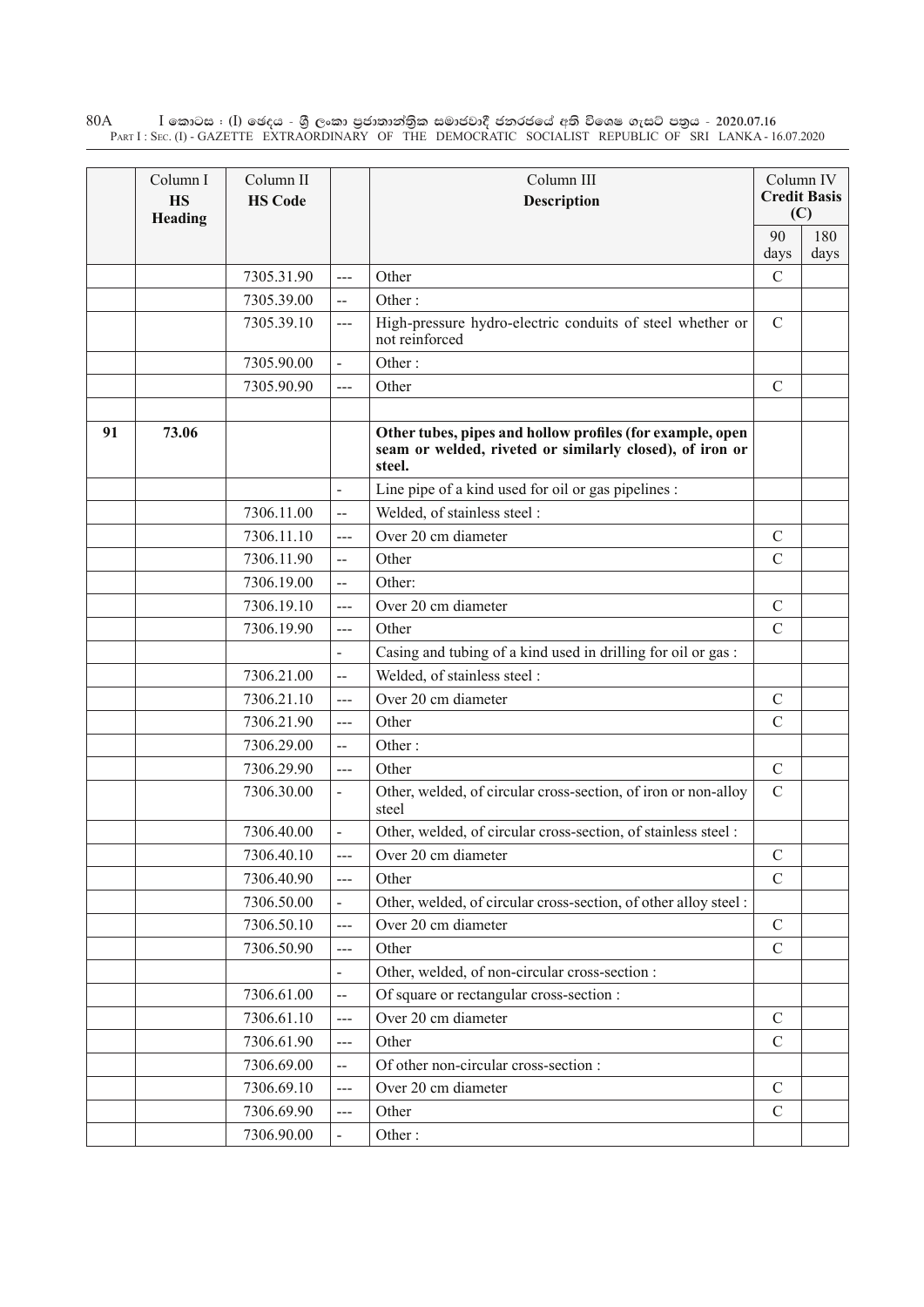$\rm I$  කොටස : ( $\rm I$ ) ඡෙදය - ශුී ලංකා පුජාතාන්තිුක සමාජවාදී ජනරජයේ අති විශෙෂ ගැසට් පතුය - 2020.07.16 Part I : Sec. (I) - GAZETTE EXTRAORDINARY OF THE DEMOCRATIC SOCIALIST REPUBLIC OF SRI LANKA - 16.07.2020 81A

|    | Column I<br><b>HS</b><br>Heading | Column II<br><b>HS Code</b> |                          | Column III<br><b>Description</b>                                                                                                                                                                                                                                                                                                                                                                                                                                                                      |               | Column IV<br><b>Credit Basis</b><br>(C) |
|----|----------------------------------|-----------------------------|--------------------------|-------------------------------------------------------------------------------------------------------------------------------------------------------------------------------------------------------------------------------------------------------------------------------------------------------------------------------------------------------------------------------------------------------------------------------------------------------------------------------------------------------|---------------|-----------------------------------------|
|    |                                  |                             |                          |                                                                                                                                                                                                                                                                                                                                                                                                                                                                                                       | 90            | 180                                     |
|    |                                  |                             |                          |                                                                                                                                                                                                                                                                                                                                                                                                                                                                                                       | days          | days                                    |
|    |                                  | 7306.90.10                  | ---                      | Over 20 cm diameter                                                                                                                                                                                                                                                                                                                                                                                                                                                                                   | $\mathcal{C}$ |                                         |
|    |                                  | 7306.90.90                  | ---                      | Other                                                                                                                                                                                                                                                                                                                                                                                                                                                                                                 | $\mathcal{C}$ |                                         |
|    |                                  |                             |                          |                                                                                                                                                                                                                                                                                                                                                                                                                                                                                                       |               |                                         |
| 92 | 73.07                            |                             |                          | Tube or pipe fittings (for example, couplings, elbows,<br>sleeves), of iron or steel.                                                                                                                                                                                                                                                                                                                                                                                                                 |               |                                         |
|    |                                  |                             | $\blacksquare$           | Cast fittings :                                                                                                                                                                                                                                                                                                                                                                                                                                                                                       |               |                                         |
|    |                                  | 7307.11.00                  | $-$                      | Of non-malleable cast iron                                                                                                                                                                                                                                                                                                                                                                                                                                                                            | $\mathcal{C}$ |                                         |
|    |                                  | 7307.19.00                  | $\overline{a}$           | Other                                                                                                                                                                                                                                                                                                                                                                                                                                                                                                 | $\mathcal{C}$ |                                         |
|    |                                  |                             |                          | Other, of stainless steel :                                                                                                                                                                                                                                                                                                                                                                                                                                                                           |               |                                         |
|    |                                  | 7307.21.00                  | $-$                      | Flanges                                                                                                                                                                                                                                                                                                                                                                                                                                                                                               | $\mathcal{C}$ |                                         |
|    |                                  | 7307.22.00                  | $\overline{a}$           | Threaded elbows, bends and sleeves                                                                                                                                                                                                                                                                                                                                                                                                                                                                    | $\mathcal{C}$ |                                         |
|    |                                  | 7307.23.00                  | --                       | Butt welding fittings                                                                                                                                                                                                                                                                                                                                                                                                                                                                                 | $\mathcal{C}$ |                                         |
|    |                                  | 7307.29.00                  | --                       | Other                                                                                                                                                                                                                                                                                                                                                                                                                                                                                                 | $\mathcal{C}$ |                                         |
|    |                                  |                             |                          | Other:                                                                                                                                                                                                                                                                                                                                                                                                                                                                                                |               |                                         |
|    |                                  | 7307.91.00                  | $\overline{a}$           | Flanges                                                                                                                                                                                                                                                                                                                                                                                                                                                                                               | $\mathcal{C}$ |                                         |
|    |                                  | 7307.92.00                  | --                       | Threaded elbows, bends and sleeves                                                                                                                                                                                                                                                                                                                                                                                                                                                                    | $\mathcal{C}$ |                                         |
|    |                                  | 7307.93.00                  | $\overline{\phantom{a}}$ | Butt welding fittings                                                                                                                                                                                                                                                                                                                                                                                                                                                                                 | $\mathcal{C}$ |                                         |
|    |                                  | 7307.99.00                  | $\overline{a}$           | Other                                                                                                                                                                                                                                                                                                                                                                                                                                                                                                 | $\mathcal{C}$ |                                         |
|    |                                  |                             |                          |                                                                                                                                                                                                                                                                                                                                                                                                                                                                                                       |               |                                         |
| 93 | 73.08                            |                             |                          | <b>Structures (excluding prefabricated buildings of heading</b><br>94.06) and parts of structures (for example, bridges and<br>bridge-sections, lock-gates, towers, lattice masts, roofs,<br>roofing frame-works, doors and windows and their frames<br>and thresholds for doors, shutters, balustrades, pillars and<br>columns), of iron pillars and columns), of iron or steel;<br>plates, rods, angles, shapes, sections, tubes and the like,<br>prepared for use in structures, of iron or steel. |               |                                         |
|    |                                  | 7308.10.00                  |                          | Bridges and bridge-sections                                                                                                                                                                                                                                                                                                                                                                                                                                                                           | $\mathcal{C}$ |                                         |
|    |                                  | 7308.20.00                  |                          | Towers and lattice masts                                                                                                                                                                                                                                                                                                                                                                                                                                                                              | $\mathcal{C}$ |                                         |
|    |                                  | 7308.30.00                  |                          | Doors, windows and their frames and thresholds for doors                                                                                                                                                                                                                                                                                                                                                                                                                                              | $\mathcal{C}$ |                                         |
|    |                                  | 7308.40.00                  |                          | Equipment for scaffolding, shuttering, propping or pit-<br>propping                                                                                                                                                                                                                                                                                                                                                                                                                                   | $\mathbf C$   |                                         |
|    |                                  | 7308.90.00                  |                          | Other                                                                                                                                                                                                                                                                                                                                                                                                                                                                                                 | $\mathcal{C}$ |                                         |
|    |                                  |                             |                          |                                                                                                                                                                                                                                                                                                                                                                                                                                                                                                       |               |                                         |
| 94 | 73.09                            |                             |                          | Reservoirs, tanks, vats and similar containers for any<br>material (other than compressed or liquefied gas), of iron<br>or steel, of a capacity exceeding 300 l, whether or not<br>lined or heat-insulated, but not fitted with mechanical or<br>thermal equipment.                                                                                                                                                                                                                                   |               |                                         |
|    |                                  | 7309.00.10                  |                          | Silos                                                                                                                                                                                                                                                                                                                                                                                                                                                                                                 | $\mathcal{C}$ |                                         |
|    |                                  | 7309.00.90                  | ---                      | Other                                                                                                                                                                                                                                                                                                                                                                                                                                                                                                 | $\mathcal{C}$ |                                         |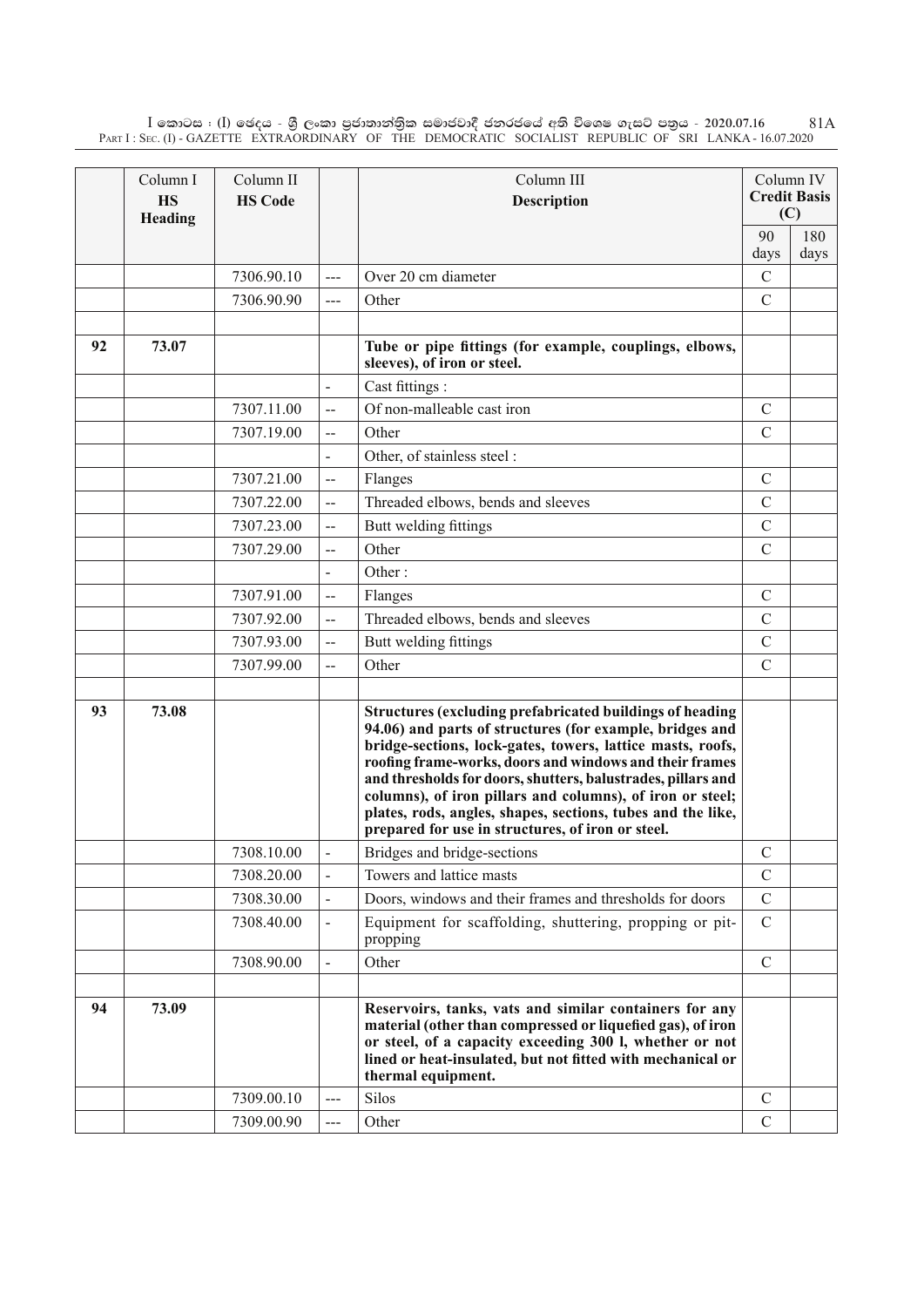$\rm I$  කොටස : ( $\rm I$ ) ඡෙදය - ශුී ලංකා පුජාතාන්තුික සමාජවාදී ජනරජයේ අති විශෙෂ ගැසට් පතුය - 2020.07.16 Part I : Sec. (I) - GAZETTE EXTRAORDINARY OF THE DEMOCRATIC SOCIALIST REPUBLIC OF SRI LANKA - 16.07.2020 82A

|    | Column I<br><b>HS</b><br>Heading | Column II<br><b>HS Code</b> |                          | Column III<br><b>Description</b>                                                                                                                                                                                                                                                  | Column IV<br><b>Credit Basis</b><br>(C) |      |
|----|----------------------------------|-----------------------------|--------------------------|-----------------------------------------------------------------------------------------------------------------------------------------------------------------------------------------------------------------------------------------------------------------------------------|-----------------------------------------|------|
|    |                                  |                             |                          |                                                                                                                                                                                                                                                                                   | 90                                      | 180  |
| 95 | 73.10                            |                             |                          | Tanks, casks, drums, cans, boxes and similar containers,<br>for any material (other than compressed or liquefied<br>gas), of iron or steel, of a capacity not exceeding 300 l,<br>whether or not lined or heat-insulated, but not fitted with<br>mechanical or thermal equipment. | days                                    | days |
|    |                                  | 7310.10.00                  | $\overline{\phantom{a}}$ | Of a capacity of 50 l or more :                                                                                                                                                                                                                                                   |                                         |      |
|    |                                  | 7310.10.10                  | ---                      | Stainless steel cans for transport of milk                                                                                                                                                                                                                                        | $\mathcal{C}$                           |      |
|    |                                  | 7310.10.90                  | $\frac{1}{2}$            | Other                                                                                                                                                                                                                                                                             | $\mathcal{C}$                           |      |
|    |                                  |                             | $\blacksquare$           | Of a capacity of less than 501:                                                                                                                                                                                                                                                   |                                         |      |
|    |                                  | 7310.21.00                  | $\overline{\phantom{a}}$ | Cans which are to be closed by soldering or crimping                                                                                                                                                                                                                              | $\mathcal{C}$                           |      |
|    |                                  | 7310.29.00                  | $\overline{\phantom{a}}$ | Other:                                                                                                                                                                                                                                                                            |                                         |      |
|    |                                  | 7310.29.10                  | $--$                     | Stainless steel cans for transport of milk                                                                                                                                                                                                                                        | $\mathcal{C}$                           |      |
|    |                                  | 7310.29.90                  | ---                      | Other                                                                                                                                                                                                                                                                             | $\mathcal{C}$                           |      |
|    |                                  |                             |                          |                                                                                                                                                                                                                                                                                   |                                         |      |
| 96 | 73.11                            | 7311.00.00                  |                          | Containers for compressed or liquefied gas, of iron or steel.                                                                                                                                                                                                                     | $\mathcal{C}$                           |      |
|    |                                  |                             |                          |                                                                                                                                                                                                                                                                                   |                                         |      |
| 97 | 73.12                            |                             |                          | Stranded wire, ropes, cables, plaited bands, slings and the<br>like, of iron or steel, not electrically insulated.                                                                                                                                                                |                                         |      |
|    |                                  | 7312.10.00                  |                          | Stranded wire, ropes, cables                                                                                                                                                                                                                                                      | $\mathbf C$                             |      |
|    |                                  | 7312.90.00                  |                          | Other                                                                                                                                                                                                                                                                             | $\mathcal{C}$                           |      |
|    |                                  |                             |                          |                                                                                                                                                                                                                                                                                   |                                         |      |
| 98 | 73.13                            | 7313.00.00                  |                          | Barbed wire of iron or steel; twisted hoop or single flat<br>wire, barbed or not, and loosely twisted double wire, of a<br>kind used for fencing, of iron or steel                                                                                                                | $\mathbf C$                             |      |
|    |                                  |                             |                          |                                                                                                                                                                                                                                                                                   |                                         |      |
| 99 | 73.14                            |                             |                          | Cloth (including endless bands), grill, netting and fencing,<br>of iron or steel wire; expanded metal of iron or steel.                                                                                                                                                           |                                         |      |
|    |                                  |                             |                          | Woven cloth:                                                                                                                                                                                                                                                                      |                                         |      |
|    |                                  | 7314.12.00                  | $\overline{\phantom{a}}$ | Endless bands for machinery, of stainless steel                                                                                                                                                                                                                                   | $\mathcal{C}$                           |      |
|    |                                  | 7314.14.00                  | --                       | Other woven cloth, of stainless steel                                                                                                                                                                                                                                             | $\mathbf C$                             |      |
|    |                                  | 7314.19.00                  | $\overline{\phantom{a}}$ | Other                                                                                                                                                                                                                                                                             | $\mathcal{C}$                           |      |
|    |                                  | 7314.20.00                  |                          | Grill, netting and fencing, welded at the intersection, of wire<br>with a maximum cross-sectional dimension of 3 mm or more<br>and having a mesh size of 100 cm <sup>2</sup> or more                                                                                              | $\mathbf C$                             |      |
|    |                                  |                             |                          | Other grill, netting and fencing, welded at the intersection :                                                                                                                                                                                                                    |                                         |      |
|    |                                  | 7314.31.00                  | $-$                      | Plated or coated with zinc                                                                                                                                                                                                                                                        | $\mathcal{C}$                           |      |
|    |                                  | 7314.39.00                  | --                       | Other                                                                                                                                                                                                                                                                             | $\mathcal{C}$                           |      |
|    |                                  |                             |                          | Other cloth, grill, netting and fencing:                                                                                                                                                                                                                                          |                                         |      |
|    |                                  | 7314.41.00                  | --                       | Plated or coated with zinc                                                                                                                                                                                                                                                        | $\mathcal{C}$                           |      |
|    |                                  | 7314.42.00                  |                          | Coated with plastics                                                                                                                                                                                                                                                              | $\mathcal{C}$                           |      |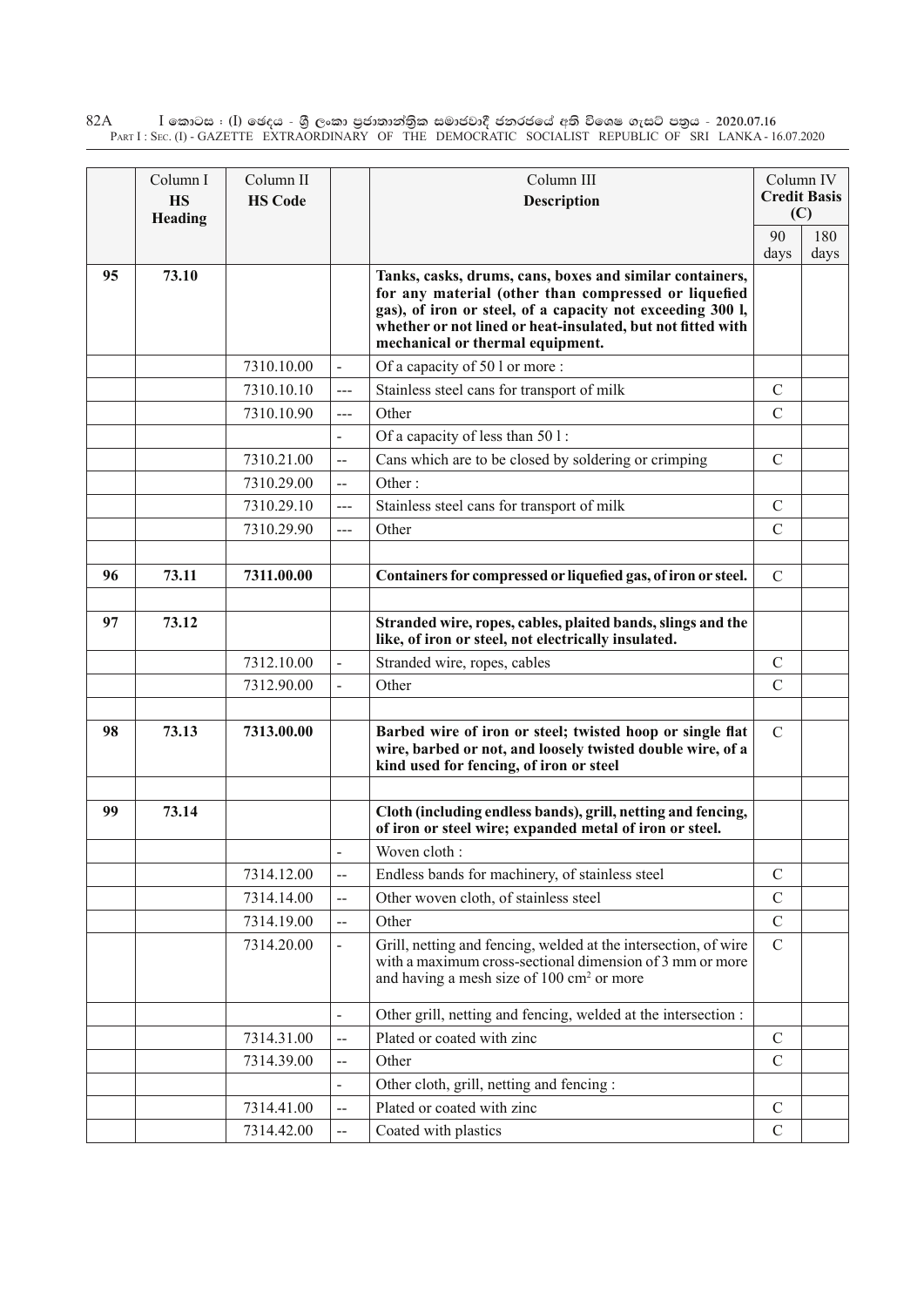$\rm I$  කොටස : ( $\rm I$ ) ඡෙදය - ශුී ලංකා පුජාතාන්තිුක සමාජවාදී ජනරජයේ අති විශෙෂ ගැසට් පතුය - 2020.07.16 Part I : Sec. (I) - GAZETTE EXTRAORDINARY OF THE DEMOCRATIC SOCIALIST REPUBLIC OF SRI LANKA - 16.07.2020 83A

|     | Column I<br><b>HS</b><br>Heading | Column II<br><b>HS Code</b> |                          | Column III<br><b>Description</b>                                                                                                                                                                                                          |                       | Column IV<br><b>Credit Basis</b><br>(C) |
|-----|----------------------------------|-----------------------------|--------------------------|-------------------------------------------------------------------------------------------------------------------------------------------------------------------------------------------------------------------------------------------|-----------------------|-----------------------------------------|
|     |                                  |                             |                          |                                                                                                                                                                                                                                           | 90                    | 180                                     |
|     |                                  | 7314.49.00                  |                          | Other                                                                                                                                                                                                                                     | days<br>$\mathcal{C}$ | days                                    |
|     |                                  | 7314.50.00                  | $-$                      |                                                                                                                                                                                                                                           | $\mathcal{C}$         |                                         |
|     |                                  |                             |                          | Expanded metal                                                                                                                                                                                                                            |                       |                                         |
| 100 | 73.15                            |                             |                          | Chain and parts thereof, of iron or steel.                                                                                                                                                                                                |                       |                                         |
|     |                                  |                             |                          | Articulated link chain and parts thereof:                                                                                                                                                                                                 |                       |                                         |
|     |                                  | 7315.11.00                  | $\overline{a}$           | Roller chain                                                                                                                                                                                                                              | $\mathcal{C}$         |                                         |
|     |                                  | 7315.12.00                  | $\overline{a}$           | Other chain                                                                                                                                                                                                                               | $\mathcal{C}$         |                                         |
|     |                                  | 7315.19.00                  | $-$                      | Parts                                                                                                                                                                                                                                     | $\mathcal{C}$         |                                         |
|     |                                  | 7315.20.00                  |                          | Skid chain                                                                                                                                                                                                                                | $\mathcal{C}$         |                                         |
|     |                                  |                             |                          | Other chain:                                                                                                                                                                                                                              |                       |                                         |
|     |                                  | 7315.81.00                  | $-$                      | Stud-link                                                                                                                                                                                                                                 | $\mathcal{C}$         |                                         |
|     |                                  | 7315.82.00                  | --                       | Other, welded link                                                                                                                                                                                                                        | $\mathcal{C}$         |                                         |
|     |                                  | 7315.89.00                  | $-$                      | Other                                                                                                                                                                                                                                     | $\mathcal{C}$         |                                         |
|     |                                  | 7315.90.00                  |                          | Other parts                                                                                                                                                                                                                               | $\mathcal{C}$         |                                         |
|     |                                  |                             |                          |                                                                                                                                                                                                                                           |                       |                                         |
| 101 | 73.16                            | 7316.00.00                  |                          | Anchors, grapnels and parts thereof, of iron or steel.                                                                                                                                                                                    | $\mathcal{C}$         |                                         |
| 102 | 73.17                            | 7317.00.00                  |                          | Nails, tacks, drawing pins, corrugated nails, staples (other<br>than those of heading 83.05) and similar articles, of iron<br>or steel, whether or not with heads of other material, but<br>excluding such articles with heads of copper. | $\mathcal{C}$         |                                         |
|     |                                  |                             |                          |                                                                                                                                                                                                                                           |                       |                                         |
| 103 | 73.18                            |                             |                          | Screws, bolts, nuts, coach screws, screw hooks, rivets,<br>cotters, cotter-pins, washers (including spring washers)<br>and similar articles, of iron or steel.                                                                            |                       |                                         |
|     |                                  |                             |                          | Threaded articles :                                                                                                                                                                                                                       |                       |                                         |
|     |                                  | 7318.11.00                  | $-$                      | Coach screws                                                                                                                                                                                                                              | $\mathcal{C}$         |                                         |
|     |                                  | 7318.12.00                  | --                       | Other wood screws                                                                                                                                                                                                                         | $\mathcal{C}$         |                                         |
|     |                                  | 7318.13.00                  | --                       | Screw hooks and screw rings                                                                                                                                                                                                               | $\mathbf C$           |                                         |
|     |                                  | 7318.14.00                  | $\overline{\phantom{a}}$ | Self-tapping screws                                                                                                                                                                                                                       | $\mathbf C$           |                                         |
|     |                                  | 7318.15.00                  | --                       | Other screws and bolts, whether or not with their nuts or<br>washers                                                                                                                                                                      | $\mathcal{C}$         |                                         |
|     |                                  | 7318.16.00                  | $\overline{\phantom{a}}$ | <b>Nuts</b>                                                                                                                                                                                                                               | $\mathcal{C}$         |                                         |
|     |                                  | 7318.19.00                  | $-$                      | Other                                                                                                                                                                                                                                     | $\mathcal{C}$         |                                         |
|     |                                  |                             | $\overline{\phantom{a}}$ | Non-threaded articles :                                                                                                                                                                                                                   |                       |                                         |
|     |                                  | 7318.21.00                  | $-$                      | Spring washers and other lock washers                                                                                                                                                                                                     | $\mathbf C$           |                                         |
|     |                                  | 7318.22.00                  | $\mathbf{u}$             | Other washers                                                                                                                                                                                                                             | $\mathcal{C}$         |                                         |
|     |                                  | 7318.23.00                  | $-$                      | Rivets                                                                                                                                                                                                                                    | $\mathcal{C}$         |                                         |
|     |                                  | 7318.24.00                  | $-$                      | Cotters and cotter-pins                                                                                                                                                                                                                   | ${\bf C}$             |                                         |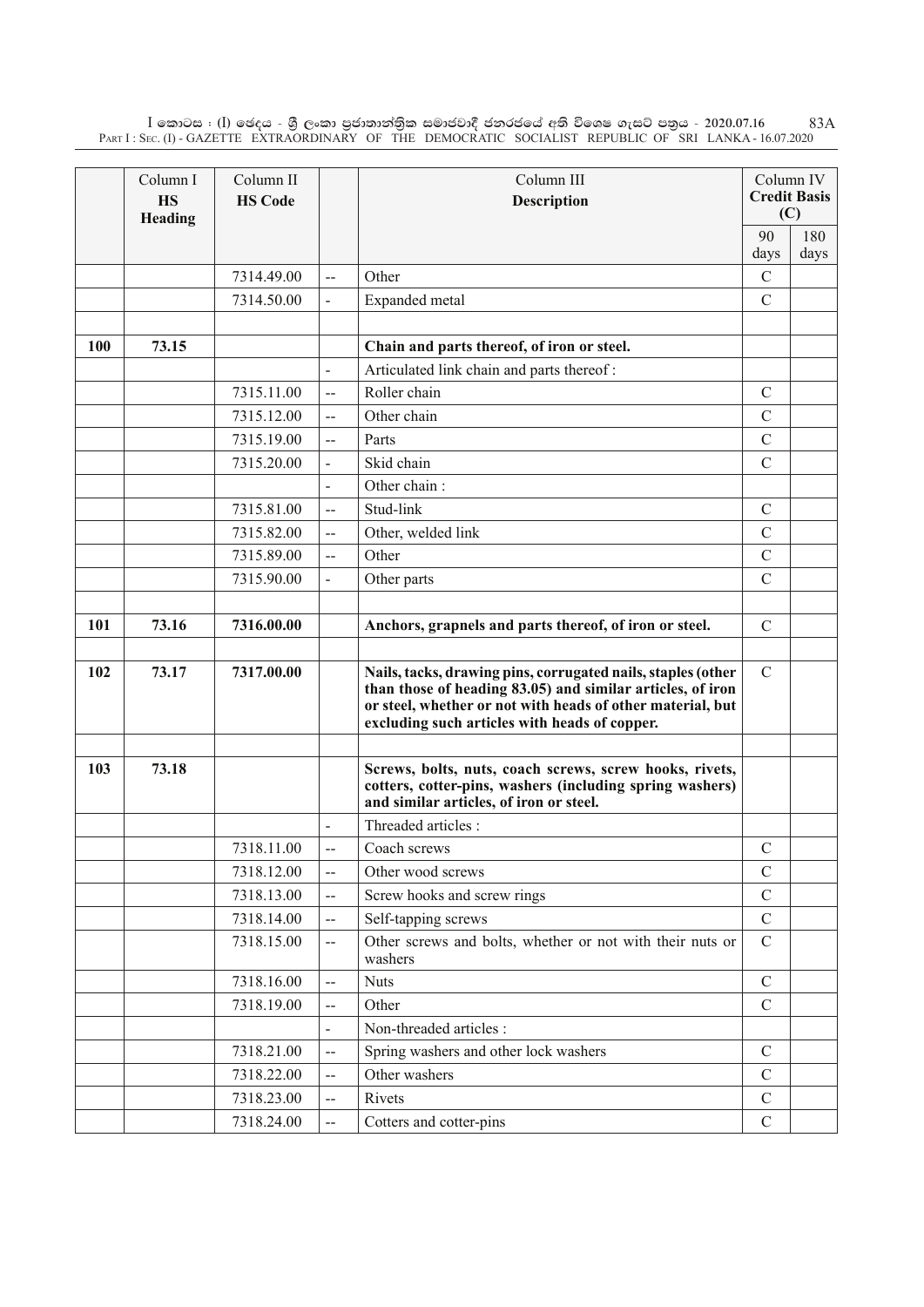$\rm I$  කොටස : ( $\rm I$ ) ඡෙදය - ශුී ලංකා පුජාතාන්තුික සමාජවාදී ජනරජයේ අති විශෙෂ ගැසට් පතුය - 2020.07.16 Part I : Sec. (I) - GAZETTE EXTRAORDINARY OF THE DEMOCRATIC SOCIALIST REPUBLIC OF SRI LANKA - 16.07.2020 84A

|     | Column I<br><b>HS</b><br>Heading | Column II<br><b>HS Code</b> |                          | Column III<br><b>Description</b>                                                                                                                                                                                                                                                                                                        |                | Column IV<br><b>Credit Basis</b><br>(C) |
|-----|----------------------------------|-----------------------------|--------------------------|-----------------------------------------------------------------------------------------------------------------------------------------------------------------------------------------------------------------------------------------------------------------------------------------------------------------------------------------|----------------|-----------------------------------------|
|     |                                  |                             |                          | 90<br>days                                                                                                                                                                                                                                                                                                                              | 180<br>days    |                                         |
|     |                                  | 7318.29.00                  |                          | Other                                                                                                                                                                                                                                                                                                                                   | $\overline{C}$ |                                         |
|     |                                  |                             |                          |                                                                                                                                                                                                                                                                                                                                         |                |                                         |
| 104 | 73.19                            |                             |                          | Sewing needles, knitting needles, bodkins, crochet hooks,<br>embroidery stilettos and similar articles, for use in the<br>hand, or iron or steel; safety pins and other pins of iron<br>or steel, not elsewhere specified or included.                                                                                                  |                |                                         |
|     |                                  | 7319.40.00                  | $\overline{a}$           | Safety pins and other pins                                                                                                                                                                                                                                                                                                              | $\mathcal{C}$  |                                         |
|     |                                  | 7319.90.00                  | $\blacksquare$           | Other:                                                                                                                                                                                                                                                                                                                                  |                |                                         |
|     |                                  | 7319.90.10                  | ---                      | Sewing, darning or embroidery needles                                                                                                                                                                                                                                                                                                   | $\mathcal{C}$  |                                         |
|     |                                  | 7319.90.90                  | ---                      | Other                                                                                                                                                                                                                                                                                                                                   | $\mathcal{C}$  |                                         |
|     |                                  |                             |                          |                                                                                                                                                                                                                                                                                                                                         |                |                                         |
| 105 | 73.20                            |                             |                          | Springs and leaves for springs, of iron or steel.                                                                                                                                                                                                                                                                                       |                |                                         |
|     |                                  | 7320.10.00                  | $\overline{a}$           | Leaf-springs and leaves therefor                                                                                                                                                                                                                                                                                                        | $\mathcal{C}$  |                                         |
|     |                                  | 7320.20.00                  |                          | Helical springs                                                                                                                                                                                                                                                                                                                         | $\mathcal{C}$  |                                         |
|     |                                  | 7320.90.00                  |                          | Other                                                                                                                                                                                                                                                                                                                                   | $\overline{C}$ |                                         |
|     |                                  |                             |                          |                                                                                                                                                                                                                                                                                                                                         |                |                                         |
| 106 | 73.21                            |                             |                          | Stoves, ranges, grates, cookers (including those with<br>subsidiary boilers for central heating), barbecues,<br>braziers, gas-rings, plate warmers and similar non-electric<br>domestic appliances, and parts thereof, of iron or steel.                                                                                                |                |                                         |
|     |                                  |                             | $\overline{a}$           | Cooking appliances and plate warmers :                                                                                                                                                                                                                                                                                                  |                |                                         |
|     |                                  | 7321.11.00                  |                          | For gas fuel or for both gas and other fuels                                                                                                                                                                                                                                                                                            | $\mathcal{C}$  |                                         |
|     |                                  | 7321.12.00                  | $\overline{\phantom{a}}$ | For liquid fuel                                                                                                                                                                                                                                                                                                                         | $\mathcal{C}$  |                                         |
|     |                                  | 7321.19.00                  | $\overline{\phantom{a}}$ | Other, including appliances for solid fuel                                                                                                                                                                                                                                                                                              | $\mathcal{C}$  |                                         |
|     |                                  |                             |                          | Other appliances :                                                                                                                                                                                                                                                                                                                      |                |                                         |
|     |                                  | 7321.81.00                  |                          | For gas fuel or both gas and other fuels                                                                                                                                                                                                                                                                                                | $\mathcal{C}$  |                                         |
|     |                                  | 7321.82.00                  |                          | For liquid fuel                                                                                                                                                                                                                                                                                                                         | $\mathcal{C}$  |                                         |
|     |                                  | 7321.89.00                  |                          | Other, including appliances for solid fuel                                                                                                                                                                                                                                                                                              | $\mathcal{C}$  |                                         |
|     |                                  | 7321.90.00                  |                          | Parts                                                                                                                                                                                                                                                                                                                                   | $\mathcal{C}$  |                                         |
|     |                                  |                             |                          |                                                                                                                                                                                                                                                                                                                                         |                |                                         |
| 107 | 73.22                            |                             |                          | Radiators for central heating, not electrically heated,<br>and parts thereof, of iron or steel; air heaters and hot<br>air distributors (including distributors which can also<br>distribute fresh or conditioned air), not electrically heated,<br>incorporating a motor-driven fan or blower, and parts<br>thereof, of iron or steel. |                |                                         |
|     |                                  |                             |                          | Radiators and parts thereof:                                                                                                                                                                                                                                                                                                            |                |                                         |
|     |                                  | 7322.11.00                  | $\overline{\phantom{a}}$ | Of cast iron                                                                                                                                                                                                                                                                                                                            | $\mathcal{C}$  |                                         |
|     |                                  | 7322.19.00                  |                          | Other                                                                                                                                                                                                                                                                                                                                   | $\mathcal{C}$  |                                         |
|     |                                  | 7322.90.00                  |                          | Other                                                                                                                                                                                                                                                                                                                                   | $\mathcal{C}$  |                                         |
|     |                                  |                             |                          |                                                                                                                                                                                                                                                                                                                                         |                |                                         |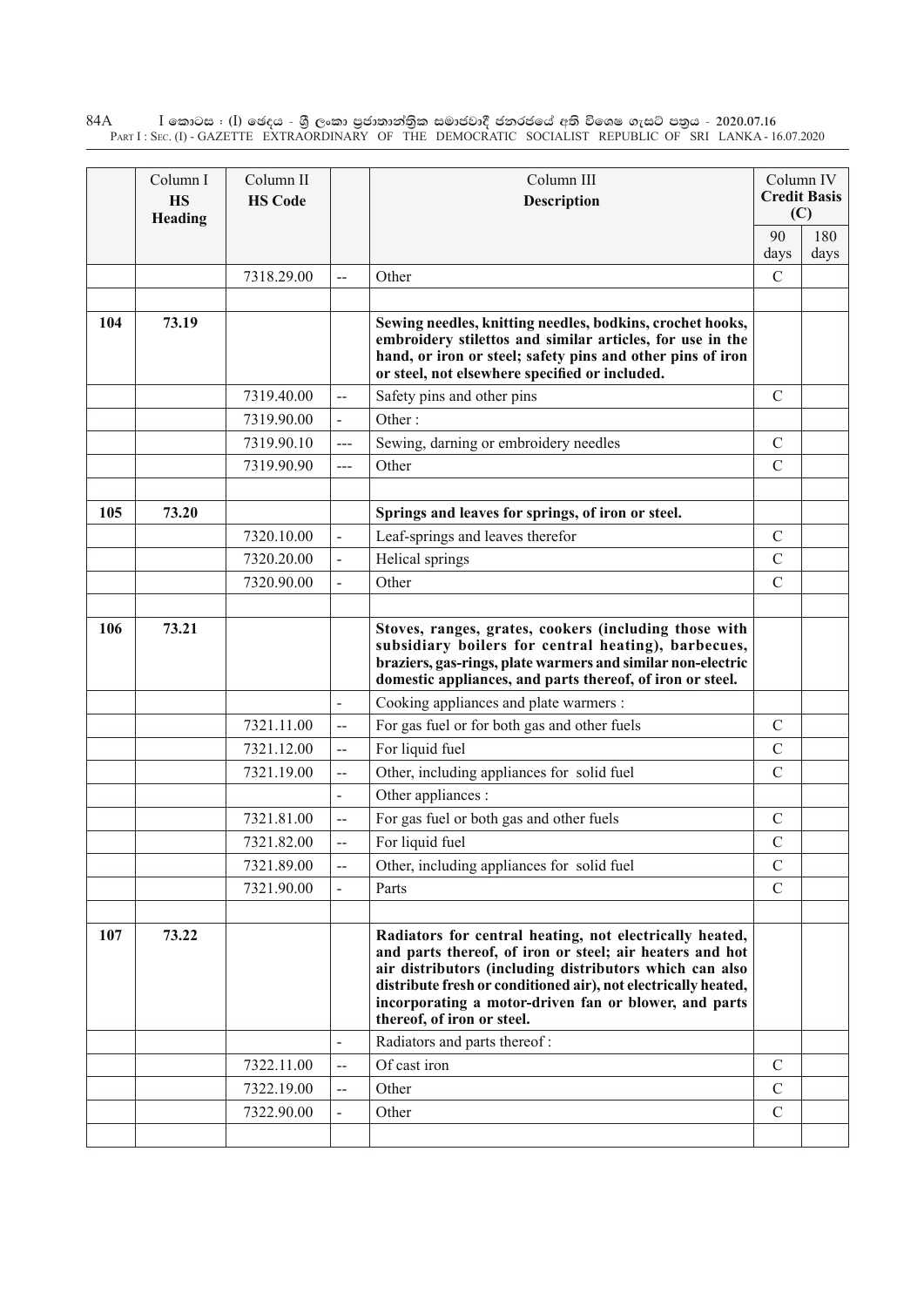$\rm I$  කොටස : ( $\rm I$ ) ඡෙදය - ශුී ලංකා පුජාතාන්තිුක සමාජවාදී ජනරජයේ අති විශෙෂ ගැසට් පතුය - 2020.07.16 Part I : Sec. (I) - GAZETTE EXTRAORDINARY OF THE DEMOCRATIC SOCIALIST REPUBLIC OF SRI LANKA - 16.07.2020 85A

|     | Column I<br><b>HS</b><br>Heading | Column II<br><b>HS Code</b> |                          | Column III<br>Description                                      |               | Column IV<br><b>Credit Basis</b><br>(C) |
|-----|----------------------------------|-----------------------------|--------------------------|----------------------------------------------------------------|---------------|-----------------------------------------|
|     |                                  |                             |                          |                                                                | 90            | 180                                     |
|     |                                  |                             |                          |                                                                | days          | days                                    |
| 108 | 73.24                            |                             |                          | Sanitary ware and parts thereof, of iron or steel.             |               |                                         |
|     |                                  | 7324.10.00                  | $\overline{a}$           | Sinks and wash basins, of stainless steel :                    |               |                                         |
|     |                                  | 7324.10.10                  | $---$                    | Sinks                                                          | $\mathcal{C}$ |                                         |
|     |                                  | 7324.10.90                  | $---$                    | Other                                                          | $\mathcal{C}$ |                                         |
|     |                                  |                             | $\blacksquare$           | Baths:                                                         |               |                                         |
|     |                                  | 7324.21.00                  | $\overline{a}$           | Of cast iron, whether or not enamelled                         | $\mathcal{C}$ |                                         |
|     |                                  | 7324.29.00                  | $\overline{\phantom{a}}$ | Other                                                          | $\mathcal{C}$ |                                         |
|     |                                  | 7324.90.00                  |                          | Other, including parts                                         | $\mathcal{C}$ |                                         |
|     |                                  |                             |                          |                                                                |               |                                         |
| 109 | 73.25                            |                             |                          | Other cast articles of iron or steel.                          |               |                                         |
|     |                                  | 7325.10.00                  | $\overline{a}$           | Of non-malleable cast iron                                     | $\mathcal{C}$ |                                         |
|     |                                  |                             | $\overline{a}$           | Other:                                                         |               |                                         |
|     |                                  | 7325.91.00                  | $\overline{a}$           | Grinding balls and similar articles for mills                  | $\mathcal{C}$ |                                         |
|     |                                  | 7325.99.00                  | $\overline{\phantom{a}}$ | Other                                                          | $\mathcal{C}$ |                                         |
|     |                                  |                             |                          |                                                                |               |                                         |
| 110 | 73.26                            |                             |                          | Other articles of iron or steel.                               |               |                                         |
|     |                                  |                             | $\blacksquare$           | Forged or stamped, but not further worked :                    |               |                                         |
|     |                                  | 7326.11.00                  | $\overline{\phantom{a}}$ | Grinding balls and similar articles for mills                  | $\mathcal{C}$ |                                         |
|     |                                  | 7326.19.00                  | $\overline{a}$           | Other                                                          | $\mathcal{C}$ |                                         |
|     |                                  | 7326.20.00                  | $\overline{a}$           | Articles of iron or steel wire:                                |               |                                         |
|     |                                  | 7326.20.10                  | $---$                    | Bead wire rings and steel bands for tyres                      | $\mathcal{C}$ |                                         |
|     |                                  | 7326.20.90                  | $\overline{a}$           | Other                                                          | $\mathcal{C}$ |                                         |
|     |                                  | 7326.90.00                  | $\overline{\phantom{a}}$ | Other:                                                         |               |                                         |
|     |                                  | 7326.90.10                  | $---$                    | Steel pirns                                                    | $\mathcal{C}$ |                                         |
|     |                                  | 7326.90.20                  | $---$                    | Bundle conductor supports and connectors                       | $\mathcal{C}$ |                                         |
|     |                                  | 7326.90.90                  |                          | Other                                                          | $\mathcal{C}$ |                                         |
|     |                                  |                             |                          |                                                                |               |                                         |
| 111 | 74.03                            |                             |                          | Refined copper and copper alloys, unwrought.                   |               |                                         |
|     |                                  |                             | $\blacksquare$           | Refined copper:                                                |               |                                         |
|     |                                  | 7403.11.00                  | $-$                      | Cathodes and sections of cathodes                              | $\mathbf C$   |                                         |
|     |                                  |                             |                          |                                                                |               |                                         |
| 112 | 74.08                            |                             |                          | Copper wire.                                                   |               |                                         |
|     |                                  |                             | $\overline{\phantom{a}}$ | Of refined copper:                                             |               |                                         |
|     |                                  | 7408.11.00                  | $\overline{a}$           | Of which the maximum cross-sectional dimension exceeds<br>6 mm | $\mathcal{C}$ |                                         |
|     |                                  |                             |                          |                                                                |               |                                         |
| 113 | 76.01                            |                             |                          | Unwrought aluminium.                                           |               |                                         |
|     |                                  | 7601.20.00                  |                          | Aluminium alloys                                               | $\mathcal{C}$ |                                         |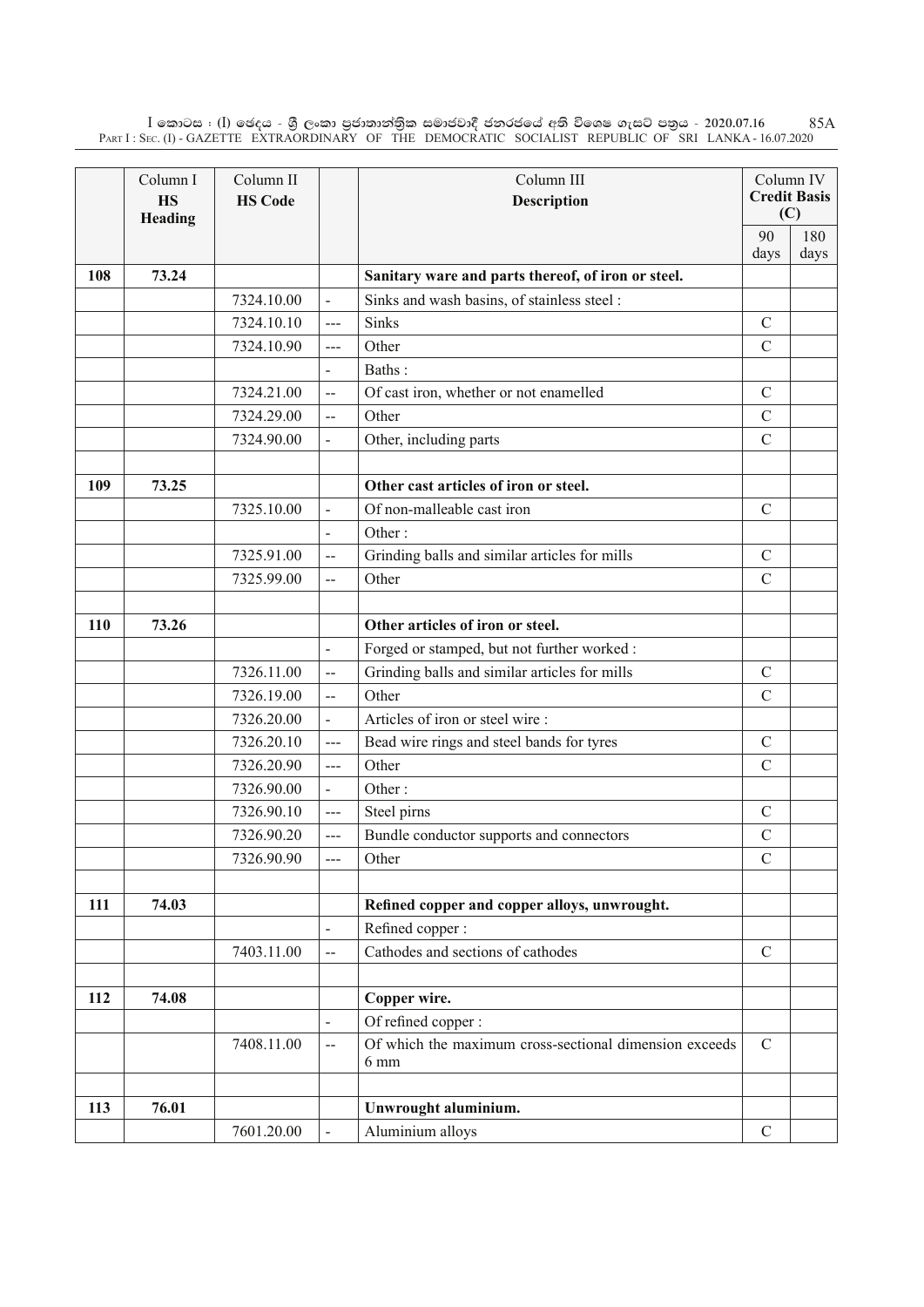$\rm I$  කොටස : ( $\rm I$ ) ඡෙදය - ශුී ලංකා පුජාතාන්තුික සමාජවාදී ජනරජයේ අති විශෙෂ ගැසට් පතුය - 2020.07.16 Part I : Sec. (I) - GAZETTE EXTRAORDINARY OF THE DEMOCRATIC SOCIALIST REPUBLIC OF SRI LANKA - 16.07.2020 86A

|     | Column I<br><b>HS</b><br>Heading | Column II<br><b>HS Code</b> |                              | Column III<br><b>Description</b>                                                                                                                                                                                   |               | Column IV<br><b>Credit Basis</b><br>(C) |
|-----|----------------------------------|-----------------------------|------------------------------|--------------------------------------------------------------------------------------------------------------------------------------------------------------------------------------------------------------------|---------------|-----------------------------------------|
|     |                                  |                             |                              |                                                                                                                                                                                                                    | 90<br>days    | 180<br>days                             |
| 114 | 76.15                            |                             |                              | Table, kitchen or other household articles and parts therof,<br>of aluminium; pot scourers and scouring or polishing pads,<br>gloves and the like, of aluminium; sanitary ware and parts<br>thereof, of aluminium. |               |                                         |
|     |                                  | 7615.10.00                  | $\overline{\phantom{a}}$     | Table, kitchen or other household articles and parts thereof;<br>pot scourers and scouring or polishing pads, gloves and the<br>like:                                                                              |               |                                         |
|     |                                  | 7615.10.20                  | $\overline{a}$               | Pressure cookers and parts thereof                                                                                                                                                                                 | $\mathcal{C}$ |                                         |
|     |                                  | 7615.10.90                  | ---                          | Other                                                                                                                                                                                                              | $\mathcal{C}$ |                                         |
| 115 | 84.15                            |                             |                              | Air conditioning machines, comprising a motor-driven fan<br>and elements for changing the temperature and humidity,<br>including those machines in which the humidity cannot<br>be separately regulated.           |               |                                         |
|     |                                  | 8415.10.00                  | $\qquad \qquad \blacksquare$ | Of a kind designed to be fixed to a window, wall, ceiling or<br>floor, self-contained or "split system" :                                                                                                          |               |                                         |
|     |                                  |                             | ---                          | "Split system":                                                                                                                                                                                                    |               |                                         |
|     |                                  | 8415.10.21                  | ----                         | Of a capacity not exceeding 9,000 BTU                                                                                                                                                                              |               | $\mathcal{C}$                           |
|     |                                  | 8415.10.22                  | ----                         | Of a capacity exceeding 9,000 BTU and not exceeding 12,000<br><b>BTU</b>                                                                                                                                           |               | $\mathcal{C}$                           |
|     |                                  | 8415.10.23                  | ----                         | Of a capacity exceeding 12,000 BTU and not exceeding<br>18,000 BTU                                                                                                                                                 |               | $\mathcal{C}$                           |
|     |                                  | 8415.10.24                  | ----                         | Of a capacity exceeding 18,000 BTU and not exceeding<br>24,000 BTU                                                                                                                                                 |               | $\mathcal{C}$                           |
|     |                                  | 8415.10.25                  | ----                         | Of a capacity exceeding 24,000 BTU and not exceeding<br>30,000 BTU                                                                                                                                                 |               | $\mathcal{C}$                           |
|     |                                  | 8415.10.29                  | ----                         | Other                                                                                                                                                                                                              |               | $\mathcal{C}$                           |
|     |                                  |                             | ---                          | Self-contained:                                                                                                                                                                                                    |               |                                         |
|     |                                  | 8415.10.31                  | ----                         | Of a capacity not exceeding 9,000 BTU                                                                                                                                                                              |               | $\mathcal{C}$                           |
|     |                                  | 8415.10.32                  |                              | Of a capacity exceeding 9,000 BTU and not exceeding 12,000<br><b>BTU</b>                                                                                                                                           |               | $\mathcal{C}$                           |
|     |                                  | 8415.10.33                  | ----                         | Of a capacity exceeding 12,000 BTU and not exceeding<br>18,000 BTU                                                                                                                                                 |               | $\mathcal{C}$                           |
|     |                                  | 8415.10.34                  | ----                         | Of a capacity exceeding 18,000 BTU and not exceeding<br>24,000 BTU                                                                                                                                                 |               | $\mathcal{C}$                           |
|     |                                  | 8415.10.35                  | ----                         | Of a capacity exceeding 24,000 BTU and not exceeding<br>30,000 BTU                                                                                                                                                 |               | $\mathcal{C}$                           |
|     |                                  | 8415.10.39                  | ----                         | Other                                                                                                                                                                                                              |               | $\mathcal{C}$                           |
|     |                                  | 8415.20.00                  | $\overline{\phantom{0}}$     | Of a kind used for persons, in motor vehicles :                                                                                                                                                                    |               |                                         |
|     |                                  | 8415.20.90                  | ---                          | Other                                                                                                                                                                                                              |               | $\mathcal{C}$                           |
|     |                                  |                             |                              | Other:                                                                                                                                                                                                             |               |                                         |
|     |                                  | 8415.81.00                  | --                           | Incorporating a refrigerating unit and a valve for reversal of<br>the cooling/heat cycle (reversible heat pumps):                                                                                                  |               |                                         |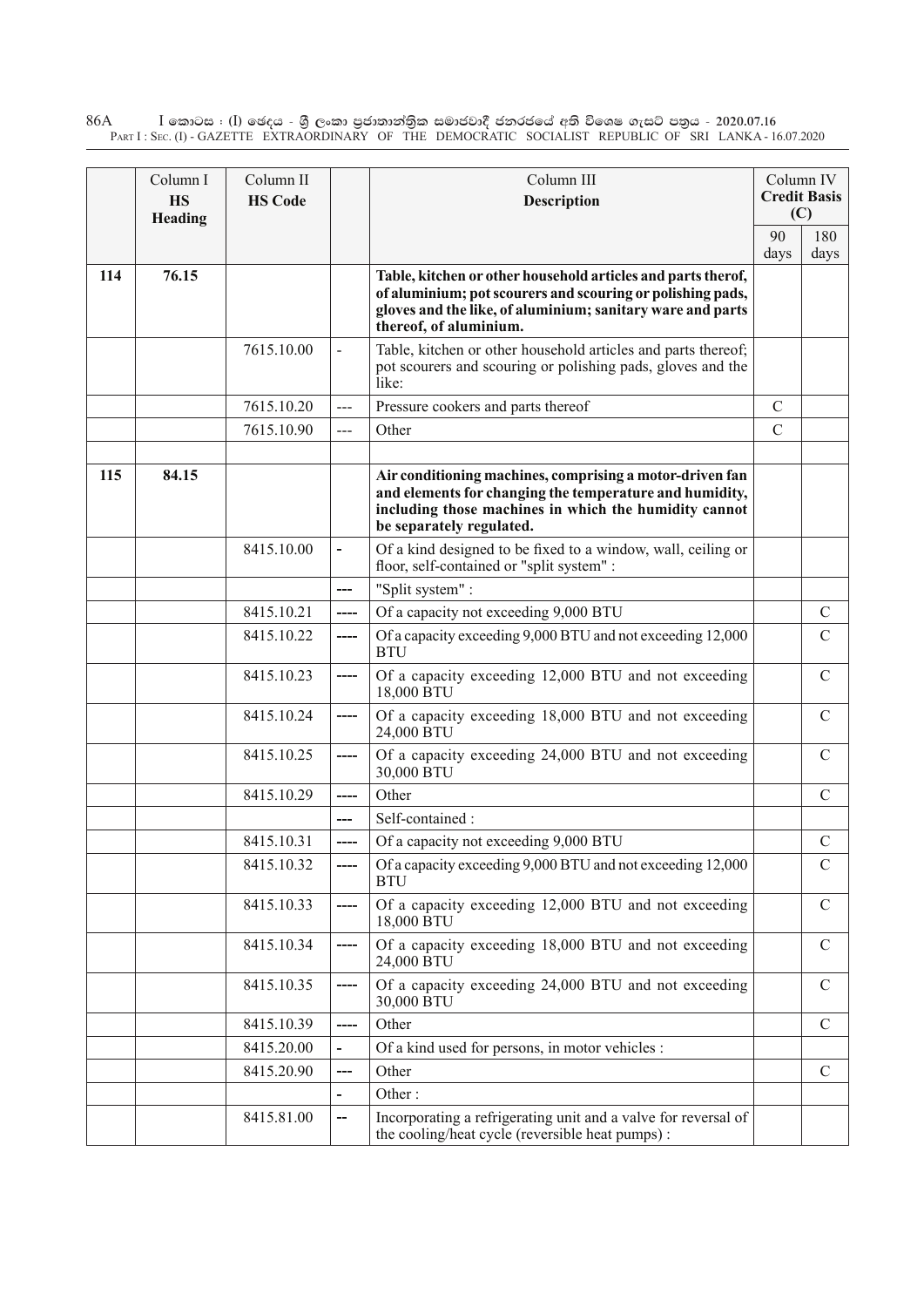$\rm I$  කොටස : ( $\rm I$ ) ඡෙදය - ශුී ලංකා පුජාතාන්තිුක සමාජවාදී ජනරජයේ අති විශෙෂ ගැසට් පතුය - 2020.07.16 Part I : Sec. (I) - GAZETTE EXTRAORDINARY OF THE DEMOCRATIC SOCIALIST REPUBLIC OF SRI LANKA - 16.07.2020 87A

|     | Column I<br><b>HS</b><br>Heading | Column II<br><b>HS Code</b> |                          | Column III<br><b>Description</b>                                                                                                                                  | Column IV<br><b>Credit Basis</b><br>(C) |                |
|-----|----------------------------------|-----------------------------|--------------------------|-------------------------------------------------------------------------------------------------------------------------------------------------------------------|-----------------------------------------|----------------|
|     |                                  |                             |                          |                                                                                                                                                                   | 90                                      | 180            |
|     |                                  |                             |                          |                                                                                                                                                                   | days                                    | days           |
|     |                                  | 8415.81.90                  | ---                      | Other                                                                                                                                                             |                                         | $\overline{C}$ |
|     |                                  | 8415.82.00                  | --                       | Other, incorporating a refrigerating unit:                                                                                                                        |                                         |                |
|     |                                  | 8415.82.90                  | ---                      | Other                                                                                                                                                             |                                         | $\mathcal{C}$  |
|     |                                  | 8415.83.00                  | --                       | Not incorporating a refrigerating unit:                                                                                                                           |                                         |                |
|     |                                  | 8415.83.90                  | ---                      | Other                                                                                                                                                             |                                         | $\mathsf{C}$   |
|     |                                  | 8415.90.00                  |                          | Parts:                                                                                                                                                            |                                         |                |
|     |                                  | 8415.90.90                  |                          | Other                                                                                                                                                             |                                         | $\mathcal{C}$  |
|     |                                  |                             |                          |                                                                                                                                                                   |                                         |                |
| 116 | 84.18                            |                             |                          | Refrigerators, freezers and other refrigerating or freezing<br>equipment, electric or other; heat pumps other than air<br>conditioning machines of heading 84.15. |                                         |                |
|     |                                  | 8418.10.00                  | $\overline{\phantom{0}}$ | Combined refrigerator-freezers, fitted with separate external<br>doors:                                                                                           |                                         |                |
|     |                                  | 8418.10.90                  | ---                      | Other                                                                                                                                                             |                                         | $\mathcal{C}$  |
|     |                                  |                             |                          | Refrigerators, household type:                                                                                                                                    |                                         |                |
|     |                                  | 8418.21.00                  | $\overline{a}$           | Compression-type:                                                                                                                                                 |                                         |                |
|     |                                  | 8418.21.90                  | ---                      | other                                                                                                                                                             |                                         | $\mathcal{C}$  |
|     |                                  | 8418.29.00                  | $\overline{a}$           | Other:                                                                                                                                                            |                                         |                |
|     |                                  | 8418.29.20                  | ---                      | Other absorption-type, electrical                                                                                                                                 |                                         | $\mathcal{C}$  |
|     |                                  | 8418.29.90                  | $---$                    | Other                                                                                                                                                             |                                         | $\mathcal{C}$  |
|     |                                  | 8418.30.00                  |                          | Freezers of the chest type, not exceeding 800 l capacity :                                                                                                        |                                         |                |
|     |                                  | 8418.30.20                  | ---                      | Other, not exceeding 566 l                                                                                                                                        |                                         | $\mathcal{C}$  |
|     |                                  | 8418.30.90                  | ---                      | Other                                                                                                                                                             |                                         | $\mathcal{C}$  |
|     |                                  | 8418.40.00                  | $\blacksquare$           | Freezers of the upright type, not exceeding 900 l capacity :                                                                                                      |                                         |                |
|     |                                  | 8418.40.20                  | ---                      | Other, not exceeding 566 l                                                                                                                                        |                                         | $\mathcal{C}$  |
|     |                                  | 8418.40.90                  | $---$                    | Other                                                                                                                                                             |                                         | $\mathcal{C}$  |
|     |                                  |                             |                          |                                                                                                                                                                   |                                         |                |
| 117 | 84.50                            |                             |                          | Household or laundry-type washing machines, including<br>machines which both wash and dry.                                                                        |                                         |                |
|     |                                  |                             | $\frac{1}{2}$            | Machines, each of a dry linen capacity not exceeding 10 kg:                                                                                                       |                                         |                |
|     |                                  | 8450.11.00                  | $-$                      | Fully-automatic machines :                                                                                                                                        |                                         |                |
|     |                                  | 8450.11.10                  | ---                      | Unassembled in completely knocked-down form                                                                                                                       | $\mathbf C$                             |                |
|     |                                  |                             | ---                      | Other, top loading:                                                                                                                                               |                                         |                |
|     |                                  | 8450.11.31                  | ----                     | Of a dry linen capacity less than 4 kg                                                                                                                            | $\mathcal{C}$                           |                |
|     |                                  | 8450.11.32                  | ----                     | Of a dry linen capacity exceeding 4 kg and not exceeding<br>5.5 kg                                                                                                | $\mathcal{C}$                           |                |
|     |                                  | 8450.11.33                  | $---$                    | Of a dry linen capacity exceeding 5.5 kg and not exceeding<br>$7.5$ kg                                                                                            | $\mathcal{C}$                           |                |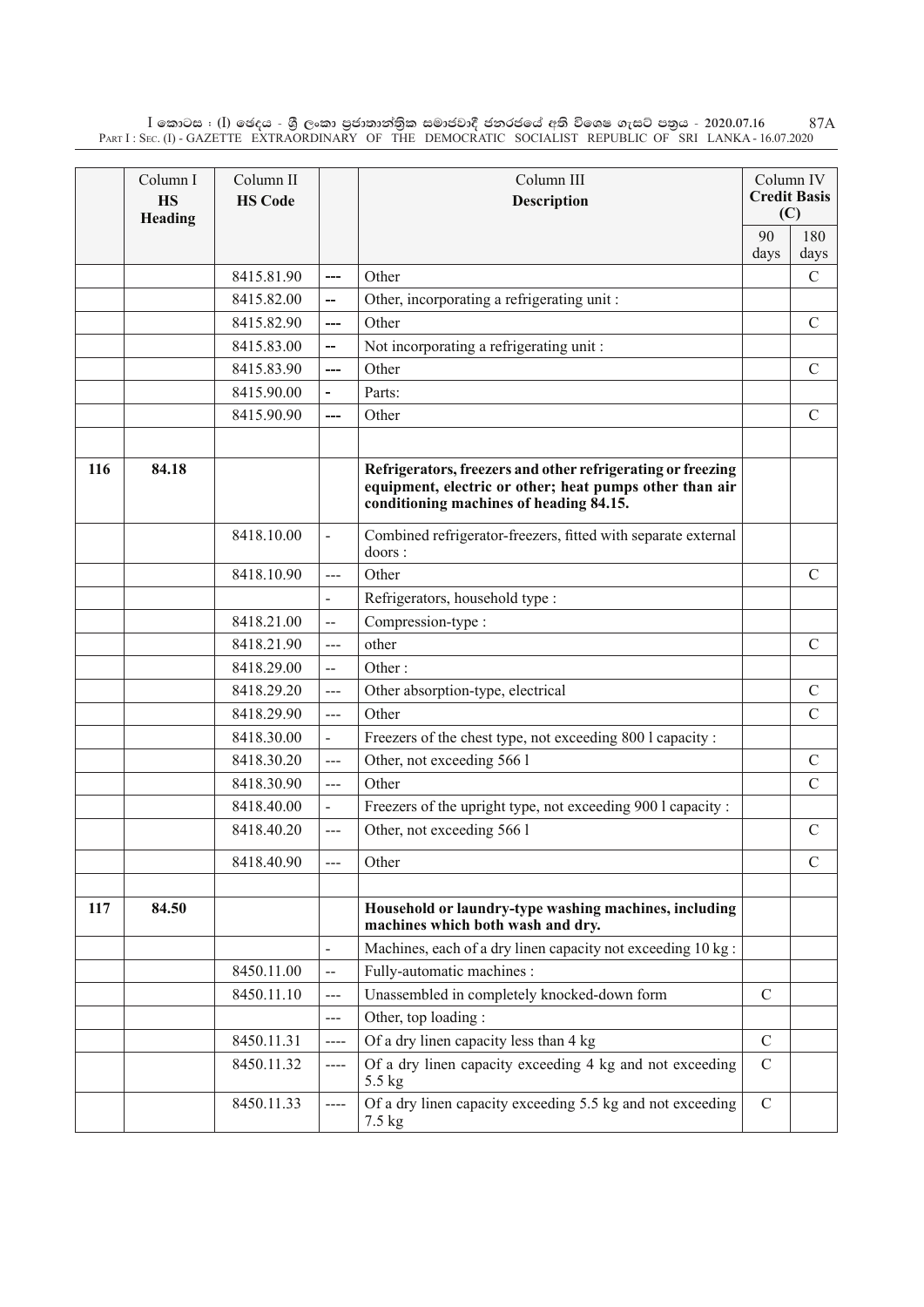$\rm I$  කොටස : ( $\rm I$ ) ඡෙදය - ශුී ලංකා පුජාතාන්තුික සමාජවාදී ජනරජයේ අති විශෙෂ ගැසට් පතුය - 2020.07.16 Part I : Sec. (I) - GAZETTE EXTRAORDINARY OF THE DEMOCRATIC SOCIALIST REPUBLIC OF SRI LANKA - 16.07.2020 88A

| Column I<br><b>HS</b><br>Heading | Column II<br><b>HS Code</b> |                          | Column III<br><b>Description</b>                                       |               | Column IV<br><b>Credit Basis</b><br>(C) |
|----------------------------------|-----------------------------|--------------------------|------------------------------------------------------------------------|---------------|-----------------------------------------|
|                                  |                             |                          |                                                                        | 90<br>days    | 180<br>days                             |
|                                  | 8450.11.34                  |                          | Of a dry linen capacity exceeding 7.5 kg and not exceeding<br>9.5 kg   | $\mathcal{C}$ |                                         |
|                                  | 8450.11.39                  | ----                     | Other                                                                  | $\mathcal{C}$ |                                         |
|                                  |                             | $---$                    | Other, front loading:                                                  |               |                                         |
|                                  | 8450.11.41                  | $---$                    | Of a dry linen capacity less than 4 kg                                 | $\mathcal{C}$ |                                         |
|                                  | 8450.11.42                  | $\qquad \qquad - - -$    | Of a dry linen capacity exceeding 4 kg and not exceeding<br>5.5 kg     | $\mathcal{C}$ |                                         |
|                                  | 8450.11.43                  | $---$                    | Of a dry linen capacity exceeding 5.5 kg and not exceeding<br>7.5 kg   | $\mathcal{C}$ |                                         |
|                                  | 8450.11.44                  | ----                     | Of a dry linen capacity exceeding 7.5 kg and not exceeding<br>$9.5$ kg | $\mathcal{C}$ |                                         |
|                                  | 8450.11.49                  | $--- -$                  | Other                                                                  | $\mathcal{C}$ |                                         |
|                                  | 8450.12.00                  | $\overline{a}$           | Other machines, with built-in centrifugal drier:                       |               |                                         |
|                                  | 8450.12.10                  | $---$                    | Unassembled in completely knocked-down form                            | $\mathcal{C}$ |                                         |
|                                  |                             | $\overline{a}$           | Other:                                                                 |               |                                         |
|                                  | 8450.12.31                  | ----                     | Of a dry linen capacity less than 4 kg                                 | $\mathcal{C}$ |                                         |
|                                  | 8450.12.32                  | ----                     | Of a dry linen capacity exceeding 4 kg and not exceeding<br>5.5 kg     | $\mathcal{C}$ |                                         |
|                                  | 8450.12.33                  | $---$                    | Of a dry linen capacity exceeding 5.5 kg and not exceeding<br>7.5 kg   | $\mathcal{C}$ |                                         |
|                                  | 8450.12.34                  | $---$                    | Of a dry linen capacity exceeding 7.5 kg and not exceeding<br>9.5 kg   | $\mathcal{C}$ |                                         |
|                                  | 8450.12.39                  | $---$                    | Other                                                                  | $\mathcal{C}$ |                                         |
|                                  | 8450.19.00                  | $\overline{\phantom{a}}$ | Other:                                                                 |               |                                         |
|                                  | 8450.19.10                  | $---$                    | Unassembled in completely knocked-down form                            | $\mathcal{C}$ |                                         |
|                                  |                             | $---$                    | Other:                                                                 |               |                                         |
|                                  | 8450.19.31                  |                          | $\left  \right $ ----   Of a dry linen capacity less than 4 kg         | $\mathcal{C}$ |                                         |
|                                  | 8450.19.32                  | $---$                    | Of a dry linen capacity exceeding 4 kg and not exceeding<br>5.5 kg     | $\mathcal{C}$ |                                         |
|                                  | 8450.19.33                  | $---$                    | Of a dry linen capacity exceeding 5.5 kg and not exceeding<br>7.5 kg   | $\mathbf C$   |                                         |
|                                  | 8450.19.34                  | ----                     | Of a dry linen capacity exceeding 7.5 kg and not exceeding<br>9.5 kg   | $\mathbf C$   |                                         |
|                                  | 8450.19.39                  | ----                     | Other                                                                  | $\mathbf C$   |                                         |
|                                  |                             | $--$                     | Other:                                                                 |               |                                         |
|                                  | 8450.90.00                  |                          | Parts:                                                                 |               |                                         |
|                                  | 8450.90.10                  | ---                      | Cabinets with or without other components                              | $\mathcal{C}$ |                                         |
|                                  | 8450.90.90                  | ---                      | Other                                                                  | $\mathsf{C}$  |                                         |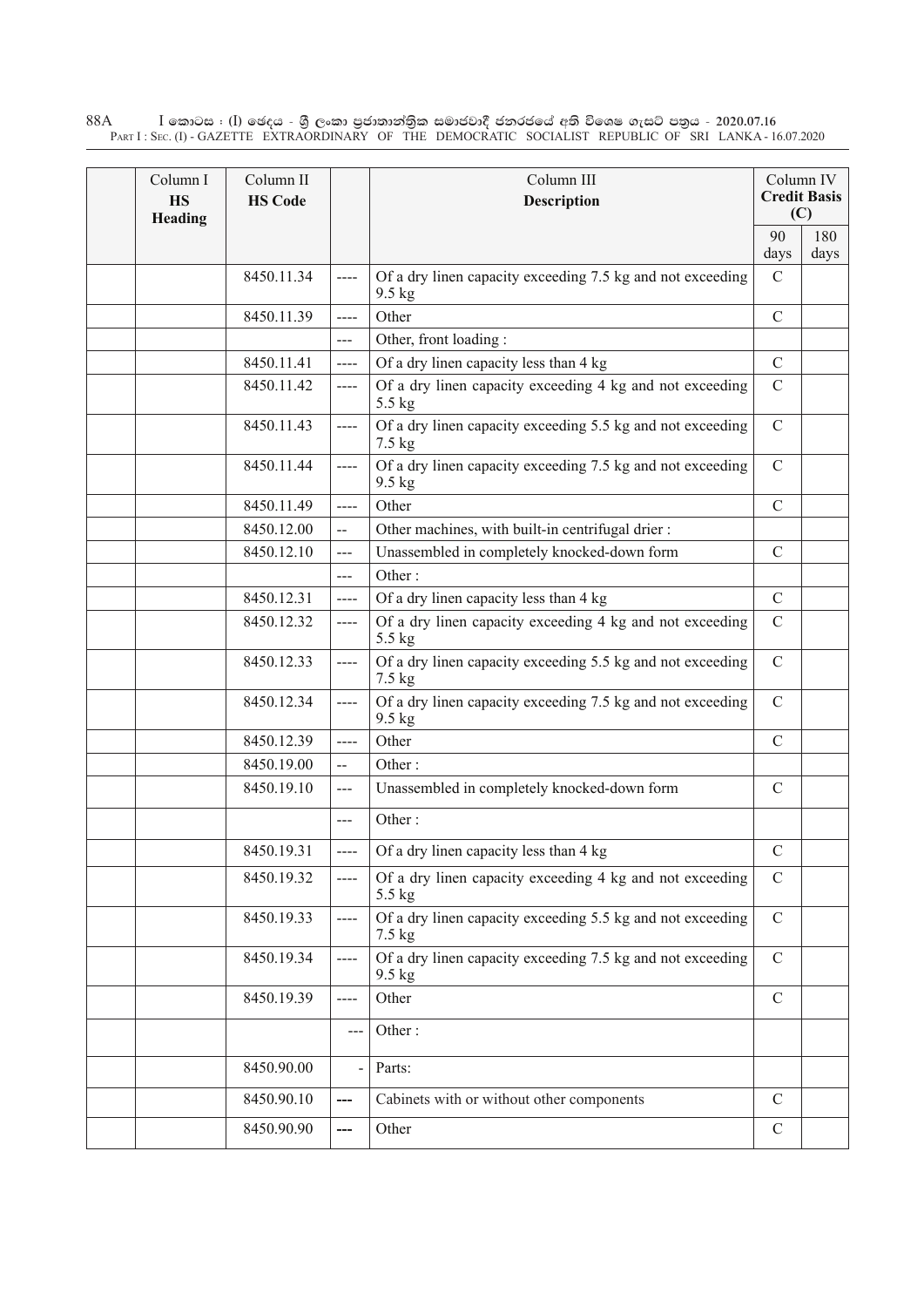$\rm I$  කොටස : ( $\rm I$ ) ඡෙදය - ශුී ලංකා පුජාතාන්තිුක සමාජවාදී ජනරජයේ අති විශෙෂ ගැසට් පතුය - 2020.07.16 Part I : Sec. (I) - GAZETTE EXTRAORDINARY OF THE DEMOCRATIC SOCIALIST REPUBLIC OF SRI LANKA - 16.07.2020 89A

|     | Column I<br><b>HS</b><br>Heading | Column II<br><b>HS Code</b> |                          | Column III<br><b>Description</b>                                                                                     |               | Column IV<br><b>Credit Basis</b><br>(C) |
|-----|----------------------------------|-----------------------------|--------------------------|----------------------------------------------------------------------------------------------------------------------|---------------|-----------------------------------------|
|     |                                  |                             |                          |                                                                                                                      | 90<br>days    | 180<br>days                             |
| 118 | 85.01                            |                             |                          | Electric motors and generators (excluding generating<br>sets).                                                       |               |                                         |
|     |                                  |                             | $\overline{\phantom{a}}$ | Other DC motors; DC generators :                                                                                     |               |                                         |
|     |                                  | 8501.31.00                  | $-$                      | Of an output not exceeding 750 W:                                                                                    |               |                                         |
|     |                                  | 8501.31.10                  | $---$                    | Solar cells assembled in modules or made up into panels<br>equiped with elementes mounted to facilitate output       | $\mathcal{C}$ |                                         |
|     |                                  | 8501.31.90                  | $\overline{a}$           | Other                                                                                                                | $\mathcal{C}$ |                                         |
|     |                                  | 8501.32.00                  | $\overline{a}$           | Of an output exceeding 750 W but not exceeding 75 kW                                                                 | $\mathcal{C}$ |                                         |
|     |                                  | 8501.33.00                  | $\ddot{\phantom{a}}$     | Of an output exceeding 75 kW but not exceeding 375 kW                                                                | $\mathcal{C}$ |                                         |
|     |                                  | 8501.34.00                  | $\overline{a}$           | Of an output exceeding 375 kW                                                                                        | $\mathcal{C}$ |                                         |
|     |                                  | 8501.40.00                  | $\overline{a}$           | Other AC motors, single-phase :                                                                                      |               |                                         |
|     |                                  | 8501.40.20                  | $---$                    | Motors for fans of heading 8414.51                                                                                   | $\mathcal{C}$ |                                         |
|     |                                  |                             |                          | AC generators (alternators):                                                                                         |               |                                         |
|     |                                  | 8501.61.00                  | $\overline{\phantom{a}}$ | Of an output not exceeding 75 kVA:                                                                                   |               |                                         |
|     |                                  | 8501.61.10                  | $---$                    | Solar cells assembled into modules or made up into panels and<br>equipped with elements mounted to facilitate output | $\mathcal{C}$ |                                         |
|     |                                  | 8501.61.90                  | $---$                    | Other                                                                                                                | $\mathcal{C}$ |                                         |
|     |                                  | 8501.62.00                  | $-$                      | Of an output exceeding 75 kVA but not exceeding 375 kVA                                                              | $\mathcal{C}$ |                                         |
|     |                                  | 8501.63.00                  | $\overline{\phantom{a}}$ | Of an output exceeding 375 kVA but not exceeding 750 kVA                                                             | $\mathcal{C}$ |                                         |
|     |                                  | 8501.64.00                  | --                       | Of an output exceeding 750 kVA                                                                                       | $\mathcal{C}$ |                                         |
|     |                                  |                             |                          |                                                                                                                      |               |                                         |
| 119 | 85.02                            |                             |                          | Electric generating sets and rotary converters.                                                                      |               |                                         |
|     |                                  |                             | $\overline{a}$           | Generating sets with compression-ignition internal combustion<br>piston engines (diesel or semi-diesel engines) :    |               |                                         |
|     |                                  | 8502.11.00                  | $\overline{a}$           | Of an output not exceeding 75 kVA                                                                                    | $\mathcal{C}$ |                                         |
|     |                                  | 8502.12.00                  | $\mathbf{--}$            | Of an output exceeding 75 kVA but not exceeding 375 kVA                                                              | $\mathcal{C}$ |                                         |
|     |                                  | 8502.13.00                  | $\overline{a}$           | Of an output exceeding 375 kVA                                                                                       | $\mathbf C$   |                                         |
|     |                                  | 8502.20.00                  | $\frac{1}{2}$            | Generating sets with spark-ignition internal combustion<br>piston engines                                            | $\mathcal{C}$ |                                         |
|     |                                  |                             | $\overline{a}$           | Other generating sets :                                                                                              |               |                                         |
|     |                                  | 8502.31.00                  | $\overline{a}$           | Wind-powered                                                                                                         | $\mathcal{C}$ |                                         |
|     |                                  | 8502.39.00                  | $\overline{a}$           | Other                                                                                                                | $\mathcal{C}$ |                                         |
|     |                                  | 8502.40.00                  |                          | Electric rotary converters                                                                                           | $\mathcal{C}$ |                                         |
|     |                                  |                             |                          |                                                                                                                      |               |                                         |
| 120 | 85.04                            |                             |                          | Electrical transformers, static converters (for example,<br>rectifiers) and inductors.                               |               |                                         |
|     |                                  | 8504.10.00                  |                          | Ballasts for discharge lamps or tubes :                                                                              |               |                                         |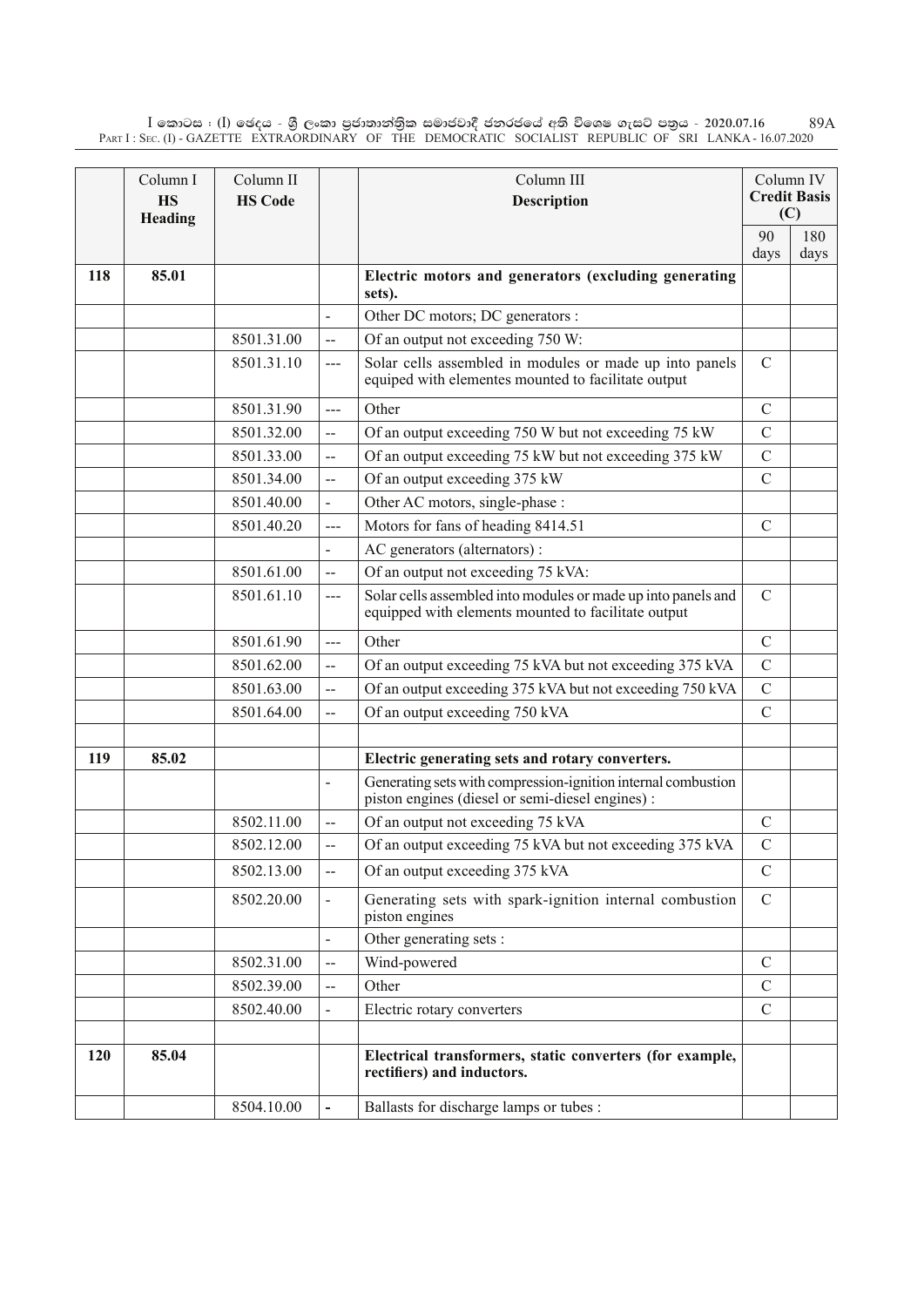$\rm I$  කොටස : ( $\rm I$ ) ඡෙදය - ශුී ලංකා පුජාතාන්තුික සමාජවාදී ජනරජයේ අති විශෙෂ ගැසට් පතුය - 2020.07.16 Part I : Sec. (I) - GAZETTE EXTRAORDINARY OF THE DEMOCRATIC SOCIALIST REPUBLIC OF SRI LANKA - 16.07.2020 90A

| Column I<br><b>HS</b><br>Heading | Column II<br>Column III<br><b>HS Code</b><br><b>Description</b> |                          | Column IV<br><b>Credit Basis</b><br>(C)                                                            |                |             |
|----------------------------------|-----------------------------------------------------------------|--------------------------|----------------------------------------------------------------------------------------------------|----------------|-------------|
|                                  |                                                                 |                          |                                                                                                    | 90<br>days     | 180<br>days |
|                                  | 8504.10.10                                                      | ---                      | Contaminated with or containing Polychlorinated biphenyls<br>(PCB)                                 | $\mathcal{C}$  |             |
|                                  | 8504.10.90                                                      | ---                      | Other                                                                                              | $\mathcal{C}$  |             |
|                                  |                                                                 | $\overline{a}$           | Liquid dielectric transformers :                                                                   |                |             |
|                                  | 8504.21.00                                                      | $\overline{\phantom{a}}$ | Having a power handling capacity not exceeding 650 kVA:                                            |                |             |
|                                  | 8504.21.90                                                      | $---$                    | Other                                                                                              | $\mathcal{C}$  |             |
|                                  | 8504.22.00                                                      | --                       | Having a power handling capacity exceeding 650 kVA but<br>not exceeding 10,000 kVA:                |                |             |
|                                  | 8504.22.10                                                      | ---                      | Contaminated with or containing Polychlorinated biphenyls<br>(PCB), not exceeding 5000 kVA         | $\mathcal{C}$  |             |
|                                  | 8504.22.20                                                      | $---$                    | Other, not exceeding 5000 kVA                                                                      | $\mathcal{C}$  |             |
|                                  | 8504.22.90                                                      | ---                      | Other                                                                                              | $\mathcal{C}$  |             |
|                                  | 8504.23.00                                                      | --                       | Having a power handling capacity exceeding 10,000 kVA :                                            |                |             |
|                                  | 8504.23.10                                                      | ---                      | Contaminated with or containing Polychlorinated biphenyls<br>(PCB)                                 | $\mathbf C$    |             |
|                                  | 8504.23.90                                                      | ---                      | Other                                                                                              | $\mathcal{C}$  |             |
|                                  |                                                                 | $\overline{a}$           | Other transformers :                                                                               |                |             |
|                                  | 8504.31.00                                                      | --                       | Having a power handling capacity not exceeding 1 kVA:                                              |                |             |
|                                  | 8504.31.10                                                      | ---                      | Contaminated with or containing Polychlorinated biphenyls<br>(PCB)                                 | $\mathbf C$    |             |
|                                  | 8504.31.90                                                      | $---$                    | Other                                                                                              | $\mathcal{C}$  |             |
|                                  | 8504.32.00                                                      | $\overline{\phantom{a}}$ | Having a power handling capacity exceeding 1 kVA but not<br>exceeding 16 kVA:                      |                |             |
|                                  | 8504.32.10                                                      | $---$                    | Contaminated with or containing Polychlorinated biphenyls<br>(PCB)                                 | $\mathbf C$    |             |
|                                  | 8504.32.90                                                      | ---                      | Other                                                                                              | $\overline{C}$ |             |
|                                  | 8504.33.00                                                      | $-$                      | Having a power handling capacity exceeding 16 kVA but not<br>exceeding 500 kVA :                   |                |             |
|                                  | 8504.33.90                                                      | ---                      | Other                                                                                              | $\mathbf C$    |             |
|                                  | 8504.34.00                                                      | $-$                      | Having a power handling capacity exceeding 500 kVA :                                               |                |             |
|                                  | 8504.34.10                                                      | ---                      | Contaminated with or containing Polychlorinated biphenyls<br>(PCB)                                 | $\mathbf C$    |             |
|                                  | 8504.34.90                                                      | $\overline{a}$           | Other                                                                                              | $\mathbf C$    |             |
|                                  | 8504.40.00                                                      | $\overline{a}$           | Static converters :                                                                                |                |             |
|                                  | 8504.40.10                                                      | ---                      | uninterruptible power supplies, contaminated with or<br>containing Polychlorinated biphenyls (PCB) | $\mathbf C$    |             |
|                                  | 8504.40.20                                                      | ---                      | Other, uninterruptible power supplies                                                              | $\mathcal{C}$  |             |
|                                  | 8504.40.30                                                      | ---                      | Other, contaminated with or containing Polychlorinated<br>biphenyls (PCB)                          | $\mathcal{C}$  |             |
|                                  | 8504.40.90                                                      | ---                      | Other                                                                                              | $\mathcal{C}$  |             |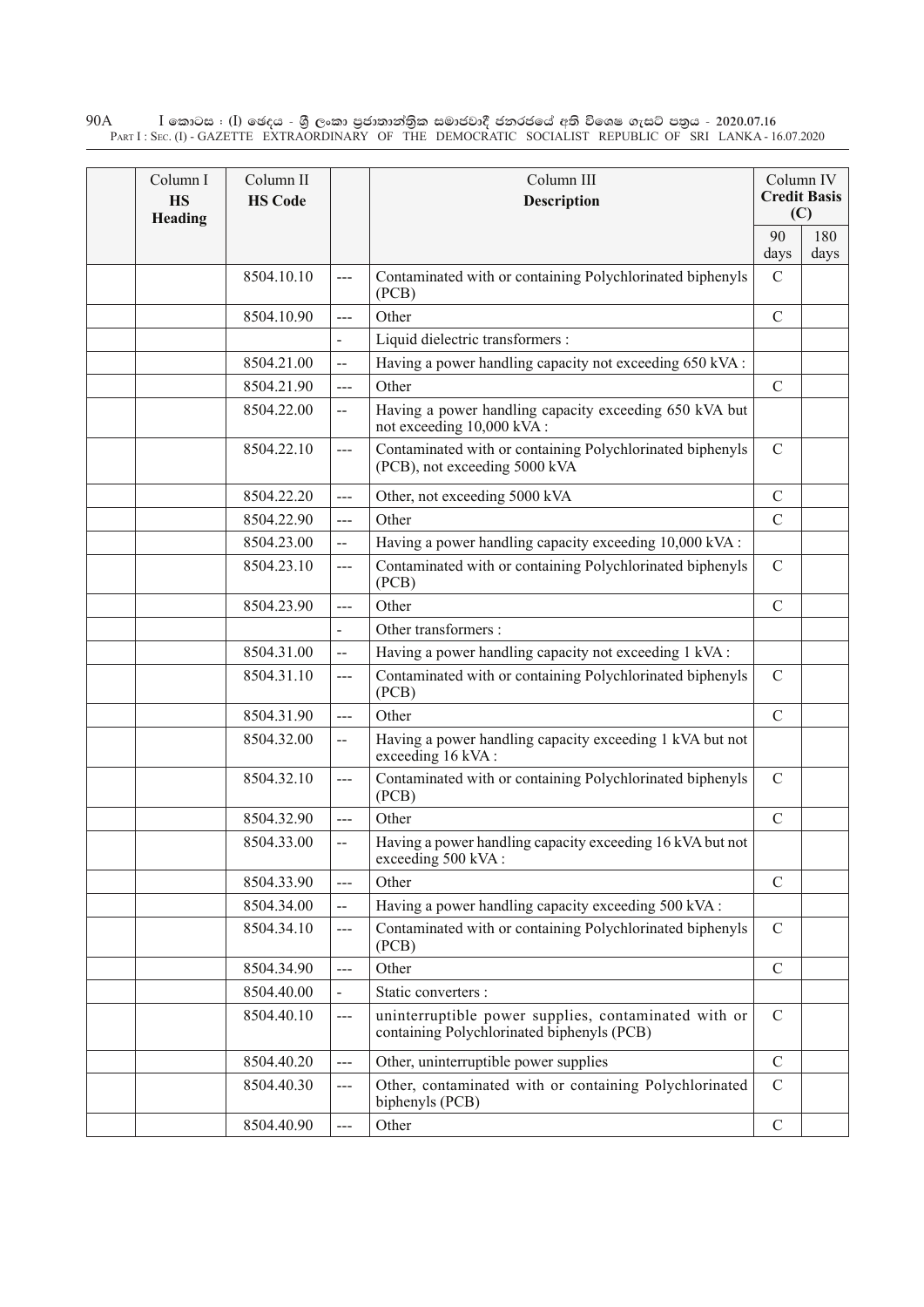$\rm I$  කොටස : ( $\rm I$ ) ඡෙදය - ශුී ලංකා පුජාතාන්තිුක සමාජවාදී ජනරජයේ අති විශෙෂ ගැසට් පතුය - 2020.07.16 Part I : Sec. (I) - GAZETTE EXTRAORDINARY OF THE DEMOCRATIC SOCIALIST REPUBLIC OF SRI LANKA - 16.07.2020 91A

|     | Column I<br><b>HS</b><br>Heading | Column II<br><b>HS Code</b> |                          | Column III<br><b>Description</b>                                                                                                                                                                                                                                                        | Column IV<br><b>Credit Basis</b><br>(C) |             |
|-----|----------------------------------|-----------------------------|--------------------------|-----------------------------------------------------------------------------------------------------------------------------------------------------------------------------------------------------------------------------------------------------------------------------------------|-----------------------------------------|-------------|
|     |                                  |                             |                          |                                                                                                                                                                                                                                                                                         | 90<br>days                              | 180<br>days |
|     |                                  | 8504.50.00                  | $\overline{a}$           | Other inductors :                                                                                                                                                                                                                                                                       |                                         |             |
|     |                                  | 8504.50.10                  | $\qquad \qquad - -$      | Contaminated with or containing Polychlorinated biphenyls<br>(PCB)                                                                                                                                                                                                                      | $\mathcal{C}$                           |             |
|     |                                  | 8504.50.90                  | $\overline{a}$           | Other                                                                                                                                                                                                                                                                                   | $\mathcal{C}$                           |             |
|     |                                  | 8504.90.00                  |                          | Parts:                                                                                                                                                                                                                                                                                  |                                         |             |
|     |                                  | 8504.90.10                  | $---$                    | Contaminated with or containing Polychlorinated biphenyls<br>(PCB)                                                                                                                                                                                                                      | $\mathcal{C}$                           |             |
|     |                                  | 8504.90.90                  | $\overline{a}$           | Other                                                                                                                                                                                                                                                                                   | $\mathcal{C}$                           |             |
| 121 | 85.05                            |                             |                          | Electro-magnets; permanent magnets and articles intended<br>to become permanent magnets after magnetization;<br>electro-magnetic or permanent magnet chucks, clamps<br>and similar holding devices; electro-magnetic couplings,<br>clutches and brakes; electro-magnetic lifting heads. |                                         |             |
|     |                                  |                             | $\overline{a}$           | Permanent magnets and articles intended to become<br>permanent magnets after magnetization :                                                                                                                                                                                            |                                         |             |
|     |                                  | 8505.11.00                  | --                       | Of metal                                                                                                                                                                                                                                                                                | $\mathcal{C}$                           |             |
|     |                                  | 8505.19.00                  | $-$                      | Other                                                                                                                                                                                                                                                                                   | $\mathcal{C}$                           |             |
|     |                                  | 8505.20.00                  |                          | Electro-magnetic couplings, clutches and brakes                                                                                                                                                                                                                                         | $\mathcal{C}$                           |             |
|     |                                  | 8505.90.00                  |                          | Other, including parts                                                                                                                                                                                                                                                                  | $\mathcal{C}$                           |             |
| 122 | 85.06                            |                             |                          | Primary cells and primary batteries.                                                                                                                                                                                                                                                    |                                         |             |
|     |                                  | 8506.10.00                  | $\overline{\phantom{0}}$ | Manganese dioxide :                                                                                                                                                                                                                                                                     |                                         |             |
|     |                                  | 8506.10.10                  | $---$                    | Size "D"                                                                                                                                                                                                                                                                                | $\mathcal{C}$                           |             |
|     |                                  | 8506.10.90                  | $\overline{a}$           | Other                                                                                                                                                                                                                                                                                   | $\mathcal{C}$                           |             |
|     |                                  | 8506.30.00                  |                          | Mercuric oxide                                                                                                                                                                                                                                                                          | $\mathcal{C}$                           |             |
|     |                                  | 8506.40.00                  |                          | Silver oxide                                                                                                                                                                                                                                                                            | $\mathcal{C}$                           |             |
|     |                                  | 8506.50.00                  | $\blacksquare$           | Lithium                                                                                                                                                                                                                                                                                 | $\mathcal{C}$                           |             |
|     |                                  | 8506.60.00                  |                          | Air-zinc                                                                                                                                                                                                                                                                                | $\mathcal{C}$                           |             |
|     |                                  | 8506.80.00                  |                          | Other primary cells and primary batteries                                                                                                                                                                                                                                               | $\mathcal{C}$                           |             |
|     |                                  | 8506.90.00                  |                          | Parts                                                                                                                                                                                                                                                                                   | $\mathcal{C}$                           |             |
|     |                                  |                             |                          |                                                                                                                                                                                                                                                                                         |                                         |             |
| 123 | 85.07                            |                             |                          | Electric accumulators, including separators therefor,<br>whether or not rectangular (including square).                                                                                                                                                                                 |                                         |             |
|     |                                  | 8507.10.00                  | $\overline{\phantom{0}}$ | Lead-acid, of a kind used for starting piston engines:                                                                                                                                                                                                                                  |                                         |             |
|     |                                  | 8507.10.10                  | $--$                     | Sealed type accumulators filled with acid solution and ready<br>for use                                                                                                                                                                                                                 | $\mathcal{C}$                           |             |
|     |                                  | 8507.10.90                  | $\overline{a}$           | Other                                                                                                                                                                                                                                                                                   | $\mathcal{C}$                           |             |
|     |                                  | 8507.20.00                  |                          | Other lead-acid accumulators                                                                                                                                                                                                                                                            |                                         |             |
|     |                                  | 8507.20.10                  | ---                      | For electric vehicles                                                                                                                                                                                                                                                                   | $\mathcal{C}$                           |             |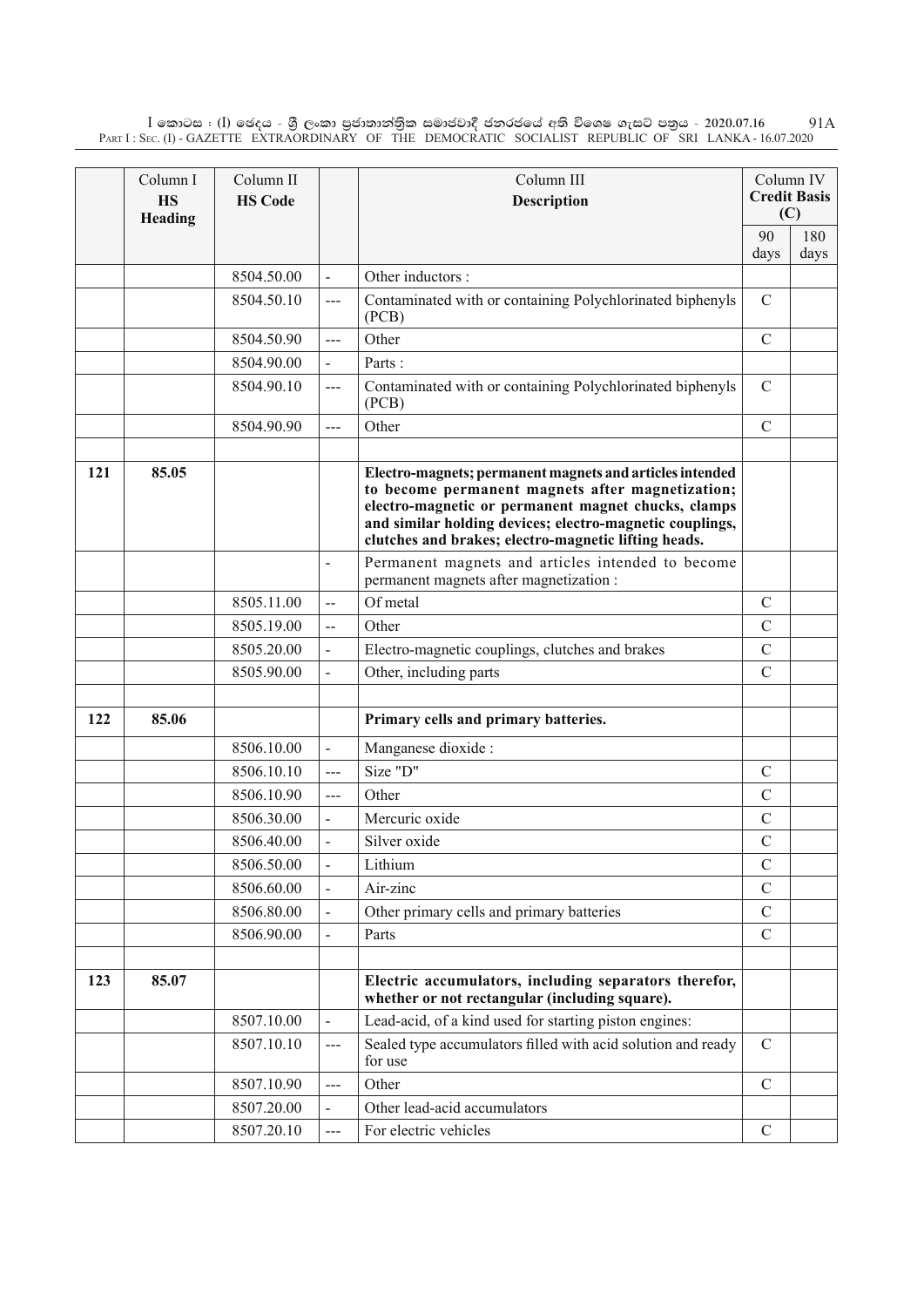$\rm I$  කොටස : ( $\rm I$ ) ඡෙදය - ශුී ලංකා පුජාතාන්තුික සමාජවාදී ජනරජයේ අති විශෙෂ ගැසට් පතුය - 2020.07.16 Part I : Sec. (I) - GAZETTE EXTRAORDINARY OF THE DEMOCRATIC SOCIALIST REPUBLIC OF SRI LANKA - 16.07.2020 92A

|     | Column I<br><b>HS</b><br>Heading | Column II<br><b>HS Code</b> |                          | Column III<br><b>Description</b>                                                                                                |               | Column IV<br><b>Credit Basis</b><br>(C) |
|-----|----------------------------------|-----------------------------|--------------------------|---------------------------------------------------------------------------------------------------------------------------------|---------------|-----------------------------------------|
|     |                                  |                             |                          |                                                                                                                                 | 90<br>days    | 180<br>days                             |
|     |                                  | 8507.20.90                  | $---$                    | Other                                                                                                                           | $\mathcal{C}$ |                                         |
|     |                                  | 8507.30.00                  | $\blacksquare$           | Nickel-cadmium                                                                                                                  |               |                                         |
|     |                                  | 8507.30.10                  | $\overline{a}$           | For electric vehicles                                                                                                           | $\mathcal{C}$ |                                         |
|     |                                  | 8507.30.90                  | $\frac{1}{2}$            | Other                                                                                                                           | $\mathcal{C}$ |                                         |
|     |                                  | 8507.40.00                  | $\overline{a}$           | Nickel-iron                                                                                                                     |               |                                         |
|     |                                  | 8507.40.10                  | $\frac{1}{2}$            | For electric vehicles                                                                                                           | $\mathcal{C}$ |                                         |
|     |                                  | 8507.40.90                  | $\overline{a}$           | Other                                                                                                                           | $\mathcal{C}$ |                                         |
|     |                                  | 8507.50.00                  | $\overline{\phantom{a}}$ | Nickel-metal hydride                                                                                                            |               |                                         |
|     |                                  | 8507.50.10                  | $\overline{a}$           | For electric vehicles                                                                                                           | $\mathcal{C}$ |                                         |
|     |                                  | 8507.50.90                  | $\frac{1}{2}$            | Other                                                                                                                           | $\mathcal{C}$ |                                         |
|     |                                  | 8507.60.00                  | $\overline{a}$           | Lithium-ion                                                                                                                     |               |                                         |
|     |                                  | 8507.60.10                  | $\frac{1}{2}$            | For electric vehicles                                                                                                           | $\mathcal{C}$ |                                         |
|     |                                  | 8507.60.90                  | $\frac{1}{2}$            | Other                                                                                                                           | $\mathcal{C}$ |                                         |
|     |                                  | 8507.80.00                  | $\blacksquare$           | Other accumulators                                                                                                              |               |                                         |
|     |                                  | 8507.80.10                  | $\overline{a}$           | For electric vehicles                                                                                                           | $\mathcal{C}$ |                                         |
|     |                                  | 8507.80.90                  | ---                      | Other                                                                                                                           | $\mathcal{C}$ |                                         |
|     |                                  | 8507.90.00                  | $\blacksquare$           | Parts                                                                                                                           | $\mathcal{C}$ |                                         |
|     |                                  |                             |                          |                                                                                                                                 |               |                                         |
| 124 | 85.08                            |                             |                          | Vacuum cleaners.                                                                                                                |               |                                         |
|     |                                  |                             | $\blacksquare$           | With self-contained electric motor:                                                                                             |               |                                         |
|     |                                  | 8508.11.00                  | $\overline{\phantom{a}}$ | Of a power not exceeding 1,500 W and having a dust bag or<br>other receptacle capacity not exceeding 201                        | $\mathbf C$   |                                         |
|     |                                  | 8508.19.00                  | $\overline{a}$           | Other                                                                                                                           | $\mathcal{C}$ |                                         |
|     |                                  | 8508.60.00                  | $\overline{a}$           | Other vacuum cleaners                                                                                                           | $\mathcal{C}$ |                                         |
|     |                                  | 8508.70.00                  |                          | Parts                                                                                                                           | $\mathcal{C}$ |                                         |
|     |                                  |                             |                          |                                                                                                                                 |               |                                         |
| 125 | 85.09                            |                             |                          | Electro-mechanical domestic appliances, with self-<br>contained electric motor, other than vacuum cleaners of<br>heading 85.08. |               |                                         |
|     |                                  | 8509.40.00                  |                          | Food grinders and mixers; fruit or vegetable juice extractors                                                                   | $\mathbf C$   |                                         |
|     |                                  | 8509.80.00                  |                          | Other appliances :                                                                                                              | $\mathcal{C}$ |                                         |
|     |                                  | 8509.90.00                  |                          | Parts                                                                                                                           | $\mathcal{C}$ |                                         |
|     |                                  |                             |                          |                                                                                                                                 |               |                                         |
| 126 | 85.10                            |                             |                          | Shavers, hair clippers and hair-removing appliances, with<br>self-contained electric motor.                                     |               |                                         |
|     |                                  | 8510.10.00                  |                          | Shavers                                                                                                                         | $\mathcal{C}$ |                                         |
|     |                                  | 8510.20.00                  |                          | Hair clippers                                                                                                                   | $\mathcal{C}$ |                                         |
|     |                                  | 8510.30.00                  |                          | Hair-removing appliances                                                                                                        | $\mathcal{C}$ |                                         |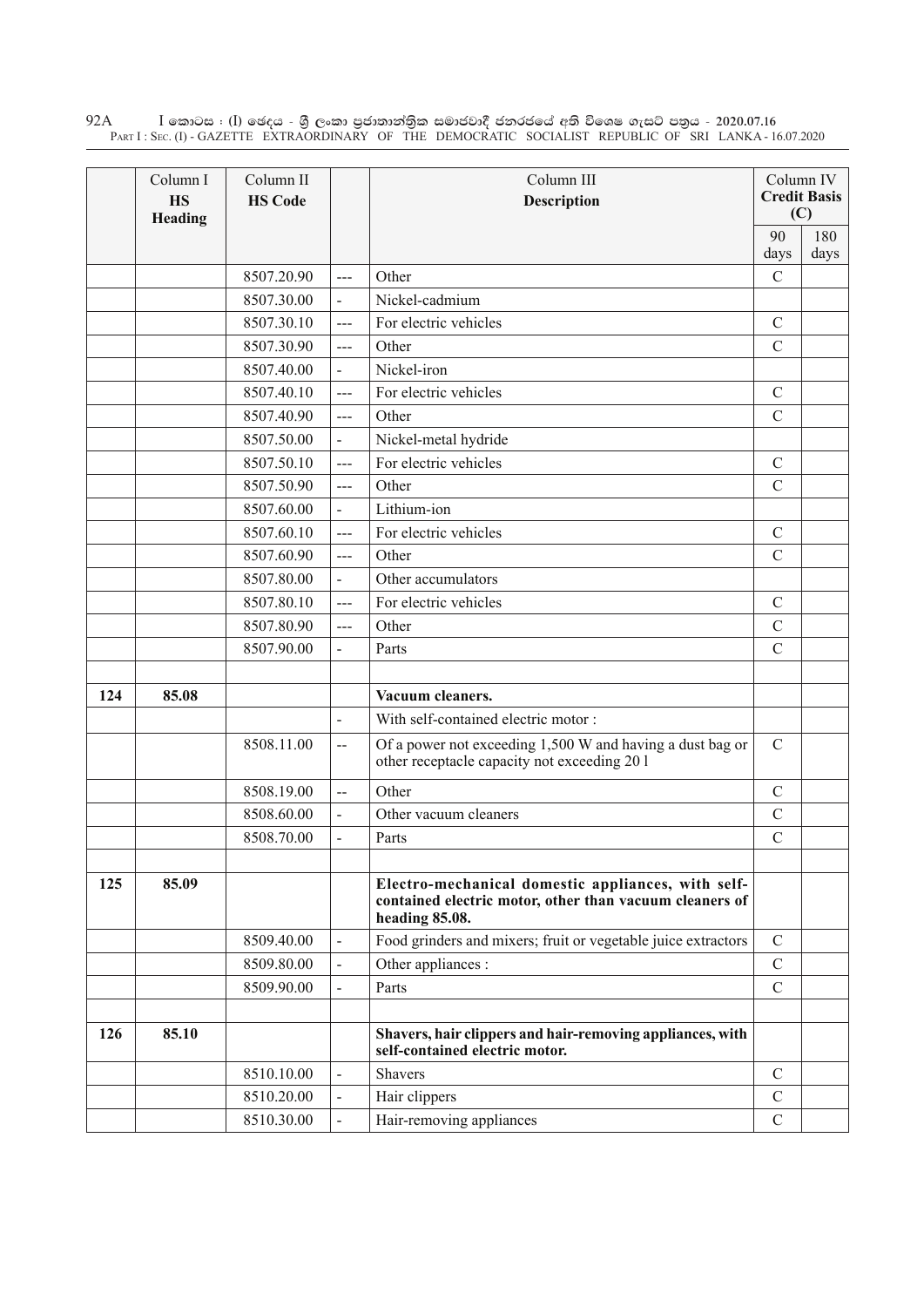$\rm I$  කොටස : ( $\rm I$ ) ඡෙදය - ශුී ලංකා පුජාතාන්තිුක සමාජවාදී ජනරජයේ අති විශෙෂ ගැසට් පතුය - 2020.07.16 Part I : Sec. (I) - GAZETTE EXTRAORDINARY OF THE DEMOCRATIC SOCIALIST REPUBLIC OF SRI LANKA - 16.07.2020 93A

|     | Column I<br><b>HS</b><br>Heading | Column II<br><b>HS Code</b> |                          | Column III<br>Description                                                                                                                                                                                                                                                                                                                                                        |               | Column IV<br><b>Credit Basis</b><br>(C) |
|-----|----------------------------------|-----------------------------|--------------------------|----------------------------------------------------------------------------------------------------------------------------------------------------------------------------------------------------------------------------------------------------------------------------------------------------------------------------------------------------------------------------------|---------------|-----------------------------------------|
|     |                                  |                             |                          |                                                                                                                                                                                                                                                                                                                                                                                  | 90<br>days    | 180<br>days                             |
|     |                                  | 8510.90.00                  |                          | Parts                                                                                                                                                                                                                                                                                                                                                                            | $\mathcal{C}$ |                                         |
|     |                                  |                             |                          |                                                                                                                                                                                                                                                                                                                                                                                  |               |                                         |
| 127 | 85.11                            |                             |                          | Electrical ignition or starting equipment of a kind used<br>for spark-ignition or compression-ignition internal<br>combustion engines (for example, ignition magnetos,<br>magneto-dynamos, ignition coils, sparking plugs and glow<br>plugs, starter motors); generators (for example, dynamos,<br>alternators) and cut-outs of a kind used in conjunction<br>with such engines. |               |                                         |
|     |                                  | 8511.10.00                  |                          | Sparking plugs                                                                                                                                                                                                                                                                                                                                                                   | $\mathcal{C}$ |                                         |
|     |                                  | 8511.20.00                  |                          | Ignition magnetos; magneto-dynamos; magnetic flywheels                                                                                                                                                                                                                                                                                                                           | $\mathcal{C}$ |                                         |
|     |                                  | 8511.30.00                  |                          | Distributors; ignition coils                                                                                                                                                                                                                                                                                                                                                     | $\mathcal{C}$ |                                         |
|     |                                  | 8511.40.00                  |                          | Starter motors and dual purpose starter-generators                                                                                                                                                                                                                                                                                                                               | $\mathcal{C}$ |                                         |
|     |                                  | 8511.50.00                  |                          | Other generators                                                                                                                                                                                                                                                                                                                                                                 | $\mathcal{C}$ |                                         |
|     |                                  | 8511.80.00                  |                          | Other equipment                                                                                                                                                                                                                                                                                                                                                                  | $\mathcal{C}$ |                                         |
|     |                                  | 8511.90.00                  |                          | Parts                                                                                                                                                                                                                                                                                                                                                                            | $\mathcal{C}$ |                                         |
|     |                                  |                             |                          |                                                                                                                                                                                                                                                                                                                                                                                  |               |                                         |
| 128 | 85.12                            |                             |                          | Electrical lighting or signalling equipment (excluding<br>articles of heading 85.39), windscreen wipers, defrosters<br>and demisters, of a kind used for cycles or motor vehicles.                                                                                                                                                                                               |               |                                         |
|     |                                  | 8512.10.00                  |                          | Lighting or visual signalling equipment of a kind used on<br>bicycles                                                                                                                                                                                                                                                                                                            | $\mathcal{C}$ |                                         |
|     |                                  | 8512.20.00                  |                          | Other lighting or visual signalling equipment                                                                                                                                                                                                                                                                                                                                    | $\mathcal{C}$ |                                         |
|     |                                  | 8512.30.00                  | $\overline{\phantom{a}}$ | Sound signalling equipment                                                                                                                                                                                                                                                                                                                                                       | $\mathcal{C}$ |                                         |
|     |                                  | 8512.40.00                  |                          | Windscreen wipers, defrosters and demisters                                                                                                                                                                                                                                                                                                                                      | $\mathcal{C}$ |                                         |
|     |                                  | 8512.90.00                  |                          | Parts                                                                                                                                                                                                                                                                                                                                                                            | $\mathcal{C}$ |                                         |
|     |                                  |                             |                          |                                                                                                                                                                                                                                                                                                                                                                                  |               |                                         |
| 129 | 85.13                            |                             |                          | Portable electric lamps designed to function by their own<br>source of energy (for example, dry batteries, accumulators,<br>magnetos), other than lighting equipment of heading<br>85.12.                                                                                                                                                                                        |               |                                         |
|     |                                  | 8513.10.00                  |                          | Lamps:                                                                                                                                                                                                                                                                                                                                                                           |               |                                         |
|     |                                  | 8513.10.10                  | $---$                    | 12V, DC portable solar lamps                                                                                                                                                                                                                                                                                                                                                     | $\mathcal{C}$ |                                         |
|     |                                  | 8513.10.90                  | $\qquad \qquad - -$      | Other                                                                                                                                                                                                                                                                                                                                                                            | $\mathcal{C}$ |                                         |
|     |                                  | 8513.90.00                  |                          | Parts                                                                                                                                                                                                                                                                                                                                                                            | $\mathcal{C}$ |                                         |
|     |                                  |                             |                          |                                                                                                                                                                                                                                                                                                                                                                                  |               |                                         |
| 130 | 85.14                            |                             |                          | Industrial or laboratory electric furnaces and ovens<br>(including those functioning by induction or dielectric<br>loss); other industrial or laboratory equipment for the<br>heat treatment of materials by induction or dielectric loss.                                                                                                                                       |               |                                         |
|     |                                  | 8514.10.00                  |                          | Resistance heated furnaces and ovens                                                                                                                                                                                                                                                                                                                                             | $\mathcal{C}$ |                                         |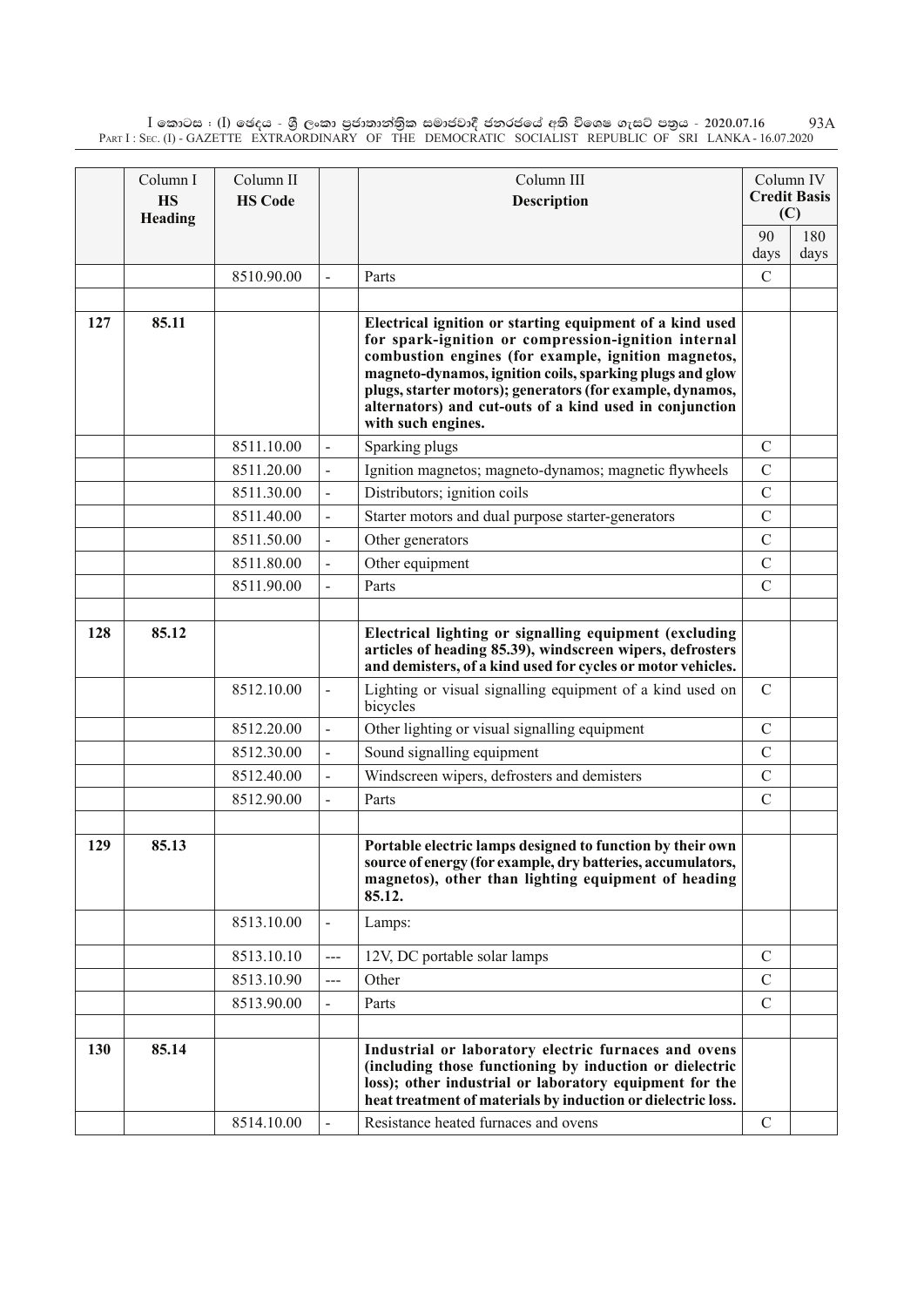$\rm I$  කොටස : ( $\rm I$ ) ඡෙදය - ශුී ලංකා පුජාතාන්තුික සමාජවාදී ජනරජයේ අති විශෙෂ ගැසට් පතුය - 2020.07.16 Part I : Sec. (I) - GAZETTE EXTRAORDINARY OF THE DEMOCRATIC SOCIALIST REPUBLIC OF SRI LANKA - 16.07.2020 94A

|     | Column I<br><b>HS</b><br>Heading | Column II<br><b>HS Code</b> |                          | Column III<br><b>Description</b>                                                                                                                                                                                                                                                                                                                                                                                                                 |                | Column IV<br><b>Credit Basis</b><br>(C) |
|-----|----------------------------------|-----------------------------|--------------------------|--------------------------------------------------------------------------------------------------------------------------------------------------------------------------------------------------------------------------------------------------------------------------------------------------------------------------------------------------------------------------------------------------------------------------------------------------|----------------|-----------------------------------------|
|     |                                  |                             |                          |                                                                                                                                                                                                                                                                                                                                                                                                                                                  | 90<br>days     | 180<br>days                             |
|     |                                  | 8514.20.00                  |                          | Furnaces and ovens functioning by induction or dielectric loss                                                                                                                                                                                                                                                                                                                                                                                   | $\overline{C}$ |                                         |
|     |                                  | 8514.30.00                  |                          | Other furnaces and ovens                                                                                                                                                                                                                                                                                                                                                                                                                         | $\overline{C}$ |                                         |
|     |                                  | 8514.40.00                  | $\overline{a}$           | Other equipment for the heat treatment of materials by<br>induction or dielectric loss                                                                                                                                                                                                                                                                                                                                                           | $\mathcal{C}$  |                                         |
|     |                                  | 8514.90.00                  | $\overline{a}$           | Parts                                                                                                                                                                                                                                                                                                                                                                                                                                            | $\mathcal{C}$  |                                         |
| 131 | 85.15                            |                             |                          | Electric (including electrically heated gas), laser or other<br>light or photon beam, ultrasonic, electron beam, magnetic<br>pulse or plasma arc soldering, brazing or welding<br>machines and apparatus, whether or not capable of<br>cutting; electric machines and apparatus for hot spraying<br>of metals or cermets.                                                                                                                        |                |                                         |
|     |                                  |                             | $\overline{a}$           | Brazing or soldering machines and apparatus :                                                                                                                                                                                                                                                                                                                                                                                                    |                |                                         |
|     |                                  | 8515.11.00                  | --                       | Soldering irons and guns                                                                                                                                                                                                                                                                                                                                                                                                                         | $\mathcal{C}$  |                                         |
|     |                                  | 8515.19.00                  | --                       | Other                                                                                                                                                                                                                                                                                                                                                                                                                                            | $\mathcal{C}$  |                                         |
|     |                                  |                             | $\overline{a}$           | Machines and apparatus for resistance welding of metal :                                                                                                                                                                                                                                                                                                                                                                                         |                |                                         |
|     |                                  | 8515.21.00                  | --                       | Fully or partly automatic                                                                                                                                                                                                                                                                                                                                                                                                                        | $\mathcal{C}$  |                                         |
|     |                                  | 8515.29.00                  | $\overline{a}$           | Other                                                                                                                                                                                                                                                                                                                                                                                                                                            | $\mathcal{C}$  |                                         |
|     |                                  |                             |                          | Machines and apparatus for arc (including plasma arc)<br>welding of metals:                                                                                                                                                                                                                                                                                                                                                                      |                |                                         |
|     |                                  | 8515.31.00                  | $-$                      | Fully or partly automatic                                                                                                                                                                                                                                                                                                                                                                                                                        | $\mathcal{C}$  |                                         |
|     |                                  | 8515.39.00                  | $-$                      | Other                                                                                                                                                                                                                                                                                                                                                                                                                                            | $\mathcal{C}$  |                                         |
|     |                                  | 8515.80.00                  | $\overline{\phantom{0}}$ | Other machines and apparatus                                                                                                                                                                                                                                                                                                                                                                                                                     | $\mathcal{C}$  |                                         |
|     |                                  | 8515.90.00                  | $\blacksquare$           | Parts                                                                                                                                                                                                                                                                                                                                                                                                                                            | $\mathcal{C}$  |                                         |
| 132 | 85.16                            |                             |                          | Electric instantaneous or storage water heaters and<br>immersion heaters; electric space heating apparatus and<br>soil heating apparatus; electro-thermic hair-dressing<br>apparatus (for example, hair dryers, hair curlers, curling<br>tong heaters) and hand dryers; electric smoothing irons;<br>other electro-thermic appliances of a kind used for<br>domestic purposes; electric heating resistors, other than<br>those of heading 85.45. |                |                                         |
|     |                                  | 8516.10.00                  |                          | Electric instantaneous or storage water heaters and immersion<br>heaters                                                                                                                                                                                                                                                                                                                                                                         | $\mathcal{C}$  |                                         |
|     |                                  |                             |                          | Electric space heating apparatus and electric soil heating<br>apparatus :                                                                                                                                                                                                                                                                                                                                                                        |                |                                         |
|     |                                  | 8516.21.00                  | --                       | Storage heating radiators                                                                                                                                                                                                                                                                                                                                                                                                                        | $\mathbf C$    |                                         |
|     |                                  | 8516.29.00                  | --                       | Other                                                                                                                                                                                                                                                                                                                                                                                                                                            | $\mathcal{C}$  |                                         |
|     |                                  |                             | $\blacksquare$           | Electro-thermic hair-dressing or hand-drying apparatus :                                                                                                                                                                                                                                                                                                                                                                                         |                |                                         |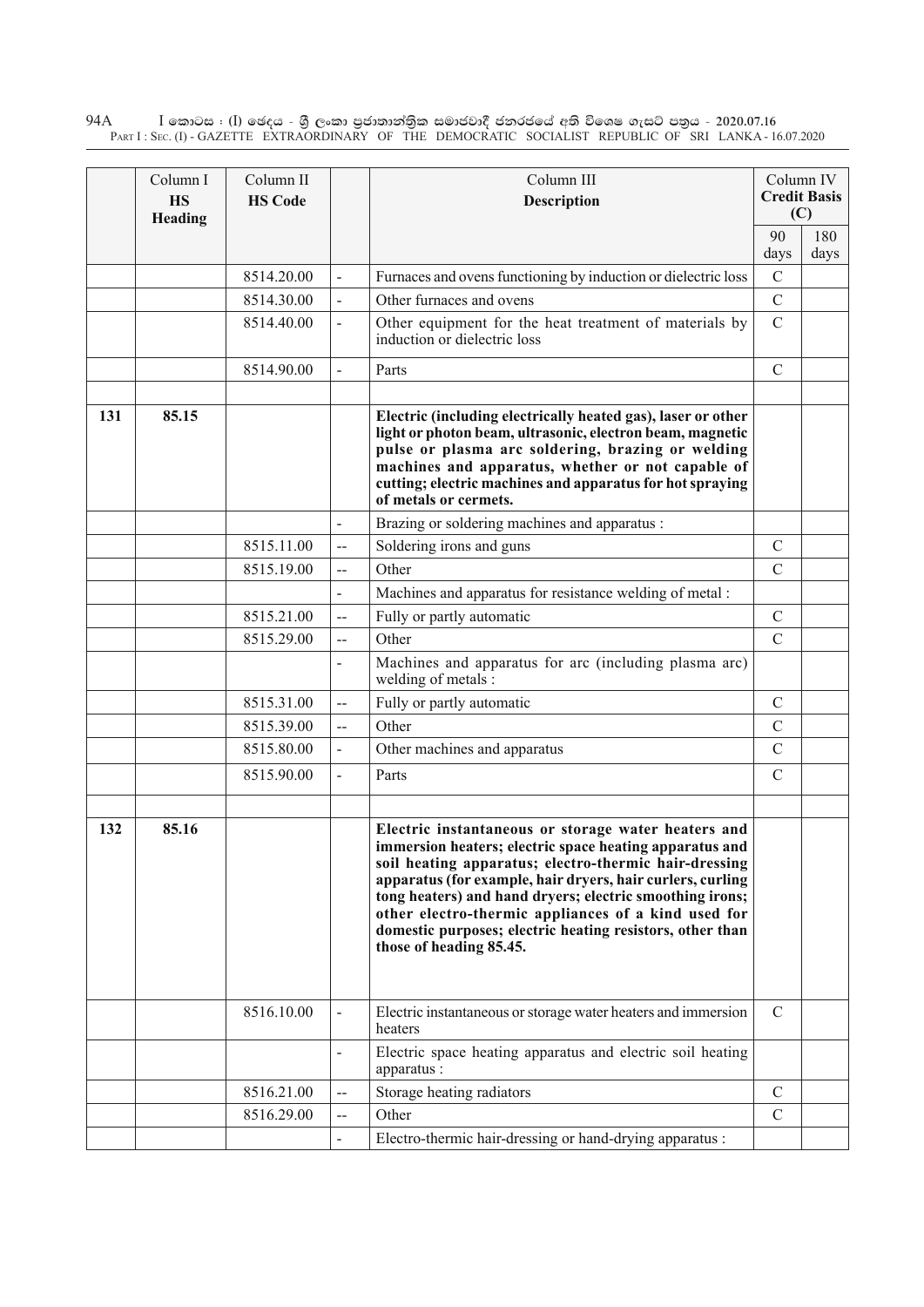$\rm I$  කොටස : ( $\rm I$ ) ඡෙදය - ශුී ලංකා පුජාතාන්තිුක සමාජවාදී ජනරජයේ අති විශෙෂ ගැසට් පතුය - 2020.07.16 Part I : Sec. (I) - GAZETTE EXTRAORDINARY OF THE DEMOCRATIC SOCIALIST REPUBLIC OF SRI LANKA - 16.07.2020 95A

|     | Column I<br><b>HS</b><br>Heading | Column II<br><b>HS Code</b> |                   | Column III<br><b>Description</b>                                                                                                                                                                                                                                                                                                                                                                    |               | Column IV<br><b>Credit Basis</b><br>(C) |
|-----|----------------------------------|-----------------------------|-------------------|-----------------------------------------------------------------------------------------------------------------------------------------------------------------------------------------------------------------------------------------------------------------------------------------------------------------------------------------------------------------------------------------------------|---------------|-----------------------------------------|
|     |                                  |                             |                   |                                                                                                                                                                                                                                                                                                                                                                                                     | 90            | 180                                     |
|     |                                  |                             |                   |                                                                                                                                                                                                                                                                                                                                                                                                     | days          | days                                    |
|     |                                  | 8516.31.00                  | $-$               | Hair dryers                                                                                                                                                                                                                                                                                                                                                                                         | $\mathcal{C}$ |                                         |
|     |                                  | 8516.32.00                  | $\overline{a}$    | Other hair-dressing apparatus                                                                                                                                                                                                                                                                                                                                                                       | $\mathcal{C}$ |                                         |
|     |                                  | 8516.33.00                  | $-$               | Hand-drying apparatus                                                                                                                                                                                                                                                                                                                                                                               | $\mathcal{C}$ |                                         |
|     |                                  | 8516.40.00                  |                   | Electric smoothing irons :                                                                                                                                                                                                                                                                                                                                                                          | $\mathcal{C}$ |                                         |
|     |                                  | 8516.50.00                  |                   | Microwave ovens                                                                                                                                                                                                                                                                                                                                                                                     | $\mathcal{C}$ |                                         |
|     |                                  | 8516.60.00                  |                   | Other ovens; cookers, cooking plates, boiling rings, grillers<br>and roasters :                                                                                                                                                                                                                                                                                                                     |               |                                         |
|     |                                  | 8516.60.10                  | $\overline{a}$    | Rice cookers                                                                                                                                                                                                                                                                                                                                                                                        | $\mathcal{C}$ |                                         |
|     |                                  | 8516.60.90                  | ---               | Other                                                                                                                                                                                                                                                                                                                                                                                               | $\mathcal{C}$ |                                         |
|     |                                  |                             |                   | Other electro-thermic appliances :                                                                                                                                                                                                                                                                                                                                                                  |               |                                         |
|     |                                  | 8516.71.00                  | --                | Coffee or tea makers                                                                                                                                                                                                                                                                                                                                                                                | $\mathcal{C}$ |                                         |
|     |                                  | 8516.72.00                  | $\overline{a}$    | Toasters                                                                                                                                                                                                                                                                                                                                                                                            | $\mathcal{C}$ |                                         |
|     |                                  | 8516.79.00                  | $-$               | Other:                                                                                                                                                                                                                                                                                                                                                                                              |               |                                         |
|     |                                  | 8516.79.10                  | ---               | Heaters for diffusing insecticides/repellents, and equipment<br>for destroying insects                                                                                                                                                                                                                                                                                                              | $\mathcal{C}$ |                                         |
|     |                                  | 8516.79.20                  | $---$             | Electric kettles                                                                                                                                                                                                                                                                                                                                                                                    | $\mathcal{C}$ |                                         |
|     |                                  | 8516.79.90                  | ---               | Other                                                                                                                                                                                                                                                                                                                                                                                               | $\mathcal{C}$ |                                         |
|     |                                  | 8516.80.00                  |                   | Electric heating resistors                                                                                                                                                                                                                                                                                                                                                                          | $\mathcal{C}$ |                                         |
|     |                                  | 8516.90.00                  |                   | Parts:                                                                                                                                                                                                                                                                                                                                                                                              |               |                                         |
|     |                                  | 8516.90.10                  | ---               | Of rice cookers                                                                                                                                                                                                                                                                                                                                                                                     | $\mathcal{C}$ |                                         |
|     |                                  | 8516.90.90                  | ---               | Other                                                                                                                                                                                                                                                                                                                                                                                               | $\mathcal{C}$ |                                         |
|     |                                  |                             |                   |                                                                                                                                                                                                                                                                                                                                                                                                     |               |                                         |
| 133 | 85.17                            |                             |                   | Telephone sets, including telephones for cellular networks<br>or for other wireless networks; other apparatus for the<br>transmission or reception of voice, images or other data,<br>including apparatus for communication in a wired or<br>wireless network (such as a local or wide area network),<br>other than transmission or reception apparatus of heading<br>84.43, 85.25, 85.27 or 85.28. |               |                                         |
|     |                                  |                             |                   | Telephone sets, including telephones for cellular networks or<br>for other wireless networks :                                                                                                                                                                                                                                                                                                      |               |                                         |
|     |                                  | 8517.11.00                  | $\qquad \qquad -$ | Line telephone sets with cordless handsets                                                                                                                                                                                                                                                                                                                                                          |               | $\mathcal{C}$                           |
|     |                                  | 8517.18.00                  |                   | Other                                                                                                                                                                                                                                                                                                                                                                                               |               | $\mathsf{C}$                            |
|     |                                  |                             |                   | Other apparatus for transmission or reception of voice,<br>images or other data, including apparatus for communication<br>in a wired or wireless network (such as a local or wide area<br>network):                                                                                                                                                                                                 |               |                                         |
|     |                                  | 8517.62.00                  | --                | Machines for the reception, conversion and transmission<br>or regeneration of voice, images or other data, including<br>switching and routing apparatus :                                                                                                                                                                                                                                           |               |                                         |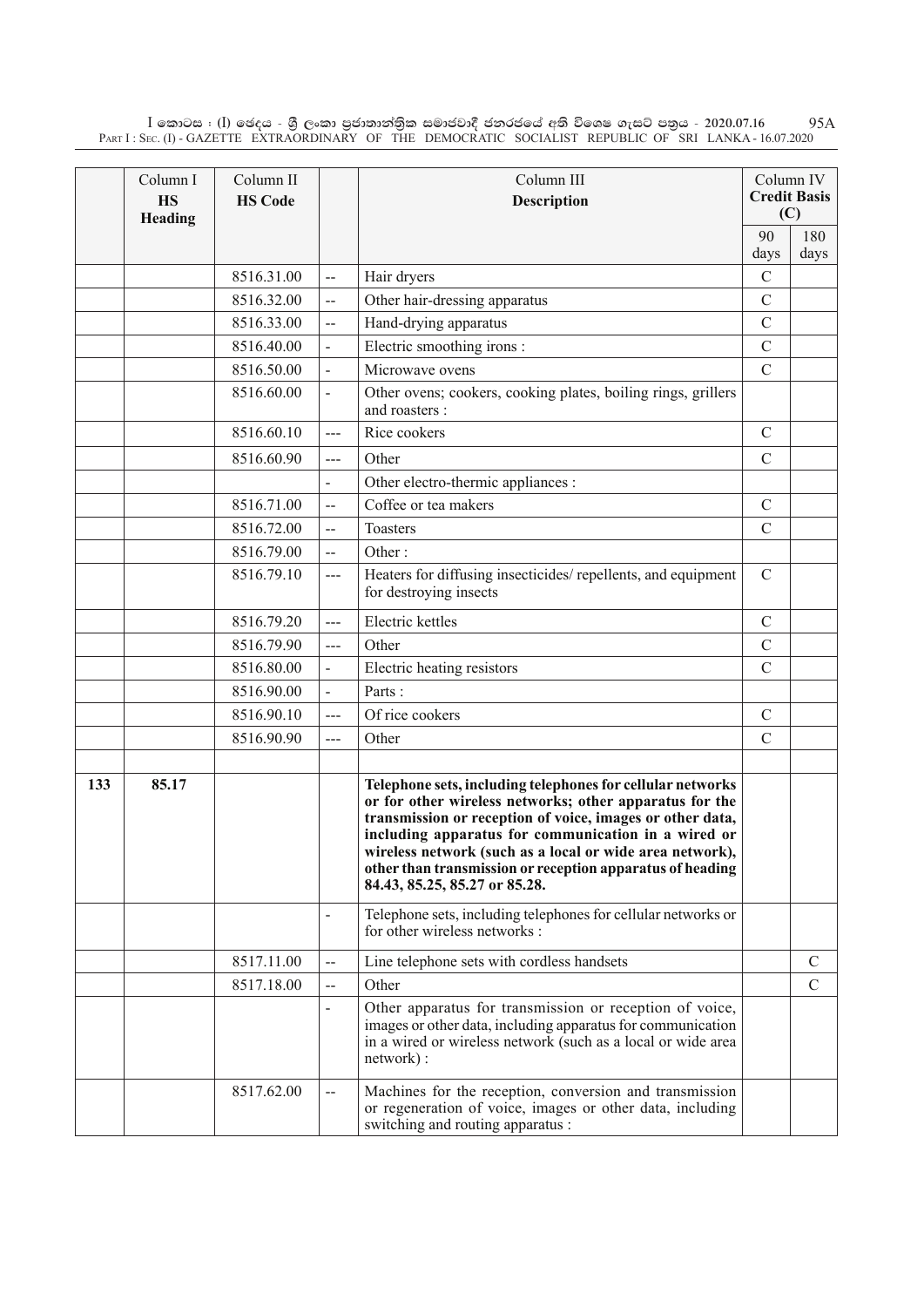$\rm I$  කොටස : ( $\rm I$ ) ඡෙදය - ශුී ලංකා පුජාතාන්තුික සමාජවාදී ජනරජයේ අති විශෙෂ ගැසට් පතුය - 2020.07.16 Part I : Sec. (I) - GAZETTE EXTRAORDINARY OF THE DEMOCRATIC SOCIALIST REPUBLIC OF SRI LANKA - 16.07.2020 96A

|     | Column I<br><b>HS</b><br>Heading | Column II<br><b>HS Code</b> |                          | Column III<br><b>Description</b>                                                                                                                                                                                                                                                                                     |      | Column IV<br><b>Credit Basis</b><br>(C) |
|-----|----------------------------------|-----------------------------|--------------------------|----------------------------------------------------------------------------------------------------------------------------------------------------------------------------------------------------------------------------------------------------------------------------------------------------------------------|------|-----------------------------------------|
|     |                                  |                             |                          |                                                                                                                                                                                                                                                                                                                      | 90   | 180                                     |
|     |                                  |                             |                          |                                                                                                                                                                                                                                                                                                                      | days | days                                    |
|     |                                  | 8517.62.90                  | $---$                    | Other                                                                                                                                                                                                                                                                                                                |      | $\mathcal{C}$                           |
|     |                                  | 8517.69.00                  | $\overline{\phantom{a}}$ | Other                                                                                                                                                                                                                                                                                                                |      | $\mathcal{C}$                           |
|     |                                  | 8517.70.00                  |                          | Parts                                                                                                                                                                                                                                                                                                                |      | $\mathcal{C}$                           |
| 134 | 85.18                            |                             |                          | Microphones and stands therefor; loudspeakers, whether<br>or not mounted in their enclosures; headphones and<br>earphones, whether or not combined with a microphone,<br>and sets consisting of a microphone and one or more<br>loudspeakers; audio-frequency electric amplifiers; electric<br>sound amplifier sets. |      |                                         |
|     |                                  | 8518.10.00                  | $\overline{\phantom{0}}$ | Microphones and stands therefor                                                                                                                                                                                                                                                                                      |      | $\mathcal{C}$                           |
|     |                                  |                             |                          | Loudspeakers, whether or not mounted in their enclosures :                                                                                                                                                                                                                                                           |      |                                         |
|     |                                  | 8518.21.00                  | $-$                      | Single loudspeakers, mounted in their enclosures                                                                                                                                                                                                                                                                     |      | $\mathcal{C}$                           |
|     |                                  | 8518.22.00                  | $\overline{\phantom{a}}$ | Multiple loudspeakers, mounted in the same enclosure                                                                                                                                                                                                                                                                 |      | $\mathcal{C}$                           |
|     |                                  | 8518.29.00                  | $\overline{\phantom{a}}$ | Other                                                                                                                                                                                                                                                                                                                |      | $\mathcal{C}$                           |
|     |                                  | 8518.30.00                  |                          | Headphones and earphones, whether or not combined with<br>a microphone, and sets consisting of a microphone and one<br>or more loudspeakers                                                                                                                                                                          |      | $\overline{C}$                          |
|     |                                  | 8518.40.00                  |                          | Audio-frequency electric amplifiers                                                                                                                                                                                                                                                                                  |      | $\mathcal{C}$                           |
|     |                                  | 8518.50.00                  |                          | Electric sound amplifier sets                                                                                                                                                                                                                                                                                        |      | $\mathcal{C}$                           |
|     |                                  | 8518.90.00                  |                          | Parts                                                                                                                                                                                                                                                                                                                |      | $\overline{C}$                          |
| 135 | 85.19                            |                             |                          | Sound recording or reproducing apparatus.                                                                                                                                                                                                                                                                            |      |                                         |
|     |                                  | 8519.30.00                  | $\overline{a}$           | Turntables (record-decks)                                                                                                                                                                                                                                                                                            |      | $\mathcal{C}$                           |
|     |                                  |                             | $\overline{a}$           | Other apparatus :                                                                                                                                                                                                                                                                                                    |      |                                         |
|     |                                  | 8519.81.00                  | $\overline{\phantom{a}}$ | Using magnetic, optical or semiconductor media :                                                                                                                                                                                                                                                                     |      |                                         |
|     |                                  | 8519.81.10                  | ---                      | Magnetic cine sound recorders for 35 mm sprocketed films                                                                                                                                                                                                                                                             |      | $\mathcal{C}$                           |
|     |                                  | 8519.81.90                  | ---                      | Other                                                                                                                                                                                                                                                                                                                |      | C                                       |
|     |                                  | 8519.89.00                  | $\overline{\phantom{a}}$ | Other:                                                                                                                                                                                                                                                                                                               |      |                                         |
|     |                                  | 8519.89.10                  | ---                      | Sound reproducing apparatus                                                                                                                                                                                                                                                                                          |      | $\mathcal{C}$                           |
|     |                                  | 8519.89.90                  | ---                      | Other                                                                                                                                                                                                                                                                                                                |      | $\mathcal{C}$                           |
|     |                                  |                             |                          |                                                                                                                                                                                                                                                                                                                      |      |                                         |
| 136 | 85.21                            |                             |                          | Video recording or reproducing apparatus, whether or<br>not incorporating a video tuner.                                                                                                                                                                                                                             |      |                                         |
|     |                                  | 8521.10.00                  |                          | Magnetic tape-type                                                                                                                                                                                                                                                                                                   |      | $\mathcal{C}$                           |
|     |                                  | 8521.90.00                  |                          | Other                                                                                                                                                                                                                                                                                                                |      | $\mathcal{C}$                           |
|     |                                  |                             |                          |                                                                                                                                                                                                                                                                                                                      |      |                                         |
| 137 | 85.22                            |                             |                          | Parts and accessories suitable for use solely or principally<br>with the apparatus of heading 85.19 to 85.21.                                                                                                                                                                                                        |      |                                         |
|     |                                  | 8522.10.00                  |                          | Pick-up cartridges                                                                                                                                                                                                                                                                                                   |      | $\mathcal{C}$                           |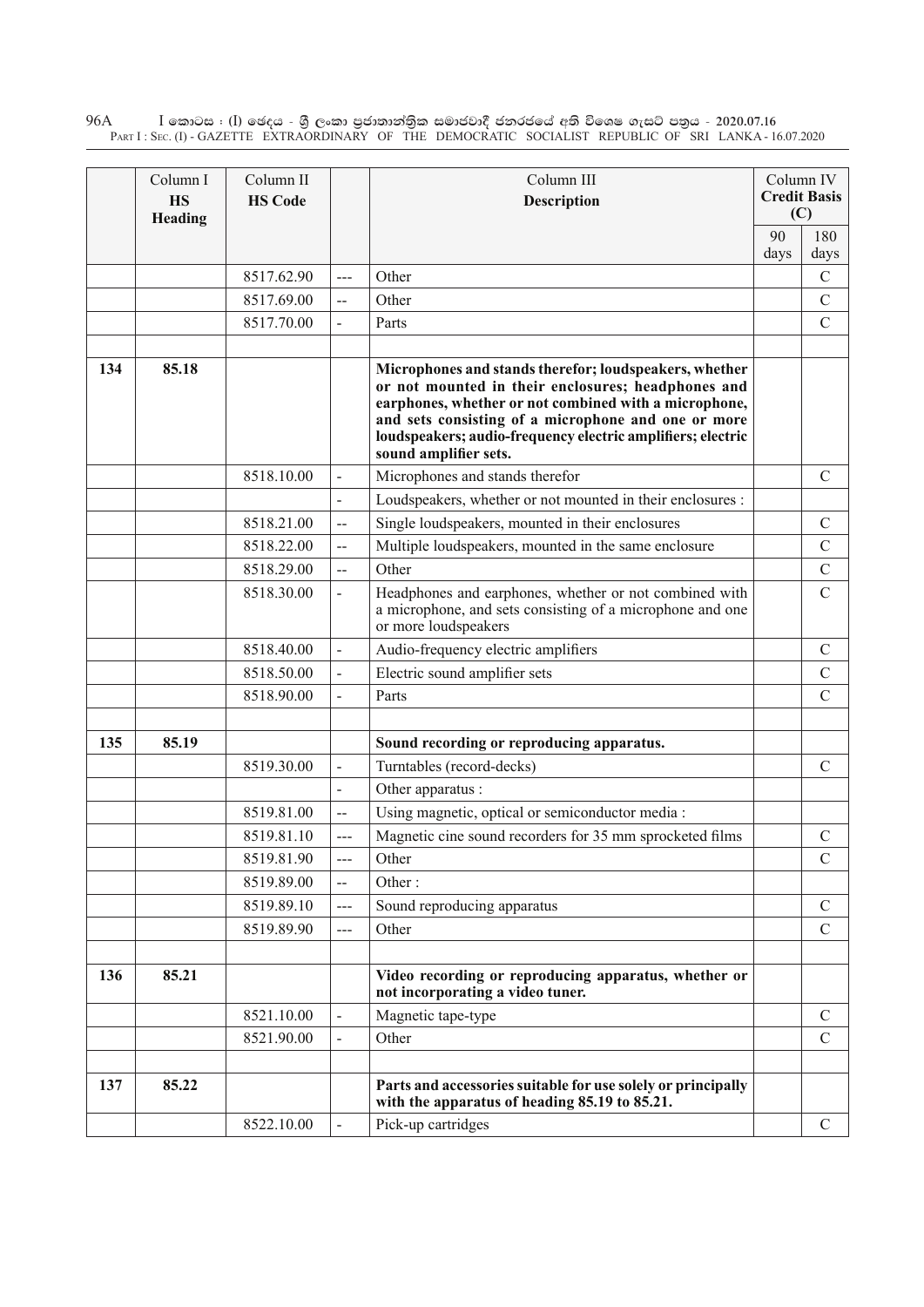$\rm I$  කොටස : ( $\rm I$ ) ඡෙදය - ශුී ලංකා පුජාතාන්තිුක සමාජවාදී ජනරජයේ අති විශෙෂ ගැසට් පතුය - 2020.07.16 Part I : Sec. (I) - GAZETTE EXTRAORDINARY OF THE DEMOCRATIC SOCIALIST REPUBLIC OF SRI LANKA - 16.07.2020 97A

|     | Column I<br><b>HS</b><br>Heading | Column II<br><b>HS Code</b> |                          | Column III<br>Description                                                                                                                                                                                                                                                      |      | Column IV<br><b>Credit Basis</b><br>(C) |
|-----|----------------------------------|-----------------------------|--------------------------|--------------------------------------------------------------------------------------------------------------------------------------------------------------------------------------------------------------------------------------------------------------------------------|------|-----------------------------------------|
|     |                                  |                             |                          |                                                                                                                                                                                                                                                                                | 90   | 180                                     |
|     |                                  |                             |                          |                                                                                                                                                                                                                                                                                | days | days                                    |
|     |                                  | 8522.90.00                  |                          | Other:                                                                                                                                                                                                                                                                         |      | $\mathcal{C}$                           |
| 138 | 85.23                            |                             |                          | Discs, tapes, solid-state non-volatile storage devices,<br>"smart cards" and other media for the recording of sound<br>or of other phenomena, whether or not recorded, including<br>matrices and masters for the production of discs, but<br>excluding products of Chapter 37. |      |                                         |
|     |                                  |                             |                          | Magnetic media:                                                                                                                                                                                                                                                                |      |                                         |
|     |                                  | 8523.21.00                  | $\overline{a}$           | Cards incorporating a magnetic stripe                                                                                                                                                                                                                                          |      | $\mathcal{C}$                           |
|     |                                  | 8523.29.00                  | $-$                      | Other:                                                                                                                                                                                                                                                                         |      |                                         |
|     |                                  | 8523.29.10                  | $---$                    | unrecorded magnetic tapes of a width not exceeding 4 mm<br>for machines of heading 84.71                                                                                                                                                                                       |      | $\mathsf{C}$                            |
|     |                                  | 8523.29.30                  | $---$                    | Other unrecorded magnetic tapes for machines of heading<br>84.71; other recorded magnetic tapes for reproducing<br>phenomena other than sound or image; magnetic discs                                                                                                         |      | $\mathcal{C}$                           |
|     |                                  | 8523.29.90                  | $\overline{a}$           | Other                                                                                                                                                                                                                                                                          |      | $\mathcal{C}$                           |
|     |                                  |                             |                          | Optical media:                                                                                                                                                                                                                                                                 |      |                                         |
|     |                                  | 8523.41.00                  | $\overline{\phantom{a}}$ | unrecorded                                                                                                                                                                                                                                                                     |      | $\mathcal{C}$                           |
|     |                                  | 8523.49.00                  | $\overline{\phantom{a}}$ | Other                                                                                                                                                                                                                                                                          |      | $\mathcal{C}$                           |
|     |                                  |                             | $\overline{a}$           | Semiconductor media:                                                                                                                                                                                                                                                           |      |                                         |
|     |                                  | 8523.51.00                  | $\overline{\phantom{a}}$ | Solid-state non-volatile storage devices                                                                                                                                                                                                                                       |      | $\mathcal{C}$                           |
|     |                                  | 8523.52.00                  | $\overline{\phantom{a}}$ | "Smart cards"                                                                                                                                                                                                                                                                  |      | $\mathcal{C}$                           |
|     |                                  | 8523.59.00                  | $\overline{\phantom{a}}$ | Other:                                                                                                                                                                                                                                                                         |      |                                         |
|     |                                  | 8523.59.10                  | ---                      | Proximity cards and tags                                                                                                                                                                                                                                                       |      | $\mathcal{C}$                           |
|     |                                  | 8523.59.90                  | $\overline{a}$           | Other                                                                                                                                                                                                                                                                          |      | $\mathcal{C}$                           |
|     |                                  | 8523.80.00                  |                          | Other:                                                                                                                                                                                                                                                                         |      | $\mathcal{C}$                           |
|     |                                  |                             |                          |                                                                                                                                                                                                                                                                                |      |                                         |
| 139 | 85.25                            |                             |                          | Transmission apparatus for radio-broadcasting or<br>television, whether or not incorporating reception<br>apparatus or sound recording or reproducing apparatus;<br>television cameras, digital cameras and video camera<br>recorders.                                         |      |                                         |
|     |                                  | 8525.80.00                  |                          | Television cameras, digital cameras and video camera<br>recorders :                                                                                                                                                                                                            |      |                                         |
|     |                                  | 8525.80.10                  | $---$                    | Television cameras                                                                                                                                                                                                                                                             |      | $\mathsf{C}$                            |
|     |                                  | 8525.80.90                  | $\qquad \qquad - -$      | Digital cameras and video camera recorders                                                                                                                                                                                                                                     |      | $\mathcal{C}$                           |
|     |                                  |                             |                          |                                                                                                                                                                                                                                                                                |      |                                         |
| 140 | 85.26                            |                             |                          | Radar apparatus, radio navigational aid apparatus and<br>radio remote control apparatus.                                                                                                                                                                                       |      |                                         |
|     |                                  | 8526.10.00                  |                          | Radar apparatus                                                                                                                                                                                                                                                                |      | $\mathsf{C}$                            |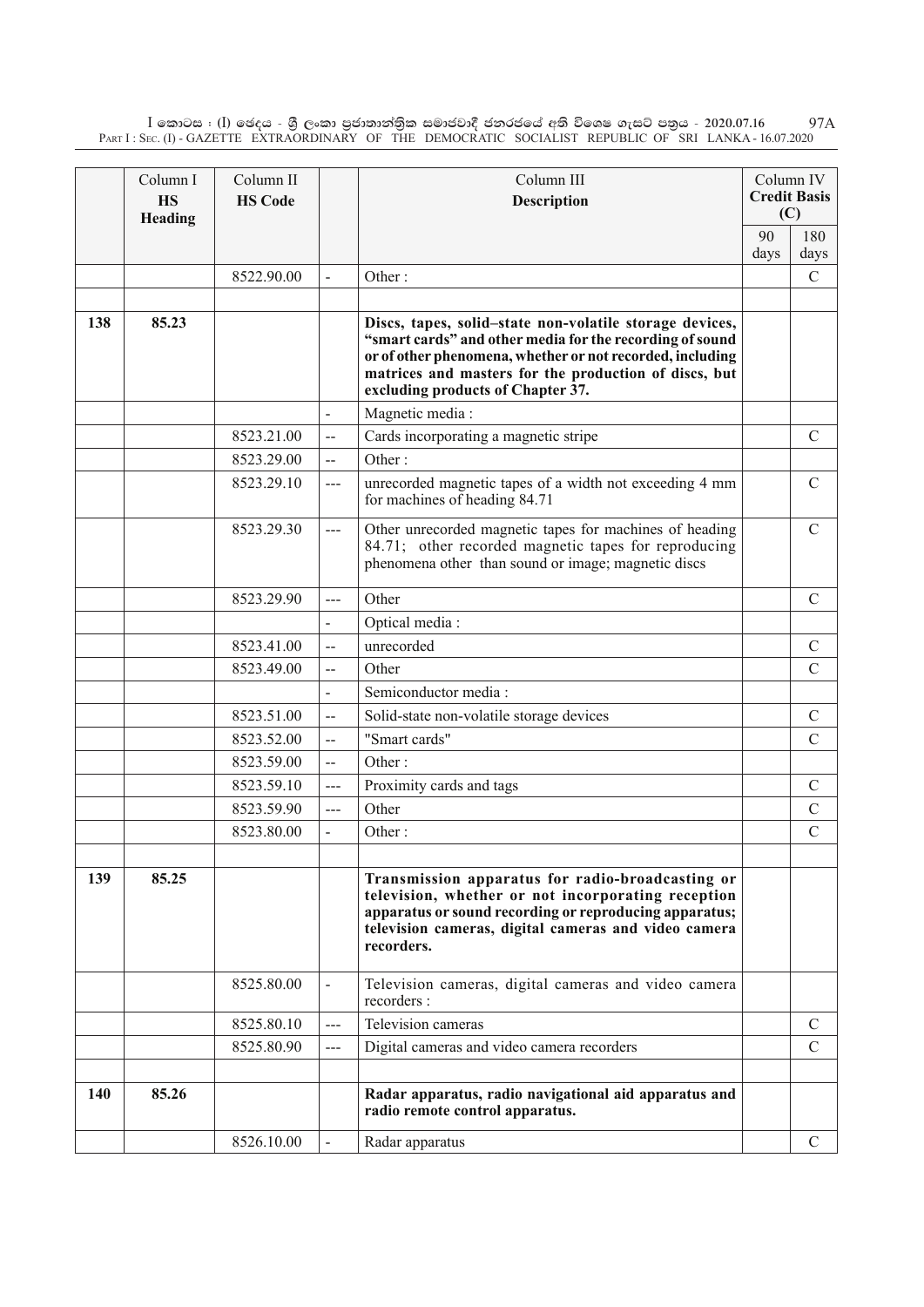$\rm I$  කොටස : ( $\rm I$ ) ඡෙදය - ශුී ලංකා පුජාතාන්තුික සමාජවාදී ජනරජයේ අති විශෙෂ ගැසට් පතුය - 2020.07.16 Part I : Sec. (I) - GAZETTE EXTRAORDINARY OF THE DEMOCRATIC SOCIALIST REPUBLIC OF SRI LANKA - 16.07.2020 98A

|     | Column I<br><b>HS</b><br>Heading | Column II<br><b>HS Code</b> |                          | Column III<br><b>Description</b>                                                                                                                                                                                                     |               | Column IV<br><b>Credit Basis</b><br>(C) |
|-----|----------------------------------|-----------------------------|--------------------------|--------------------------------------------------------------------------------------------------------------------------------------------------------------------------------------------------------------------------------------|---------------|-----------------------------------------|
|     |                                  |                             |                          | 90<br>days                                                                                                                                                                                                                           | 180<br>days   |                                         |
|     |                                  |                             | $\overline{a}$           | Other:                                                                                                                                                                                                                               |               |                                         |
|     |                                  | 8526.91.00                  | $-$                      | Radio navigational aid apparatus                                                                                                                                                                                                     |               | $\mathcal{C}$                           |
|     |                                  | 8526.92.00                  | --                       | Radio remote control apparatus                                                                                                                                                                                                       |               | $\mathcal{C}$                           |
| 141 | 85.27                            |                             |                          | Reception apparatus for radio-broadcasting, whether or<br>not combined, in the same housing, with sound recording<br>or reproducing apparatus or a clock.                                                                            |               |                                         |
|     |                                  |                             |                          | Radio-broadcast receivers capable of operating without an<br>external source of power:                                                                                                                                               |               |                                         |
|     |                                  | 8527.12.00                  | $\overline{\phantom{a}}$ | Pocket-size radio cassette-players                                                                                                                                                                                                   |               | $\mathcal{C}$                           |
|     |                                  | 8527.13.00                  | $-$                      | Other apparatus combined with sound recording or<br>reproducing apparatus                                                                                                                                                            |               | $\mathcal{C}$                           |
|     |                                  | 8527.19.00                  | $\overline{\phantom{a}}$ | Other:                                                                                                                                                                                                                               |               | $\mathcal{C}$                           |
|     |                                  |                             |                          | Radio-broadcast receivers not capable of operating without an<br>external source of power, of a kind used in motor vehicles :                                                                                                        |               |                                         |
|     |                                  | 8527.21.00                  | $-$                      | Combined with sound recording or reproducing apparatus                                                                                                                                                                               |               | $\mathcal{C}$                           |
|     |                                  | 8527.29.00                  | $\overline{a}$           | Other                                                                                                                                                                                                                                |               | $\mathcal{C}$                           |
|     |                                  |                             |                          | Other:                                                                                                                                                                                                                               |               |                                         |
|     |                                  | 8527.91.00                  | $-$                      | Combined with sound recording or reproducing apparatus                                                                                                                                                                               |               | $\mathcal{C}$                           |
|     |                                  | 8527.92.00                  | $\overline{a}$           | Not combined with sound recording or reproducing apparatus<br>but combined with a clock                                                                                                                                              |               | $\mathcal{C}$                           |
|     |                                  | 8527.99.00                  | $\overline{\phantom{a}}$ | Other                                                                                                                                                                                                                                |               | $\mathcal{C}$                           |
| 142 | 85.28                            |                             |                          | Monitors and projectors, not incorporating television<br>reception apparatus; reception apparatus for television,<br>whether or not incorporating radio-broadcast receivers<br>or sound or video recording or reproducing apparatus. |               |                                         |
|     |                                  |                             |                          | Cathode-ray tube monitors :                                                                                                                                                                                                          |               |                                         |
|     |                                  | 8528.42.00                  |                          | Capable of directly connecting to and designed for use with<br>an automatic data processing machine of heading 84.71                                                                                                                 | $\mathcal{C}$ |                                         |
|     |                                  | 8528.49.00                  | --                       | Other:                                                                                                                                                                                                                               |               |                                         |
|     |                                  | 8528.49.90                  | ---                      | Other                                                                                                                                                                                                                                | $\mathcal{C}$ |                                         |
|     |                                  |                             |                          | Other monitors :                                                                                                                                                                                                                     |               |                                         |
|     |                                  | 8528.52.00                  | $\overline{\phantom{a}}$ | Capable of directly connecting to designed for use with an<br>automatic data processing machine of heading 84.71                                                                                                                     | $\mathbf C$   |                                         |
|     |                                  | 8528.59.00                  | $-$                      | Other:                                                                                                                                                                                                                               |               |                                         |
|     |                                  | 8528.59.90                  | ---                      | Other                                                                                                                                                                                                                                | $\mathcal{C}$ |                                         |
|     |                                  |                             |                          | Projectors :                                                                                                                                                                                                                         |               |                                         |
|     |                                  | 8528.62.00                  | $-$                      | Capable of directly connecting to designed for use with an<br>automatic data processing machine of heading 84.71                                                                                                                     | $\mathbf C$   |                                         |
|     |                                  | 8528.69.00                  |                          | Other                                                                                                                                                                                                                                | $\mathcal{C}$ |                                         |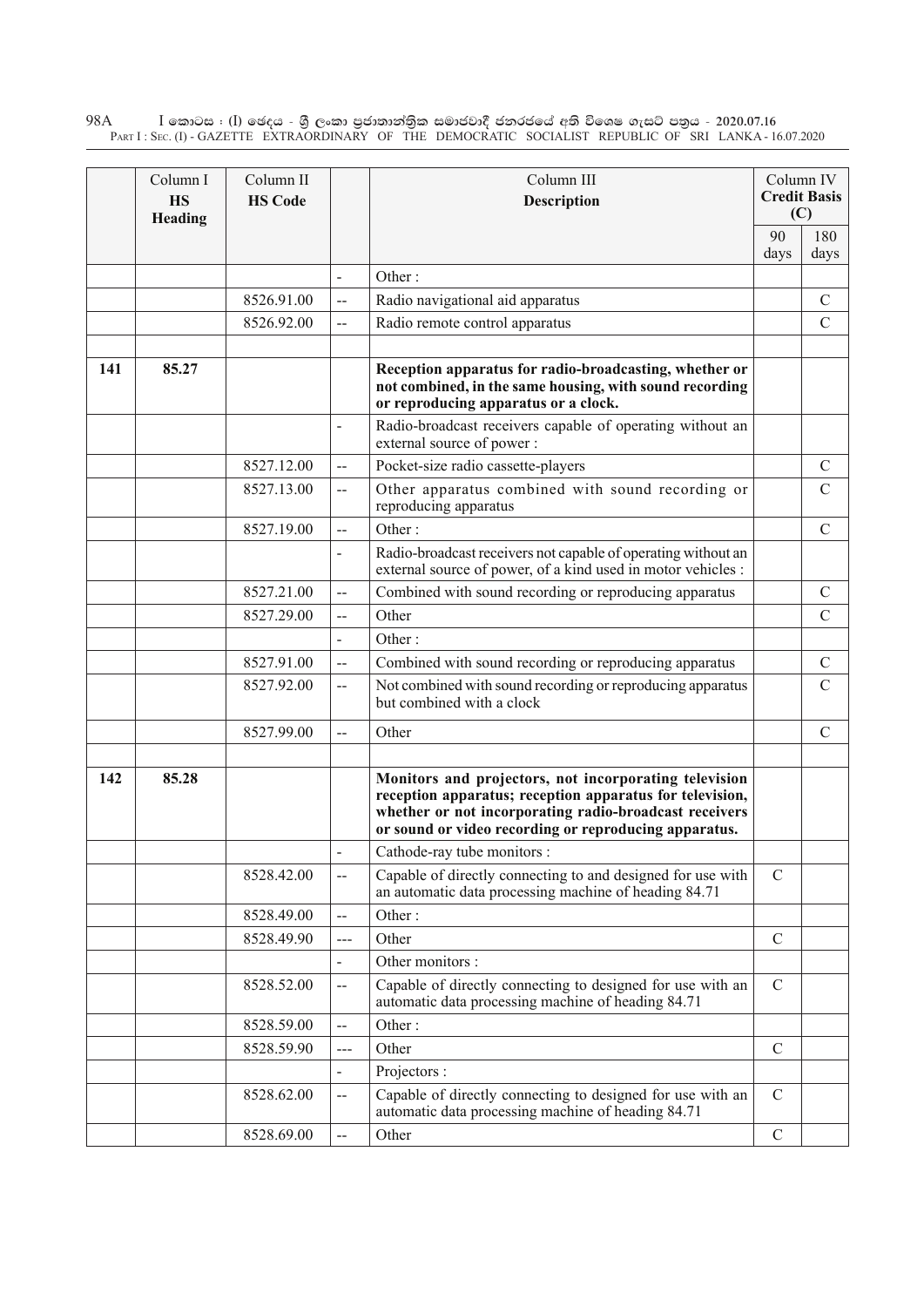$\rm I$  කොටස : ( $\rm I$ ) ඡෙදය - ශුී ලංකා පුජාතාන්තිුක සමාජවාදී ජනරජයේ අති විශෙෂ ගැසට් පතුය - 2020.07.16 Part I : Sec. (I) - GAZETTE EXTRAORDINARY OF THE DEMOCRATIC SOCIALIST REPUBLIC OF SRI LANKA - 16.07.2020 99A

|     | Column I<br><b>HS</b><br>Heading | Column II<br><b>HS Code</b> |                              | Column III<br><b>Description</b>                                                                                                                                                                              |               | Column IV<br><b>Credit Basis</b><br>(C) |
|-----|----------------------------------|-----------------------------|------------------------------|---------------------------------------------------------------------------------------------------------------------------------------------------------------------------------------------------------------|---------------|-----------------------------------------|
|     |                                  |                             |                              |                                                                                                                                                                                                               | 90            | 180                                     |
|     |                                  |                             | $\qquad \qquad \blacksquare$ | Reception apparatus for television, whether or not<br>incorporating radio-broadcast receivers or sound or video<br>recording or reproducing apparatus:                                                        | days          | days                                    |
|     |                                  | 8528.72.00                  | $\overline{a}$               | Other, colour :                                                                                                                                                                                               |               |                                         |
|     |                                  | 8528.72.10                  | ---                          | Unassembled in completely knocked-down form                                                                                                                                                                   | $\mathcal{C}$ |                                         |
|     |                                  |                             | $---$                        | Other, with cathode ray tube :                                                                                                                                                                                |               |                                         |
|     |                                  | 8528.72.31                  | $---$                        | Having a screen of less than 14 inches                                                                                                                                                                        | $\mathcal{C}$ |                                         |
|     |                                  | 8528.72.32                  | $---$                        | Having a screen of 14 inches and not exceeding 15 inches:                                                                                                                                                     | $\mathcal{C}$ |                                         |
|     |                                  | 8528.72.33                  | $---$                        | Having a screen of exceeding 15 inches and not exceeding<br>21 inches                                                                                                                                         | $\mathcal{C}$ |                                         |
|     |                                  | 8528.72.34                  | $---$                        | Having a screen of exceeding 21 inches and not exceeding<br>25 inches;                                                                                                                                        | $\mathcal{C}$ |                                         |
|     |                                  | 8528.72.35                  | $---$                        | Having a screen of exceeding 25 inches and not exceeding<br>29 inches;                                                                                                                                        | $\mathcal{C}$ |                                         |
|     |                                  | 8528.72.36                  | $---$                        | Having a screen of exceeding 29 inches and not exceeding<br>34 inches;                                                                                                                                        | $\mathcal{C}$ |                                         |
|     |                                  | 8528.72.39                  | $---$                        | Other                                                                                                                                                                                                         | $\mathcal{C}$ |                                         |
|     |                                  |                             | $\overline{a}$               | Other, with LCD:                                                                                                                                                                                              |               |                                         |
|     |                                  | 8528.72.41                  | $---$                        | Having a screen of not exceeding 32 inches                                                                                                                                                                    | $\mathcal{C}$ |                                         |
|     |                                  | 8528.72.49                  | $---$                        | Other                                                                                                                                                                                                         | $\mathcal{C}$ |                                         |
|     |                                  |                             | ---                          | Other:                                                                                                                                                                                                        |               |                                         |
|     |                                  | 8528.72.91                  | $---$                        | Having a screen of not exceeding 32 inches                                                                                                                                                                    | $\mathcal{C}$ |                                         |
|     |                                  | 8528.72.99                  | $---$                        | Other                                                                                                                                                                                                         | $\mathcal{C}$ |                                         |
|     |                                  | 8528.73.00                  | $-$                          | Other, monochrome:                                                                                                                                                                                            |               |                                         |
|     |                                  | 8528.73.20                  | $\overline{a}$               | Other, completely knocked-down with or without cathode<br>ray tube                                                                                                                                            | $\mathcal{C}$ |                                         |
|     |                                  | 8528.73.90                  | $---$                        | Other                                                                                                                                                                                                         | $\mathcal{C}$ |                                         |
| 143 | 85.29                            |                             |                              | Parts suitable for use solely or principally with the<br>apparatus of headings 85.25 to 85.28.                                                                                                                |               |                                         |
|     |                                  | 8529.10.00                  |                              | Aerials and aerial reflectors of all kinds; parts suitable for<br>use therewith :                                                                                                                             |               |                                         |
|     |                                  | 8529.10.20                  | $---$                        | Other outdoor TV antennas / aerials                                                                                                                                                                           |               | $\mathcal{C}$                           |
|     |                                  | 8529.10.30                  | $\qquad \qquad - -$          | Other TV antennas / aerials                                                                                                                                                                                   |               | $\mathcal{C}$                           |
|     |                                  | 8529.90.00                  |                              | Other                                                                                                                                                                                                         |               | $\mathbf C$                             |
|     |                                  |                             |                              |                                                                                                                                                                                                               |               |                                         |
| 144 | 85.30                            |                             |                              | Electrical signalling, safety or traffic control equipment<br>for railways, tramways, roads, inland waterways, parking<br>facilities, port installations or airfields (other than those<br>of heading 86.08). |               |                                         |
|     |                                  | 8530.10.00                  |                              | Equipment for railways or tramways                                                                                                                                                                            | $\mathcal{C}$ |                                         |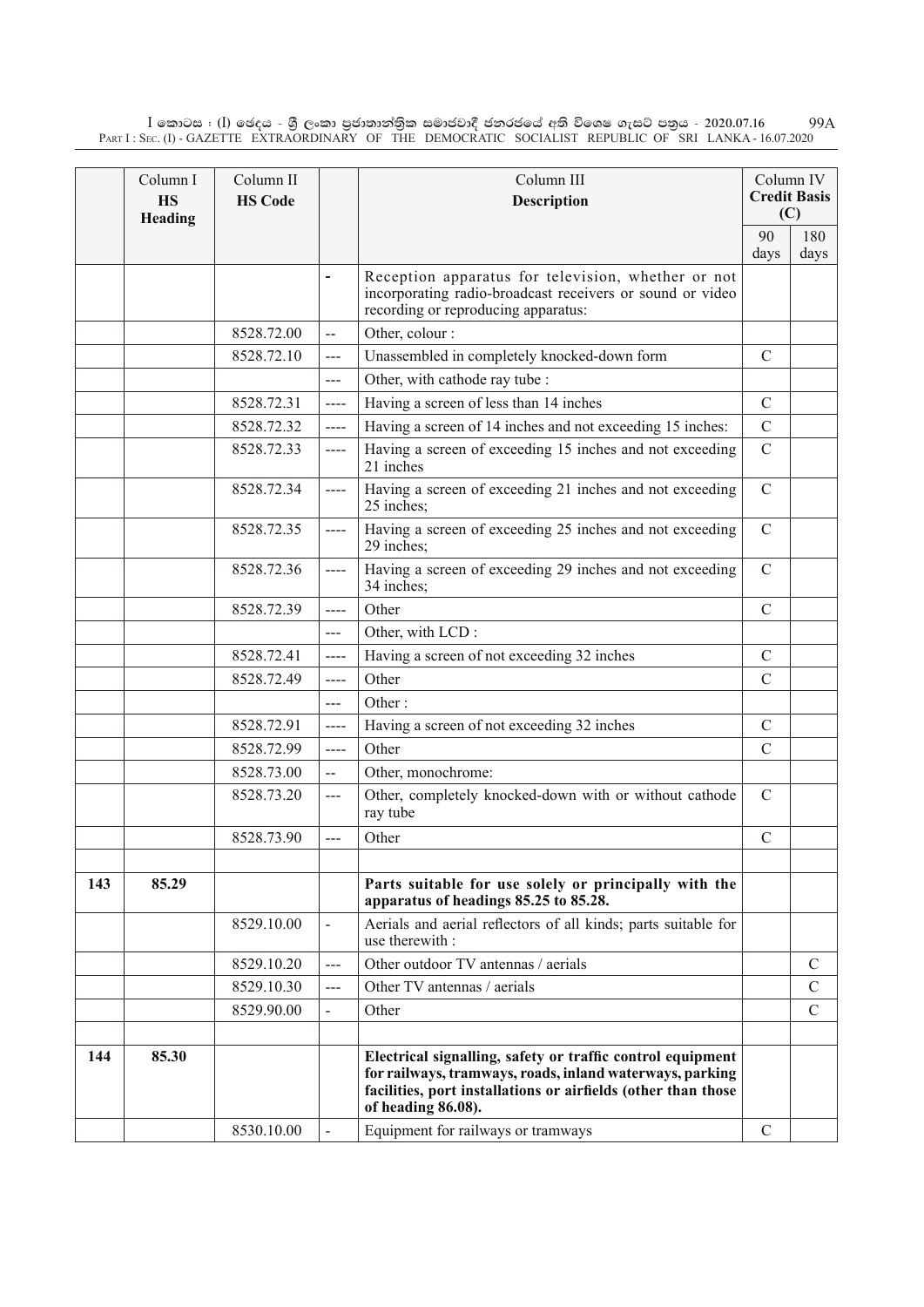$\rm I$  කොටස : ( $\rm I$ ) ඡෙදය - ශුී ලංකා පුජාතාන්තුික සමාජවාදී ජනරජයේ අති විශෙෂ ගැසට් පතුය - 2020.07.16 Part I : Sec. (I) - GAZETTE EXTRAORDINARY OF THE DEMOCRATIC SOCIALIST REPUBLIC OF SRI LANKA - 16.07.2020 100A

|     | Column I<br><b>HS</b><br>Heading | Column II<br><b>HS Code</b> |                          | Column III<br><b>Description</b>                                                                                                                                                                                                                                                                                                                                                      |               | Column IV<br><b>Credit Basis</b><br>(C) |
|-----|----------------------------------|-----------------------------|--------------------------|---------------------------------------------------------------------------------------------------------------------------------------------------------------------------------------------------------------------------------------------------------------------------------------------------------------------------------------------------------------------------------------|---------------|-----------------------------------------|
|     |                                  |                             |                          |                                                                                                                                                                                                                                                                                                                                                                                       | 90<br>days    | 180<br>days                             |
|     |                                  | 8530.80.00                  |                          | Other equipment                                                                                                                                                                                                                                                                                                                                                                       | $\mathcal{C}$ |                                         |
|     |                                  | 8530.90.00                  |                          | Parts                                                                                                                                                                                                                                                                                                                                                                                 | $\mathcal{C}$ |                                         |
|     |                                  |                             |                          |                                                                                                                                                                                                                                                                                                                                                                                       |               |                                         |
| 145 | 85.31                            |                             |                          | Electric sound or visual signalling apparatus (for example,<br>bells, sirens, indicator panels, burglar or fire alarms), other<br>than those of heading 85.12 or 85.30.                                                                                                                                                                                                               |               |                                         |
|     |                                  | 8531.10.00                  |                          | Burglar or fire alarms and similar apparatus                                                                                                                                                                                                                                                                                                                                          | $\mathcal{C}$ |                                         |
|     |                                  | 8531.20.00                  |                          | Indicator panels incorporating liquid crystal devices (LCD)<br>or light-emitting diodes (LED)                                                                                                                                                                                                                                                                                         | $\mathcal{C}$ |                                         |
|     |                                  | 8531.80.00                  | $\overline{a}$           | Other apparatus :                                                                                                                                                                                                                                                                                                                                                                     |               |                                         |
|     |                                  | 8531.80.10                  | ---                      | <b>Electric Call Bells</b>                                                                                                                                                                                                                                                                                                                                                            | $\mathcal{C}$ |                                         |
|     |                                  | 8531.80.90                  | $\overline{a}$           | Other                                                                                                                                                                                                                                                                                                                                                                                 | $\mathcal{C}$ |                                         |
|     |                                  | 8531.90.00                  |                          | Parts                                                                                                                                                                                                                                                                                                                                                                                 | $\mathcal{C}$ |                                         |
|     |                                  |                             |                          |                                                                                                                                                                                                                                                                                                                                                                                       |               |                                         |
| 146 | 85.34                            | 8534.00.00                  |                          | Printed circuits.                                                                                                                                                                                                                                                                                                                                                                     | $\mathcal{C}$ |                                         |
| 147 | 85.35                            |                             |                          | Electrical apparatus for switching or protecting electrical<br>circuits, or for making connections to or in electrical<br>circuits (for example, switches, fuses, lightning arresters,<br>voltage limiters, surge suppressors, plugs and other<br>connectors, junction boxes), for a voltage exceeding 1,000<br>volts.                                                                |               |                                         |
|     |                                  | 8535.10.00                  | $\overline{a}$           | Fuses                                                                                                                                                                                                                                                                                                                                                                                 | $\mathcal{C}$ |                                         |
|     |                                  |                             |                          | Automatic circuit breakers :                                                                                                                                                                                                                                                                                                                                                          |               |                                         |
|     |                                  | 8535.21.00                  | $\overline{\phantom{a}}$ | For a voltage of less than 72.5 kV                                                                                                                                                                                                                                                                                                                                                    | $\mathcal{C}$ |                                         |
|     |                                  | 8535.29.00                  | $\overline{\phantom{a}}$ | Other                                                                                                                                                                                                                                                                                                                                                                                 | $\mathcal{C}$ |                                         |
|     |                                  | 8535.30.00                  |                          | Isolating switches and make-and-break switches                                                                                                                                                                                                                                                                                                                                        | $\mathcal{C}$ |                                         |
|     |                                  | 8535.40.00                  |                          | Lightning arresters, voltage limiters and surge suppressors                                                                                                                                                                                                                                                                                                                           | C             |                                         |
|     |                                  | 8535.90.00                  |                          | Other                                                                                                                                                                                                                                                                                                                                                                                 | $\mathcal{C}$ |                                         |
|     |                                  |                             |                          |                                                                                                                                                                                                                                                                                                                                                                                       |               |                                         |
| 148 | 85.36                            |                             |                          | Electrical apparatus for switching or protecting electrical<br>circuits, or for making connections to or in electrical<br>circuits (for example, switches, relays, fuses, surge<br>suppressors, plugs, sockets, lamp-holders and other<br>connectors, junction boxes), for a voltage not exceeding<br>1,000 volts; connectors for optical fibres, optical fibre<br>bundles or cables. |               |                                         |
|     |                                  | 8536.10.00                  |                          | Fuses                                                                                                                                                                                                                                                                                                                                                                                 | $\mathcal{C}$ |                                         |
|     |                                  | 8536.20.00                  |                          | Automatic circuit breakers                                                                                                                                                                                                                                                                                                                                                            | $\mathcal{C}$ |                                         |
|     |                                  |                             |                          | Relays:                                                                                                                                                                                                                                                                                                                                                                               |               |                                         |
|     |                                  | 8536.41.00                  | $\overline{\phantom{a}}$ | For a voltage not exceeding 60 V                                                                                                                                                                                                                                                                                                                                                      | $\mathbf C$   |                                         |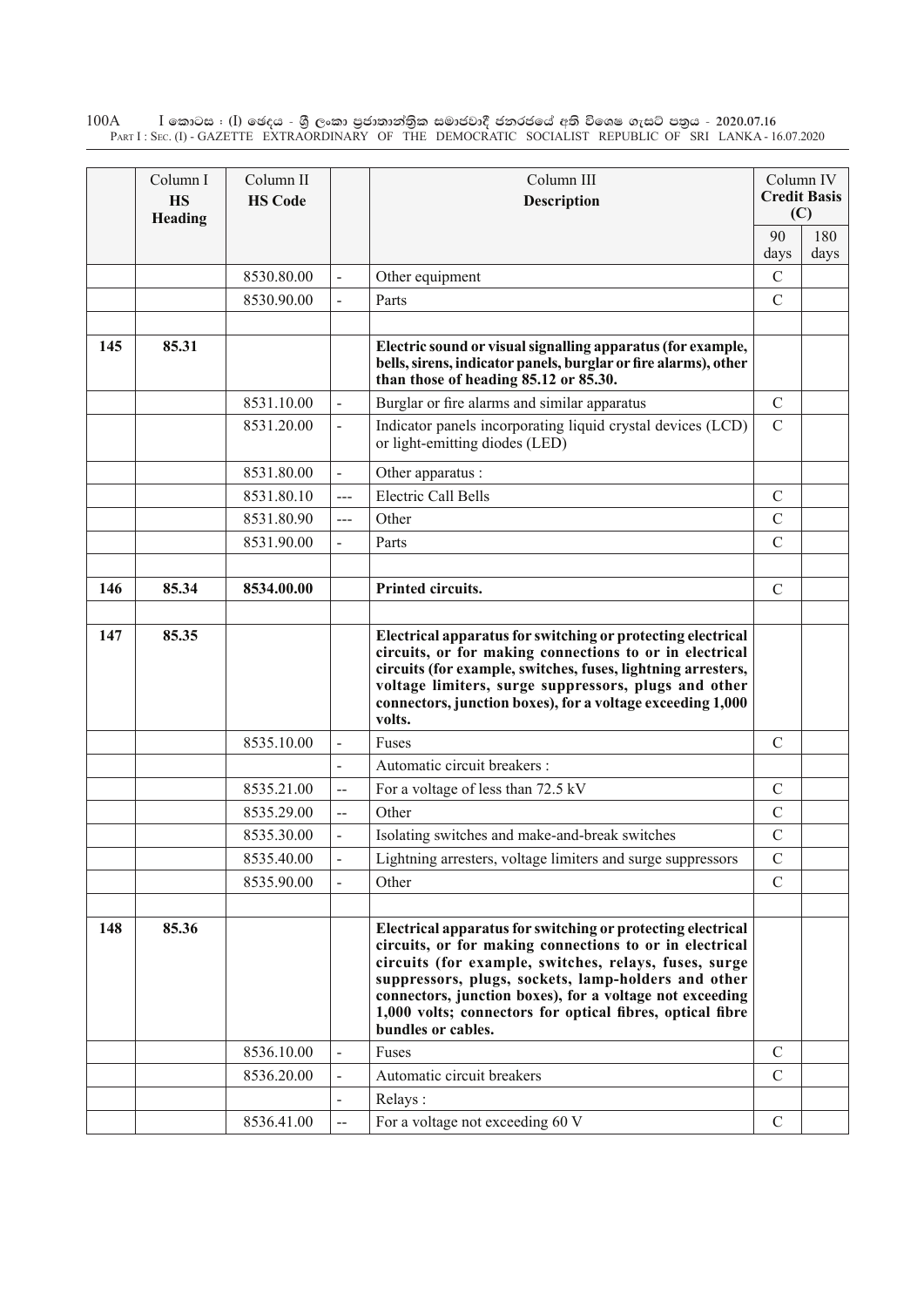$\rm I$  කොටස : ( $\rm I$ ) ඡෙදය - ශුී ලංකා පුජාතාන්තිුක සමාජවාදී ජනරජයේ අති විශෙෂ ගැසට් පතුය - 2020.07.16 Part I : Sec. (I) - GAZETTE EXTRAORDINARY OF THE DEMOCRATIC SOCIALIST REPUBLIC OF SRI LANKA - 16.07.2020 101A

|     | Column I<br><b>HS</b><br>Heading | Column II<br><b>HS Code</b> |                      | Column III<br><b>Description</b>                                                                                                                                                                                                                                                                                                                          |               | Column IV<br><b>Credit Basis</b><br>(C) |
|-----|----------------------------------|-----------------------------|----------------------|-----------------------------------------------------------------------------------------------------------------------------------------------------------------------------------------------------------------------------------------------------------------------------------------------------------------------------------------------------------|---------------|-----------------------------------------|
|     |                                  |                             |                      |                                                                                                                                                                                                                                                                                                                                                           | 90            | 180                                     |
|     |                                  |                             |                      |                                                                                                                                                                                                                                                                                                                                                           | days          | days                                    |
|     |                                  | 8536.49.00                  | $\overline{a}$       | Other                                                                                                                                                                                                                                                                                                                                                     | $\mathcal{C}$ |                                         |
|     |                                  | 8536.50.00                  |                      | Other switches:                                                                                                                                                                                                                                                                                                                                           |               |                                         |
|     |                                  | 8536.50.10                  | $---$                | Starters for fluorescent lamps                                                                                                                                                                                                                                                                                                                            | $\mathcal{C}$ |                                         |
|     |                                  | 8536.50.20                  | $---$                | For use in radio apparatus, electrical instruments, electrical<br>machinery, electrical appliances and the like                                                                                                                                                                                                                                           | $\mathcal{C}$ |                                         |
|     |                                  | 8536.50.30                  | $\overline{a}$       | Main switches of 24 Amp and over                                                                                                                                                                                                                                                                                                                          | $\mathcal{C}$ |                                         |
|     |                                  | 8536.50.90                  | $---$                | Other                                                                                                                                                                                                                                                                                                                                                     | $\mathcal{C}$ |                                         |
|     |                                  |                             |                      | Lamp-holders, plugs and sockets:                                                                                                                                                                                                                                                                                                                          |               |                                         |
|     |                                  | 8536.61.00                  | $\mathbf{L}$         | Lamp-holders:                                                                                                                                                                                                                                                                                                                                             |               |                                         |
|     |                                  | 8536.61.10                  | ---                  | Holders for fluorescent lamps and starters                                                                                                                                                                                                                                                                                                                | $\mathcal{C}$ |                                         |
|     |                                  | 8536.61.90                  | $---$                | Other                                                                                                                                                                                                                                                                                                                                                     | $\mathcal{C}$ |                                         |
|     |                                  | 8536.69.00                  | $-$                  | Other:                                                                                                                                                                                                                                                                                                                                                    |               |                                         |
|     |                                  | 8536.69.10                  | $---$                | For a voltage not exceeding 80 V                                                                                                                                                                                                                                                                                                                          | $\mathcal{C}$ |                                         |
|     |                                  |                             | $\overline{a}$       | For a voltage exceeding 80 V, but not exceeding 250 V:                                                                                                                                                                                                                                                                                                    |               |                                         |
|     |                                  | 8536.69.21                  | $\frac{1}{2}$        | 13A, plugs and sockets of Type-G as defined by international<br>Electrotechnical Commission (IEC); adaptors, connection<br>units etc. which are compatible with 13A plugs and sockets<br>of Type-G as defined by IEC                                                                                                                                      | $\mathcal{C}$ |                                         |
|     |                                  | 8536.69.90                  | $\sim$ $\sim$ $\sim$ | Other                                                                                                                                                                                                                                                                                                                                                     | $\mathcal{C}$ |                                         |
|     |                                  | 8536.70.00                  |                      | Connectors for optical fibres, optical fibre bundles or cables                                                                                                                                                                                                                                                                                            | $\mathcal{C}$ |                                         |
|     |                                  | 8536.90.00                  | $\blacksquare$       | Other apparatus :                                                                                                                                                                                                                                                                                                                                         |               |                                         |
|     |                                  | 8536.90.10                  | $---$                | For a voltage not exceeding 80 V                                                                                                                                                                                                                                                                                                                          | $\mathcal{C}$ |                                         |
|     |                                  | 8536.90.90                  | $\overline{a}$       | Other                                                                                                                                                                                                                                                                                                                                                     | $\mathcal{C}$ |                                         |
|     |                                  |                             |                      |                                                                                                                                                                                                                                                                                                                                                           |               |                                         |
| 149 | 85.37                            |                             |                      | Boards, panels, consoles, desks, cabinets and other bases,<br>equipped with two or more apparatus of heading 85.35 or<br>85.36, for electric control or the distribution of electricity,<br>including those incorporating instruments or apparatus of<br>Chapter 90, and numerical control apparatus, other than<br>switching apparatus of heading 85.17. |               |                                         |
|     |                                  | 8537.10.00                  |                      | For a voltage not exceeding 1,000 V                                                                                                                                                                                                                                                                                                                       | $\mathcal{C}$ |                                         |
|     |                                  | 8537.20.00                  |                      | For a voltage exceeding 1,000 V                                                                                                                                                                                                                                                                                                                           | $\mathcal{C}$ |                                         |
|     |                                  |                             |                      |                                                                                                                                                                                                                                                                                                                                                           |               |                                         |
| 150 | 85.38                            |                             |                      | Electric filament or discharge lamps, including sealed<br>beam lamp units and ultra-violet or infra-red lamps; arc-<br>lamps; light-emitting diode (LED) lamps.                                                                                                                                                                                           |               |                                         |
|     |                                  | 8538.10.00                  |                      | Boards, panels, consoles, desks, cabinets and other bases for<br>the goods of heading 85.37, not equipped with their apparatus                                                                                                                                                                                                                            | $\mathcal{C}$ |                                         |
|     |                                  | 8538.90.00                  |                      | Other:                                                                                                                                                                                                                                                                                                                                                    | $\mathcal{C}$ |                                         |
|     |                                  |                             |                      |                                                                                                                                                                                                                                                                                                                                                           |               |                                         |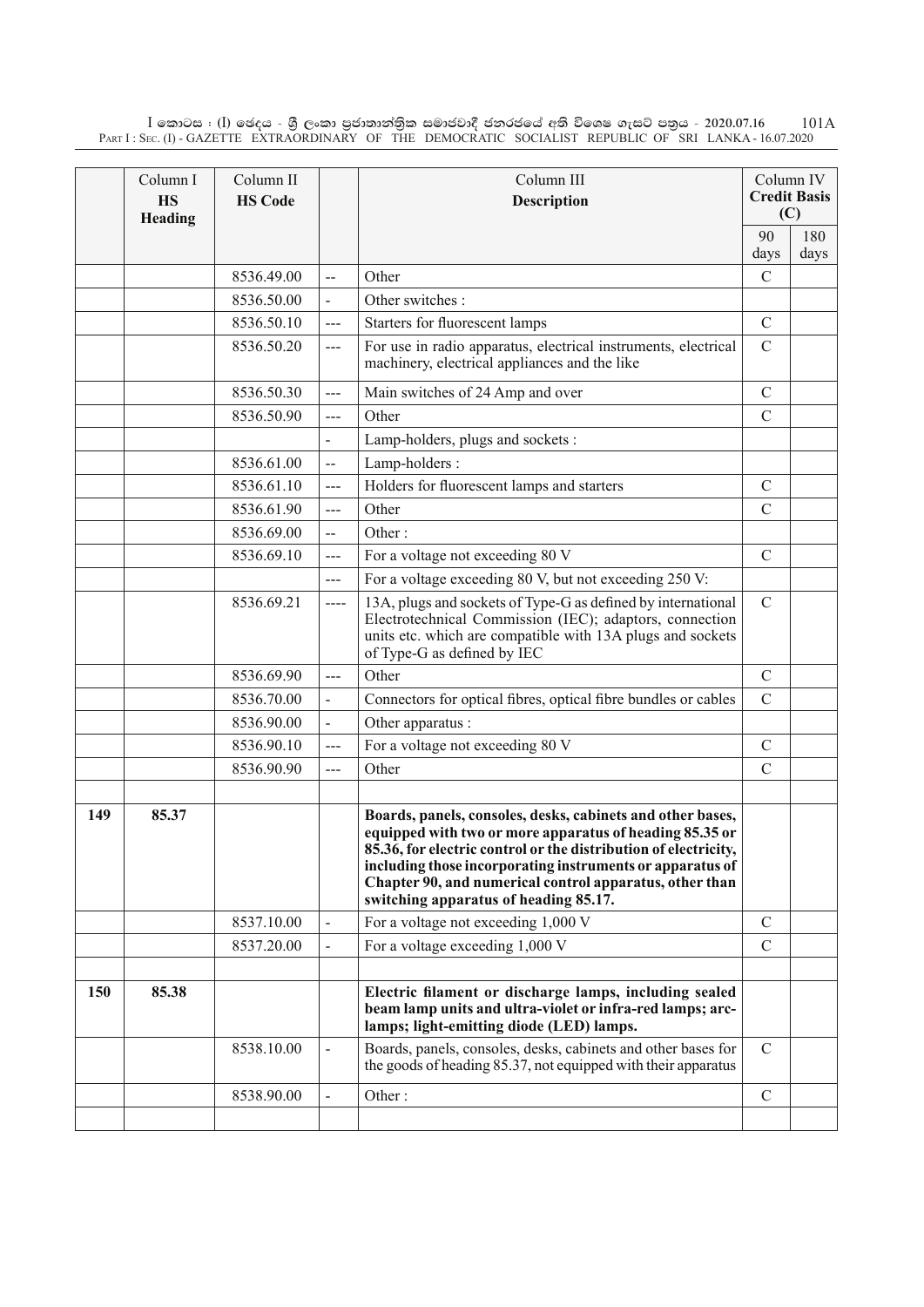$\rm I$  කොටස : ( $\rm I$ ) ඡෙදය - ශුී ලංකා පුජාතාන්තුික සමාජවාදී ජනරජයේ අති විශෙෂ ගැසට් පතුය - 2020.07.16 Part I : Sec. (I) - GAZETTE EXTRAORDINARY OF THE DEMOCRATIC SOCIALIST REPUBLIC OF SRI LANKA - 16.07.2020 102A

|     | Column I<br><b>HS</b><br>Heading | Column II<br><b>HS Code</b> |                          | Column III<br><b>Description</b>                                                                                                                                                                                         |               | Column IV<br><b>Credit Basis</b><br>(C) |
|-----|----------------------------------|-----------------------------|--------------------------|--------------------------------------------------------------------------------------------------------------------------------------------------------------------------------------------------------------------------|---------------|-----------------------------------------|
|     |                                  |                             |                          |                                                                                                                                                                                                                          | 90<br>days    | 180<br>days                             |
| 151 | 85.39                            |                             |                          | Electric filament or discharge lamps, including sealed<br>beam lamp units and ultra-violet or infra-red lamps; arc-<br>lamps; light-emitting diode (LED) lamps.                                                          |               |                                         |
|     |                                  | 8539.10.00                  | $\overline{a}$           | Sealed beam lamp units                                                                                                                                                                                                   | $\mathcal{C}$ |                                         |
|     |                                  |                             |                          | Other filament lamps, excluding ultra-violet or infra-red lamps                                                                                                                                                          |               |                                         |
|     |                                  | 8539.21.00                  | $\overline{a}$           | Tungsten halogen                                                                                                                                                                                                         | $\mathcal{C}$ |                                         |
|     |                                  | 8539.22.00                  | $\overline{\phantom{a}}$ | Other, of a power not exceeding 200 W and for a voltage<br>exceeding 100 V                                                                                                                                               | $\mathcal{C}$ |                                         |
|     |                                  | 8539.29.00                  | $\overline{a}$           | Other                                                                                                                                                                                                                    | $\mathcal{C}$ |                                         |
|     |                                  |                             |                          | Discharge lamps, other than ultra-violet lamps :                                                                                                                                                                         |               |                                         |
|     |                                  | 8539.31.00                  | $\overline{a}$           | Fluorescent, hot cathode :                                                                                                                                                                                               |               |                                         |
|     |                                  | 8539.31.10                  | ---                      | Energy efficient AC compact fluorescent lamps                                                                                                                                                                            | $\mathcal{C}$ |                                         |
|     |                                  | 8539.31.20                  | $---$                    | 12v, DC fluorescent lamps (straight tubes as well as compact<br>types)                                                                                                                                                   | $\mathcal{C}$ |                                         |
|     |                                  | 8539.31.90                  | $\frac{1}{2}$            | Other                                                                                                                                                                                                                    | $\mathcal{C}$ |                                         |
|     |                                  | 8539.32.00                  | --                       | Mercury or sodium vapour lamps; metal halide lamps                                                                                                                                                                       | $\mathcal{C}$ |                                         |
|     |                                  | 8539.39.00                  | --                       | Other                                                                                                                                                                                                                    | $\mathcal{C}$ |                                         |
|     |                                  |                             |                          | Ultra-violet or infra-red lamps; arc-lamps :                                                                                                                                                                             |               |                                         |
|     |                                  | 8539.41.00                  | --                       | Arc-lamps                                                                                                                                                                                                                | $\mathcal{C}$ |                                         |
|     |                                  | 8539.49.00                  | $\overline{a}$           | Other                                                                                                                                                                                                                    | $\mathcal{C}$ |                                         |
|     |                                  | 8539.50.00                  |                          | Light-emitting diode (LED) lamps                                                                                                                                                                                         | $\mathcal{C}$ |                                         |
|     |                                  | 8539.90.00                  |                          | Parts                                                                                                                                                                                                                    | $\mathcal{C}$ |                                         |
| 152 | 85.40                            |                             |                          | Thermionic, cold cathode or photo-cathode valves and<br>tubes (for example, vacuum or vapour or gas filled valves<br>and tubes, mercury arc rectifying valves and tubes,<br>cathode-ray tubes, television camera tubes). |               |                                         |
|     |                                  |                             |                          | Cathode-ray television picture tubes, including video monitor<br>cathode-ray tubes :                                                                                                                                     |               |                                         |
|     |                                  | 8540.11.00                  | $\overline{a}$           | Color:                                                                                                                                                                                                                   |               |                                         |
|     |                                  | 8540.11.90                  | ---                      | Other                                                                                                                                                                                                                    |               | $\mathcal{C}$                           |
|     |                                  | 8540.12.00                  | $\overline{\phantom{a}}$ | Monochrome:                                                                                                                                                                                                              |               |                                         |
|     |                                  | 8540.12.90                  | $---$                    | Other                                                                                                                                                                                                                    |               | $\mathcal{C}$                           |
|     |                                  | 8540.40.00                  | $\overline{\phantom{a}}$ | Data/graphic display tubes, monochrome; data/graphic<br>display tubes, colour, with a phosphor dot screen pitch smaller<br>than 0.4 mm                                                                                   |               | $\mathbf C$                             |
|     |                                  | 8540.71.00                  | $-$                      | Magnetrons                                                                                                                                                                                                               |               | $\mathcal{C}$                           |
|     |                                  | 8540.79.00                  | $\overline{\phantom{a}}$ | Other                                                                                                                                                                                                                    |               | $\mathcal{C}$                           |
|     |                                  |                             | $\blacksquare$           | Other valves and tubes :                                                                                                                                                                                                 |               |                                         |
|     |                                  | 8540.81.00                  |                          | Receiver or amplifier valves and tubes                                                                                                                                                                                   |               | $\mathcal{C}$                           |
|     |                                  | 8540.89.00                  |                          | Other                                                                                                                                                                                                                    |               | $\mathcal{C}$                           |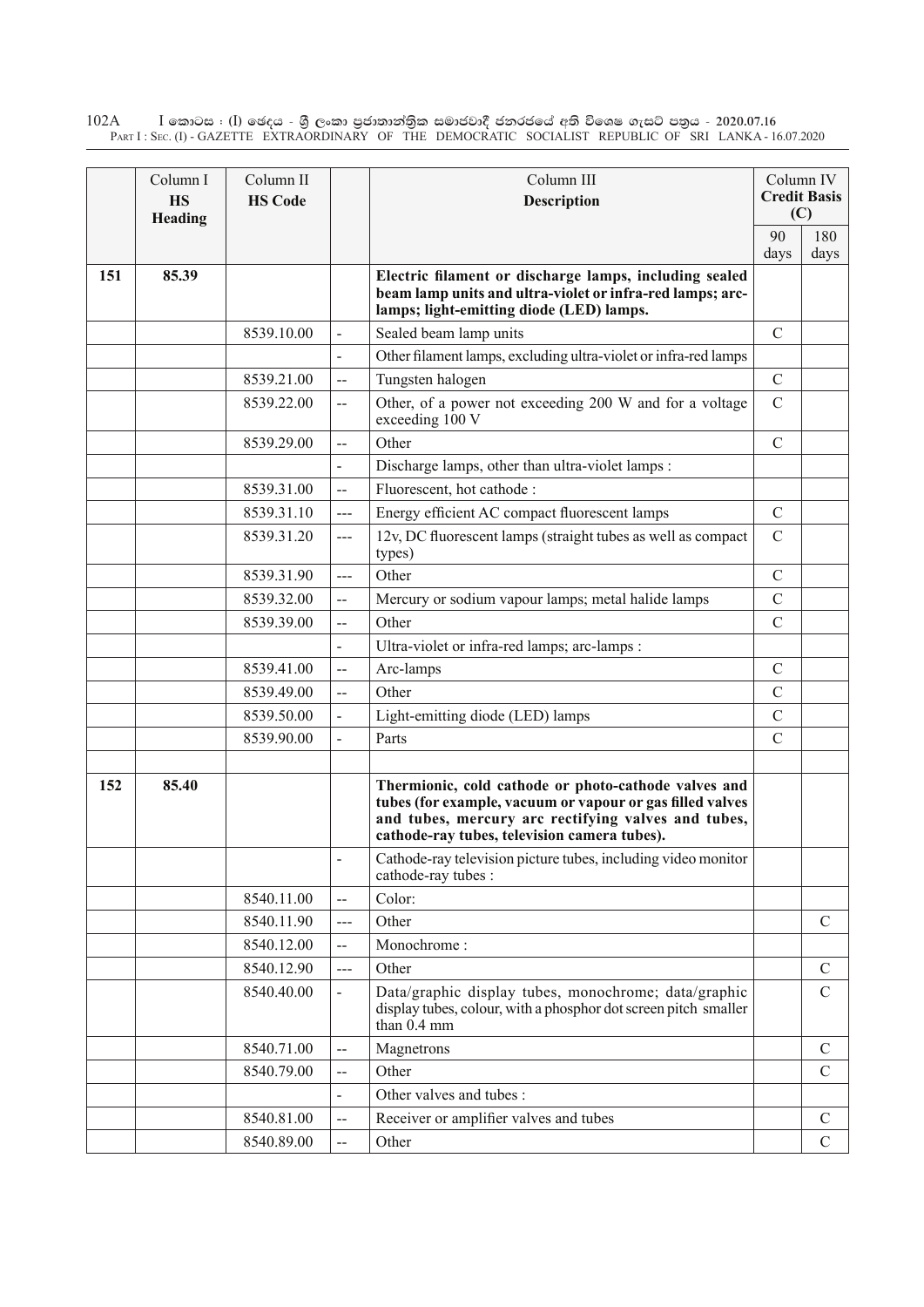$\rm I$  කොටස : ( $\rm I$ ) ඡෙදය - ශුී ලංකා පුජාතාන්තිුක සමාජවාදී ජනරජයේ අති විශෙෂ ගැසට් පතුය - 2020.07.16 Part I : Sec. (I) - GAZETTE EXTRAORDINARY OF THE DEMOCRATIC SOCIALIST REPUBLIC OF SRI LANKA - 16.07.2020 103A

|     | Column I<br><b>HS</b><br>Heading | Column II<br><b>HS Code</b> |                              | Column III<br><b>Description</b>                                                                                                                                                                                                                                                                                              |               | Column IV<br><b>Credit Basis</b><br>(C) |
|-----|----------------------------------|-----------------------------|------------------------------|-------------------------------------------------------------------------------------------------------------------------------------------------------------------------------------------------------------------------------------------------------------------------------------------------------------------------------|---------------|-----------------------------------------|
|     |                                  |                             |                              |                                                                                                                                                                                                                                                                                                                               | 90            | 180                                     |
|     |                                  |                             |                              |                                                                                                                                                                                                                                                                                                                               | days          | days                                    |
|     |                                  |                             | $\blacksquare$               | Parts:                                                                                                                                                                                                                                                                                                                        |               |                                         |
|     |                                  | 8540.99.00                  | $-$                          | Other                                                                                                                                                                                                                                                                                                                         |               | $\mathcal{C}$                           |
| 153 | 85.43                            |                             |                              | Electrical machines and apparatus, having individual<br>functions, not specified or included elsewhere in this<br>Chapter.                                                                                                                                                                                                    |               |                                         |
|     |                                  | 8543.10.00                  | $\frac{1}{2}$                | Particle accelerators                                                                                                                                                                                                                                                                                                         | $\mathcal{C}$ |                                         |
|     |                                  | 8543.20.00                  | $\overline{\phantom{a}}$     | Signal generators                                                                                                                                                                                                                                                                                                             | $\mathcal{C}$ |                                         |
|     |                                  | 8543.30.00                  |                              | Machines and apparatus for electroplating, electrolysis or<br>electrophoresis                                                                                                                                                                                                                                                 | $\mathcal{C}$ |                                         |
|     |                                  | 8543.70.00                  |                              | Other machines and apparatus :                                                                                                                                                                                                                                                                                                |               |                                         |
|     |                                  | 8543.70.10                  | ---                          | Television boosters                                                                                                                                                                                                                                                                                                           | $\mathcal{C}$ |                                         |
|     |                                  | 8543.70.20                  | ---                          | Equipment for destroying or repelling pests                                                                                                                                                                                                                                                                                   | $\mathcal{C}$ |                                         |
|     |                                  | 8543.90.00                  |                              | Parts                                                                                                                                                                                                                                                                                                                         | $\mathcal{C}$ |                                         |
|     |                                  |                             |                              |                                                                                                                                                                                                                                                                                                                               |               |                                         |
| 154 | 85.44                            |                             |                              | Insulated (including enamelled or anodised) wire, cable<br>(including co-axial cable) and other insulated electric<br>conductors, whether or not fitted with connectors; optical<br>fibre cables, made up of individually sheathed fibres,<br>whether or not assembled with electric conductors or<br>fitted with connectors. |               |                                         |
|     |                                  |                             | $\overline{\phantom{a}}$     | Winding wire:                                                                                                                                                                                                                                                                                                                 |               |                                         |
|     |                                  | 8544.11.00                  | $\overline{a}$               | Of copper:                                                                                                                                                                                                                                                                                                                    |               |                                         |
|     |                                  | 8544.11.10                  | ---                          | Lacquered enameled or anodized wire exceeding 0.120 mm<br>(SWG 15.5 or AWG 14) and not exceeding 1.60 mm (SWG<br>41 or AWG 38) cross section                                                                                                                                                                                  | $\mathcal{C}$ |                                         |
|     |                                  | 8544.11.90                  | $---$                        | Other                                                                                                                                                                                                                                                                                                                         | $\mathcal{C}$ |                                         |
|     |                                  | 8544.19.00                  | $-$                          | Other                                                                                                                                                                                                                                                                                                                         | $\mathcal{C}$ |                                         |
|     |                                  | 8544.20.00                  |                              | Co-axial cable and other co-axial electric conductors :                                                                                                                                                                                                                                                                       |               |                                         |
|     |                                  | 8544.20.10                  | $---$                        | Co-axial cables                                                                                                                                                                                                                                                                                                               | $\mathcal{C}$ |                                         |
|     |                                  | 8544.20.90                  | ---                          | Other                                                                                                                                                                                                                                                                                                                         | $\mathcal{C}$ |                                         |
|     |                                  | 8544.30.00                  |                              | Ignition wiring sets and other wiring sets of a kind used in<br>vehicles, aircraft or ships                                                                                                                                                                                                                                   | $\mathcal{C}$ |                                         |
|     |                                  |                             | $\qquad \qquad \blacksquare$ | Other electric conductors, for a voltage not exceeding 1,000<br>V:                                                                                                                                                                                                                                                            |               |                                         |
|     |                                  | 8544.42.00                  | $-$                          | Fitted with connectors :                                                                                                                                                                                                                                                                                                      |               |                                         |
|     |                                  | 8544.42.10                  | ---                          | For a voltage not exceeding 80 V                                                                                                                                                                                                                                                                                              | $\mathcal{C}$ |                                         |
|     |                                  |                             | ---                          | Other:                                                                                                                                                                                                                                                                                                                        |               |                                         |
|     |                                  | 8544.42.91                  | ----                         | Fitted with 13A, plugs and sockets of Type-G as defined by<br><b>International Electrotechnical Commision</b>                                                                                                                                                                                                                 | $\mathcal{C}$ |                                         |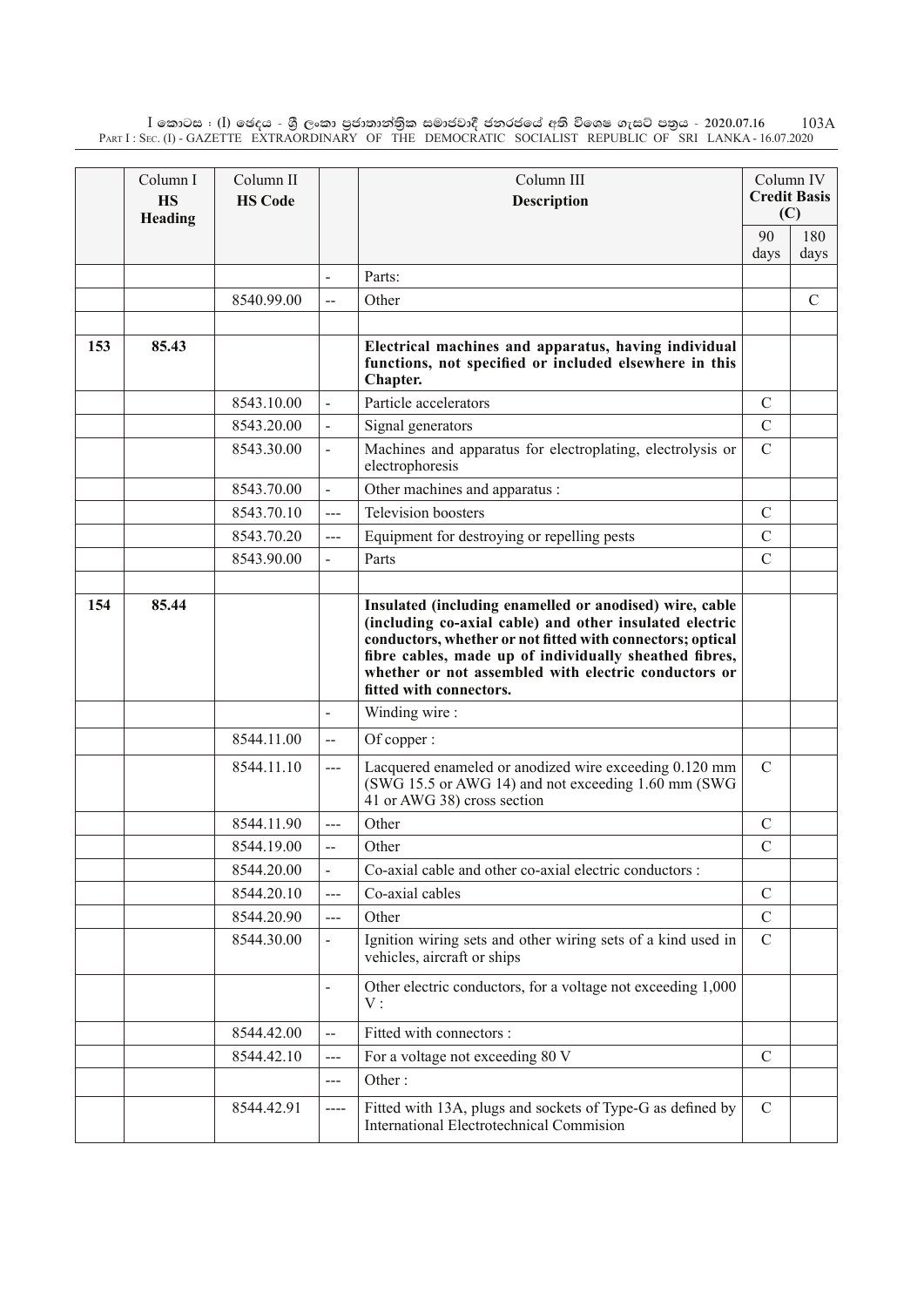$\rm I$  කොටස : ( $\rm I$ ) ඡෙදය - ශුී ලංකා පුජාතාන්තුික සමාජවාදී ජනරජයේ අති විශෙෂ ගැසට් පතුය - 2020.07.16 Part I : Sec. (I) - GAZETTE EXTRAORDINARY OF THE DEMOCRATIC SOCIALIST REPUBLIC OF SRI LANKA - 16.07.2020 104A

|     | Column I<br><b>HS</b><br>Heading | Column II<br><b>HS Code</b> |                          | Column III<br><b>Description</b>                                                                                                                                                                                                                                                                                                                                                                                 |               | Column IV<br><b>Credit Basis</b><br>(C) |
|-----|----------------------------------|-----------------------------|--------------------------|------------------------------------------------------------------------------------------------------------------------------------------------------------------------------------------------------------------------------------------------------------------------------------------------------------------------------------------------------------------------------------------------------------------|---------------|-----------------------------------------|
|     |                                  |                             |                          |                                                                                                                                                                                                                                                                                                                                                                                                                  | 90            | 180                                     |
|     |                                  |                             |                          |                                                                                                                                                                                                                                                                                                                                                                                                                  | days          | days                                    |
|     |                                  | 8544.49.00                  | $\overline{\phantom{a}}$ | Other:                                                                                                                                                                                                                                                                                                                                                                                                           |               |                                         |
|     |                                  | 8544.49.10                  | $\frac{1}{2}$            | For a voltage not exceeding 80 V                                                                                                                                                                                                                                                                                                                                                                                 | $\mathcal{C}$ |                                         |
|     |                                  | 8544.49.20                  | ---                      | Other up to four cored unarmoured wire and cable not<br>exceeding 16 mm <sup>2</sup> conductor cross-section per core                                                                                                                                                                                                                                                                                            | $\mathcal{C}$ |                                         |
|     |                                  | 8544.49.30                  | $\overline{a}$           | Other single and multi-cored wire and cable not exceeding<br>185 mm <sup>2</sup> conductor cross-section per core                                                                                                                                                                                                                                                                                                | $\mathcal{C}$ |                                         |
|     |                                  | 8544.49.40                  | $\overline{a}$           | Other armoured and underground cables not exceeding<br>150 mm <sup>2</sup> conductor cross-section per core                                                                                                                                                                                                                                                                                                      | $\mathcal{C}$ |                                         |
|     |                                  | 8544.49.90                  | ---                      | Other                                                                                                                                                                                                                                                                                                                                                                                                            | $\mathcal{C}$ |                                         |
|     |                                  | 8544.60.00                  | $\overline{a}$           | Other electric conductors, for a voltage exceeding 1000 V                                                                                                                                                                                                                                                                                                                                                        | $\mathcal{C}$ |                                         |
|     |                                  | 8544.70.00                  |                          | Optical fibre cables                                                                                                                                                                                                                                                                                                                                                                                             | $\mathcal{C}$ |                                         |
|     |                                  |                             |                          |                                                                                                                                                                                                                                                                                                                                                                                                                  |               |                                         |
| 155 | 85.46                            |                             |                          | <b>Electrical Insulators of any material.</b>                                                                                                                                                                                                                                                                                                                                                                    |               |                                         |
|     |                                  | 8546.10.00                  | $\overline{a}$           | Of glass                                                                                                                                                                                                                                                                                                                                                                                                         | $\mathcal{C}$ |                                         |
|     |                                  | 8546.20.00                  | $\overline{a}$           | Of ceramics                                                                                                                                                                                                                                                                                                                                                                                                      | $\mathcal{C}$ |                                         |
|     |                                  | 8546.90.00                  |                          | Other                                                                                                                                                                                                                                                                                                                                                                                                            | $\mathcal{C}$ |                                         |
|     |                                  |                             |                          |                                                                                                                                                                                                                                                                                                                                                                                                                  |               |                                         |
| 156 | 85.47                            |                             |                          | Insulating fittings for electrical machines, appliances or<br>equipment, being fittings wholly of insulating material<br>apart from any minor components of metal (for example,<br>threaded sockets) incorporated during moulding solely<br>for purposes of assembly, other than insulators of heading<br>85.46; electrical conduit tubing and joints therefor, of base<br>metal lined with insulating material. |               |                                         |
|     |                                  | 8547.10.00                  |                          | Insulating fittings of ceramics                                                                                                                                                                                                                                                                                                                                                                                  | $\mathcal{C}$ |                                         |
|     |                                  | 8547.20.00                  |                          | Insulating fittings of plastics                                                                                                                                                                                                                                                                                                                                                                                  | $\mathcal{C}$ |                                         |
|     |                                  | 8547.90.00                  |                          | Other                                                                                                                                                                                                                                                                                                                                                                                                            | $\mathcal{C}$ |                                         |
|     |                                  |                             |                          |                                                                                                                                                                                                                                                                                                                                                                                                                  |               |                                         |
| 157 | 85.48                            |                             |                          | Insulating fittings for electrical machines, appliances or<br>equipment, being fittings wholly of insulating material<br>apart from any minor components of metal (for example,<br>threaded sockets) incorporated during moulding solely<br>for purposes of assembly, other than insulators of heading<br>85.46; electrical conduit tubing and joints therefor, of base<br>metal lined with insulating material. |               |                                         |
|     |                                  | 8548.90.00                  |                          | Other                                                                                                                                                                                                                                                                                                                                                                                                            | $\mathcal{C}$ |                                         |
|     |                                  |                             |                          |                                                                                                                                                                                                                                                                                                                                                                                                                  |               |                                         |
| 158 | 86.03                            |                             |                          | Self-propelled railway or tramway coaches, vans and<br>trucks, other than those of heading 86.04.                                                                                                                                                                                                                                                                                                                |               |                                         |
|     |                                  | 8603.90.00                  |                          | Other                                                                                                                                                                                                                                                                                                                                                                                                            | $\mathcal{C}$ |                                         |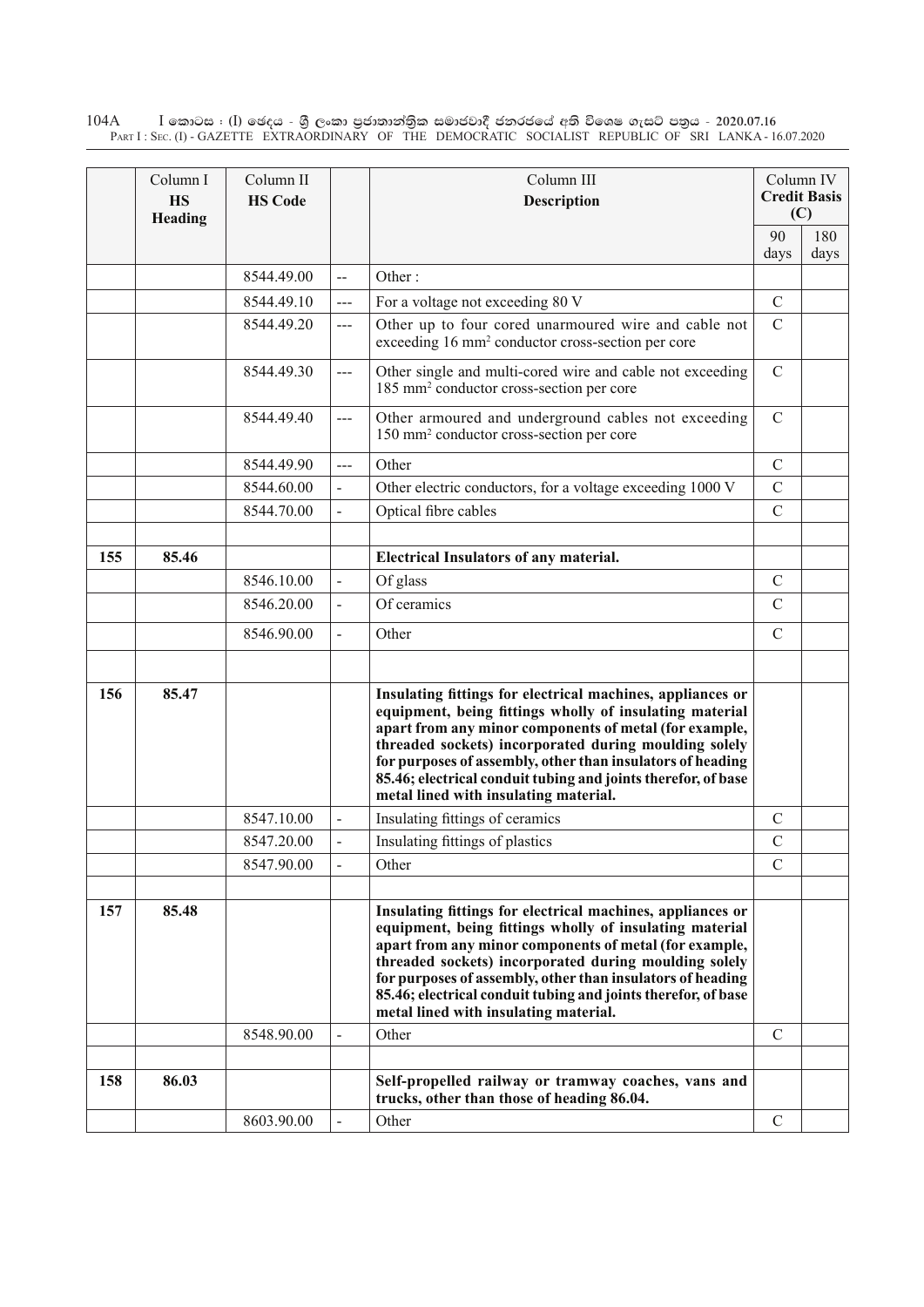$\rm I$  කොටස : ( $\rm I$ ) ඡෙදය - ශුී ලංකා පුජාතාන්තිුක සමාජවාදී ජනරජයේ අති විශෙෂ ගැසට් පතුය - 2020.07.16 Part I : Sec. (I) - GAZETTE EXTRAORDINARY OF THE DEMOCRATIC SOCIALIST REPUBLIC OF SRI LANKA - 16.07.2020 105A

|     | Column I<br><b>HS</b><br>Heading | Column II<br><b>HS Code</b> |                          | Column III<br><b>Description</b>                                                                                                                        |      | Column IV<br><b>Credit Basis</b><br>(C) |
|-----|----------------------------------|-----------------------------|--------------------------|---------------------------------------------------------------------------------------------------------------------------------------------------------|------|-----------------------------------------|
|     |                                  |                             |                          |                                                                                                                                                         | 90   | 180                                     |
|     |                                  |                             |                          |                                                                                                                                                         | days | days                                    |
| 159 | 87.08                            |                             |                          | Parts and accessories of the motor vehicles of headings<br>87.01 to 87.05.                                                                              |      |                                         |
|     |                                  | 8708.10.00                  | $\overline{\phantom{a}}$ | Bumpers and parts thereof                                                                                                                               |      | $\mathcal{C}$                           |
|     |                                  |                             |                          | Other parts and accessories of bodies (including cabs):                                                                                                 |      |                                         |
|     |                                  | 8708.21.00                  | --                       | Safety seat belts                                                                                                                                       |      | $\mathcal{C}$                           |
|     |                                  | 8708.29.00                  | $\overline{a}$           | Other:                                                                                                                                                  |      |                                         |
|     |                                  | 8708.29.90                  | $---$                    | Other                                                                                                                                                   |      | $\mathcal{C}$                           |
|     |                                  | 8708.30.00                  |                          | Brakes and servo-brakes; parts thereof                                                                                                                  |      | $\mathcal{C}$                           |
|     |                                  | 8708.40.00                  |                          | Gear boxes and parts thereof                                                                                                                            |      | $\mathcal{C}$                           |
|     |                                  | 8708.50.00                  | $\frac{1}{2}$            | Drive-axles with differential, whether or not provided with<br>other transmission components, and non-driving axles; parts<br>thereof                   |      | $\mathcal{C}$                           |
|     |                                  | 8708.70.00                  | $\overline{\phantom{0}}$ | Road wheels and parts and accessories thereof:                                                                                                          |      |                                         |
|     |                                  | 8708.70.20                  | $\overline{a}$           | Other, rims fitted with tyres                                                                                                                           |      | $\mathcal{C}$                           |
|     |                                  | 8708.70.90                  | $---$                    | Other                                                                                                                                                   |      | $\mathcal{C}$                           |
|     |                                  | 8708.80.00                  |                          | Suspension systems and parts thereof (including shock-<br>absorbers)                                                                                    |      | $\mathbf C$                             |
|     |                                  |                             |                          | Other parts and accessories :                                                                                                                           |      |                                         |
|     |                                  | 8708.91.00                  | $\overline{\phantom{a}}$ | Radiators and parts thereof:                                                                                                                            |      |                                         |
|     |                                  | 8708.91.10                  | ---                      | Radiators                                                                                                                                               |      | $\mathcal{C}$                           |
|     |                                  | 8708.91.20                  | ---                      | Radiator cores                                                                                                                                          |      | $\mathcal{C}$                           |
|     |                                  | 8708.91.90                  | ---                      | Other                                                                                                                                                   |      | $\mathcal{C}$                           |
|     |                                  | 8708.92.00                  | $\overline{\phantom{a}}$ | Silencers (mufflers) and exhaust pipes; parts thereof                                                                                                   |      | $\mathcal{C}$                           |
|     |                                  | 8708.93.00                  | $-$                      | Clutches and parts thereof                                                                                                                              |      | $\mathcal{C}$                           |
|     |                                  | 8708.94.00                  | $\overline{\phantom{a}}$ | Steering wheels, steering columns and steering boxes; parts<br>thereof                                                                                  |      | $\mathsf{C}$                            |
|     |                                  | 8708.95.00                  | --                       | Safety airbags with inflater system; parts thereof                                                                                                      |      | $\mathcal{C}$                           |
|     |                                  | 8708.99.00                  | $-$                      | Other:                                                                                                                                                  |      |                                         |
|     |                                  | 8708.99.10                  | $---$                    | New chassis not fitted with engines, but with or without<br>fittings for motor vehicles of heading 87.02 and 87.04 with a<br>g.v.w. of 3,000 kg or more |      | $\mathbf C$                             |
|     |                                  | 8708.99.20                  | ---                      | Other new chassis not fitted with engines, but with or without<br>fittings                                                                              |      | $\mathcal{C}$                           |
|     |                                  | 8708.99.90                  | $---$                    | Other                                                                                                                                                   |      | $\mathcal{C}$                           |
|     |                                  |                             |                          |                                                                                                                                                         |      |                                         |
| 160 | 87.14                            |                             |                          | Parts and accessories of vehicles of headings 87.11 to 87.13.                                                                                           |      |                                         |
|     |                                  | 8714.10.00                  | $\overline{\phantom{0}}$ | Of motorcycles (including mopeds):                                                                                                                      |      |                                         |
|     |                                  | 8714.10.90                  | --                       | Other                                                                                                                                                   |      | $\mathcal{C}$                           |
|     |                                  | 8714.20.00                  | $\overline{\phantom{a}}$ | Of carriages for disabled persons                                                                                                                       |      | $\mathcal{C}$                           |
|     |                                  |                             |                          | Other:                                                                                                                                                  |      |                                         |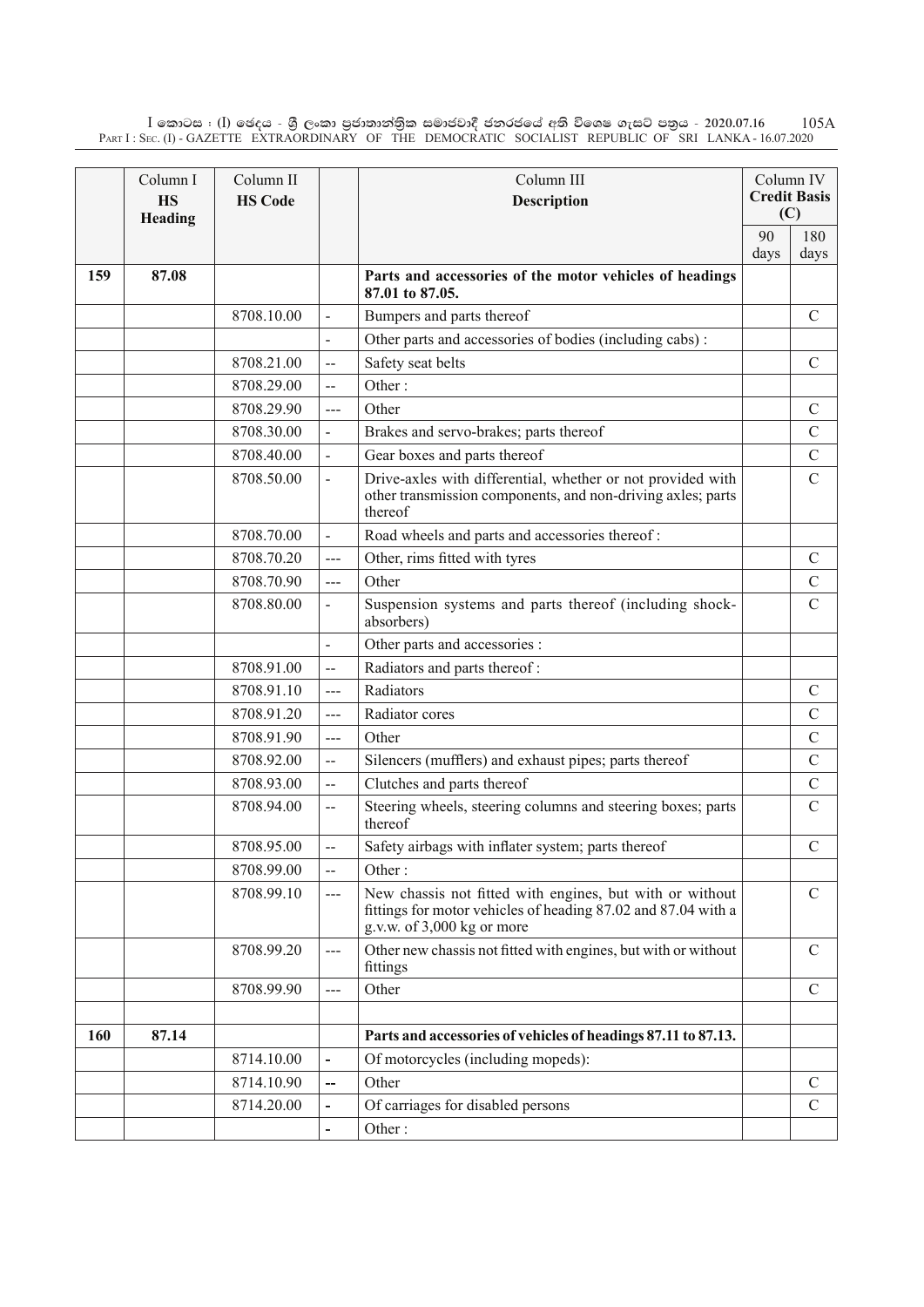$\rm I$  කොටස : ( $\rm I$ ) ඡෙදය - ශුී ලංකා පුජාතාන්තුික සමාජවාදී ජනරජයේ අති විශෙෂ ගැසට් පතුය - 2020.07.16 Part I : Sec. (I) - GAZETTE EXTRAORDINARY OF THE DEMOCRATIC SOCIALIST REPUBLIC OF SRI LANKA - 16.07.2020 106A

|     | Column I<br><b>HS</b><br>Heading | Column II<br><b>HS Code</b> |                              | Column III<br><b>Description</b>                                                                                                                                                                                                                                                               |               | Column IV<br><b>Credit Basis</b><br>(C) |
|-----|----------------------------------|-----------------------------|------------------------------|------------------------------------------------------------------------------------------------------------------------------------------------------------------------------------------------------------------------------------------------------------------------------------------------|---------------|-----------------------------------------|
|     |                                  |                             |                              |                                                                                                                                                                                                                                                                                                | 90<br>days    | 180<br>days                             |
|     |                                  | 8714.91.00                  | $\overline{\phantom{a}}$     | Frames and forks, and parts thereof:                                                                                                                                                                                                                                                           |               |                                         |
|     |                                  | 8714.91.10                  | ---                          | <b>Bicycle</b> frames                                                                                                                                                                                                                                                                          |               | $\mathcal{C}$                           |
|     |                                  | 8714.91.20                  | ---                          | Front forks                                                                                                                                                                                                                                                                                    |               | $\mathcal{C}$                           |
|     |                                  | 8714.91.90                  | ---                          | Other                                                                                                                                                                                                                                                                                          |               | $\mathcal{C}$                           |
|     |                                  | 8714.92.00                  | --                           | Wheel rims and spokes :                                                                                                                                                                                                                                                                        |               |                                         |
|     |                                  | 8714.92.10                  | ---                          | Wheel rims                                                                                                                                                                                                                                                                                     |               | $\mathcal{C}$                           |
|     |                                  | 8714.92.90                  | $\overline{a}$               | Other                                                                                                                                                                                                                                                                                          |               | $\mathcal{C}$                           |
|     |                                  | 8714.93.00                  | --                           | Hubs, other than coaster braking hubs and hub brakes, and<br>free-wheel sprocket-wheels                                                                                                                                                                                                        |               | $\mathcal{C}$                           |
|     |                                  | 8714.94.00                  | --                           | Brakes, including coaster braking hubs and hub brakes, and<br>parts thereof                                                                                                                                                                                                                    |               | $\mathcal{C}$                           |
|     |                                  | 8714.95.00                  | Щ,                           | Saddles                                                                                                                                                                                                                                                                                        |               | $\mathcal{C}$                           |
|     |                                  | 8714.96.00                  | --                           | Pedals and crank-gear, and parts thereof                                                                                                                                                                                                                                                       |               | $\mathcal{C}$                           |
|     |                                  | 8714.99.00                  | $\overline{\phantom{a}}$     | Other:                                                                                                                                                                                                                                                                                         |               |                                         |
|     |                                  | 8714.99.10                  | ---                          | Mudguards                                                                                                                                                                                                                                                                                      |               | $\mathcal{C}$                           |
|     |                                  | 8714.99.20                  | $\overline{a}$               | Chain stays                                                                                                                                                                                                                                                                                    |               | $\mathcal{C}$                           |
|     |                                  | 8714.99.30                  | ---                          | Seat stays                                                                                                                                                                                                                                                                                     |               | $\overline{C}$                          |
|     |                                  |                             | ---                          | Other:                                                                                                                                                                                                                                                                                         |               |                                         |
|     |                                  | 8714.99.91                  | ----                         | Bicycle rims fitted with new tyres                                                                                                                                                                                                                                                             |               | $\mathcal{C}$                           |
|     |                                  | 8714.99.92                  | ----                         | Bicycle rims fitted with tyres showing signs of wear                                                                                                                                                                                                                                           |               | $\mathcal{C}$                           |
|     |                                  | 8714.99.99                  | ----                         | Other                                                                                                                                                                                                                                                                                          |               | $\overline{C}$                          |
|     |                                  |                             |                              |                                                                                                                                                                                                                                                                                                |               |                                         |
| 161 | 94.01                            |                             |                              | Seats (other than those of heading 94.02), whether or not<br>convertible into beds, and parts thereof.                                                                                                                                                                                         |               |                                         |
|     |                                  | 9401.10.00                  |                              | Seats of a kind used for aircraft:                                                                                                                                                                                                                                                             |               |                                         |
|     |                                  | 9401.10.90                  | ---                          | Other                                                                                                                                                                                                                                                                                          | $\mathcal{C}$ |                                         |
|     |                                  | 9401.20.00                  |                              | Seats of a kind used for motor vehicles :                                                                                                                                                                                                                                                      |               |                                         |
|     |                                  | 9401.20.90                  | ---                          | Other                                                                                                                                                                                                                                                                                          | $\mathcal{C}$ |                                         |
|     |                                  |                             |                              |                                                                                                                                                                                                                                                                                                |               |                                         |
| 162 | 94.05                            |                             |                              | Lamps and lighting fittings including searchlights and<br>spotlights and parts thereof, not elsewhere specified or<br>included; illuminated signs, illuminated name-plates and<br>the like, having a permanently fixed light source, and parts<br>thereof not elsewhere specified or included. |               |                                         |
|     |                                  | 9405.10.00                  | $\qquad \qquad \blacksquare$ | Chandeliers and other electric ceiling or wall lighting fittings,<br>excluding those of a kind used for lighting public open spaces<br>or thoroughfares:                                                                                                                                       |               |                                         |
|     |                                  | 9405.10.10                  | ---                          | Mounted with LEDs (light emitting diodes)                                                                                                                                                                                                                                                      | $\mathcal{C}$ |                                         |
|     |                                  | 9405.10.20                  | ---                          | DC solar lamps not exceeding 20v                                                                                                                                                                                                                                                               | $\mathcal{C}$ |                                         |
|     |                                  | 9405.10.90                  | $---$                        | Other                                                                                                                                                                                                                                                                                          | $\mathcal{C}$ |                                         |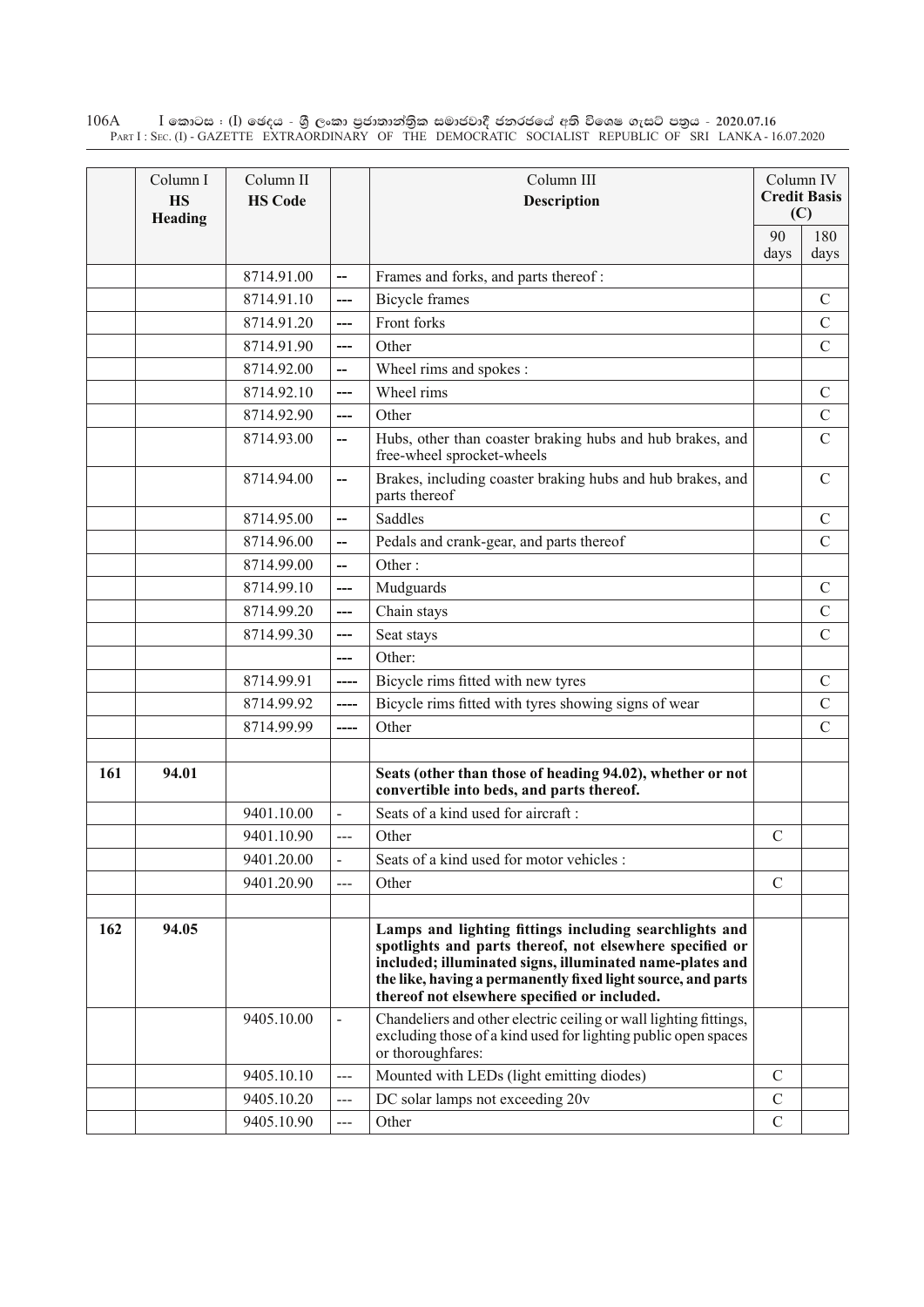$\rm I$  කොටස : ( $\rm I$ ) ඡෙදය - ශුී ලංකා පුජාතාන්තිුක සමාජවාදී ජනරජයේ අති විශෙෂ ගැසට් පතුය - 2020.07.16 Part I : Sec. (I) - GAZETTE EXTRAORDINARY OF THE DEMOCRATIC SOCIALIST REPUBLIC OF SRI LANKA - 16.07.2020 107A

|     | Column I<br><b>HS</b><br>Heading | Column II<br><b>HS Code</b> |                          | Column III<br><b>Description</b>                                                                                                                                                                                                                                                                                                              |               | Column IV<br><b>Credit Basis</b><br>(C) |
|-----|----------------------------------|-----------------------------|--------------------------|-----------------------------------------------------------------------------------------------------------------------------------------------------------------------------------------------------------------------------------------------------------------------------------------------------------------------------------------------|---------------|-----------------------------------------|
|     |                                  |                             |                          |                                                                                                                                                                                                                                                                                                                                               | 90            | 180                                     |
|     |                                  |                             |                          |                                                                                                                                                                                                                                                                                                                                               | days          | days                                    |
|     |                                  | 9405.20.00                  | $\blacksquare$           | Electric table, desk, bedside or floor-standing lamps:                                                                                                                                                                                                                                                                                        |               |                                         |
|     |                                  | 9405.20.10                  | $---$                    | Mounted with LEDs (light emitting diodes)                                                                                                                                                                                                                                                                                                     | $\mathbf C$   |                                         |
|     |                                  | 9405.20.20                  | $---$                    | 12v, DC solar lamps                                                                                                                                                                                                                                                                                                                           | $\mathcal{C}$ |                                         |
|     |                                  | 9405.20.90                  | $---$                    | Other                                                                                                                                                                                                                                                                                                                                         | $\mathcal{C}$ |                                         |
|     |                                  | 9405.30.00                  | $\blacksquare$           | Lighting sets of a kind used for Christmas trees                                                                                                                                                                                                                                                                                              | $\mathcal{C}$ |                                         |
|     |                                  | 9405.40.00                  |                          | Other electric lamps and lighting fittings :                                                                                                                                                                                                                                                                                                  |               |                                         |
|     |                                  | 9405.40.10                  | $---$                    | Spotlights and flood lights for use in motion picture/television<br>industry                                                                                                                                                                                                                                                                  | $\mathbf C$   |                                         |
|     |                                  | 9405.40.20                  | $---$                    | Search lights and spot lights                                                                                                                                                                                                                                                                                                                 | $\mathcal{C}$ |                                         |
|     |                                  | 9405.40.30                  | $\overline{a}$           | Mounted with LEDs (light emitting diodes)                                                                                                                                                                                                                                                                                                     | $\mathcal{C}$ |                                         |
|     |                                  | 9405.40.40                  | $---$                    | DC solar lamps not exceeding 20v                                                                                                                                                                                                                                                                                                              | $\mathcal{C}$ |                                         |
|     |                                  | 9405.40.90                  | $---$                    | Other                                                                                                                                                                                                                                                                                                                                         | $\mathcal{C}$ |                                         |
|     |                                  | 9405.50.00                  |                          | Non-electrical lamps and lighting fittings :                                                                                                                                                                                                                                                                                                  |               |                                         |
|     |                                  | 9405.50.10                  | $\overline{a}$           | Incandescent mantle-type lamps; Hurricane lamps                                                                                                                                                                                                                                                                                               | $\mathcal{C}$ |                                         |
|     |                                  | 9405.50.20                  | $---$                    | Daylighting devices which capture sunlight, transfer and<br>defuse light interior                                                                                                                                                                                                                                                             | $\mathcal{C}$ |                                         |
|     |                                  | 9405.50.90                  | $\overline{a}$           | Other                                                                                                                                                                                                                                                                                                                                         | $\mathbf C$   |                                         |
|     |                                  | 9405.60.00                  | $\blacksquare$           | Illuminated signs, illuminated name-plates and the like                                                                                                                                                                                                                                                                                       | $\mathcal{C}$ |                                         |
|     |                                  |                             | $\blacksquare$           | Parts:                                                                                                                                                                                                                                                                                                                                        |               |                                         |
|     |                                  | 9405.91.00                  | $\overline{\phantom{a}}$ | Of glass                                                                                                                                                                                                                                                                                                                                      | $\mathcal{C}$ |                                         |
|     |                                  | 9405.92.00                  | $\overline{a}$           | Of plastics                                                                                                                                                                                                                                                                                                                                   | $\mathcal{C}$ |                                         |
|     |                                  | 9405.99.00                  | $-$                      | Other:                                                                                                                                                                                                                                                                                                                                        |               |                                         |
|     |                                  | 9405.99.10                  | ---                      | Of chandeliers or electroliers                                                                                                                                                                                                                                                                                                                | $\mathcal{C}$ |                                         |
|     |                                  | 9405.99.90                  | $\overline{a}$           | Other                                                                                                                                                                                                                                                                                                                                         | $\mathcal{C}$ |                                         |
|     |                                  |                             |                          |                                                                                                                                                                                                                                                                                                                                               |               |                                         |
| 163 | 95.03                            | 9503.00.00                  |                          | Tricycles, scooters, pedal cars and similar wheeled toys;<br>dolls' carriages; dolls; other toys; reduced size ("scale")<br>models and similar recreational models, working or not;<br>puzzles of all kinds.                                                                                                                                  |               |                                         |
|     |                                  | 9503.00.10                  | $---$                    | Tricycles, scooters, pedal cars and similar wheeled toys;<br>dolls' carriages                                                                                                                                                                                                                                                                 | $\mathcal{C}$ |                                         |
|     |                                  | 9503.00.30                  | $\sim$ $\sim$ $\sim$     | Other dolls                                                                                                                                                                                                                                                                                                                                   | $\mathcal{C}$ |                                         |
|     |                                  | 9503.00.50                  | $\qquad \qquad - -$      | Other stuffed toys representing animals or non-human<br>creatures                                                                                                                                                                                                                                                                             | $\mathcal{C}$ |                                         |
|     |                                  | 9503.00.70                  | $---$                    | Other electric trains, including tracks, signals and other<br>accessories therefor; reduced-size ("scale") model assembly<br>kits, whether or not working models; construction sets and<br>constructional toys; toy musical instruments and apparatus;<br>puzzles; toys, put up in sets or outfits; toys and models,<br>incorporating a motor | $\mathcal{C}$ |                                         |
|     |                                  | 9503.00.90                  |                          | Other (except Kites)                                                                                                                                                                                                                                                                                                                          | $\mathcal{C}$ |                                         |